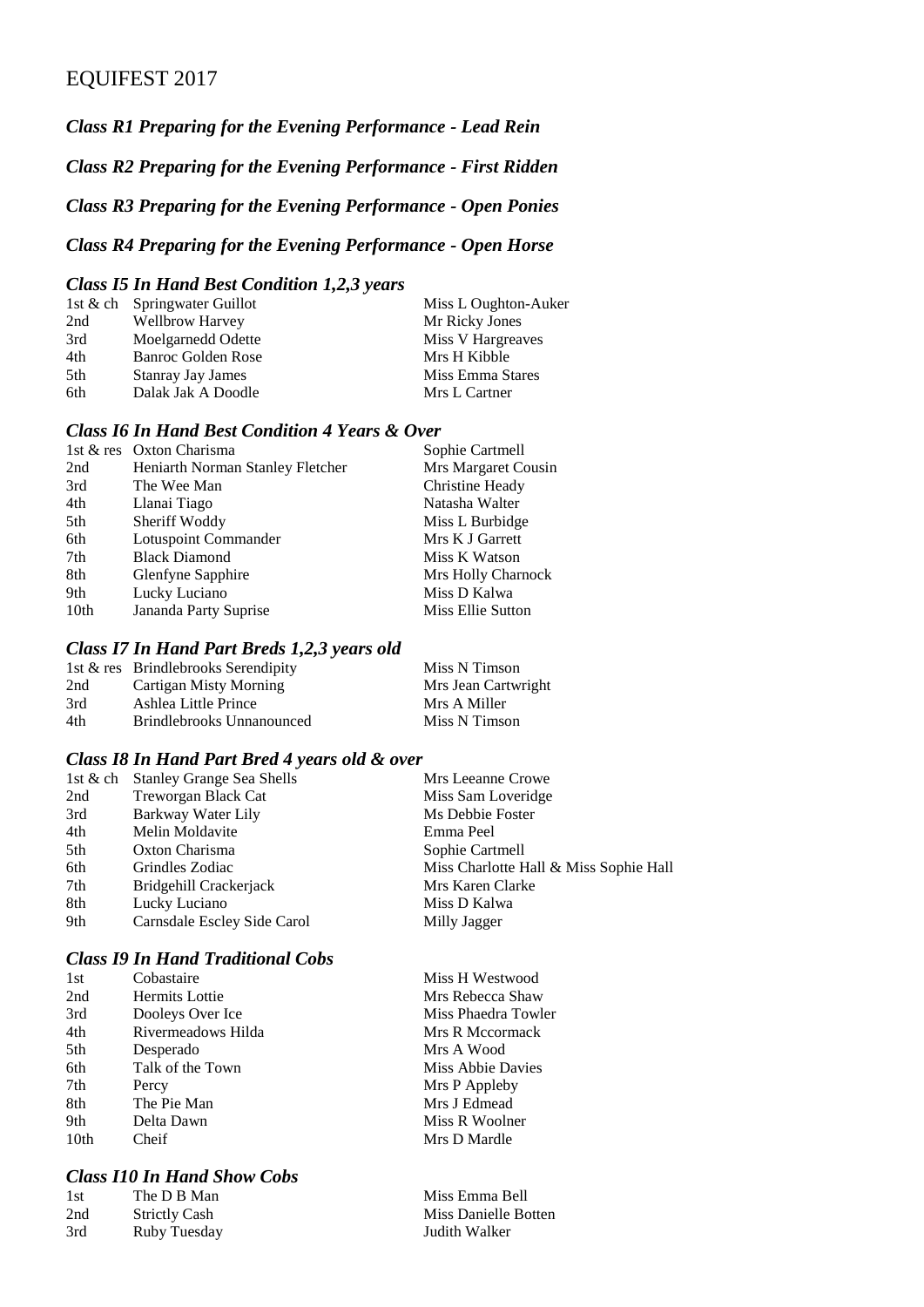| 4th  | <b>Black Diamond</b> | Miss K Watson      |
|------|----------------------|--------------------|
| .5th | Waunoris Blue Flash  | Miss C West        |
| -6th | Finley               | Miss Rebecca Smith |

#### *Class I11 In Hand Riding Pony 1,2,3 years*

| 1st  | <b>Brindlebrooks Serendipity</b> | Miss Natasha Timson |
|------|----------------------------------|---------------------|
| 2nd  | Kouros May Fia                   | Mrs J Russell       |
| 3rd  | <b>Stanley Grange Gilt Edge</b>  | Mrs S M Palmer      |
| 4th  | Romanno Pandora                  | Miss A Mathers      |
| .5th | Hightopps Samsara                | Mrs Clare Highnam   |

### *Class I12 In Hand Riding Pony 4 years & over*

| 1st | Treworgan Black Cat             | Miss Sam Loveridge      |
|-----|---------------------------------|-------------------------|
| 2nd | Diptford Melika                 | Miss A Mathers          |
| 3rd | <b>Masterton Midsummer Rose</b> | Mrs Bridie Richards     |
| 4th | Bridgehill Crackeriack          | Mrs Karen Clarke        |
| 5th | Fairley Misha                   | <b>Kimberley Morton</b> |
| 6th | Fidan Ellie Mai                 | 20262307Ms E Wright     |

#### *Class I13 Young Handler 13 - 18 years*

| 1st  | Thornberry Amber         | Mr & Mrs K Stewart  |
|------|--------------------------|---------------------|
| 2nd  | <b>Atinas Danny Boy</b>  | Tim Gibson          |
| 3rd  | Marsh Midas              | Mrs J Carmichael    |
| 4th  | Ffynnonbach Red          | Miss E Craske       |
| 5th  | Whitewood Bridge         | Mrs Bridie Richards |
| 6th  | Menai Naughty Girl Sally | Mrs Michelle Horton |
| 7th  | Popsters Mi Amore        | Mrs A Batty         |
| 8th  | Elvet Applause           | Miss S Daggett      |
| 9th  | Hercules                 | Miss L Britnell     |
| 10th | Baronsdown Saxon King    | Mrs Becky Franklin  |

#### *Class I14 Young Handler 9 - 12 years*

| 1st  | Wian Argraig             | Carys Beard        |
|------|--------------------------|--------------------|
| 2nd  | Winneydene Crosby        | Mr John Reid       |
| 3rd  | Harwel Sunshine          | Mrs F Spurr        |
| 4th  | Thistledown Scotts Haar  | Jasmine Bleazard   |
| 5th  | Shandy                   | Mollie Gibson-Holt |
| 6th  | Rspca Oscar              | Jenny Wellens      |
| 7th  | <b>Haighend Henessy</b>  | Mrs L Cartner      |
| 8th  | <b>Broadspring Topaz</b> | Mrs K Howell       |
| 9th  | Rookery Jumble           | Mrs Sharon White   |
| 10th | Trenleygrove Stella      | Ms A Brown         |
|      |                          |                    |

#### *Class I15 Young Handlers 8 years & under*

| 1st | Thistledown Velvetband  | Miss V Wigglesworth   |
|-----|-------------------------|-----------------------|
| 2nd | Uppacott Jubilate       | Mrs C Fatania         |
| 3rd | Sam of Quimper          | Mrs Sam Herring       |
| 4th | Harwel Sunshine         | Mrs F Spurr           |
| 5th | Jacob Of The Bog        | Miss J Gill           |
| 6th | Dolrhedyn Cardinal      | Jenny Wellens         |
| 7th | Llandar Princess Rowena | Mrs G Clifford Graham |
| 8th | Wynnmere Renita         | Mrs S Sharp           |
| 9th | Kilcummer Borollo       | Scarlett Burgoyne     |
|     |                         |                       |

#### *Class I16 In Hand Veteran Pony*

| 1st | Miss Molly             | Miss V Wigglesworth     |
|-----|------------------------|-------------------------|
| 2nd | Bluewillow Jonny Reb   | Christine Heady         |
| 3rd | Thornberry Amber       | Mr & Mrs K Stewart      |
| 4th | Rookery Blondie        | Mr Ian Palethorpe       |
| 5th | Gregs Hopton           | Miss E Kerwood          |
| 6th | Pinina Reef            | <b>Kimberley Morton</b> |
| 7th | Shilstone Rocks Mayhem | Mrs A Howe              |
| 8th | Uppacott Jubilate      | Mrs C Fatania           |
| 9th | Cartigan Phoenix       | Mrs Jean Cartwright     |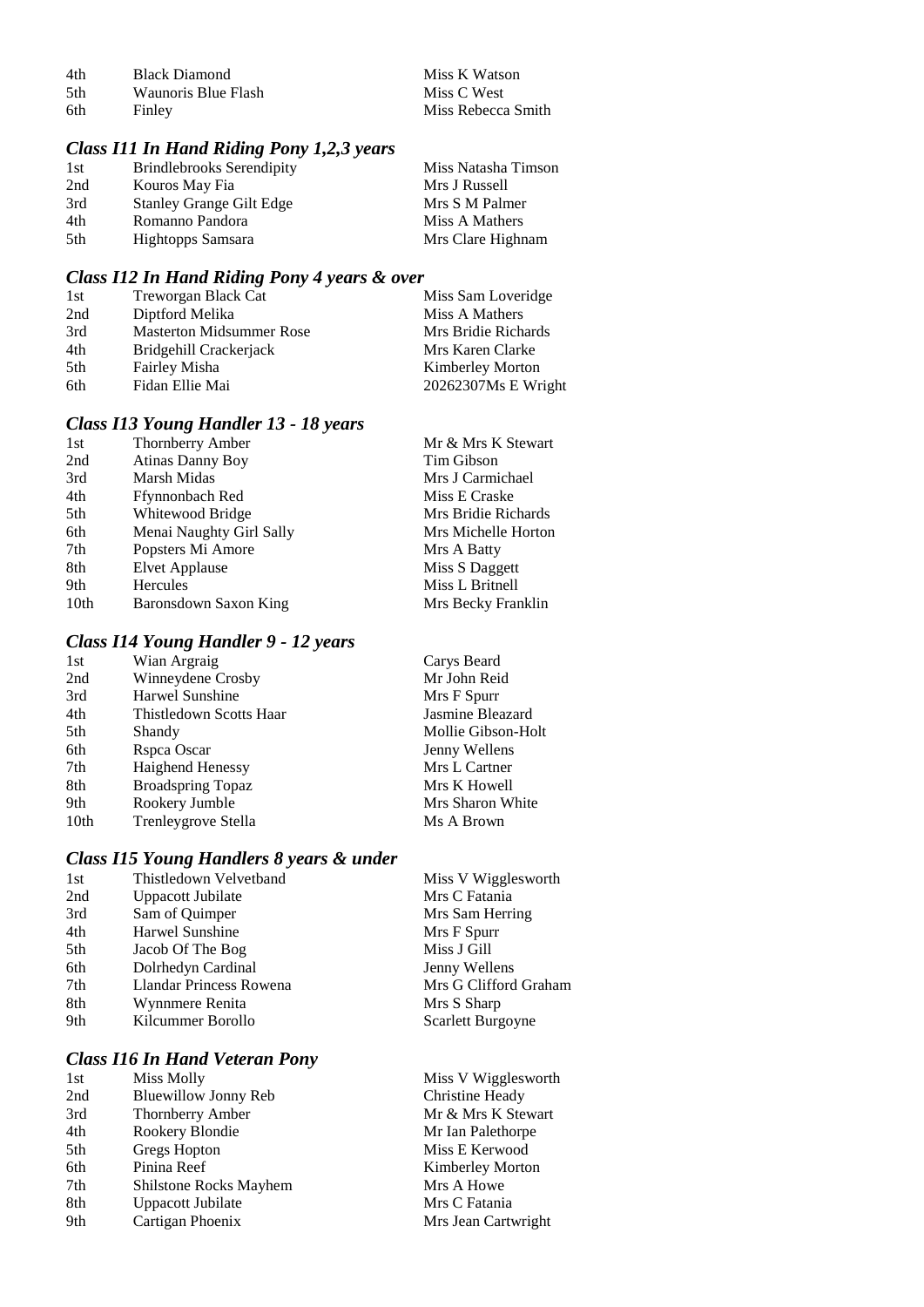10th Ginny Miss P Wiles

### *Class I17 In Hand Veteran Horses*

| 1st              | Mr Navigator            | Mrs Gabby Williams    |
|------------------|-------------------------|-----------------------|
| 2nd              | Bambi                   | <b>Grace Peverall</b> |
| 3rd              | The Firewall            | Mrs F Embleton        |
| 4th              | Bright Sun              | Miss C Bales          |
| 5th              | Diamonds Rocket         | Miss R Biles          |
| 6th              | Duke Of York            | Molly Kate Stowe      |
| 7th              | <b>Miss Kinky Boots</b> | Grace Richards        |
| 8th              | Mister Tom              | Mrs A Sewell          |
| 9th              | Gwynneparc Meredith     | Miss E Cannell        |
| 10 <sub>th</sub> | Otterburn               | Mrs H Horton          |

#### *Class I18 Novice Small Breeds 4 years old & over*

| <b>Techon Telynores</b>    | <b>Annabel Chambers</b> |
|----------------------------|-------------------------|
| Penhwnllys Mysterious Girl | Mrs C Pooley            |
| Islebells Dior             | Miss K Scorey           |
|                            |                         |
| Dargale Angela             | Miss Clair Scales       |
| Kyleburn Mikado            | Mrs C Casey             |
| Billfrith                  | Miss K Scorey           |
| Merkisayre Brainstorm      | Mrs S Cowie-Bland       |
| Kyleburn Kazek             | Mrs Amanda Cox          |
| Dantwyn Custard Cream      | Miss A Page             |
|                            |                         |

### *Class I19 Novice Welsh Sections C & D 4 years old & over*

| 1st  | Norton Heath Glitz N Glamour | Mr E Prosser       |
|------|------------------------------|--------------------|
| 2nd  | 161645 Babylon Gloria        | Miss Nicola Ridley |
| 3rd  | Taincwm Uzuri                | Mr T Hall          |
| 4th  | Davada Billy The Kid         | Mrs D Remblance    |
| 5th  | Abercippyn New Model         | Mrs C Edgson       |
| 6th  | Penbee Bright Spark          | Miss J Cook        |
| 7th  | <b>Shearwater Roseanne</b>   | Miss S Barltrop    |
| 8th  | Trenleygrove Stella          | Ms A Brown         |
| 9th  | Ddwyryd Mari                 | Mrs C Pooley       |
| 10th | Fourways Abrahim             | Miss R Oakes       |

#### *Class I20 Novice Large Breeds 4 years old & over*

| 1st  | Twywell Misty Molly                | Miss Aimee Toseland         |
|------|------------------------------------|-----------------------------|
| 2nd  | <b>Inglegarth Celeritas</b>        | Miss D Hull                 |
| 3rd  | Slievebloom Dawn                   | Mrs L Billington            |
| 4th  | Moneyhills Nightlight              | Mis P Pickford Swift        |
| 5th  | Floraigh Of Combebank              | Miss Amy Hunter             |
| 6th  | Churchill Kate                     | Mrs Gillian Clifford-Graham |
| 7th  | Carrock Glen                       | Mrs J Crossley              |
| 8th  | Glenwestcastle Little Miss Jasmine | Mrs J Farrar                |
| 9th  | Carlingford Fair Isle              | Mrs Cheryl Fox              |
| 10th | Holmedown Champaign                | Miss H Pearce               |
|      |                                    |                             |

### *Class I21 Novice M&M In Hand Small Breeds 2-3 years old*

|                    | 1st & ch Coedywern Tegid  | Mr P Ward-Burton  |
|--------------------|---------------------------|-------------------|
| 2nd & res Nebraska |                           | Miss S Daggett    |
| 3rd                | <b>Ryehall Cascade</b>    | Mrs E Payne       |
| 4th                | Dalak Jak A Doodle        | Mrs L Cartner     |
| 5th                | Elvet Applause            | Miss S Daggett    |
| 6th                | Moelgarnedd Odette        | Miss V Hargreaves |
| 7th                | Manorlea Marvin 100248    | Mrs S Swires      |
| 8th                | Tryfel Glamour Girl       | Calista Boulton   |
| 9th                | Spelbound Copper And Snow | Miss T Frogley    |

### *Class I22 Novice M&M In Hand Large Breeds 2-3 Years Old*

| -1st | Banroc Golden Rose      | Mrs H Kibble  |
|------|-------------------------|---------------|
| 2nd  | Moonstruck Northen Star | Mrs Y Procter |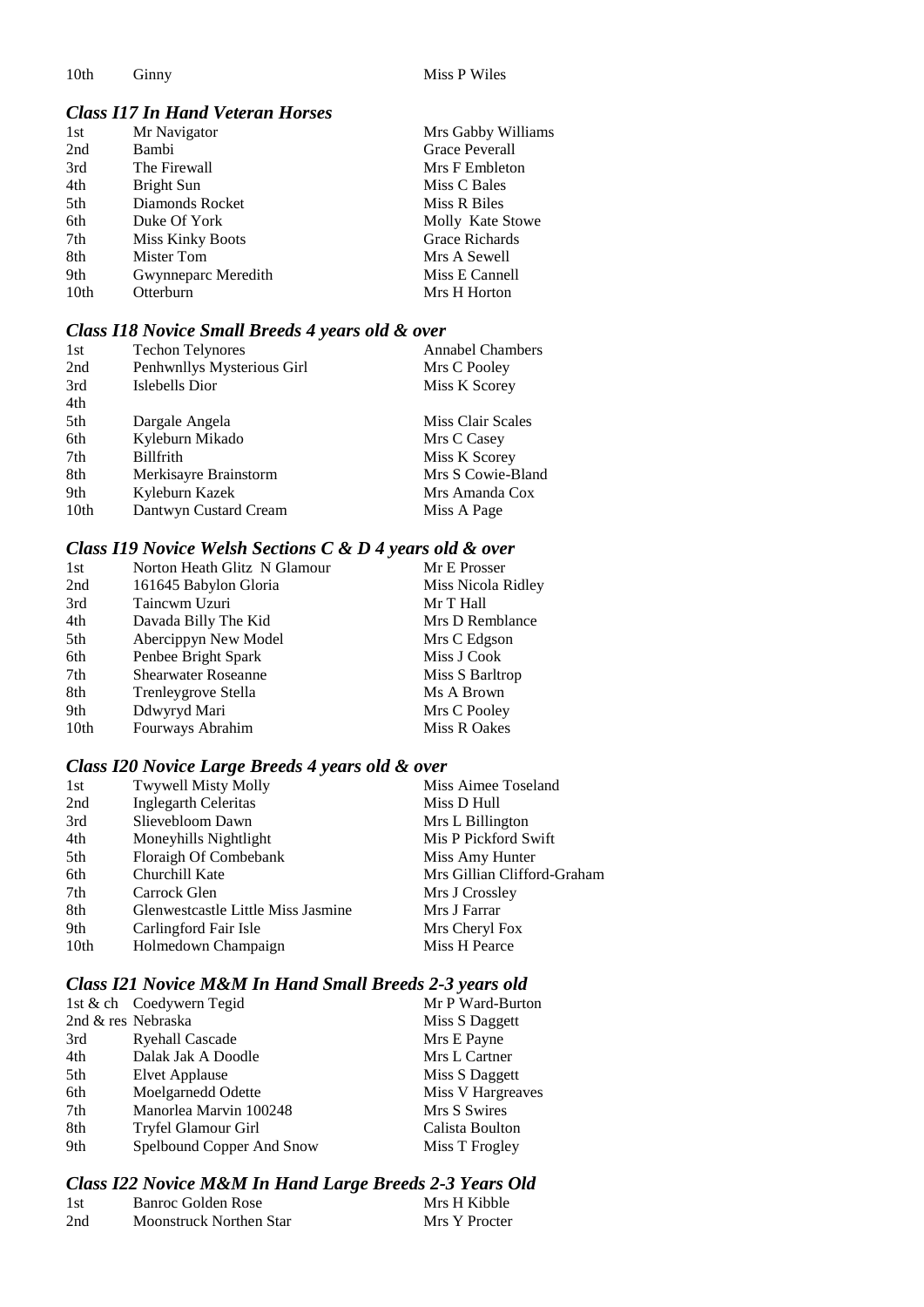| 3rd | Elmere Loch Blair        | Mr P Matthews-Brown    |
|-----|--------------------------|------------------------|
| 4th | Mossgate In The Mix      | Mrs Caroline Crouchman |
| 5th | <b>Stanray Jay James</b> | Miss Emma Stares       |
| 6th | Corstan Emperor          | Mr T Hall              |
| 7th | <b>Wellbrow Harvey</b>   | Mr Ricky Jones         |
| 8th | Ringside Roosevelt       | Miss D Hulme           |
|     |                          |                        |

### *Class I23 Novice Small Breeds, yearling*

| 1st | Moseley Exultation          | Ms Bridie Mason  |
|-----|-----------------------------|------------------|
| 2nd | <b>Tishions Mustbe Mine</b> | Mrs L Turner     |
| 3rd | Bunbury Cherry Pie          | Mrs S Arrowsmith |
| 4th | Combebank Magna Carta       | Miss S Evans     |

### *Class I24 Novice Large Breeds yearling*

| 1st | Jedi Of Talisker     | Miss R Randall      |
|-----|----------------------|---------------------|
| 2nd | Carlung Viscount     | Mrs M L DAgati      |
| 3rd | Greenholme Knight    | <b>Terry Clines</b> |
| 4th | Knavesash Witchcraft | Mrs Jane Ripley     |
| 5th | Tanryn Demelza       | Mr P Page           |
| 6th | Llanai Guardsman     | Miss K Scorey       |
| 7th | Ringside Prima Donna | Georgia Rhodes      |
| 8th | Luna of Heatherglen  | Mrs E Mangham       |
| 9th | Talisker Drambuie    | Patrica Stowe       |

### *Class I25 Home Produced M&M Small Breeds 1,2,3 years old*

| 1st  | Ryehall Cascade        | Mrs E Payne            |
|------|------------------------|------------------------|
| 2nd  | Manorlea Marvin 100248 | Mrs Suzie Swires       |
| 3rd  | Moelgarnedd Odette     | Miss V Hargreaves      |
| 4th  | Pinglewood Pele        | Alice Rutherford       |
| .5th | Springlane Saracen     | Mrs Caroline Crouchman |

### *Class I26 Home Produced M&M Small Breeds 4 years old & over*

| <b>Blethyn Star Flower</b>    | Mrs Sue Day         |
|-------------------------------|---------------------|
| <b>Briar Piccolo</b>          | Mrs Vivien Hampton  |
| <b>Tiffwyl Dreamtime</b>      | Miss K Scorey       |
| Kyleburn Kazek                | Mrs Amanda Cox      |
| Langa Leonardo                | Miss L Smith        |
| Little Wren Iden              | Miss A Page         |
| Dargale Billy Joel            | Mrs B Buddin        |
| Moelview Colonel Mustard 2013 | Mrs Pauline Jauncey |
| Littleoscars Buzz Lightyear   | Mrs E Gregory       |
| Amitys Ocean King             | Christine Heady     |
|                               |                     |

### *Class I27 Home Produced M&M Large Breeds 1,2,3 years old*

| 1st & ch Moonstruck Northen Star | Mrs Y Procter          |
|----------------------------------|------------------------|
| Craiggochfach Empress            | Miss Heidi Heppenstall |
| Carlung Viscount                 | Mrs M Dagati           |
| <b>Corstan Rixton</b>            | Lisa Mewes             |
| Elmere Loch Blair                | Mr P Matthews-Brown    |
| Mossgate In The Mix              | Mrs Caroline Crouchman |
| <b>Stanray Jay James</b>         | Miss E Stares          |
|                                  |                        |

### *Class I28 Home Produced M&M Large Breeds 4 years old & over*

|      | 1st & res Lathomdale Annabelle | Miss R Handy       |
|------|--------------------------------|--------------------|
| 2nd  | <b>Mountain Hare Tom Jones</b> | Mr M Catterall     |
| 3rd  | <b>Windgates Winston</b>       | Mrs R Hodkinson    |
| 4th  | Cringlemire Sonny              | Mrs H Dickens      |
| 5th  | Whiteladies Showtime           | Mrs K Harvey-Mason |
| 6th  | <b>Atinas Danny Boy</b>        | Tim Gibson         |
| 7th  | Ddwyryd Mari                   | Mrs C Pooley       |
| 8th  | Aquilas Stud Magic Merlin      | Mr R Hassell       |
| 9th  | Glentiefi Hywel                | Miss C Fox         |
| 10th | Springfieldpark Replica        | Mr T Hall          |
|      |                                |                    |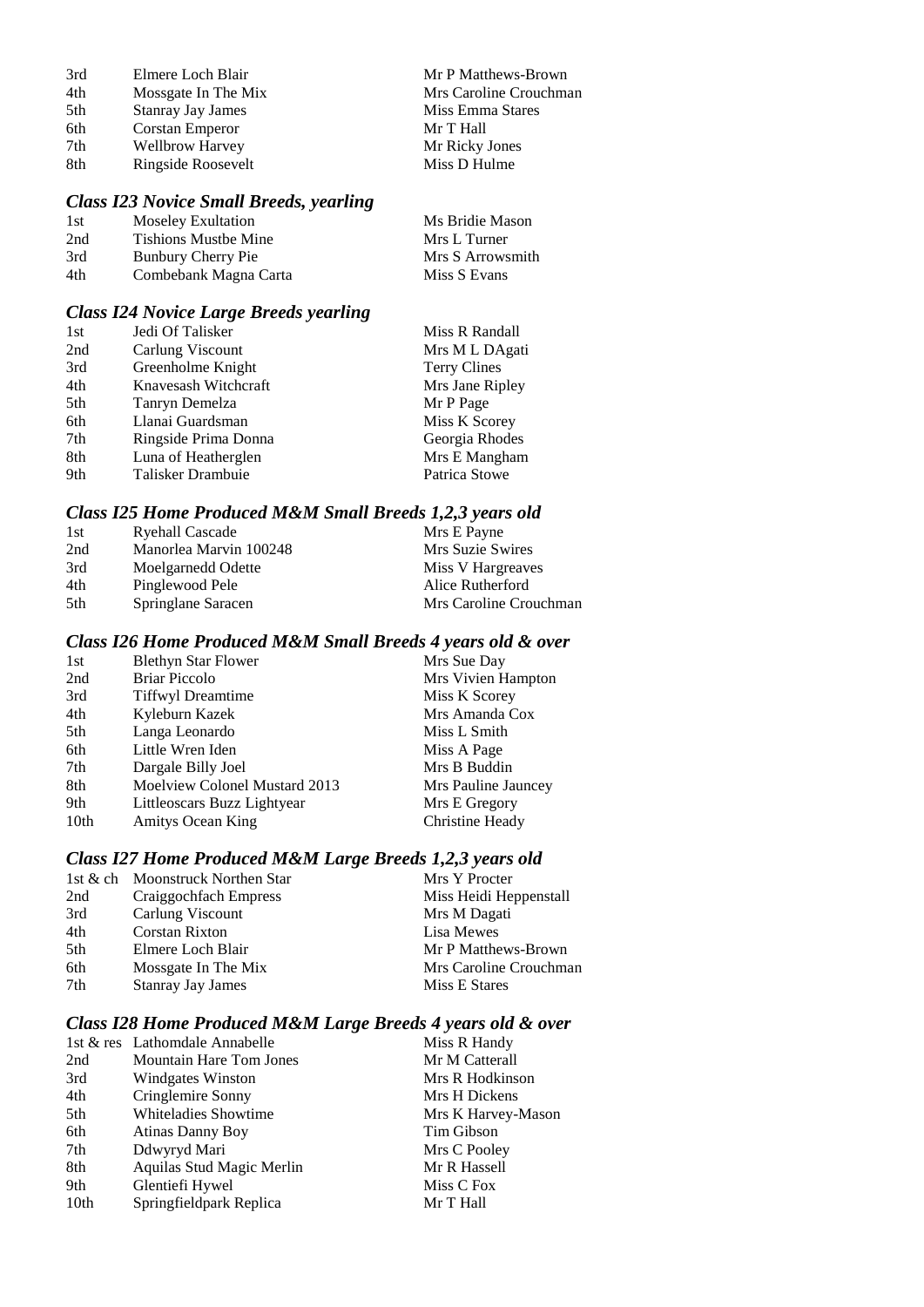### *Class R29 Welsh Sections A,B,C & D Training Class*

#### *Class R30 Novice Ridden Welsh A & B*

| 1st | Dunaskin Gimli                | <b>Terry Clines</b> |
|-----|-------------------------------|---------------------|
| 2nd | Moelview Colonel Mustard 2013 | Mrs Pauline Jauncey |
| 3rd | Amilas Clicquot               | Miss Lauren Brill   |
| 4th | <b>Brynely Lleucu</b>         | Mrs L Turner        |
| 5th |                               |                     |
| 6th | Gigman Michaelangelo          | Miss Lisa Beadle    |
| 7th | Thamesbourne Rhonwen          | <b>Beth Andrews</b> |
| 8th | <b>Mompesson Lets Party</b>   | Mrs Pamela Teasdale |
| 9th | Wotfield Bari                 | Miss M Wardrobe     |
|     |                               |                     |

### *Class R31 Novice Ridden Welsh C*

| 1st | Fronarth Red Heather       | Mrs C Edgson            |
|-----|----------------------------|-------------------------|
| 2nd | Popsters The Love Machine  | Miss E Jack             |
| 3rd | Popstars Picasso           | Chloe Chubb             |
| 4th | <b>Rivervalley Goldtop</b> | Miss J Hunt             |
| 5th | Godebog King               | Miss F Wilson           |
| 6th | Foxhollow Alwyn Tywysog    | Mrs Kay Gibson          |
| 7th | Penbee Bright Spark        | Miss J Cook             |
| 8th | Llanidan Pepsi             | <b>Aalliyah Simmons</b> |

#### *Class R32 Novice Ridden Welsh D not exceeding 148cms*

| 1st & ch | Thorneyside Royal Command      | Mrs Lynn Scott       |
|----------|--------------------------------|----------------------|
| 2nd      | Harradene Mr Crumble           | Jade Felton          |
| 3rd      |                                |                      |
| 4th      | <b>Foxton Fire Dancer</b>      | Mrs L Cartner        |
| 5th      | <b>Pendancer Mickey Bricks</b> | Miss Hayley Dolby    |
| 6th      | <b>Willowcourt Buzz</b>        | Mrs J Edmead         |
| 7th      | Northwick Estelle              | Miss E Cannell       |
| 8th      | Davada Billy The Kid           | Mrs D Remblance      |
| 9th      | Owain Brecon Boy               | Miss E Sayer         |
| 10th     | Renvarg Flyte                  | Miss S Postlethwaite |
|          |                                |                      |

#### *Class R33 Novice Ridden Welsh Section D exceeding 148cms*

|      | 1st & res Mendlesham Peony       | Miss S Burkhill      |
|------|----------------------------------|----------------------|
| 2nd  | Trixies Black Magic              | Mrs L Cartner        |
| 3rd  | Skerryback Gambler               | Mrs Alison Susca     |
| 4th  | Abercippyn New Model             | Mrs C Edgson         |
| 5th  | Dearnevalley Odin                | Miss Gemma Hawes     |
| 6th  | Kylebeck Chieftain               | Miss N Hilton        |
| 7th  | Trefrifawr Lady Lowri            | Miss M Lawrence      |
| 8th  | Balnecroft T Chiana              | Miss Heather Chapple |
| 9th  | <b>Brynithon Lord Chancellor</b> | Alyson Cole          |
| 10th | Crosswaters King William         | Kay Gibson           |
|      |                                  |                      |

### *Class R34 Novice Welsh A Lead Rein - Geldings*

|      | 1st & res Malby Mahyong     | Mrs Helen Summers    |
|------|-----------------------------|----------------------|
| 2nd  | Thistledown Valdes          | Miss A Baggaley      |
| 3rd  | <b>Rushton Revellor</b>     | Mrs Sarah Cunningham |
| 4th  | Islyn Arafa Don             | Mrs S G Bhogal       |
| 5th  | Shamrocklake Wack Up Call   | Mrs Sheila Sulsh     |
| 6th  | Friars All Gold             | Mrs Sue Heath        |
| 7th  | Pontgam Sandstorm           | Mrs J Doherty        |
| 8th  | Fountainhead Teddy          | Miss S Bath          |
| 9th  | Littleoscars Buzz Lightyear | Mrs E Gregory        |
| 10th | Thistledown Spring Time     | Sara Kershaw         |
|      |                             |                      |

### *Class R35 Novice Lead Rein Welsh A - Mares*

| 1st | Churchwood Obsession  | Miss E Caley      |
|-----|-----------------------|-------------------|
| 2nd | Rowfantina Jellytot   | Mrs Fleur Cradock |
| 3rd | Teifi Magic Melody    | Mrs A Barnett     |
| 4th | Lambury Moonstone Mai | Mrs L Turner      |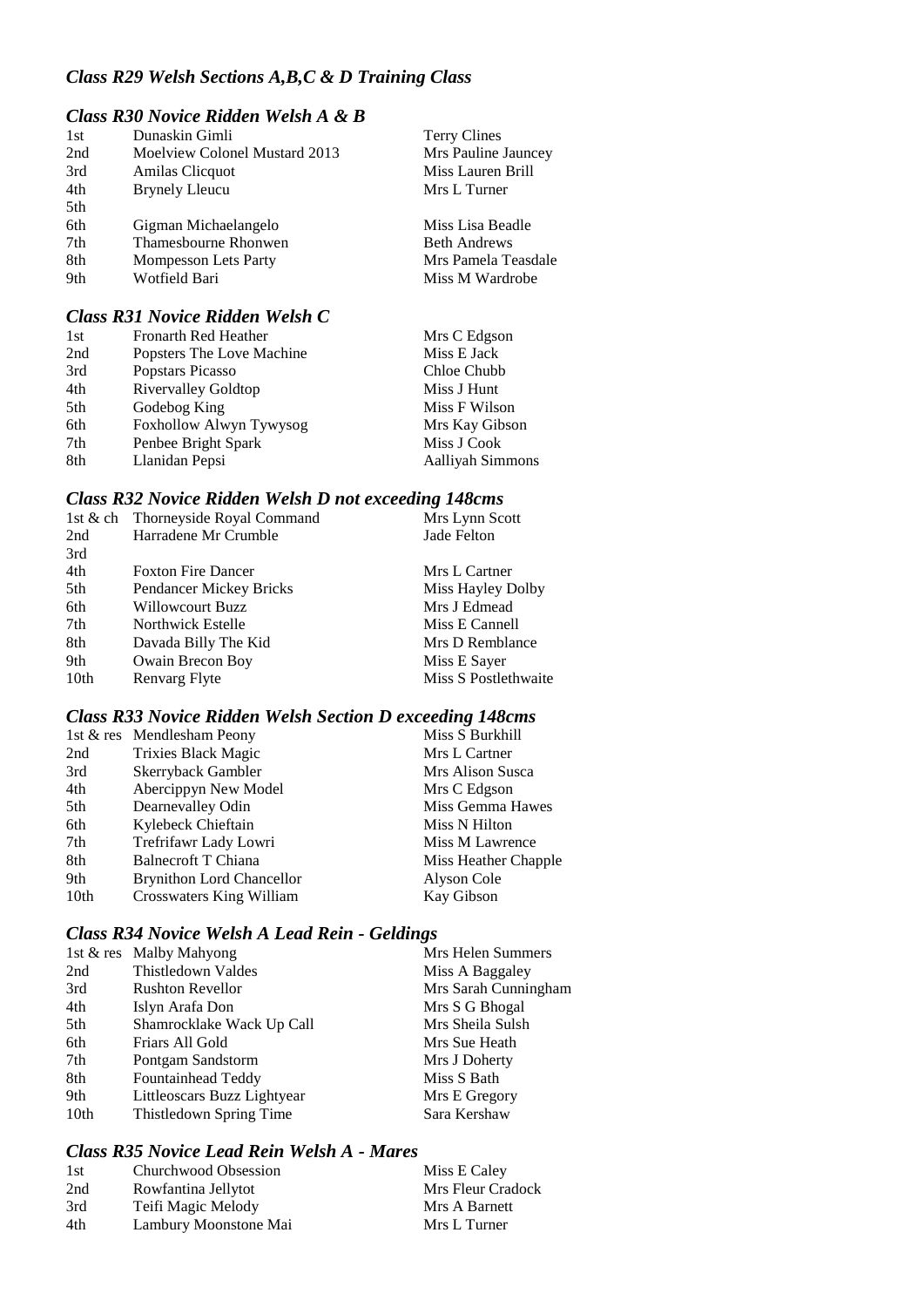| 5th  | <b>Cosford Beatrice</b> | Mrs K Benton-Jones |
|------|-------------------------|--------------------|
| 6th  | Cellwen Pebbles         | William Witty      |
| 7th  | Kilfrew Holly           | Mrs D Smith        |
| 8th  | Lucren Little Gem       | Miss Hayley Pottle |
| 9th  | Coringwould Watercolour | MIss L Howard      |
| 10th | <b>Braghty Desiree</b>  | Mrs A Bradford     |

### *Class R36 Novice Lead Rein Small Breeds*

|      | 1st & ch Cayberry Pimpernell | Ms Nicola Shaw       |
|------|------------------------------|----------------------|
| 2nd  | Underhill Pipedream          | Mrs Sarah Murphy     |
| 3rd  | Wildways Adonis              | Mrs Rosemary Carter  |
| 4th  | Hodeam Amelie                | Mrs S Cowie-Bland    |
| 5th  | Treworgan Cloudbreak         | Miss S Woolerton     |
| 6th  | <b>Briar Snowman</b>         | Mrs Jane Litherland  |
| 7th  | Lynemore Glen                | Mrs L Shimwell       |
| 8th  | Underhill Playtime           | Mrs Joanne Himsworth |
| 9th  | Horninglow Brackenthwaite    | Miss Gemma Hawes     |
| 10th | <b>Torfields Copper Coin</b> | Ms Rebecca Farrer    |
|      |                              |                      |

### *Class R37 Novice First Ridden Welsh A & B*

| 1st & ch | Westfirle Golden Oriole | Mrs Kate Smith         |
|----------|-------------------------|------------------------|
| 2nd      | <b>Cwmhir Mariette</b>  | Mrs Natalie Calderbank |
| 3rd      | Lacy Magnus             | Amy Howlett            |
| 4th      | Stonedge Ser-Y-Bore     | Miss Catherine Hudson  |
| 5th      | Desarbre Icicle         | Mrs Kim Downs          |
| 6th      | Thistledown Love Knot   | Mrs Lyndsey Birtwell   |
| 7th      | Afan Spy                | Ms A Connor            |
| 8th      | Maygray Malfoy          | Mrs H Lee              |
| 9th      | Roseview Phoenix        | Megan Field            |
| 10th     | Desarbre Sparrow Hawk   | Matilda Price          |

#### *Class R38 Novice M&M First Ridden Non-Welsh*

|     | 1st & res Rushfield Maltman      | Mrs Gemma Rice        |
|-----|----------------------------------|-----------------------|
| 2nd | <b>Hackamore Black Narcissus</b> | Mrs Samantha Stanley  |
| 3rd | Crandford Hector                 | Mrs D Taylor          |
| 4th | Waulkmill Raven                  | Mrs Lyndsey Birtwell  |
| 5th | Merrytown Paddy Joe              | Miss Karen Williams   |
| 6th | Beaconsfield Perdita             | Ruby Kerwood          |
| 7th | Meering Meteor                   | Mrs T Langton-Ballard |

### *Class R39 Open M&M Lead Rein*

| 1st              | Thistledown Special Vip          | Miss H Reynolds     |
|------------------|----------------------------------|---------------------|
| 2nd              | Coppinshill Chaos                | Mrs S Millsom       |
| 3rd              | Westfirle Golden Oriole          | Mrs Kate Smith      |
| 4th              | Treworgan Cloudbreak             | Miss S Woolerton    |
| 5th              | Lacy Benno                       | Mrs K Millea        |
| 6th              | Pendre Sam                       | Lily Kirby          |
| 7th              | Birchmoor Amelia                 | Gail Conroy         |
| 8th              | <b>Actaeon Of Hardenley</b>      | Erin Wittich        |
| 9th              | Putwell Seren Aur                | Mrs P Baker         |
| 10 <sub>th</sub> | Heniarth Norman Stanley Fletcher | Mrs Margaret Cousin |
|                  |                                  |                     |

### *Class R40 Open M&M First Ridden*

|     | 1st & ch Thistledown Royal Lustre | Mrs Alison Hayes     |
|-----|-----------------------------------|----------------------|
|     | 2nd $&$ res Pumphill Clarion      | Mrs V Metelko-Taylor |
| 3rd | Nantdywyll Caramel                | Livie Archer-Andrew  |
| 4th | <b>Hisley Provost</b>             | Mrs D Twitchen       |
| 5th | <b>Black Hill Impulse</b>         | Dawn ODonnell        |
| 6th | Briden Perdargio                  | Daisy Bullman        |

#### *Class R41 Novice Show Pony Lead Rein*

|     | 1st & res Woodroyd Flower Girl | Miss J Hughes  |
|-----|--------------------------------|----------------|
| 2nd | Melvale Tinsel Town            | Mr A Rodgers   |
| 3rd | Diptford Melika                | Miss A Mathers |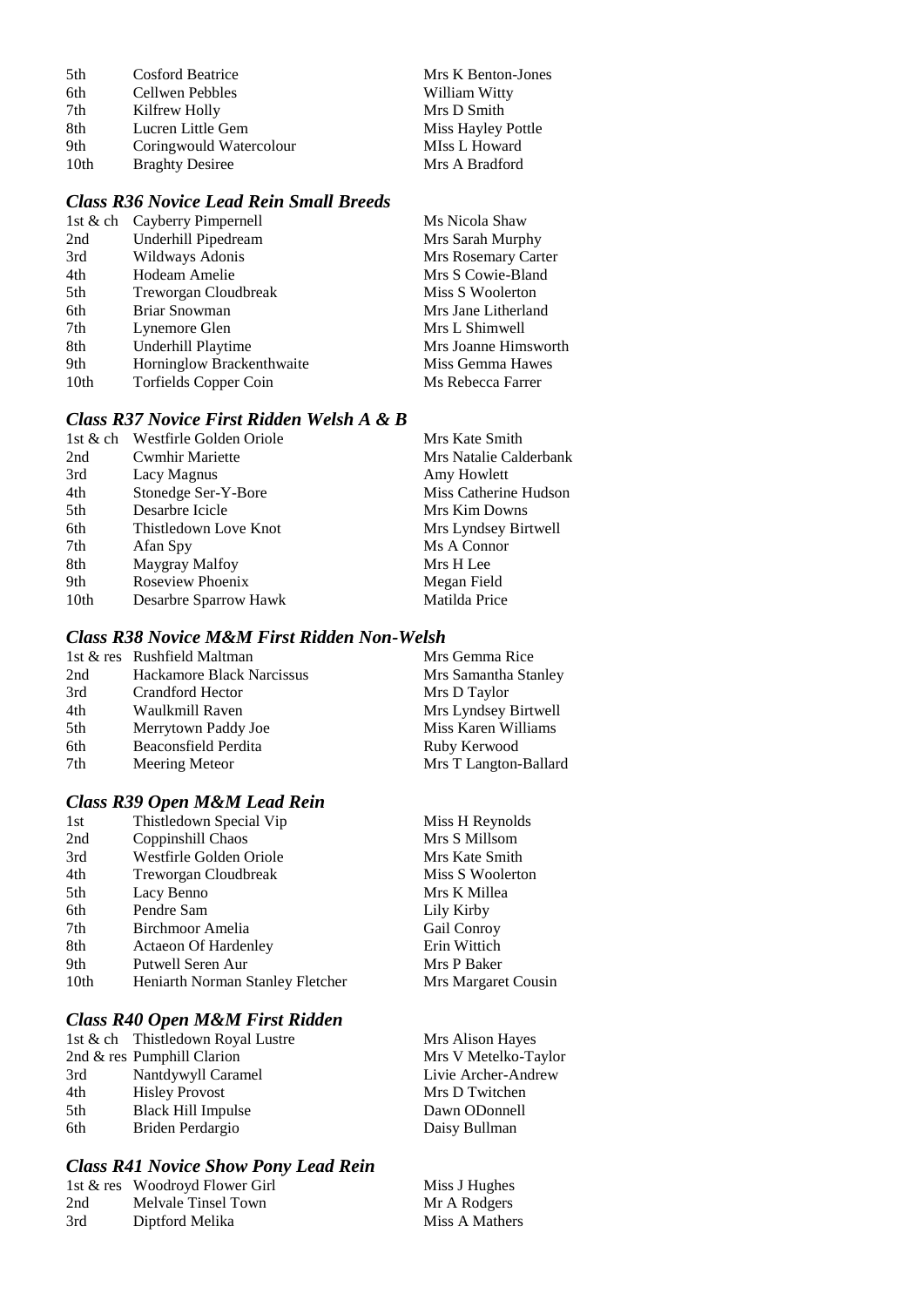| 4th | Lechlade Peaony               | Miss M Halsall  |
|-----|-------------------------------|-----------------|
| 5th | <b>Charn Secret Fairytale</b> | Mrs Emily Frudd |
| 6th | Royal Sparkling Pickles       | Miss C Pickford |

### *Class R42 Novice SHP Lead Rein*

| 1st $\&$ ch | Toya Mission Acomplished       | Daisy-May Allen    |
|-------------|--------------------------------|--------------------|
| 2nd         | Griashall Joclyn               | Karen Smith        |
| 3rd         | Carylmai Trade Secret          | Tia Wynne-rogerson |
| 4th         | <b>Royalview Dolly Mixture</b> | Miss O Galloway    |
| 5th         | Whiteastra Dream Dancer        | Polly Seaman       |
| 6th         | Erlinas Aphrodite              | Mrs M Hollowell    |
| 7th         | Pantymel Orion                 | Mrs H Dickens      |
| 8th         | <b>Owston Cuckoo</b>           | Miss K Morton      |
| 9th         | Newoak Skyfall                 | Mrs Kate Slattery  |
| 10th        | <b>Bs Prince Charming</b>      | Miss D Kershaw     |
|             |                                |                    |

#### *Class R43 Novice Show Pony First Ridden*

|     | 1st & res Rotherwood Significance | Miss S North        |
|-----|-----------------------------------|---------------------|
| 2nd | Hightopps Maid of Honour          | Miss L Hillyard     |
| 3rd | Warleigh Charisma                 | Mr Martin Ward      |
| 4th | Woodroyd Gayboy                   | Miss Karen Williams |
| 5th | <b>Cosford Variety</b>            | Mrs E Whalley       |

#### *Class R44 Novice SHP First Ridden*

|     | 1st & ch Carylmai Trade Secret | Tia Wynne-rogerson  |
|-----|--------------------------------|---------------------|
| 2nd | Moonstone Dance Fever          | Mrs S Hobson        |
| 3rd | Greendown Joker                | Mrs L Furniss       |
| 4th | Newbridge Sunshine             | Mrs Petrina Philp   |
| 5th | Superted 11                    | Miss Jodie Shepherd |
| 6th | <b>Bs Prince Charming</b>      | Miss D Kershaw      |

#### *Class R45 Open Show Pony Lead Rein*

| 1st | Hollybush Romeo        | Daisy-May Allen |
|-----|------------------------|-----------------|
| 2nd | Chagford Leroy         | Mr Ryan Baxter  |
| 3rd | Charn Secret Fairytale | Mrs Emily Frudd |
| 4th | Season Jazz Tune       | Lucy Richardson |

#### *Class R46 Open SHP Lead Rein*

|     | 1st & ch Overley Game Bird       | Mrs Emma Trebble  |
|-----|----------------------------------|-------------------|
|     | 2nd & res Wynchelea Polly Pocket | Mr A Rodgers      |
| 3rd | Wilmira Melody                   | Mrs Jayne Elliott |
| 4th | <b>Friarly Gamepoint</b>         | Mrs S Millsom     |
| 5th | Hemsbrook West Wind              | Mrs E Harris      |
| 6th | <b>Royalview Dolly Mixture</b>   | Miss O Galloway   |

#### *Class R47 Open Show Pony First Ridden*

1st Barkway Moonshine Livie Archer-Andrew

#### *Class R48 Open SHP First Ridden* 1st Carylmai Trade Secret Tia Wynne-rogerson

| 1 S U | Carylinar Trage Secret | <b>THE WYNNE-TOGETS</b> |
|-------|------------------------|-------------------------|
| 2nd   | <b>Bushmoor Echo</b>   | <b>Samuel Laity</b>     |

#### *Class R49 Novice Show Pony not exceeding 128cms*

| 1st | Dantes Lord Lucas        | Mrs V Jasinski      |
|-----|--------------------------|---------------------|
| 2nd | Warleigh Charisma        | Mr Martin Ward      |
| 3rd | Eabrook Isra             | Imogen Hargraves    |
| 4th | Caereini The Jazz Singer | Mrs Rebeca Harrison |
| 5th | Telynua Quickstep        | Mrs Lynsey Crayston |

#### *Class R50 Novice Show Pony not exceeding 138cms*

|     | 1st & ch Chasecroft Gazelle | Miss Jodie Shepherd |
|-----|-----------------------------|---------------------|
| 2nd | Rendene Whispering Charm    | Calista Boulton     |
| 3rd | Fielden Cotton Tail         | Mrs J Carmichael    |
| 4th | Rosegate Phoenix            | Mrs Sara Appleyard  |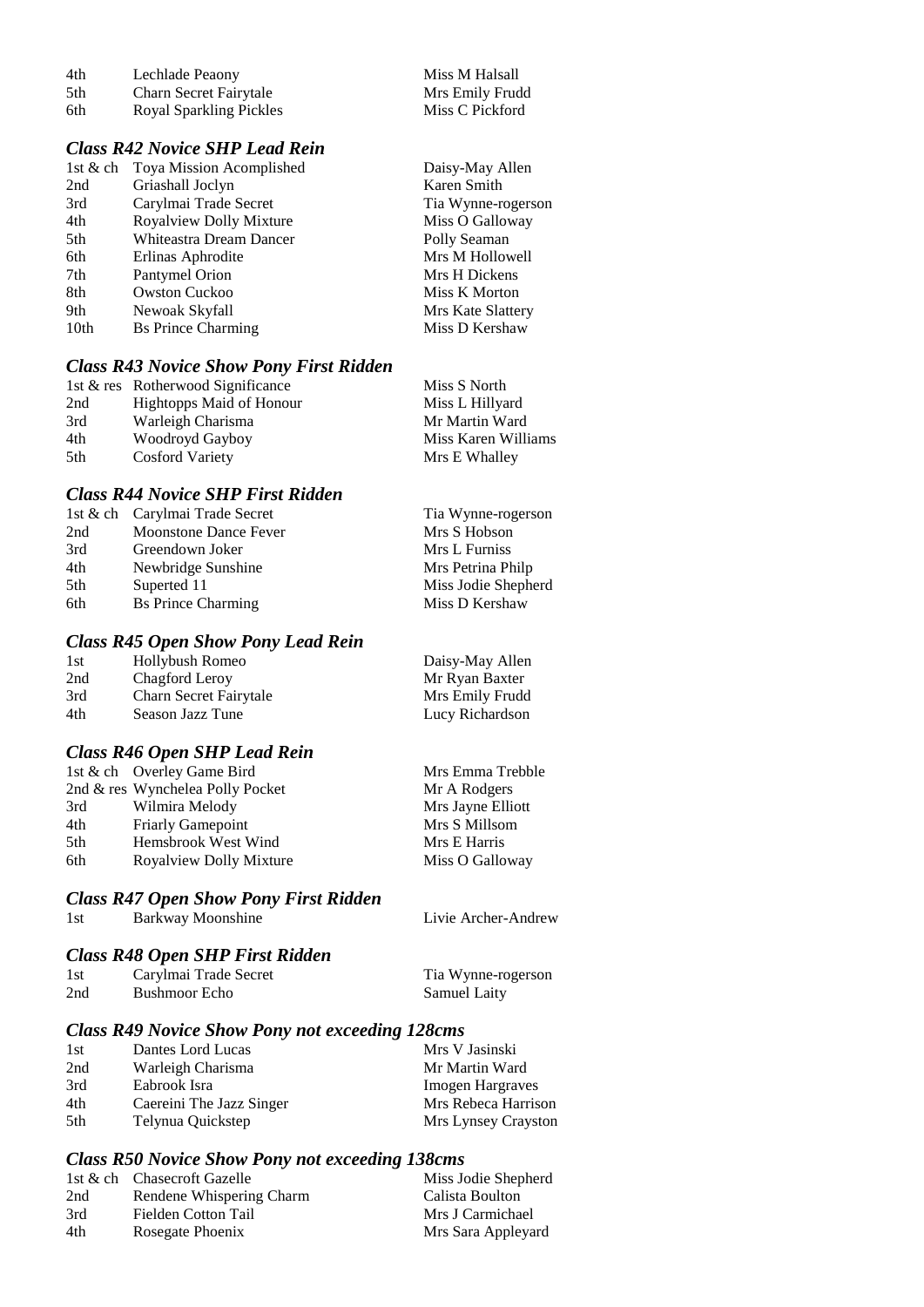#### *Class R51 Novice Show Pony not exceeding 148cms*

| 1st | Kavanghs Pipe Dream               | Miss C Palmer     |
|-----|-----------------------------------|-------------------|
|     | 2nd & res Stychlands Royal Hussar | Megan Smith-Bruce |
| 3rd | Designed By Dior                  | Mrs M Ward        |
| 4th | Ninfield Dream Maker              | Mrs D Taylor      |
|     |                                   |                   |

#### *Class R52 Novice SHP not exceeding 133cms*

| 1st | Vanathany Dream Catcher    | Miss D Kalwa        |
|-----|----------------------------|---------------------|
| 2nd | <b>Glynaur Ricky Bobby</b> | Helen Seymour       |
| 3rd | Caereini The Jazz Singer   | Mrs Rebeca Harrison |
| 4th | May Day Lad                | Mrs E Wilmot        |
| 5th | Haighend Henessy           | Mrs L Cartner       |

### *Class R53 Novice SHP not exceeding 143cms*

|     | 1st & ch Brindlebrooks Ellagance | Miss Natasha Timson |
|-----|----------------------------------|---------------------|
|     | 2nd & res Briden Pocket Rocket   | Amelia Short        |
| 3rd | <b>Country Sensation</b>         | Gibson Eleanor      |
| 4th | Avondales Wolken Winta           | Ms H Mullender      |

#### *Class R54 Novice SHP not exceeding 153cms*

| 1st | <b>Warliegh Illusion</b>    | Mrs Leeanne Crowe   |
|-----|-----------------------------|---------------------|
| 2nd | Mawgans Ruby                | Mrs Sophie Davidson |
| 3rd | Mayfield Tommy Tucker       | Miss Emma Atkins    |
| 4th | <b>Lookout Oyster Fionn</b> | Mrs C Mahoney       |
| 5th | Jermoon Foreigh Affair      | Mrs M Robinson      |
| 6th | Coppinger High Jinks        | Mrs A Baybutt       |
| 7th | Master Moon                 | Ms J Kemp           |
| 8th | Carnsdale Dun Vision        | Mr Guy Warner       |

#### *Class R55 Novice Part Bred Ponies not exceeding 148cms*

|     | 1st & ch Kenilwood Windborne     | Miss L Hillyard  |
|-----|----------------------------------|------------------|
|     | 2nd $\&$ res Chasecroft Tip Top  | Mr Guy Warner    |
| 3rd | <b>Colouiann Mint Reflection</b> | Mrs D Conway     |
| 4th | Kavanghs Pipe Dream              | Miss C Palmer    |
| 5th | Rendene Whispering Charm         | Calista Boulton  |
| 6th | Fielden Minks Legacy             | Mrs J Carmichael |
| 7th | Warleigh Charisma                | Mr M Ward        |
| 8th | Designed By Dior                 | Mrs M Ward       |
|     |                                  |                  |

### *Class R56 Novice Part Bred Horses exceeding 148cms*

| 1st | Lowmoor Years Of Grace       | Miss Lorna Blake |
|-----|------------------------------|------------------|
| 2nd | Kavanaghs King               | Teresa Nicholls  |
| 3rd | Lady Of Grace                | Miss K Semmens   |
| 4th | <b>Shooters Morning Mist</b> | Miss R Sackfield |
| 5th |                              |                  |
| 6th | Palmfields Night Image       | Mrs S Wright     |

### *Class R57 M&M Large Breeds Training Class*

### *Class R58 M&M Small Breeds Training Class*

#### *Class R59 Novice Ridden Connemara / New Forest*

|                  | 1st & ch Corrig Prince     | Mrs Cheryl Fox         |
|------------------|----------------------------|------------------------|
| 2nd              | Doonreaghan Marty          | Miss S Robins          |
| 3rd              | Appletongrange Mccoy       | Mrs J Rushmer          |
| 4th              | <b>Ballinaboy Victory</b>  | Miss E Jack            |
| 5th              | Beechmount Bandit          | Mrs A Remmen           |
| 6th              | <b>Blackthorn Primrose</b> | Mrs Pamela Teasdale    |
| 7th              | Kindesella Lilly           | Miss Ashlea Jennings   |
| 8th              | Jack Renvyle               | <b>Katherine Marks</b> |
| 9th              | <b>Blackthorn Psalm</b>    | Mrs Pamela Teasdale    |
| 10 <sub>th</sub> | Leim Silver Thread         | Miss E Uttley          |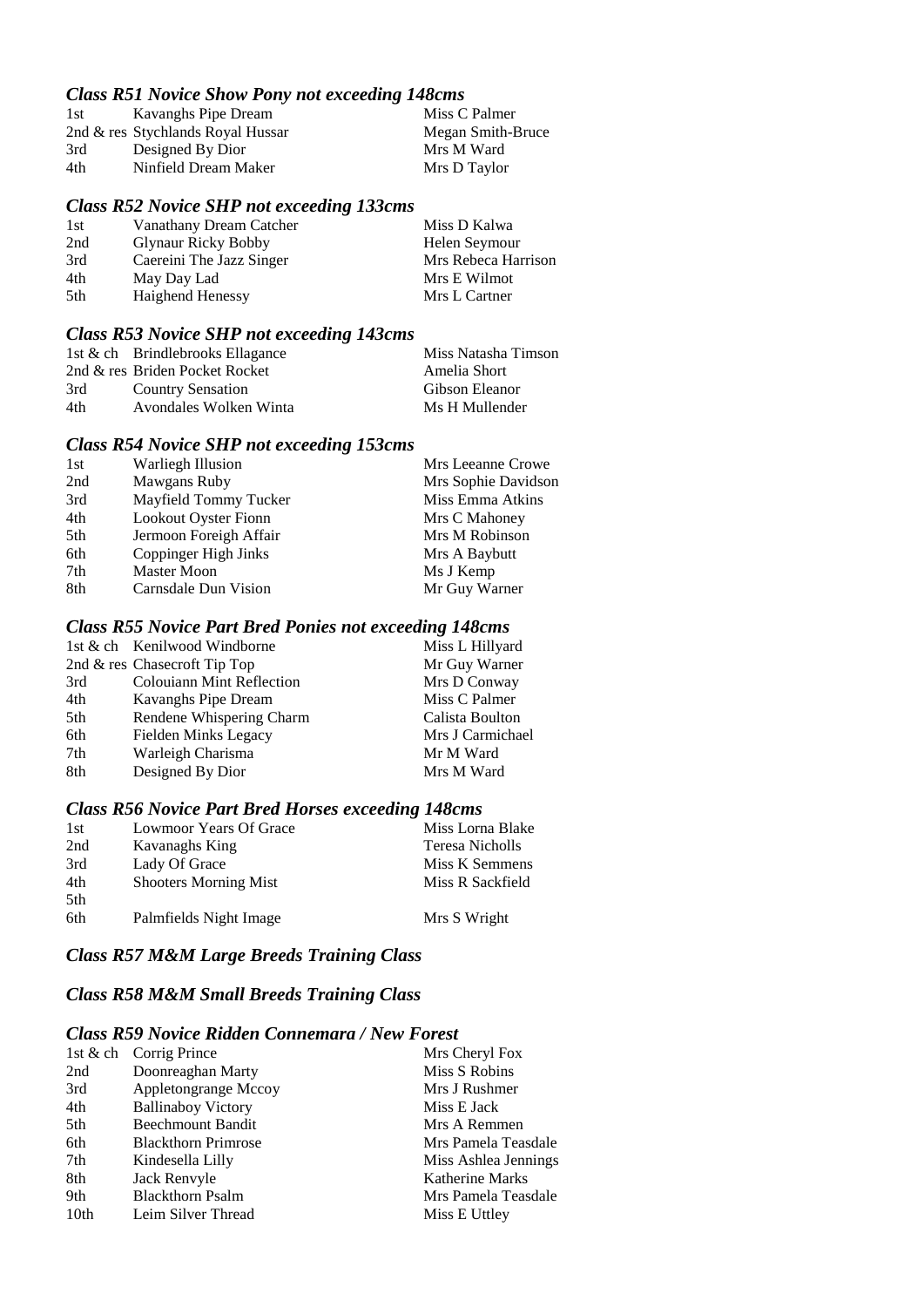### *Class R60 Novice Ridden Highlands*

| Glen Tilt Of Rynuan                | Ms Lynda Johnson   |
|------------------------------------|--------------------|
| <b>Owlsend Tobermory</b>           | <b>Holly Baker</b> |
| <b>Ellister Islay Spruce</b>       | Miss S Robins      |
| Hey Brows Bernaray Lord Bertram    | Miss Amy Harris    |
| Hamish Of Blengside                | Mrs A Fligg        |
| Penelope Of Carlung                | Mrs Hayley Ashford |
| Strathleven Droma                  | Alice Rutherford   |
| Glenwestcastle Little Miss Jasmine | Mrs J Farrar       |
| Naseby Candyman                    | Mrs Katie Snow     |
| <b>Tower Emblem</b>                | Miss D Farnish     |
|                                    |                    |

### *Class R61 Novice Ridden Dartmoor/Exmoor/Shetland*

| 1st | <b>Shilstone Rocks Snow Owl</b> | Chloe Chubb            |
|-----|---------------------------------|------------------------|
| 2nd | Kyleburn Mikado                 | Mrs C Casey            |
| 3rd | Dunkery Sunbird                 | Miss Jo Rose           |
| 4th | Anchor Gooseberry               | Mrs M Nicoll Thompson  |
| 5th | Carajane Sentinel               | Verity Checkley        |
| 6th | Rawside Royal Melvin            | Mrs J Bush             |
| 7th | Merrytown Paddy Joe             | Miss Karen Williams    |
| 8th | Bowspring                       | <b>Holly Donaldson</b> |
| 9th | Rushfield Bruadar               | Mrs J Turner           |

### *Class R62 Novice Ridden Dales & Fell*

|      | 1st & res Carrock King Kenny | Ms B Bowers            |
|------|------------------------------|------------------------|
| 2nd  | Castle Hill Jack Daniels     | <b>Katherine Marks</b> |
| 3rd  | Lunesdale Spirit             | Nicola Clarke          |
| 4th  | Greenholme Falcon Fp71838g   | Miss V Oliver          |
| 5th  | Summerhouse Violet           | Mrs C Dodd             |
| 6th  | Inglegarth Celeritas         | Miss D Hull            |
| 7th  | Shadowcroft Silver Moor      | Mrs H Dickens          |
| 8th  | Stonefold Glimpse Of Glory   | Miss J White           |
| 9th  | Drybarrows Blarny            | Sarah Ohalloran        |
| 10th | Lummas Sapphire              | Rebecca Rawlinson      |

### *Class R63 Riding Horse / Hack Training Class*

### *Class R64 Novice Small Riding Horses*

|     | 1st & ch Mein Rebel | Miss Harriett Johnson |
|-----|---------------------|-----------------------|
| 2nd |                     |                       |
| 3rd | By Appointment Only | Miss Charley Baxter   |
| 4th | Lady Of Grace       | Miss K Semmens        |
| 5th | Azara               | Mrs N Catterwell      |
| 6th | Dalcotes Freedom    | Becky Belcher         |
| 7th | Sunshine Dream      | Miss C Found          |
|     |                     |                       |

### *Class R65 Novice Large Riding Horses*

| 1st | <b>Happy Valentines</b> | <b>Heather Rothwell</b> |
|-----|-------------------------|-------------------------|
| 2nd | Lowmoor Years Of Grace  | Miss Lorna Blake        |
| 3rd | <b>Atlantic Flight</b>  | Mrs J Edmead            |
| 4th | For Fanny               | Mrs Jeanette McDonnell  |
| 5th | Evensong V              | Mrs S Wright            |
| 6th | Jh Dreamboy             | Miss Jo Garnett         |
| 7th | Kavanaghs King          | Teresa Nicholls         |
|     |                         |                         |

#### *Class R66 Novice Piebald / Skewbald Plaited / Hogged Pony*

|     | 1st & ch Wilmira Melody | Sophia Elliott           |
|-----|-------------------------|--------------------------|
| 2nd | The Shredder            | Miss Aimee Wildgoose     |
| 3rd | Lewus                   | Mrs Lisa Speight         |
| 4th | Dakota V11              | Mrs N Stewart            |
| 5th | Charlie                 | Miss Abigail Hurrell     |
| 6th | Diamond In The Rough    | Mrs Sara Appleyard       |
| 7th | Fly                     | Miss Kayleigh Shepperson |
| 8th | Diamond Storm Murphy    | Miss K Smith             |
|     |                         |                          |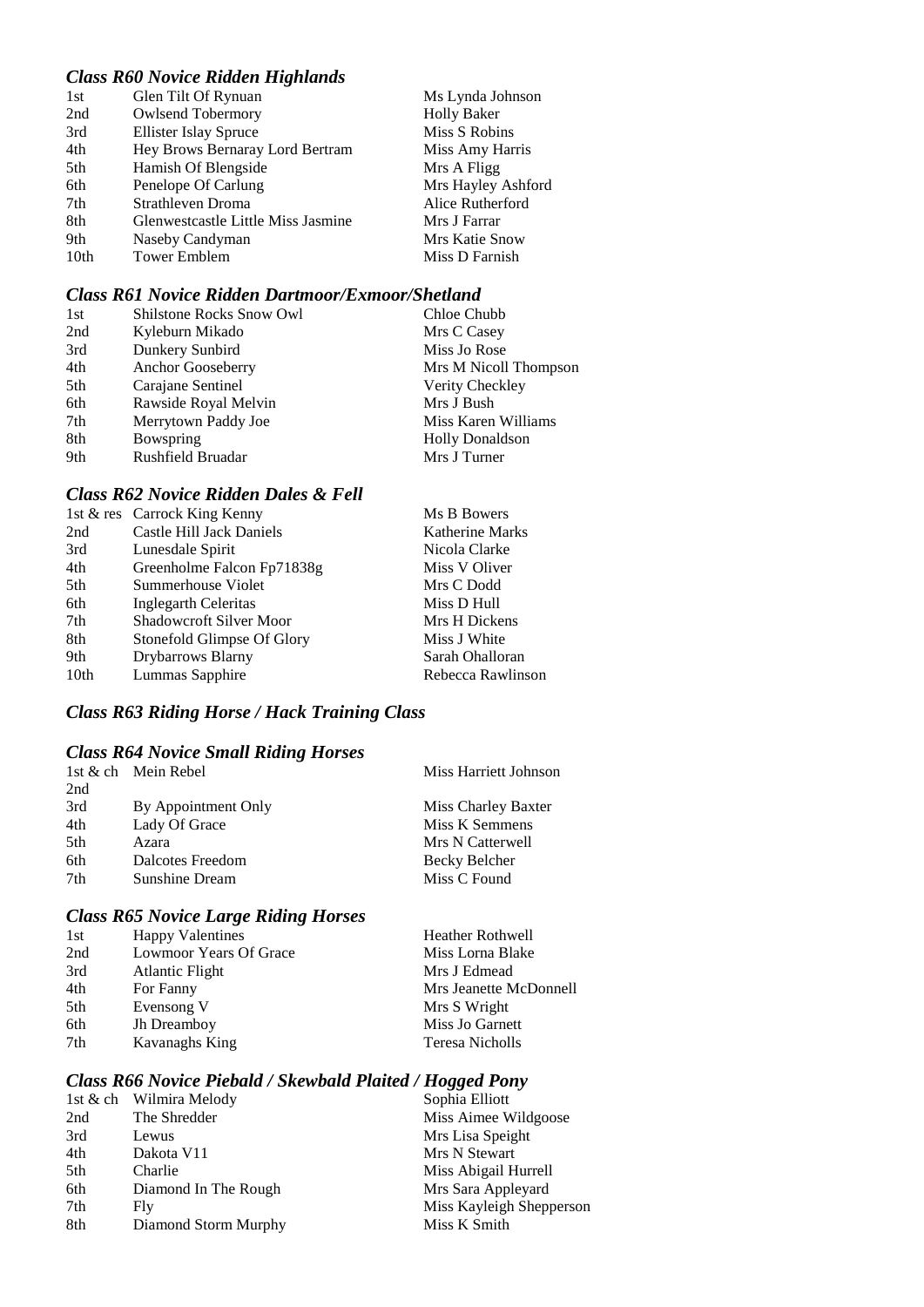| 9th  | Angelic Lace    | <b>Blythe Moore</b> |
|------|-----------------|---------------------|
| 10th | Megland Rosedew | Mrs Lisa Parfitt    |

Blythe Moore

#### *Class R67 Novice Piebald / Skewbald Plaited / Hogged Horse*

| 1st  | True Colours               | Becky Belcher        |
|------|----------------------------|----------------------|
| 2nd  | Colour Graphix             | Miss M Bowley        |
| 3rd  | Jaydees Miss Unique        | Miss Megan Lewis     |
| 4th  | Kilurnay Patch             | Miss Clare Hardstone |
| 5th  | <b>Haddlesey Farthing</b>  | Mrs Lisa Metcalfe    |
| 6th  | <b>Wellingtons Classic</b> | Miss Chloe Coward    |
| 7th  | Duke Of York               | Molly Kate Stowe     |
| 8th  | Olivia                     | Mrs L Squires        |
| 9th  | <b>Holly Golightly</b>     | Ms L Blogg           |
| 10th | <b>Westceffyl Prince</b>   | Miss E Ordepowlett   |

### *Class R68 Novice Piebald / Skewbald Traditional / Native Pony*

| 1st  | <b>Sd Red Gambler</b> | Miss Hannah Miller-Burton |
|------|-----------------------|---------------------------|
| 2nd  | The Dowager           | Lauren Crabtree           |
| 3rd  | Charlie               | Miss C Bunting            |
| 4th  | The Navigator         | Mr N Burnett              |
| 5th  | Barney                | Miss Tara Vaughan         |
| 6th  | Penny Lane            | Miss Catherine Young      |
| 7th  | <b>Barbara</b>        | Mrs K Talbot              |
| 8th  |                       |                           |
| 9th  | Domanskis Royal Duke  | Miss Lisa Beadle          |
| 10th | <b>Vantastc Venus</b> | Mrs Marie Boasman         |

#### *Class R69 Novice Piebald / Skewbald Traditional / Native Horse*

|     | 1st & res The Real Deal | Mrs Lynn Scott       |
|-----|-------------------------|----------------------|
| 2nd | Colour Impact           | Susan Granger        |
| 3rd | Marley V                | Miss H Nicholson     |
| 4th | Hot Spurs Gypsy Gold    | Miss M Sweeting      |
| 5th | Moortown Lacey          | Miss Clare Hardstone |
| 6th | The Pie Man             | Mrs J Edmead         |
| 7th | Constable               | Miss Olivia Ciccone  |
| 8th | Grey Crow               | Mrs Stephanie Lane   |
| 9th | <b>Amazing Day</b>      | Miss F Stockdale     |

### *Class R70 Ridden Cobs / Maxi Cobs Training*

### *Class R71 Novice LWT Cobs*

|      | 1st & res Triplicate     | Mrs Gabby Williams        |
|------|--------------------------|---------------------------|
| 2nd  | Cruise Control           | Miss Charlotte Arthur     |
| 3rd  | Cob Only Knows           | Kate Over                 |
| 4th  | Father Ted II            | Mrs S Tierney             |
| 5th  | Lecarrow Pat             | Miss C Stanley            |
| 6th  | Semi Otto                | Miss L Hepplewhite        |
| 7th  | Diarmaid                 | Miss E Cannell            |
| 8th  | <b>Escaping The Ower</b> | Miss K Wright             |
| 9th  | Diamond In The Rough     | Mrs Sara Appleyard        |
| 10th | Red Robin                | Mrs Louise Whiteley-Guest |
|      |                          |                           |

### *Class R72 Novice HWT Cobs*

| 1st | Morrows Templemore | Miss P Jones  |
|-----|--------------------|---------------|
| 2nd | Sir Podge          | Mrs D Brown   |
| 3rd | Dexter             | Cody Gilligan |

### *Class R73 Novice Maxi Cobs*

| 1st & ch Colour Coded         | Miss J Wormall      |
|-------------------------------|---------------------|
| White Wood Boy                | Mrs Tracy Tomlinson |
| Colebridgeview Diamond Dancer | Miss Emma Morrell   |
| Autumn Star                   | Miss P Jones        |
| Colour Graphix                | Miss M Bowley       |
| <b>Heathroy Hugo</b>          | Heather Young       |
|                               |                     |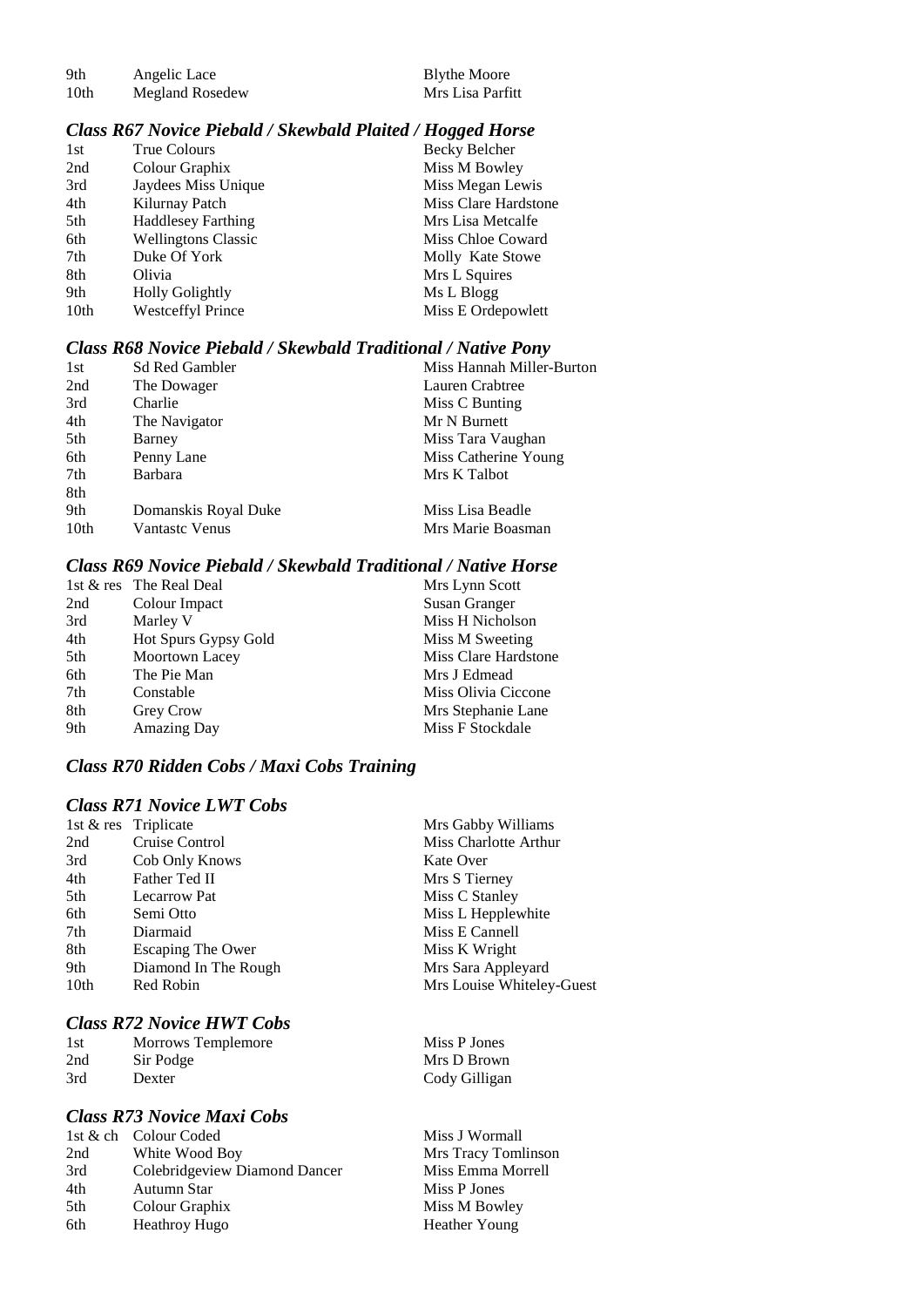| 7th              | Ranchella Gold Dust |
|------------------|---------------------|
| 8th              | Bob On              |
| 9th              | Stud Joe            |
| 10 <sub>th</sub> | Carry On Cob        |

#### *Class R74 Novice Small Hacks*

| 1st | Royal Stage            |
|-----|------------------------|
| 2nd | Sunray Spring Surprise |
| 3rd | Palmfields Night Image |
| 4th | Carmen Miranda         |
| 5th | Neutrino               |
| 6th | Romanno Royal Bronze   |
| 7th | Crossowen Wise Guy     |

#### *Class R75 Novice Large Hacks*

|     | 1st & ch Arias Reflection | Miss G Bott         |
|-----|---------------------------|---------------------|
|     | 2nd & res Liebling Katie  | Miss Sharon Eldred  |
| 3rd | Vaguely Royal             | Miss Stephanie Beer |
| 4th | Tara Dee                  | Mr P Page           |
| 5th | Formidable Opposition     | Miss E Burbank      |
| 6th | Lucky Score               | Miss Beth Barrett   |
| 7th | <b>Miss Kinky Boots</b>   | Grace Richards      |
|     |                           |                     |

### *Class R76 Novice Intermediate SRT*

| 1st & ch | <b>Stanley Grange Regal Consort</b> | Karen Cartmell       |
|----------|-------------------------------------|----------------------|
| 2nd      | <b>Yealand Paschel</b>              | Miss Savannah Kemple |
| 3rd      | <b>Chiddock Hour Glass</b>          | Mrs M Collings       |
| 4th      | Raemoir Masterplan                  | Mrs D Conway         |
| 5th      | Kilmiston King Kudos                | Mrs K Booty          |
| 6th      | <b>Holtess Victor Ludorum</b>       | Mr Guy Warner        |
| 7th      | Mathemadam Meridian                 | Callie-Ann Coulson   |
| 8th      | Etoile                              | Mrs Jacqui Thompson  |
| 9th      | Defining Asia                       | William Nunn         |
| 10th     | Strinesdale Rhythm                  | Miss M Bell          |
|          |                                     |                      |

### *Class R77 Novice Intermediate SHT*

|     | 1st & res Mein Rebel        | Miss Harriett Johnson  |
|-----|-----------------------------|------------------------|
| 2nd | Tom Thumb Iii               | Mrs A Baybutt          |
| 3rd | New Dimension               | Miss Sarah Harper Just |
| 4th | Lewus                       | Mrs Lisa Speight       |
| 5th | <b>Yarrow Mister Dennis</b> | Miss K Smith           |

### *Class R78 Middleweight / Heavyweight Hunter Training Clas*

### *Class R79 Novice Small Hunter*

| 1st  | <b>Bawnmore Boy</b>          | Mrs Ann Trenter        |
|------|------------------------------|------------------------|
| 2nd  | Irish Warrior                | Miss Jordan Keal       |
| 3rd  | Tom Thumb Iii                | Mrs A Baybutt          |
| 4th  | Folly Glen Clover            | Ms Gill Hare           |
| 5th  | Jemoon Musicman              | Mrs D Gardner          |
| 6th  | <b>Shooters Morning Mist</b> | Miss R Sackfield       |
| 7th  | Virgil Ii                    | Miss Abigail Kelmanson |
| 8th  | Hello Juno                   | Mrs Diane Mulhern      |
| 9th  | Casablanca                   | Miss G Oliver          |
| 10th | Carnsdale Banner Man         | Mrs K Mercer           |
|      |                              |                        |

### *Class R80 Novice Re-Trained Race Horse*

| 1st | Master Elliot  | Mr Martin Ward       |
|-----|----------------|----------------------|
| 2nd | Is He For Real | Saidee Samuelson     |
| 3rd | Perfect Calm   | Katie Parfitt        |
| 4th | Aura Bora      | Miss J Mason         |
| 5th | Neutrino       | Miss R Bradby        |
| 6th | Threeoseven    | Miss Ellie Hayes     |
| 7th | <b>Batwink</b> | Miss Alison Shepherd |
|     |                |                      |

Miss Sandra Samuels Mrs J Milner Miss E Craske Janet Piper

Mrs Lucy Thirlby Mr P Page Mrs S Wright Ms Laura Jane Hartley Miss R Bradby Miss C Ainley Miss Sophie Allen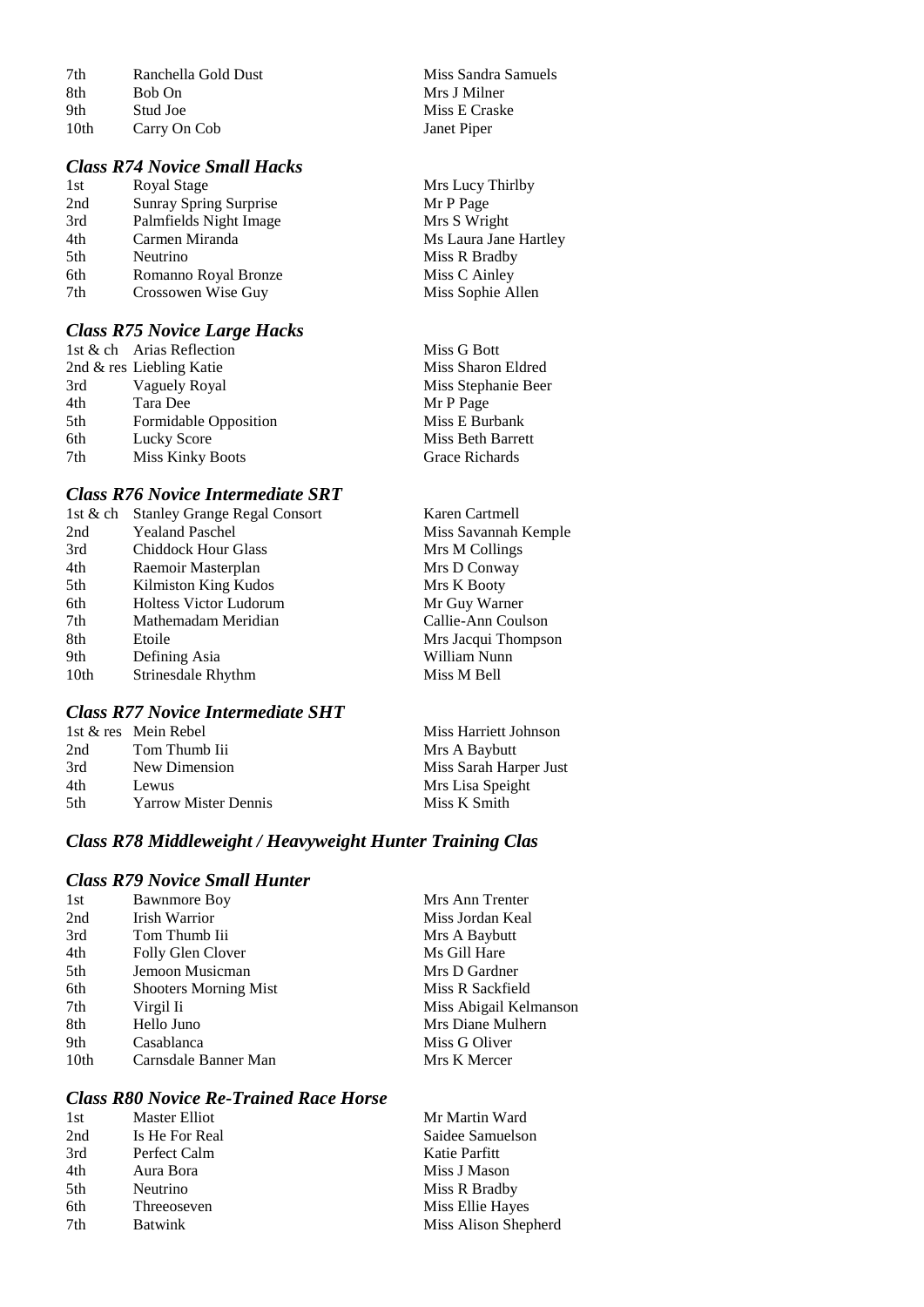8th Vancuverite Mrs Emily Simpson<br>
9th Achromatic Rebecca Marshall

#### *Class R81 Novice LWT Hunter*

| 1st $\&$ ch Just Toby |                                   |
|-----------------------|-----------------------------------|
|                       | 2nd & res Miss Summer Dancer      |
| 3rd                   | Just Louis                        |
| 4th                   | Busker                            |
| 5th                   | Mista Fezziwig                    |
| 6th                   | Blue Chip Diamond Cavalier Royale |
| 7th                   | <b>First Cape</b>                 |
| 8th                   | Folly Glen Clover                 |
| 9th                   | <b>Middletons Whatever</b>        |
| 10 <sub>th</sub>      | Cassandra                         |

### *Class R82 Novice MWT Hunter*

| Mrs Carolyn Robertson |
|-----------------------|
|                       |
|                       |
|                       |
|                       |
|                       |
|                       |
|                       |

#### *Class R83 Novice HWT Hunter*

| 1st | Kinder Scout              | Miss J Wormall  |
|-----|---------------------------|-----------------|
| 2nd | <b>Quartz Diamond Boy</b> | Miss R Stokes   |
| 3rd | Cool Ice                  | Mr Phil Hodgson |
| 4th | Shan Bally Lucky Dip      | Amelia Short    |
| 5th | Thelken Molotof           | Miss A Davis    |
|     |                           |                 |

#### *Class R84 Open LWT Hunter*

| 1st | <b>Timpany Thomas</b>      | Mr N Arnold          |
|-----|----------------------------|----------------------|
| 2nd | Delta Storm                | Mrs Rose Menhinick   |
| 3rd | Royal Amethyst             | Mr S Sharples        |
| 4th | The Eye Catcher II         | Mrs C Costello       |
| 5th | Magnus Magna               | Mrs Jane Scott       |
| 6th | <b>Middletons Whatever</b> | Miss Sam Croxford    |
| 7th | <b>Rustic Warrior</b>      | Annabel Lewis        |
| 8th | West Cliffe Omega          | <b>Thomas Winson</b> |
|     |                            |                      |

#### *Class R85 Open MWT/HWT Hunter*

|     | 1st & ch Orions Cruiser  | Mr Rhys Harper   |
|-----|--------------------------|------------------|
|     | 2nd & res Papavers Romeo | Miss C Elding    |
| 3rd | Lord Litchfield          | Mr Charles Wood  |
| 4th | <b>Shirleys Downtown</b> | Miss A Naylor    |
| 5th | Lowmoor Pillowtalk       | Miss Katie Hoare |
|     |                          |                  |

#### *Class R86 Beginners Showing Riders 12 years & under*

| 1st              | Newbridge Sunshine           | Mrs Petrina Philp  |
|------------------|------------------------------|--------------------|
| 2nd              | Gerdinen Beauty              | Mrs S Clark        |
| 3rd              | Trefaes Celtic Star          | Miss J Brown       |
| 4th              | Dinlle Llewelyn              | Mrs Michelle Dixon |
| 5th              | Shilstone Chinkwell Tor      | Amy Forsdyke       |
| 6th              | Crandford Hector             | Mrs D Taylor       |
| 7th              | Criccieth Chocolate Drop     | Mrs S Glynn-Brooks |
| 8th              | <b>Ernford Wedding March</b> | Scarlett Burgoyne  |
| 9th              | Carylmai Solitaire           | Mrs G Krajnyk      |
| 10 <sub>th</sub> | Dont Tell Dad                | Mrs C Gillivan     |
|                  |                              |                    |

### *Class R87 Beginners Showing 13 - 17 years*

| -1st | <b>Shadowcroft Silver Moor</b> | Mrs H Dickens      |
|------|--------------------------------|--------------------|
| 2nd  | Cargah Bay                     | Mrs Felicity Saint |
| 3rd  | Maddie                         | Miss Chloe Wright  |

Rebecca Marshall

Mr Martin Ward Miss G Wilkes Miss Andrea Smith Mrs Jane Scott Mrs L Lawrence Stephanie Hill Miss J Deacon Ms Gill Hare Miss Sam Croxford Ms F Madden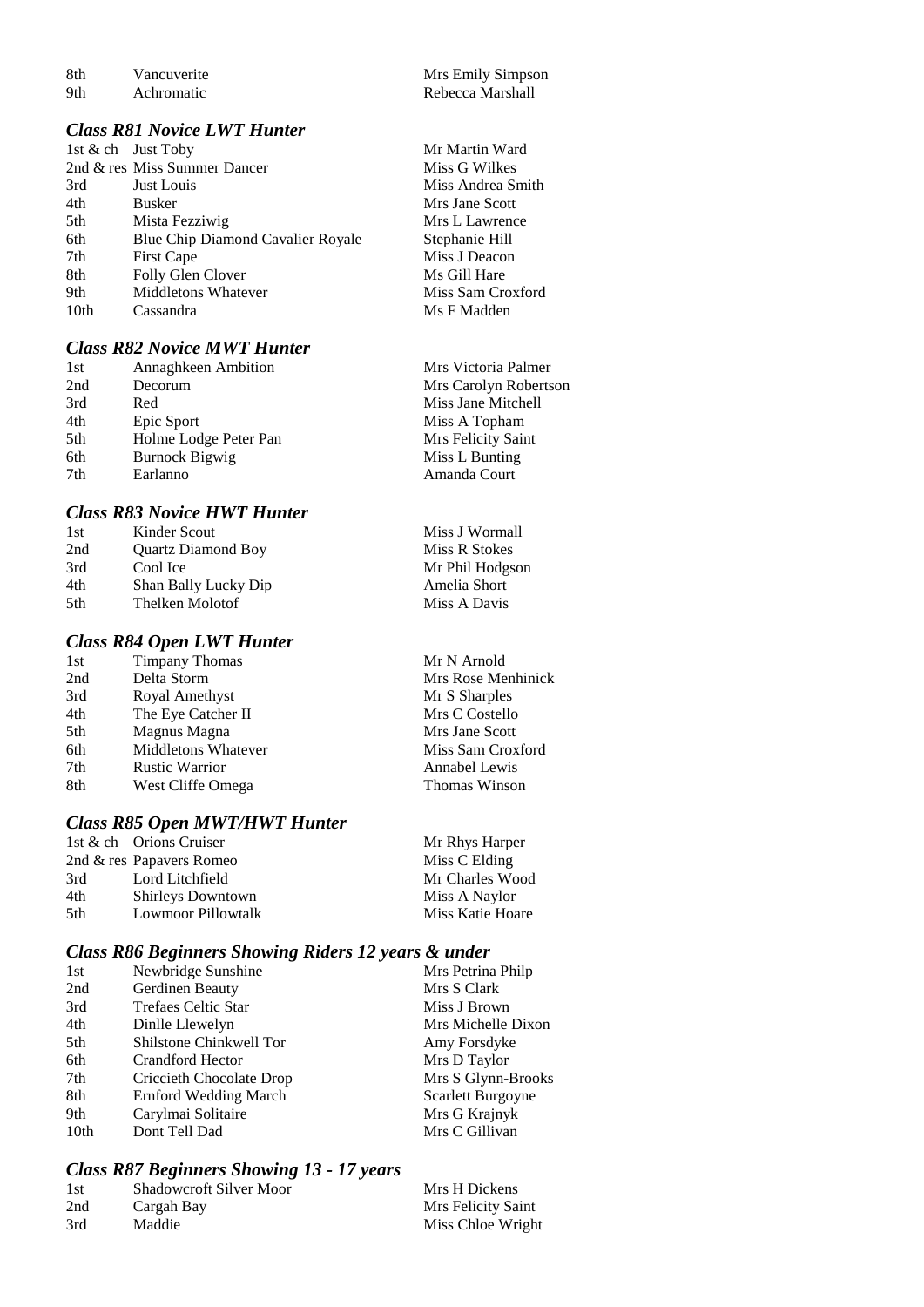| 4th  | Horray Henry                   | Ms N Proctor       |
|------|--------------------------------|--------------------|
| .5th | Thistledown Land Of My Fathers | Ms L Powdrill      |
| 6th  | China                          | Miss Martina Guest |

### *Class R88 Beginners Showing 18 years & over*

| 1st | Pianoman II                  | Miss Lauren Bowmer   |
|-----|------------------------------|----------------------|
| 2nd | <b>Tankmore Boy</b>          | Miss Sophie Wratting |
| 3rd | Lulus Abal El Ayar           | Miss C Humphrey      |
| 4th | Haighmoor Jimmy Choo         | Miss H Rodriguez     |
| 5th | Afterglow Devons Gold        | Miss S Pegg          |
| 6th | <b>Brackenthwaite Bonnie</b> | Miss H Nelson        |
| 7th | <b>Bloxham Flaire</b>        | Miss Emma Morrell    |
| 8th | <b>Stardust</b>              | Miss L Perkins       |
| 9th | Penrock Puzzle Power         | Miss Melissa Cowley  |

#### *Class R89 Best Turned Out - Grass Kept*

| 1st | Cellwen Pebbles     | William Witty        |
|-----|---------------------|----------------------|
| 2nd | Rookery Jumbo       | Miss Kelly Needham   |
| 3rd | Millmart Boxer      | Miss Susan Bowditch  |
| 4th | Kilfrew Holly       | Mrs D Smith          |
| 5th | Pantmanr Journeyman | Mrs M Burns          |
| 6th | <b>Tankmore Boy</b> | Miss Sophie Wratting |
| 7th | Maverick            | Mrs T Holstead       |

### *Class R90 Best Turned Out - Stable Kept*

| 1st  | Phoenix                                 | Miss G Taylor       |
|------|-----------------------------------------|---------------------|
| 2nd  | Zatopek                                 | Mrs Amanda Court    |
| 3rd  | Uppacott Jubilate                       | Mrs C Fatania       |
| 4th  | Go Flo Go                               | Amanda Court        |
| 5th  | Thistledown Spring Spirit               | Ms Amy Metcalf      |
| 6th  | Corkhills Puzzle                        | Mrs J Crossley      |
| 7th  | <b>Ballantrae Bruce of Castle Green</b> | Miss Emma Longden   |
| 8th  | Mirabelle P                             | Mrs Margaret Cousin |
| 9th  | Rspca Wilma                             | Miss Katie Moulds   |
| 10th | The Golden Snitch                       | Mrs N Eyles         |

### *Class R91 Riding Club Pony Plaited / Hogged*

| 1st  | Grindles Zodiac         | Miss Charlotte Hall & Miss Sophie Hall |
|------|-------------------------|----------------------------------------|
| 2nd  | Swallowfields Dragonfly | Miss A Hinchly                         |
| 3rd  | Rookery Jumbo           | Kelly Needham                          |
| 4th  | Vibrant Minx            | Jade Barlow                            |
| 5th  | Loveable Rogue          | Mrs T Tomlinson                        |
| 6th  | Corkhills Puzzle        | Mrs J Crossley                         |
| 7th  | Phoenix                 | Miss G Taylor                          |
| 8th  | Denace The Menace       | <b>Jess Mahoney</b>                    |
| 9th  | <b>Bobby</b>            | Chanelle Wall                          |
| 10th | Startlewood William     | Miss K Wright                          |
|      |                         |                                        |

### *Class R92 Riding Club Horse Plaited / Hogged*

| 1st | Zatopek               | Mrs Amanda Court     |
|-----|-----------------------|----------------------|
| 2nd | <b>Millmart Boxer</b> | Miss Susan Bowditch  |
| 3rd | Sheriff Woddy         | Miss L Burbidge      |
| 4th | Go Flo Go             | Amanda Court         |
| 5th | Tankmore Boy          | Miss Sophie Wratting |

### *Class R93 WH Training exceeding 153cms*

### *Class R94 WHP Training not exceeding 153cms*

#### *Class R95 WHP Training 133cms - 143cms*

#### *Class R96 WHP Training not exceeding 133cms*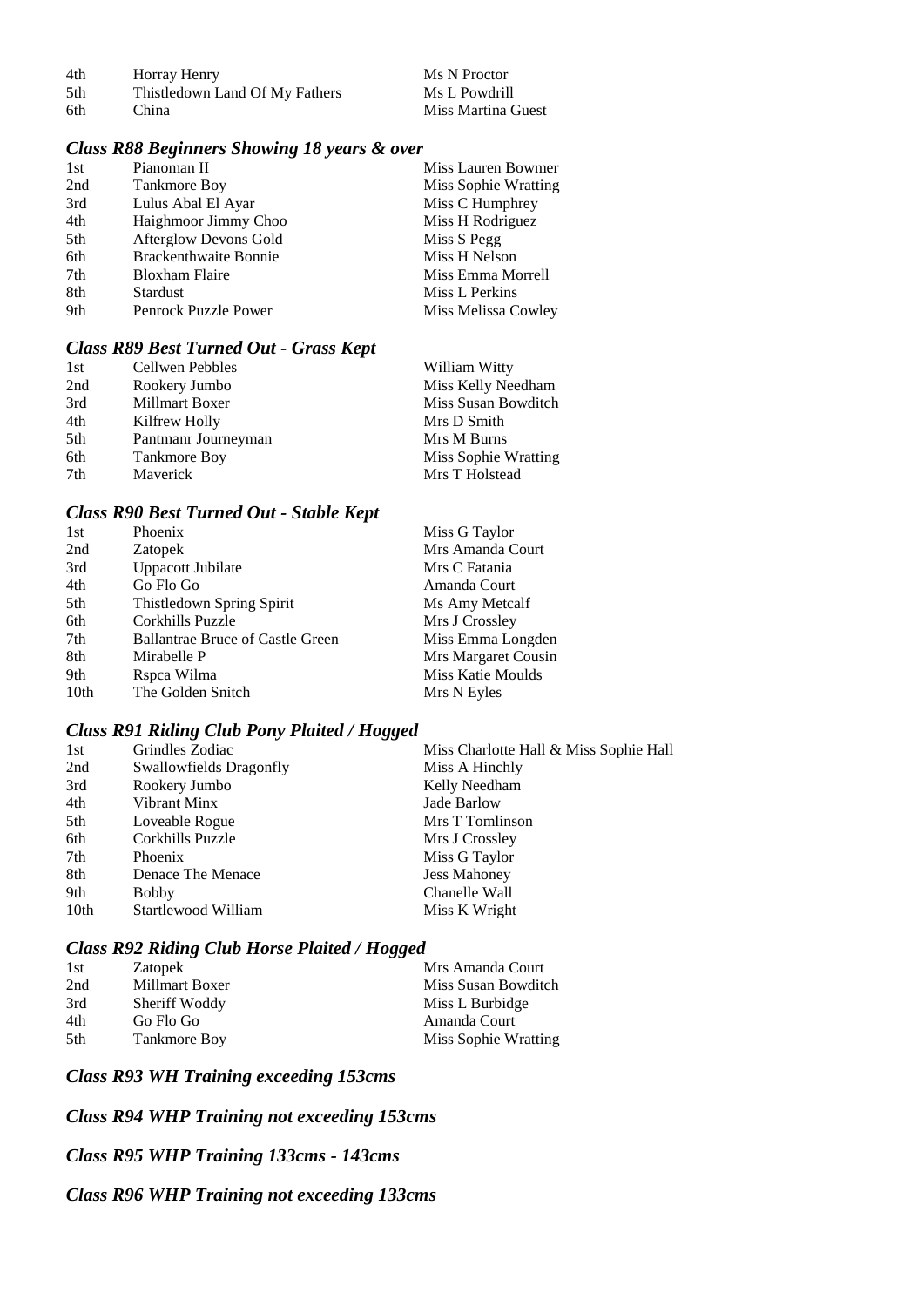### *Class R98 M&M WHP Training Large Breeds*

#### *Class R99 Novice Working Cobs*

| 1st              | Royal Prince        | Miss Amy Dawson         |
|------------------|---------------------|-------------------------|
| 2nd              | Meeko               | Miss E Partington       |
| 3rd              | Kathleen            | Mrs J Holmes            |
| 4th              | Cleggan Drum        | Mrs J Donald            |
| 5th              | Geoff               | Roy Hart                |
| 6th              | Bring It On Bailey  | Mrs G Clifford Graham   |
| 7th              | Remingtonsteele     | Miss Sophie Wratting    |
| 8th              | Oberon III          | Miss C Humphrey         |
| 9th              | <b>Betsy Malone</b> | <b>Charlotte Pell</b>   |
| 10 <sub>th</sub> | Will.i.am           | <b>Miss Polly Coles</b> |
|                  |                     |                         |

#### *Class R100 Novice Working Show Horse*

|     | 1st & ch Puzzles Pleased as Punch | Mrs M Morley        |
|-----|-----------------------------------|---------------------|
| 2nd | She Knows Too Much                | Miss Stephanie Beer |
| 3rd | Neutrino                          | Miss R Bradby       |
| 4th | Mayfield Tommy Tucker             | Miss Emma Atkins    |
| 5th | Tyan Prince Of Rock               | Miss K Murray       |
| 6th | Geoff                             | Roy Hart            |

#### *Class R101 Novice Working Hunter exceeding 148cms*

| 1st  | <b>Treveglos Midnight Rose</b>  | Miss Z Barbery      |
|------|---------------------------------|---------------------|
|      | 2nd & res Lynuck The Moneymaker | Mrs N Taylor        |
| 3rd  | Loughmore Charlie               | Mrs Marie Slater    |
| 4th  | The Black Cavalier              | Mrs C Excell-Outram |
| 5th  | Lochan Beag Rogaire             | Miss R Giles        |
| 6th  | <b>Quartz Diamond Boy</b>       | Miss R Stokes       |
| 7th  | Epic Sport                      | Miss A Topham       |
| 8th  | <b>Westceffyl Prince</b>        | Miss E Ordepowlett  |
| 9th  | Kennys Lad                      | Mrs Jolie Darton    |
| 10th | Shes Gold                       | Jade Thompson       |
|      |                                 |                     |

#### *Class R102 WHP Performance 45cms*

#### *Class R103 WHP/WH Performance 55cms*

#### *Class R104 WHP/WH Performance 65cms*

#### *Class R105 WHP Performance 85cms*

### *Class R106 P(UK) Confined Novice Ridden M&M Small Breeds*

| <b>Megans Bobby Dazzler</b>   | Mrs Linzi Cave        |
|-------------------------------|-----------------------|
| Blue Note De L Aurore         | Miss Kelly Needham    |
| Dunkery Sunbird               | Miss Jo Rose          |
| Stonedge Ser-Y-Bore           | Miss Catherine Hudson |
| Anchor Gooseberry             | Mrs M Nicoll-Thompson |
| Waxwing Roseking 82797        | Mrs Michelle Dixon    |
| <b>Vontrap Diamond Geezer</b> | Miss G Denning        |
| Gwithian Lily                 | Mrs H Rogers          |
| <b>Amitys Ocean King</b>      | Christine Heady       |
|                               |                       |

#### *Class R107 P(UK) Confined Novice Ridden M&M Large Breeds*

|     | 1st & ch Ellister Islay Spruce | Miss Sophie Robins |
|-----|--------------------------------|--------------------|
|     | 2nd & res Doonreaghan Marty    | Miss S Robins      |
| 3rd | Lunesdale Spirit               | Nicola Clarke      |
| 4th | Owain Brecon Boy               | Miss E Sayer       |
| 5th | Ballafadda Lady                | Mrs Lindsey Miller |
| 6th | Naseby Candyman                | Mrs Katie Snow     |
| 7th | Taraco Firecracker             | Miss G Wilkes      |
|     |                                |                    |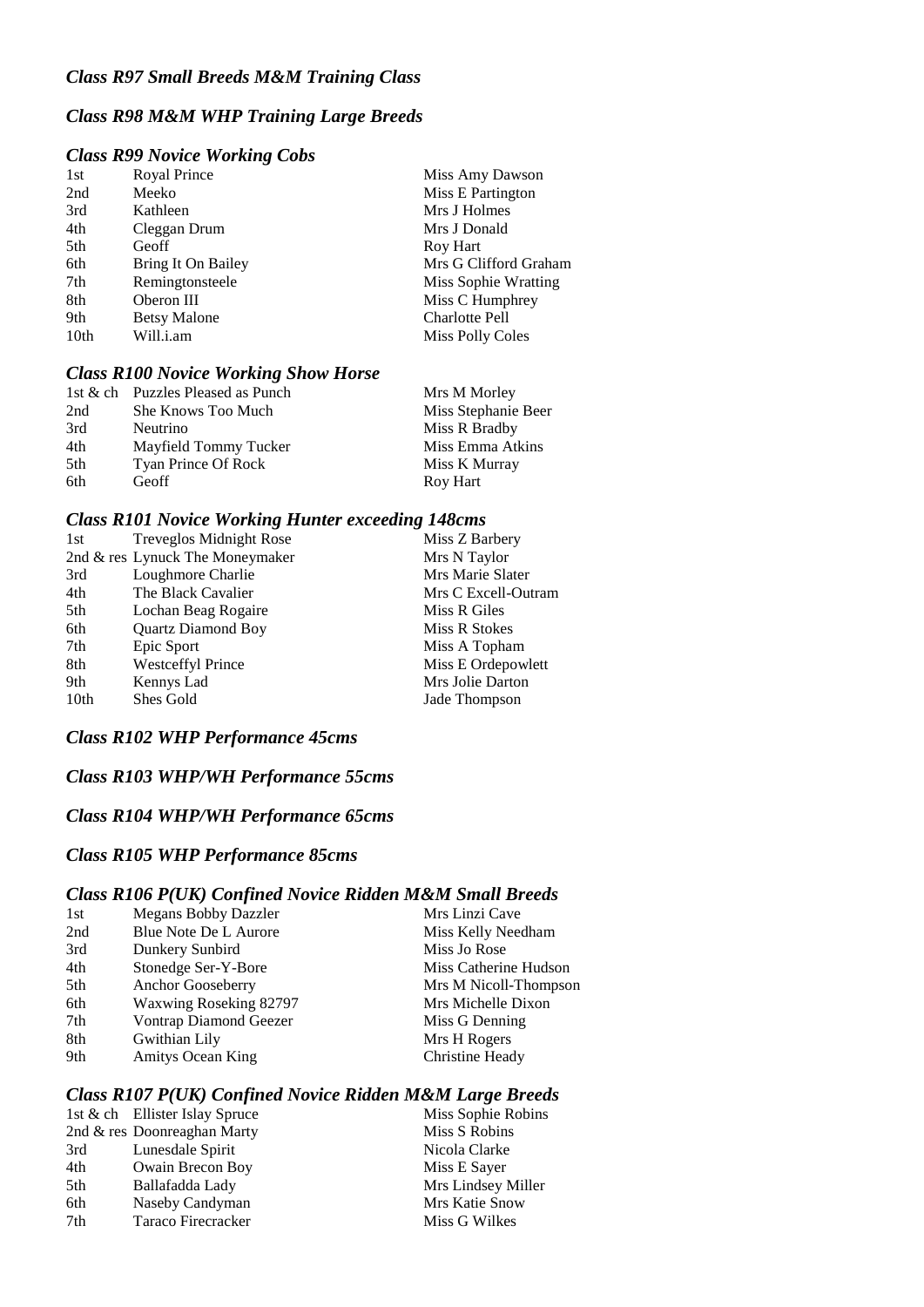### *Class R108 P(UK) Open Ridden M&M Small Breeds*

| 1st  | Dunkery Wigeon              | Mrs M Richardson  |
|------|-----------------------------|-------------------|
| 2nd  | <b>Edwinsfield Nocturne</b> | Miss Lauren Brill |
| 3rd  | Anchor Bustard              | Mrs K Booty       |
| 4th  | Carajane Sentinel           | Verity Checkley   |
| .5th | Dunkery Toucan              | Patrica Stowe     |

#### *Class R109 P(UK) Open Ridden Welsh Sections A & B*

|     | 1st & res Wintersend Nimbus | Abigail Marshall  |
|-----|-----------------------------|-------------------|
| 2nd | Bryndefaid Pingu            | Mr Ian Palethorpe |
| 3rd | Gelliniog Meredith          | Miss K Smith      |
| 4th | Rocheby Gadfly              | Eliza Denniff     |
| 5th | Duntarvie Dragoon           | Mrs E Vickery     |

#### *Class R110 P(UK) Open Ridden Connemara & New Forest*

| 1st              | White Diamond            | Miss Katie Goulding |
|------------------|--------------------------|---------------------|
| 2nd              | Corrig Prince            | Mrs Cheryl Fox      |
| 3rd              | Castle Wizzard           | Miss Jo Rose        |
| 4th              | Kilimazing Graanite      | Mr Charlie Cousens  |
|                  | 5th & ch Rosscon Ronaldo | Mrs Suzanne White   |
| 6th              | Cumhal                   | Miss Cara Backhouse |
| 7th              | Woodrow After Eight      | Ms Lorraine Else    |
| 8th              | Whiteladies Showtime     | Mrs K Harvey-Mason  |
| 9th              | Whirlwind Of Duntally    | Mr L Morrison       |
| 10 <sub>th</sub> | <b>Tasty Dream</b>       | Miss L Maestrani    |
|                  |                          |                     |

### *Class R111 P(UK) Open Ridden Fell, Dales & Highland*

| 1st | Shanohan Finnley        | Angela Carter    |
|-----|-------------------------|------------------|
| 2nd | <b>Balmoral Buckler</b> | Mrs Jayne Stuart |
| 3rd | Jester Of Ryedale       | Ms B Bowers      |
| 4th | Lowhouses Jessica Ii    | Mrs L Hallam     |
| 5th | Southernstone Tobias    | Christine Heady  |
| 6th | Hepworth Grey Boy       | Miss E Ray       |
| 7th | Kilmannan Mischief      | Miss L Maestrani |
|     |                         |                  |

#### *Class R112 P(UK) Open Ridden Welsh Sections C & D*

| 1st  | <b>Brynmeillion Del Boy</b> | Mr S Woollands         |
|------|-----------------------------|------------------------|
| 2nd  | Synod Rock A Doodle Do      | Mrs Claire Thorpe      |
| 3rd  | Harradene Mr Crumble        | Jade Felton            |
| 4th  | Fronarth Ronaldo            | Mr T Hall              |
| 5th  | Oakmill Lysander            | Miss Hayley Francis    |
| 6th  | Carregybryn Brenin Last     | Miss Courtney Sandison |
| 7th  | Blaengwen Freddie Flintoff  | Mrs Claire Snellgrove  |
| 8th  | Durkar Houdini              | Ms N Jackson           |
| 9th  | Winmark Jade                | Miss S Snow            |
| 10th | Troedgwynau Calzaghe        | Miss S Forster         |

### *Class R113 P(UK) Amateur Riders M&M RIHS Qualifier Small Breeds*

| 1st | <b>Anchor Bustard</b> | Mrs K Booty      |
|-----|-----------------------|------------------|
| 2nd | Wintersend Nimbus     | Abigail Marshall |
| 3rd | Glebe Dale Side Lined | Jenny Rylah      |
| 4th | Dunkery Toucan        | Patrica Stowe    |

### *Class R114 P(UK) Amateur Riders M&M RIHS Large Breeds*

| 1st | Kilmannan Kilty            | Hannah Lee           |
|-----|----------------------------|----------------------|
| 2nd | Thunderbolt Robin          | Mrs Suzanne White    |
| 3rd | Manorian Marshall          | Mrs Samantha Roberts |
| 4th | Murthwaite Looks Promising | Mrs J Rawden         |
| 5th | Lidgett Goliath            | Mrs N Stanier        |
| 6th | Chilham Perardua           | Miss K Attwood       |
| 7th |                            |                      |
| 8th | Ballafadda Lady            | Mrs Lindsey Miller   |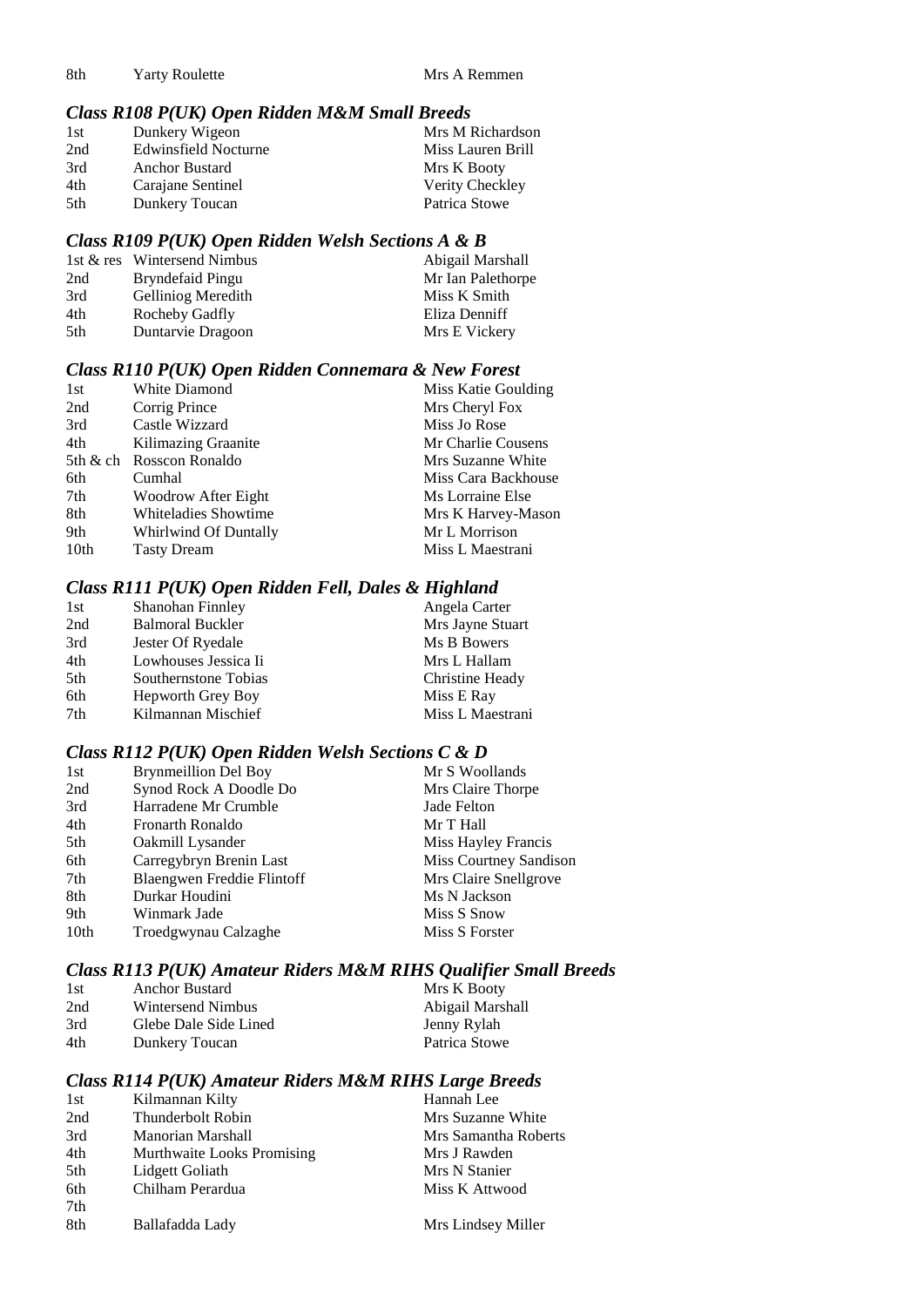9th Ben MacDhui of Heatherglen Libby Sheffield

### *Class R115 P(UK) Dalkeith M&M Young Riders Small Breeds RIHS*

| 1st | Briar Snowman                 | Grace Litherland      |
|-----|-------------------------------|-----------------------|
| 2nd | <b>Stourton Royal Chester</b> | Mrs G Clifford Graham |
| 3rd | Waxwing Roseking 82797        | Mrs Michelle Dixon    |
| 4th | Megans Bobby Dazzler          | Mrs Linzi Cave        |
| 5th | <b>Uphill Megan Fox</b>       | Gillian Neve          |
| 6th | Gwithian Percival             | Mrs C Bell            |
|     |                               |                       |

### *Class R116 P(UK) Dalkeith M&M Young Riders Large Breeds RIHS*

| Thunderbolt Robin          | Mrs Suzanne White |
|----------------------------|-------------------|
| <b>Balmoral Royalty</b>    | Mrs J Stuart      |
| Halliwell Sian             | Miss M Whittaker  |
| <b>Hepworth Grey Boy</b>   | Miss E Ray        |
| Chilham Aquarius           | Jessica Limb      |
| Shanohan Finnley           | Angela Carter     |
| Ben MacDhui of Heatherglen | Libby Sheffield   |
|                            |                   |

### *Class R117 P(UK) Intermediate M&M RIHS*

| 1st  | <b>Balmoral Buckler</b>   | Mrs J Stuart       |
|------|---------------------------|--------------------|
| 2nd  | Synod Rock A Doodle Do    | Mrs Claire Thorpe  |
| 3rd  | Thorneyside Bossman       | Mrs A Bird         |
| 4th  | <b>Foxton Fire Dancer</b> | Mrs L Cartner      |
| .5th | Waverhead Bracken II      | <b>Holly Baker</b> |

#### *Class R118 P(UK) M&M Lead Rein Pony*

| 1st | Springwater Stop The Music | Mrs Katie Snow   |
|-----|----------------------------|------------------|
| 2nd | Thistledown Fun Fair       | Mrs Pippa Kirby  |
| 3rd | Treworgan Cloudbreak       | Miss S Woolerton |
| 4th | <b>Elberry Suilen</b>      | Lucy Richardson  |
| 5th | <b>Waitwith Goldfinch</b>  | Carrie Simmonds  |
| 6th | Heatherden Wildflower      | Sophie Gannon    |
| 7th | Underhill Pipedream        | Mrs Sarah Murphy |
| 8th | Rhydgwillim Reginald       | Mrs S Kirby      |
| 9th | Abercippyn Hylight         | Mr T Constable   |

#### *Class R119 P(UK) M&M FIrst Ridden Pony*

|     | 1st & ch Black Hill Impulse | Dawn ODonnell         |
|-----|-----------------------------|-----------------------|
| 2nd | Greenferns Bentley          | Mrs R Wilson          |
| 3rd | Pantmanr Just-so            | Mrs J Parker          |
| 4th | Shilstone Chinkwell Tor     | Amy Forsdyke          |
| 5th | Desarbre Sparrow Hawk       | Matilda Price         |
| 6th | <b>Crandford Hector</b>     | Mrs D Taylor          |
| 7th | Meering Meteor              | Mrs T Langton-Ballard |

### *Class R120 P(UK) Ridden Piebald / Skewabd Native / Traditional*

|                      | 1st & ch Call The Shots           | Miss C Bunting         |
|----------------------|-----------------------------------|------------------------|
| 2nd $&$ res Mr Nigel |                                   | Mrs H R Townshend-Ward |
| 3rd                  | Top House Troy                    | Mrs N Shaw             |
| 4th                  | <b>Wulfstan Bubbleicious</b>      | Mrs Annette Magnus     |
| 5th                  | Thats The Way The Cookie Crumbles | Miss C Bunting         |
| 6th                  | The Real Deal                     | Mrs Lynn Scott         |
| 7th                  | <b>Bob</b>                        | Miss Christina Gillett |
| 8th                  | Taimawr Indiana                   | Mrs K Hardy            |
| 9th                  | Rock La                           | Mrs D Ingram           |
| 10th                 | Makers First Lady                 | Miss K Harris          |
|                      |                                   |                        |

### *Class R121 P(UK) Ridden Piebald / Skewbald Non-Native*

| 1st | Reylem Champagne Charlie     | Miss Kelly Needham  |
|-----|------------------------------|---------------------|
| 2nd | Mill House Adimo Pectore     | Miss Kirstie Wright |
| 3rd | <b>Penrock Puzzled Poser</b> | Michelle Findlay    |
| 4th | Peckhamsprings               | Miss R Woolner      |
|     |                              |                     |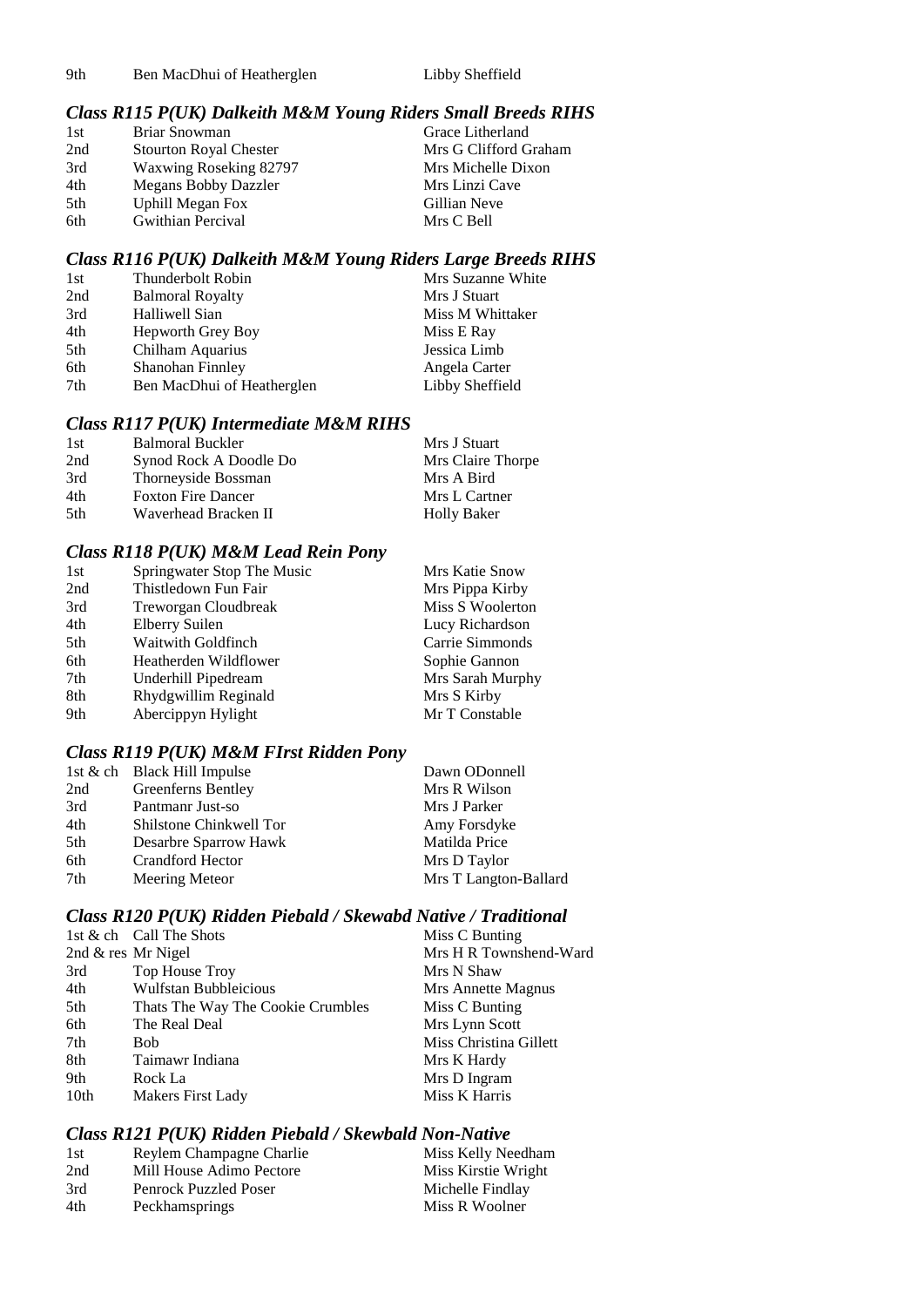#### *Class R122 P(UK) Amateur Riders Piebald / Skewbald*

| 1st | Top House Troy     | Mrs N Shaw       |
|-----|--------------------|------------------|
| 2nd | Applewood Star     | Mrs E Dickie     |
| 3rd |                    |                  |
| 4th | Gillsway L Panache | Mrs L Brooksbank |
| 5th | Riley              | Miss F Driscoll  |
| 6th | Duke Of York       | Molly Kate Stowe |

#### *Class I123 P(UK) Open M&M Large Breeds Yearlings*

| 1st | Tanryn Demelza       | Mr P Page       |
|-----|----------------------|-----------------|
| 2nd | Knavesash Witchcraft | Mrs Jane Ripley |
| 3rd | Llanai Guardsman     | Miss K Scorey   |
| 4th | Talisker Drambuie    | Patrica Stowe   |
| 5th | Luna of Heatherglen  | Mrs E Mangham   |

#### *Class I124 P(UK) Open M&M Large Breeds 2-3 Years Old*

|     | 1st & res Rosebarr Eleanor | Ms S Evans             |
|-----|----------------------------|------------------------|
| 2nd | Mossgate In The Mix        | Mrs Caroline Crouchman |

#### *Class I125 P(UK) Open M&M Large Breeds In Hand 4 years & over*

| 1st | <b>Mountain Hare Tom Jones</b> | Mr M Catterall         |
|-----|--------------------------------|------------------------|
| 2nd | Carrock Glen                   | <b>Stevie Crossley</b> |
| 3rd | Moneyhills Nightlight          | Mis P Pickford Swift   |
| 4th | Crosswaters King William       | Laura Hopkins          |
| 5th | Holmedown Champaign            | Miss H Pearce          |

#### *Class I126 P(UK) Open M&M Small Breeds Yearlings*

| 1st | <b>Moseley Exultation</b> | Ms Bridie Mason |
|-----|---------------------------|-----------------|
| 2nd | <b>Blethyn Stardust</b>   | Mrs Sue Day     |
| 3rd | Slades Merryweather       | Roger Cook      |

#### *Class I127 P(UK) Open M&M Small Breeds 2-3 Years Old*

| 1st | Springlane Saracen       | Mrs Caroline Crouchman |
|-----|--------------------------|------------------------|
| 2nd | Cayberry Pioneer         | Elaine Arnold          |
| 3rd | <b>Blethyn Starburst</b> | Mrs Sue Day            |

### *Class I128 P(UK) Open M&M Small Breeds In Hand 4 years & over*

|     | 1st & ch Briar Piccolo     | Mrs Vivien Hampton |
|-----|----------------------------|--------------------|
| 2nd |                            |                    |
| 3rd | <b>Blethyn Star Flower</b> | Mrs Sue Day        |
| 4th | Marsh Midas                | Mrs J Carmichael   |
| 5th | Lotuspoint Commander       | Mrs K J Garrett    |
| 6th | Sades Russian Ruby         | Roger Cook         |
| 7th | Eskdale Venetian Pearl     | Clare Thomas-Stagg |
| 8th | <b>Foxleat Victory</b>     | Mrs J Sheehy       |
| 9th | Downland Elvive            | Mrs H Walter       |

#### *Class R129 P(UK) Show Pony Lead Rein*

| Chagford Leroy                   | Mr Ryan Baxter  |
|----------------------------------|-----------------|
| Hightopps Maid of Honour         | Miss L Hillyard |
| Barkway Moonflight               | Mrs M Willis    |
| <b>Beecott Miss Independence</b> | Carrie Simmonds |
| Oldmere Linnet                   | Miss C Bunting  |
|                                  |                 |

#### *Class R130 P(UK) Show Pony First Ridden*

| 1st | <b>Brookwater Carousel</b> | Mrs Kate Smith     |
|-----|----------------------------|--------------------|
| 2nd | Laithehill Othello         | Mrs Pippa Kirby    |
| 3rd | Hightopps Dark Opal        | Miss L Hepplewhite |

#### *Class R131 P(UK) Show Hunter Pony Lead Rein*

| 1st | <b>Friarly Gamepoint</b> | Mrs S Millsom |
|-----|--------------------------|---------------|
| 2nd | Hemsbrook West Wind      | Mrs E Harris  |
| 3rd | <b>Blackrose Bonny</b>   | Mrs Sue Heath |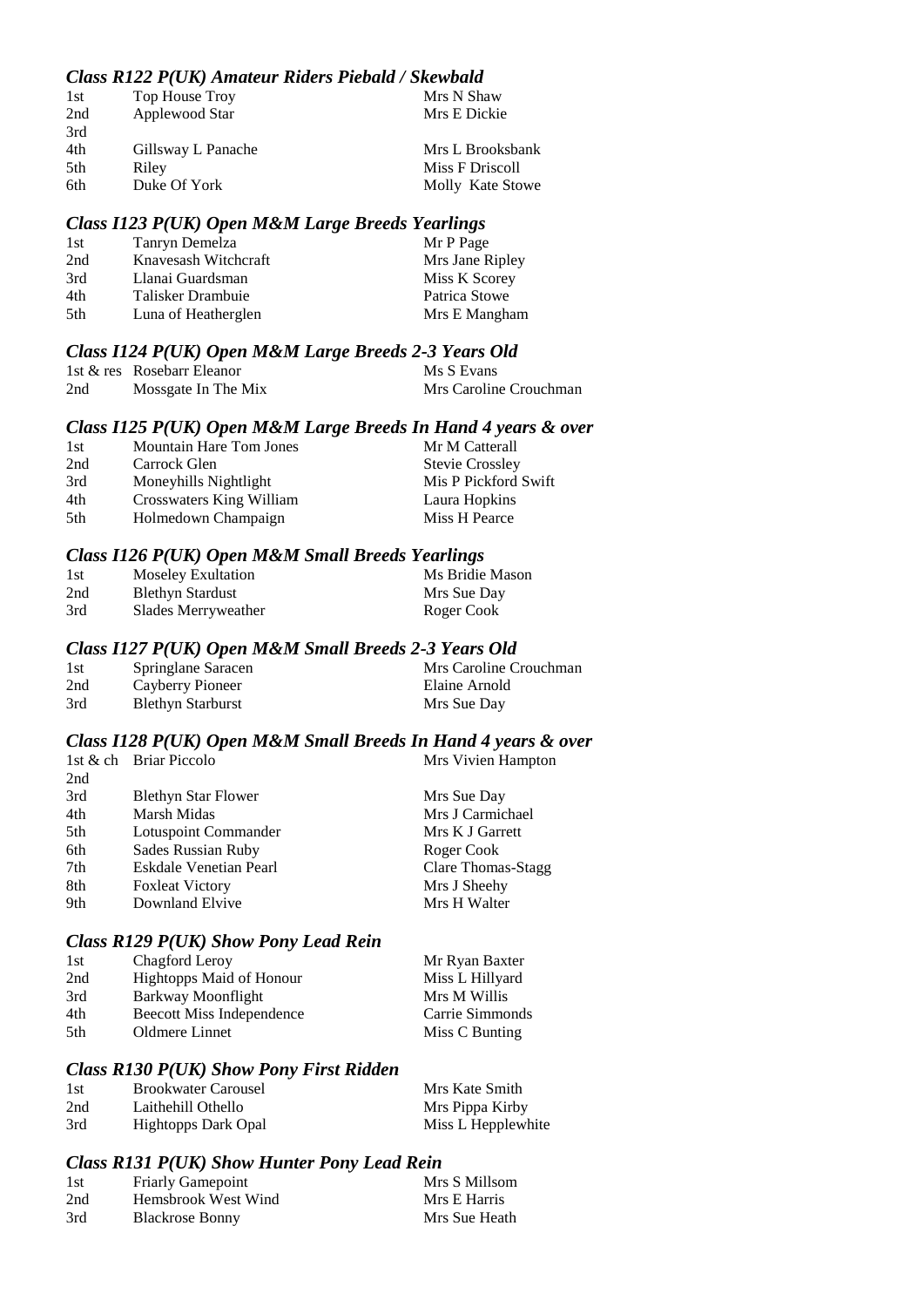| 4th | Newoak Rock Star     | Carol Mason      |
|-----|----------------------|------------------|
| 5th | Cwmllynfell Fantasia | Mrs Sarah Murphy |

#### *Class I132 P(UK) In Hand Piebald / Skewbald 1,2,3 years old*

|     | 1st & ch Popenhoe Picture Perfect | Mrs Caroline Ward     |
|-----|-----------------------------------|-----------------------|
| 2nd | Princess Lilly                    | Susan Granger         |
| 3rd | <b>Hermits Risk Factor</b>        | Miss Tara Vaughan     |
| 4th | Rhycles Echo Falls                | Clair Tomlinson Ellis |
| 5th | SD Mariah                         | Miss L Johnson        |
| 6th | Burghwallis Razzle Dazzle         | Mrs H Seaman          |
| 7th | Miss Taken Identity               | Ms Tania Mizzi        |
| 8th | <b>Smoking Love Affair</b>        | Miss Jasmine Hunter   |
| 9th | Hopgarden Ronaldo                 | Verity Checkley       |

#### *Class I133 P(UK) Piebald / Skewbald In Hand Native / Hogged 4 yrs & over*

|      | 1st & res Moortown Lacey | Miss Clare Hardstone |
|------|--------------------------|----------------------|
| 2nd  | Call The Shots           | Miss C Bunting       |
| 3rd  | Chironsland Goldensilver | Mrs J Crossley       |
| 4th  | Taimawr Indiana          | Mrs K Hardy          |
| 5th  | The Navigator            | Mr N Burnett         |
| 6th  | Kiwi                     | Miss K Maw           |
| 7th  | <b>Outta This World</b>  | Mr E Prosser         |
| 8th  | Annie Of Oakhaze         | Miss R Leek          |
| 9th  | Subtle Affair            | Kimberley Dyson      |
| 10th | Maes Y Gorlan Tommy Bach | Miss G Viles         |

#### *Class I134 P(UK) In Hand Piebald/Skewbald Non-Native 4 years old & over*

| 1st | Corkhills Puzzle             | <b>Stevie Crossley</b> |
|-----|------------------------------|------------------------|
| 2nd | Doylan Alouettes Gift        | Mrs Clare Highnam      |
| 3rd | Thelonghouse Superstition    | Mrs Amanda Gaughran    |
| 4th | Kilurnay Patch               | Miss Clare Hardstone   |
| 5th | Mayphillic Devil Wears Prada | Miss Y Suckling        |
| 6th | Lady Aurora                  | Miss Kelly McKinnon    |
| 7th | Glenfyne Sapphire            | <b>Holly Charnock</b>  |
|     |                              |                        |

#### *Class I135 P(UK) Riding Pony In Hand 1,2,3 years old*

|     | 1st & ch Stanley Grange Gilt Edge | Mrs S M Palmer          |
|-----|-----------------------------------|-------------------------|
|     | 2nd & res Romanno Quickstep       | Miss Jennifer Humphreys |
| 3rd | Ryehall Avant Guard               | Roy Houghton            |

#### *Class I136 P(UK) Riding Pony In Hand 4 years old & over*

| 1st | Treworgan Black Cat               | Miss Sam Loveridge |
|-----|-----------------------------------|--------------------|
| 2nd | <b>Stanley Grange Sophisticat</b> | Mrs A Whittle      |
| 3rd | Lucky Luciano                     | Miss D Kalwa       |

#### *Class I137 P(UK) Riding Horse In Hand 1,2,3 years old*

| -1 st | Calculated Risk      | Kay Gibson   |
|-------|----------------------|--------------|
| 2nd   | Ashlea Little Prince | Mrs A Miller |

#### *Class I138 P(UK) Riding Horse In Hand 4 Years Old & Over* 1st Vancuverite Mrs Emily Simpson

*Class R139 P(UK) Open Show Pony not exceeding 128cms* 1st & ch Courtvale Show Girl Macey Crabtree

#### *Class R140 P(UK) Open Show Pony not exceeding 138cms*

|     | 1st & res Kenilwood Windborne     | Miss L Hillyard       |
|-----|-----------------------------------|-----------------------|
| 2nd | Colouiann Mint Reflection         | Mrs D Conway          |
| 3rd | <b>Stanley Grange Sophisticat</b> | Mrs A Whittle         |
| 4th | Chasecroft Tip Top                | Mr Guy Warner         |
| 5th | Rotherwood Mr Pepys               | Mrs M Nicoll-Thompson |

#### *Class R141 P(UK) Open Show Pony not exceeding 148cms*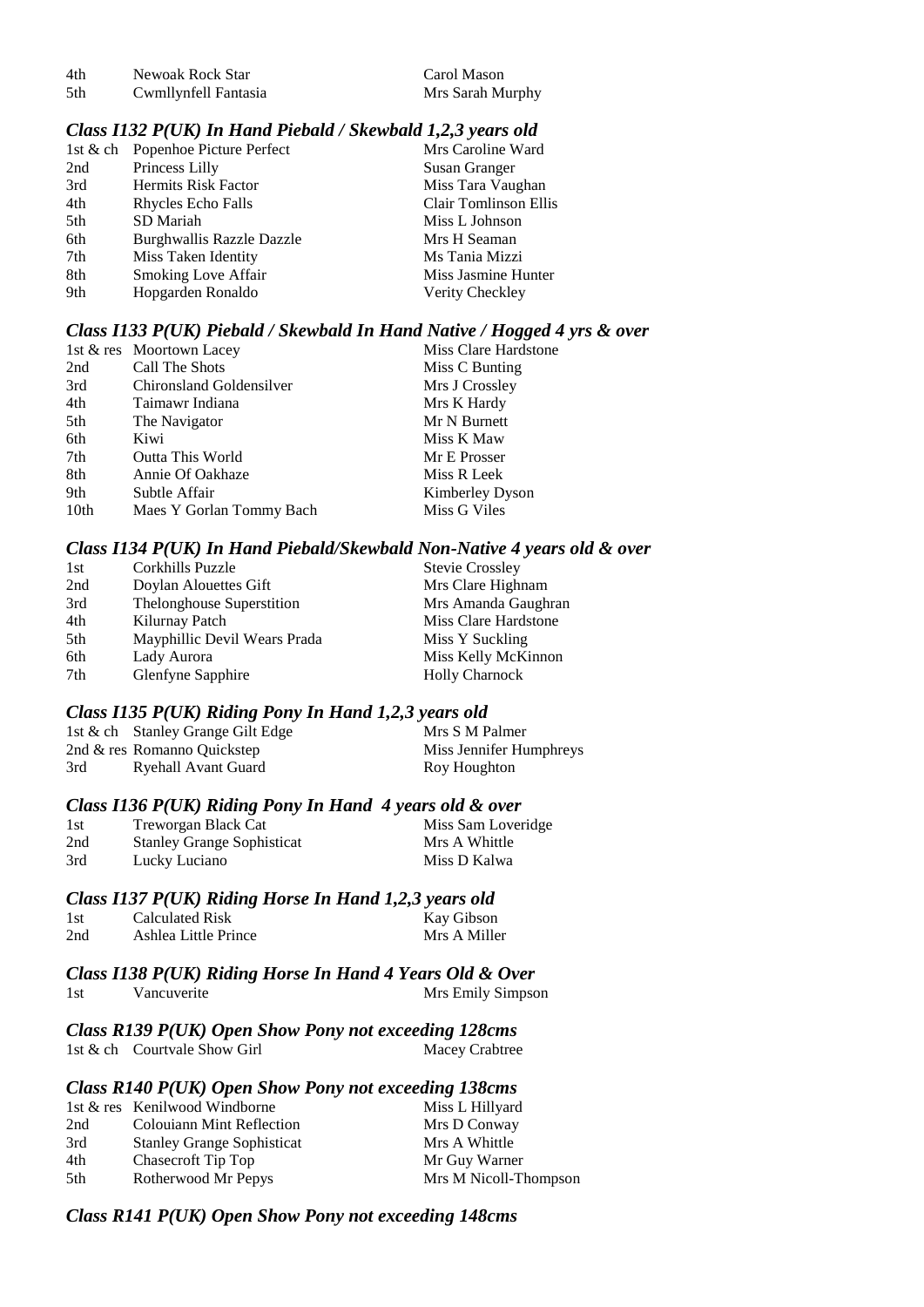| 1st | Raemoir Masterplan | Mrs D Conway |
|-----|--------------------|--------------|
| 2nd | Abba Blue Rainbow  | Mrs A Dunn   |

#### *Class R142 P(UK) Open Ridden SHP not exceeding 122cms*

| 1st | <b>Glynaur Ricky Bobby</b> | Helen Seymour    |
|-----|----------------------------|------------------|
| 2nd | Dukeshill Phantom          | Mrs Katie Snow   |
| 3rd | Bushmoor Echo              | Mrs Lucy Thirlby |

#### *Class R143 P(UK) Open Ridden SHP not exceeding 133cms*

| 1st | Longvalley Minstrel          | Miss L Hillyard  |
|-----|------------------------------|------------------|
| 2nd | Mount Pleasant Jack Flash    | Macey Crabtree   |
| 3rd | May Day Lad                  | Mrs E Wilmot     |
| 4th | Erimus Gamekeeper            | Daniel Bailey    |
| 5th | <b>Holnicote Celebration</b> | Mrs Kate Furniss |

#### *Class R144 P(UK) Open Ridden SHP not exceeding 143cms*

| 1st | Mathemadem Royal Ensigh     | <b>Matthew Brittle</b> |
|-----|-----------------------------|------------------------|
| 2nd | Cherrytop Disco Diva        | Miss E Myatt           |
| 3rd | <b>Stychlands Chevalier</b> | Tim Gibson             |
| 4th | Pendle Arctic Monkey        | Mrs S Campbell         |

#### *Class R145 P(UK) Open Ridden SHP not exceeding 153cms*

| 1st & ch Jemoon High Society        | Mrs Jacqui Thompson |
|-------------------------------------|---------------------|
| 2nd & res Whitewood Bridge          | Mrs Bridie Richards |
| Hello Juno                          | Mrs Diane Mulhern   |
| New Journey                         | Mrs J Milner        |
| Lady Of Rebel                       | Miss E Ironmonger   |
| <b>Brindlebrook Under Suspision</b> | Mrs L Phipps        |
|                                     |                     |

#### *Class R146 P(UK) Open Small Hacks*

|     | 1st & ch Cointreau            | Janet Smith  |
|-----|-------------------------------|--------------|
| 2nd | Dowhills Daffi                | Sophie Clark |
| 3rd | Brindlebrook Little Scoundrel | Jessica Ely  |

#### *Class R147 P(UK) Open Large Hacks*

|     | 1st & res Formidable Opposition | Miss E Burbank |
|-----|---------------------------------|----------------|
| 2nd | Spanish Hidalgo                 | Mrs K Gould    |

### *Class R148 P(UK) Open Intermediate Show Riding Type*

|     | 1st & ch Brindlebrook Little Scoundrel | Jessica Ely           |
|-----|----------------------------------------|-----------------------|
| 2nd | Cointreau                              | Janet Smith           |
| 3rd | Defining Asia                          | William Nunn          |
| 4th | Fyrefly                                | Mrs M Nicoll-Thompson |

#### *Class R149 P(UK) Open Intermediate Show Hunter Type*

|     | 1st & res New Dimension | Miss Sarah Harper Just |
|-----|-------------------------|------------------------|
| 2nd | Master Klass            | Miss S Burkhill        |

#### *Class R150 P(UK) Open Ridden Cobs*

| 1st & ch Skaro |                           | Mrs Carole Dagless |
|----------------|---------------------------|--------------------|
| 2nd            | Randlestown Landmark      | Paula Aldcroft     |
| 3rd            | <b>High Society</b>       | Mrs H Blakeway     |
| 4th            | Rockerbilly               | Emma Cruickhank    |
| 5th            | <b>Inspector Morse Iv</b> | Mrs L Fisher       |
| 6th            | Murphy                    | Ms L Cordiner      |

#### *Class R151 P(UK) Open Maxi Cobs*

|     | 1st & res Clantara Shadow Play | Mrs Avril Bartolomy |
|-----|--------------------------------|---------------------|
| 2nd | Colebridgeview Diamond Dancer  | Miss Emma Morrell   |
| 3rd | Galatea Ii                     | Mrs L Fisher        |
| 4th | Deimos                         | Mrs Lesley James    |
| 5th | Dun By Chance                  | Miss C Coulbeck     |
| 6th | Zodiac 11                      | Mrs D Mardle        |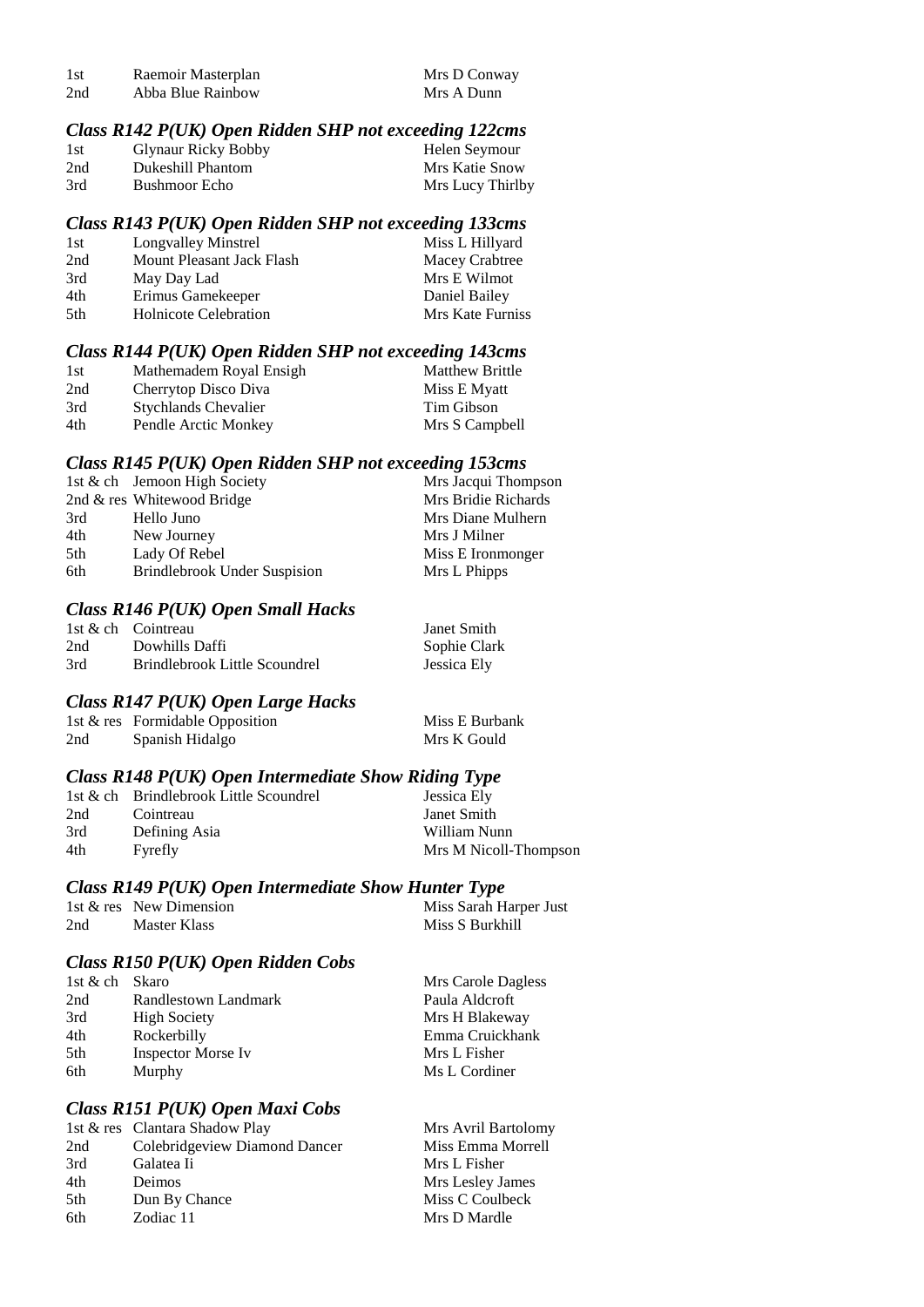| 7th | Hooligans Double R | Mrs G Blantern |
|-----|--------------------|----------------|
| 8th | Croft Flinn        | Miss H Masters |

#### *Class R152 P(UK) Open Ridden Part Breds not exceeding 148cms*

| 1st | Brindlebrooks Ellagance         | Miss N Timson         |
|-----|---------------------------------|-----------------------|
| 2nd | Raemoir Masterplan              | Mrs D Conway          |
| 3rd | Abba Blue Rainbow               | Mrs A Dunn            |
| 4th | Rotherwood Mr Pepys             | Mrs M Nicoll Thompson |
| 5th | Courtvale Show Girl             | Macey Crabtree        |
| 6th | <b>Stychlands Chevalier</b>     | Tim Gibson            |
| 7th | <b>Masterton Midsummer Rose</b> | Mrs Bridie Richards   |

#### *Class R153 P(UK) Open Ridden Part Breds Exceeding 148cms*

|     | 1st & res Brindlebrook Little Scoundrel | Jessica Ely       |
|-----|-----------------------------------------|-------------------|
|     | 2nd & ch Brindlebrook Under Suspision   | Mrs L Phipps      |
| 3rd | Dowhills Daffi                          | Miss Sophie Clark |
| 4th | <b>Stanley Grange Regal Consort</b>     | Karen Cartmell    |
| 5th | Applaud                                 | Mrs Lucy Thirlby  |
| 6th | Prestwood Royal Appointment             | Mrs E Whalley     |
| 7th | Armani                                  | Mrs Debra Martin  |

#### *Class R154 P(UK) Open Small Riding Horses*

|     | 1st & ch Epic Tale | Miss K Harris     |
|-----|--------------------|-------------------|
| 2nd | Rico Queen         | Emma Hollingworth |
| 3rd | Armani             | Mrs Debra Martin  |

#### *Class R155 P(UK) Open Large Riding Horses*

| 1st                 | Dovevale Brightspark  | Mr Rhys Harper         |
|---------------------|-----------------------|------------------------|
| 2nd $&$ res Applaud |                       | Mrs Lucy Thirlby       |
| 3rd                 | Ferrer De Hus         | Mrs Carole Dagless     |
| 4th                 | Renelles Royal Decree | Miss C Joslin          |
| 5th                 | For Fanny             | Mrs Jeanette McDonnell |

#### *Class R156 P(UK) Open Ridden Hunter*

|     | 1st & ch Orions Cruiser  | Mr Rhys Harper |
|-----|--------------------------|----------------|
| 2nd | Ballygill Tight Fit      | Jessica Ely    |
| 3rd | <b>Shirleys Downtown</b> | Miss A Naylor  |

#### *Class R157 P(UK) Open Small Hunter*

|     | 1st & res Master Klass    | Miss S Burkhill   |
|-----|---------------------------|-------------------|
| 2nd | Gadbury Northern Showgirl | Mrs S Jones       |
| 3rd | <b>Tuamcraney Boy</b>     | Mrs Fleur Cradock |
| 4th | Craughwell Strawberry Lad | Miss V Oliver     |
| 5th | Fredie Girl               | Victoria Rhodes   |
| 6th | Prince George Of Diamonds | Miss C Barrett    |
| 7th | Casablanca                | Miss G Oliver     |
|     |                           |                   |

#### *Class R158 P(UK) Amateur Riders Riding Horse / Hunter / Hack / Cob*

| 1st | Renelles Royal Decree   | Miss C Joslin      |
|-----|-------------------------|--------------------|
| 2nd | The Eye Catcher II      | Mrs C Costello     |
| 3rd | Robbie                  | Mrs T Davis        |
| 4th | <b>First Cape</b>       | Miss J Deacon      |
| 5th | Maesmynach Lord Snowdon | Miss Jessica Berry |
| 6th | <b>Whalton Salome</b>   | Ms L Hewitt        |

#### *Class I159 BSPA Novice Horse / Pony In Hand*

| 1st | Splashdown Bowie      | Ms D Birdsey |
|-----|-----------------------|--------------|
| 2nd | Thunder               | Jillian Ward |
| 3rd | RSPCA Felledge Jarvis | Jillian Ward |

#### *Class I160 BSPA In Hand Piebald / Skewbald Native/Traditional/Hogged*

| 1st | Sparrow Hall Spirit Of Joy | Miss Samantha Russell |
|-----|----------------------------|-----------------------|
| 2nd | Pillgrim                   | Miss Amy Hunter       |
| 3rd | The Honey Monster          | Miss Z Bennett        |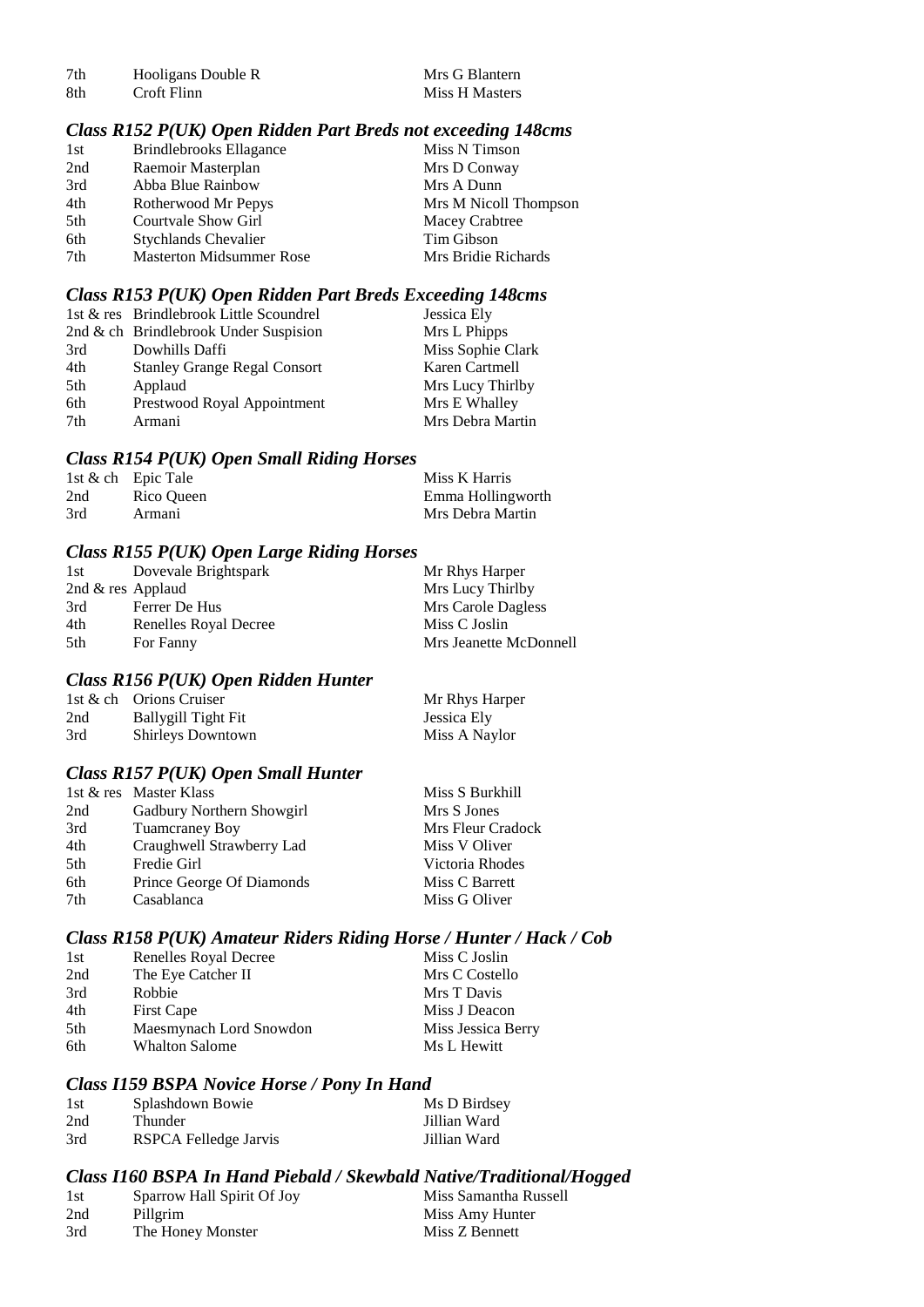| 4th | <b>Blurred Lines</b>     | Miss C Bunting         |
|-----|--------------------------|------------------------|
| 5th | Pinglewood Puzzle        | Amelia Short           |
| 6th | Moonshire Little Cracker | <b>Brooke Matthews</b> |
| 7th | Padnalls Pepper          | Mrs Gemma Chambers     |
| 8th | Mister Mouse             | Mrs V Howells          |
| 9th | Spellbound Jedi Knight   | Debra Rogers           |

#### *Class I161 BSPA In Hand Piebald/Skewbald Plaited Horse / Pony*

|     | 1st & res Mill House Adimo Pectore | Miss Kirstie Wright |
|-----|------------------------------------|---------------------|
| 2nd | Greenforth Lilly                   | <b>Tessa Nelson</b> |
| 3rd | Doylan Clover Pops                 | Mrs Marie Boasman   |
| 4th | Doylan Alouettes Gift              | Mrs Clare Highnam   |
| 5th | Thelonghouse Superstition          | Mrs Amanda Gaughran |
| 6th | Jaydees Miss Unique                | Miss Megan Lewis    |
| 7th | Gerdinen Beauty                    | Mrs S Clark         |
| 8th | Reylem Champagne Charlie           | Miss Kelly Needham  |
|     |                                    |                     |

#### *Class I162 BSPA In Hand Piebald/Skewald Native/Traditional/Hogged 1,2,3 years*

| 1st | Dooleys Over Ice | Miss Phaedra Towler |
|-----|------------------|---------------------|
| 2nd | SD Mariah        | Miss L Johnson      |
| 3rd | Princess Lilly   | Susan Granger       |
| 4th | Little Sharpie   | Miss Zoe Norton     |

#### *Class I163 BSPA In Hand Piebald/Skewbald Plaited Horse/Pony 1,2,3 yrs*

|     | 1st & ch Popenhoe Picture Perfect | Mrs Caroline Ward |
|-----|-----------------------------------|-------------------|
| 2nd | Kellythorpes Spot The Difference  | Janet Piper       |
| 3rd | Hilin Mr Sqiggly                  | Miss R Leek       |

#### *Class R164 BSPA Novice Ridden Horse / Pony*

|     | 1st & ch Kinder Scout             | Miss J Wormall       |
|-----|-----------------------------------|----------------------|
| 2nd | Gillsway L Panache                | Mrs L Brooksbank     |
| 3rd | Thats The Way The Cookie Crumbles | Miss C Bunting       |
| 4th | Whos That                         | Mrs Joanne Himsworth |
| 5th | <b>Amazing Day</b>                | Miss F Stockdale     |
| 6th | Dreams May Come                   | Miss Zara Ball       |
| 7th | Mister Mouse                      | Mrs V Howells        |

#### *Class R165 BSPA Members Ridden Piebald/Skewbald Plaited Horse/Pony*

| 1st  | <b>Tullabeg Connection</b> | Mrs N Cooper          |
|------|----------------------------|-----------------------|
| 2nd  | Reylem Champagne Charlie   | Miss Kelly Needham    |
| 3rd  | Mini Tidkin Soldier        | Mrs J Britton         |
| 4th  | Garthfach Serrano          | Miss Danielle Ioannou |
| 5th  | My Lucky Dip               | Miss T Underwood      |
| 6th  | <b>Chelsmoor Rock Star</b> | Miss A Baggaley       |
| 7th  | Mill House Adimo Pectore   | Miss K Wright         |
| 8th  | Diamond Storm Murphy       | Miss K Smith          |
| 9th  | Padstead Kairo             | Mrs Clare Peterson    |
| 10th | Jaydees Miss Unique        | Miss Megan Lewis      |

### *Class R166 BSPA Members Ridden Piebald/Skewbald Native Horse / Pony*

| Corky                           | Janet Piper        |
|---------------------------------|--------------------|
| Hello Dolly 2                   | Mrs S Bradshaw     |
| Siangie Sweetheart              | Miss M Towle       |
| My Perfect Piece                | Mrs N Berry        |
| Seasider Wor Jack               | Miss H Faulkner    |
| Login Patchwork Lady            | Mrs Marie Boasman  |
| <b>Brookdale Bruce Almighty</b> | Mrs K Warnes       |
| Plumbuck Marmaduke Jinks        | Miss S Piggott     |
| Dreams May Come                 | Miss Zara Ball     |
| <b>Wulfstan Bubbleicious</b>    | Mrs Annette Magnus |
|                                 |                    |

*Class R167 BSPA Members Ridden Piebald/Skewbald Traditional / Hogged Horse/Pony*

| 1st | Pillgrim                | Miss Amy Hunter |
|-----|-------------------------|-----------------|
| 2nd | <b>Shantaine Humbug</b> | Poppy Daly      |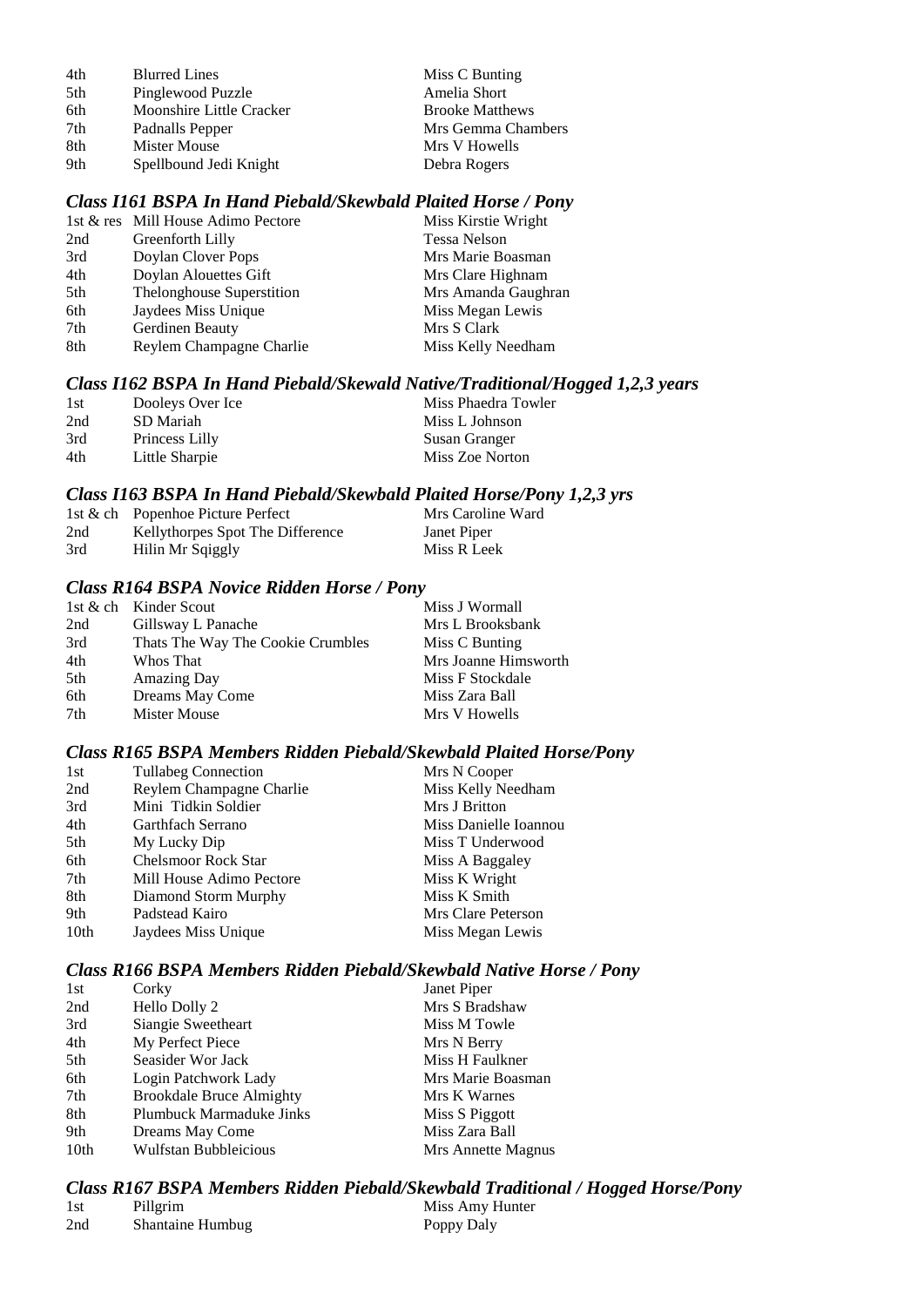| 3rd  | Bob                  | Miss Christina Gillett |
|------|----------------------|------------------------|
| 4th  | Call The Shots       | Miss C Bunting         |
| 5th  | Cleaghmore Boy       | Mrs J Donald           |
| 6th  |                      |                        |
| 7th  | Jimmy 2 Shoes        | Mrs V Metelko-Taylor   |
| 8th  | Marley V             | Miss H Nicholson       |
| 9th  | The Honey Monster    | Miss Z Bennett         |
| 10th | <b>Blurred Lines</b> | Miss C Bunting         |
|      |                      |                        |

#### *Class R168 BSPA Members Classes Pie/Skew Lead Rein Pony*

|     | 1st & res Bushmoor Echo | Samuel Laity      |
|-----|-------------------------|-------------------|
| 2nd | Birchmoor Amelia        | Gail Conroy       |
| 3rd | Doylan Clover Pops      | Mrs Marie Boasman |
| 4th | Oldmere Linnet          | Miss C Bunting    |
| 5th | Hykos Endeavour         | Gail Conroy       |
| 6th | Jacob Of The Bog        | Miss J Gill       |
| 7th | RSPCA Felledge Jarvis   | Jillian Ward      |
|     |                         |                   |

#### *Class R169 BSPA Members Restricted Piebald/Skewbald Horse/Pony*

| 1st | Razzle Dazzle            | Reece Bentley    |
|-----|--------------------------|------------------|
| 2nd | Marley V                 | Miss H Nicholson |
| 3rd | Millpony Make Me Chuckle | Mrs J Britton    |
| 4th | All Spice                | Courtney Jones   |
| 5th | Captiva Izar             | Anna Morter      |
| 6th |                          |                  |
| 7th | Riley                    | Miss F Driscoll  |

#### *Class I170 TSR In Hand M&M Small Breeds*

| 1st | <b>Empress Of Crafton</b>   | Verity Checkley   |
|-----|-----------------------------|-------------------|
| 2nd | Treworgan Showman           | Mrs Paula Ryan    |
| 3rd | Garnelog Heledd             | Miss Sarah Pearce |
| 4th | <b>Foxleat Warrior</b>      | Ruby Venni        |
| 5th | Llanai Tiago                | Natasha Walter    |
| 6th | Dargale Angela              | Miss Clair Scales |
| 7th | Kyleburn Kazek              | Mrs Amanda Cox    |
| 8th | Oldvicarage Vicar Of Dibley | Miss J Mason      |
| 9th | Dargale Billy Joel          | Mrs B Buddin      |

### *Class I171 TSR In Hand M&M Large Breeds*

| 1st & ch | Moneyhills Nightlight     | Mis P Pickford Swift |
|----------|---------------------------|----------------------|
| 2nd      | <b>Inglegarth Premier</b> | Miss A Geraghty      |
| 3rd      | Glentiefi Hywel           | Miss C Fox           |
| 4th      | Josiedene                 | Mrs D Brereton       |
| 5th      | Pantyfid Master Rupert    | Mrs Faye Bircher     |
| 6th      | <b>Corstan Rixton</b>     | Lisa Mewes           |
| 7th      | Kindesella Lilly          | Miss Ashlea Jennings |
| 8th      | Oakmill Bronwen           | Mrs Helen Spurdens   |
| 9th      | <b>Townend Barley</b>     | Mrs Emma Kaye        |
| 10th     | Gwuenydd Ceirio           | Miss H Bradford      |
|          |                           |                      |

### *Class I172 TSR In Hand Horse*

| 1st | Sir Elliott             |
|-----|-------------------------|
| 2nd | Lansmoor Lucy Locket    |
| 3rd | Stardust                |
| 4th | Lady Aurora             |
| 5th | Roamy                   |
| 6th | First Dawn Lady         |
| 7th | <b>Miss Kinky Boots</b> |

#### *Class I173 TSR In Hand Pony*

|     | 1st & res Thistledown Velvetband |
|-----|----------------------------------|
| 2nd | Marcosie Melody Maker            |
| 3rd | Romanno Quickstep                |
| 4th | Gaddacombe Nightowl              |

Miss E Hoy Mrs H Horton Miss L Perkins Miss Kelly McKinnon Miss Z Nicholls Miss K Outram Grace Richards

Miss V Wigglesworth Miss T Hunt Miss Jennifer Humphreys Meghan Waring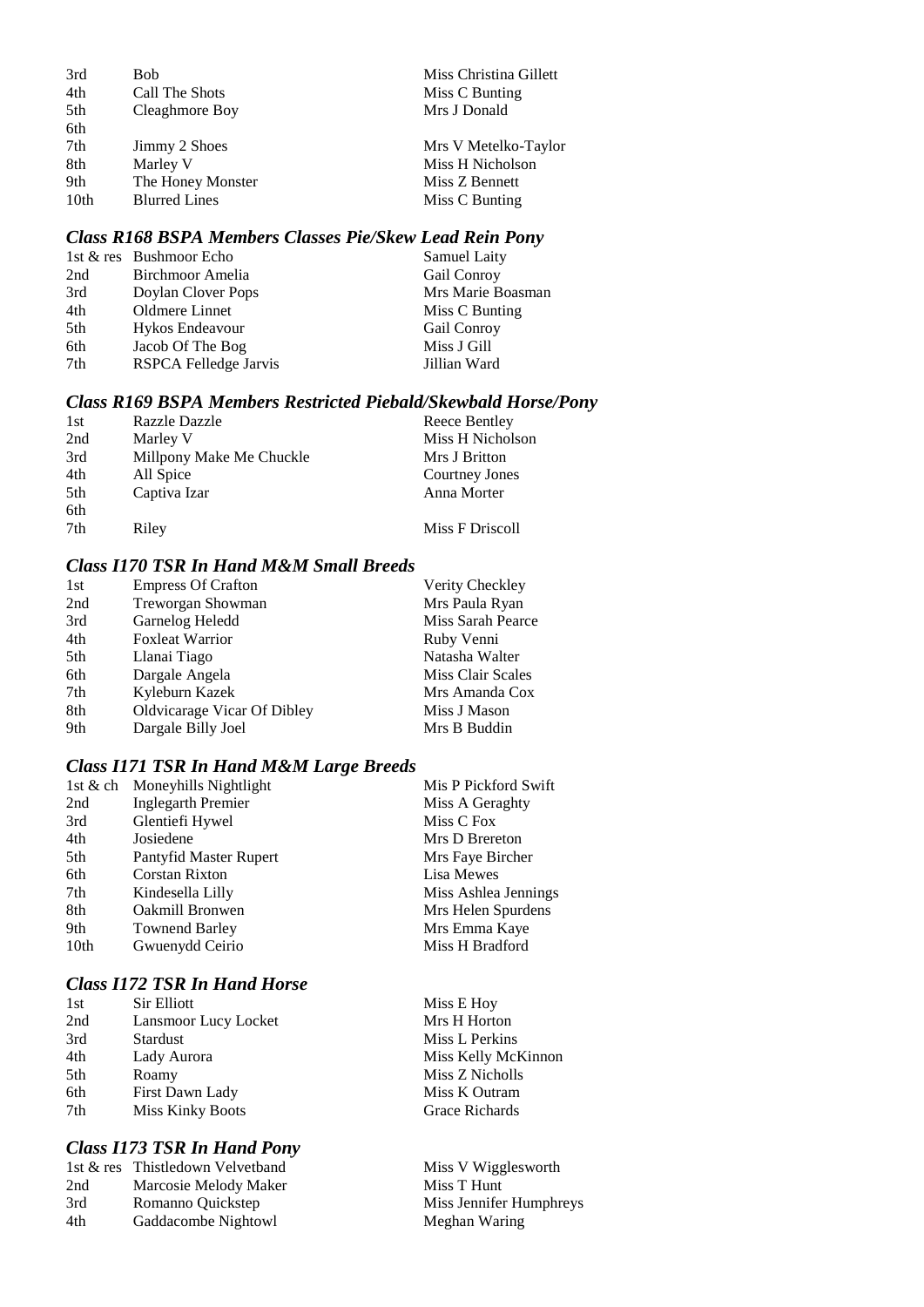| 5th  | Tommy                  | Mr Oliver Parr  |
|------|------------------------|-----------------|
| 6th  | Rivermeadows Hilda     | Mrs R Mccormack |
| 7th  | Ginny                  | Miss P Wiles    |
| 8th  | Cadlanvalley Orpheus   | Mrs G A Neve    |
| 9th  | Trecelynen Tomos Harri | Natasha Walter  |
| 10th | Wizzadora              | Mrs D Duffy     |

#### *Class R174 TSR M&M Small Breeds Junior Rider*

| 1st | <b>Foxleat Warrior</b>      | Mrs Janet Venni      |
|-----|-----------------------------|----------------------|
| 2nd | Milford Fair Maestro        | Miss Louise Bleazard |
| 3rd | <b>Actaeon Of Hardenley</b> | Erin Wittich         |
| 4th | Midnight Blueberry          | Lily Hughes Bell     |
| 5th | Glebe Dale Side Lined       | Jenny Rylah          |
| 6th | Rushfield Bruadar           | Mrs J Turner         |
| 7th | <b>Brookhall Colsort</b>    | Miss H Shippey       |
| 8th | Roseview Phoenix            | Megan Field          |
| 9th | <b>Bawdsey Desert Flora</b> | Mrs E Raven          |

#### *Class R175 TSR MM&M JUnior Rider Large Breeds*

| 1st | <b>Foxton Fire Dancer</b>    | Mrs L Cartner         |
|-----|------------------------------|-----------------------|
| 2nd | <b>Rundales Mayfly</b>       | Miss C Miller         |
| 3rd | Glenwoodstud Accappella      | Mrs Laura Wheelwright |
| 4th | Godebog Issac                | <b>Bethany Ellis</b>  |
| 5th | Halliwell Sian               | Miss M Whittaker      |
| 6th | Blaengwen Welsh Model        | Mrs K Whitehead       |
| 7th | <b>Felinmor Crown Prince</b> | Heidi Sharp           |

#### *Class R176 TSR Veteran / Senior Horse or Pony*

| 1st  | <b>Lecarrow Pat</b>    | Mrs Alison Stanley     |
|------|------------------------|------------------------|
| 2nd  | Castle Heather Rose II | Lesley Ann Wolfenden   |
| 3rd  | Cottrell Riverdance    | Mrs Selina Bowles      |
| 4th  | <b>Ffoslas The Fox</b> | Miss C Miller          |
| 5th  | Otterburn              | Mrs H Horton           |
| 6th  | Robbie                 | Mrs T Davis            |
| 7th  | Merrie Maydance        | Mrs S Dobson           |
| 8th  | Waverhead Dazzler II   | Georgina Lewis-Roberts |
| 9th  | Applewood Star         | Mrs E Dickie           |
| 10th | Whiteleaze Maylord     | Heidi Sharp            |
|      |                        |                        |

### *Class R177 TSR M&M Senior Rider*

| 1st              | <b>Eastlands Clover</b>     | Mrs Heidi Wheater      |
|------------------|-----------------------------|------------------------|
| 2nd              | <b>Akehurst Black Bobby</b> | Mrs L Rice             |
| 3rd              | Dunkery Wigeon              | Mrs M Richardson       |
| 4th              | <b>Froslas The Fox</b>      | Miss C Miller          |
| 5th              | Waverhead Dazzler II        | Georgina Lewis-Roberts |
| 6th              | Porte Lady                  | Mrs D Duffy            |
| 7th              | Bluehaven Requiem           | Rachael Midgley        |
| 8th              | Carless Highwayman          | Patricia Farmbrough    |
| 9th              | Lowhouses Jessica Ii        | Mrs L Hallam           |
| 10 <sub>th</sub> | <b>Oakmill Bronwen</b>      | Mrs H Spurdens         |
|                  |                             |                        |

### *Class R178 TSR Ridden Pony*

| l st | Cottrell Riverdance          |
|------|------------------------------|
| 2nd  | Telynua Quickstep            |
| 3rd  | <b>Suddeen Finality</b>      |
| 4th  | Marshlands Aero              |
| 5th  | Anndalyse Maddison Park      |
| 6th  | <b>Holnicote Celebration</b> |
| 7th  | Cadlanvalley Rio             |
| 8th  |                              |
| 9th  | Country Mini Adventure       |
| 10th | Wildcard                     |

Mrs Selina Bowles Mrs Lynsey Crayston Mrs C Ronson Ms S Clune Mrs J Dean Grace Furniss Ruby Venni

Mrs C Kerrane Miss J Aston-hales

### *Class R179 TSR Ridden Coloured 4 years old & over*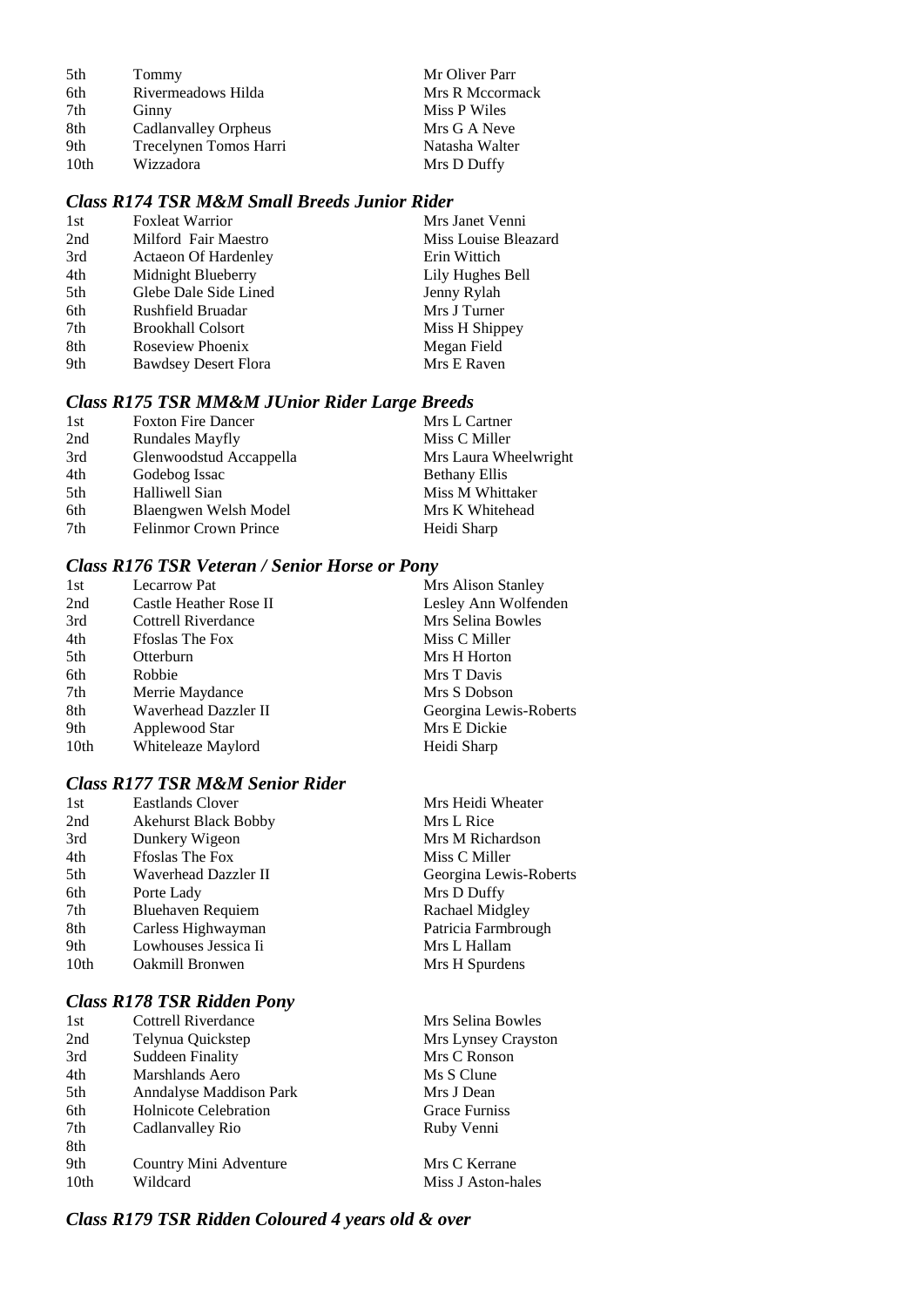| 1st              | Razzle Dazzle            | Reece Bentley    |
|------------------|--------------------------|------------------|
| 2nd              | The Drifter              | Mrs Lisa Brown   |
| 3rd              | Siangie Sweetheart       | Miss M Towle     |
| 4th              | <b>Budwieser</b>         | Mrs J Milner     |
| 5th              | Plumbuck Marmaduke Jinks | Miss S Piggott   |
| 6th              | <b>Amazing Day</b>       | Miss F Stockdale |
| 7th              |                          |                  |
| 8th              | Disneys Magical Mikey    | Miss K Watson    |
| 9th              | Teddy Bear Iii           | Mrs N Brown      |
| 10 <sub>th</sub> | Sammy Spoon              | Michelle Cooper  |

### *Class R180 TSR Riding / Pony Club Horse / Pony*

|                            | Mrs B Hatton-ritchie  |
|----------------------------|-----------------------|
| Fredie Girl                | Victoria Rhodes       |
| <b>Shantaine Humbug</b>    | Poppy Daly            |
| <b>Country Sensation</b>   | Gibson Eleanor        |
| <b>Chiddock Hour Glass</b> | Mrs M Collings        |
| Popsters Masterclass       | Mrs S Dobson          |
| Lemington Nougat II        | Megan Field           |
| Wycherley Sir Ozwinn       | Mrs Gem Watson        |
| Marshlands Aero            | Miss Sarah Clune      |
| <b>First Cape</b>          | Miss J Deacon         |
|                            | Hollycreek Sir Benson |

#### *Class R181 TSR Ridden Horse*

| 1st              | Hollycreek Sir Benson         | Mrs B Hatton-ritchie  |
|------------------|-------------------------------|-----------------------|
| 2nd              | The Eye Catcher II            | Mrs C Costello        |
| 3rd              | Jambes Joyeux                 | Amy Pickering         |
| 4th              | Robbie                        | Mrs T Davis           |
| 5th              | Renelles Royal Decree         | Miss C Joslin         |
| 6th              | Spanish Hidalgo               | Mrs K Gould           |
| 7th              |                               |                       |
| 8th              | <b>Roslin Star Attraction</b> | Miss L Oliver         |
| 9th              | Teddy Bear Iii                | Mrs N Brown           |
| 10 <sub>th</sub> | Carmen Miranda                | Ms Laura Jane Hartley |
|                  |                               |                       |

### *Class R182 TSR Lead Rein Plaited Type*

| Mrs S Millsom   |
|-----------------|
|                 |
| Carol Mason     |
| Miss A Edington |
| Miss C Pickford |
| Mrs Katie Snow  |
|                 |

#### *Class R183 TSR Lead Rein M&M / Un-plaited Type*

| 1st  | Thistledown Special Vip          | Miss H Reynolds     |
|------|----------------------------------|---------------------|
| 2nd  | Malby Mahyong                    | Mrs Helen Summers   |
| 3rd  | Pontgam Sandstorm                | Mrs J Doherty       |
| 4th  | Springwater Stop The Music       | Mrs Katie Snow      |
| 5th  | Thistledown Spring Time          | Sara Kershaw        |
| 6th  | Coppinshill Chaos                | Mrs S Millsom       |
| 7th  | Thistledown Valdes               | Miss A Baggaley     |
| 8th  | Putwell Seren Aur                | Mrs P Baker         |
| 9th  | Heniarth Norman Stanley Fletcher | Mrs Margaret Cousin |
| 10th | Briars Aspen                     | Miss T Paskins      |
|      |                                  |                     |

### *Class R184 TSR First Ridden Plaited Type*

| 1st | Dukeshill Phantom            | Mrs Katie Snow          |
|-----|------------------------------|-------------------------|
| 2nd | Griashall Joclyn             | Karen Smith             |
| 3rd | <b>Moonstone Dance Fever</b> | Mrs S Hobson            |
| 4th | <b>Cosford Variety</b>       | Mrs E Whalley           |
| 5th |                              |                         |
| 6th | Wait With Dragoon            | Mrs Michelle Horton     |
| 7th | Eabrook Isra                 | <b>Imogen Hargraves</b> |
|     |                              |                         |

### *Class R185 TSR First Ridden M&M / Un-plaited Type*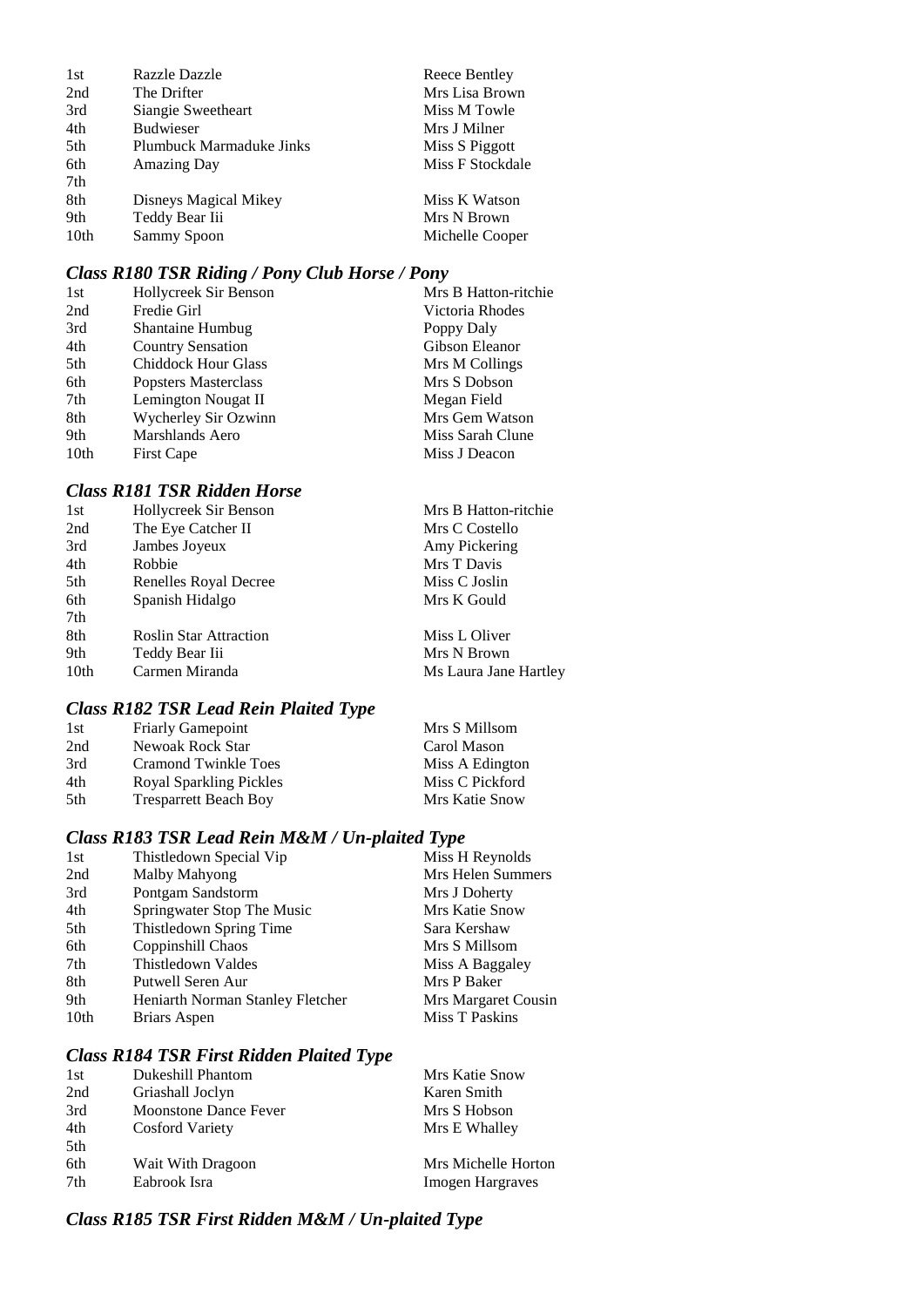| 1st | Afan Spy               | Ms A Connor            |
|-----|------------------------|------------------------|
| 2nd | Pantmanr Just-so       | Mrs J Parker           |
| 3rd | Polaris Unicorn        | Miss J Roney           |
| 4th | <b>Cwmhir Mariette</b> | Mrs Natalie Calderbank |
| 5th | Desarbre Sparrow Hawk  | Matilda Price          |
| 6th | Pantmanr Journeyman    | Mrs M Burns            |
| 7th | Forlan Bowtie          | Karen Smith            |
| 8th | Roseview Phoenix       | Megan Field            |
|     |                        |                        |

### *Class R186 British Riding Club Showage*

*Class R187 TSR Junior Showage*

#### *Class R188 TSR Senior Showage*

### *Class I189 Concours DElegance In Hand*

| 1st              | Dolrhedyn Cardinal            | Jenny Wellens          |
|------------------|-------------------------------|------------------------|
| 2nd              | Langa Leonardo                | Miss L Smith           |
| 3rd              | The Outlaw                    | Miss Cyndy Moreau      |
| 4th              | Hamish Of Blengside           | Mrs A Fligg            |
| 5th              | <b>Bascote Robin</b>          | Miss Gemma Spence      |
| 6th              | <b>Roslin Star Attraction</b> | Miss L Oliver          |
| 7th              | Thistle                       | Mrs K Perkowski        |
| 8th              | Treworgan Showman             | Mrs Paula Ryan         |
| 9th              | <b>Bloxham Flaire</b>         | Miss Emma Morrell      |
| 10 <sub>th</sub> | Lady Sybil                    | <b>Brooke Matthews</b> |

#### *Class R190 Concours DElegance - Riders 16 years & under*

| 1st  | Waulkmill Raven        | Mrs Lyndsey Birtwell |
|------|------------------------|----------------------|
| 2nd  | Polaris Unicorn        | Miss J Roney         |
| 3rd  | Rocheby Gadfly         | Eliza Denniff        |
| 4th  | Thistledown Love Knot  | Mrs Lyndsey Birtwell |
| 5th  | Crumpwell Hanley 66347 | Mrs K Mercer         |
| 6th  | Rotherwood Dream On    | Mrs L Furniss        |
| 7th  | Dinlle Llewelyn        | Mrs Michelle Dixon   |
| 8th  | Lewus                  | Mrs Lisa Speight     |
| 9th  | Elvet Anwen            | Shania Crayston      |
| 10th | Shilito Goldfinger     | Miss H Shippey       |
|      |                        |                      |

### *Class R191 Side Saddle Concours D'Elegance Period Costume*

| 1st              | Afan Spy             | Ms A Connor               |
|------------------|----------------------|---------------------------|
| 2nd              | Waverhead Dazzler II | Georgina Lewis-Roberts    |
| 3rd              | Clarmount Bengeman   | Rebecca Rawlinson         |
| 4th              | Kiwi I I I           | Rachal Fairbairn          |
| 5th              | Kilfrew Holly        | Mrs D Smith               |
| 6th              | Woodroyd Gayboy      | Miss Karen Williams       |
| 7th              | Lowhouses Jessica Ii | Mrs L Hallam              |
| 8th              | Corky                | Janet Piper               |
| 9th              | Riversdale Shaman    | Agatha Joly De Lotbiniere |
| 10 <sub>th</sub> | Marshlands Aero      | Ms S Clune                |

#### *Class R192 4,5,6 Year Old Ridden Part Breds*

| 1st | Carrhouse Dark Silk               | Miss Charlotte Hall & Miss Sophie Hall |
|-----|-----------------------------------|----------------------------------------|
| 2nd | Prestwood Royal Appointment       | Mrs E Whalley                          |
| 3rd | Rendene Whispering Charm          | Calista Boulton                        |
| 4th | Kooper Trooper                    | Christine Hall-Lang                    |
| 5th | <b>Stanley Grange Regal Image</b> | Mrs G Desai                            |

#### *Class R193 Open "Coblets"*

| 1st | The Honey Monster    | Miss Z Bennett        |
|-----|----------------------|-----------------------|
| 2nd | <b>Razzle Dazzle</b> | Reece Bentley         |
| 3rd | Gwenivia             | Miss H Boxall         |
| 4th | Trebor               | Miss Georgia Sheridan |
| 5th | Rilev                | Miss F Driscoll       |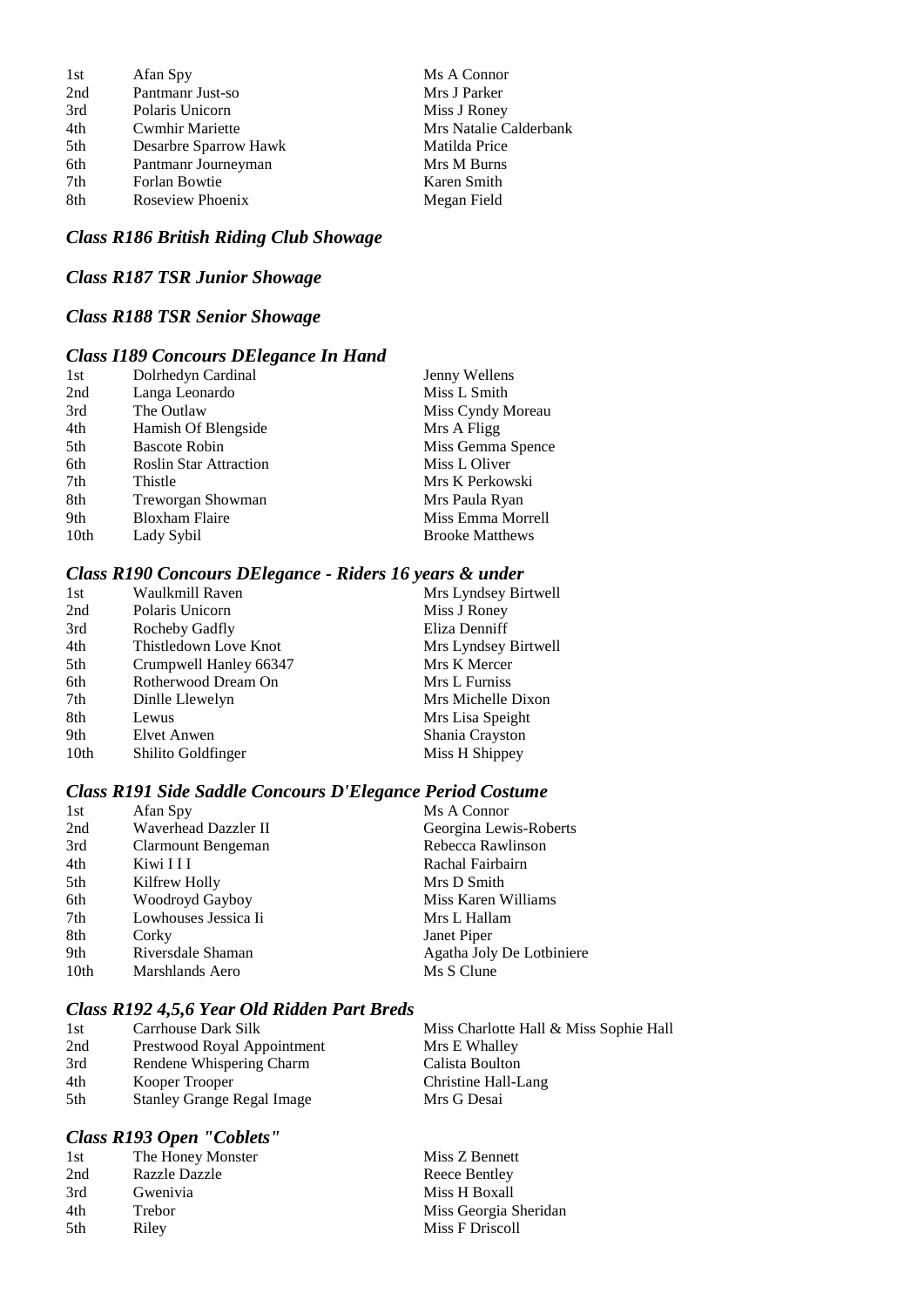| 6th | Rspca Wilma     | Miss Katie Moulds    |
|-----|-----------------|----------------------|
| 7th | <b>Charlie</b>  | Miss Abigail Hurrell |
| 8th | Thunder         | Jillian Ward         |
| 9th | <b>Hercules</b> | Miss L Britnell      |

### *Class R194 Ridden World Breeds*

| 1st | <b>Psychic Surprise</b> | Mr S Woollands      |
|-----|-------------------------|---------------------|
| 2nd | Cavak                   | Mrs Joanne Eldridge |
| 3rd | Lammermuir Archie       | Mr Rick Doughty     |
| 4th | Barbarian Buccaneer     | Pamela Shipley      |
| 5th | Amigo Xix               | Mrs Alex Jourdan    |

### *Class I195 In Hand Riding Pony 1,2,3 years old*

|     | 1st & ch Glenlichd Secret Affair    | Mrs N Fraser        |
|-----|-------------------------------------|---------------------|
|     | 2nd & res Brindlebrooks Serendipity | Miss Natasha Timson |
| 3rd | <b>Stanley Grange Gilt Edge</b>     | Mrs S M Palmer      |
| 4th | Hightopps Samsara                   | Mrs Clare Highnam   |
| 5th | <b>Brindlebrooks Unnanounced</b>    | Miss Natasha Timson |
| 6th | Sycamore Spellbound                 | Mrs Clare Highnam   |
| 7th | Kouros May Fia                      | Mrs J Russell       |
|     |                                     |                     |

### *Class I196 In Hand Riding Pony 4 years Old & Over*

| 1st  | Amesbury Via Las Vagas            | Mrs E Forsyth |
|------|-----------------------------------|---------------|
| 2nd  | <b>Stanley Grange Sophisticat</b> | Mrs A Whittle |
| 3rd  | Jipson Royal Ibis                 | Mrs J Weedon  |
| 4th. | Gaddacombe Nightowl               | Meghan Waring |
| 5th  | Royal Prince of Gold              | Tina Tibbles  |

### *Class I197 In Hand Sports Pony 1,2,3 Years Old*

|     | 1st & res Tamasha Whispered Secret | Miss V Leggett    |
|-----|------------------------------------|-------------------|
| 2nd | Moelgarnedd Odette                 | Miss V Hargreaves |

### *Class I198 In Hand Sports Pony 4 Years Old & Over*

|                  | 1st & ch Royal Prince of Gold   | Tina Tibbles        |
|------------------|---------------------------------|---------------------|
| 2nd              | Duchess                         | Miss H Westwood     |
| 3rd              | Romanno Gypsy Queen             | Miss M Firth        |
| 4th              | Thelonghouse Superstition       | Mrs Amanda Gaughran |
| 5th              | The Wee Man                     | Christine Heady     |
| 6th              | <b>Willow Pearl Scotch Mist</b> | Miss I Tesloff      |
| 7th              | <b>Highfox Faith</b>            | Philippa Hadwen     |
| 8th              | Trebinshwm Crystal              | Miss R Langan       |
| 9th              | Afterglow Devons Gold           | Miss S Pegg         |
| 10 <sub>th</sub> | Warleigh Charisma               | Mr Martin Ward      |

### *Class I199 In Hand Riding Horses 1,2,3 years old*

| 1st & ch Ashlea Little Prince |  | Mrs A Miller |
|-------------------------------|--|--------------|
|                               |  |              |

### *Class I200 In Hand Riding Horse 4 years old & over*

|     | 1st $&$ res Devil In Disguise | Miss K Payne      |
|-----|-------------------------------|-------------------|
| 2nd | Touchstone Lavender           | Miss D Morton     |
| 3rd | <b>Goodwins Princess</b>      | Miss Asha Chapman |

### *Class I201 In Hand Hunter 1,2,3 years old*

|     | 1st & res Tamaskan Primrose | Lesley Ann Wolfenden |
|-----|-----------------------------|----------------------|
| 2nd | Bowland Royal Windsor       | Mrs Nicola Bond      |
| 3rd | Ricardos Dezign             | Miss Amy Dawson      |

### *Class I202 In Hand Hunters 4 years old & over*

| 1st & ch Winston |                      | Mr A Beazer        |
|------------------|----------------------|--------------------|
| 2nd              | Barbarian Buccaneer  | Pamela Shipley     |
| 3rd              | Jemoon Musicman      | Mrs D Gardner      |
| 4th              | Kilcahill Shindeagan | Mrs Paula Ward     |
| 5th              | Delta Storm          | Mrs Rose Menhinick |
| 6th              | Diamonds Rocket      | Miss R Biles       |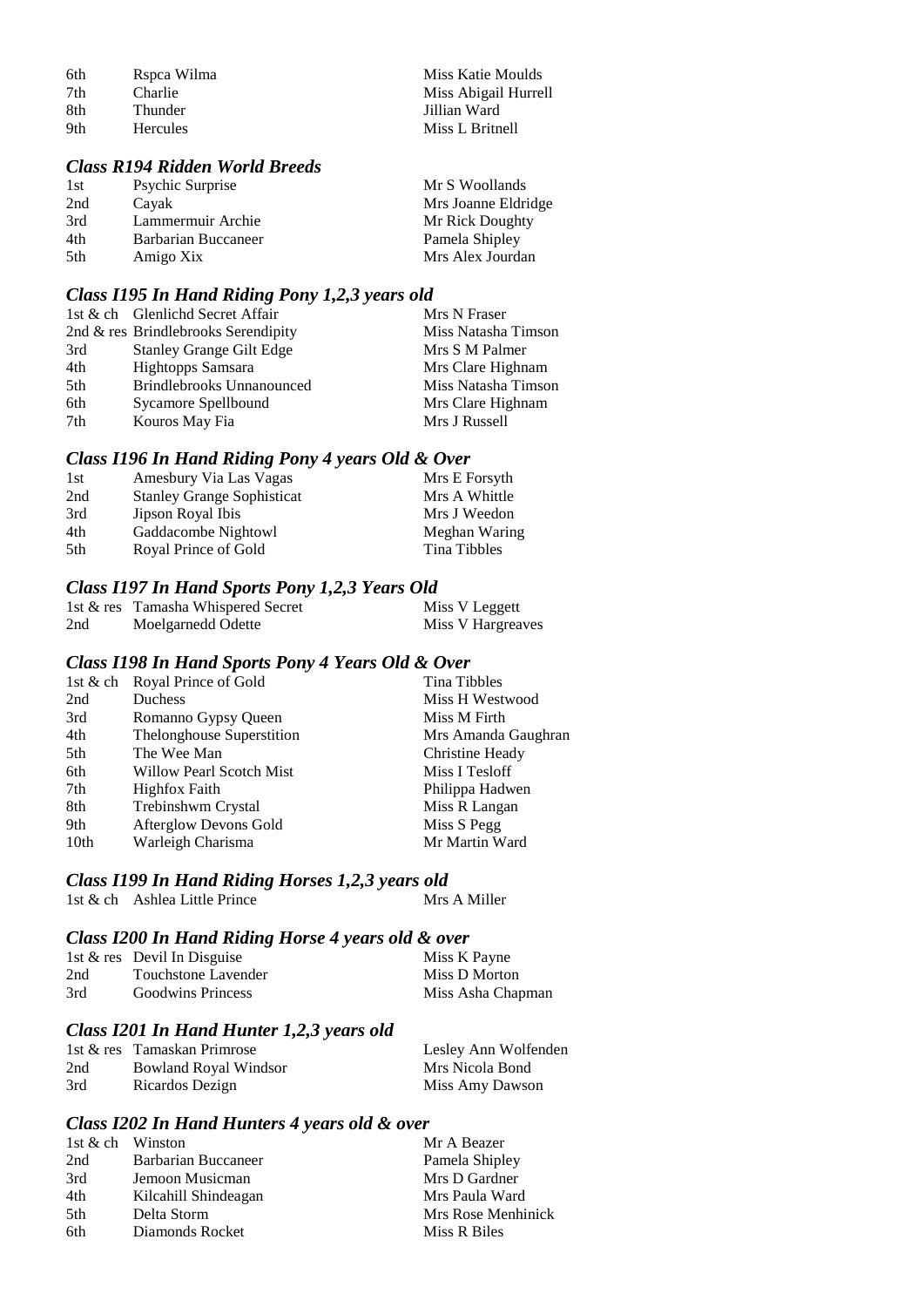7th Carrolls Lad Miss Lora Hawkins<br>8th Exodos Miss T Radford

#### *Class I203 In Hand Piebald/Skewbald Traditional / Native 4 years & over*

| 1st              | Kitty Kat                | Mrs Nicola Bond          |
|------------------|--------------------------|--------------------------|
| 2nd              | Rivermeadows Hilda       | Mrs R Mccormack          |
| 3rd              | Desperado                | Mrs A Wood               |
| 4th              | Degla John Boy           | Mrs Pat Hart             |
| 5th              | The Pie Man              | Mrs J Edmead             |
| 6th              | <b>Outta This World</b>  | Mr E Prosser             |
| 7th              | Maes Y Gorlan Tommy Bach | Miss G Viles             |
| 8th              | Tommy                    | <b>Mr Victor Sanders</b> |
| 9th              | Boy George               | Daisie Smith             |
| 10 <sub>th</sub> | Spellbound Jedi Knight   | Debra Rogers             |
|                  |                          |                          |

#### *Class I204 In Hand Piebald/Skewbald Hogged Cob 4 years & over*

| 1st | Finley                 | Miss Rebecca Smith |
|-----|------------------------|--------------------|
| 2nd | <b>Holly Golightly</b> | Ms L Blogg         |

#### *Class I205 In Hand Piebald / Skewbald Plaited Pony 4 years & over*

| 1st | Doylan Alouettes Gift        | Mrs Clare Highnam   |
|-----|------------------------------|---------------------|
| 2nd | Mayphillic Devil Wears Prada | Mrs J Crossley      |
| 3rd | Thelonghouse Superstition    | Mrs Amanda Gaughran |
| 4th | Willow Pearl Scotch Mist     | <b>IslaTesloff</b>  |
| 5th | Roamy                        | Miss Z Nicholls     |

#### *Class I206 In Hand Piebald / Skewbald Plaited Horse 4 yrs & over*

| 1st | Lansmoor Lucy Locket     | Mrs H Horton        |
|-----|--------------------------|---------------------|
| 2nd | Greenforth Lilly         | Tessa Nelson        |
| 3rd | Corrib Mojo              | Mrs F Mcburnie      |
| 4th | <b>Glenfyne Sapphire</b> | Mrs Holly Charnock  |
| 5th | Lady Aurora              | Miss Kelly McKinnon |

#### *Class I207 In Hand Piebald/Skewbald Plaited / Hogged 1,2,3 years old*

| 1st  | Hilin Mr Sqiggly                 | Miss R Leek           |
|------|----------------------------------|-----------------------|
| 2nd  | Hopgarden Ronaldo                | Verity Checkley       |
| 3rd  | <b>Smoking Love Affair</b>       | Miss Jasmine Hunter   |
| 4th  | Rhycles Echo Falls               | Clair Tomlinson Ellis |
| .5th | Kellythorpes Spot The Difference | Janet Piper           |

#### *Class I208 In Hand Piebald/Skewbald Traditional / Native 1,2,3 years old*

|     | 1st & ch Hermits Risk Factor | Miss Tara Vaughan    |
|-----|------------------------------|----------------------|
|     | 2nd $\&$ res Princess Lilly  | <b>Susan Granger</b> |
| 3rd | Dooleys Over Ice             | Miss Phaedra Towler  |
| 4th | Little Sharpie               | Miss Zoe Norton      |
| 5th | SD Mariah                    | Miss L Johnson       |
| 6th | Burghwallis Razzle Dazzle    | Mrs H Seaman         |
| 7th | Bella                        | Mrs S Wright         |

#### *Class I209 Open M&M Small Breeds 1,2,3 years*

| 1st | Springwater Guillot    | Miss L Oughton-Auker |
|-----|------------------------|----------------------|
| 2nd | Stoak Anastasia        | Mrs Jane Grant       |
| 3rd | Dalak Jak A Doodle     | Mrs L Cartner        |
| 4th | Cadlanvalley Candice   | Mrs Jane Grant       |
| 5th | Moelgarnedd Odette     | Miss V Hargreaves    |
| 6th | Tryfel Glamour Girl    | Calista Boulton      |
| 7th | Manorlea Marvin 100248 | Mrs Suzie Swires     |

#### *Class I210 Open M&M Small Breeds 4 yrs & over*

| 1st | <b>Amitys Ocean King</b>   | Christine Heady  |
|-----|----------------------------|------------------|
| 2nd | Moseley Triad              | Mrs M Viner      |
| 3rd | Oswald                     | Lisa Mewes       |
| 4th | Penhwnllys Mysterious Girl | Mrs C Pooley     |
| 5th | Brynamman Gafyn            | Ms Donna Jackson |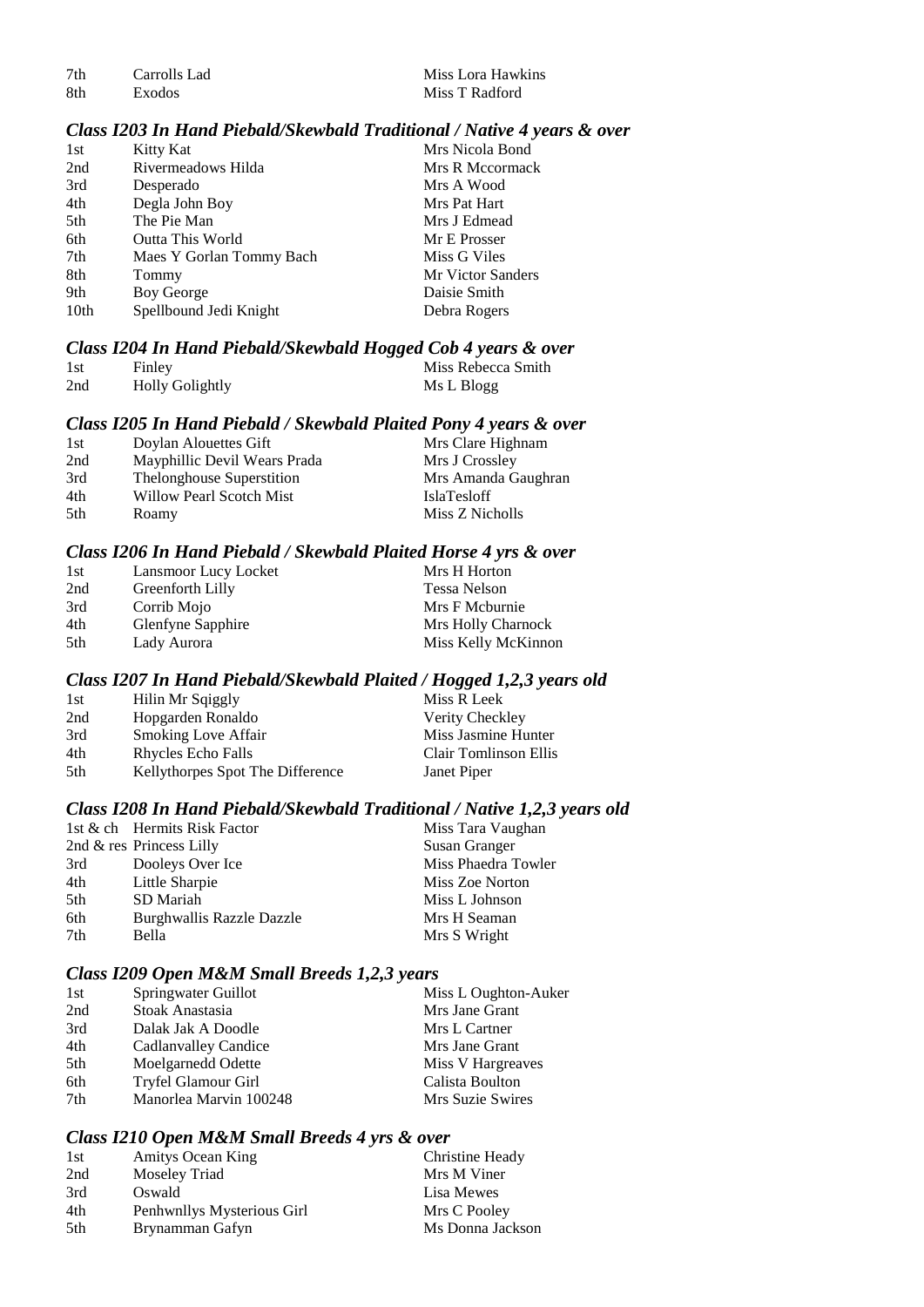| 6th  | Dantwyn Custard Cream     | Miss A Page     |
|------|---------------------------|-----------------|
| 7th  | Langa Leonardo            | Miss L Smith    |
| 8th  | Little Wren Iden          | Miss A Page     |
| 9th  | Islebells Dior            | Miss K Scorey   |
| 10th | <b>Waxwing Angel Eyes</b> | Mrs L Whiteford |

### *Class I211 Open M&M Large Breeds 1,2,3 years*

|                  | 1st & res Stanray Jay James    | Miss Emma Stares    |
|------------------|--------------------------------|---------------------|
| 2nd              | <b>Moonstruck Northen Star</b> | Mrs Y Procter       |
| 3rd              | Bracklinn Glayva               | Mrs J Rawden        |
| 4th              | <b>Banroc Golden Rose</b>      | Mrs H Kibble        |
| 5th              | Ringside Roosevelt             | Miss D Hulme        |
| 6th              | Stormyoak Just Divine          | Miss Cheryl Hillman |
| 7th              |                                |                     |
| 8th              | Rosebarr Eleanor               | Ms S Evans          |
| 9th              | Knavesash Witchcraft           | Mrs Jane Ripley     |
| 10 <sub>th</sub> | Ashmeadow Llewelyn             | Miss Kate Sullivan  |

### *Class I212 Open M&M Large Breeds 4 yrs & over*

| <b>Mountain Hare Tom Jones</b> | Mr M Catterall         |
|--------------------------------|------------------------|
| Stonefold Glimpse Of Glory     | Miss J White           |
| Carrock Glen                   | <b>Stevie Crossley</b> |
| Ddwyryd Mari                   | Mrs C Pooley           |
| Moneyhills Nightlight          | Mis P Pickford Swift   |
| <b>Shearwater Roseanne</b>     | Miss S Barltrop        |
| Inglegarth Celeritas           | Miss D Hull            |
| <b>Purewell Peanut</b>         | Mrs C McIntosh         |
| Redpools Mirene                | Miss Jessica Buxton    |
| Llanmorlais Eva                | Mrs C Donelan          |
|                                |                        |

#### *Class I213 In Hand Veteran Ponies*

| 1st  | Marcosie Melody Maker  | Miss T Hunt         |
|------|------------------------|---------------------|
| 2nd  | Ekens Fifer            | Miss Claire Smalley |
| 3rd  | Inglegarth Premier     | Miss Amy Geraghty   |
| 4th  | Telynua Quickstep      | Mrs Lynsey Crayston |
| 5th  | <b>Foxleat Victory</b> | Isabelle Sheehy     |
| 6th  |                        |                     |
| 7th  | Trebinshwm Crystal     | Miss R Langan       |
| 8th  | Shandy                 | Miss L Holt         |
| 9th  | Miss Molly             | Miss V Wigglesworth |
| 10th | Ridmore Pageboy        | Francesca Matarazzo |
|      |                        |                     |

### *Class R214 In Hand Veteran Horses*

|                  | 1st & ch Bright Sun     | Miss C Bales            |
|------------------|-------------------------|-------------------------|
|                  | 2nd & res Mr Navigator  | Mrs Gabby Williams      |
| 3rd              | <b>Chance Encounter</b> | Miss Danielle Forsey    |
| 4th              | Diamonds Rocket         | Miss R Biles            |
| 5th              | <b>Strictly Cash</b>    | Miss Danielle Botten    |
| 6th              | Skewpie Peppermint Park | Miss J Gill             |
| 7th              | Bambi                   | Grace Peverall          |
| 8th              | Dudley                  | Miss Felicity Mclachlan |
| 9th              | Pollys Penumbra         | Ms N Jackson            |
| 10 <sub>th</sub> | <b>Miss Kinky Boots</b> | Grace Richards          |
|                  |                         |                         |

### *Class I215 In Hand Sports Horse 1,2,3 years old*

|     | 1st & ch Calculated Risk | Kay Gibson      |
|-----|--------------------------|-----------------|
| 2nd | Ricardos Dezign          | Miss Amy Dawson |
| 3rd | Tamasha Unique Moment    | Mrs S Beauclerk |
| 4th | Corae Rupert             | Miss A Evans    |

### *Class I216 In Hand Sports Horse 4 years old & over*

|     | 1st $\&$ res Corrib Mojo | Mrs F Mcburnie |
|-----|--------------------------|----------------|
| 2nd | Shes Gold                | Jade Thompson  |
| 3rd | Kilcahill Shindeagan     | Mrs Paula Ward |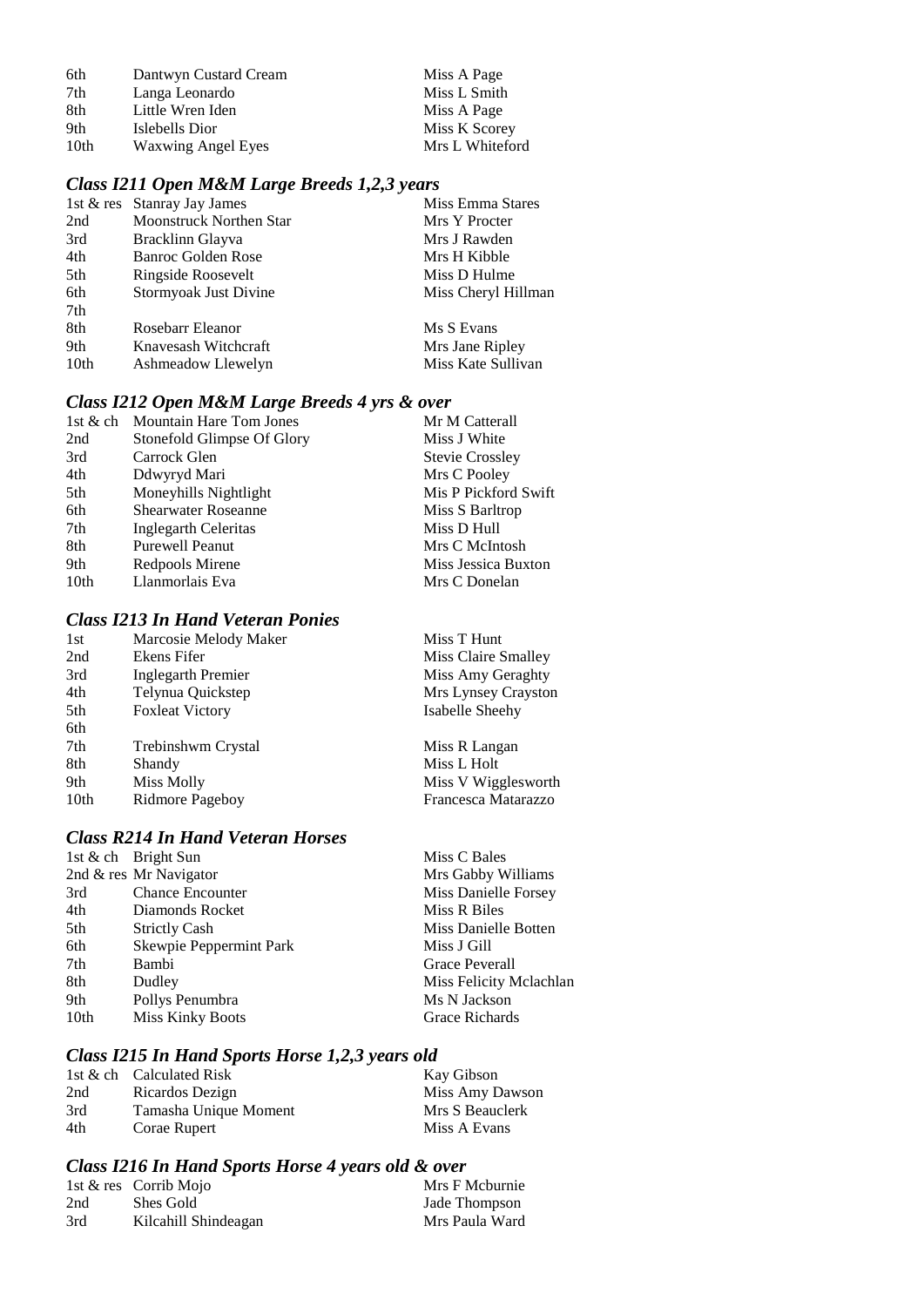| 4th | Winston           | Mr A Beazer        |
|-----|-------------------|--------------------|
| 5th | Diamonds Rocket   | Miss R Biles       |
| 6th | Roamy             | Miss Z Nicholls    |
| 7th | Glenfyne Sapphire | Mrs Holly Charnock |
| 8th | Thelken Molotof   | Miss A Davis       |

### *Class I217 Haflingers In Hand any age*

| 1st | Limerick Shanballymore-Tobias | Donna Sutton        |
|-----|-------------------------------|---------------------|
| 2nd | Schieferstein Schrana         | Miss Amanda Morgan  |
| 3rd | Stylo Vande Edelweiss         | Miss J Critchlow    |
| 4th | Sultan                        | Mrs Emily Bambridge |
| 5th | Oxnead Ovation                | Mrs S Watkins       |
| 6th | Schieferstein Myissa          | Mrs Joanne Trivedi  |
|     |                               |                     |

### *Class I218 In Hand World Breeds*

| 1st & ch Psychic Surprise              | Mr S Woollands       |
|----------------------------------------|----------------------|
| 2nd & res Sealmasters Marquis Madrigal | Mrs Tessa Reeve      |
| <b>Tamaskan Primrose</b>               | Lesley Ann Wolfenden |
| Cayak                                  | Mrs Joanne Eldridge  |
| Schieferstein Schrana                  | Miss Amanda Morgan   |
| Winston                                | Mr A Beazer          |
| Barbarian Buccaneer                    | Pamela Shipley       |
| Gregs Hopton                           | Miss E Kerwood       |
| Amigo Xix                              | Mrs Alex Jourdan     |
| Diamonds Rocket                        | Miss R Biles         |
|                                        |                      |

### *Class I219 In Hand Part Breds 1,2,3 years old*

|     | 1st & ch Glenlichd Secret Affair | Mrs N Fraser        |
|-----|----------------------------------|---------------------|
|     | 2nd & res Puzzletree Signature   | Miss Claire Smalley |
| 3rd | <b>Bowland Shooting Star</b>     | Mrs Nicola Bond     |
| 4th | Ashlea Little Prince             | Mrs A Miller        |
| 5th | Tamasha Unique Moment            | Mrs S Beauclerk     |
| 6th | Corae Rupert                     | Miss A Evans        |

### *Class I220 In Hand Part Breds 4 yrs & over*

| 1st | Melin Moldavite         | Emma Peel          |
|-----|-------------------------|--------------------|
| 2nd | Mathemadam Meridian     | Callie-Ann Coulson |
| 3rd | Anndalyse Maddison Park | Mrs J Dean         |
| 4th | Oxton Charisma          | Karen Cartmell     |
| 5th | <b>Broxlea Disgrace</b> | Miss K Payne       |
| 6th | Fielden Minks Legacy    | Mrs J Carmichael   |

### *Class I221 In Hand Thoroughbred*

| Miss C Bales      |
|-------------------|
|                   |
| Mr M Ward         |
| Grace Richards    |
| Miss Emma Morrell |
| Miss Beth Barrett |
| Mrs C Montila     |
| Miss D Morton     |
| Mrs Emily Simpson |
| Miss Harriet Ward |
|                   |

### *Class I222 In Hand Cobs - Traditional or Native*

|     | 1st & ch The Navigator             | Mr N Burnett          |
|-----|------------------------------------|-----------------------|
|     | 2nd & res Maes Y Gorlan Tommy Bach | Miss G Viles          |
| 3rd | <b>Betsy Malone</b>                | <b>Charlotte Pell</b> |
| 4th | Cobastaire                         | Miss H Westwood       |
| 5th | Willows Whisper                    | Mrs L Bailey          |
| 6th | Betty Boo                          | Mrs A Wood            |
| 7th | Oberon III                         | Miss C Humphrey       |
| 8th | Sparrow Hall Spirit Of Joy         | Miss S Russell        |
| 9th | Rivermeadows Hilda                 | Mrs R Mccormack       |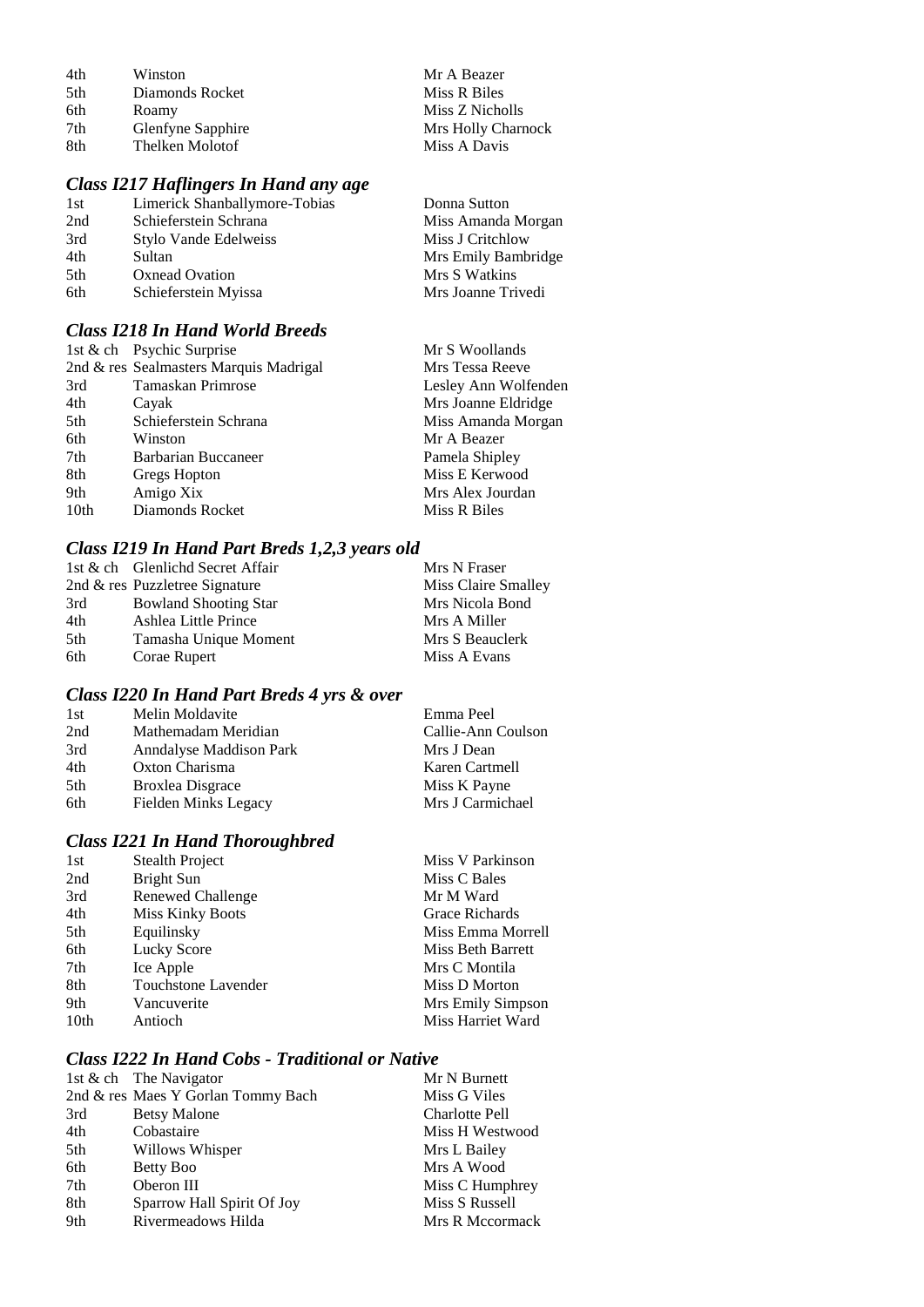#### *Class I223 In Hand Cobs / Maxi Cobs*

| 1st | <b>Heathroy Hugo</b> | Heather Young        |
|-----|----------------------|----------------------|
| 2nd | Triplicate           | Mrs Gabby Williams   |
| 3rd | <b>Strictly Cash</b> | Miss Danielle Botten |
| 4th | Carry On Cob         | Janet Piper          |
| 5th | Major Look           | Sophie Vernon        |

#### *Class R224 Classical Ladies Side Saddle*

| -1 st | <b>Shirleys Downtown</b> | Miss A Naylor |
|-------|--------------------------|---------------|
| 2nd   | Corrileas Imp            | Mrs L Graham  |
| 3rd   | Duc De La Hoyer          | Miss S Raw    |

### *Class R225 Open Ridden Haflingers*

| 1st             | Senta                   | Mrs K Anthony       |
|-----------------|-------------------------|---------------------|
| 2nd             | Stylo Vande Edelweiss   | Miss J Critchlow    |
| 3rd             | <b>Oxnead Armstrong</b> | Miss Jordan Keal    |
| 4th             | <b>Oxnead Ovation</b>   | Mrs S Watkins       |
| 5 <sup>th</sup> | Alfie                   | Miss K Martin       |
| 6th             | Woodbrown Phoxglove     | Miss Katie Stewart  |
| 7th             | Sultan                  | Mrs Emily Bambridge |

#### *Class R226 Side Saddle Equitation*

| 1st  | Nightwatchman        | Miss M Schive          |
|------|----------------------|------------------------|
| 2nd  | Corrileas Imp        | Mrs L Graham           |
| 3rd  | Lowhouses Jessica Ii | Mrs L Hallam           |
| 4th  | Marshlands Aero      | Ms S Clune             |
| 5th  | Duc De La Hoyer      | Miss S Raw             |
| 6th  | Riversdale Shaman    | Mrs V Levett-Scrivener |
| 7th  | Woodroyd Gayboy      | Miss Karen Williams    |
| 8th  | Afan Spy             | Ms A Connor            |
| 9th  | Zodiac 11            | Mrs D Mardle           |
| 10th | Waulkmill Raven      | Mrs Lyndsey Birtwell   |
|      |                      |                        |

### *Class R227 Veteran Rider*

| 1st | Corrileas Imp          | Mrs L Graham        |
|-----|------------------------|---------------------|
| 2nd | Sweetcombe Sunmaker    | Mrs C Casey         |
| 3rd | <b>Oakmill Bronwen</b> | Mrs Helen Spurdens  |
| 4th | Holmedown Champaign    | Miss H Pearce       |
| 5th | Cartigan Phoenix       | Mrs Jean Cartwright |
| 6th | <b>Bloxham Flaire</b>  | Miss Emma Morrell   |
| 7th | Mister Tom             | Mrs A Sewell        |

### *Class R228 M&M First Year First Ridden*

| 1st  | Westfirle Golden Oriole | Mrs Kate Smith    |
|------|-------------------------|-------------------|
| 2nd  | Afan Spy                | Ms A Connor       |
| 3rd  | Thistledown Fun Fair    | Mrs Pippa Kirby   |
| 4th  | Forlan Bowtie           | Karen Smith       |
| 5th  | Friars All Gold         | Mrs Sue Heath     |
| 6th  | Carylmai Solitaire      | Mrs G Krajnyk     |
| 7th  | Torfields Copper Coin   | Ms Rebecca Farrer |
| 8th  | <b>Crandford Hector</b> | Mrs D Taylor      |
| 9th  | Thistledown Special Vip | Miss H Reynolds   |
| 10th | Gelliniog Meredith      | Miss K Smith      |

### *Class R229 M&M Lead Rein Small Breeds*

| 1st | Anchor Gooseberry    | Mrs M Nicoll Thompson |
|-----|----------------------|-----------------------|
| 2nd | Treworgan Cloudbreak | Miss S Woolerton      |
| 3rd | Cayberry Pimpernell  | Ms Nicola Shaw        |
| 4th | Briar Snowman        | Grace Litherland      |
| 5th | Coppinshill Chaos    | Mrs S Millsom         |
| 6th | Smoo                 | Miss Katie Clarke     |
| 7th | Birchmoor Amelia     | Gail Conroy           |
|     |                      |                       |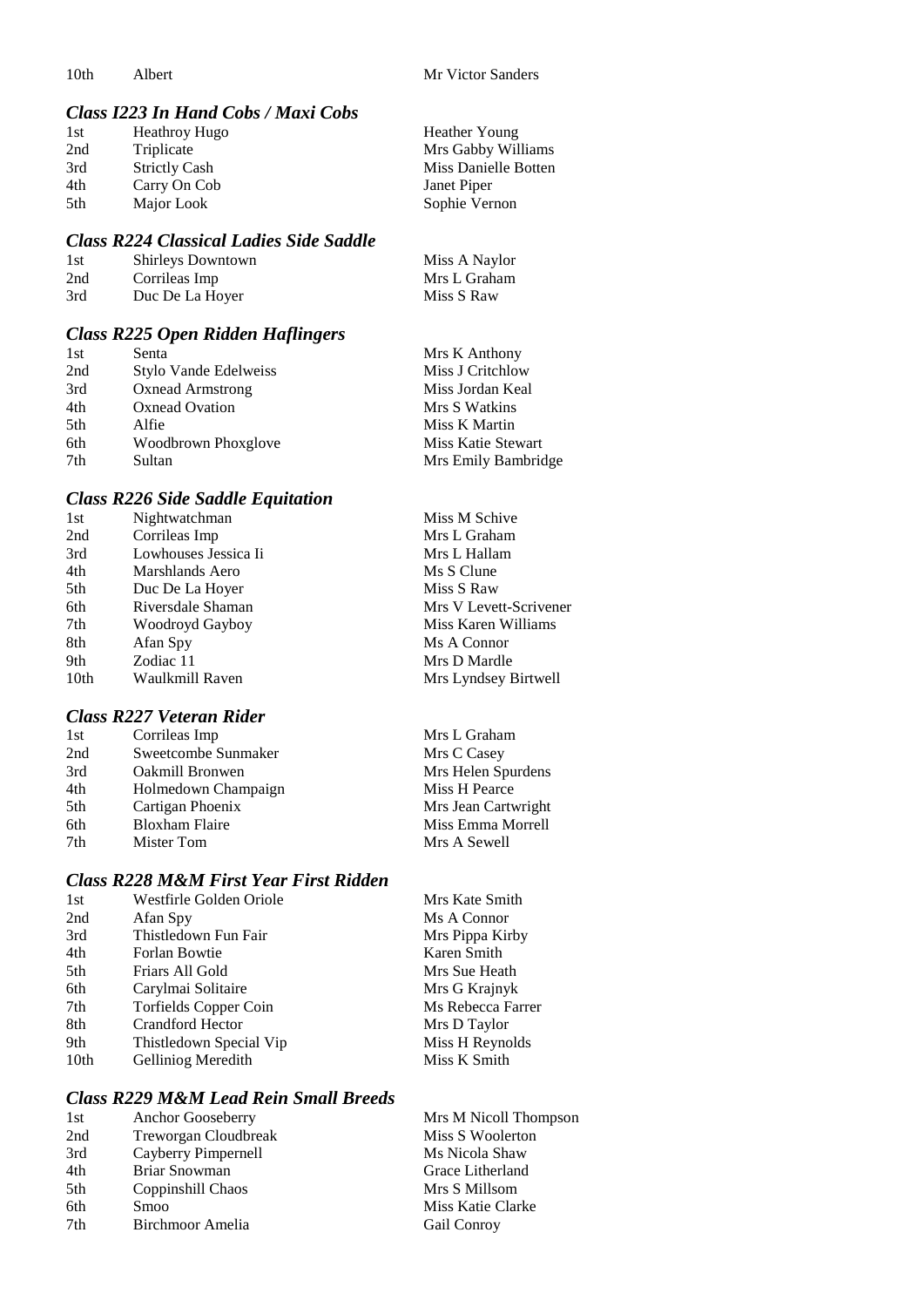| -8th | Torfields Copper Coin | Ms Rebecca Farrer   |
|------|-----------------------|---------------------|
| 9th  | Underhill Pipedream   | Mrs Sarah Murphy    |
| 10th | Pumphill Mr Theodore  | Miss Nikki Ashcroft |

### *Class R230 Open Welsh A Lead Rein - Mares*

|                  | 1st & res Westfirle Golden Oriole | Mrs Kate Smith   |
|------------------|-----------------------------------|------------------|
| 2nd              | Coringwould Watercolour           | MIss L Howard    |
| 3rd              | Penech Welsh Maid                 | Miss S Mansfield |
| 4th              | Sandean Across The Galaxy         | Mrs Marie Slater |
| 5th              | Cellwen Pebbles                   | William Witty    |
| 6th              | Moshatel Sugarchat                | Sonia Cooper     |
| 7th              | Lambury Moonstone Mai             | Mrs L Turner     |
| 8th              | Tullibardine Wind In The Willows  | Daisie Smith     |
| 9th              | Thistledown Emma                  | Mrs D Whitmore   |
| 10 <sub>th</sub> | Putwell Seren Aur                 | Mrs P Baker      |

### *Class R231 Open Lead Rein Welsh Section A - Geldings*

| 1st & ch         | Elberry Suilen                   | Lucy Richardson     |
|------------------|----------------------------------|---------------------|
| 2nd              | Thistledown Valdes               | Miss A Baggaley     |
| 3rd              | Thistledown Special Vip          | Miss H Reynolds     |
| 4th              | Heniarth Norman Stanley Fletcher | Mrs Margaret Cousin |
| 5th              | Rookery Jumble                   | Mrs Sharon White    |
| 6th              | Pontgam Sandstorm                | Mrs J Doherty       |
| 7th              | Pendre Sam                       | Lily Kirby          |
| 8th              | Thistledown Spring Time          | Sara Kershaw        |
| 9th              | Shamrocklake Wack Up Call        | Mrs Sheila Sulsh    |
| 10 <sub>th</sub> | Dolrhedyn Cardinal               | Jenny Wellens       |

### *Class R232 Open First Ridden Non-Welsh*

| 1st | Briden Perdargio        | Daisy Bullman        |
|-----|-------------------------|----------------------|
| 2nd | Pantmanr Just-so        | Mrs J Parker         |
| 3rd | Rushfield Maltman       | Mrs Gemma Rice       |
| 4th | Collstone Bonanza       | Mrs Sam Herring      |
| 5th | Waulkmill Raven         | Mrs Lyndsey Birtwell |
| 6th | <b>Pumphill Clarion</b> | Mrs V Metelko-Taylor |

#### *Class R233 Open Welsh Sections A & B First Ridden*

| Waitwith Welsh Gold            | Mrs Rebecca Donnelly |
|--------------------------------|----------------------|
| <b>Uphill Megan Fox</b>        | Mrs G A Neve         |
| Glenlichd Fair Un Square       | Mrs Leona Sanders    |
| Thistledown Love Knot          | Mrs Lyndsey Birtwell |
| <b>Fosterhouses Poppy Moon</b> | Mrs R Wilson         |
| Desarbre Sparrow Hawk          | Matilda Price        |
| Rookery Jumble                 | Mrs Sharon White     |
| Jolaikes Diamond Cluster       | Miss H Shippey       |
| <b>Black Hill Impulse</b>      | Dawn ODonnell        |
| Afan Spy                       | Ms A Connor          |
|                                |                      |

### *Class R234 Tiny Tots M&M / Native Type Lead Rein*

| 1st & res Headowork Northen Dancer | Mrs Carol Mason     |
|------------------------------------|---------------------|
| Treworgan Cloudbreak               | Miss S Woolerton    |
| Briars Aspen                       | Miss T Paskins      |
| Hykos Endeavour                    | Gail Conroy         |
| Pumphill Mr Theodore               | Miss Nikki Ashcroft |
| <b>Birchmoor Velvet</b>            | Miss L Jackson      |
| Rawside Royal Melvin               | Mrs J Bush          |
| Thistledown Spring Time            | Sara Kershaw        |
| <b>Fronllan Mayrick</b>            | Annabel Pinder      |
| Crandford Hector                   | Mrs D Taylor        |
|                                    |                     |

### *Class R235 Tiny Tots Welsh A & B Lead Rein*

|     | 1st & ch Malby Mahyong     | Mrs Helen Summers |
|-----|----------------------------|-------------------|
| 2nd | Pontgam Sandstorm          | Mrs J Doherty     |
| 3rd | Thistledown Light The Fire | Mrs C Bell        |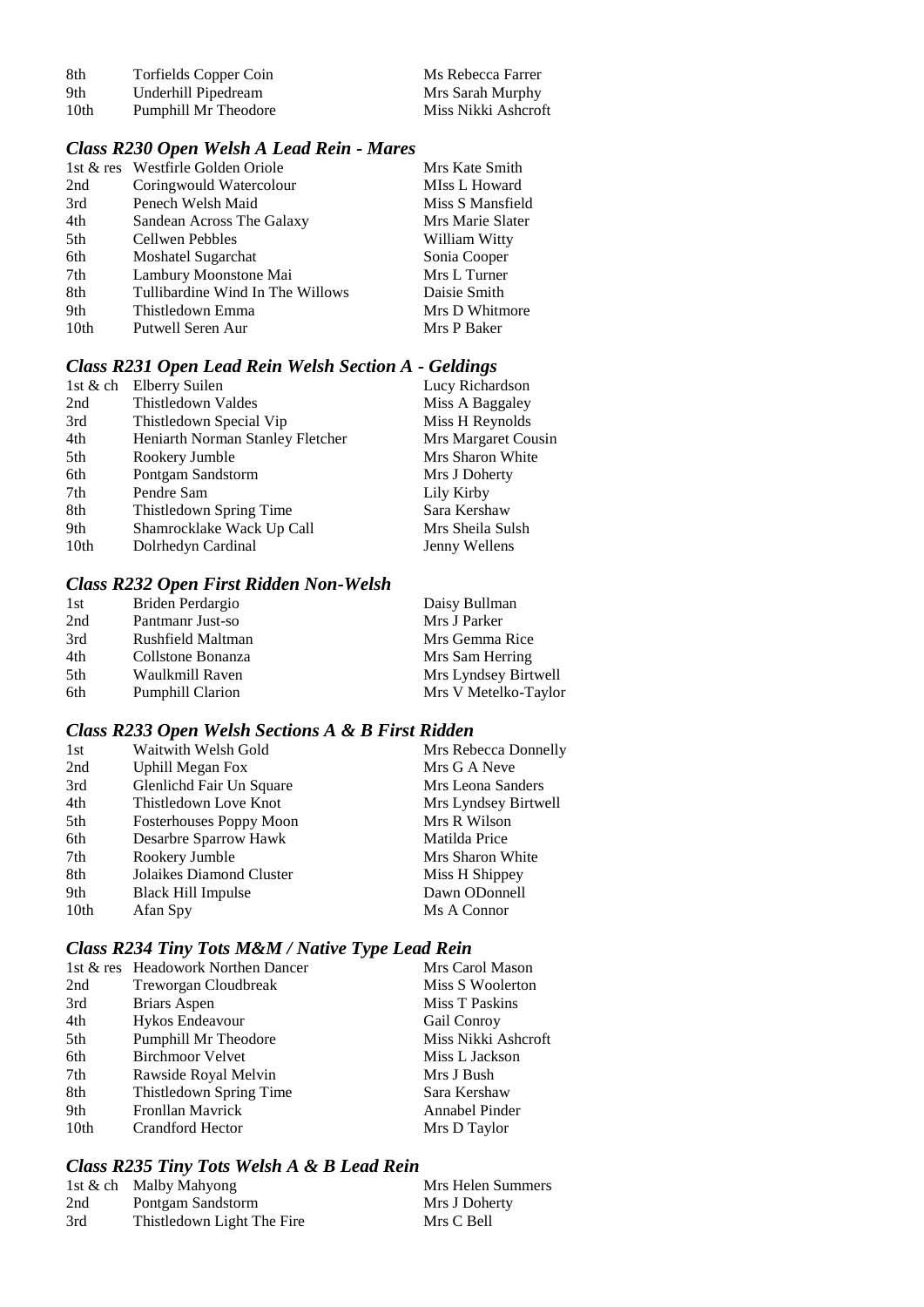| Thistledown Spring Time   | Sara Kershaw     |
|---------------------------|------------------|
| Springlane Tuscany        | Mrs S Nelson     |
| Penech Welsh Maid         | Miss S Mansfield |
| Thistledown Silver Shadow | Mrs Sue Clark    |
| Thistleview Caerwyn       | Mrs A Remmen     |
| Duranti Womark            | Ms Esme Lloyd    |
| Farchynys Aled            | Cerys Ford       |
|                           |                  |

### *Class R236 Tiny Tots M&M / Native Type First Ridden*

| Mrs Joanne Eldridge |
|---------------------|
|                     |
|                     |
| Mrs K Harwood       |
|                     |
| Mrs Katie Snow      |
|                     |

### *Class R237 Tiny Tots Welsh A & B First Ridden*

| <b>Cwmhir Mariette</b>   | Mrs Natalie Calderbank |
|--------------------------|------------------------|
| Nantdywyll Caramel       | Livie Archer-Andrew    |
| Glenlichd Fair Un Square | Mrs Leona Sanders      |
| Thistledown Livius       | Mrs Sarah Lambert      |
| Friars All Gold          | Mrs Sue Heath          |
| Desarbre Icicle          | Mrs Kim Downs          |
| Winneydene Crosby        | Mr John Reid           |
| Brynoffa Monaco          | Mrs Victoria Cable     |
| Desarbre Sparrow Hawk    | Matilda Price          |
| Sianlee Megamix          | Katie Collier          |
|                          |                        |

#### *Class R238 Open Lead Rein Show Pony / SHP*

| 1st              | Season Jazz Tune            | Lucy Richardson   |
|------------------|-----------------------------|-------------------|
| 2nd              | Beecott Miss Independence   | Carrie Simmonds   |
| 3rd              | <b>Ditton Priors Lucius</b> | Mrs V Bignell     |
| 4th              | Treflan Sali                | Ellie Pinder      |
| 5th              | Charn Secret Fairytale      | Mrs Emily Frudd   |
| 6th              | <b>Owston Cuckoo</b>        | Miss K Morton     |
| 7th              | Doylan Clover Pops          | Mrs Marie Boasman |
| 8th              | <b>Cramond Twinkle Toes</b> | Miss A Edington   |
| 9th              | Bradmore Sovereign          | Samantha Jakes    |
| 10 <sub>th</sub> | Laithehill Serena           | Mrs Marie Slater  |

### *Class R239 Open First Ridden Show Pony / SHP*

| 1st | Rotherwood Significance | Miss S North  |
|-----|-------------------------|---------------|
| 2nd | Pontymaelog Star        | Mrs E Fendick |

#### *Class R240 First Year First Ridden - SP/SHP*

| Mrs S Hobson            |
|-------------------------|
|                         |
| Mrs F Spurr             |
| Karen Smith             |
| <b>Hermione Follows</b> |
| Mrs Margaret Cousin     |
| Tia Wynne-rogerson      |
| Mrs E Whalley           |
| Mrs Michelle Horton     |
|                         |

#### *Class I241 Young Handlers 8 Years Old & Under*

| 1st | Cellwen Pebbles                  | William Witty       |
|-----|----------------------------------|---------------------|
| 2nd | Thistledown Velvetband           | Miss V Wigglesworth |
| 3rd | Mirabelle P                      | Mrs Margaret Cousin |
| 4th | Lynemore Glen                    | Mrs L Shimwell      |
| 5th | Thistledown Special Vip          | Miss H Reynolds     |
| 6th | Dolrhedyn Cardinal               | Jenny Wellens       |
| 7th | Heniarth Norman Stanley Fletcher | Mrs Margaret Cousin |
| 8th | <b>Treworgan Atlantus</b>        | Miss Emily Grimes   |
|     |                                  |                     |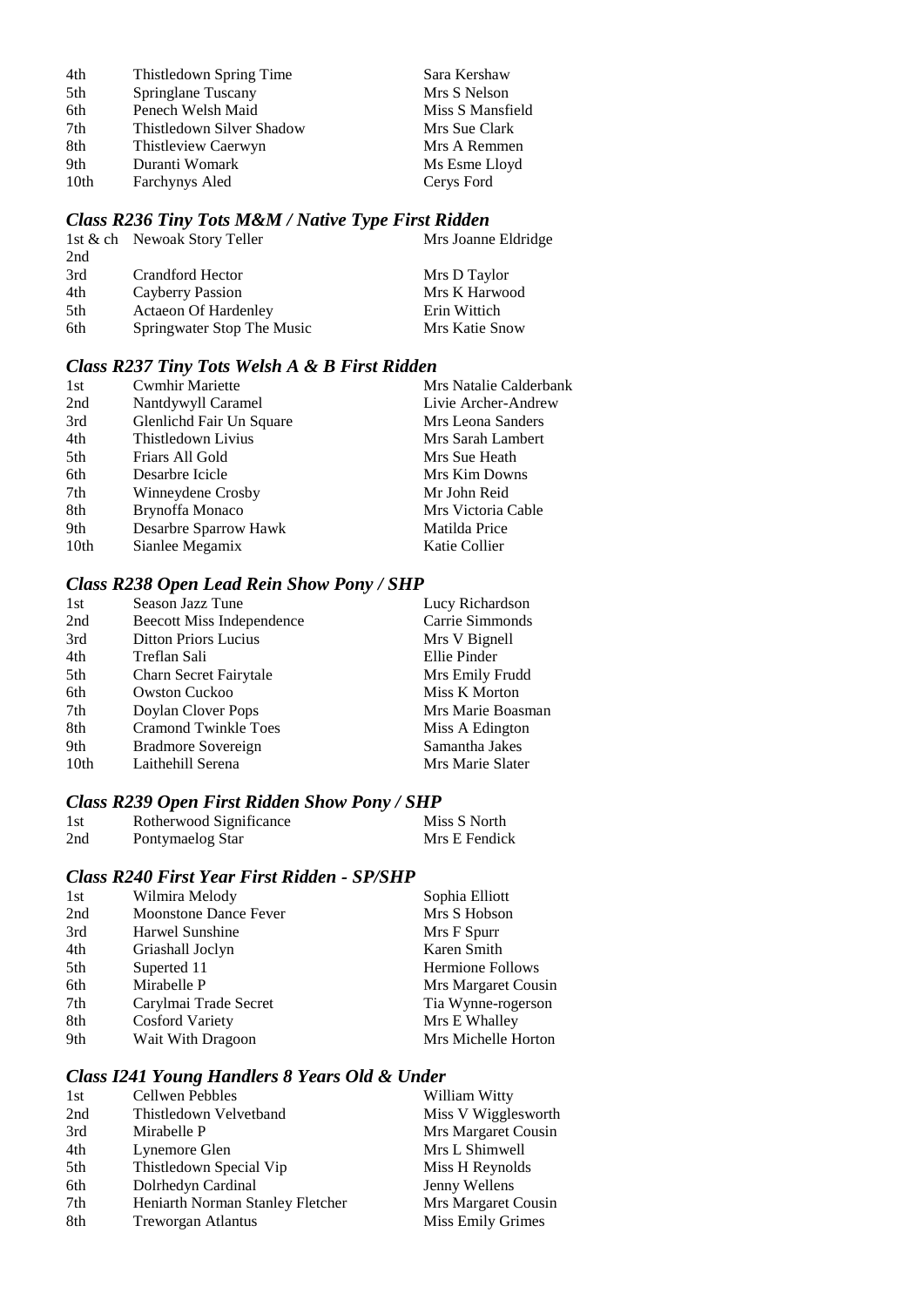| 9th  | Carylmai Solitaire      |  |
|------|-------------------------|--|
| 10th | Llandar Princess Rowena |  |

Mrs G Krajnyk Mrs G Clifford Graham

#### *Class I242 Young Handlers 9 - 12 Years Old*

|                  | 1st & res Harwel Sunshine      | Mrs F Spurr      |
|------------------|--------------------------------|------------------|
| 2nd              | <b>Suddeen Finality</b>        | Mrs C Ronson     |
| 3rd              | Rookery Jumble                 | Mrs Sharon White |
| 4th              | Shandy                         | Miss L Holt      |
| 5th              | Littleoscars Buzz Lightyear    | Mrs E Gregory    |
| 6th              | Panda                          | Ms A Brown       |
| 7th              | Miniture Masterpiece           | Mrs D Smith      |
| 8th              | <b>Ystwyth Sand Storm</b>      | Mrs C Waldron    |
| 9th              | Thistledown Land Of My Fathers | Ms L Powdrill    |
| 10 <sub>th</sub> | Rspca Oscar                    | Jenny Wellens    |

#### *Class I243 Young Handlers 13 - 18 Years Old*

|     | 1st & ch Atinas Danny Boy         | Tim Gibson              |
|-----|-----------------------------------|-------------------------|
| 2nd | Gaddacombe Nightowl               | Meghan Waring           |
| 3rd | <b>Stanley Grange Sophisticat</b> | Mrs A Whittle           |
| 4th | Lady Sybil                        | <b>Brooke Matthews</b>  |
| 5th | Menai Naughty Girl Sally          | Mrs Michelle Horton     |
| 6th | Whiteladies Showtime              | Mrs K Harvey-Mason      |
| 7th | Arthur                            | Miss Isabelle Fairbrass |
| 8th | Valepark Mardi Gras               | Libby Sheffield         |
| 9th | Ffynnonbach Red                   | Miss E Craske           |

### *Class R244 4,5,6, year old M&M Welsh C & D*

|                  | 1st & res Popstars Picasso   | Chloe Chubb          |
|------------------|------------------------------|----------------------|
| 2nd              | Ciffig Morgan                | Mrs P Billington     |
| 3rd              | Renvarg Flyte                | Miss S Postlethwaite |
| 4th              | Thistledown I Am The Gambler | Miss Charley Baxter  |
| 5th              | Thorneyside Royal Command    | Mrs Lynn Scott       |
| 6th              |                              |                      |
| 7th              | Ringside Costa Lotta         | Miss Katie Goulding  |
| 8th              | Godebog King                 | Miss F Wilson        |
| 9th              | Rainhill King Arthur         | Sarah Ohalloran      |
| 10 <sub>th</sub> | Llanwyn Miss Monroe          | Miss S Clohessy      |

#### *Class R245 4,5,6, year old M&M LargeBreeds*

| 1st              | Corrig Prince              | Mrs Cheryl Fox         |
|------------------|----------------------------|------------------------|
| 2nd              | Castle Hill Jack Daniels   | <b>Katherine Marks</b> |
| 3rd              | Ellister Islay Spruce      | Miss S Robins          |
| 4th              | <b>Firspark Frances</b>    | Mrs P Billington       |
| 5th              | <b>Blackthorn Primrose</b> | Mrs Pamela Teasdale    |
| 6th              | Carrock King Kenny         | Ms B Bowers            |
| 7th              | Nipna James Britania       | Mrs K Waite            |
| 8th              | <b>Beechmount Bandit</b>   | Mrs A Remmen           |
| 9th              | Chilham Perardua           | Miss K Attwood         |
| 10 <sub>th</sub> | Hero Of Mendick            | Mrs Brenda Burton      |

#### *Class R246 4,5,6 year old M&M Small Breeds*

|                  | 1st & ch Forlan Honey Rhythm    | Miss Gabrielle Davies |
|------------------|---------------------------------|-----------------------|
| 2nd              | <b>Shilstone Rocks Snow Owl</b> | Chloe Chubb           |
| 3rd              | Kyleburn Mikado                 | Mrs C Casey           |
| 4th              | Dunkery Sunbird                 | Miss Jo Rose          |
| 5th              | Moelview Colonel Mustard 2013   | Mrs Pauline Jauncey   |
| 6th              | Priestwood Spartacus            | Abigail Marshall      |
| 7th              | Gelliniog Meredith              | Miss K Smith          |
| 8th              | Dunaskin Gimli                  | <b>Terry Clines</b>   |
| 9th              | Wotfield Bari                   | Miss M Wardrobe       |
| 10 <sub>th</sub> | Gwithian Abigail                | Mrs Sue Clark         |
|                  |                                 |                       |

# *Class R247 Open Ridden Dartmoor / Exmoor / Shetland*

1st  $&$  res Briar Snowman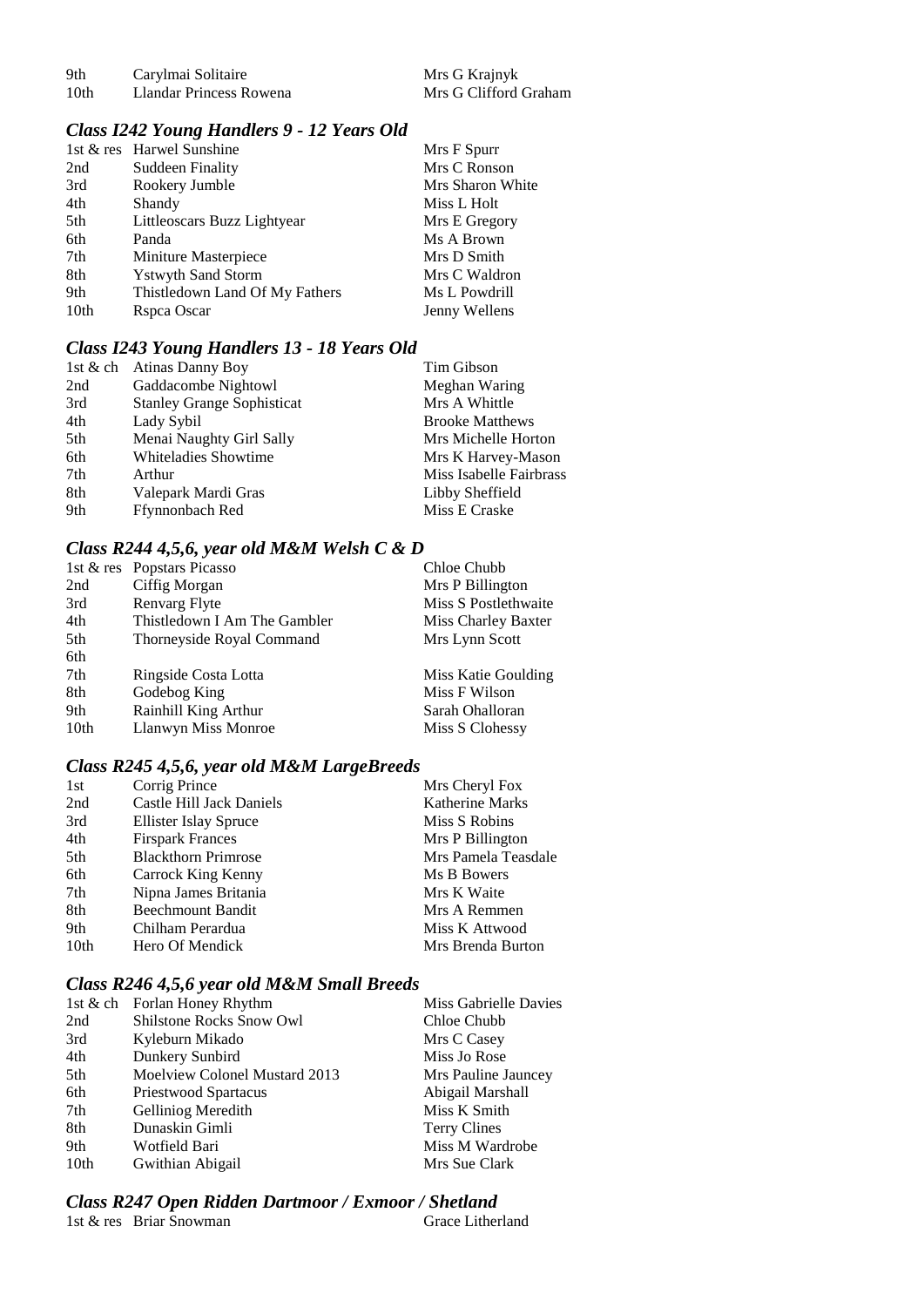| 2nd | Dunkery Wigeon       | Mrs M Richardson |
|-----|----------------------|------------------|
| 3rd | Treworgan Cloudbreak | Miss S Woolerton |
| 4th | Anchor Bustard       | Mrs K Booty      |
| 5th | Carajane Sentinel    | Verity Checkley  |
| 6th | Rushfield Bruadar    | Mrs J Turner     |
| 7th | Pantmanr Journeyman  | Mrs M Burns      |
| 8th | Dunkery Toucan       | Patrica Stowe    |

#### *Class R248 Open Ridden Welsh A & Welsh B*

|     | 1st & ch Forlan Honey Rhythm | Miss Gabrielle Davies |
|-----|------------------------------|-----------------------|
| 2nd | Glebe Dale Side Lined        | Jenny Rylah           |
| 3rd | Bryndefaid Pingu             | Mr Ian Palethorpe     |
| 4th | Blue Note De L Aurore        | Miss Kelly Needham    |
| 5th | Rocheby Gadfly               | Eliza Denniff         |

#### *Class R249 Open Show Hunter Ponies not exceeding 153cms*

|     | 1st & res New Dimension             | Miss Sarah Harper Just |
|-----|-------------------------------------|------------------------|
| 2nd | Jermoon Foreigh Affair              | Mrs M Robinson         |
| 3rd | <b>Brindlebrook Under Suspision</b> | Mrs L Phipps           |
| 4th | Carnival Dream                      | Mr R Clark             |
| 5th | Country Mini Adventure              | Martha Kerrane         |

#### *Class R250 Open Show Ponies not exceeding 148cms*

|      | 1st & ch Raemoir Masterplan | Mrs D Conway            |
|------|-----------------------------|-------------------------|
| 2nd  | Woodvean Wonderland         | Miss Sarah Harper Just  |
| 3rd  | Deanhills Lady              | Miss Michelle Jacques   |
| 4th  | Rotherwood Mr Pepys         | Mrs M Nicoll Thompson   |
| .5th | Eabrook Isra                | <b>Imogen Hargraves</b> |

#### *Class R251 Junior Ridden Connemara, Dales, Fell, Highland & New Forest*

|      | 1st & ch Balmoral Buckler   | Mrs Jayne Stuart   |
|------|-----------------------------|--------------------|
| 2nd  | Hollyhock Blaithin          | Chloe Reeve        |
| 3rd  | Glenvar Charlie             | Eleanor Marsden    |
| 4th  | <b>Rundales Mayfly</b>      | Miss C Miller      |
| 5th  | Kingdom of Ryedale          | Mrs A Beresford    |
| 6th  | Ben MacDhui of Heatherglen  | Libby Sheffield    |
| 7th  | <b>Akehurst Black Bobby</b> | Mrs L Rice         |
| 8th  | Woodrow After Eight         | Ms Lorraine Else   |
| 9th  | Chilham Aquarius            | Jessica Limb       |
| 10th | Kilimazing Graanite         | Mr Charlie Cousens |
|      |                             |                    |

#### *Class R252 Junior Ridden Dartmoor, Exmoor & Shetlands*

| 1st | <b>Stourton Royal Chester</b> | Mrs G Clifford Graham |
|-----|-------------------------------|-----------------------|
| 2nd | Collstone Bonanza             | Mrs Sam Herring       |
| 3rd | Rushfield Bruadar             | Mrs J Turner          |
| 4th | Pantmanr Just-so              | Mrs J Parker          |
| 5th | Greenferns Bentley            | Mrs R Wilson          |
| 6th | Rushfield Maltman             | Mrs Gemma Rice        |
| 7th | Beaconsfield Perdita          | Ruby Kerwood          |
|     |                               |                       |

#### *Class R253 Junior Ridden Welsh A & B*

| Cadlanvalley Rio        | Ruby Venni              |
|-------------------------|-------------------------|
| <b>Techon Telynores</b> | <b>Annabel Chambers</b> |
| Milford Fair Maestro    | Miss Louise Bleazard    |
| Fountainhead Teddy      | Miss S Bath             |
| <b>Brynely Lleucu</b>   | Mrs L Turner            |
| Wian Argraig            | Carys Beard             |
| <b>Bushmoor Rocco</b>   | Sophie Gannon           |
|                         |                         |

#### *Class R254 Junior Ridden Welsh Sections C & D*

|     | 1st & res Lynuck The Moneymaker | Mrs N Taylor     |
|-----|---------------------------------|------------------|
| 2nd | Willowcourt Buzz                | Mrs J Edmead     |
| 3rd | Glynwyn Galileo                 | Ruby-Lou Morphey |
| 4th | Popsters Mi Amore               | Mrs A Batty      |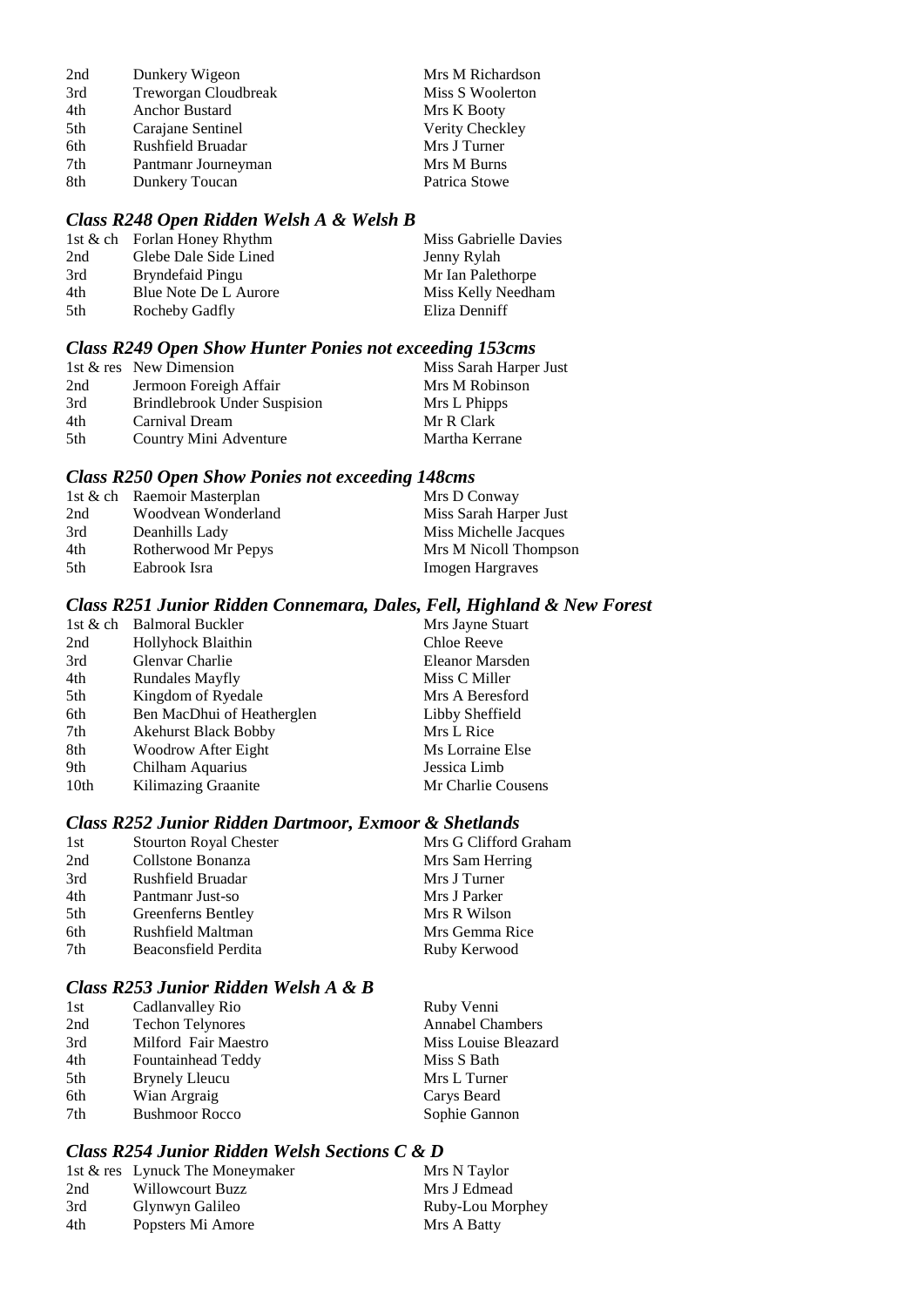| 5th  | Halliwell Sian               | Miss M Whittaker |
|------|------------------------------|------------------|
| 6th  | Blaengwen Welsh Model        | Mrs K Whitehead  |
| 7th  | Crosswaters King William     | Laura Hopkins    |
| 8th  | <b>Felinmor Crown Prince</b> | Heidi Sharp      |
| 9th  | Dearnevalley Wayne Rooney    | Mrs T Davis      |
| 10th | Thorneyside Bossman          | Mrs A Bird       |

#### *Class R255 Open Ridden Connemara / New Forest*

|      | 1st & res Doonreaghan Marty | Miss S Robins       |
|------|-----------------------------|---------------------|
| 2nd  | Kilimazing Graanite         | Mr Charlie Cousens  |
| 3rd  | White Diamond               | Miss Katie Goulding |
| 4th  | Castle Wizzard              | Miss Jo Rose        |
| 5th  | Thunderbolt Robin           | Mrs Suzanne White   |
| 6th  | Misty Blue                  | Mrs Lucy Thirlby    |
| 7th  | Chilham Aquarius            | Miss Jessie Limb    |
| 8th  | Eastlands Clover            | Mrs Heidi Wheater   |
| 9th  | Chilham Perardua            | Miss K Attwood      |
| 10th | Porte Lady                  | Mrs D Duffy         |
|      |                             |                     |

#### *Class R256 Open Ridden Dales / Fell*

| 1st | <b>Balmoral Royalty</b>      | Mrs Jayne Stuart     |
|-----|------------------------------|----------------------|
| 2nd | <b>Townend Stevie</b>        | Mrs C Casey          |
| 3rd | <b>Akehurst Black Bobby</b>  | Mrs L Rice           |
| 4th | Lowhouses Jessica Ii         | Mrs L Hallam         |
| 5th | Manorian Marshall            | Mrs Samantha Roberts |
| 6th | <b>Rundales Mayfly</b>       | Miss C Miller        |
| 7th | Inglegarth Celeritas         | Miss D Hull          |
| 8th | Cringlemire Sonny            | Mrs H Dickens        |
| 9th | <b>Brackenthwaite Bonnie</b> | Miss H Nelson        |
|     |                              |                      |

#### *Class R257 Open Ridden Highland*

| 1st & ch         | Shanohan Finnley                   |
|------------------|------------------------------------|
| 2nd              | Naseby Candyman                    |
| 3rd              | Gissings Military Woo Hoo          |
| 4th              | Hero Of Mendick                    |
| 5th              | Jester Of Ryedale                  |
| 6th              | Southernstone Tobias               |
| 7th              | Glenwestcastle Little Miss Jasmine |
| 8th              | <b>Firspark Frances</b>            |
| 9th              | Ben MacDhui of Heatherglen         |
| 10 <sub>th</sub> | <b>Tower Emblem</b>                |
|                  |                                    |

#### *Class R258 Open Ridden Welsh D*

| 1st              | Harradene Mr Crumble        |
|------------------|-----------------------------|
| 2nd              | <b>Avonvalley Tiger Bay</b> |
| 3rd              | Fronarth Ronaldo            |
| 4th              | Carregybryn Brenin Last     |
| 5th              | Taraco Firecracker          |
| 6th              | Ringside Costa Lotta        |
| 7th              | Davada Billy The Kid        |
| 8th              | Dearnevalley Odin           |
| 9th              | Norton Heath Glitz N Glamo  |
| 10 <sub>th</sub> | <b>Ffoslas The Fox</b>      |

#### *Class R259 Open Ridden Welsh C*

| 1st | Synod Rock A Doodle Do       |
|-----|------------------------------|
| 2nd | Rhydeilian Orianna           |
| 3rd | Oakmill Lysander             |
| 4th | Thistledown I Am The Gambler |
| 5th | <b>Bluehaven Requiem</b>     |
| 6th | <b>Infield First Lady</b>    |
| 7th | <b>Atinas Danny Boy</b>      |
| 8th | Fronarth Red Heather         |

Mrs K Waite Mrs Brenda Burton **Ms B Bowers** Christine Heady Mrs J Farrar Mrs P Billington Libby Sheffield Miss D Farnish

Angela Carter Mrs Katie Snow

Jade Felton Miss E Berlyn Mr T Hall Miss Courtney Sandison Miss G Wilkes Miss K Goulding Mrs D Remblance Miss Gemma Hawes eur Mr E Prosser Miss C Miller

> Mrs Claire Thorpe Miss Steph Toal Miss Hayley Francis Miss Charley Baxter Rachael Midgley Ms L Kohl Tim Gibson Mrs C Edgson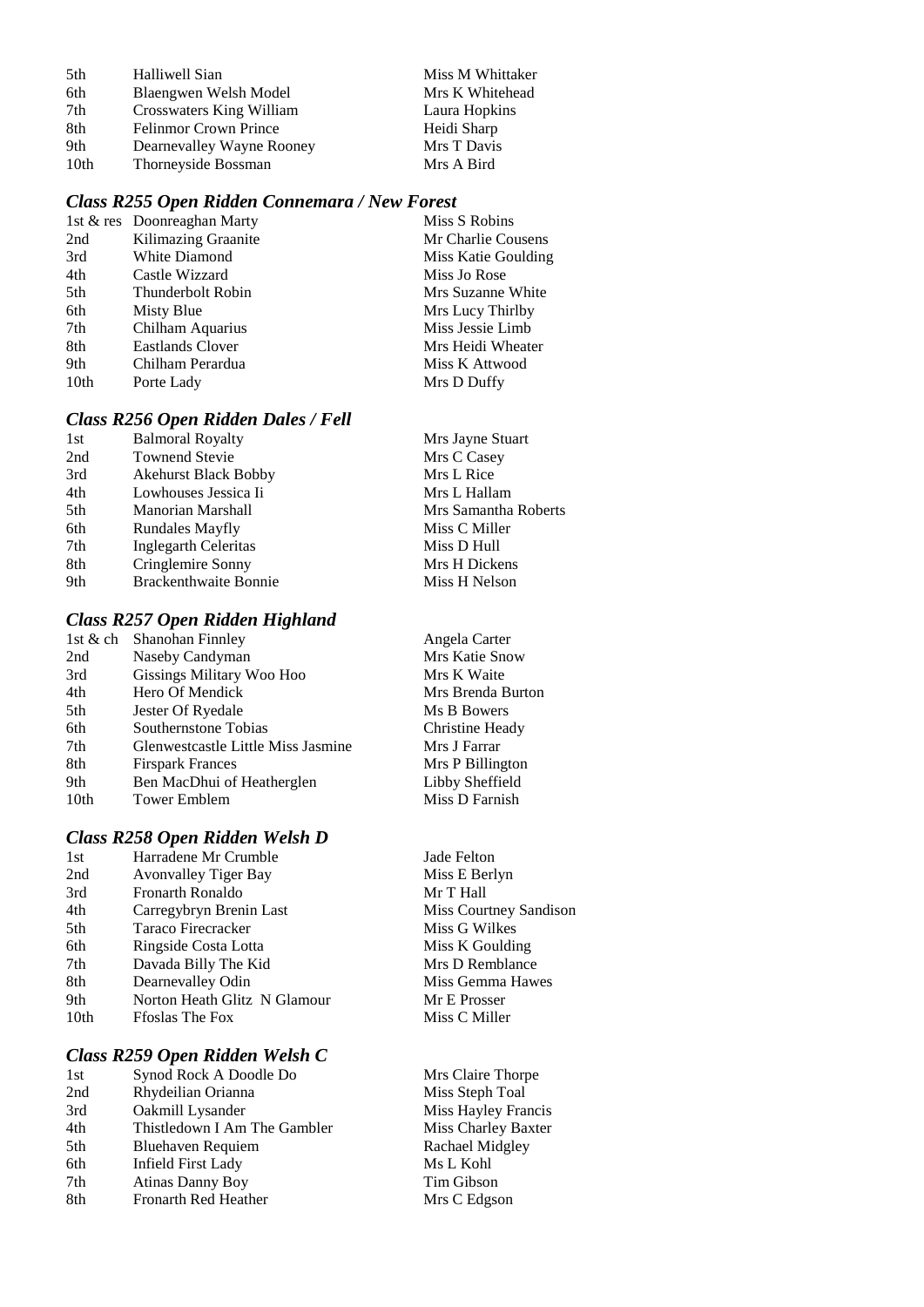#### *Class R260 Open Piebald / Skewbald Plaited / Hogged Pony*

| Kaitlyn Fairhurst |
|-------------------|
| Elisabeth Edmonds |
| Miss K Smith      |
| Miss A Baggaley   |
| Michelle Findlay  |
| Miss Jo Garnett   |
|                   |

#### *Class R261 Open Piebald / Skewbald Plaited / Hogged Horse*

| 1st              | Mill House Adimo Pectore  | Miss Kirstie Wright  |
|------------------|---------------------------|----------------------|
|                  | 2nd & res Alfie Moon Iii  | Miss F Baker         |
| 3rd              | Evening Shadow            | Mrs Victoria Tennent |
| 4th              | Autumn Star               | Miss P Jones         |
| 5th              | Midges Monty              | Mr Martin Ward       |
| 6th              | Kilurnay Patch            | Miss Clare Hardstone |
| 7th              | <b>Holly Golightly</b>    | Ms L Blogg           |
| 8th              | <b>Haddlesey Farthing</b> | Mrs Lisa Metcalfe    |
| 9th              | Olivia                    | Mrs L Squires        |
| 10 <sub>th</sub> | Duke Of York              | Molly Kate Stowe     |
|                  |                           |                      |

#### *Class R262 Piebald / Skewbald Ridden Traditional Horse / Pony*

| 1st & ch | The Real Deal        | Mrs Lynn Scott      |
|----------|----------------------|---------------------|
| 2nd      | The Drifter          | Lisa Brown          |
| 3rd      | Highoak Juke         | Janet Smithers      |
| 4th      | <b>Ashtree Rocky</b> | Miss S Wood         |
| 5th      | Kimico Kenny Rogers  | Miss Hanna Sillitoe |
| 6th      | The Pie Man          | Mrs J Edmead        |
| 7th      | Subtle Affair        | Kimberley Dyson     |
| 8th      | Hidden Gem           | Miss Jo Garnett     |
| 9th      | Call The Shots       | Miss C Bunting      |
| 10th     | <b>Kitty Rose</b>    | Miss M Halsall      |
|          |                      |                     |

#### *Class R263 Open Piebald / Skewbald Ridden Native Horse / Pony*

| <b>Brookdale Bruce Almighty</b> | Mrs K Warnes         |
|---------------------------------|----------------------|
| <b>Plumbuck Marmaduke Jinks</b> | Miss S Piggott       |
| Rock La                         | Mrs D Ingram         |
| Moortown Lacey                  | Miss Clare Hardstone |
| Applewood Star                  | Mrs E Dickie         |
| Dreams May Come                 | Miss Zara Ball       |
| Top House Troy                  | Mrs N Shaw           |
| <b>His Archness</b>             | Mrs A Bird           |
| Annie Of Oakhaze                | Miss R Leek          |
|                                 |                      |

#### *Class R264 Open LWT Cob*

|                  | 1st & ch High Society     | Mrs H Blake  |
|------------------|---------------------------|--------------|
| 2nd              | Semi Otto                 | Miss L Hepp  |
| 3rd              | Red Robin                 | Mrs Louise V |
| 4th              | Finley                    | Miss Rebecc  |
| 5th              | <b>Ballyskeagh Blue</b>   | Mr Barry Kii |
| 6th              | Diarmaid                  | Miss E Cann  |
| 7th              | <b>Lecarrow Pat</b>       | Mrs Alison S |
| 8th              | Lucky Star                | Miss Georgia |
| 9th              | Diamond In The Rough      | Mrs Sara Ap  |
| 10 <sub>th</sub> | <b>Inspector Morse Iv</b> | Mrs L Fisher |
|                  |                           |              |

#### *Class R265 Open HWT Cob*

| 1st | Never Say Never Iii |
|-----|---------------------|
| 2nd | Sir Podge           |
| 3rd | Morrows Templemore  |

#### *Class R266 Open Maxi Cob*

| 1st | Colebridgeview Diamond Dancer |
|-----|-------------------------------|
|     | 2nd & res Zodiac 11           |
| 3rd | Will.i.am                     |

Blakeway Hepplewhite buise Whiteley-Guest ebecca Smith rry King Cannell lison Stanley deorgia Mellor ra Appleyard

Miss N Lock Mrs D Brown Miss P Jones

Miss Emma Morrell Mrs D Mardle Miss Polly Coles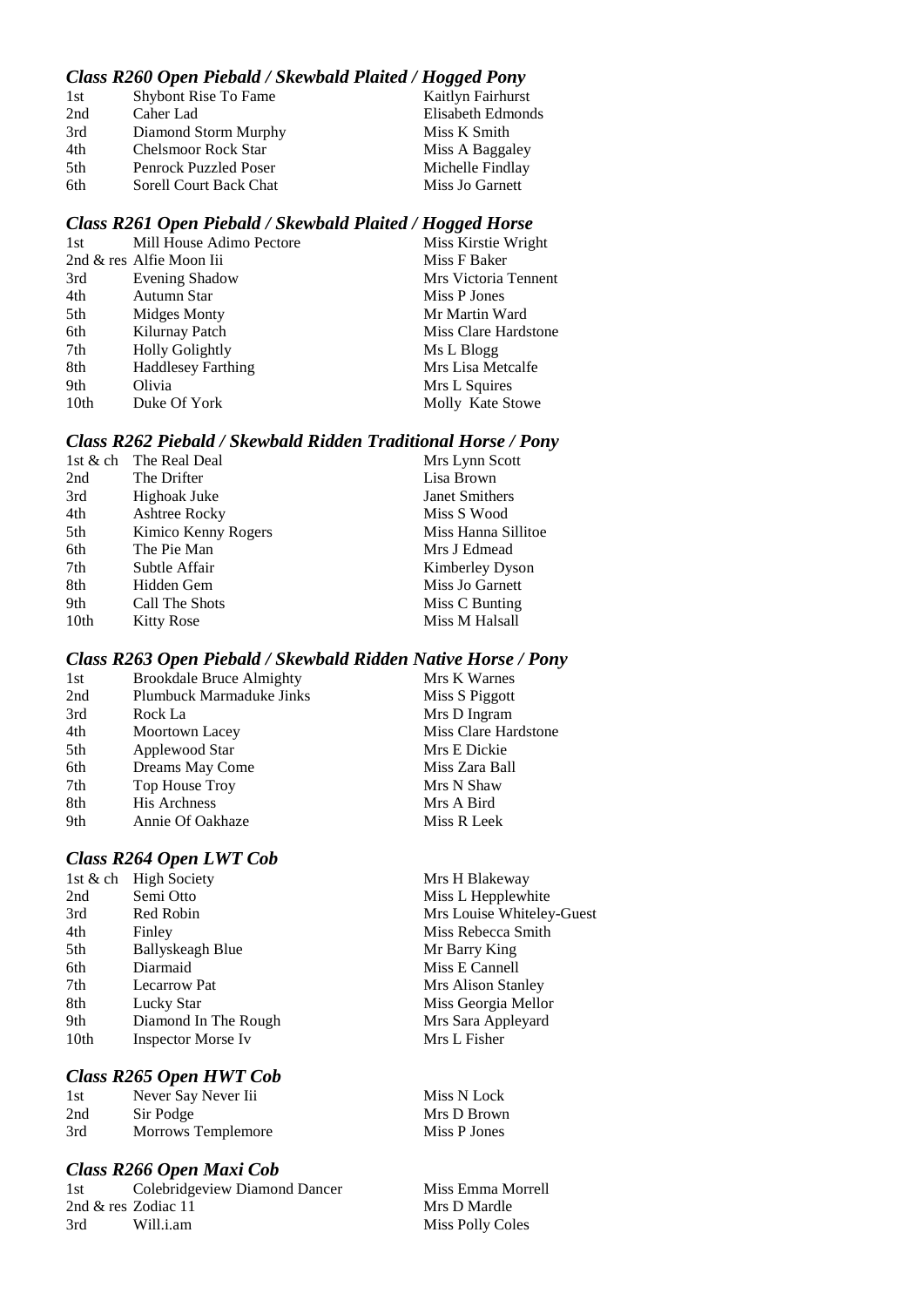| 4th | Cooper              | Mrs H Watkinson       |
|-----|---------------------|-----------------------|
| 5th | Ranchella Gold Dust | Miss S Samuels        |
| 6th | Autumn Star         | Miss P Jones          |
| 7th | Hooligans Double R  | Mrs Georgina Blantern |
| 8th | Deimos              | Mrs Lesley James      |

### *Class R267 4,5,6 Year Old Show Hunter Pony*

|     | 1st & ch Brindlebrooks Ellagance | Miss Natasha Timson |
|-----|----------------------------------|---------------------|
| 2nd | Glenrowan Maythyme               | Miss S Ross         |
| 3rd | Gigman Michaelangelo             | Miss Lisa Beadle    |
| 4th | Melin Moldavite                  | Emma Peel           |

#### *Class R268 4,5,6 Year Old Show Pony*

|     | 1st & res Colouiann Mint Reflection | Mrs D Conway      |
|-----|-------------------------------------|-------------------|
| 2nd | Stychlands Royal Hussar             | Megan Smith-Bruce |
| 3rd | Barossa Ranger                      | Mr Martin Ward    |

### *Class R269 4,5,6, Year Old Riding Horse*

| 1st | <b>Happy Valentines</b> | <b>Heather Rothwell</b> |
|-----|-------------------------|-------------------------|
| 2nd | Lowmoor Years Of Grace  | Miss Lorna Blake        |
| 3rd | For Fanny               | Mrs Jeanette McDonnell  |
| 4th | Touch Of Class          | Mrs A Miller            |
| 5th | Master Elliot           | Mr Martin Ward          |
| 6th | Azara                   | Mrs N Catterwell        |
| 7th | Millrowes Money Talks   | Mr S Sharples           |
| 8th | Mein Rebel              | Miss Harriett Johnson   |

## *Class R270 4,5,6 Year Old Piebald/Skewbald Plaited / Hogged Horse or Pony*

| 1st & res Tullabeg Connection | Mrs N Cooper        |
|-------------------------------|---------------------|
| Reylem Champagne Charlie      | Miss Kelly Needham  |
| Ooh La La                     | <b>Holly Baker</b>  |
| Angelic Lace                  | <b>Blythe Moore</b> |
| Captiva Izar                  | Anna Morter         |
| Padstead Kairo                | Mrs Clare Peterson  |
| Penrock Puzzled Poser         | Michelle Findlay    |
| Jh Dreamboy                   | Miss Jo Garnett     |
| Diamond In The Rough          | Mrs Sara Appleyard  |
| Squires Summer Dream          | Miss C Elding       |
|                               |                     |

## *Class R271 4,5,6 Year Old Piebald/Skewbald Traditional / Native Horse or Pony*

| 1st $&$ ch | <b>Barbara</b>       | Mrs K Talbot         |
|------------|----------------------|----------------------|
| 2nd        | Barney               | Miss Tara Vaughan    |
| 3rd        | <b>Blurred Lines</b> | Miss C Bunting       |
| 4th        | The Dowager          | Lauren Crabtree      |
| 5th        | Penny Lane           | Miss Catherine Young |
| 6th        | The Navigator        | Mr N Burnett         |
| 7th        | Taimawr Indiana      | Mrs K Hardy          |
| 8th        | Annie Of Oakhaze     | Miss R Leek          |
| 9th        | Domanskis Royal Duke | Miss Lisa Beadle     |
| 10th       | Blue                 | Miss J Davies        |
|            |                      |                      |

## *Class R272 Open Small Riding Horse*

| Epic Tale          | Miss K Harris     |
|--------------------|-------------------|
| Armani             | Mrs Debra Martin  |
| Rico Queen         | Emma Hollingworth |
| Azara              | Mrs N Catterwell  |
| Crossowen Wise Guy | Miss Sophie Allen |
| Touch Of Class     | Mrs A Miller      |
| Stealth Project    | Miss V Parkinson  |
|                    |                   |

### *Class R273 Open Large Riding Horse*

|     | 1st $\&$ ch Happy Valentines | Heather Rothwell |
|-----|------------------------------|------------------|
|     | 2nd $\&$ res Evensong V      | Mrs S Wright     |
| 3rd | Aquilas Stud Niga            | Mr R Hassell     |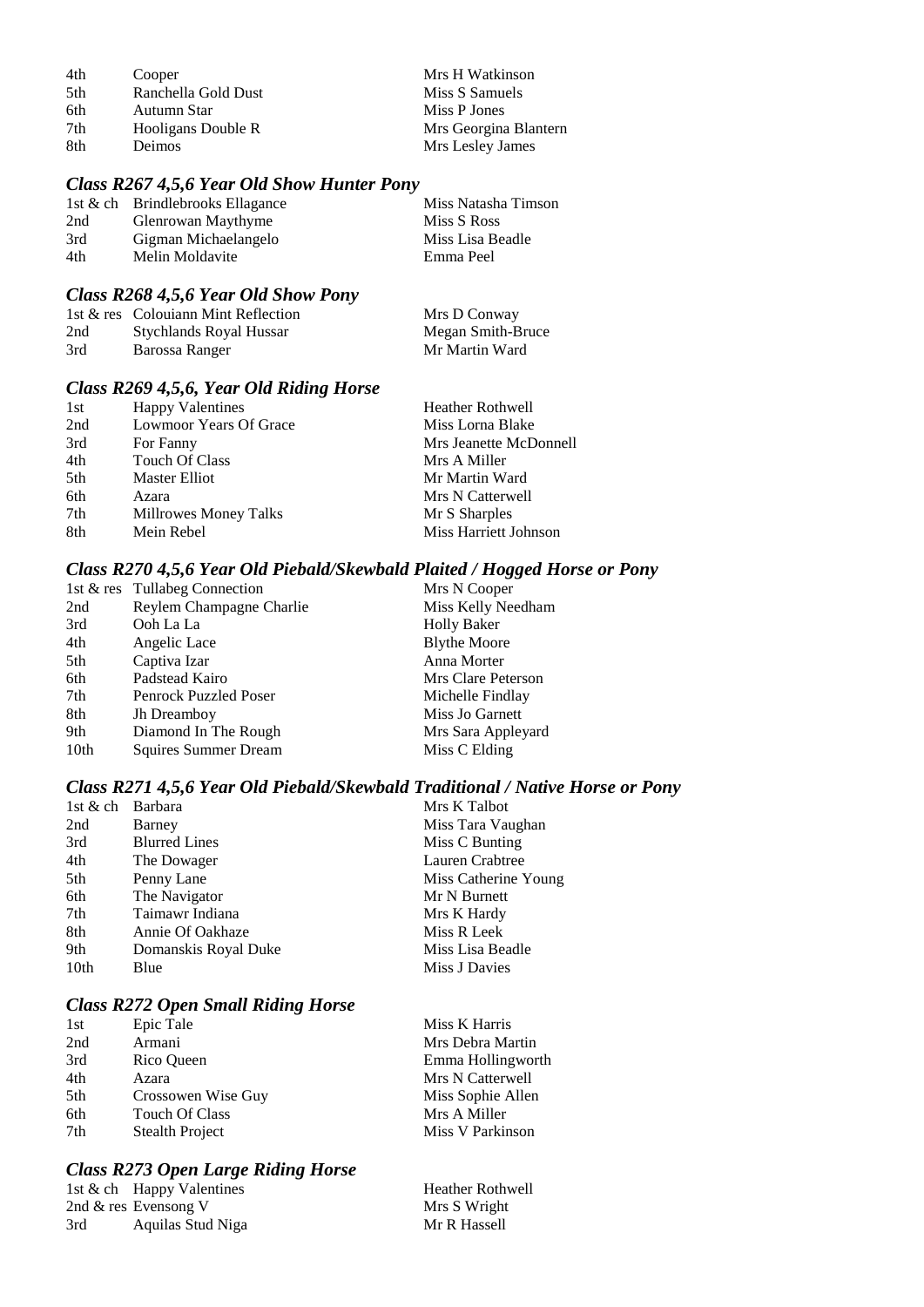| 4th              | Renelles Royal Decree             |
|------------------|-----------------------------------|
| 5th              | Kavanaghs King                    |
| 6th              | <b>Templebready Total Eclipse</b> |
| 7th              | <b>Atlantic Flight</b>            |
| 8th              | For Fanny                         |
| 9th              | Dovevale Brightspark              |
| 10 <sub>th</sub> | Grandiva                          |

### *Class R274 Open LWT Hunter*

| 1st  | Just Toby         | Mr Martin Ward       |
|------|-------------------|----------------------|
| 2nd  | Winwood           | Ms L Fenn            |
| 3rd  | West Cliffe Omega | <b>Thomas Winson</b> |
| 4th  | Mista Fezziwig    | Mrs L Lawrence       |
| .5th | <b>Grandiva</b>   | Miss T Kemp          |

Miss C Joslin Miss Teresa Nicholls

Miss J Steel Mrs J Edmead

Mr Rhys Harper Miss T Kemp

Mrs Jeanette McDonnell

### *Class R275 Open MWT / HWT Hunter*

|     | 1st & ch Decorum           | Mrs Carolyn Robertson |
|-----|----------------------------|-----------------------|
| 2nd | King Clovers Pride         | Miss R Baston         |
| 3rd | <b>Ballygill Tight Fit</b> | Jessica Ely           |
| 4th | Lord Litchfield            | Mr Charles Wood       |
| 5th | <b>Annaghkeen Ambition</b> | Mrs Victoria Palmer   |
| 6th | <b>Lowmoor Pillowtalk</b>  | Miss Katie Hoare      |
| 7th | Troy Iv                    | Miss K Palmer         |
| 8th | Maesmynach Lord Snowdon    | Miss Jessica Berry    |

### *Class R276 Open Small Hunter*

|     | 1st & ch Master Klass     | Miss S Burkhill       |
|-----|---------------------------|-----------------------|
| 2nd | Gadbury Northern Showgirl | Mrs S Jones           |
| 3rd | Casablanca                | Miss G Oliver         |
| 4th | Jemoon Musicman           | Mrs Donna Gardner     |
| 5th | <b>Bawnmore Boy</b>       | Mrs Ann Trenter       |
| 6th | Greylands Fairy Hill      | Miss Charlotte Miller |
| 7th | Dennison                  | Mrs Jane Knight       |

### *Class R277 Open Ridden Traditional / Native Horse or Pony*

| 1st | Muggle-wump     | Mia Biggs       |
|-----|-----------------|-----------------|
| 2nd | Highoak Juke    | Janet Smithers  |
| 3rd | Betty Boo       | Mrs A Wood      |
| 4th | <b>Hercules</b> | Miss L Britnell |

#### *Class R278 4,5,6 Year Old Intermediate SRT*

| 1st | Carr House Ever After               | Mrs Rebecca Donnelly |
|-----|-------------------------------------|----------------------|
| 2nd | <b>Chiddock Hour Glass</b>          | Mrs M Collings       |
| 3rd | <b>Stanley Grange Regal Consort</b> | Sophie Cartmell      |
| 4th | <b>Sunray Spring Surprise</b>       | Mr P Page            |
| 5th | Mathemadam Meridian                 | Callie-Ann Coulson   |

### *Class R279 4,5,6 Year Old Intermediate SHT*

| 1st | Carrhouse Deal Me In        | Miss Kristie Short |
|-----|-----------------------------|--------------------|
| 2nd | <b>Yarrow Mister Dennis</b> | Miss K Smith       |

#### *Class R280 Ridden Part Bred Traditional / Native Horse or Pony*

|     | 1st & ch Login Patchwork Lady     | Mrs Marie Boasman      |
|-----|-----------------------------------|------------------------|
| 2nd | Thats The Way The Cookie Crumbles | Miss C Bunting         |
| 3rd | <b>Plumbuck Marmaduke Jinks</b>   | Miss S Piggott         |
| 4th | Trebor                            | Miss G Sheridan        |
| 5th | Wilkesmoor Highwayman             | Jillian Ward           |
| 6th | <b>Grey Crow</b>                  | Mrs Stephanie Lane     |
| 7th | Akra Abbys Ciera                  | Miss Danielle Laverick |

#### *Class R281 Ridden Part Bred Plaited / Hogged Horse or Pony*

|     | 1st & res Deanhills Lady | Miss Michelle Jacques |
|-----|--------------------------|-----------------------|
| 2nd | Olivia                   | Mrs L Squires         |
| 3rd | Lady Of Grace            | Miss K Semmens        |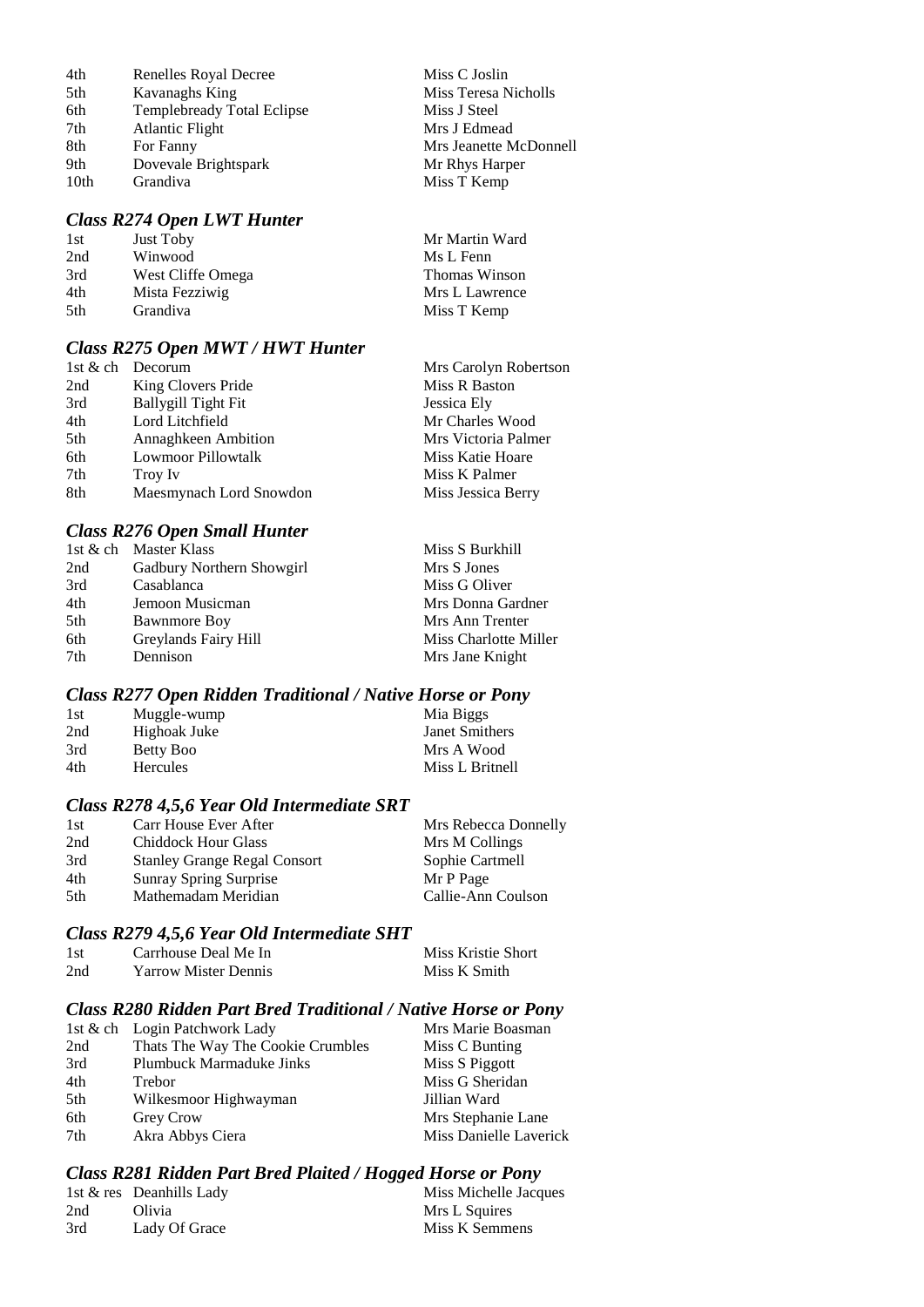| 4th | Legs                   | Miss M Sweeting  |
|-----|------------------------|------------------|
| 5th | Vibrant Minx           | Miss Jade Barlow |
| 6th | Waunoris Blue Flash    | Miss C West      |
| 7th | Romanno Royal Bronze   | Miss C Ainley    |
| 8th | Palmfields Night Image | Mrs S Wright     |

### *Class R282 Ridden Veteran Pony*

| 1st  | Applewood Star              |
|------|-----------------------------|
| 2nd  | <b>Farriers Firecracker</b> |
| 3rd  | Millay Gingerbread          |
| 4th  | Whiteleaze Maylord          |
| 5th  | Woodvean Wonderland         |
| 6th  | Millersford Kingston        |
| 7th  | Mini Tidkin Soldier         |
| 8th  | Hightopps Dark Opal         |
| 9th  | Kingsford Sweet Story       |
| 10th | Espouir Lone Star           |
|      |                             |

## *Class R283 Ridden Veteran Horse*

|     | 1st $&$ res What a Spark          | Miss Felicity Vaughan |
|-----|-----------------------------------|-----------------------|
| 2nd | The Firewall                      | Mrs Fran Embleton     |
| 3rd | Blue Chip Diamond Cavalier Royale | Stephanie Hill        |
| 4th | Robbie                            | Mrs T Davis           |
| 5th | True Colours                      | Becky Belcher         |
| 6th | <b>Emerald Star</b>               | Miss Hannah Leage     |
| 7th | Otterburn                         | Mrs H Horton          |

Mrs E Dickie Ms S Baker Miss J Hepburn Heidi Sharp

Miss K Harris Mrs Jane Britton Miss L Hepplewhite Miss Jade Jennings Rachel Eaton

Miss Sarah Harper Just

### *Class R284 Ridden Veteran M&M*

| 1st  | Glynwyn Galileo         | Ruby-Lou Morphey       |
|------|-------------------------|------------------------|
| 2nd  | Shilstone Rocks Mayhem  | Mrs A Howe             |
| 3rd  | Castle Heather Rose II  | Lesley Ann Wolfenden   |
| 4th  | Waverhead Dazzler II    | Georgina Lewis-Roberts |
| 5th  | Misty Blue              | Mrs Lucy Thirlby       |
| 6th  | Winmark Jade            | Miss S Snow            |
| 7th  | Bryndefaid Pingu        | Mr Ian Palethorpe      |
| 8th  | <b>Brynithon Melody</b> | Mrs Sarah Thorpe       |
| 9th  | Kilmannan Mischief      | Miss L Maestrani       |
| 10th | Locks Bit Purple Cloud  | Mrs Jolie Darton       |
|      |                         |                        |

### *Class R285 Ridfden Veteran Lead Rein / First Ridden Pony*

| 1st & ch         | Superted 11             | Miss Jodie Shepherd |
|------------------|-------------------------|---------------------|
| 2nd              | Uppacott Jubilate       | Mrs C Fatania       |
| 3rd              | Pantmanr Just-so        | Mrs J Parker        |
| 4th              | Baylew St Patrick       | Mrs J Brown         |
| 5th              | Shilstone Rocks Mayhem  | Mrs A Howe          |
| 6th              | Shilstone Chinkwell Tor | Amy Forsdyke        |
| 7th              | <b>Hisley Provost</b>   | Mrs D Twitchen      |
| 8th              | Laithehill Othello      | Mrs Pippa Kirby     |
| 9th              | Shandy                  | Mollie Gibson-Holt  |
| 10 <sub>th</sub> | Padula Party Pants      | Mrs V Bignell       |

## *Class R286 Ridden Part Bred Welsh*

| 1st | Abba Blue Rainbow        | Mrs A Dunn              |
|-----|--------------------------|-------------------------|
| 2nd | Reylem Champagne Charlie | Miss Kelly Needham      |
| 3rd | Fairley Misha            | <b>Kimberley Morton</b> |

### *Class R287 Equitation Riders 18 years & over*

|     | 1st & res Ballantrae Bruce of Castle Green | Miss Emma Longden    |
|-----|--------------------------------------------|----------------------|
| 2nd | Holmedown Champaign                        | Miss H Pearce        |
| 3rd | Go Flo Go                                  | Amanda Court         |
| 4th | Remingtonsteele                            | Miss Sophie Wratting |
| 5th | <b>Sky</b>                                 | Miss Jade Jennings   |
| 6th | Troedgwynau Calzaghe                       | Miss S Forster       |
| 7th | <b>Tankmore Boy</b>                        | Miss Sophie Wratting |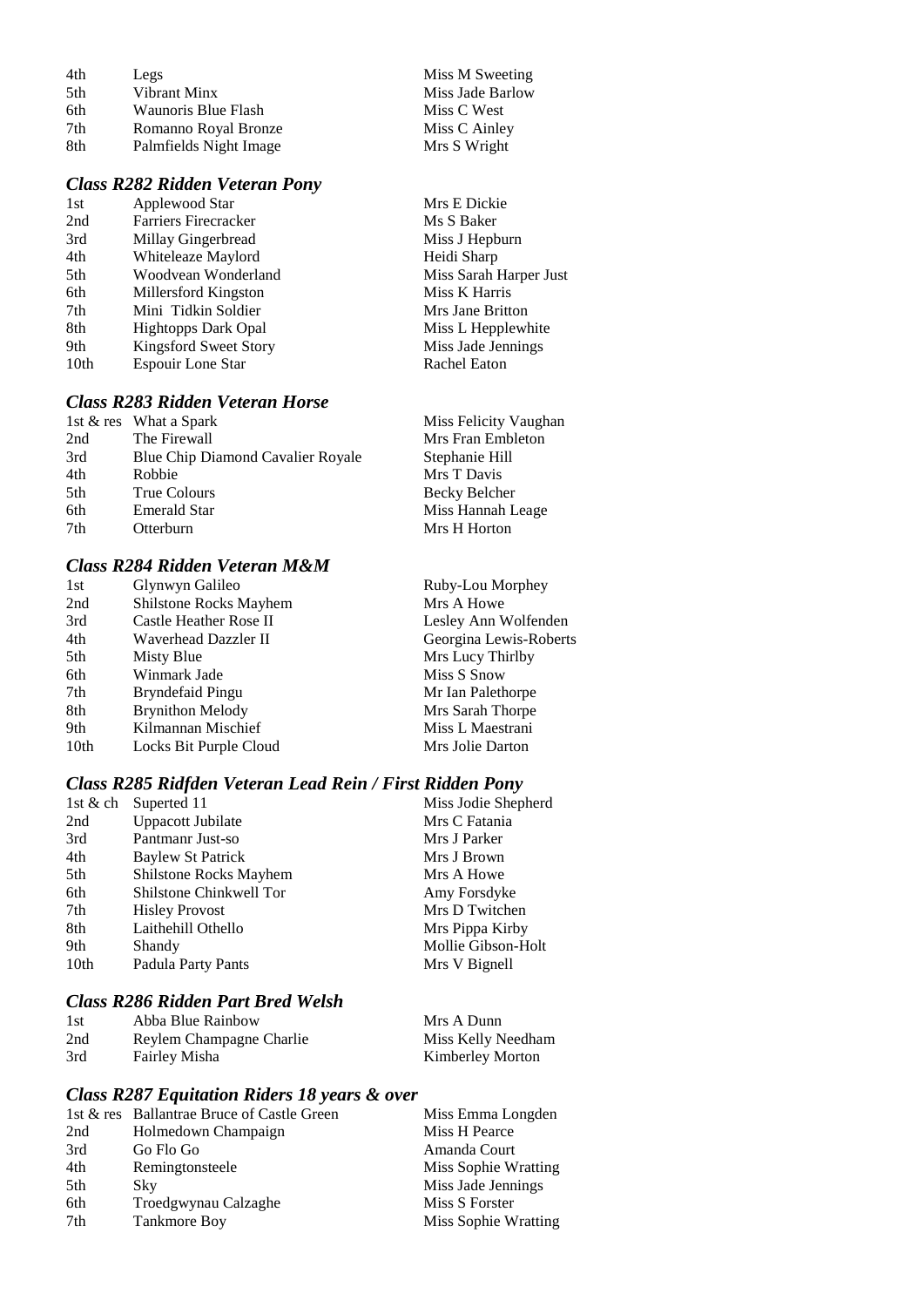| -8th | Horeb Ioan  | <b>Holly Charnock</b> |
|------|-------------|-----------------------|
| -9th | Wildcard    | Miss J Aston-hales    |
| 10th | Rspea Wilma | Miss Katie Moulds     |

# *Class R288 Equitation Riders 15- 17 years*

| 1st              | <b>Burnock Bigwig</b>   | Miss L Bunting     |
|------------------|-------------------------|--------------------|
| 2nd              | Saffy                   | Miss B Needham     |
| 3rd              | Pure Engima             | Miss E Ray         |
| 4th              | Shadowcroft Silver Moor | Mrs H Dickens      |
| 5th              | Barbers Blaze           | Mrs Linda Hulf     |
| 6th              | Baronsdown Saxon King   | Mrs Becky Franklin |
| 7th              | Maddie                  | Chloe Wright       |
| 8th              | Ninfield Dream Maker    | Mrs D Taylor       |
| 9th              | Carnival Dream          | Mr R Clark         |
| 10 <sub>th</sub> | Nook Never Again        | Mrs D Taylor       |
|                  |                         |                    |

## *Class R289 Equitation - Riders 11 - 14 years*

| 1st  | <b>Country Sensation</b>  | Gibson Eleanor      |
|------|---------------------------|---------------------|
| 2nd  | <b>Shantaine Humbug</b>   | Poppy Daly          |
| 3rd  | Startlewood William       | Miss Kirstie Wright |
| 4th  | Rosegate Phoenix          | Mrs Sara Appleyard  |
| 5th  | Waxwing Roseking 82797    | Mrs Michelle Dixon  |
| 6th  | Rookery Jumbo             | Miss Kelly Needham  |
| 7th  | <b>Foxton Fire Dancer</b> | Mrs L Cartner       |
| 8th  | Country Mini Adventure    | Mrs C Kerrane       |
| 9th  | Rathattan Playboy         | Mr John Reid        |
| 10th | Phoenix                   | Miss G Taylor       |

## *Class R290 Equitation - Riders 10 years & under*

|      | 1st & ch Midnight Blueberry | Lily Hughes Bell    |
|------|-----------------------------|---------------------|
| 2nd  | Glenvar Charlie             | Eleanor Marsden     |
| 3rd  | CJs Tonto                   | Zara Bell           |
| 4th  | <b>Budwieser</b>            | Mrs J Milner        |
| 5th  | Yoshi Jack                  | Mrs L Lupton        |
| 6th  | Sir Zakarius Ii             | Miss H Goodley-Gray |
| 7th  | Winneydene Crosby           | Mr John Reid        |
| 8th  | Penhalogen Fantasia         | Miss C Ainley       |
| 9th  | Playboy Ii                  | Mr R Aldous         |
| 10th | Criccieth Chocolate Drop    | Mrs S Glynn-Brooks  |

# *Class R291 Beginners Showing Riders 18 years & over*

|     | 1st & res Drummore Windy Knight | Mrs K Talbot         |
|-----|---------------------------------|----------------------|
| 2nd | King Clovers Pride              | Miss R Baston        |
| 3rd | Corkhills Puzzle                | Mrs J Crossley       |
| 4th | Tankmore Boy                    | Miss Sophie Wratting |
| 5th | Haighmoor Jimmy Choo            | Miss H Rodriguez     |
| 6th | RSPCA Felledge Jarvis           | Jillian Ward         |
| 7th | Goodwins Princess               | Miss Asha Chapman    |
| 8th | Nederland Luck                  | Mr B Little          |

# *Class R292 Beginners Showing Riders 13-17 years*

| 1st | Horray Henry            | Ms N Proctor            |
|-----|-------------------------|-------------------------|
| 2nd | Sheriff Woddy           | Miss L Burbidge         |
| 3rd | Arthur                  | Miss Isabelle Fairbrass |
| 4th | Springwater What A Lark | Mrs D J Bonser-Hadfield |

## *Class R293 Beginners Showing Riders 12 years & under*

|     | 1st & ch Thistledown Spring Spirit | Ms Amy Metcalf     |
|-----|------------------------------------|--------------------|
| 2nd | Seaview Overture                   | Ms C Peters        |
| 3rd | Dinlle Llewelyn                    | Mrs Michelle Dixon |
| 4th | Hodeam Amelie                      | Mrs S Cowie-bland  |
| 5th | Gerdinen Beauty                    | Mrs S Clark        |
| 6th | Playboy Ii                         | Mr R Aldous        |
| 7th | Skewpie Peppermint Park            | Miss J Gill        |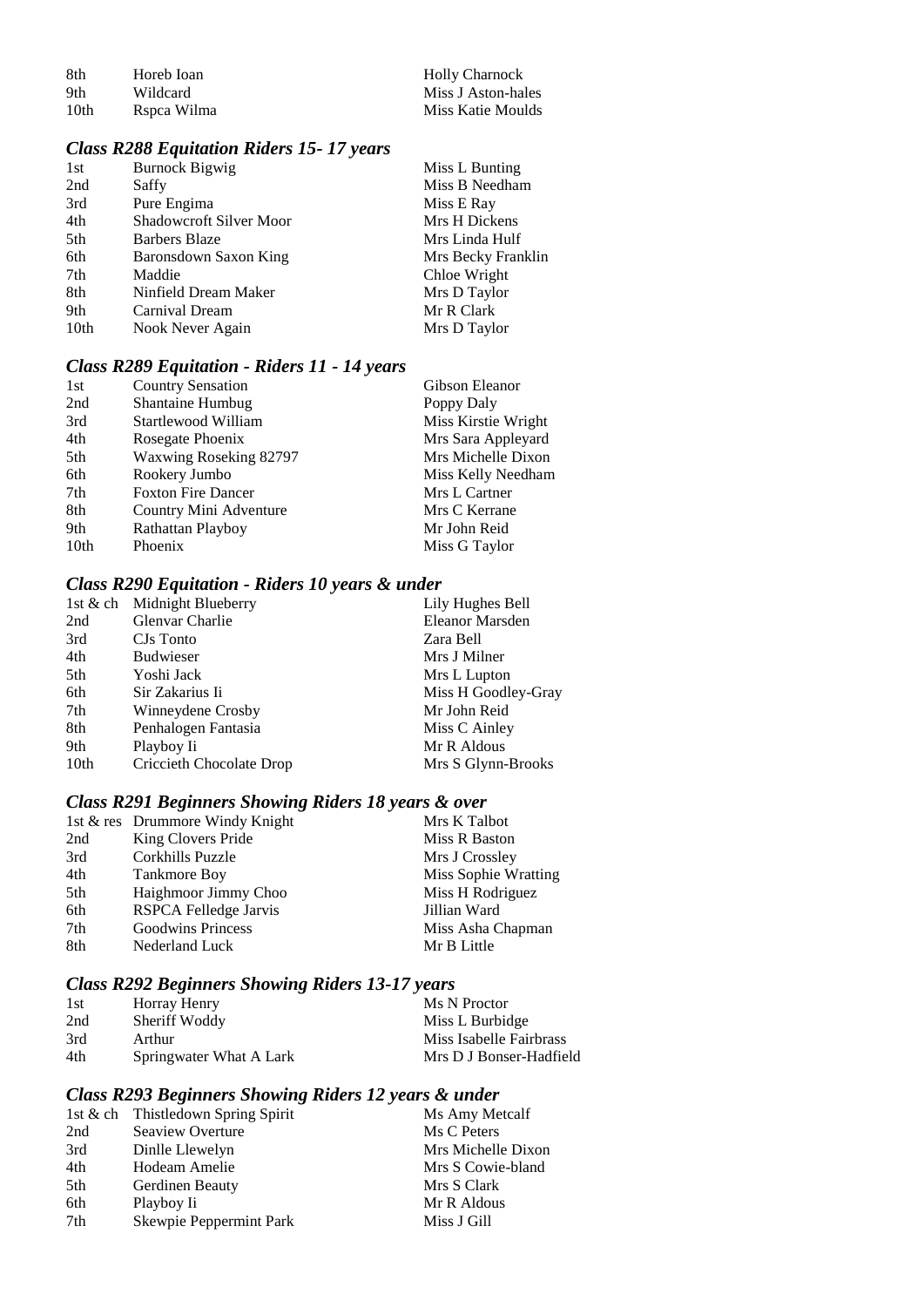| -8th             | Kilcummer Borollo |
|------------------|-------------------|
| 9th              | Kindesella Lilly  |
| 10 <sub>th</sub> | Moeltryfan Minty  |

Scarlett Burgoyne Miss Ashlea Jennings<br>Mrs K Millea

## *Class R294 RC / PC Family Horse / Pony*

| 1st  | Mabel                    | Miss R Williams         |
|------|--------------------------|-------------------------|
| 2nd  | Fredie Girl              | Victoria Rhodes         |
| 3rd  | Loveable Rogue           | Mrs Tracy Tomlinson     |
| 4th  | Penny Lane               | Miss Catherine Young    |
| 5th  | <b>Baliter Query</b>     | Mrs Lisa Cooke          |
| 6th  | <b>Techon Telynores</b>  | <b>Annabel Chambers</b> |
| 7th  | Dinlle Llewelyn          | Mrs Michelle Dixon      |
| 8th  | <b>Breeze</b>            | Mrs R Belcher           |
| 9th  | Out Of The Blue          | Mrs K Perkowski         |
| 10th | <b>Avondale Rafferty</b> | Miss K Commins          |
|      |                          |                         |

## *Class R295 RC / PC Ridden Horse*

|                  | 1st & ch Hollycreek Sir Benson | Mrs B Hatton-ritchie                   |
|------------------|--------------------------------|----------------------------------------|
| 2nd              | Zatopek                        | Mrs Amanda Court                       |
| 3rd              | <b>Deimos</b>                  | Mrs Lesley James                       |
| 4th              | Carrhouse Dark Silk            | Miss Charlotte Hall & Miss Sophie Hall |
| 5th              | Romanno Royal Bronze           | Miss C Ainley                          |
| 6th              | True Colours                   | Becky Belcher                          |
| 7th              | Jambes Joyeux                  | Amy Pickering                          |
| 8th              | Sheriff Woddy                  | Miss L Burbidge                        |
| 9th              | Go Flo Go                      | Amanda Court                           |
| 10 <sub>th</sub> | Tankmore Boy                   | Miss Sophie Wratting                   |
|                  |                                |                                        |

### *Class R296 RC / PC Ridden Pony*

|      | 1st & res Foxton Fire Dancer | Mrs L Cartner        |
|------|------------------------------|----------------------|
| 2nd  | Waxwing Roseking 82797       | Mrs Michelle Dixon   |
| 3rd  | Remingtonsteele              | Miss Sophie Wratting |
| 4th  | Thistledown Scotts Haar      | Jasmine Bleazard     |
| 5th  | <b>Baliter Query</b>         | Mrs Lisa Cooke       |
| 6th  | Drumacre Dreamcatcher        | Miss Caitlin Borland |
| 7th  | <b>Bobby</b>                 | Miss C Wall          |
| 8th  | Ernford Butler               | Mrs J Darton         |
| 9th  | Menedh Jade                  | Mrs E Northwood      |
| 10th | Phoenix                      | Miss G Taylor        |
|      |                              |                      |

# *Class R297 4,5,6 Year Old Hunter*

| 1st  | Miss Summer Dancer         | Miss G Wilkes       |
|------|----------------------------|---------------------|
| 2nd  | Just Louis                 | Miss Andrea Smith   |
| 3rd  | <b>Annaghkeen Ambition</b> | Mrs Victoria Palmer |
| 4th  | Cool Ice                   | Mr Phil Hodgson     |
| .5th | Red House Dexter           | Mrs Vicki Wood      |
|      |                            |                     |

#### *Class R298 4,5,6 Year Old Hack*

1st Royal Stage Mrs Lucy Thirlby

### *Class R299 Open Racehorse to Riding Horse*

| 1st              | Spanish Hidalgo   | Mrs K Gould          |
|------------------|-------------------|----------------------|
| 2nd              | Nemo              | Mrs M Mussell        |
| 3rd              | Lucky Score       | Miss Beth Barrett    |
| 4th              | Renewed Challenge | Mr Martin Ward       |
| 5th              | Is He For Real    | Saidee Samuelson     |
| 6th              | Perfect Calm      | Katie Parfitt        |
| 7th              | Aura Bora         | Miss J Mason         |
| 8th              | Vancuverite       | <b>Emily Simpson</b> |
| 9th              | Achromatic        | Rebecca Marshall     |
| 10 <sub>th</sub> | The Chazer        | Miss R Catchpole     |
|                  |                   |                      |

#### *Class R300 4,5 6 Year Old Traditional Cobs*

1st & ch Sd Red Gambler Miss Hannah Miller-Burton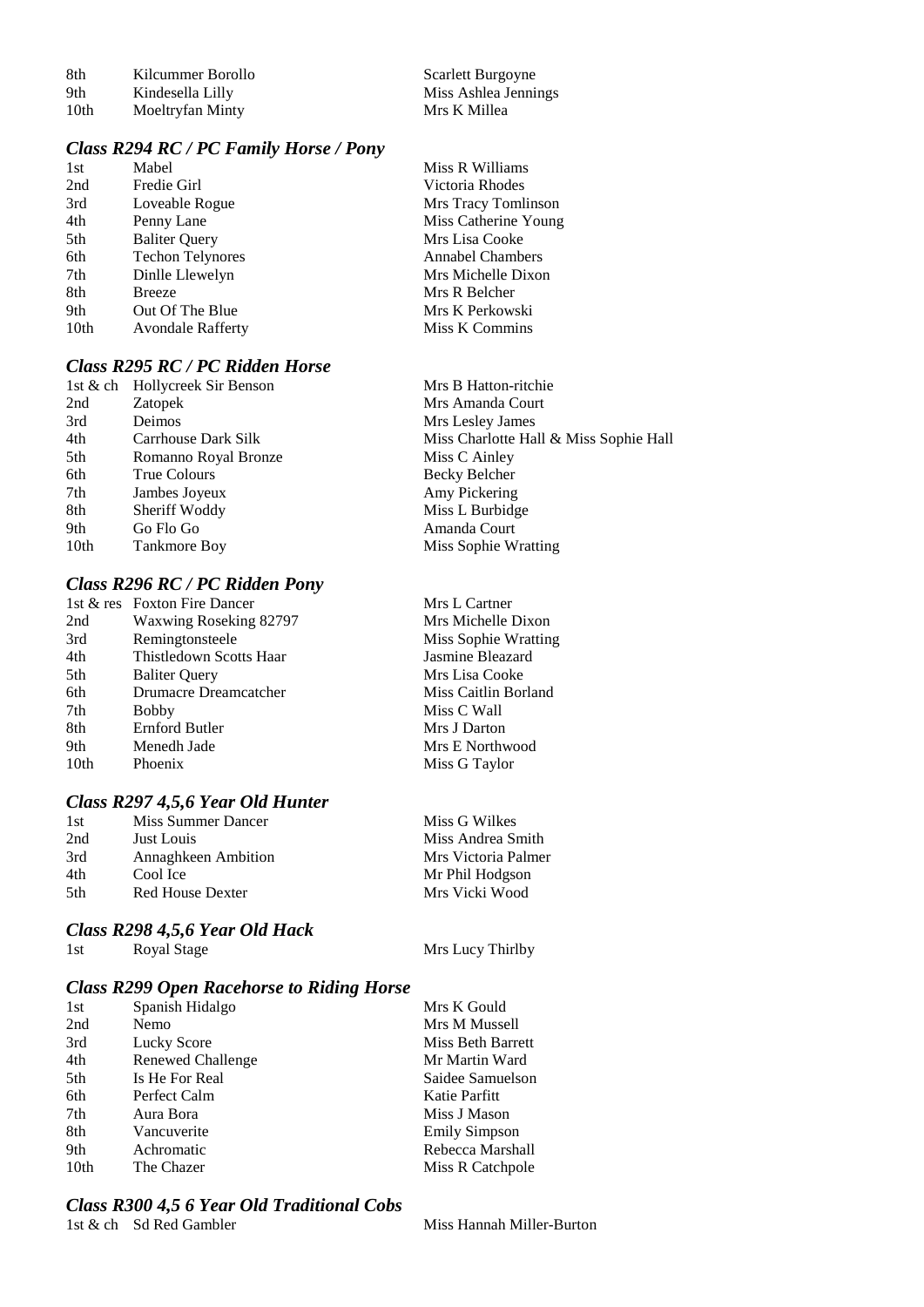2nd Tommy Mr Oliver Parr<br>
3rd Hermits Sahara Secret Courtney Jones 3rd Hermits Sahara Secret<br>4th Bascote Robin 4th Bascote Robin Miss Gemma Spence<br>
5th Dont Tell Dad Malakai Gillivan 6th Rspca Oscar Jenny Wellens

Malakai Gillivan

### *Class R301 4,5,6 Year Old Hogged Cob / Maxi Cob*

|     | 1st & res Cruise Control | <b>Charlotte Arthur</b> |
|-----|--------------------------|-------------------------|
| 2nd | Triplicate               | Mrs Gabby Williams      |
| 3rd | White Wood Boy           | Mrs Tracy Tomlinson     |
| 4th | Dexter                   | Miss Cody Gilligan      |
| 5th | Cooper                   | Mrs H Watkinson         |

#### *Class R302 Open Small Hack*

| 1st | Drakemyre Debonair            | Ms L Hewitt           |
|-----|-------------------------------|-----------------------|
|     | 2nd & ch Cointreau            | Janet Smith           |
| 3rd | Carmen Miranda                | Ms Laura Jane Hartley |
| 4th | Dowhills Daffi                | Miss Sophie Clark     |
| 5th | <b>Roslin Star Attraction</b> | Miss L Oliver         |
|     |                               |                       |

#### *Class R303 Open Large Hack*

|                         | Miss G Bott                |
|-------------------------|----------------------------|
| Stage Knight            | Mrs Lucy Thirlby           |
| <b>Miss Kinky Boots</b> | Grace Richards             |
| Spanish Hidalgo         | Mrs K Gould                |
|                         | 1st & res Arias Reflection |

### *Class R304 Open Intermediate SRT*

|     | 1st & res Stanley Grange Regal Consort | Sophie Cartmell       |
|-----|----------------------------------------|-----------------------|
| 2nd | <b>Yealand Paschel</b>                 | Miss Savannah Kemple  |
| 3rd | Tara Dee                               | Mr P Page             |
| 4th | Carmen Miranda                         | Ms Laura Jane Hartley |
| 5th | Sansara Super Nova                     | Miss H Bowker         |
| 6th | <b>Highmead Assurance</b>              | Miss C Barrett        |
|     |                                        |                       |

### *Class R305 Open Intermediate SHT*

|                             | Ms C Barker                       |
|-----------------------------|-----------------------------------|
| Tom Thumb Iii               | Mrs A Baybutt                     |
| Brambles Little Gamble      | Ms S Minor                        |
| <b>Yarrow Mister Dennis</b> | Miss K Smith                      |
|                             | 1st & ch Deanburn Regal Splendour |

### *Class R306 Ridden Sports Horse*

|      | 1st & ch Crossowen Wise Guy       | Miss Sophie Allen    |
|------|-----------------------------------|----------------------|
|      | 2nd $\&$ res Kilmiston King Kudos | Mrs K Booty          |
| 3rd  | Robbie                            | Mrs T Davis          |
| 4th  | Defining Asia                     | William Nunn         |
| 5th  | Lady Of Grace                     | Miss K Semmens       |
| 6th  | Grandiva                          | Miss T Kemp          |
| 7th  | Hello Juno                        | Mrs Diane Mulhern    |
| 8th  | Westside Greenpark                | Miss Chloe Gallagher |
| 9th  | Mcarmedoc                         | Miss A Weaver        |
| 10th | Thelken Molotof                   | Miss A Davis         |
|      |                                   |                      |

#### *Class R307 Ridden Sports Pony*

| 1st | <b>Cottrell Riverdance</b> | Mrs Selina Bowles |
|-----|----------------------------|-------------------|
| 2nd | Dukeshill Phantom          | Mrs Katie Snow    |
| 3rd | Gillsway L Panache         | Mrs L Brooksbank  |
| 4th | Warleigh Charisma          | Mr Martin Ward    |
| 5th | Romanno Gypsy Queen        | Miss M Firth      |
| 6th | Tryllesspass Valentino     | Mrs E Whalley     |

#### *Class R308 Equifest Eventing M&M Not Exceeding 138cms*

| 1st | <b>Wellbrow Dewdrop</b> | Miss S Baker    |
|-----|-------------------------|-----------------|
| 2nd | Sinton Cobweb           | Mrs Pippa Balch |
| 3rd | Valentine Harlequin     | Amelia Short    |
|     |                         |                 |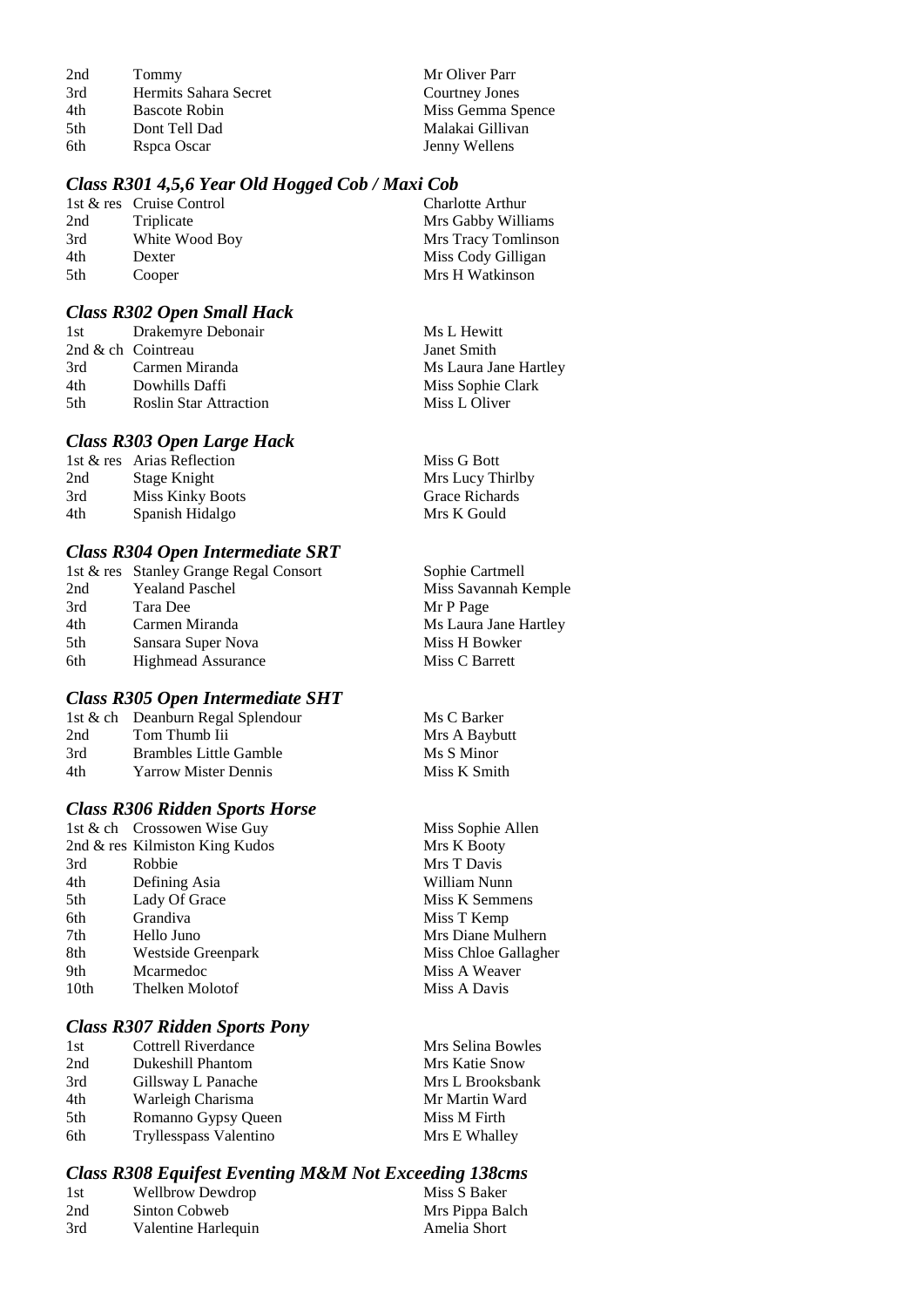| 4th             | Popsters The Love Machine      | Mrs F Jack          |
|-----------------|--------------------------------|---------------------|
| 5th             | Millcroft Armada               | Erin Wittich        |
| 6th             | <b>Tysgubor Owainn</b>         | Mrs K Priestley     |
| 7 <sub>th</sub> | <b>Rushfield Smartie Pants</b> | Abigail Kershaw     |
| 8th             | Larnleighs Elektra             | Miss K Coates       |
| 9th             | Jolaikes Starlight             | Mrs Pauline Jauncey |
| 10th            | Green Down Ozzy                | Mrs R Bailey        |

# *Class R309 Equifest Eventing M&M Exceeding 138cms*

| Lynda King              |
|-------------------------|
| Miss L Owen             |
| Miss Olivia Rose Aulton |
| Miss Ella Smith         |
| Mrs Alison Susca        |
| Mrs Alison Fligg        |
| Katie Bettison          |
| Miss Vicky White        |
| Vanessa Lawes           |
| Miss E Jack             |
|                         |

## *Class R310 Open Working Hunter*

| 1st | Im By McBetsys Pie        | Miss D Kershaw         |
|-----|---------------------------|------------------------|
| 2nd | Carrgfada Grey Mist       | Mr Bruce Langley-McKim |
| 3rd | Van Neolux                | Miss Patricia Goodwin  |
| 4th | <b>Ouartz Diamond Boy</b> | Miss R Stokes          |
| 5th | Loughmore Charlie         | Mrs Marie Slater       |

## *Class R311 WHP / WH Performance 55cms*

| 1st              | Loveable Rogue         | Mrs Tracy Tomlinson    |
|------------------|------------------------|------------------------|
| 2nd              | Beckside Golden Flute  | Mrs Linda Williamson   |
| 3rd              | Corkhills Puzzle       | Mrs J Crossley         |
| 4th              | Delamere Kaleidoscope  | Miss Hannah White      |
| 5th              | Nyton Good Friday      | Emma Kampa             |
| 6th              | Waverhead Dazzler II   | Georgina Lewis-Roberts |
| 7th              | Scarthy Gold Falcon    | Miss H Shippey         |
| 8th              | <b>Master Moon</b>     | Ms J Kemp              |
| 9th              | <b>Wyckoff Funtime</b> | Mrs G Clifford Graham  |
| 10 <sub>th</sub> | Milford Fair Kashmere  | Mrs R Bailey           |

## *Class R312 WHP / WH Performance 75cms*

| 1st  | Murthwaite Ice Man            | Miss Michelle Jacques |
|------|-------------------------------|-----------------------|
| 2nd  | Miss C Humphrey<br>Oberon III |                       |
| 3rd  | <b>Breeze</b>                 | Mrs R Belcher         |
| 4th  | Neutrino                      | Miss R Bradby         |
| 5th  | <b>Zatopek</b>                | Mrs Amanda Court      |
| 6th  | <b>Marcus Aurelius</b>        | Miss Jessica Buxton   |
| 7th  | Geoff                         | Roy Hart              |
| 8th  | Mr Hector                     | Amelia Short          |
| 9th  | <b>Betsy Malone</b>           | Charlotte Pell        |
| 10th | <b>Master Moon</b>            | Ms J Kemp             |
|      |                               |                       |

## *Class R313 Novice 133cms WHP*

| 1st | Erimus Gamekeeper | Daniel Bailey   |
|-----|-------------------|-----------------|
| 2nd | Wynswood Escaped  | Mrs L Harris    |
| 3rd | <b>Phoebe</b>     | Mrs R Rodgers   |
| 4th | The Shredder      | Aimee Wildgoose |

Mrs Jayne Elliott Blythe Moore Lucy Lapping  $Miss F Clements$ Mrs J Mannix Anya Hitt

### *Class R314 Novice 143cms WHP*

| 1st | Windale Thunder Cloud  |
|-----|------------------------|
| 2nd | Angelic Lace           |
| 3rd | Miss Yogi Bear         |
| 4th | Cuffstown Sweet Topper |
| 5th | <b>Twyford Cascade</b> |
| 6th | Cnoc An Noinin Clover  |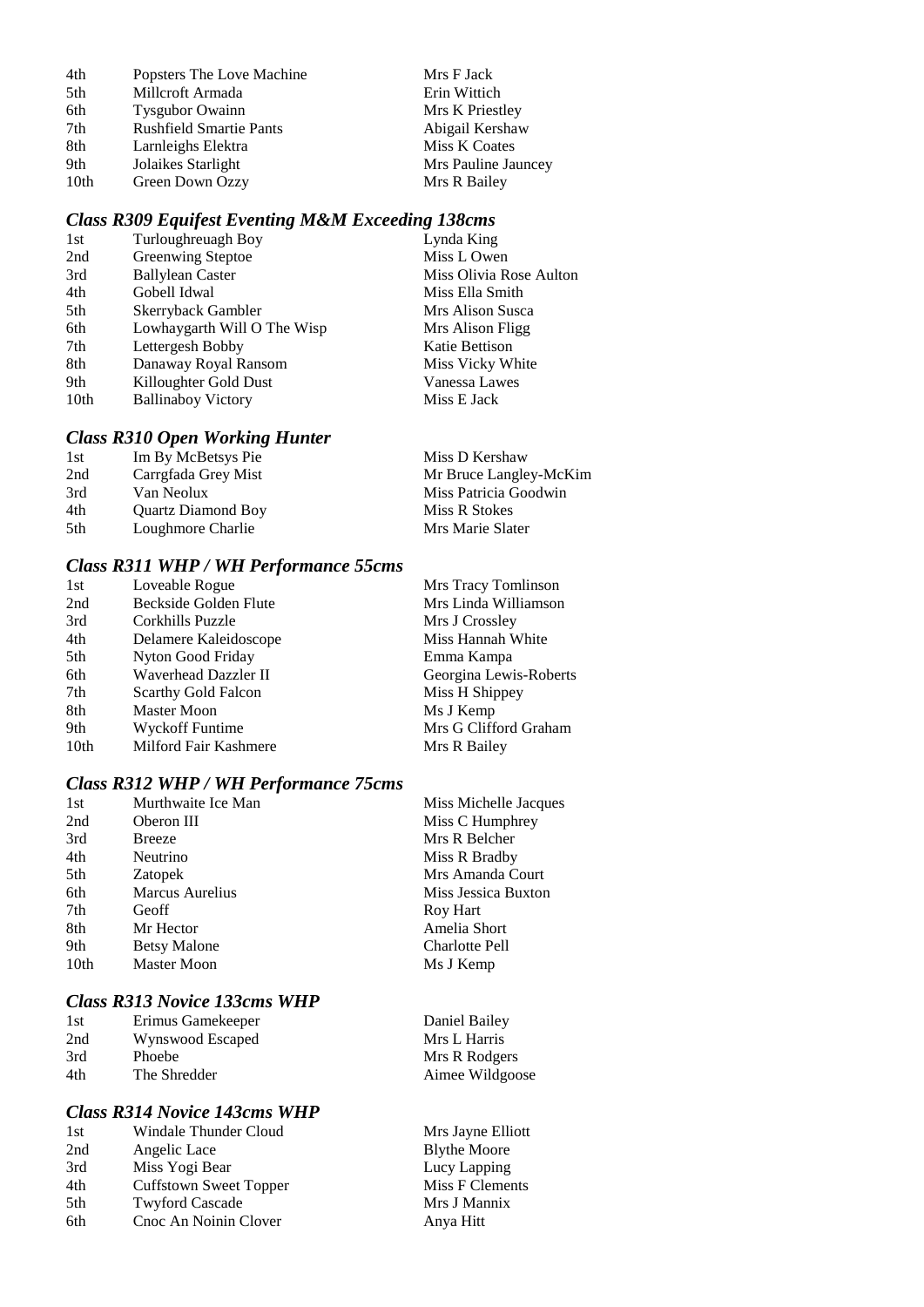| 7th              | Honeycomb            |
|------------------|----------------------|
| 8th              | Logan                |
| 9th              | Cloonheegan Titanium |
| 10 <sub>th</sub> | Mr Hector            |

#### *Class R315 Novice 153cms WHP*

| 1st  | Carnsdale Banner Man     |
|------|--------------------------|
| 2nd  | Ruaban                   |
| 3rd  | Notley Queen Bee         |
| 4th  | Smokey                   |
| 5th  | <b>Burlington Fisher</b> |
| 6th  | Cloonahinch White Beauty |
| 7th  | Call Me Kev              |
| 8th  | Carnsdale Dun Vision     |
| 9th  | Kiltartan Moonlight      |
| 10th | Neutrino                 |

### *Class R316 Novice Working Hunter*

| Shes Gold                 |
|---------------------------|
| Shan Bally Lucky Dip      |
| <b>Quartz Diamond Boy</b> |
| Jaydees Miss Unique       |
| <b>Westceffyl Prince</b>  |
| Cargah Bay                |
| Kennys Lad                |
| Ingle Walter              |
| Bring It On Bailey        |
| Fanta Fox                 |
|                           |

### *Class R317 Open WHP 133cms*

| 1st | Barney              |
|-----|---------------------|
| 2nd | Buster              |
| 3rd | May Day Lad         |
| 4th | Miami Dancer        |
| 5th | Woodmoor Brandysnap |
| 6th | Phoebe              |
|     |                     |

#### *Class R318 Open WHP 143cms*

| 1st | Windale Thunder Cloud |
|-----|-----------------------|
| 2nd | Miss Yogi Bear        |
| 3rd | Logan                 |
| 4th | Blue By You           |
| 5th | Chiddock Times Square |
| 6th | Noble Topcat          |
|     |                       |

### *Class R319 Open WHP 153cms*

| 1st              | Carnsdale Dun Vision        | Mr Guy Warner   |
|------------------|-----------------------------|-----------------|
| 2nd              | Miss Picture Perfect        | Lynda King      |
| 3rd              | Helsington Its For Free     | Mrs V Martin    |
| 4th              | Smokey                      | Ms R Meilwraith |
| 5th              | <b>Lookout Oyster Fionn</b> | Mrs C Mahoney   |
| 6th              | Ruaban                      | Mrs H Watkinson |
| 7th              | Carnsdale Banner Man        | Mrs K Mercer    |
| 8th              | Midnight Warrior            | Rosie Ringer    |
| 9th              | Call Me Kev                 | Mrs Sue Cameron |
| 10 <sub>th</sub> | Macs Mirah                  | Mrs L Harris    |
|                  |                             |                 |

#### *Class R320 Open Intermediate WHP*

| 1st | Treveglos Midnight Rose | Miss Z Barbery |
|-----|-------------------------|----------------|
| 2nd | Fanta Fox               | Tabitha Case   |

#### *Class R321 Novice M&M WHP not exceeding 122cms*

| 1st | Pinewell Hector | Mrs S Tierney |
|-----|-----------------|---------------|
| 2nd | Wyckoff Samson  | Ms K Currall  |

Jade Thompson Amelia Short Miss R Stokes Miss Megan Lewis Miss E Ordepowlett Mrs F Saint Mrs Jolie Darton Mrs J Aldred Mrs Gillian Clifford-Graham Tabitha Case

**Ms Katie Barrett** Mrs S Fenn Claudia Lee Amelia Short

Mrs K Mercer Mrs H Watkinson Miss S Lawes Ms R Mcilwraith Mrs J Mannix Mrs Emma Condon Mrs Sue Cameron Mr Guy Warner Miss D Taylor Miss R Bradby

Amelia Short Mrs L Harris Mrs E Wilmot Rebecca Raine Daniel Bailey Mrs R Rodgers

Mrs Jayne Elliott Lucy Lapping Mrs S Fenn Miss Floriann Gilston Alice Moralee Rosie Ringer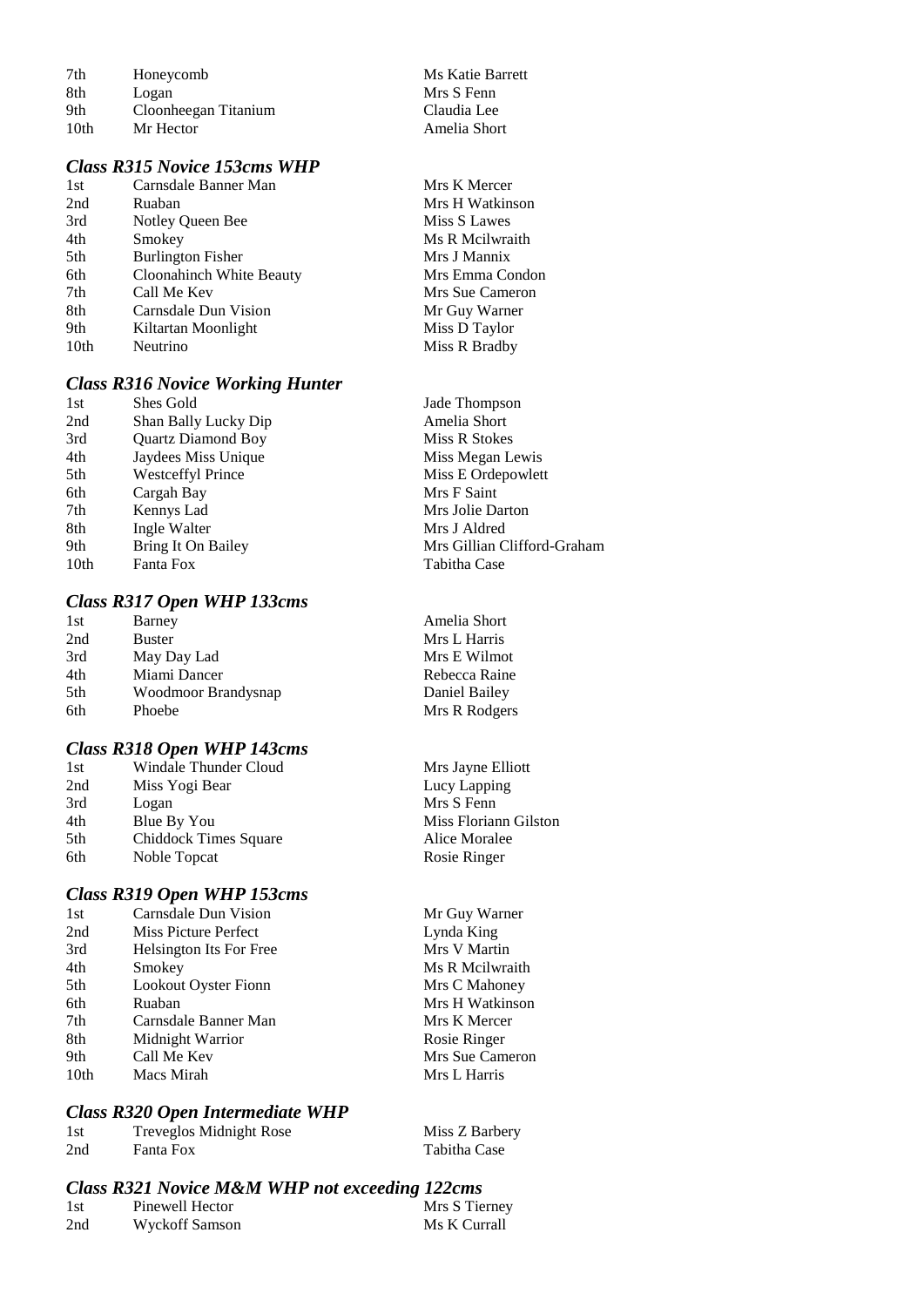| 3rd  | Monksfield Huntsman    | Mrs Samantha Stanley |
|------|------------------------|----------------------|
| 4th  | Rivervalley Rob Roy    | Mrs K Whitehead      |
| 5th  | Maygray Malfoy         | Mrs H Lee            |
| 6th  | Crumpwell Brady        | Mrs Martha Hatswell  |
| 7th  | Llafar Bendigeidfran   | Mrs L Freebody       |
| 8th  | Megans Bobby Dazzler   | Mrs Linzi Cave       |
| 9th  | Pendock Apache         | Miss E Tileynunn     |
| 10th | <b>Waxwing Trinket</b> | Mrs L Freebody       |
|      |                        |                      |

## *Class R322 Novice M&M WHP not exceeding 133cms*

| Lownthwaite Ribas          | Andrea Pearman        |
|----------------------------|-----------------------|
| Beudog Star Of Heaven      | Miss E Tileynunn      |
| Milford Fair Kashmere      | Mrs R Bailey          |
| Horeb Boycee               | Miss F Wilson         |
| Seiont Efa                 | Mrs J Eldridge        |
| Carless Highwayman         | Patricia Farmbrough   |
| <b>Rivervalley Goldtop</b> | Miss J Hunt           |
| Talgoed Sea Piper          | Mrs G Clifford Graham |
| Thimbleby Candy Man        | Ms Tania Mizzi        |
|                            |                       |

# *Class R323 Novice M&M WHP not exceeding 143cms*

| 1st              | Menai The Vicar              | <b>Terry Clines</b>   |
|------------------|------------------------------|-----------------------|
| 2nd              | Wannie Micheleen             | <b>Holly Townsend</b> |
| 3rd              | Whitley Village Viscount     | Mrs Leona Sanders     |
| 4th              | Cnoc An Noinin Clover        | Anya Hitt             |
| 5th              | Kilclammon Shadow            | Miss J Sigsworth      |
| 6th              | Dree Hill Lad                | Miss R Leek           |
| 7th              | Sangwyn Ifan                 | Emma Peel             |
| 8th              | <b>Loxland Amazing Grace</b> | Mrs S Dobson          |
| 9th              | Taiforgan Celtic Warrior     | Mikaela Gater         |
| 10 <sub>th</sub> | <b>Stradone Prince</b>       | Mia Biggs             |

# *Class R324 Novice M&M WHP exceeding 143cms*

| 1st  | Hulme Harrys Boy          | Miss C Miller          |
|------|---------------------------|------------------------|
| 2nd  | Ruaban                    | Mrs H Watkinson        |
| 3rd  | Lochan Lass               | Miss K Murray          |
| 4th  | Pentrecoed Brigadier      | Miss J Hunt            |
| 5th  | <b>Ballinaboy Victory</b> | Miss E Jack            |
| 6th  | Farran Blonde             | Katie Atkinson         |
| 7th  | Colliery Duke II          | Mrs J Wills            |
| 8th  | Riversdale Shaman         | Mrs V Levett-Scrivener |
| 9th  | Leim Silver Thread        | Miss E Uttley          |
| 10th | Llangybi Duke             | Miss Jenna Pickles     |
|      |                           |                        |

### *Class R325 Lead Rein WHP*

| 1st              | Whiteastra Dream Dancer |
|------------------|-------------------------|
| 2nd              | Elberry Suilen          |
| 3rd              | Pendre Sam              |
| 4th              | Kastanjehof Hurricane   |
| 5th              | Dont Tell Dad           |
| 6th              | Kimcote Cassanova       |
| 7th              | Firle Josephine         |
| 8th              | Chagford Leroy          |
| 9th              | Birchmoor Amelia        |
| 10 <sub>th</sub> | <b>Amilas Chutney</b>   |
|                  |                         |

## *Class R326 Open Cradle Stakes*

| 1st | Polaris Unicorn      |
|-----|----------------------|
| 2nd | Julmar Summer Breeze |
| 3rd | Sam of Quimper       |
| 4th | Pine Lodge Raffles   |
| 5th | Wyckoff Samson       |
| 6th | Ridmore Pageboy      |

Polly Seaman Lucy Richardson Mrs S Kirby Phoebe Bell Malakai Gillivan Mrs J Benbow Miss Yvette Bateson Mr Ryan Baxter Gail Conroy Tommy Lee

Noah Roney Mrs Serra Kaliviotis Mrs Sam Herring Mrs Joanne Eldridge Ms K Currall 6th Ridmore Pageboy Francesca Matarazzo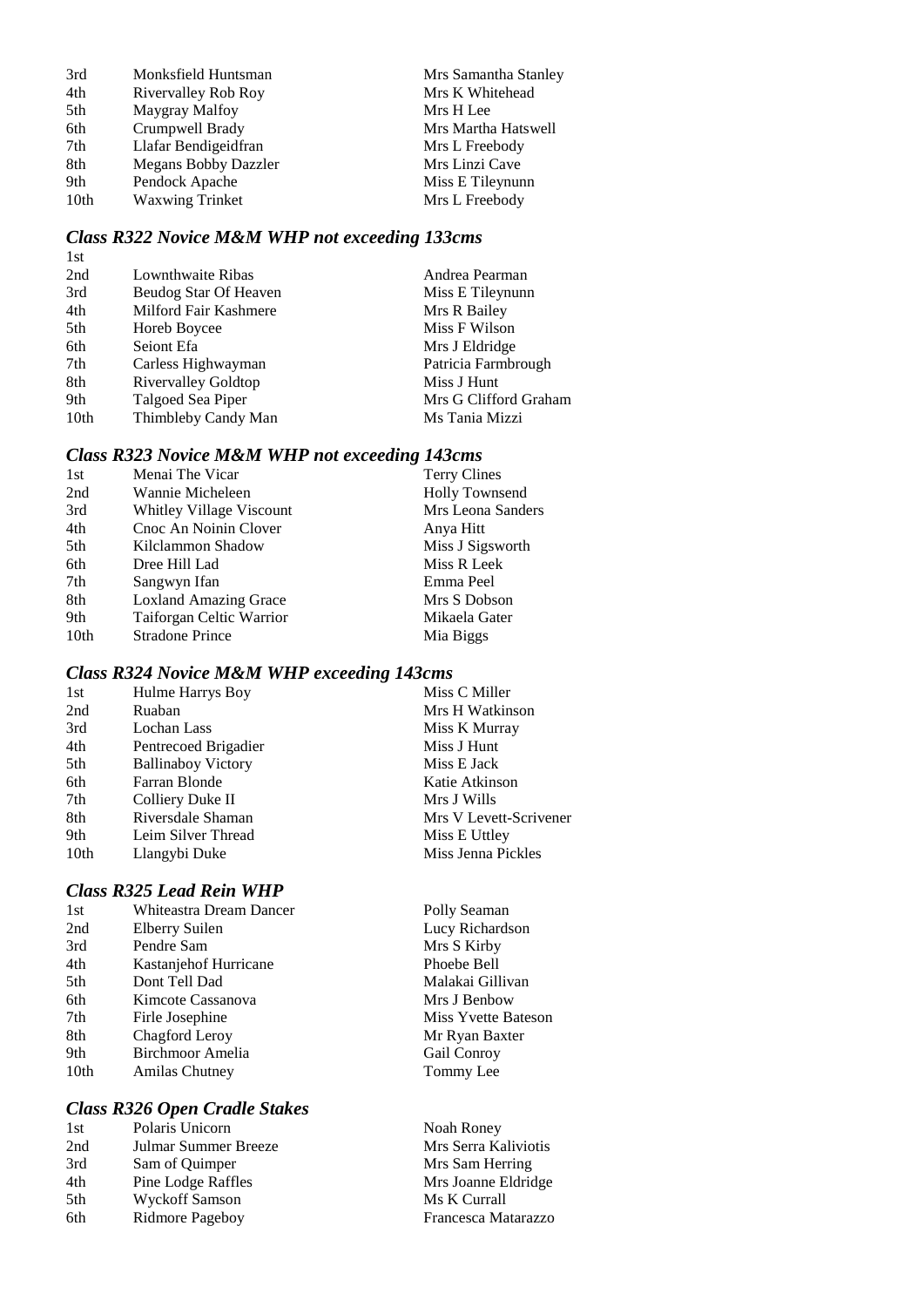#### 7th Newbridge Sunshine Mrs Petrina Philp

## *Class R327 Open Nursery Stakes*

| 1st              | Maygray Malfoy           | Mrs H Lee      |
|------------------|--------------------------|----------------|
| 2nd              | Wycherley Sir Ozwinn     | Gabriel Watson |
| 3rd              | Larchgrove Isabella      | Mrs J Benbow   |
| 4th              | <b>Brookhall Colsort</b> | Miss H Shippey |
| 5th              | Denace The Menace        | Mrs C Mahoney  |
| 6th              | Milford Fair Kismet      | Mrs J Bullock  |
| 7th              | Millcroft Armada         | Erin Wittich   |
| 8th              | Kingsgrowe Valentino     | Mrs R Sharp    |
| 9th              | Scarthy Gold Falcon      | Miss H Shippey |
| 10 <sub>th</sub> | Fantastic Mr T           | Macey Crabtree |

# *Class R328 British Dressage Prelim Test 14*

### *Class R329 Dressage Test - Novice 24*

| 1st              | Llangybi Duke         | Miss Jenna Pickles   |
|------------------|-----------------------|----------------------|
| 2nd              | Cnoc An Noinin Clover | Anya Hitt            |
| 3rd              | Drumacre Dreamcatcher | Miss Caitlin Borland |
| 4th              | Kooper Trooper        | Christine Hall-Lang  |
| 5th              | Alfie Moon Iii        | Miss F Baker         |
| 6th              | Waunoris Blue Flash   | Miss C West          |
| 7th              | Lemington Nougat II   | Megan Field          |
| 8th              | Remingtonsteele       | Miss Sophie Wratting |
| 9th              | Dymock Ice Dancer     | Isabelle Sheehy      |
| 10 <sub>th</sub> | Tankmore Boy          | Miss Sophie Wratting |

## *Class R330 Side Saddle Concours - Traditional Costume*

| 1st              | Lowmoor Years Of Grace | Miss Lorna Blake    |
|------------------|------------------------|---------------------|
| 2nd              | Lady Of Rebel          | Miss E Ironmonger   |
| 3rd              | Nightwatchman          | Miss M Schive       |
| 4th              | Afan Spy               | Ms A Connor         |
| 5th              | Bleachgreen Sovereign  | Mrs S Green         |
| 6th              | Kiwi I I I             | Rachal Fairbairn    |
| 7th              | Woodroyd Gayboy        | Miss Karen Williams |
| 8th              | Lowhouses Jessica Ii   | Mrs L Hallam        |
| 9th              | Cabragh Lad            | Miss Alice Taylor   |
| 10 <sub>th</sub> | Papavers Romeo         | Miss C Elding       |

## *Class R331 M&M / Native Concours DElegance*

| 1st              | Carajane Sentinel           | Verity Checkley      |
|------------------|-----------------------------|----------------------|
| 2nd              | <b>Bluewillow Jonny Reb</b> | Christine Heady      |
| 3rd              | Crumpwell Hanley 66347      | Mrs K Mercer         |
| 4th              | Moneyhills Nightlight       | Mis P Pickford Swift |
| 5th              | Glynwyn Galileo             | Mrs Sharon Yale      |
| 6th              | <b>Tricklebank Maestro</b>  | Miss L Scott         |
| 7th              | <b>Stradone Prince</b>      | Mia Biggs            |
| 8th              | Rumworth Welsh Maid         | Roy Houghton         |
| 9th              | Telynau Dakota              | Eliza Denniff        |
| 10 <sub>th</sub> | Lummas Sapphire             | Rebecca Rawlinson    |

## *Class R332 Piebald / Skewbald & Traditionals Concours DElegance*

| 1st | Sir Don              | Susan Granger        |
|-----|----------------------|----------------------|
| 2nd | Corky                | Janet Piper          |
| 3rd | <b>Strictly Cash</b> | Miss Danielle Botten |
| 4th | Jambes Joyeux        | Amy Pickering        |
| 5th | Rspca Oscar          | Jenny Wellens        |
| 6th | Shantaine Humbug     | Miss Poppy Daly      |
| 7th | Sky                  | Miss Jade Jennings   |
| 8th |                      |                      |
| 9th | Westceffyl Prince    | Miss E Ordepowlett   |
|     |                      |                      |

## *Class R333 Fancy Dress*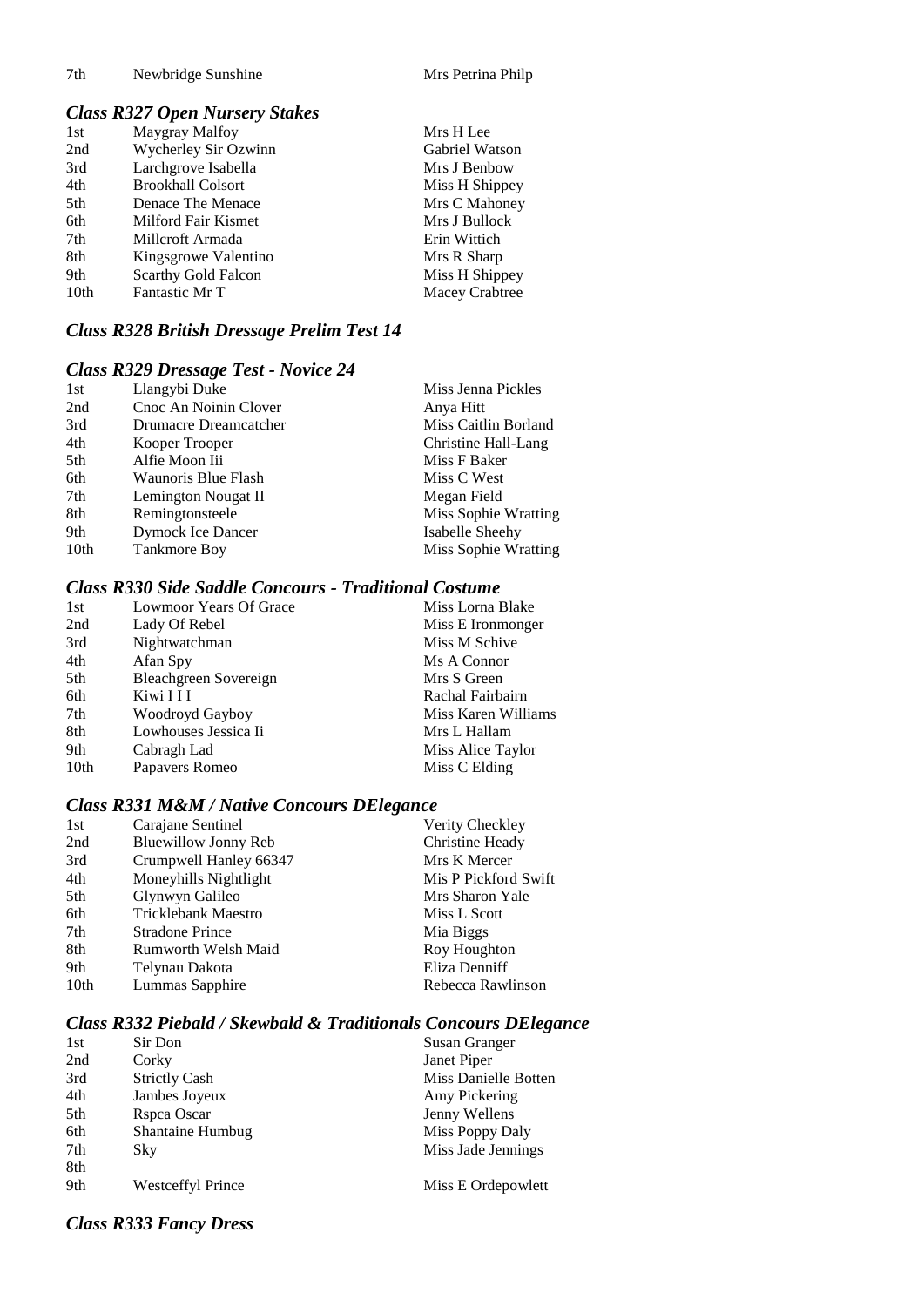| <b>Nibbles</b>        | Taroni Banton      |
|-----------------------|--------------------|
| Florence              | Lucy Richardson    |
| Sherberton Raven Ii   | Jo Cocker          |
| Dinlle Llewelyn       | Mrs M Dixon        |
| Kilcummer Borollo     | Scarlett Burgoyne  |
| Carylmai Trade Secret | Tia Wynne-rogerson |
| <b>Fairy Dust</b>     | Miss Moreau        |
| Kilfrew Holly         | Mrs D Smith        |
| Churchwood Obsession  | Miss E Caley       |
| Thunder               | Jillian Ward       |
|                       |                    |

# *Class R334 Restricted Large Riding Horse*

|      | 1st & ch Happy Valentines     | <b>Heather Rothwell</b> |
|------|-------------------------------|-------------------------|
|      | 2nd & res Applaud             | Miss L Bowden           |
| 3rd  |                               |                         |
| 4th  | <b>Jh</b> Dreamboy            | Miss Jo Garnett         |
| 5th  | Renelles Royal Decree         | Miss C Joslin           |
| 6th  | <b>Lowmoor Years Of Grace</b> | Miss Lorna Blake        |
| 7th  | For Fanny                     | Mrs Jeanette McDonnell  |
| 8th  | Music Man                     | Mr S Luck               |
| 9th  | Lucky Score                   | Miss Beth Barrett       |
| 10th | <b>Atlantic Flight</b>        | Mrs J Edmead            |
|      |                               |                         |

# *Class R335 Restricted Small Riding Horse*

| 1st              | Rico Queen            | Emma Hollingworth    |
|------------------|-----------------------|----------------------|
| 2nd              | Armani                | Mrs Debra Martin     |
| 3rd              | Azara                 | Mrs N Catterwell     |
| 4th              | <b>Touch Of Class</b> | Mrs A Miller         |
| 5th              | <b>Evening Shadow</b> | Mrs Victoria Tennent |
| 6th              | Crossowen Wise Guy    | Miss Sophie Allen    |
| 7th              | Bambi                 | Grace Peverall       |
| 8th              | Millrowes Money Talks | Mr S Sharples        |
| 9th              | Lady Of Grace         | Miss K Semmens       |
| 10 <sub>th</sub> | Lansmoor Lucy Locket  | Mrs H Horton         |
|                  |                       |                      |

# *Class R336 Ladies Amateur Wagon Class*

|     | <b>Class R337 Novice Hackney Hose / Pony</b> |                      |
|-----|----------------------------------------------|----------------------|
| 1st | Noddyuyse Cassanova                          | Ms Sue Barraclough   |
| 2nd | <b>Brookfield Steppin Stones</b>             | Peters Family        |
| 3rd | Luddington Centre Stage                      | Ms J Dudley Apicella |
|     | <b>Class R338 Open Hackney Pony</b>          |                      |
|     | 1st & res Luddington My Way                  | Mr E Ward            |
| 2nd | <b>Heartland Rhyme Reason</b>                | Rachel Milton        |
|     | <b>Class R339 Open Hackney Horse</b>         |                      |
|     | 1st & ch Baldwins A Class Act                | Miss Hayley McNiec   |
| 2nd | <b>Luddington Maestro</b>                    | Mr F Vyse            |
| 3rd | Wellshaw Petite Eioile                       | Ms Sue Barraclough   |
| 4th | Sam Van Semarang                             | Mr Mark Hardy        |
|     |                                              |                      |

# *Class R340 Restricted Part Breds*

| 1st | Hollycreek Sir Benson      | Mrs  |
|-----|----------------------------|------|
| 2nd | Applaud                    | Miss |
| 3rd |                            |      |
| 4th | Scarthy Gold Falcon        | Miss |
| 5th | <b>Chiddock Hour Glass</b> | Mrs  |
| 6th | Deanhills Lady             | Miss |
| 7th | Jemoon High Society        | Mrs  |
| 8th | Daldorn Spring Thyme       | Lady |
| 9th | Troy Iv                    | Miss |

1st Gillcrest The Dodger Rachel Milton

| Ms Sue Barraclough   |
|----------------------|
| Peters Family        |
| Ms J Dudley Apicella |

ley McNiece 3arraclough

B Hatton-ritchie s L Bowden

H Shippey  $M$  Collings s Michelle Jacques Jacqui Thompson y Benton Jones  $\overline{\text{s}}$  K Palmer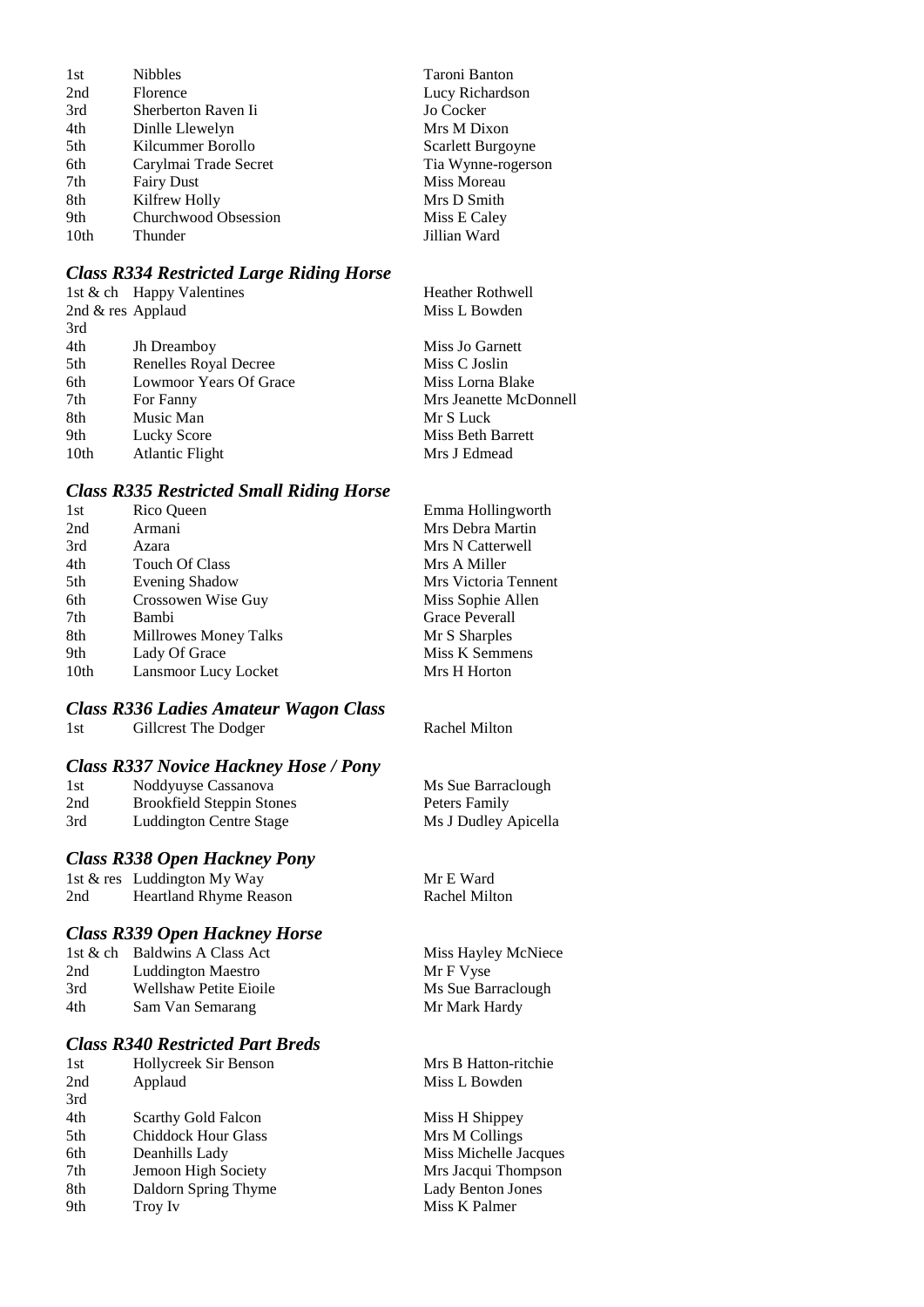## *Class R341 Intermediate Show Riding Type*

|     |                    | $\cdots$ |                       |
|-----|--------------------|----------|-----------------------|
|     | 1st & ch Cointreau |          | Janet Smith           |
| 2nd | Fyrefly            |          | Mrs M Nicoll Thompson |
| 3rd | Liebling Katie     |          | Miss S Eldred         |
| 4th | Tara Dee           |          | Mr P Page             |
| 5th | Jemoon Dragon Fly  |          | Mrs M Robinson        |
| 6th | Defining Asia      |          | William Nunn          |
|     |                    |          |                       |

### *Class R342 Open Intermediate SHT*

|      | 1st & res Rico Queen        | Emma Hollingworth      |
|------|-----------------------------|------------------------|
| 2nd  | Master Klass                | Miss S Burkhill        |
| 3rd  | Tom Thumb Iii               | Mrs A Baybutt          |
| 4th  | Virgil Ii                   | Miss Abigail Kelmanson |
| .5th | <b>Yarrow Mister Dennis</b> | Miss K Smith           |

## *Class I343 In Hand Cobs - Hogged - Any height*

| 1st & ch Heathroy Hugo | Heather Young        |
|------------------------|----------------------|
| The D B Man            | Miss Emma Bell       |
| Father Ted II          | Mrs S Tierney        |
| <b>Strictly Cash</b>   | Miss Danielle Botten |
| Finley                 | Miss Rebecca Smith   |
|                        |                      |

### *Class I344 In Hand Traditional or Native Cobs*

|                  | 1st & res Romany Quest | Miss Emma Message       |
|------------------|------------------------|-------------------------|
| 2nd              | Tommy                  | Mr Oliver Parr          |
| 3rd              | Cobastaire             | Miss H Westwood         |
| 4th              | Degla John Boy         | Mrs Pat Hart            |
| 5th              | Once In A Blue Moon    | Mrs R Longbottom        |
| 6th              | Gypsy Summer Rose      | Miss S Butterwick       |
| 7th              | Hermits Sahara Secret  | Courtney Jones          |
| 8th              | Lady Sybil             | <b>Brooke Matthews</b>  |
| 9th              | Rivermeadows Hilda     | Ms Becky McCormack      |
| 10 <sub>th</sub> | Arthur                 | Miss Isabelle Fairbrass |

### *Class I345 Piebald / Skewbald In Hand Horse exceeding 153cms*

| 1st | Doylan Alouettes Gift     | Mrs Clare Highnam      |
|-----|---------------------------|------------------------|
| 2nd | Corkhills Puzzle          | <b>Stevie Crossley</b> |
| 3rd | Graystokes Henry          | Mrs C Harland          |
| 4th | Gerdinen Beauty           | Esme Clark             |
| 5th | Thelonghouse Superstition | Mrs Amanda Gaughran    |
| 6th | Roamy                     | Miss Z Nicholls        |

## *Class I346 Piebald / Skewbald In Hand Horse - Plaited / Hogged*

| 1st  | Greenforth Lilly     | Tessa Nelson         |
|------|----------------------|----------------------|
| 2nd  | Glenfyne Sapphire    | Mrs Holly Charnock   |
| 3rd  | Lady Aurora          | Miss Kelly McKinnon  |
| 4th  | <b>Strictly Cash</b> | Miss Danielle Botten |
| .5th | Stardust             | Miss L Perkins       |

### *Class I347 Piebald / Skewbald In Hand Traditional / Native Horse / Pony*

| 1st | <b>Sd Red Gambler</b> | Miss Hannah Miller-Burton |
|-----|-----------------------|---------------------------|
| 2nd | Senators Lucky Lady   | Mr Daniel Hewer           |
| 3rd | Cobastaire            | Miss H Westwood           |
| 4th | Maylands The Governor | Mr & Mrs M J Edmonds      |
| 5th | Hermits Lottie        | Mrs Rebecca Shaw          |
| 6th | Albert                | Mr Victor Sanders         |
| 7th | Rivermeadows Hilda    | Ms Becky McCormack        |
| 8th | RSPCA Felledge Jarvis | Jillian Ward              |

# *Class I348 In Hand Piebald/Skewbald Native 4 years old & over*

| 1st | Sir Don                    | Susan Granger         |
|-----|----------------------------|-----------------------|
| 2nd | <b>Boxmoor</b> Troy        | Mrs Frances Hunt      |
| 3rd | Degla John Boy             | Mrs Pat Hart          |
| 4th | Sparrow Hall Spirit Of Joy | Miss Samantha Russell |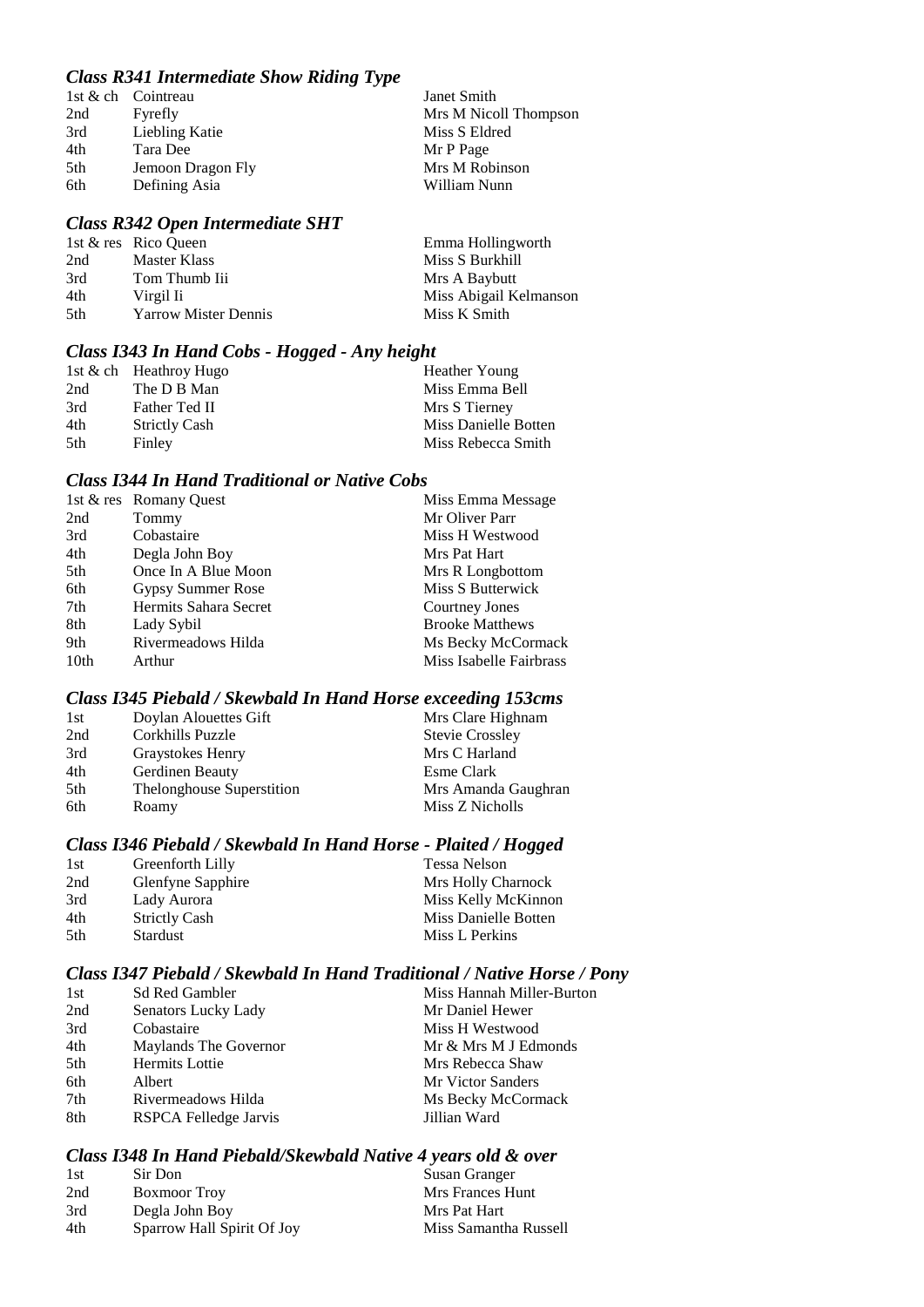| 5th | Gypsy Summer Rose      | Miss S Butterwick |
|-----|------------------------|-------------------|
| 6th | <b>Black Velvet</b>    | Miss H Nelson     |
| 7th | Spellbound Jedi Knight | Debra Rogers      |

# *Class I349 In Hand Piebald / Skewbald Traditional/Native 1,2,3 years*

| 1st | Dooleys Over Ice           | Miss Phaedra Towler |
|-----|----------------------------|---------------------|
|     | 2nd $\&$ ch Princess Lilly | Susan Granger       |
| 3rd | SD Mariah                  | Miss L Johnson      |
| 4th | <b>Hermits Risk Factor</b> | Miss Tara Vaughan   |
| 5th | Little Sharpie             | Miss Zoe Norton     |
| 6th | Micky Mouse                | Miss Amy Taylor     |
| 7th | Rough Diamond              | Miss Amy Taylor     |

### *Class I350 In Hand Piebald / Skewbald Plaited/Hogged 1,2,3 yrs*

|     | 1st & ch Pumpmeadow Strike A Pose | Mr A Charlesworth     |
|-----|-----------------------------------|-----------------------|
| 2nd | Rhycles Echo Falls                | Clair Tomlinson Ellis |
| 3rd | Hopgarden Ronaldo                 | Verity Checkley       |
| 4th | Midges Maximillion                | Mr Martin Ward        |

### *Class I351 In Hand World Breeds 1,2,3 Years Old*

| 1st & res Tamaskan Primrose | Lesley Ann Wolfenden |
|-----------------------------|----------------------|

### *Class I352 In Hand World Breeds 4 years old & over*

|     | 1st & ch Felledge Jack Daniels | Miss Sam Cook       |
|-----|--------------------------------|---------------------|
| 2nd | Psychic Surprise               | Mr S Woollands      |
| 3rd | Limerick Shanballymore-Tobias  | Donna Sutton        |
| 4th | Diamonds Rocket                | Miss R Biles        |
| 5th | Amigo Xix                      | Mrs Alex Jourdan    |
| 6th | Sealmasters Bar-Non Canada Dry | Mrs Tessa Reeve     |
| 7th | Cayak                          | Mrs Joanne Eldridge |
| 8th | Barbarian Buccaneer            | Pamela Shipley      |

### *Class I353 Open Welsh A & B 4 Years Old & Over*

| 1st              | Tillybo Top Totty          | Mrs E J Wormald     |
|------------------|----------------------------|---------------------|
| 2nd              | Penhwnllys Mysterious Girl | Mrs C Pooley        |
| 3rd              | <b>Blethyn Star Flower</b> | Mrs Sue Day         |
| 4th              | <b>Waxwing Angel Eyes</b>  | Mrs L Whiteford     |
| 5th              | Islebells Dior             | Miss K Scorey       |
| 6th              | Llanai Tiago               | Natasha Walter      |
| 7th              | Godebog Jewel              | Miss A Page         |
| 8th              | Brynamman Gafyn            | Ms Donna Jackson    |
| 9th              | Elvet Anwen                | Mrs Lynsey Crayston |
| 10 <sub>th</sub> | Evarth Silas               | Mrs L Turner        |

## *Class I354 Open M&M Small Breeds 4 years old & over*

|                  | 1st & ch Dunkery Wigeon | Mrs M Richardson    |
|------------------|-------------------------|---------------------|
| 2nd              | <b>Briar Piccolo</b>    | Mrs Vivien Hampton  |
| 3rd              | Oswald                  | Lisa Mewes          |
| 4th              | Lotuspoint Commander    | Mrs K J Garrett     |
| 5th              | Langa Leonardo          | Miss L Smith        |
| 6th              | <b>Billfrith</b>        | Miss K Scorey       |
| 7th              | Cayberry Davy Jones     | Mr M Catterall      |
| 8th              | Nicotiana Snow Sox      | Mrs L Weaver        |
| 9th              | Dartford Leigh Abacus   | Miss Rebecca Rayner |
| 10 <sub>th</sub> | Cayberry Trawlerman     | Mrs D Twitchen      |

## *Class I355 Open Welsh C & D 4 Years Old & Over*

| 1st | <b>Brynmeillion Del Boy</b>    | Mr S Woollands     |
|-----|--------------------------------|--------------------|
| 2nd | Taincwm Uzuri                  | Mr T Hall          |
| 3rd | Ddwyryd Mari                   | Mrs C Pooley       |
| 4th | <b>Shearwater Roseanne</b>     | Miss S Barltrop    |
| 5th | <b>Mountain Hare Tom Jones</b> | Mr M Catterall     |
| 6th | 161645 Babylon Gloria          | Miss Nicola Ridley |
| 7th | Fourways Abrahim               | Miss R Oakes       |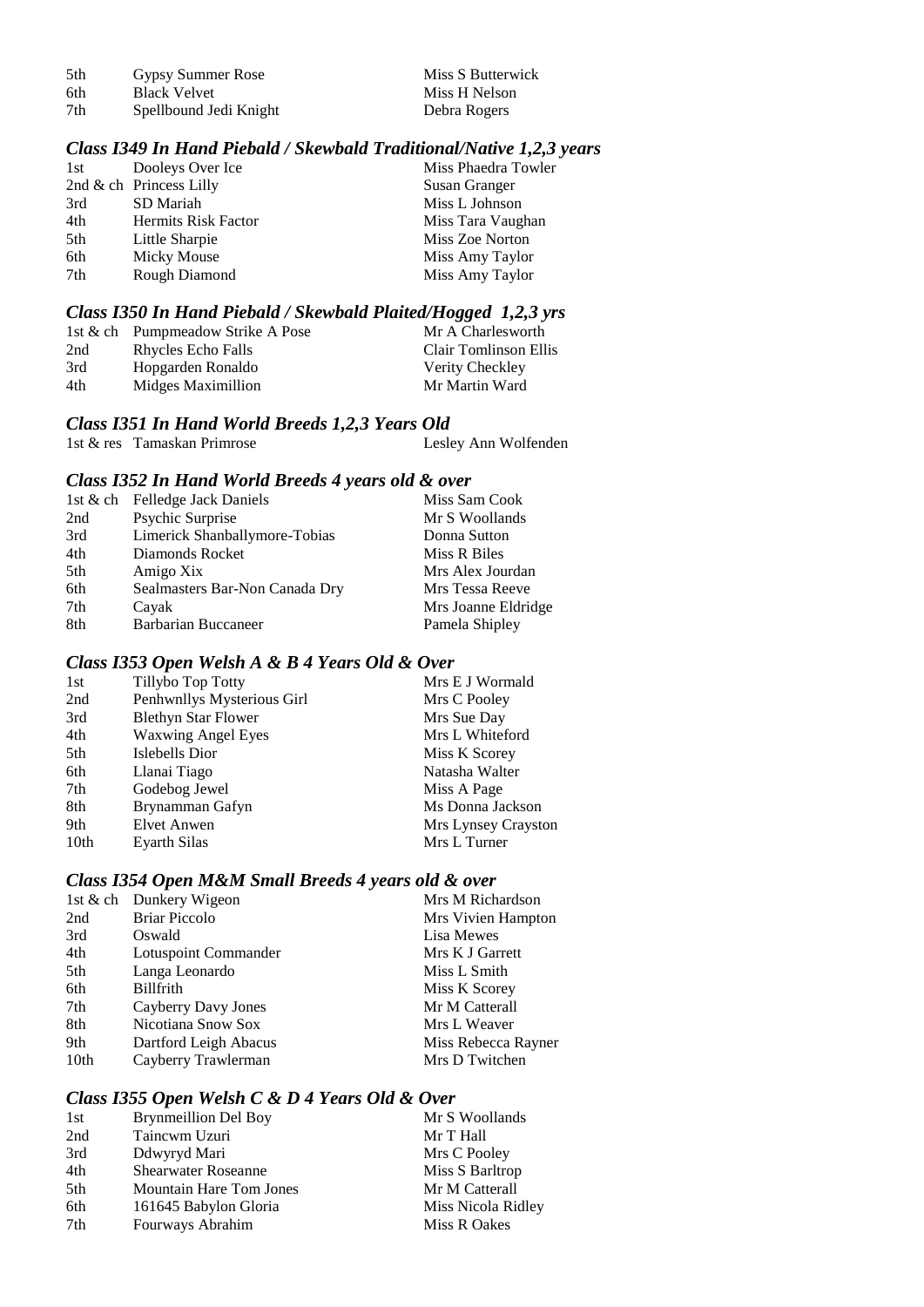8th Owain Brecon Boy Miss E Sayer

## *Class I356 Open M&M Large Breeds 4 years old & over*

|      | 1st & res Windgates Winston    | Mrs R Hodkinson        |
|------|--------------------------------|------------------------|
| 2nd  | <b>Highfox Faith</b>           | Philippa Hadwen        |
| 3rd  | Doonreaghan Marty              | Miss S Robins          |
| 4th  | <b>Brock Blueberry Heights</b> | Mrs S Jeffery          |
| 5th  | Lathomdale Annabelle           | Miss R Handy           |
| 6th  | Churchill Kate                 | Mrs G Clifford Graham  |
| 7th  | Carrock Glen                   | <b>Stevie Crossley</b> |
| 8th  | <b>Townend Barley</b>          | Mrs Emma Kaye          |
| 9th  | Drummore Windy Knight          | Mrs K Talbot           |
| 10th | Defender De Kingmaker          | Mrs Gemma Allen        |

#### *Class I357 Open M&M Small Breeds yearling*

| 1st | <b>Tishions Mustbe Mine</b> | Mrs L Turner |
|-----|-----------------------------|--------------|
| 2nd | <b>Blethyn Stardust</b>     | Mrs Sue Day  |

### *Class I358 Open M&M Large Breeds yearling*

| 1st | Greenholme Knight    | Terry Clines    |
|-----|----------------------|-----------------|
| 2nd | Jedi Of Talisker     | Miss R Randall  |
| 3rd | Tanryn Demelza       | Mr P Page       |
| 4th | Knavesash Witchcraft | Mrs Jane Ripley |
| 5th | Ringside Prima Donna | Georgia Rhodes  |
| 6th | Luna of Heatherglen  | Mrs E Mangham   |
| 7th | Llanai Guardsman     | Miss K Scorey   |
| 8th | Juliad Steel Dawn    | Miss E Kerwood  |

### *Class I359 Open M&M Small Breeds 2-3 years old*

| 1st | Cayberry Pioneer         | Elaine Arnold          |
|-----|--------------------------|------------------------|
| 2nd | Garnelog Heledd          | Miss Sarah Pearce      |
| 3rd | Dalak Jak A Doodle       | Mrs L Cartner          |
| 4th | Springwater Guillot      | Miss L Oughton-Auker   |
| 5th | Springlane Saracen       | Mrs Caroline Crouchman |
| 6th | <b>Blethyn Starburst</b> | Mrs Sue Day            |
| 7th | Nebraska                 | Miss S Daggett         |
| 8th | Manorlea Marvin 100248   | Mrs S Swires           |
| 9th | Moelgarnedd Odette       | Miss V Hargreaves      |

### *Class I360 Open M&M Large Breeds 2-3 years old*

| <b>Highfox Felicity</b>   | Philippa Hadwen        |
|---------------------------|------------------------|
| <b>Banroc Golden Rose</b> | Mrs H Kibble           |
| <b>Wellbrow Harvey</b>    | Mr Ricky Jones         |
| Stormyoak Just Divine     | Miss Cheryl Hillman    |
| Corstan Rixton            | Lisa Mewes             |
| Kilcash Penny             | Mrs Lisa Oshaunessy    |
| <b>Stanray Jay James</b>  | Miss Emma Stares       |
| Craiggochfach Empress     | Miss Heidi Heppenstall |
| Corstan Emperor           | Mr T Hall              |
| Ringside Roosevelt        | Miss D Hulme           |
|                           |                        |

#### *Class I361 In Hand Palominos / Cremeloos / Perlinos*

| 1st | Dantwyn Custard Cream          | Miss A Page        |
|-----|--------------------------------|--------------------|
| 2nd | <b>Mountain Poetic Justice</b> | Ms J Wagg          |
| 3rd | Afterglow Devons Gold          | Miss S Pegg        |
| 4th | Menai Naughty Girl Sally       | Kyle Horton        |
| 5th | Haybells Sovereign             | Miss J Nightingale |

### *Class I362 In Hand Competition Horse Yearling*

| 1st | <b>Bazaars Smoking Dream</b> | Miss Jasmine Hunter |
|-----|------------------------------|---------------------|
| 2nd | Don Sapphia                  | Mr A Charlesworth   |

### *Class I363 In Hand Competition Horse 2 - 3 years*

| 1st & res Romanno Anais Anais | Miss M Firth |
|-------------------------------|--------------|
|                               |              |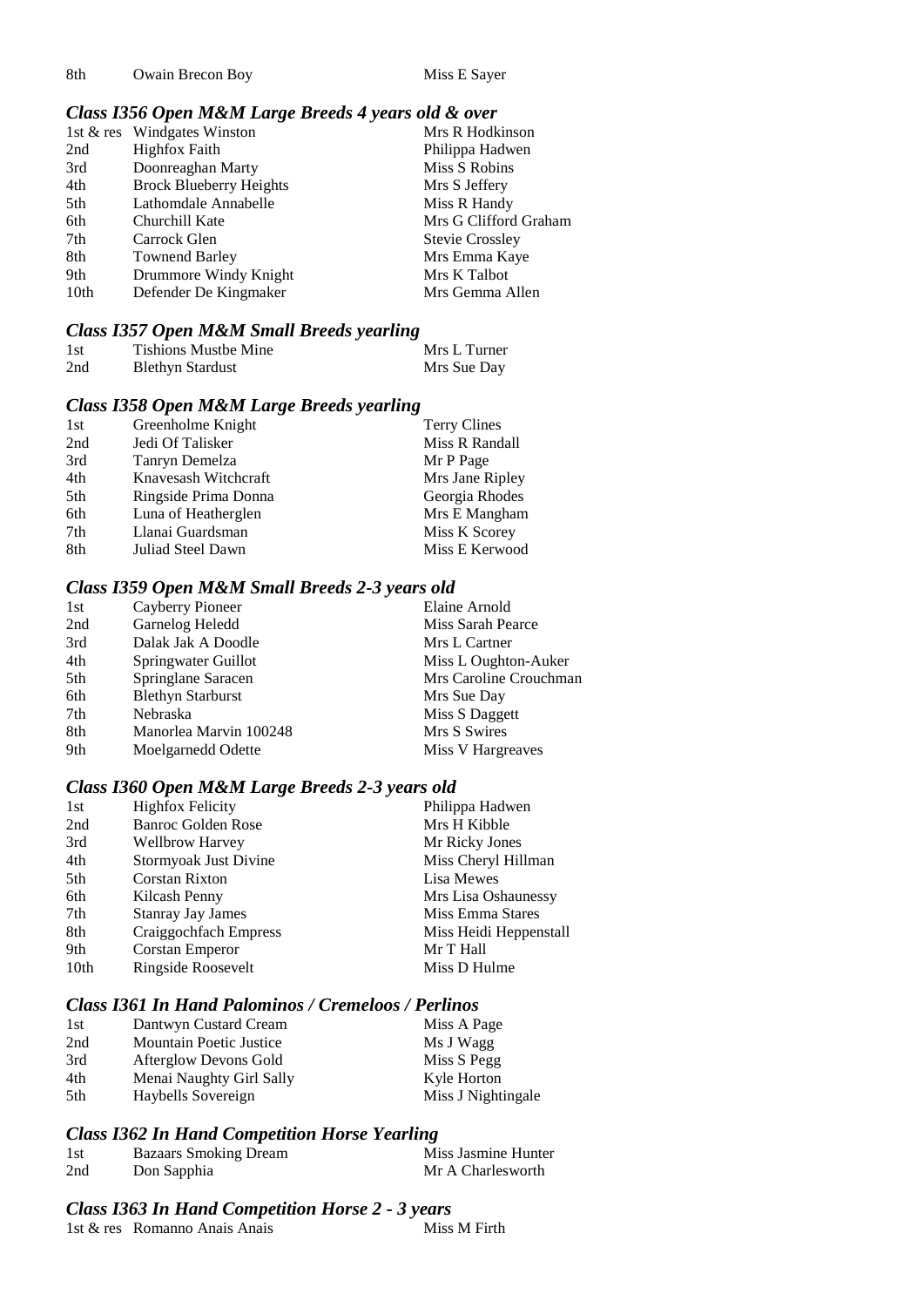| 2nd  | <b>Bowland Shooting Star</b> | Mrs Nicola Bond    |
|------|------------------------------|--------------------|
| 3rd  | Calculated Risk              | Mrs Kay Gibson     |
| 4th  | Cos Me Is After Dark         | Miss Kate Sullivan |
| .5th | Scottshall Prime Suspect     | Mrs J Foster       |

## *Class I364 In Hand Competition Horse 4 years & over*

|     | 1st & ch Elmhurst Summer Glory | Miss E Hoy        |
|-----|--------------------------------|-------------------|
| 2nd | Devil In Disguise              | Miss K Payne      |
| 3rd | Corrib Mojo                    | Mrs F Mcburnie    |
| 4th | Winston                        | Mr A Beazer       |
| 5th | <b>Mountain Poetic Justice</b> | Ms J Wagg         |
| 6th | <b>Goodwins Princess</b>       | Miss Asha Chapman |
| 7th | Roamy                          | Miss Z Nicholls   |
| 8th | Thelken Molotof                | Miss A Davis      |
|     |                                |                   |

## *Class I365 In Hand Thoroughbred*

| 1st | Stealth Project  | Miss V Parkinson |
|-----|------------------|------------------|
| 2nd | Perfect Calm     | Katie Parfitt    |
| 3rd | Bright Sun       | Miss C Bales     |
| 4th | Ice Apple        | Mrs C Montila    |
| 5th | Miss Kinky Boots | Grace Richards   |
|     |                  |                  |

## *Class I366 In Hand Hack 1,2,3 years old*

|     | 1st & ch Ashlea Little Prince    | Mrs A Miller               |
|-----|----------------------------------|----------------------------|
|     | 2nd & res Laybalands Dawn Flight | Mr A Charlesworth          |
| 3rd |                                  |                            |
| 4th | Sahereca Hugo Boss               | Miss C Palmer              |
| 5th | Royal Grace                      | Mr Jeff Grace              |
| 6th | Cartigan Afternoon Surprize      | Mrs Jean Cartwright        |
| 7th | Carnmellyn Aphrodite             | <b>Miss Rachael Holmes</b> |
| 8th | Cos Me Is After Dark             | Miss Kate Sullivan         |
|     |                                  |                            |

### *Class I367 In Hand Hack 4 years old & over*

| 1st | Etoile              | <b>Bronte Thompson</b> |
|-----|---------------------|------------------------|
| 2nd | Mathemadam Meridian | Callie-Ann Coulson     |
| 3rd | Miss Kinky Boots    | Grace Richards         |
| 4th | Ice Apple           | Mrs C Montila          |
| 5th | Arnie De Burgh      | Mrs Gabby Williams     |

## *Class I368 Riding Pony yearling*

| 1st | Kouros Nathaneal    | Mrs J Russell     |
|-----|---------------------|-------------------|
| 2nd | Sycamore Spellbound | Mrs Clare Highnam |
| 3rd | Goresmead Alexi     | Mr A Charlesworth |

## *Class I369 In Hand Riding Pony 2-3 years old*

|     | 1st & ch Romanno Quickstep         | Miss Jennifer Humphreys |
|-----|------------------------------------|-------------------------|
|     | 2nd & res Stanley Grange Gilt Edge | Mrs S M Palmer          |
| 3rd | Romanno Pandora                    | Miss A Mathers          |
| 4th | <b>Brindlebrooks Serendipity</b>   | Miss Natasha Timson     |

## *Class I370 Riding Pony 4 years old & over*

| 1st | Diptford Melika                   | Miss A Mathers     |
|-----|-----------------------------------|--------------------|
| 2nd | Treworgan Black Cat               | Miss Sam Loveridge |
| 3rd | Bankswood Honeysuckle             | Mr A Charlesworth  |
| 4th | Gaddacombe Nightowl               | Meghan Waring      |
| 5th | <b>Stanley Grange Sophisticat</b> | Mrs A Whittle      |
| 6th | Harwel Sunshine                   | Mrs F Spurr        |
| 7th | Royal Prince of Gold              | Mrs Tina Tibbles   |

# *Class I371 In Hand Hunter Pony 1,2,3 years old*

|     | 1st & ch Cartigan Afternoon Surprize | Mrs Jean Cartwright |
|-----|--------------------------------------|---------------------|
| 2nd | Sahereca Hugo Boss                   | Miss C Palmer       |
| 3rd | Exclusive Diam                       | Mrs L Burt          |
| 4th | Tamasha Whispered Secret             | Miss V Leggett      |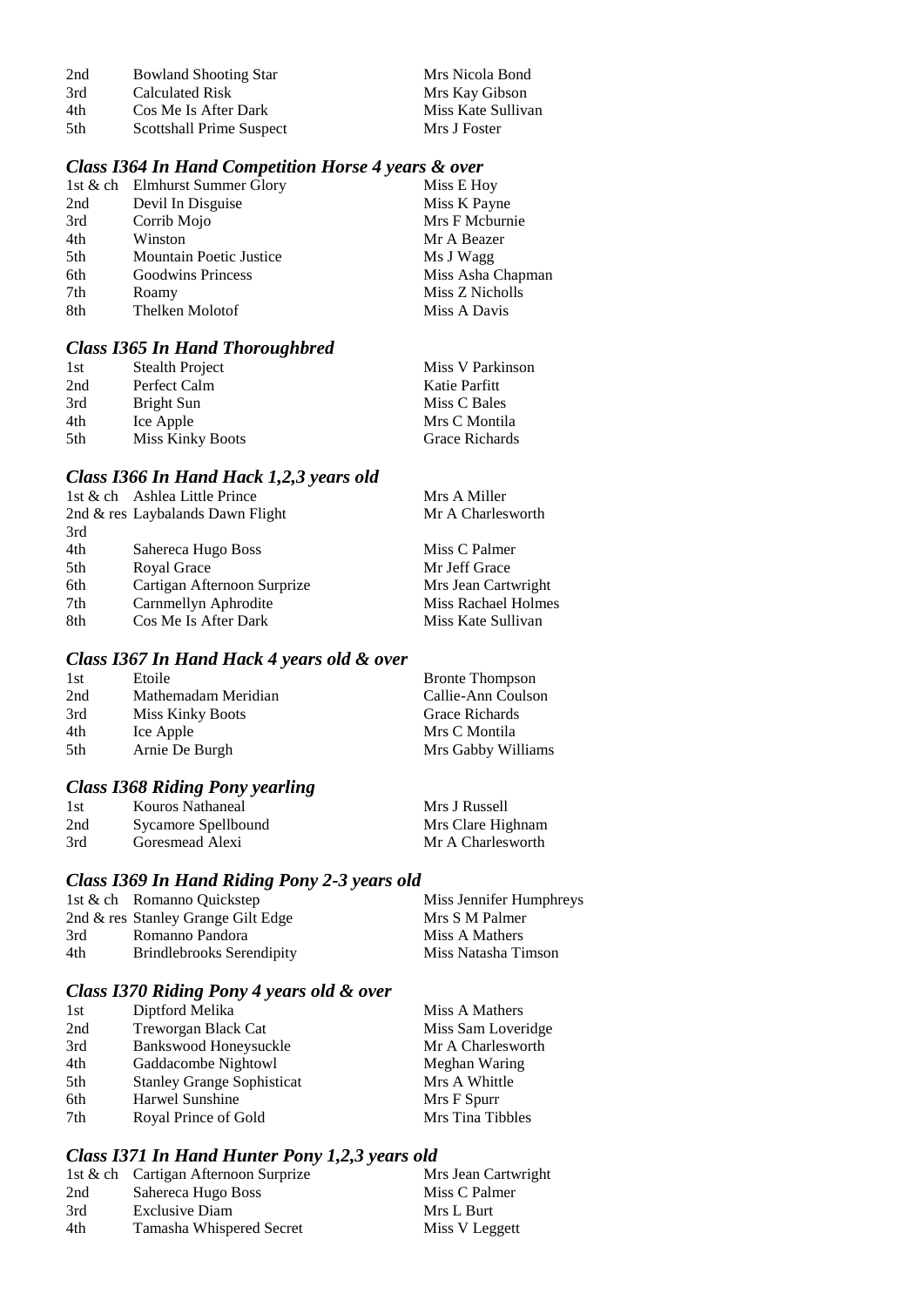| 5th | Ryehall Avant Guard     | Roy Houghton        |
|-----|-------------------------|---------------------|
| 6th | <b>Highfox Felicity</b> | Philippa Hadwen     |
| 7th | Elvet Applause          | Miss S Daggett      |
| 8th | Kilcash Penny           | Mrs Lisa Oshaunessy |

## *Class I372 Hunter Pony 4 years old & over*

|                  | 1st & res Brindlebrooks Ellagance | Miss Natasha Timson |
|------------------|-----------------------------------|---------------------|
| 2nd              | <b>Glynaur Ricky Bobby</b>        | Helen Seymour       |
| 3rd              | Cadlanvalley Orpheus              | Gillian Neve        |
| 4th              | <b>Cramond Twinkle Toes</b>       | Miss A Edington     |
| 5th              | Thistledown Velvetband            | Miss V Wigglesworth |
| 6th              | Melin Moldavite                   | Emma Peel           |
| 7th              | Little Wren Iden                  | Miss A Page         |
| 8th              | Harwel Sunshine                   | Mrs F Spurr         |
| 9th              | Top Rock Derrie                   | Miss H Faulkner     |
| 10 <sub>th</sub> | Duchess                           | Miss H Westwood     |
|                  |                                   |                     |

# *Class I373 Veterans In Hand Pony*

| 1st & ch         | <b>Thornberry Amber</b>   | Mr & Mrs K Stewart      |
|------------------|---------------------------|-------------------------|
| 2nd              | Rookery Blondie           | Mr Ian Palethorpe       |
| 3rd              | Marcosie Melody Maker     | Miss T Hunt             |
| 4th              | Duchess                   | Miss H Westwood         |
| 5th              | <b>Foxleat Victory</b>    | Mrs J Sheehy            |
| 6th              | <b>Inglegarth Premier</b> | Miss Amy Geraghty       |
| 7th              | Ludworth Viking           | Christine Heady         |
| 8th              | Clarmount Bengeman        | Rebecca Rawlinson       |
| 9th              | Sianlee Megamix           | Katie Collier           |
| 10 <sub>th</sub> | Pinina Reef               | <b>Kimberley Morton</b> |
|                  |                           |                         |

## *Class I374 Veterans In Hand Horse*

|     | 1st & res Neverlands Picasso | Miss Roxanne Clarke-Stanley |
|-----|------------------------------|-----------------------------|
| 2nd | Pollys Penumbra              | Ms N Jackson                |
| 3rd | <b>Blacks Much Designed</b>  | Miss J Nightingale          |
| 4th | Bambi                        | Grace Peverall              |
| 5th | Nederland Luck               | Mr B Little                 |
| 6th | Diamonds Rocket              | Miss R Biles                |
| 7th | Mister Tom                   | Mrs A Sewell                |
| 8th | Bright Sun                   | Miss C Bales                |
|     |                              |                             |

## *Class I375 In Hand Hunter Yearling*

|     | 1st & res Don Sapphia        | Mr A Charlesworth |
|-----|------------------------------|-------------------|
| 2nd | <b>Bowland Royal Windsor</b> | Mrs Nicola Bond   |

### *Class I376 In Hand Hunter 2- 3 years*

| Tamaskan Primrose<br>1st | Lesley Ann Wolfenden |
|--------------------------|----------------------|

# *Class I377 In Hand Hunter 4 years old & over*

| 1st | Winston                      | Mr A Beazer          |
|-----|------------------------------|----------------------|
| 2nd | Diamonds Rocket              | Miss R Biles         |
| 3rd | Delta Storm                  | Miss H Menhinick     |
| 4th | <b>Elmhurst Summer Glory</b> | Miss E Hoy           |
| 5th | <b>Shirleys Downtown</b>     | Miss A Naylor        |
| 6th | Red                          | Miss J Mitchell      |
| 7th | Kiwis Florentine Diamond     | Mrs V Goodier        |
| 8th | <b>Bloxham Flaire</b>        | Miss Emma Morrell    |
| 9th | <b>Skelton Cleo</b>          | Miss Andrea McCubbin |

# *Class I378 In Hand Spotted / Appaloosa Any Age*

| 1st  | Bloxham Flaire     | Miss Emma Morrell           |
|------|--------------------|-----------------------------|
| 2nd  | Rodega Merab       | R & E Gale                  |
| 3rd  | Neverlands Picasso | Miss Roxanne Clarke-Stanley |
| 4th  | Bambi              | Grace Peverall              |
| .5th | Phoenix            | Miss G Taylor               |
|      |                    |                             |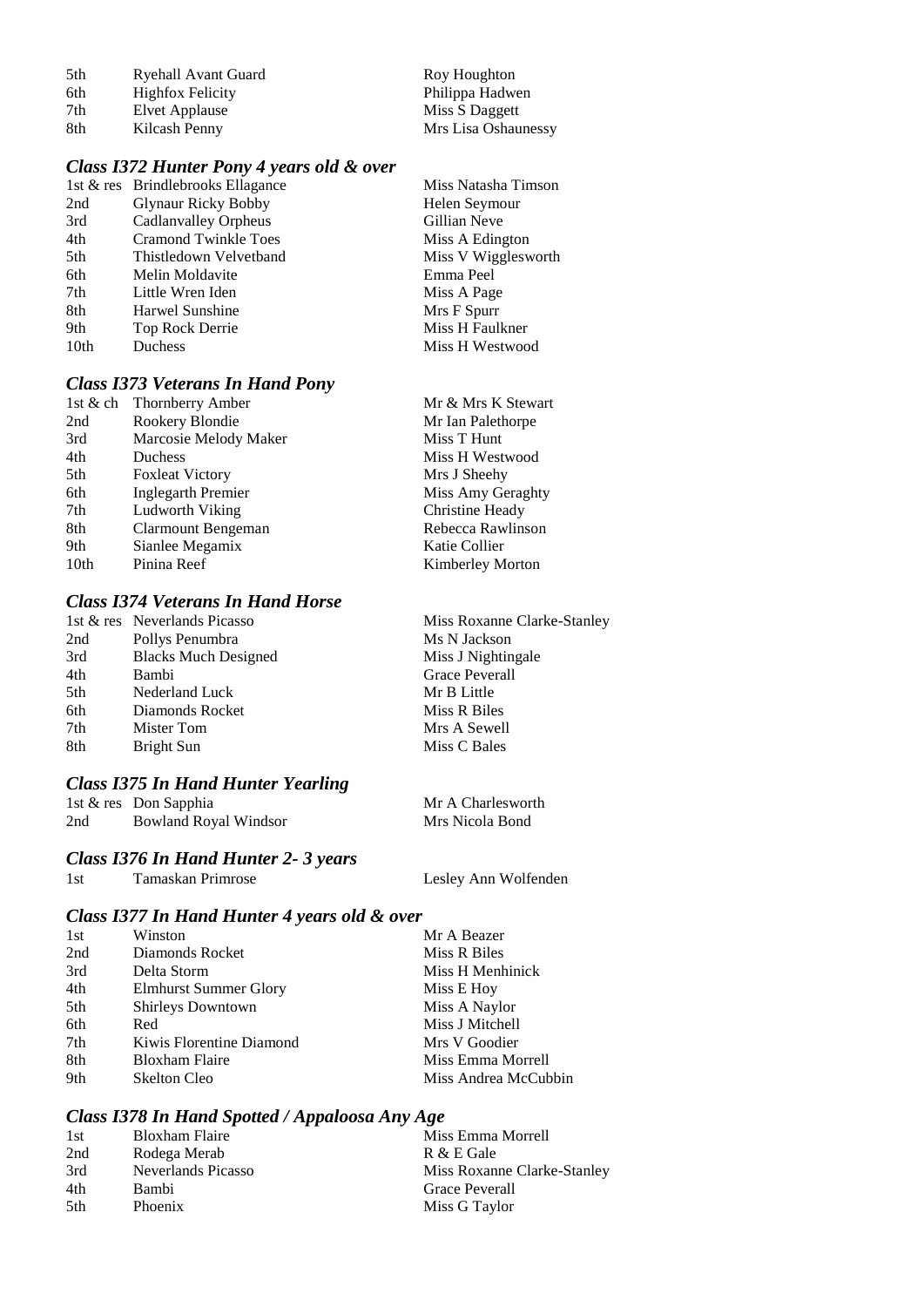## *Class I379 In Hand Part Breds 4 yrs & over Native / Traditional*

### *Class I380 In Hand Part Breds 4 yrs & over Plaited / Hogged*

|     | 1st & res Brindlebrook Masterpiece | Miss Natasha Timson    |
|-----|------------------------------------|------------------------|
| 2nd | Etoile                             | <b>Bronte Thompson</b> |
| 3rd | Music Man                          | Mr S Luck              |
| 4th | Suddeen Finality                   | Mrs C Ronson           |
| 5th |                                    |                        |
| 6th | Gaddacombe Nightowl                | Meghan Waring          |
| 7th | Carnsdale Escley Side Carol        | Milly Jagger           |

### *Class I381 In Hand Part Breds 1,2,3 years old*

|     | 1st $\&$ ch Brindlebrooks Serendipity | Miss Natasha Timson |
|-----|---------------------------------------|---------------------|
| 2nd | Goresmead Alexi                       | Mr A Charlesworth   |
| 3rd | Romanno Pandora                       | Miss A Mathers      |

### *Class I382 In Hand Riding Horse Yearling*

1st Bazaars Smoking Dream Miss Jasmine Hunter

## *Class I383 In Hand Riding Horse 2 - 3 years*

|     | 1st & ch Romanno Anais Anais | Miss M Firth      |
|-----|------------------------------|-------------------|
| 2nd | Scottshall Prime Suspect     | Mrs J Foster      |
| 3rd | Deltic Crepello              | Mrs Claire Newton |
| 4th | Ricardos Dezign              | Miss Amy Dawson   |

### *Class I384 In Hand Riding Horse 4 years & over*

|     | 1st & res Aquilas Stud Niga | Mr R Hassell  |
|-----|-----------------------------|---------------|
| 2nd | Music Man                   | Mr S Luck     |
| 3rd | Touchstone Lavender         | Miss D Morton |

#### *Class R385 Beginners Side Saddle*

| 1st              | Cabragh Lad            | Miss Alice Taylor   |
|------------------|------------------------|---------------------|
| 2nd              | Lowmoor Years Of Grace | Lorna Blake         |
| 3rd              | Bytham Abigail         | Mrs Joanna Mason    |
| 4th              | Lowhouses Jessica Ii   | Mrs L Hallam        |
| 5th              | Clarmount Bengeman     | Rebecca Rawlinson   |
| 6th              | Stefano                | <b>Karen Prince</b> |
| 7th              | Glengissings Zebedi    | Mrs V A Redgrave    |
| 8th              | Marshlands Aero        | Ms S Clune          |
| 9th              | Bleachgreen Sovereign  | Mrs S Green         |
| 10 <sub>th</sub> | Pure Engima            | Miss E Ray          |

### *Class R386 Ridden Spotted / Appaloosa*

| 1st | Corae Anjolina        | Miss A Evans      |
|-----|-----------------------|-------------------|
| 2nd | Bambi                 | Grace Peverall    |
| 3rd | Lulu                  | Mrs Tracey Sansby |
| 4th | <b>Bloxham Flaire</b> | Miss Emma Morrell |

## *Class R387 Amateur Ladies Side Saddle*

| 1st             | Lowmoor Years Of Grace   | Miss Lorna Blake    |
|-----------------|--------------------------|---------------------|
| 2nd             | <b>Shirleys Downtown</b> | Miss A Naylor       |
| 3rd             | <b>First Cape</b>        | Miss J Deacon       |
| 4th             | Lowhouses Jessica Ii     | Mrs L Hallam        |
| 5 <sup>th</sup> | Claude                   | Mr & Mrs T Atkinson |
| 6th             | Glengissings Zebedi      | Mrs V A Redgrave    |
| 7th             | Stefano                  | Karen Prince        |
|                 |                          |                     |

### *Class R388 M&M / Native Type Lead Rein Equitation*

|     | 1st & ch Birchmoor Amelia | <b>Gail Conroy</b>    |
|-----|---------------------------|-----------------------|
| 2nd | Brookshill Beano          | Mrs Gillian Head      |
| 3rd | Thistledown Spring Time   | Sara Kershaw          |
| 4th | <b>Anchor Gooseberry</b>  | Mrs M Nicoll Thompson |
| 5th | Horninglow Brackenthwaite | Miss Gemma Hawes      |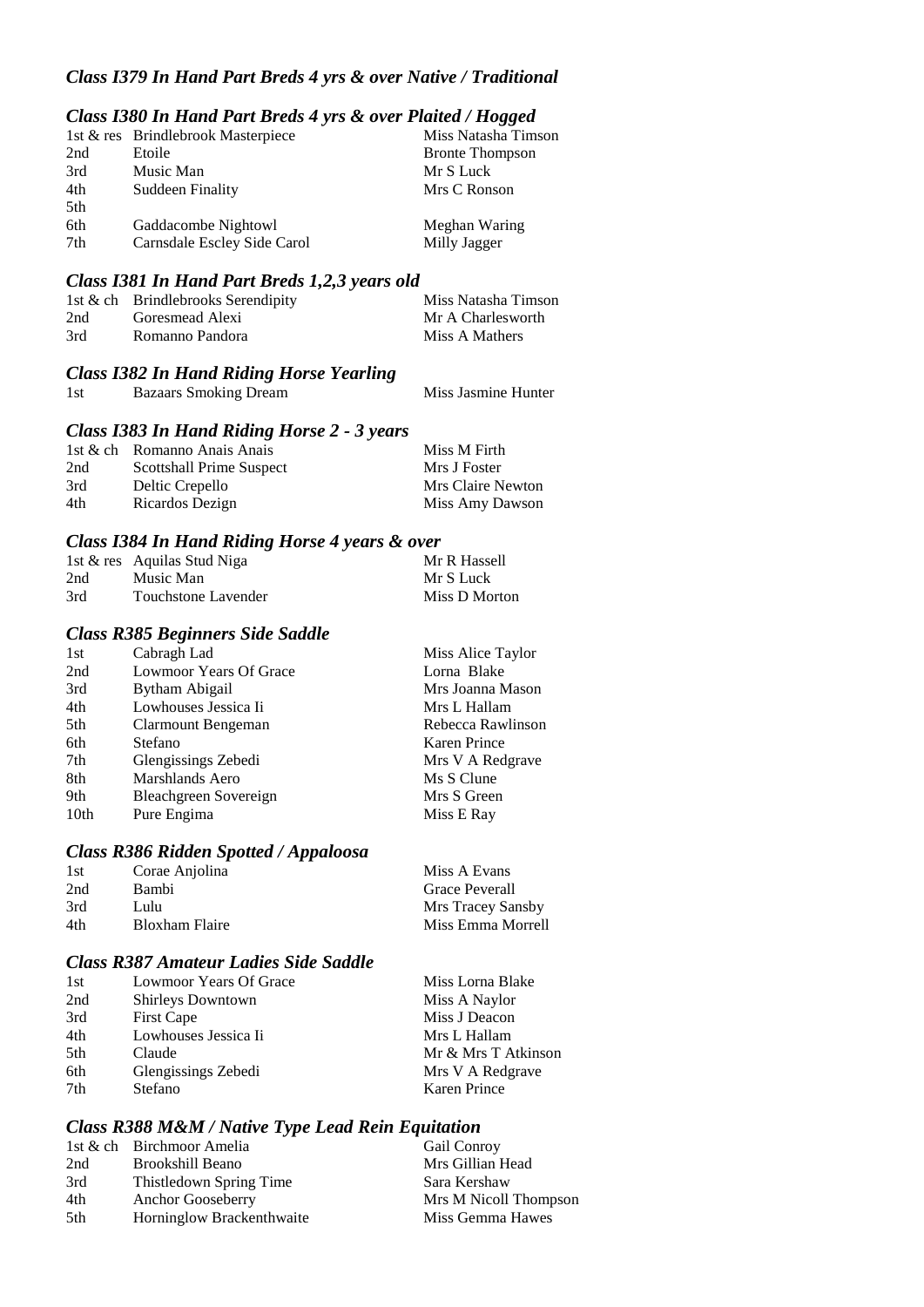| 6th  | Shamrocklake Wack Up Call | Mrs Sheila Sulsh |
|------|---------------------------|------------------|
| 7th  | Lambury Moonstone Mai     | Mrs L Turner     |
| 8th  | Seaview Overture          | Ms C Peters      |
| 9th  | Sandean Across The Galaxy | Mrs Marie Slater |
| 10th | Briars Aspen              | Miss T Paskins   |

## *Class R389 M&M / Native Type First Ridden Equitation*

|                  | 1st & res Black Hill Impulse   | Dawn ODonnell        |
|------------------|--------------------------------|----------------------|
| 2nd              | Afan Spy                       | Ms A Connor          |
| 3rd              | Midnight Blueberry             | Lily Hughes Bell     |
| 4th              | Lacy Magnus                    | Amy Howlett          |
| 5th              | <b>Hisley Provost</b>          | Mrs D Twitchen       |
| 6th              | <b>Fosterhouses Poppy Moon</b> | Mrs R Wilson         |
| 7th              | Winneydene Crosby              | Mr John Reid         |
| 8th              | <b>Pumphill Clarion</b>        | Mrs V Metelko-Taylor |
| 9th              | Torfields Copper Coin          | Ms Rebecca Farrer    |
| 10 <sub>th</sub> | <b>Friars Glitters</b>         | Miss L Howell        |
|                  |                                |                      |

## *Class R390 Open Welsh A Lead Rein*

|                  | 1st & ch Heniarth Yes Sir | Miss A Potter     |
|------------------|---------------------------|-------------------|
| 2nd              | Thistledown Valdes        | Miss A Baggaley   |
| 3rd              | Islyn Arafa Don           | Mrs S G Bhogal    |
| 4th              | Rookery Jumble            | Mrs Sharon White  |
| 5th              | Pendre Sam                | Mrs S Kirby       |
| 6th              | Westfirle Golden Oriole   | Mrs Kate Smith    |
| 7th              | Thistledown Special Vip   | Miss H Reynolds   |
| 8th              | Pontgam Sandstorm         | Mrs J Doherty     |
| 9th              | Parkvale Jac Y Do         | Mrs D Bugg        |
| 10 <sub>th</sub> | Rowfantina Jellytot       | Mrs Fleur Cradock |

## *Class R391 Open Small Breeds Lead Rein*

| Cayberry Pimpernell        | Ms Nicola Shaw             |
|----------------------------|----------------------------|
| <b>Birchmoor Velvet</b>    | Miss L Jackson             |
| Treworgan Cloudbreak       | Miss S Woolerton           |
| Heatherden Wildflower      | Sophie Gannon              |
| Pumphill Mr Theodore       | Miss Nikki Ashcroft        |
| <b>Treworgan Atlantus</b>  | Miss Emily Grimes          |
| Firle Josephine            | <b>Miss Yvette Bateson</b> |
| Hodeam Amelie              | Mrs S Cowie-Bland          |
| Springwater Stop The Music | Mrs Katie Snow             |
|                            |                            |

# *Class R392 Open Welsh A & B First Ridden*

| Waitwith Welsh Gold        | Mrs Rebecca Donnelly |
|----------------------------|----------------------|
| Midnight Blueberry         | Lily Hughes Bell     |
| <b>Black Hill Impulse</b>  | Dawn ODonnell        |
| Lacy Magnus                | Amy Howlett          |
| <b>Uphill Megan Fox</b>    | Mrs G A Neve         |
| Forlan Bowtie              | Karen Smith          |
| Rookery Jumble             | Mrs Sharon White     |
| <b>Friars Glitters</b>     | Miss L Howell        |
| Thistledown Light The Fire | Mrs C Bell           |
| Carylmai Solitaire         | Mrs G Krajnyk        |
|                            |                      |

## *Class R393 Open Small Breeds First Ridden*

|     | 1st & res Collstone Bonanza | Mrs Sam Herring          |
|-----|-----------------------------|--------------------------|
| 2nd | Cayberry Pimpernell         | Hannah Daniell Blackburn |
| 3rd | Briden Perdargio            | Clare Bullman            |
| 4th | Pantmanr Just-so            | Mrs J Parker             |

# *Class R394 Tiny Tots M&M / Native Type Lead Rein*

| 1st | Treworgan Cloudbreak    | Miss S Woolerton   |
|-----|-------------------------|--------------------|
| 2nd | Briars Aspen            | Miss T Paskins     |
| 3rd | <b>Birchmoor Velvet</b> | Miss L Jackson     |
| 4th | Hykos Endeavour         | <b>Gail Conroy</b> |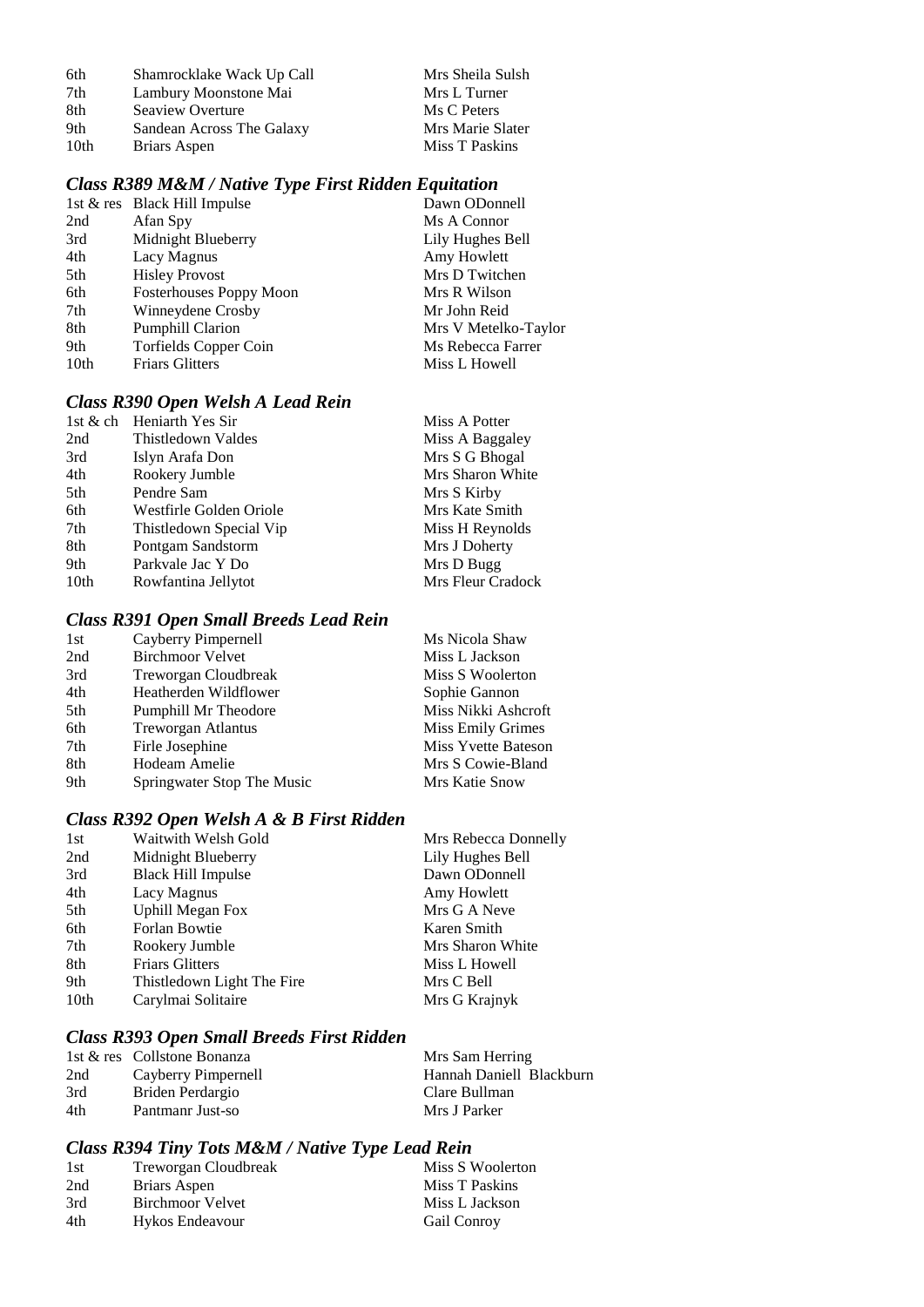| 5th              | <b>Headowork Northen Dancer</b> | Mrs Carol Mason       |
|------------------|---------------------------------|-----------------------|
| 6th              | Wildways Adonis                 | Mrs Rosemary Carter   |
| 7th              | Knix Panic                      | Mrs J Rayment         |
| 8th              | Rawside Royal Melvin            | Mrs J Bush            |
| 9th              | <b>Stourton Royal Chester</b>   | Mrs G Clifford Graham |
| 10 <sub>th</sub> | Nicotiana Snow Sox              | Mrs L Weaver          |

# *Class R395 Tiny Tots Welsh A Lead Rein*

|      | 1st & ch Heniarth Yes Sir  | Miss A Potter      |
|------|----------------------------|--------------------|
| 2nd  | Malby Mahyong              | Mrs Helen Summers  |
| 3rd  | Lucren Little Gem          | Miss Hayley Pottle |
| 4th  | Pontgam Sandstorm          | Mrs J Doherty      |
| 5th  | Thistledown Spring Time    | Sara Kershaw       |
| 6th  | Colliyers Goldies Delite   | Miss A Hallam      |
| 7th  | Thistledown Light The Fire | Mrs C Bell         |
| 8th  | Thistleview Caerwyn        | Mrs A Remmen       |
| 9th  | Kilfrew Holly              | Mrs D Smith        |
| 10th | Pendre Sam                 | Lily Kirby         |
|      |                            |                    |

## *Class R396 Tiny Tots Welsh A First Ridden*

|     | 1st & res Nantdywyll Caramel | Livie Archer-Andrew |
|-----|------------------------------|---------------------|
| 2nd | Friars All Gold              | Mrs Sue Heath       |
| 3rd | Polaris Unicorn              | Miss J Roney        |
| 4th | <b>Waxwing Trinket</b>       | Mrs L Freebody      |
| 5th | Winneydene Crosby            | Mr John Reid        |
| 6th | Kimcote Cassanova            | Mrs J Benbow        |
| 7th | Thistledown Spring Spirit    | Ms Amy Metcalf      |
| 8th | Carylmai Solitaire           | Mrs G Krajnyk       |
| 9th | Ronswood Gina                | Ms C Hounslow       |
|     |                              |                     |

## *Class R397 Tiny Tots M&M / Native Type First Ridden*

| Desarbre Sparrow Hawk    | Matilda Price         |
|--------------------------|-----------------------|
| Coppinshill Chaos        | Mrs S Millsom         |
| Afan Spy                 | Natasha Connor        |
| Merrytown Paddy Joe      | Miss Karen Williams   |
| Hodeam Amelie            | Mrs S Cowie-bland     |
| <b>Crandford Hector</b>  | Mrs D Taylor          |
| Meering Meteor           | Mrs T Langton-Ballard |
| Springwater Music Master | Miss E Marlow         |
|                          |                       |

# *Class R398 Open Show Pony Lead Rein*

|     | 1st & res Woodroyd Flower Girl | Miss J Hughes      |
|-----|--------------------------------|--------------------|
| 2nd | Barkway Moonflight             | Mrs M Willis       |
| 3rd | Chagford Leroy                 | Mr Ryan Baxter     |
| 4th | Nantcol Swan Song              | Mrs Victoria Dogan |
| 5th | Treflan Sali                   | Ellie Pinder       |
| 6th | Charn Secret Fairytale         | Mrs Emily Frudd    |

## *Class R399 Open Show Huner Pony Lead Rein*

|     | 1st & ch Overley Game Bird | Lady Emma Trebble |
|-----|----------------------------|-------------------|
| 2nd | Wilmira Melody             | Mrs Jayne Elliott |
| 3rd | Ioannas Jack The Lad       | Mrs L Baxter      |
| 4th | Whiteastra Dream Dancer    | Polly Seaman      |
| 5th | Bradmore Sovereign         | Samantha Jakes    |
| 6th | Doylan Clover Pops         | Mrs Marie Boasman |
| 7th | Royalview Dolly Mixture    | Miss O Galloway   |
| 8th | <b>Blackrose Bonny</b>     | Mrs Sue Heath     |

## *Class R400 Open Show Pony First Ridden*

| 1st | Baylew St Patrick       | Mrs J Brown   |
|-----|-------------------------|---------------|
| 2nd | Rotherwood Significance | Miss S North  |
| 3rd | <b>Cosford Variety</b>  | Mrs E Whalley |

# *Class R401 Open Show Hunter Pony First Ridden*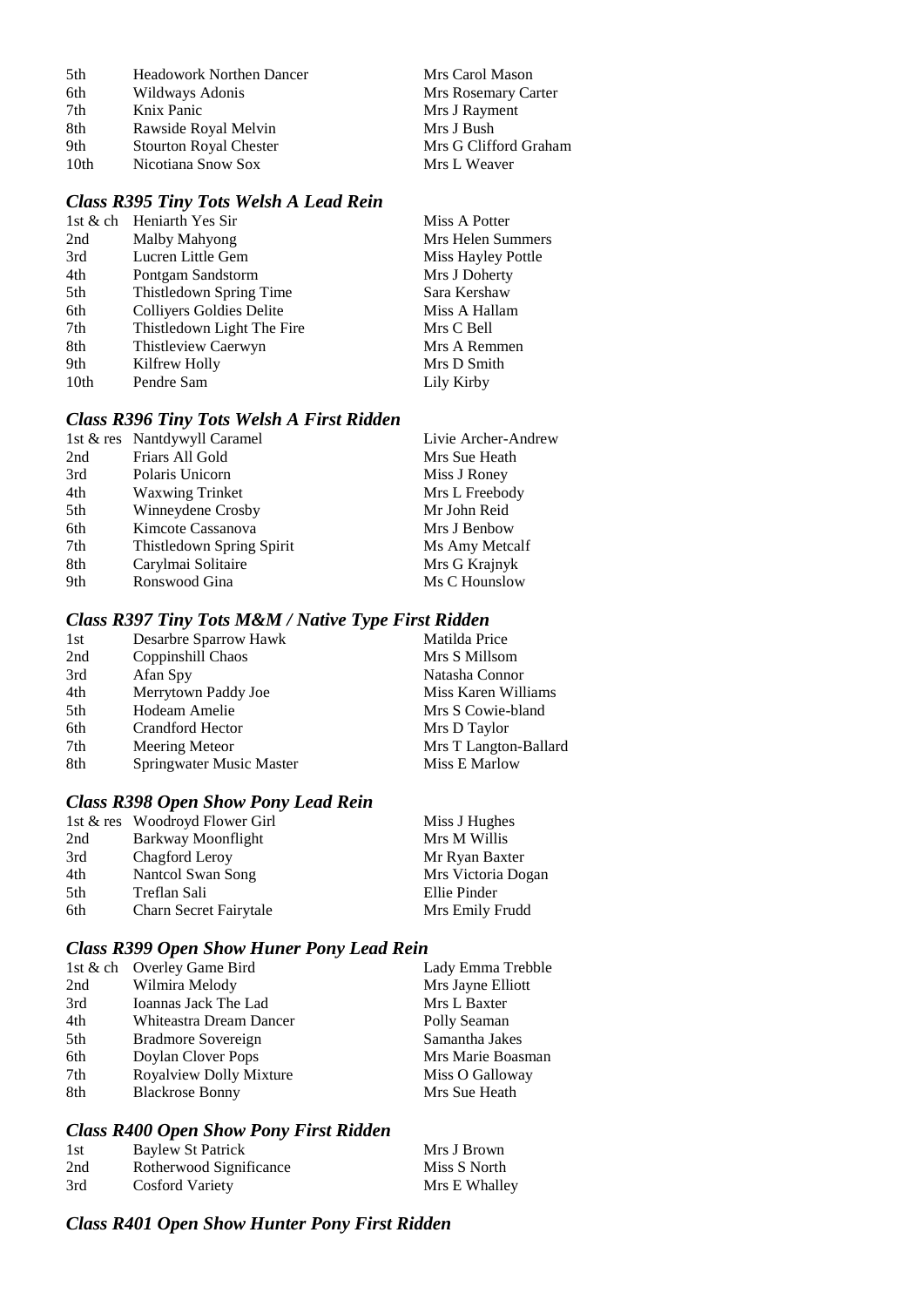| 1st | Superted 11           | <b>Hermione Follows</b> |
|-----|-----------------------|-------------------------|
| 2nd | Bushmoor Echo         | <b>Samuel Laity</b>     |
| 3rd | Carylmai Trade Secret | Tia Wynne-rogerson      |

## *Class R402 Show Pony / SHP Lead Rein Equitation*

|      | 1st & res Bytham Abigail    | Mrs Joanna Mason  |
|------|-----------------------------|-------------------|
| 2nd  | Cwmllynfell Fantasia        | Mrs Sarah Murphy  |
| 3rd  | Hollybush Romeo             | Daisy-May Allen   |
| 4th  | Seaview Overture            | Ms C Peters       |
| 5th  | Royalview Dolly Mixture     | Miss O Galloway   |
| 6th  | Hemsbrook West Wind         | Mrs E Harris      |
| 7th  | <b>Ditton Priors Lucius</b> | Mrs V Bignell     |
| 8th  | Newoak Skyfall              | Mrs Kate Slattery |
| 9th  | <b>Cramond Twinkle Toes</b> | Miss A Edington   |
| 10th | Charn Secret Fairytale      | Mrs Emily Frudd   |

## *Class R403 Show Pony / SHP First Ridden Equitation*

|     | 1st & ch Barkway Moonshine | Livie Archer-Andrew |
|-----|----------------------------|---------------------|
| 2nd | Carylmai Trade Secret      | Tia Wynne-rogerson  |
| 3rd | Harwel Sunshine            | Mrs F Spurr         |
| 4th | Menedh Jade                | Mrs E Northwood     |
| 5th | <b>Baylew St Patrick</b>   | Mrs J Brown         |
| 6th | Newbridge Sunshine         | Mrs Petrina Philp   |
| 7th | Wait With Dragoon          | Mrs Michelle Horton |
| 8th | Mirabelle P                | Mrs Margaret Cousin |

# *Class R404 Tiny Tots Lead Rein - SP or SHP*

| 1st | Whiteastra Dream Dancer        | Polly Seaman     |
|-----|--------------------------------|------------------|
| 2nd | Hemsbrook West Wind            | Mrs E Harris     |
| 3rd | Chagford Leroy                 | Mr Ryan Baxter   |
| 4th | Erlinas Aphrodite              | Mrs M Hollowell  |
| 5th | Oldmere Linnet                 | Miss C Bunting   |
| 6th | Laithehill Serena              | Mrs Marie Slater |
| 7th | Lechlade Peaony                | Miss M Halsall   |
| 8th | <b>Royal Sparkling Pickles</b> | Miss C Pickford  |
| 9th | Bradmore Sovereign             | Samantha Jakes   |

# *Class R405 Tiny Tots SP / SHP First Ridden*

|      | 1st & ch Cosford Variety     | Mrs E Whalley        |
|------|------------------------------|----------------------|
|      | 2nd $&$ res Superted 11      | Miss Jodie Shepherd  |
| 3rd  | <b>Tresparrett Beach Boy</b> | Mrs Katie Snow       |
| 4th  | <b>Bushmoor Echo</b>         | <b>Samuel Laity</b>  |
| 5th  | Wait With Dragoon            | Mrs Michelle Horton  |
| 6th  | <b>Hightopps Dark Opal</b>   | Miss L Hepplewhite   |
| 7th  | Newbridge Sunshine           | Mrs Petrina Philp    |
| 8th  | Greendown Joker              | Mrs L Furniss        |
| 9th  | Pine Lodge Raffles           | Mrs J Eldridge       |
| 10th | Beckside Golden Flute        | Mrs Linda Williamson |

# *Class I406 Young Handlers 13-18 years*

|     | 1st & res Anndalyse Maddison Park | Mrs J Dean          |
|-----|-----------------------------------|---------------------|
| 2nd | Menai Naughty Girl Sally          | Mrs Michelle Horton |
| 3rd | <b>Tycornel Blaze</b>             | Miss L Neaverson    |
| 4th | Maddie                            | Miss Chloe Wright   |
| 5th | Valepark Mardi Gras               | Libby Sheffield     |
| 6th | <b>Stanley Grange Sophisticat</b> | Mrs A Whittle       |
| 7th | China                             | Miss Martina Guest  |
| 8th | Sheriff Woddy                     | Miss L Burbidge     |
|     |                                   |                     |

## *Class I407 Young Handlers 9 - 12 years*

| 1st | Gwithian Lily    | Mrs H Rogers         |
|-----|------------------|----------------------|
| 2nd | Rookery Jumbo    | Miss Kelly Needham   |
| 3rd | Porte Lady       | Mrs D Duffy          |
| 4th | Kindesella Lilly | Miss Ashlea Jennings |
|     |                  |                      |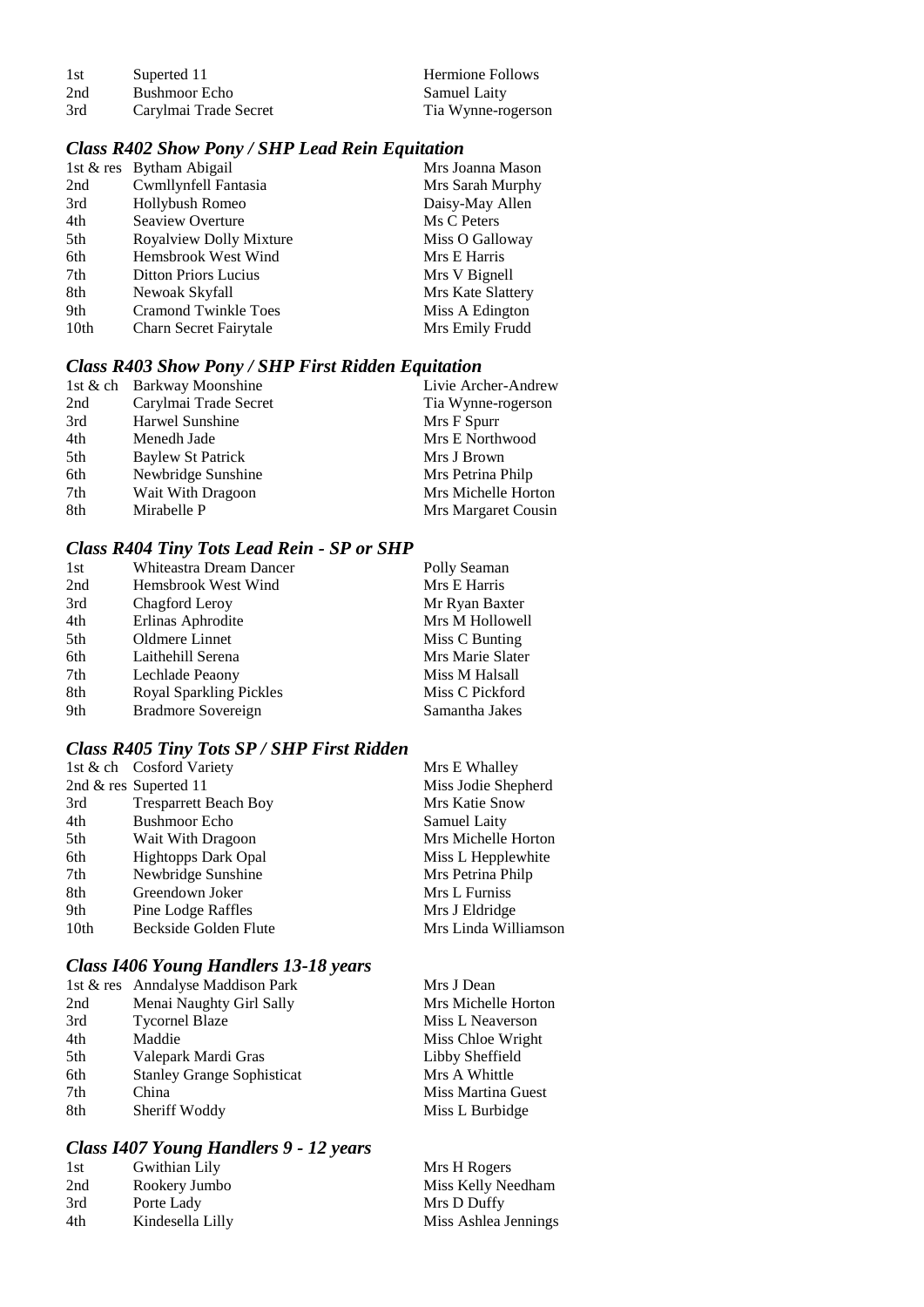| 5th | Jizzy                | Mrs H Bailey     |
|-----|----------------------|------------------|
| 6th | Yoshi Jack           | Mrs L Lupton     |
| 7th | Rookery Jumble       | Mrs Sharon White |
| 8th | Cadlanvalley Orpheus | Mrs G A Neve     |
| 9th |                      |                  |

10th Dont Tell Dad Mrs C Gillivan

## *Class I408 Young Handlers 8 years & under*

| 1st & ch Thistledown Special Vip | Miss H Reynolds            |
|----------------------------------|----------------------------|
| Carylmai Solitaire               | Mrs G Krajnyk              |
| Waulkmill Raven                  | Mrs Lyndsey Birtwell       |
| Wynnmere Renita                  | Mrs S Sharp                |
| Firle Josephine                  | <b>Miss Yvette Bateson</b> |
| Gerdinen Beauty                  | Esme Clark                 |
| Criccieth Chocolate Drop         | Mrs S Glynn-Brooks         |
| Thistledown Velvetband           | Miss V Wigglesworth        |
| Lynemore Glen                    | Mrs L Shimwell             |
| Kilcummer Borollo                | Scarlett Burgoyne          |
|                                  |                            |

## *Class R409 Restricted Welsh D exceeding 148cms*

| Winmark Jade                 | Miss Sallie Snow   |
|------------------------------|--------------------|
| Abercippyn New Model         | Mrs C Edgson       |
| Ciffig Morgan                | Mrs P Billington   |
| Trefrifawr Lady Lowri        | Miss M Lawrence    |
| Mendlesham Peony             | Miss S Burkhill    |
| Crosswaters King William     | Laura Hopkins      |
| Llangybi Duke                | Miss Jenna Pickles |
| Durkar Houdini               | Ms N Jackson       |
| Norton Heath Glitz N Glamour | Mr E Prosser       |
| <b>Ffoslas The Fox</b>       | Miss C Miller      |
|                              |                    |

## *Class R410 Restricted Welsh D not exceeding 148cms*

|      | 1st & res Taraco Firecracker | Miss G Wilkes     |
|------|------------------------------|-------------------|
| 2nd  | <b>Foxton Fire Dancer</b>    | Mrs L Cartner     |
| 3rd  | Blaengwen Freddie Flintoff   | Claire Snellgrove |
| 4th  | <b>Fronarth Ronaldo</b>      | Mr T Hall         |
| 5th  | Llanwyn Miss Monroe          | Miss S Clohessy   |
| 6th  | <b>Shearwater Roseanne</b>   | Miss S Barltrop   |
| 7th  |                              |                   |
| 8th  | Bluewillow Jonny Reb         | Christine Heady   |
| 9th  | Willowcourt Buzz             | Mrs J Edmead      |
| 10th | Davada Billy The Kid         | Mrs D Remblance   |

## *Class R411 Restricted Welsh C*

| 1st  | Oakmill Lysander            |
|------|-----------------------------|
| 2nd  | Larnleighs Elektra          |
| 3rd  | <b>Rivervalley Goldtop</b>  |
| 4th  | <b>Fronarth Red Heather</b> |
| 5th  | Rhydeilian Orianna          |
| 6th  | Dycott Welsh Rose           |
| 7th  | <b>Bluehaven Requiem</b>    |
| 8th  | <b>Blaengwen Belemy</b>     |
| 9th  | Glynwyn Galileo             |
| 10th | Foxhollow Alwyn Tywysog     |
|      |                             |

# *Class R412 Restricted Welsh A & B*

| 1st | Blue Note De L Aurore                |
|-----|--------------------------------------|
| 2nd | Gigman Michaelangelo                 |
| 3rd | Amitys Ocean King                    |
| 4th | <b>Moelview Colonel Mustard 2013</b> |
| 5th | Melchael Yurianna                    |
| 6th | <b>Wintersend Nimbus</b>             |
| 7th | Bryndefaid Pingu                     |
| 8th | Gartconnel Wook at Me                |
|     |                                      |

Miss Hayley Francis Miss K Coates Miss J Hunt Mrs C Edgson Miss Steph Toal Mrs Pippa Kirby Rachael Midgley Mrs Sharon Gould Ruby-Lou Morphey 10th Foxholm Foxholm Mrs Kay Gibson

> Miss Kelly Needham Miss Lisa Beadle **218** Christine Heady<br>3<br>**7** Mrs Pauline Jaur Mrs Pauline Jauncey Elisabeth Edmonds Abigail Marshall Mr Ian Palethorpe Miss Catherine Hudson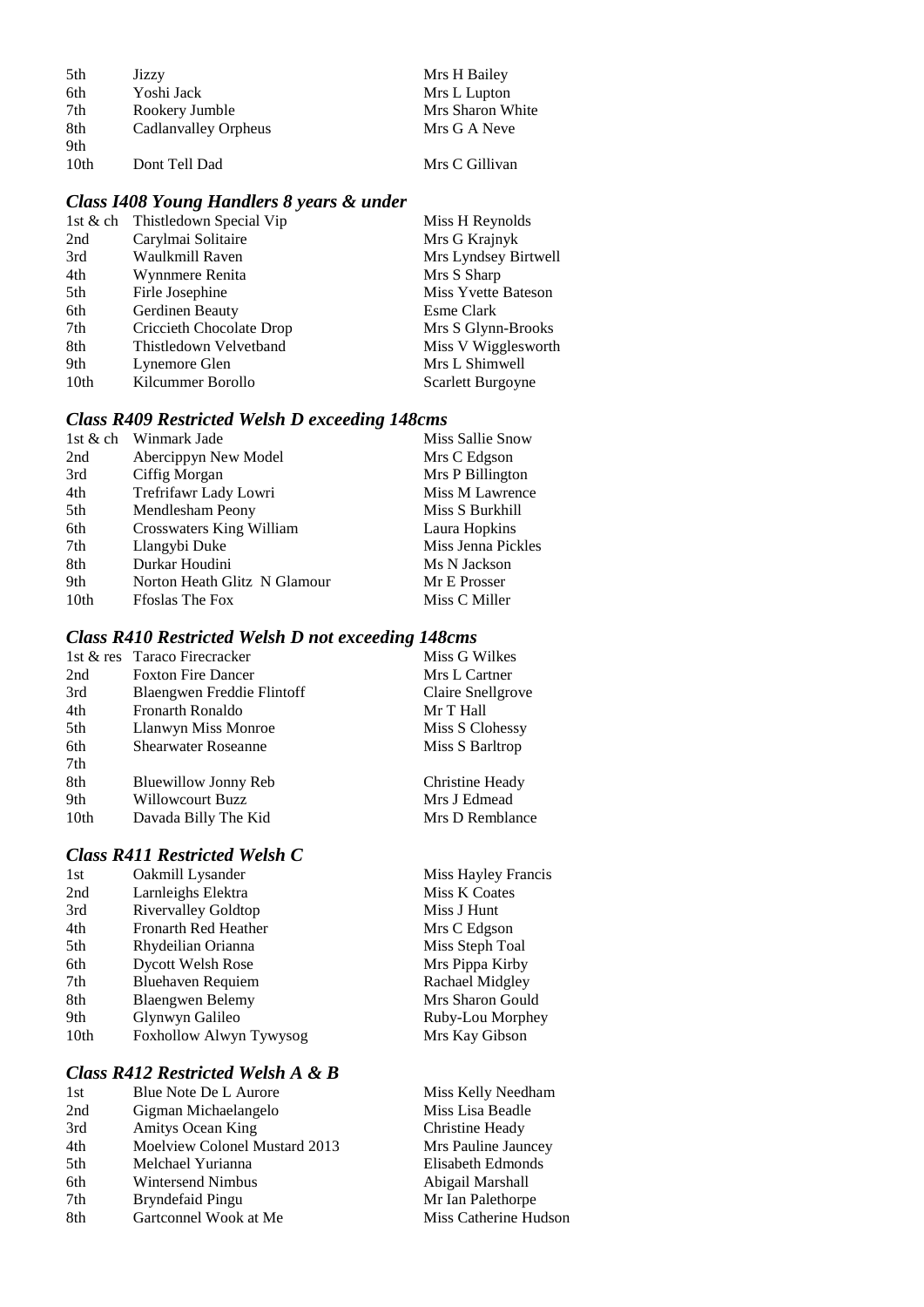| 9th              | Milford Fair Maestro           |
|------------------|--------------------------------|
| 10 <sub>th</sub> | Thistle Down Good Night Mr Tom |

### *Class R413 Restricted Highland*

| 1st  | Kingdom of Ryedale                      | Mrs A Beresford    |
|------|-----------------------------------------|--------------------|
| 2nd  | Hamish Of Blengside                     | Mrs A Fligg        |
| 3rd  | <b>Owlsend Tobermory</b>                | <b>Holly Baker</b> |
| 4th  | Hey Brows Bernaray Lord Bertram         | Miss Amy Harris    |
| 5th  | <b>Ballantrae Bruce of Castle Green</b> | Miss Emma Longden  |
| 6th  | Jester Of Ryedale                       | Ms B Bowers        |
| 7th  | Josiedene                               | Miss A Baggaley    |
| 8th  | Gissings Military Woo Hoo               | Mrs K Waite        |
| 9th  | <b>Firspark Frances</b>                 | Mrs P Billington   |
| 10th | <b>Ellister Islay Spruce</b>            | Miss S Robins      |
|      |                                         |                    |

Miss Louise Bleazard Miss Mia Turner

### *Class R414 Restricted Dales / Fell*

|                  | 1st & res Carrock King Kenny | Ms B Bowers            |
|------------------|------------------------------|------------------------|
| 2nd              | Castle Hill Jack Daniels     | <b>Katherine Marks</b> |
| 3rd              | Lunesdale Spirit             | Nicola Clarke          |
| 4th              | Ludworth Viking              | Christine Heady        |
| 5th              | Lowhouses Jessica Ii         | Mrs L Hallam           |
| 6th              | Manorian Marshall            | Mrs Samantha Roberts   |
| 7th              | Inglegarth Celeritas         | Miss D Hull            |
| 8th              | Kilmannan Mischief           | Miss L Maestrani       |
| 9th              | <b>Broscoe Samuel</b>        | Mrs C Dodd             |
| 10 <sub>th</sub> | <b>Brackenthwaite Bonnie</b> | Miss H Nelson          |

#### *Class R415 Restricted Connemara / New Forest*

|     | 1st & ch White Diamond | Miss Katie Goulding |
|-----|------------------------|---------------------|
| 2nd | <b>Tasty Dream</b>     | Miss L Maestrani    |

### *Class R416 Restricted Dartmoor / Exmoor / Shetland*

| 1st | Dunkery Sunbird   | Miss Jo Rose           |
|-----|-------------------|------------------------|
| 2nd | Anchor Gooseberry | Mrs M Nicoll Thompson  |
| 3rd | Carajane Sentinel | Verity Checkley        |
| 4th | Langa Leonardo    | Miss L Smith           |
| 5th | Bowspring         | <b>Holly Donaldson</b> |

### *Class R417 Restricted Small Hacks*

|     | 1st & ch Royal Stage          | Mrs Lucy Thirlby  |
|-----|-------------------------------|-------------------|
| 2nd | Dowhills Daffi                | Miss Sophie Clark |
| 3rd | <b>Sunray Spring Surprise</b> | Mr P Page         |

## *Class R418 Restricted Large Hacks*

|     | 1st & res Tara Dee | Mr Peter Page       |
|-----|--------------------|---------------------|
| 2nd | Vaguely Royal      | Miss Stephanie Beer |

### *Class R419 Restricted Cobs*

| 1st              | Im None the Wiser             | <b>Rosemary Carter</b>    |
|------------------|-------------------------------|---------------------------|
| 2nd              | <b>Emerald Star</b>           | Miss H Leage              |
| 3rd              | Diarmaid                      | Miss E Cannell            |
| 4th              | <b>Lecarrow Pat</b>           | Mrs Alison Stanley        |
| 5th              | <b>High Society</b>           | Mrs H Blakeway            |
| 6th              | <b>Hortons Groovey</b>        | Mrs D France              |
| 7th              | <b>Haybells First Edition</b> | Mrs R Scarlett            |
| 8th              | <b>Morrows Templemore</b>     | Miss F Hunt               |
| 9th              | Red Robin                     | Mrs Louise Whiteley-Guest |
| 10 <sub>th</sub> | Gwenivia                      | Miss H Boxall             |
|                  |                               |                           |

## *Class R420 Restricted Intermediate SRT*

| 1st & ch Fyrefly |                     | Mrs M Nicoll Thompson |
|------------------|---------------------|-----------------------|
| 2nd              | Defining Asia       | William Nunn          |
| 3rd              | Mathemadam Meridian | Callie-Ann Coulson    |
| 4th              | Crossowen Wise Guy  | Miss Sophie Allen     |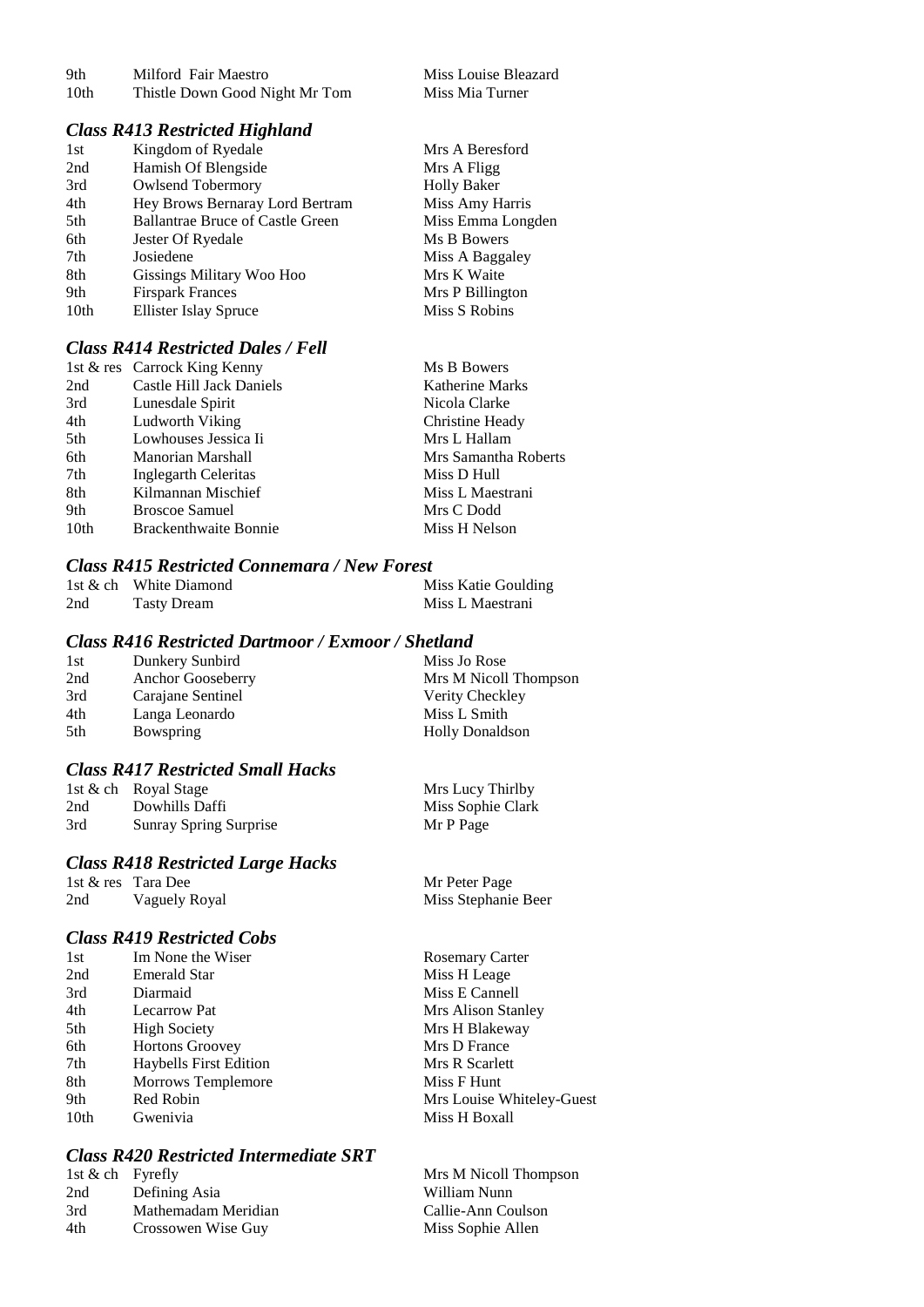| 5th | Jemoon Dragon Fly             | Mrs M Robinson     |
|-----|-------------------------------|--------------------|
| 6th | <b>Chiddock Hour Glass</b>    | Mrs M Collings     |
| 7th | <b>Sunray Spring Surprise</b> | Mr P Page          |
| 8th | <b>Sunshine Dream</b>         | Miss C Found       |
| 9th | Baronsdown Saxon King         | Mrs Becky Franklin |

## *Class R421 Restricted Intermediate SHT*

|                | Ms C Barker                       |
|----------------|-----------------------------------|
| New Dimension  | Miss Sarah Harper Just            |
| Alfie Moon Iii | Miss F Baker                      |
| Lewus          | Mrs Lisa Speight                  |
|                | 1st & ch Deanburn Regal Splendour |

## *Class R422 Restricted Maxi Cobs*

| 1st  | Autumn Star         | Miss F Hunt         |
|------|---------------------|---------------------|
| 2nd  | Zodiac 11           | Mrs D Mardle        |
| 3rd  | Deimos              | Mrs Lesley James    |
| 4th  | White Wood Boy      | Mrs Tracy Tomlinson |
| 5th  | Hooligans Double R  | Mrs G Blantern      |
| 6th  | Ranchella Gold Dust | Miss S Samuels      |
| 7th  | Dun By Chance       | Miss C Coulbeck     |
| 8th  | Bob On              | Mrs J Milner        |
| 9th  | Colour Graphix      | Miss M Bowley       |
| 10th | Cooper              | Mrs H Watkinson     |
|      |                     |                     |

### *Class R423 Open Cobs*

| 1st | Rockerbilly          | Emma Cruickhank    |
|-----|----------------------|--------------------|
| 2nd | Randlestown Landmark | Paula Aldcroft     |
| 3rd | Sir Podge            | Mrs D Brown        |
| 4th | Cob Only Knows       | Kate Over          |
| 5th | Semi Otto            | Miss L Hepplewhite |
| 6th | <b>Lecarrow Pat</b>  | Mrs Alison Stanley |
| 7th | Father Ted II        | Mrs S Tierney      |
| 8th | Never Say Never Iii  | Miss N Lock        |
|     |                      |                    |

S Burkhill

C Barrett G Oliver

### *Class R424 Open Small Hunter*

|      | 1st & res Gadbury Northern Showgirl | Mrs S Jones |
|------|-------------------------------------|-------------|
| 2nd  | Master Klass                        | Miss S Burk |
| 3rd  |                                     |             |
| 4th  | Prince George Of Diamonds           | Miss C Barr |
| .5th | Casablanca                          | Miss G Oliv |

### *Class R425 Open LWT Hunter*

| 1st | <b>Busker</b>          | Mrs Jane Scott       |
|-----|------------------------|----------------------|
| 2nd | West Cliffe Omega      | <b>Thomas Winson</b> |
| 3rd | Royal Amethyst         | Mr S Sharples        |
| 4th | Bankview Loyal Lady    | Miss Megan Allen     |
| 5th | <b>Park Attraction</b> | Miss Jodie Risden    |
|     |                        |                      |

### *Class R426 Open MWT / HWT Hunter*

|     | 1st & ch Orions Cruiser    | Mr Rhys Harper      |
|-----|----------------------------|---------------------|
| 2nd | Ballygill Tight Fit        | Jessica Ely         |
| 3rd | <b>Annaghkeen Ambition</b> | Mrs Victoria Palmer |
| 4th | Lowmoor Pillowtalk         | Miss Katie Hoare    |

## *Class R427 Open Piebald / Skewbald Ridden Pony*

| 1st | Reylem Champagne Charlie   | Miss Kelly Needham |
|-----|----------------------------|--------------------|
| 2nd | <b>Chelsmoor Rock Star</b> | Miss A Baggaley    |
| 3rd | Diamond Storm Murphy       | Miss K Smith       |
| 4th | Sorell Court Back Chat     | Miss Jo Garnett    |
| 5th | Dakota V11                 | Mrs N Stewart      |
| 6th | Penrock Puzzled Poser      | Michelle Findlay   |
|     |                            |                    |

# *Class R428 Open Piebald / Skewbald Ridden Horse*

| Miss F Baker<br>Alfie Moon Iii<br>1st |  |
|---------------------------------------|--|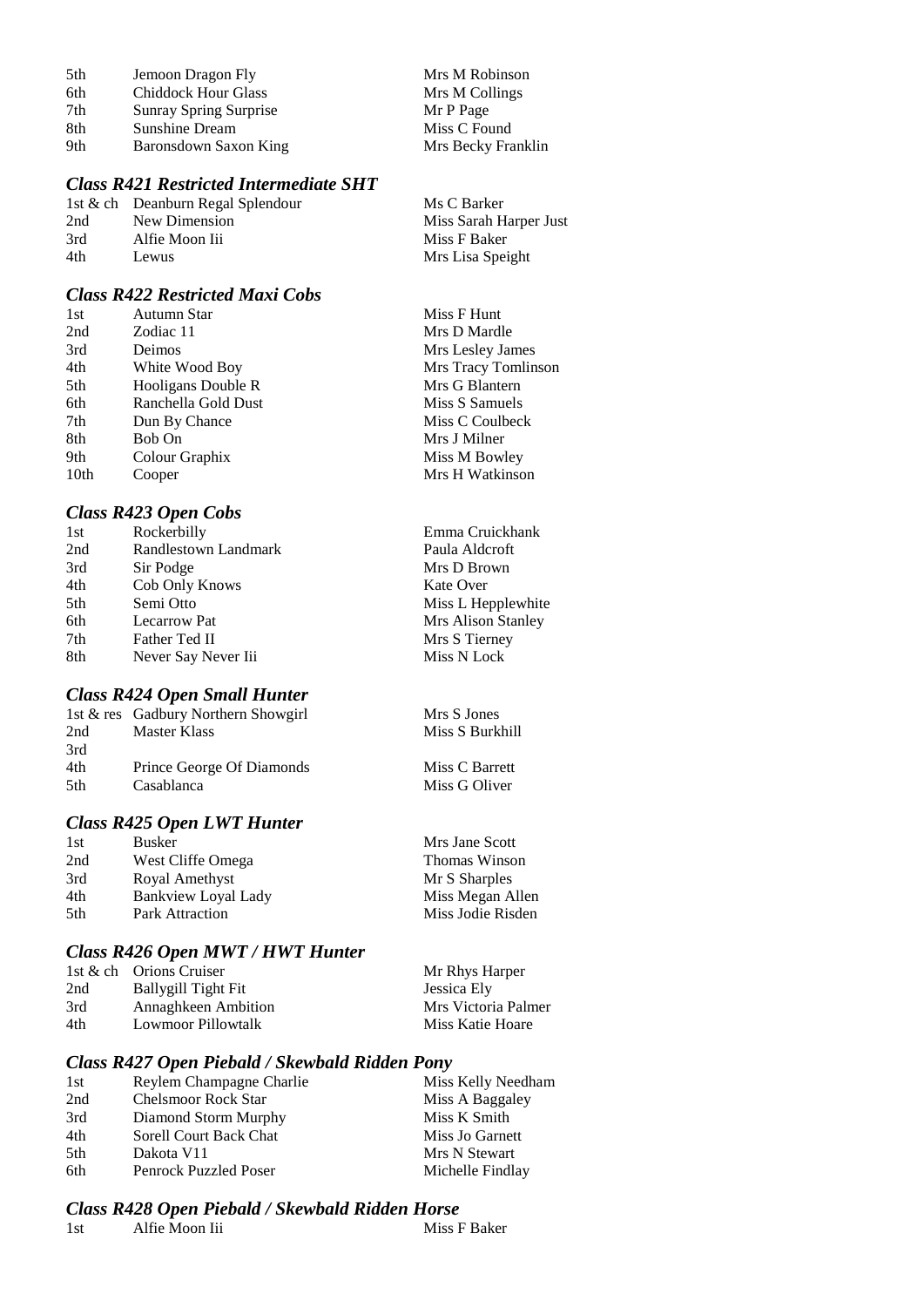| Kilurnay Patch           |
|--------------------------|
| Duke Of York             |
| Mill House Adimo Pectore |
| Autumn Star              |
| My Lucky Dip             |
| <b>Barbers Blaze</b>     |
|                          |

Miss Clare Hardstone Molly Kate Stowe Miss Kirstie Wright Miss F Hunt Miss T Underwood Mrs Linda Hulf

### *Class R429 Open Piebald / Skewbald Native / Traditional Horse or Pony*

| 1st & ch Pillgrim |                                 | Miss Amy Hunter      |
|-------------------|---------------------------------|----------------------|
|                   | 2nd & res The Real Deal         | Mrs Lynn Scott       |
| 3rd               | <b>Barbara</b>                  | Mrs K Talbot         |
| 4th               | <b>Blurred Lines</b>            | Miss C Bunting       |
| 5th               | Moortown Lacey                  | Miss Clare Hardstone |
| 6th               | <b>Brookdale Bruce Almighty</b> | Mrs K Warnes         |
| 7th               | Ashtree Rocky                   | Miss S Wood          |
| 8th               | <b>Black Velvet</b>             | Miss H Nelson        |
| 9th               | Kimico Kenny Rogers             | Miss Hanna Sillitoe  |
| 10th              | Applewood Star                  | Mrs E Dickie         |

### *Class R430 Restricted Thoroughbreds*

| 1st | Vancuverite     | <b>Emily Simpson</b> |
|-----|-----------------|----------------------|
| 2nd | Perfect Calm    | Katie Parfitt        |
| 3rd | Threeoseven     | Miss Ellie Hayes     |
| 4th | Stealth Project | Miss V Parkinson     |
| 5th | Nemo            | Mrs M Mussell        |
| 6th | Achromatic      | Rebecca Marshall     |

#### *Class R431 Restricted Piebald/Skewbald Traditional / Native Pony*

| 1st & ch Razzle Dazzle | Reece Bentley        |
|------------------------|----------------------|
| Sd Lady In Waiting     | Mrs Zoe Clarke       |
| Applewood Star         | Mrs E Dickie         |
| Hidden Gem             | Miss Jo Garnett      |
| Whos That              | Mrs Joanne Himsworth |
| <b>Fluff Mcduff</b>    | Miss S Wood          |
| The Honey Monster      | Miss Z Bennett       |
| The Drifter            | Mrs Lisa Brown       |
| Padstow                | Miss C West          |
| Highoak Juke           | Janet Smithers       |
|                        |                      |

#### *Class R432 Restricted Piebald / Skewbald Traditional / Native Horse*

| 1st              | Colour Impact            | Mr T Partridge       |
|------------------|--------------------------|----------------------|
|                  | 2nd & res The Real Deal  | Mrs Lynn Scott       |
| 3rd              | <b>Moortown Lacey</b>    | Miss Clare Hardstone |
| 4th              | Puzzle                   | Mrs Tina Sambucci    |
| 5th              | The Pie Man              | Mrs J Edmead         |
| 6th              | Taimawr Indiana          | Mrs K Hardy          |
| 7th              | Login Patchwork Lady     | Mrs Marie Boasman    |
| 8th              | <b>His Archness</b>      | Mrs A Bird           |
| 9th              | Indian Kings Royal Flash | Mr Jake Hobson       |
| 10 <sub>th</sub> | Grey Crow                | Mrs Stephanie Lane   |

## *Class R433 Restricted Piebald/Skewbald Plaited / Hogged Pony*

| 1st | Lewus                        | Mrs Lisa Speight     |
|-----|------------------------------|----------------------|
| 2nd | <b>Baliter Query</b>         | Mrs Lisa Cooke       |
| 3rd | Wilmira Melody               | Mrs Jayne Elliott    |
| 4th | Charlie                      | Miss Abigail Hurrell |
| 5th | <b>Country Sensation</b>     | Gibson Eleanor       |
| 6th | Gillsway L Panache           | Mrs L Brooksbank     |
| 7th | Avondales Wolken Winta       | Ms H Mullender       |
| 8th | Dakota V11                   | Mrs N Stewart        |
| 9th | Mayphillic Devil Wears Prada | Miss Y Suckling      |

### *Class R434 Restricted Piebald/Skewbald Plaited / Hogged Horse* Molly Kate Stowe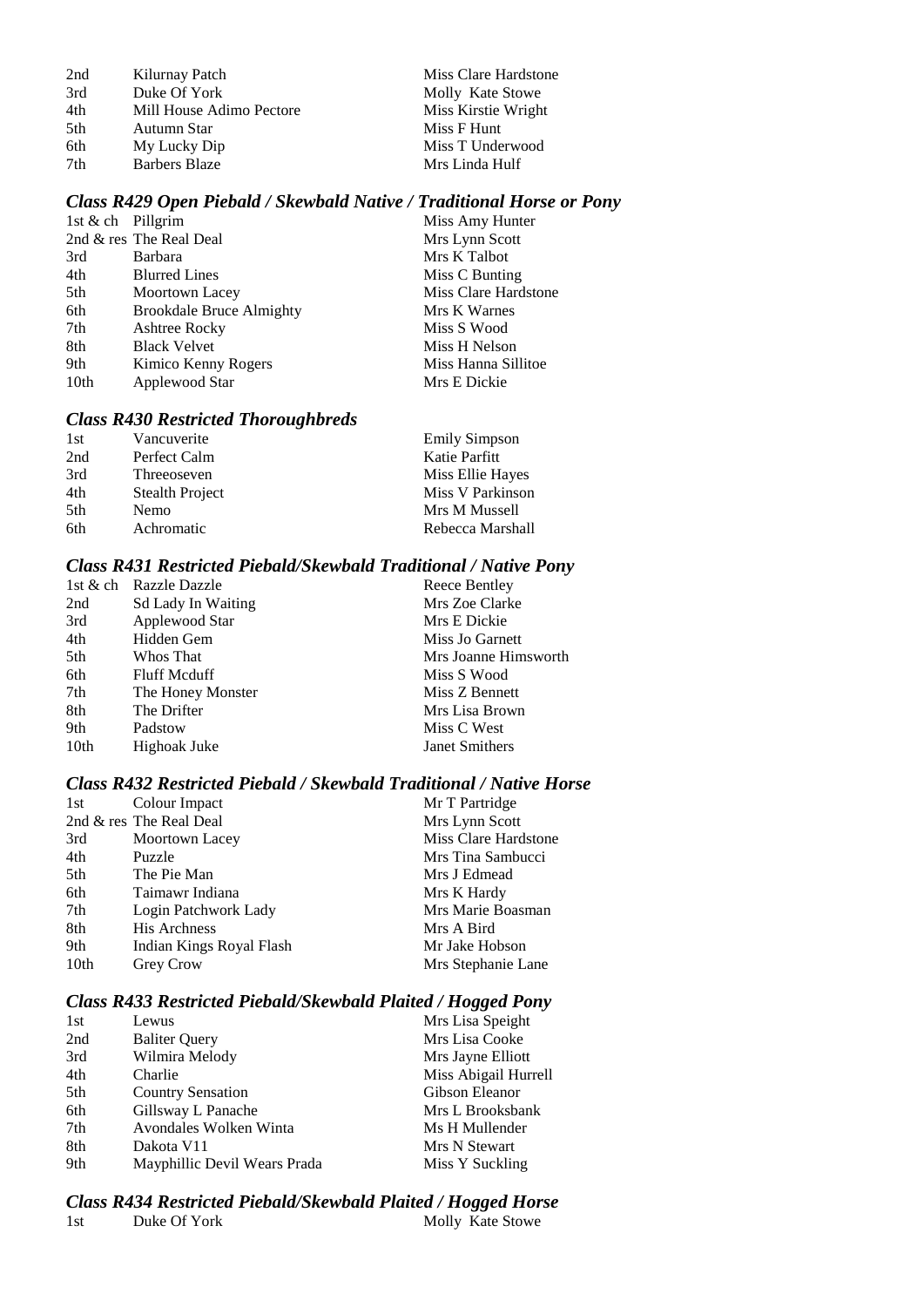| 2nd | Evening Shadow    | Mrs Victoria Tennent |
|-----|-------------------|----------------------|
| 3rd | Olivia            | Mrs L Squires        |
| 4th | Jh Dreamboy       | Miss Jo Garnett      |
| 5th | Captiva Izar      | Anna Morter          |
| 6th | Kilurnay Patch    | Miss Clare Hardstone |
| 7th | Loughmore Charlie | Mrs Marie Slater     |
| 8th | Finley            | Miss Rebecca Smith   |

## *Class R435 Open Ridden Traditional / Native Horse / Pony*

| 1st | <b>Blurred Lines</b> | Miss C Bunting        |
|-----|----------------------|-----------------------|
| 2nd | Once In A Blue Moon  | Mrs R Longbottom      |
| 3rd | Betty Boo            | Mrs A Wood            |
| 4th | Rock La              | Mrs D Ingram          |
| 5th | Blue                 | Miss J Davies         |
| 6th | The Honey Monster    | Miss Z Bennett        |
| 7th | Highoak Juke         | <b>Janet Smithers</b> |
| 8th | Thunder              | Jillian Ward          |
| 9th | Hercules             | Miss L Britnell       |
|     |                      |                       |

# *Class R436 Open Riding Horse*

| 1st | <b>Templebready Total Eclipse</b> | Miss J Steel |
|-----|-----------------------------------|--------------|
|-----|-----------------------------------|--------------|

## *Class R437 Restricted Small Hunter*

| Tom Thumb Iii           | Mrs A Baybutt     |
|-------------------------|-------------------|
| Pendancer Bilbo Baggins | Miss Hayley Dolby |
| Folly Glen Clover       | Ms Gill Hare      |
| Bawnmore Boy            | Mrs Ann Trenter   |
| Jemoon Musicman         | Mrs D Gardner     |
|                         |                   |

## *Class R438 Restricted LWT Hunter*

|     | 1st & res Delta Storm   | Mrs Rose Menhinick   |
|-----|-------------------------|----------------------|
| 2nd | Royal Amethyst          | Mr S Sharples        |
| 3rd | West Cliffe Omega       | Thomas Winson        |
| 4th | Carrolls Lad            | Miss Lora Hawkins    |
| 5th | <b>Red House Dexter</b> | Mrs Vicki Wood       |
| 6th | Westside Greenpark      | Miss Chloe Gallagher |

## *Class R439 Restricted MWT/HWT Hunter*

| 1st & ch Earlanno |                | Mrs Amanda Court    |
|-------------------|----------------|---------------------|
| 2nd               | Kooper Trooper | Christine Hall-Lang |
| 3rd               | <b>Robbie</b>  | Mrs T Davis         |
| 4th               | Red            | Miss Jane Mitchell  |
| .5th              | Olivia         | Mrs L Squires       |

## *Class R440 Open Ridden M&M Small Breeds*

| Forlan Honey Rhythm   | Miss Gabrielle Davies |
|-----------------------|-----------------------|
| Sweetcombe Sunmaker   | Mrs C Casey           |
| Anchor Bustard        | Mrs K Booty           |
| Glebe Dale Side Lined | Jenny Rylah           |
| Dunkery Toucan        | Patrica Stowe         |
|                       |                       |

### *Class R441 Open Ridden Welsh Section C & D*

| 1st | Carregybryn Brenin Last   | Miss Courtney Sandison |
|-----|---------------------------|------------------------|
| 2nd | Nebo Materpiece           | Mikileigh Batchelor    |
| 3rd | Trefrifawr Lady Lowri     | Miss M Lawrence        |
| 4th |                           |                        |
| 5th | Thorneyside Guardsman     | Katherine Marks        |
| 6th | Dearnevalley Wayne Rooney | Mrs T Davis            |
| 7th |                           |                        |
| 8th | Jensam Rocket             | Mrs E Turner-laurent   |

### *Class R442 Open Ridden M&M Large Breeds*

| 1st & res Kilimazing Graanite | Mr Charlie Cousens |
|-------------------------------|--------------------|
| 2nd $\&$ ch Kilmannan Kilty   | Hannah Lee         |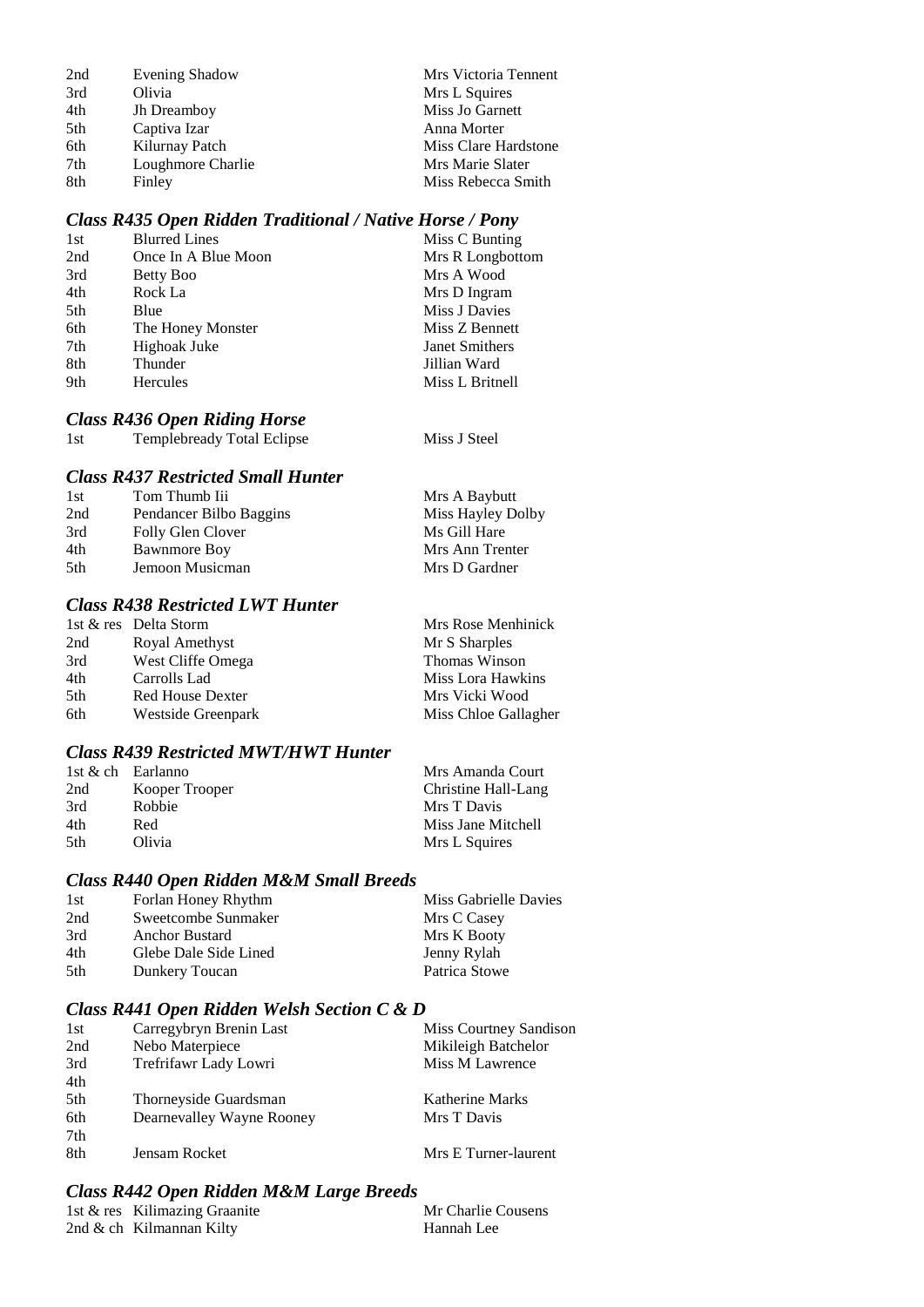| 3rd | Castle Wizzard             | Miss Jo Rose  |
|-----|----------------------------|---------------|
| 4th | Cringlemire Sonny          | Mrs H Dickens |
| 5th | Greenholme Falcon Fp71838g | Miss V Oliver |
| 6th | Rabawn Ozzie               | Ms T Asher    |
| 7th | Porte Lady                 | Mrs D Duffy   |

## *Class R443 Ridden World Breeds*

| 1st | Cayak                          | Mrs Joanne Eldridge |
|-----|--------------------------------|---------------------|
| 2nd | Amigo Xix                      | Mrs Alex Jourdan    |
| 3rd | Sealmasters Bar-Non Canada Dry | Mrs Tessa Reeve     |
| 4th | Gregs Hopton                   | Miss E Kerwood      |

## *Class R444 Junior Ridden M&M Small Breeds*

| 2nd  | Briden Perdargio              | Clare Bullman         |
|------|-------------------------------|-----------------------|
| 3rd  | <b>Black Hill Impulse</b>     | Dawn ODonnell         |
| 4th  | Gwithian Percival             | Mrs C Bell            |
| 5th  | <b>Shilstone Rocks Mayhem</b> | Mrs A Howe            |
| 6th  | <b>Brynely Lleucu</b>         | Mrs L Turner          |
| 7th  | Pinewell Hector               | Mrs S Tierney         |
| 8th  | Waxwing Roseking 82797        | Mrs Michelle Dixon    |
| 9th  | Rushfield Maltman             | Mrs Gemma Rice        |
| 10th | Crawel Vandyke                | Mrs H Gheorghiu-Gould |

## *Class R445 Junior Ridden Large Breeds*

|      | 1st & ch Shanohan Finnley   | Angela Carter   |
|------|-----------------------------|-----------------|
| 2nd  | Kilimazing Graanite         | Mr C Cousens    |
| 3rd  | <b>Rundales Mayfly</b>      | Miss C Miller   |
| 4th  | Corstan Valero              | Mrs H Coe       |
| 5th  | <b>Akehurst Black Bobby</b> | Mrs L Rice      |
| 6th  | <b>Stradone Prince</b>      | Mia Biggs       |
| 7th  | Rabawn Ozzie                | Ms T Asher      |
| 8th  | <b>Foxton Fire Dancer</b>   | Mrs L Cartner   |
| 9th  | Felinmor Crown Prince       | Heidi Sharp     |
| 10th | Glenvar Charlie             | Eleanor Marsden |
|      |                             |                 |

# *Class R446 Open Maxi Cob*

| 1st | Croft Flinn                   | Mrs C Masters     |
|-----|-------------------------------|-------------------|
| 2nd | Galatea Ii                    | Mrs L Fisher      |
| 3rd | Colebridgeview Diamond Dancer | Miss Emma Morrell |

## *Class R447 Restricted Show Pony not exceeding 138cms*

| 1st  | Rotherwood Dream On       | Mrs L Furniss         |
|------|---------------------------|-----------------------|
| 2nd  | Dantes Lord Lucas         | Mrs V Jasinski        |
| 3rd  | <b>Chasecroft Gazelle</b> | Miss Jodie Shepherd   |
| 4th  | Telynua Quickstep         | Mrs Lynsey Crayston   |
| 5th  | Rendene Whispering Charm  | Calista Boulton       |
| 6th  | Warleigh Charisma         | Mr Martin Ward        |
| 7th  | Rotherwood Mr Pepys       | Mrs M Nicoll Thompson |
| 8th  | Sandboro Love Child       | Mrs S Tierney         |
| 9th  | <b>Suddeen Finality</b>   | Mrs C Ronson          |
| 10th | Stychlands Stormbird      | Samantha Jakes        |

## *Class R448 Restricted Show Pony not exceeding 148cms*

|     | 1st & ch Abba Blue Rainbow | Mrs A Dunn        |
|-----|----------------------------|-------------------|
| 2nd | Stychlands Royal Hussar    | Megan Smith-Bruce |
| 3rd | Stanley Grange Regal Image | Mrs G Desai       |
| 4th | Ninfield Dream Maker       | Mrs D Taylor      |

# *Class R449 Restricted SHP not exceeding 133cms*

|     | 1st & ch Erimus Gamekeeper   | Daniel Bailey     |
|-----|------------------------------|-------------------|
| 2nd | Cottrell Riverdance          | Mrs Selina Bowles |
| 3rd | <b>Holnicote Celebration</b> | Mrs Kate Furniss  |
| 4th | Bleachgreen Sovereign        | Mrs S Green       |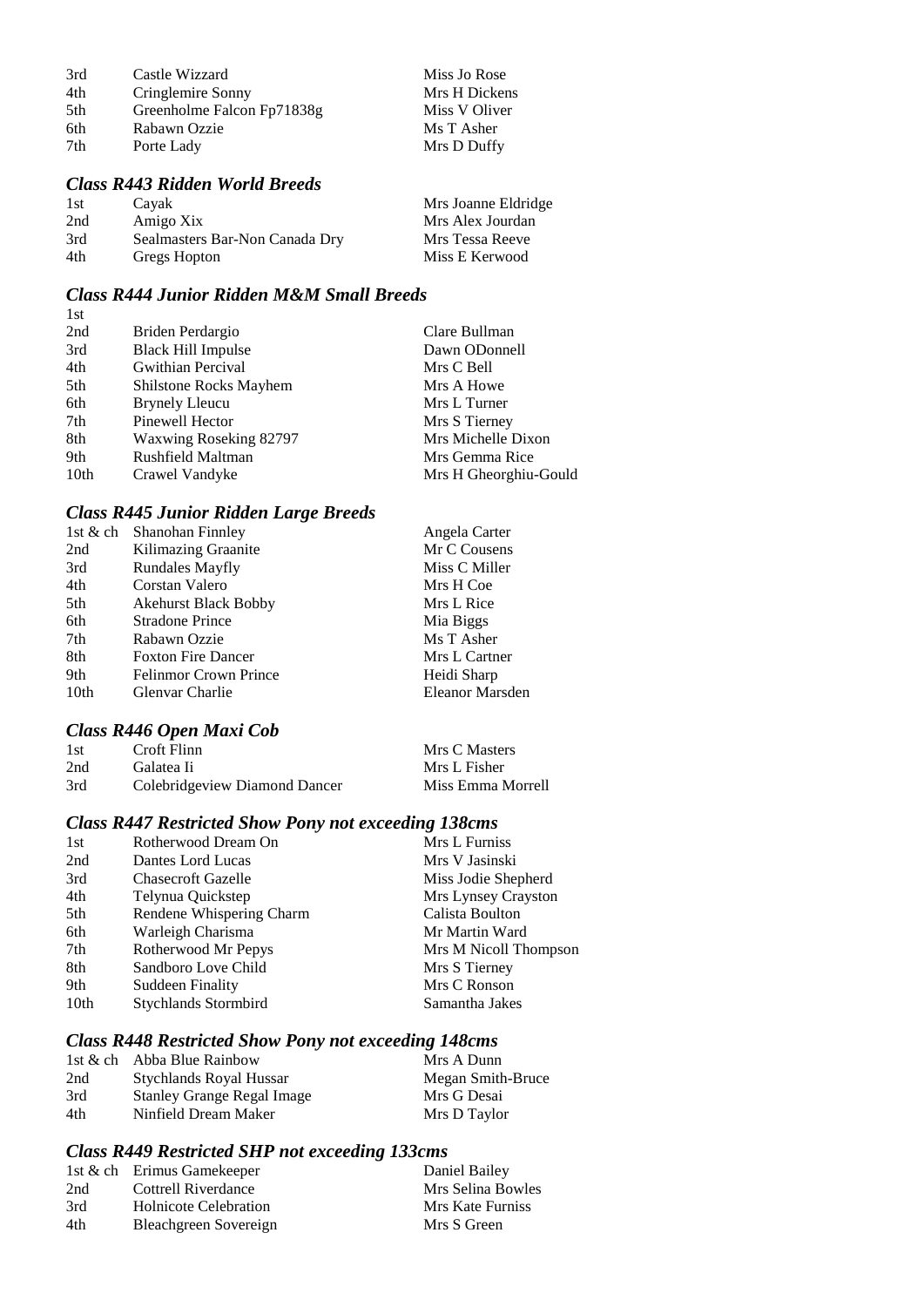5th Bluestone Little Diamond Mrs E Crofts

## *Class R450 Restricted SHP 143cms*

|     | 1st & res Millpony Make Me Chuckle | Mrs J Britton        |
|-----|------------------------------------|----------------------|
| 2nd | Lindeth Hustler                    | Ms N Greaves         |
| 3rd | Cherrytop Disco Diva               | Miss E Myatt         |
| 4th | Wycroft Dali                       | Mrs Rebecca Donnelly |
| 5th | <b>Stychlands Royal Hussar</b>     | Megan Smith-Bruce    |
| 6th | <b>Stychlands Stormbird</b>        | Samantha Jakes       |
| 7th | Vibrant Minx                       | Miss Jade Barlow     |

## *Class R451 Restricted SHP not exceeding 153cms*

| 1st | <b>Highmead Assurance</b> | Miss C Barrett    |
|-----|---------------------------|-------------------|
| 2nd | Jermoon Foreigh Affair    | Mrs M Robinson    |
| 3rd | Carnival Dream            | Mr R Clark        |
| 4th | Silvermines Irish Ruby    | Paige Thompson    |
| 5th | Cabragh Lad               | Miss Alice Taylor |

### *Class R452 Open Show Pony not exceeding 138cms*

|     | 1st & ch Chasecroft Tip Top       | Mr Guy Warner           |
|-----|-----------------------------------|-------------------------|
|     | 2nd & res Popalbee Temptation     | Ms Angelina McCaffrey   |
| 3rd | Dantes Lord Lucas                 | Mrs V Jasinski          |
| 4th | <b>Colouiann Mint Reflection</b>  | Mrs D Conway            |
| 5th | Warleigh Charisma                 | Mr M Ward               |
| 6th | <b>Stanley Grange Sophisticat</b> | Mrs A Whittle           |
| 7th | Eabrook Isra                      | <b>Imogen Hargraves</b> |

### *Class R453 Open Show Pony not exceeding 148cms*

| 1st | Anndalyse Maddison Park | Mrs J Dean            |
|-----|-------------------------|-----------------------|
| 2nd | Raemoir Masterplan      | Mrs D Conway          |
| 3rd | <b>Yealand Paschel</b>  | Miss Savannah Kemple  |
| 4th | Deanhills Lady          | Miss Michelle Jacques |

### *Class R454 Open Show Hunter Pony not exceeding 133cms*

|                            | Daniel Bailey               |
|----------------------------|-----------------------------|
| Cottrell Riverdance        | Mrs Selina Bowles           |
| <b>Glynaur Ricky Bobby</b> | Helen Seymour               |
| <b>Bobby</b>               | Chanelle Wall               |
| <b>Haighend Henessy</b>    | Mrs L Cartner               |
| Moeltryfan Minty           | Mrs K Millea                |
|                            | 1st & res Erimus Gamekeeper |

# *Class R455 Open Show Hunter Pony not exceeding 143cms*

| 1st  | Cherrytop Disco Diva | Miss E Myatt       |
|------|----------------------|--------------------|
| 2nd  | Pendle Arctic Monkey | Mrs S Campbell     |
| 3rd  | Romanno Talk Talk    | Mrs D Radford      |
| 4th  | Lindeth Hustler      | Ms N Greaves       |
| .5th | Chiddock Bed Time    | Mrs Victoria Dogan |

## *Class R456 Open Show Hunter Pony not exceeding 153cms*

|     | 1st & ch Deanburn Regal Splendour | Ms C Barker            |
|-----|-----------------------------------|------------------------|
| 2nd | New Dimension                     | Miss Sarah Harper Just |
| 3rd | New Journey                       | Mrs J Milner           |
| 4th | Mawgans Ruby                      | Mrs Sophie Davidson    |
| 5th | Jermoon Foreigh Affair            | Mrs M Robinson         |
| 6th | Hello Juno                        | Mrs Diane Mulhern      |
| 7th | Greylands Fairy Hill              | Miss C Miller          |
| 8th | Silvermines Irish Ruby            | Paige Thompson         |

## *Class R457 Open Ridden Part Breds*

| 1st | Raemoir Masterplan            | Mrs D Conway          |
|-----|-------------------------------|-----------------------|
| 2nd | Abba Blue Rainbow             | Mrs A Dunn            |
| 3rd | Rotherwood Mr Pepys           | Mrs M Nicoll Thompson |
| 4th | <b>Roslin Star Attraction</b> | Miss L Oliver         |
| 5th | Avondales Wolken Winta        | Ms H Mullender        |
|     |                               |                       |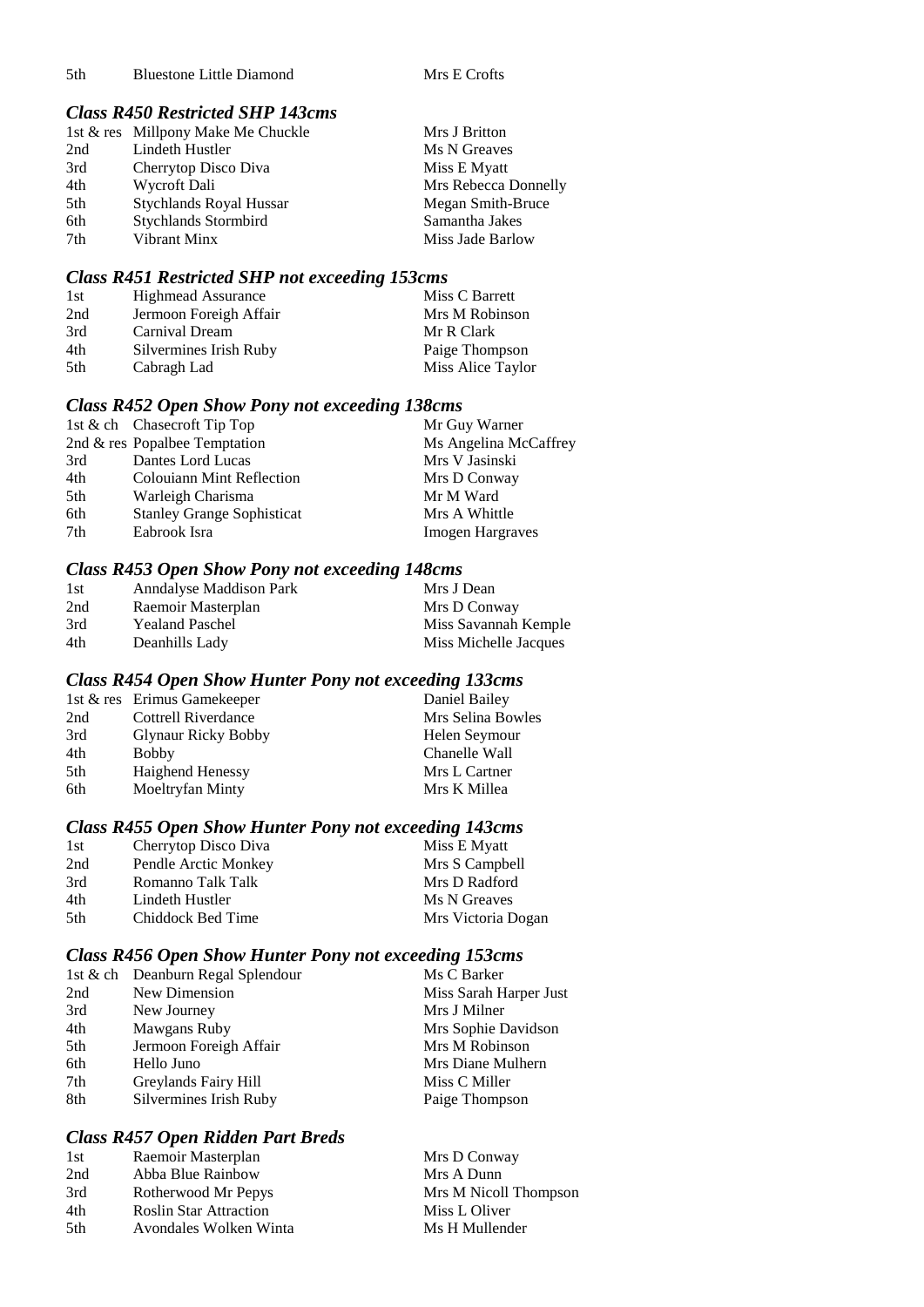## *Class R458 Ridden Palomino / Cremello / Perlino*

### *Class R459 Family Horse / Pony*

| 1st  | Marshlands Aero            | Miss Sarah Clune     |
|------|----------------------------|----------------------|
| 2nd  | Dont Tell Dad              | Malakai Gillivan     |
| 3rd  | Lewus                      | Mrs Lisa Speight     |
| 4th  | Drumacre Dreamcatcher      | Miss Caitlin Borland |
| 5th  | Out Of The Blue            | Mrs K Perkowski      |
| 6th  | Skellorn Mary Anna         | Miss Emma Longden    |
| 7th  | Cargah Bay                 | Mrs Felicity Saint   |
| 8th  | High Bank Romany Traveller | Miss Alice Hunns     |
| 9th  | Mister Miguel              | Anna Morter          |
| 10th | Killasolen Dick            | Mrs Teresa Brandon   |

## *Class R460 RC / PC Ridden Part Bred*

| 1st  | Hollycreek Sir Benson        | Mrs B Hatton-ritchie |
|------|------------------------------|----------------------|
| 2nd  | <b>Baliter Query</b>         | Mrs Lisa Cooke       |
| 3rd  | Padstead Kairo               | Mrs Clare Peterson   |
| 4th  | <b>Bobby</b>                 | Chanelle Wall        |
| 5th  | Romanno Royal Bronze         | Miss C Ainley        |
| 6th  | Killasolen Dick              | Mrs T Brandon        |
| 7th  |                              |                      |
| 8th  | Mayphillic Devil Wears Prada | Miss Y Suckling      |
| 9th  | Purdi De Burgh               | Miss L Ivory         |
| 10th | Kingsford Sweet Story        | Miss Jade Jennings   |

### *Class R461 RC / PC Lead Rein Pony*

|     | 1st & ch Abercamlais Aneurin | Mrs Lynn Shimwell    |
|-----|------------------------------|----------------------|
| 2nd | Amilas Chutney               | Tommy Lee            |
| 3rd | <b>Rushton Revellor</b>      | Mrs Sarah Cunningham |
| 4th | Kilfrew Holly                | Mrs D Smith          |
| 5th | Lacy Benno                   | Mrs K Millea         |
| 6th | Dolrhedyn Cardinal           | Jenny Wellens        |
| 7th | Trefaes Celtic Star          | Miss J Brown         |
| 8th | Royal Sparkling Pickles      | Miss C Pickford      |
| 9th | The Devil In Disguise        | Mrs G Richards       |
|     |                              |                      |

#### *Class R462 RC / PC First Ridden Pony*

|      | 1st & res Rookery Jumbo  | Miss Kelly Ne  |
|------|--------------------------|----------------|
| 2nd  | <b>Bobby</b>             | Miss C Wall    |
| 3rd  | Newtimes Summer Solstice | Miss Sophie A  |
| 4th  | <b>Dymock Ice Dancer</b> | Isabelle Sheeh |
| 5th  | Ridmore Pageboy          | Francesca Mat  |
| 6th  | Dinlle Llewelyn          | Mrs Michelle   |
| 7th  | Laneys Man               | Taroni Banton  |
| 8th  | Criccieth Chocolate Drop | Mrs S Glynn-I  |
| 9th  | Penhalogen Fantasia      | Miss C Ainley  |
| 10th | Desarbre Sparrow Hawk    | Matilda Price  |
|      |                          |                |

#### *Class R463 RC / PC Ridden Horse*

|     | 1st & res Sheriff Woddy | Miss L Burbidge |
|-----|-------------------------|-----------------|
| 2nd |                         |                 |
| 3rd | Zatopek                 | Mrs Amanda Co   |
| 4th | Melin Moldavite         | Emma Peel       |
| 5th | Fredie Girl             | Victoria Rhodes |
| 6th | Silvermines Irish Ruby  | Paige Thompson  |
| 7th | <b>Tankmore Boy</b>     | Miss Sophie Wra |
| 8th | Romanno Royal Bronze    | Miss C Ainley   |
|     |                         |                 |

### *Class R464 RC / PC Ridden Pony*

|     | 1st & ch Waxwing Roseking 82797 |
|-----|---------------------------------|
| 2nd | <b>Swallowfields Dragonfly</b>  |

Kelly Needha<mark>m</mark><br>C Wall Sophie Allen le Sheehy esca Matarazzo Iichelle Dixon Glynn-Brooks  $\overline{C}$  Ainley

da Court ie Wratting

Mrs Michelle Dixon Miss A Hinchly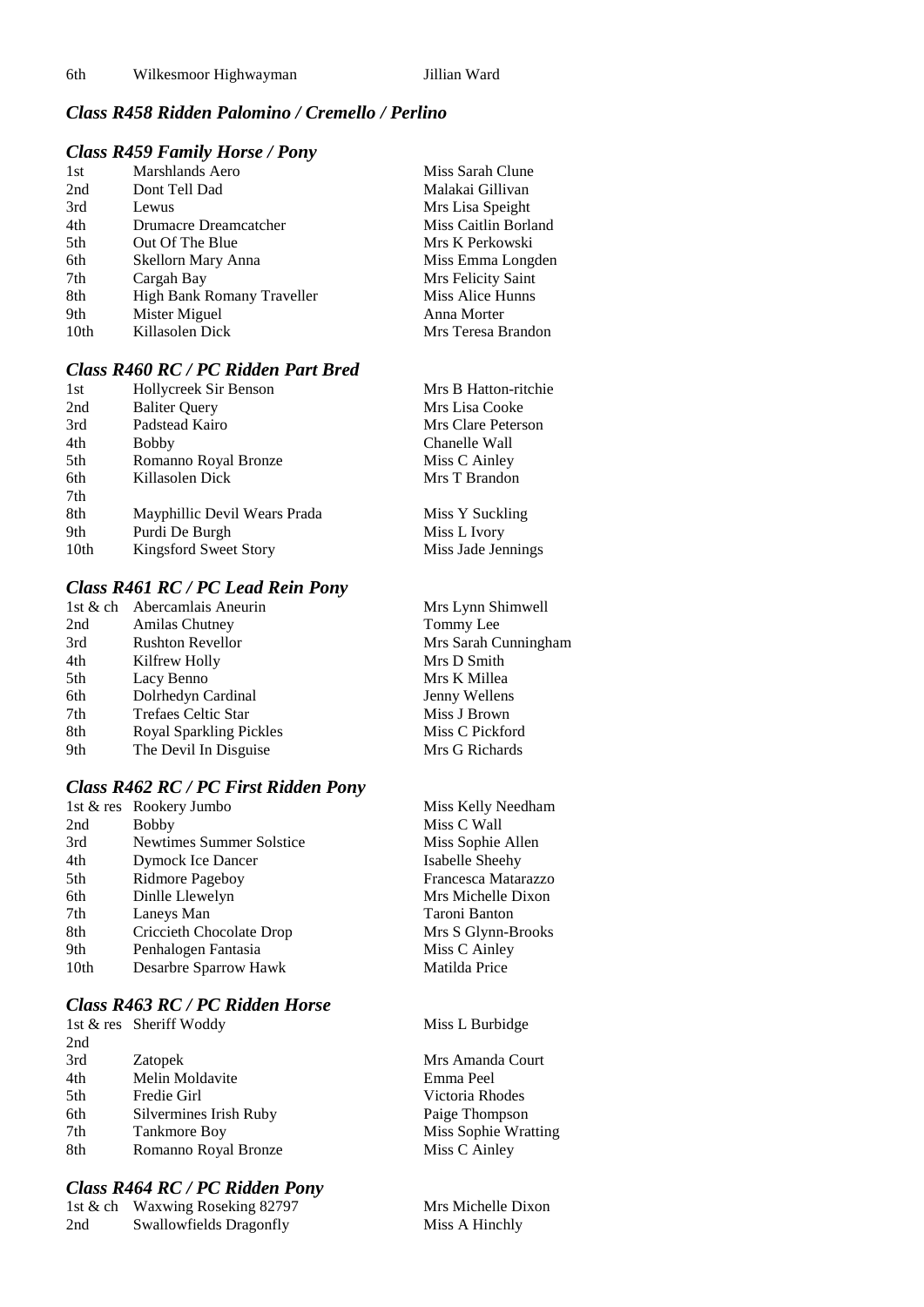| 3rd              | Sky                       | Miss Jade Jennings |
|------------------|---------------------------|--------------------|
| 4th              | Whiteleaze Maylord        | Heidi Sharp        |
| 5th              | Danaway Royal Ransom      | Miss Vicky White   |
| 6th              | Newtake Megan             | Mrs Z Vickers      |
| 7th              | <b>Baliter Query</b>      | Mrs Lisa Cooke     |
| 8th              | Wynnmere Renita           | Mrs S Sharp        |
| 9th              | Breeze Of Alltnacailleach | Jo Cocker          |
| 10 <sub>th</sub> | Ernford Butler            | Mrs J Darton       |
|                  |                           |                    |

### *Class R465 RC / PC Ridden Cob*

| 1st | Cleaghmore Boy | Mrs J Donald        |
|-----|----------------|---------------------|
| 2nd | Cob Dot Com    | Jo Cocker           |
| 3rd | Dexter         | Miss Cody Gilligan  |
| 4th | Rspca Wilma    | Miss Katie Moulds   |
| 5th | Sky            | Miss Jade Jennings  |
| 6th | Trebor         | Miss G Sheridan     |
| 7th | Millmart Boxer | Miss Susan Bowditch |
|     |                |                     |

#### *Class R466 RC/PC Ridden Veteran Lead Rein / First Ridden* 1st

| 2nd  | Pantmanr Just-so        | Mrs J Parker        |
|------|-------------------------|---------------------|
| 3rd  | <b>Hisley Provost</b>   | Mrs D Twitchen      |
| 4th  | Laithehill Othello      | Mrs Pippa Kirby     |
| 5th  | Uppacott Jubilate       | Mrs C Fatania       |
| 6th  | Shilstone Chinkwell Tor | Amy Forsdyke        |
| 7th  | Laneys Man              | Taroni Banton       |
| 8th  | Bijou Bernie Baru       | Mrs S Summers       |
| 9th  | Ridmore Pageboy         | Francesca Matarazzo |
| 10th | Sianlee Megamix         | Mrs C Collier       |

## *Class R467 RC / PC Ridden Veteran Pony*

| 1st  | Kingsford Sweet Story     | Miss Jade Jennings   |
|------|---------------------------|----------------------|
| 2nd  | <b>Strathleven Dunnet</b> | Miss L Moore         |
| 3rd  | Telynua Quickstep         | Mrs Lynsey Crayston  |
| 4th  | The Shredder              | Miss Aimee Wildgoose |
| 5th  | Phoenix                   | Miss G Taylor        |
| 6th  | Glynwyn Galileo           | Ruby-Lou Morphey     |
| 7th  | Rumworth Welsh Maid       | Roy Houghton         |
| 8th  | Millersford Kingston      | Miss K Harris        |
| 9th  | Cloonahinch White Beauty  | Mrs Emma Condon      |
| 10th | Talponciau Armani         | Roy Houghton         |
|      |                           |                      |

## *Class R468 RC / PC Ridden Veteran Horse*

|      | 1st $\&$ res Oso Crosby     | Mrs C Dagless      |
|------|-----------------------------|--------------------|
| 2nd  | Carnival Dream              | Mr R Clark         |
| 3rd  | Mister Tom                  | Mrs A Sewell       |
| 4th  | Duke Of York                | Molly Kate Stowe   |
| .5th | Otterburn                   | Mrs H Horton       |
| 6th  | <b>Blacks Much Designed</b> | Miss J Nightingale |

# *Class R469 Equifest Eventing Exceeding 153cms*

| 1st  | Van Neolux                | Miss Patricia Goodwin |
|------|---------------------------|-----------------------|
| 2nd  | <b>Tullabeg Fashion</b>   | Becky Belcher         |
| 3rd  | Shes Gold                 | Jade Thompson         |
| 4th  | Im By McBetsys Pie        | Miss D Kershaw        |
| 5th  | <b>Westceffyl Prince</b>  | Miss E Orde-Powlett   |
| 6th  | Fanta Fox                 | Rosie Ringer          |
| 7th  | Earnshaws Country Eclipse | Miss Patricia Goodwin |
| 8th  | Skys The Limit            | Miss L Pope           |
| 9th  | Zero Cavalier             | Roy Hart              |
| 10th | Shan Bally Lucky Dip      | Amelia Short          |
|      |                           |                       |

# *Class R470 Equifest Eventer not exceeding 153cms*

| 1st | Flight Of The Bumblebee The2nd | Mrs J Hayden |
|-----|--------------------------------|--------------|
|     |                                |              |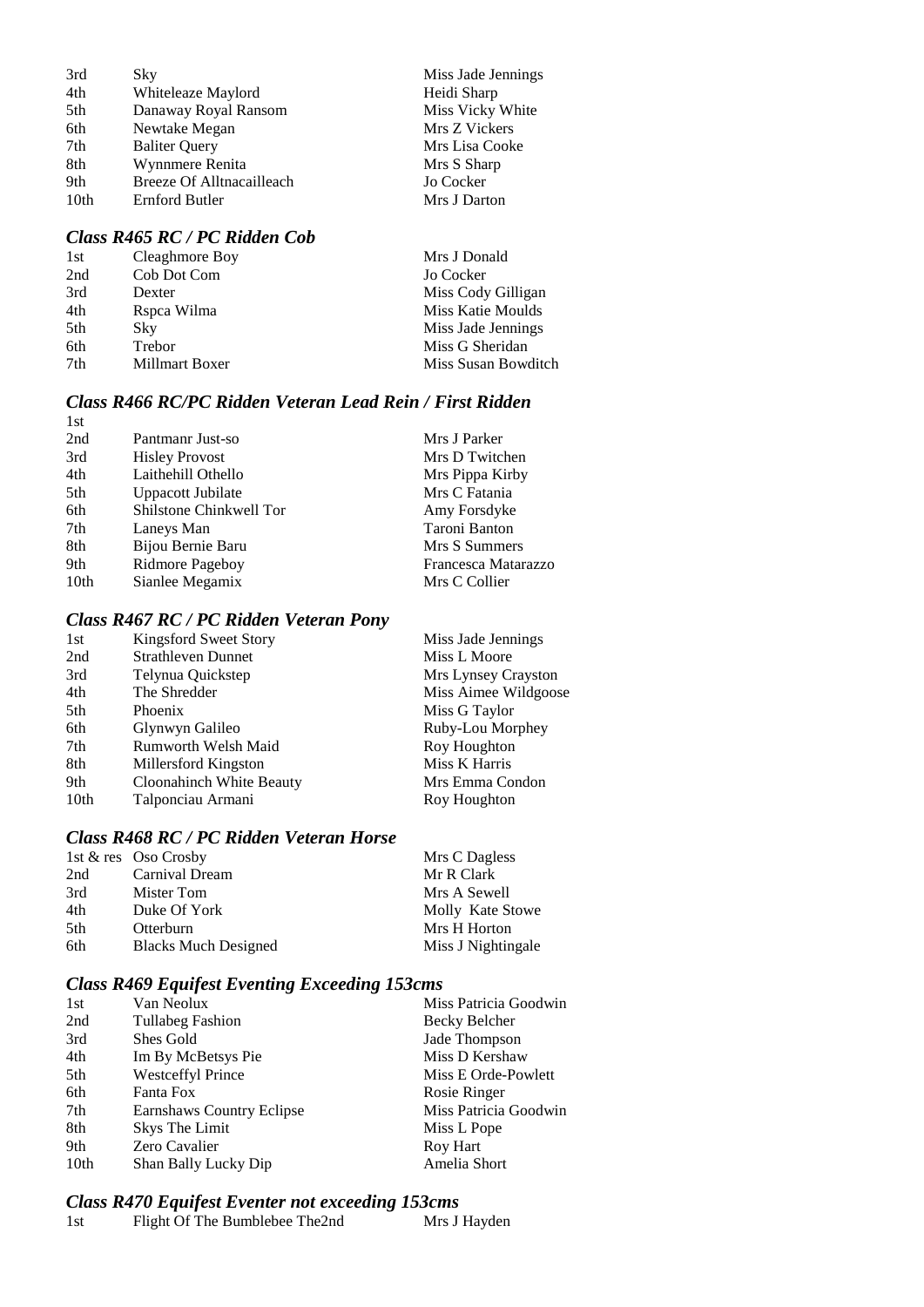| 2nd  | Helsington Its For Free     | Mrs V Martin            |
|------|-----------------------------|-------------------------|
| 3rd  | Carnsdale Banner Man        | Mrs K Mercer            |
| 4th  | Midnight Warrior            | Rosie Ringer            |
| 5th  | <b>Ballylean Caster</b>     | Miss Olivia Rose Aulton |
| 6th  | <b>Miss Picture Perfect</b> | Lynda King              |
| 7th  | Carnsdale Top Hat           | Miss Floriann Gilston   |
| 8th  | Call Me Kev                 | Mrs Sue Cameron         |
| 9th  | <b>Lookout Oyster Fionn</b> | Molly Mahoney           |
| 10th | Macs Mirah                  | Mrs L Harris            |

# *Class R471 Equifest Eventer not exceeding 143cms*

| 1st              | Turloughreuagh Boy     | Lynda King               |
|------------------|------------------------|--------------------------|
| 2nd              | Blue By You            | Miss Floriann Gilston    |
| 3rd              | Chiddock Times Square  | Alice Moralee            |
| 4th              | Valentine Harlequin    | Amelia Short             |
| 5th              | <b>Halestorm Topsy</b> | Miss Nicola Brown        |
| 6th              | Windale Thunder Cloud  | Mrs Jayne Elliott        |
| 7th              | Fly                    | Miss Kayleigh Shepperson |
| 8th              | Noble Topcat           | Rosie Ringer             |
| 9th              | Logan                  | Mrs S Fenn               |
| 10 <sub>th</sub> | Mr Hector              | Amelia Short             |

# *Class R472 Equifest Eventer not exceeding 133cms*

| 1st | Popsters The Love Machine    | Mrs F Jack         |
|-----|------------------------------|--------------------|
| 2nd | Ewyn Llinos                  | Mrs E Bainbridge   |
| 3rd | Miami Dancer                 | Miss Rebecca Raine |
| 4th | <b>Scarletts Jimmy Bunny</b> | Miss R White       |
| 5th | Barney                       | Amelia Short       |

## *Class R473 WHP Performance 55cms*

| 1st  | <b>Beechmount Bandit</b> | Mrs A Remmen        |
|------|--------------------------|---------------------|
| 2nd  | Trewithian Callaway      | Mrs V Martin        |
| 3rd  | Corkhills Puzzle         | Mrs J Crossley      |
| 4th  | Lunesdale Spirit         | Nicola Clarke       |
| 5th  | Delamere Kaleidoscope    | Miss Hannah White   |
| 6th  | Dark Storm               | Mrs Fiona McNaught  |
| 7th  | Merrie Maydance          | Mrs S Dobson        |
| 8th  | CJs Tonto                | Zara Bell           |
| 9th  | Creigllan Rhodri         | Lillie May          |
| 10th | Loveable Rogue           | Mrs Tracy Tomlinson |

### *Class R474 BSPA Piebald / Skewbald WH/WHP 55cms*

| 1st  | Loveable Rogue        | Mrs Tracy Tomlinson  |
|------|-----------------------|----------------------|
| 2nd  | <b>Bushmoor Echo</b>  | Samuel Laity         |
| 3rd  | Splashdown Lenny      | Ms D Birdsey         |
| 4th  | Kitty Kat             | Mrs Nicola Bond      |
| 5th  | Dreams May Come       | Miss Zara Ball       |
| 6th  | Jimmy 2 Shoes         | Mrs V Metelko-Taylor |
| 7th  | Delamere Kaleidoscope | Miss Hannah White    |
| 8th  | Denace The Menace     | Mrs C Mahoney        |
| 9th  | Penny Lane            | Miss Catherine Young |
| 10th | Hot Spurs Gypsy Gold  | Miss M Sweeting      |

### *Class R475 BSPA Piebald / Skewbald WH/WHP 65cms*

| 1st              | Muggle-wump                       | Mia Biggs           |
|------------------|-----------------------------------|---------------------|
| 2nd              | Angelic Lace                      | <b>Blythe Moore</b> |
| 3rd              | <b>Classicolours Royal Secret</b> | Mrs L Lupton        |
| 4th              | Kiwi I I I                        | Rachal Fairbairn    |
| 5th              | Corky                             | Janet Piper         |
| 6th              | <b>Sd Riverdance</b>              | Miss Lisa Dixon     |
| 7th              | Annie Of Oakhaze                  | Miss R Leek         |
| 8th              | Mabel                             | Miss R Williams     |
| 9th              | Merlin                            | Vanessa Lawes       |
| 10 <sub>th</sub> | My Perfect Piece                  | Mrs N Berry         |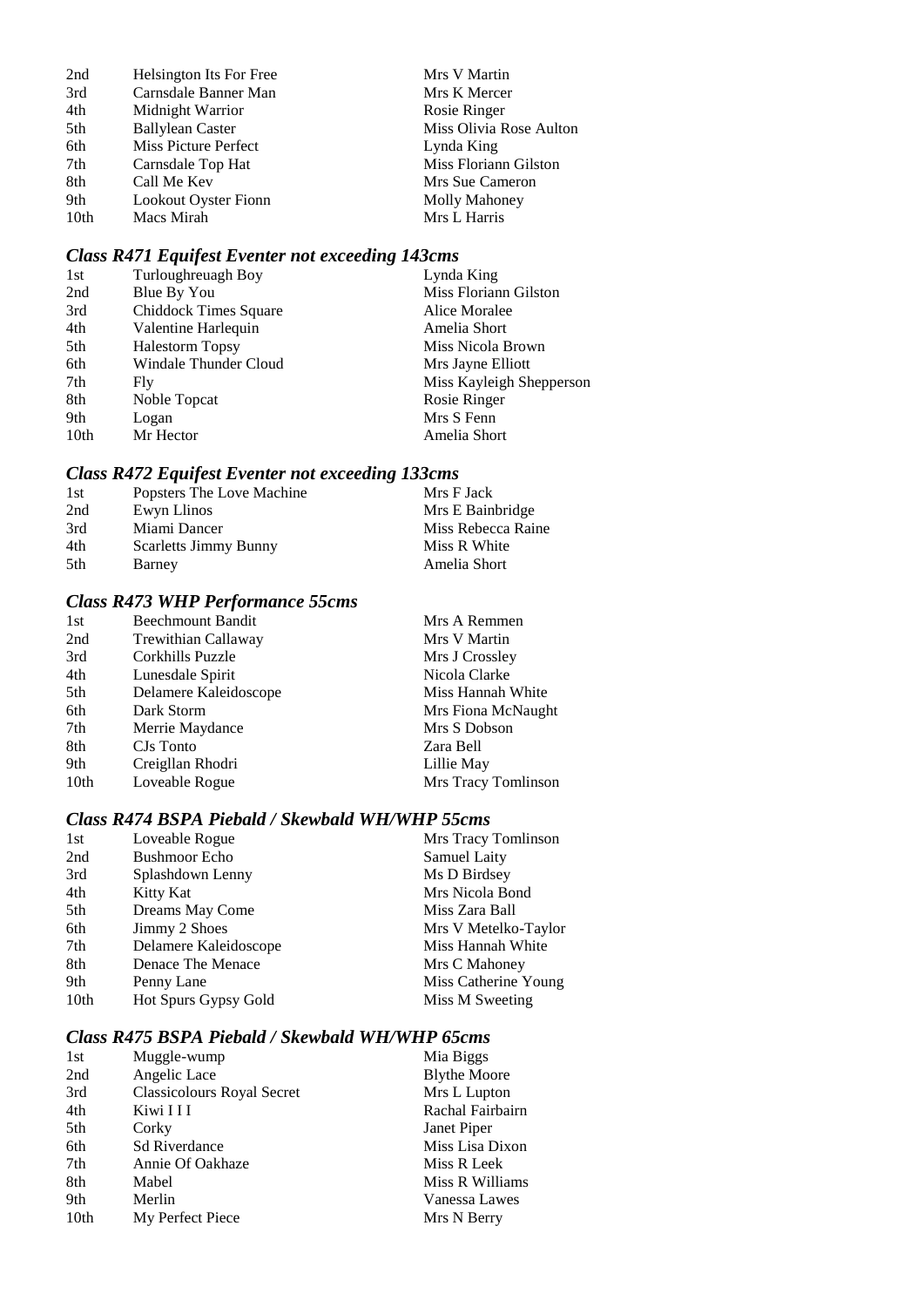## *Class R476 BSPA Piebald / Skewbald WH/WHP 75cms*

| 1st | Remingtonsteele              | Miss Sophie Wratting  |
|-----|------------------------------|-----------------------|
| 2nd | <b>Betsy Malone</b>          | <b>Charlotte Pell</b> |
| 3rd | Miss Yogi Bear               | Lucy Lapping          |
| 4th | <b>Scarletts Jimmy Bunny</b> | Rose-zena White       |
| 5th | Angelic Lace                 | <b>Blythe Moore</b>   |
| 6th | Jaydees Miss Unique          | Miss Megan Lewis      |
| 7th | <b>Squires Summer Dream</b>  | Miss C Elding         |
| 8th | Caher Lad                    | Elisabeth Edmonds     |
| 9th | Mill House Adimo Pectore     | Miss Kirstie Wright   |

## *Class R477 BSPA Piebald / Skewbald WH/WHP 85cms*

| 1st | Bring It On Bailey   | Mrs G Clifford Graham |
|-----|----------------------|-----------------------|
| 2nd | Caher Lad            | Elisabeth Edmonds     |
| 3rd | The Firewall         | Mrs F Embleton        |
| 4th | Woodcook Scooby Doo  | Mr M Brown            |
| 5th | <b>Buster</b>        | Mrs Lesley Harris     |
| 6th | Squires Summer Dream | Miss C Elding         |
| 7th | Jaydees Miss Unique  | Miss Megan Lewis      |

# *Class R478 Certified Working Hunter*

|      | 1st & res Quartz Diamond Boy | Miss R Stokes         |
|------|------------------------------|-----------------------|
| 2nd  | Notley Queen Bee             | Vanessa Lawes         |
| 3rd  | Crathorne Blue Diamond       | Ms C Dugdale          |
| 4th  | <b>Tossey Ginger</b>         | Mrs J Benbow          |
| 5th  | Zatopek                      | Mrs Amanda Court      |
| 6th  | Fanta Fox                    | Tabitha Case          |
| 7th  | Get Set Ii                   | <b>Kate Priestley</b> |
| 8th  | <b>Burlington Fisher</b>     | Mrs J Mannix          |
| 9th  | The Black Cavalier           | Mrs C Excell-Outram   |
| 10th | Ingle Walter                 | Mrs J Aldred          |

# *Class R479 Certified Working Hunter Pony*

| 1st & ch Ballylean Caster | Miss Olivia Rose Aulton     |
|---------------------------|-----------------------------|
| Kildromin Sir             | Miss Charlotte Cooper       |
| Phoebe                    | Mrs R Rodgers               |
| Faith The Third           | Miss Alexandra Ryder-Davies |
| Riversdale Shaman         | Agatha Joly De Lotbiniere   |
| Rathlacken Jack           | Mrs R Taylor                |
| <b>Buster</b>             | Mrs L Harris                |
| <b>Wellbrow Dewdrop</b>   | Miss S Baker                |
| Pendancer Mickey Bricks   | Miss Hayley Dolby           |
| Penrheol Turpin           | Ms C Dugdale                |
|                           |                             |

# *Class R480 Working Cobs / Traditional Cobs*

| <b>Miss Polly Coles</b> |
|-------------------------|
| Mr M Brown              |
| Miss L Hepplewhite      |
| Miss Amy Dawson         |
| Elisabeth Edmonds       |
| Miss C Humphrey         |
| Ms L Blogg              |
| Miss P Jones            |
| Miss E Partington       |
| Mr Roy Hart             |
|                         |

## *Class R481 Working Show Horse*

| Miss R Bradby         |
|-----------------------|
| Amy Pickering         |
| <b>Kate Priestley</b> |
| Miss Stephanie Beer   |
| Miss T Kemp           |
| Stephanie Hill        |
|                       |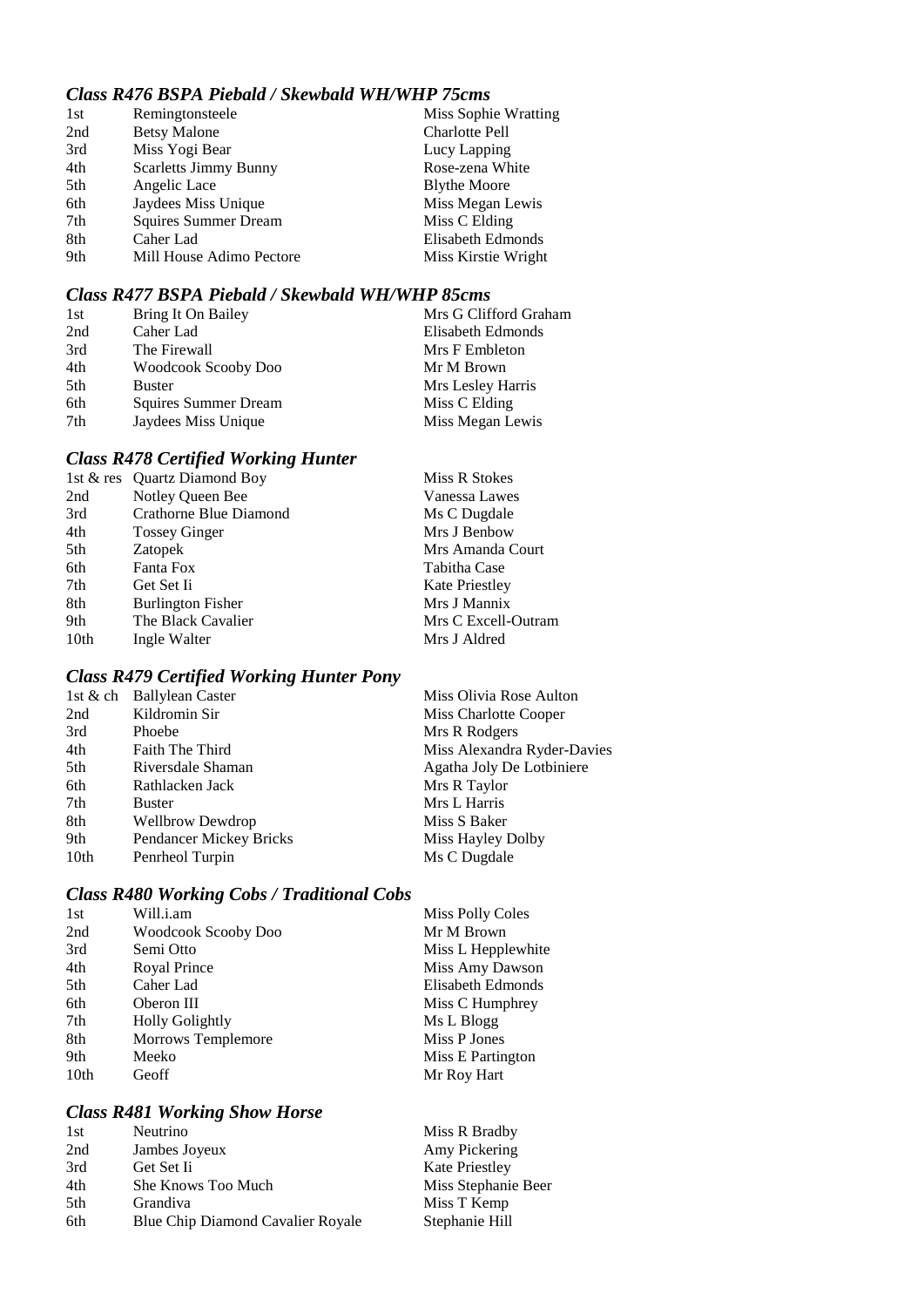### *Class R482 Open Cradle Stakes*

| 1st              | <b>Oddies Tiger Lily</b> |
|------------------|--------------------------|
| 2nd              | Pine Lodge Raffles       |
| 3rd              | Fantastic Mr T           |
| 4th              | Beckside Golden Flute    |
| 5th              | Llafar Bendigeidfran     |
| 6th              | Sianwood Goldflake       |
| 7th              | Bijou Bernie Baru        |
| 8th              | Friars All Gold          |
| 9th              | <b>Waxwing Trinket</b>   |
| 10 <sub>th</sub> | Julmar Summer Breeze     |
|                  |                          |

#### *Class R483 Open Nursery Stakes*

| 1st  | Millcroft Armada           | Erin Wittich         |
|------|----------------------------|----------------------|
| 2nd  | May Day Lad                | Mrs E Wilmot         |
| 3rd  | Make A Splash              | Vanessa Lawes        |
| 4th  | Wynswood Escaped           | Mrs L Harris         |
| 5th  | Milford Fair Kismet        | Mrs J Bullock        |
| 6th  | Shilito Goldfinger         | Miss H Shippey       |
| 7th  | Dark Storm                 | Mrs Fiona McNaught   |
| 8th  | Beckside Golden Flute      | Mrs Linda Williamson |
| 9th  | Gwithian Lily              | Mrs H Rogers         |
| 10th | <b>Scarthy Gold Falcon</b> | Miss H Shippey       |

Miss H Shippey Mrs Joanne Eldridge Macey Crabtree Mrs Linda Williamson Mrs L Freebody Mrs C Excell-outram Mrs S Summers Mrs Sue Heath Mrs L Freebody Mrs Serra Kaliviotis

#### *Class R484 M&M WHP Shetlands*

| 1st | <b>Actaeon Of Hardenley</b> | Erin Wittich         |
|-----|-----------------------------|----------------------|
| 2nd | Sam of Ouimper              | Mrs Sam Herring      |
| 3rd | Megans Bobby Dazzler        | Mrs Linzi Cave       |
| 4th | Hackamore Black Narcissus   | Mrs Samantha Stanley |

### *Class R485 M&M WHP Welsh A, Exmoor & Dartmoor*

| 1st  | Monksfield Huntsman      | Mrs Samantha Stanley |
|------|--------------------------|----------------------|
| 2nd  | Sweetcombe Sunmaker      | Mrs C Casey          |
| 3rd  | Thistledown Fun Fair     | Mrs Pippa Kirby      |
| 4th  | <b>Oddies Tiger Lily</b> | Miss H Shippey       |
| 5th  | Crumpwell Brady          | Mrs Martha Hatswell  |
| 6th  | Ffynnonbach Llewelyn     | Andrea Pearman       |
| 7th  | <b>Anchor Bustard</b>    | Mrs K Booty          |
| 8th  | Llanfrechfra Jolene      | Mrs Alyson Carr      |
| 9th  | Thistle                  | Mrs K Perkowski      |
| 10th | Julmar Summer Breeze     | Mrs Serra Kaliviotis |

## *Class R486 Welsh B & C WHP*

| 1st              | <b>Rivervalley Goldtop</b> | Miss J Hunt         |
|------------------|----------------------------|---------------------|
| 2nd              | Horeb Boycee               | Miss F Wilson       |
| 3rd              | Gwyllan Rooney             | Miss Hannah White   |
| 4th              | Rivervalley Rob Roy        | Mrs K Whitehead     |
| 5th              | <b>Tysgubor Owainn</b>     | Mrs K Priestley     |
| 6th              | Beudog Star Of Heaven      | Miss E Tileynunn    |
| 7th              | Cheshmere Ena              | Mrs Clair Ormrod    |
| 8th              | Sangwyn Ifan               | Emma Peel           |
| 9th              | Nebo Rian                  | Mrs Martha Hatswell |
| 10 <sub>th</sub> | Startlewood William        | Miss Kirstie Wright |
|                  |                            |                     |

### *Class R487 Highland / Fell / Dales WHP*

| 1st | Murthwaite Solomon      | Mrs K Whitehead       |
|-----|-------------------------|-----------------------|
| 2nd | Kingdom of Ryedale      | Mrs A Beresford       |
| 3rd | <b>Wellbrow Dewdrop</b> | Miss S Baker          |
| 4th | <b>Bluebrae Merrick</b> | Miss R Randall        |
| 5th | Strathleven Droma       | Chloe Rutherford      |
| 6th | Rosedawn Mountain Ash   | Miss Elizabeth Carter |

### *Class R488 Welsh D, New Forest, Connemara WHP*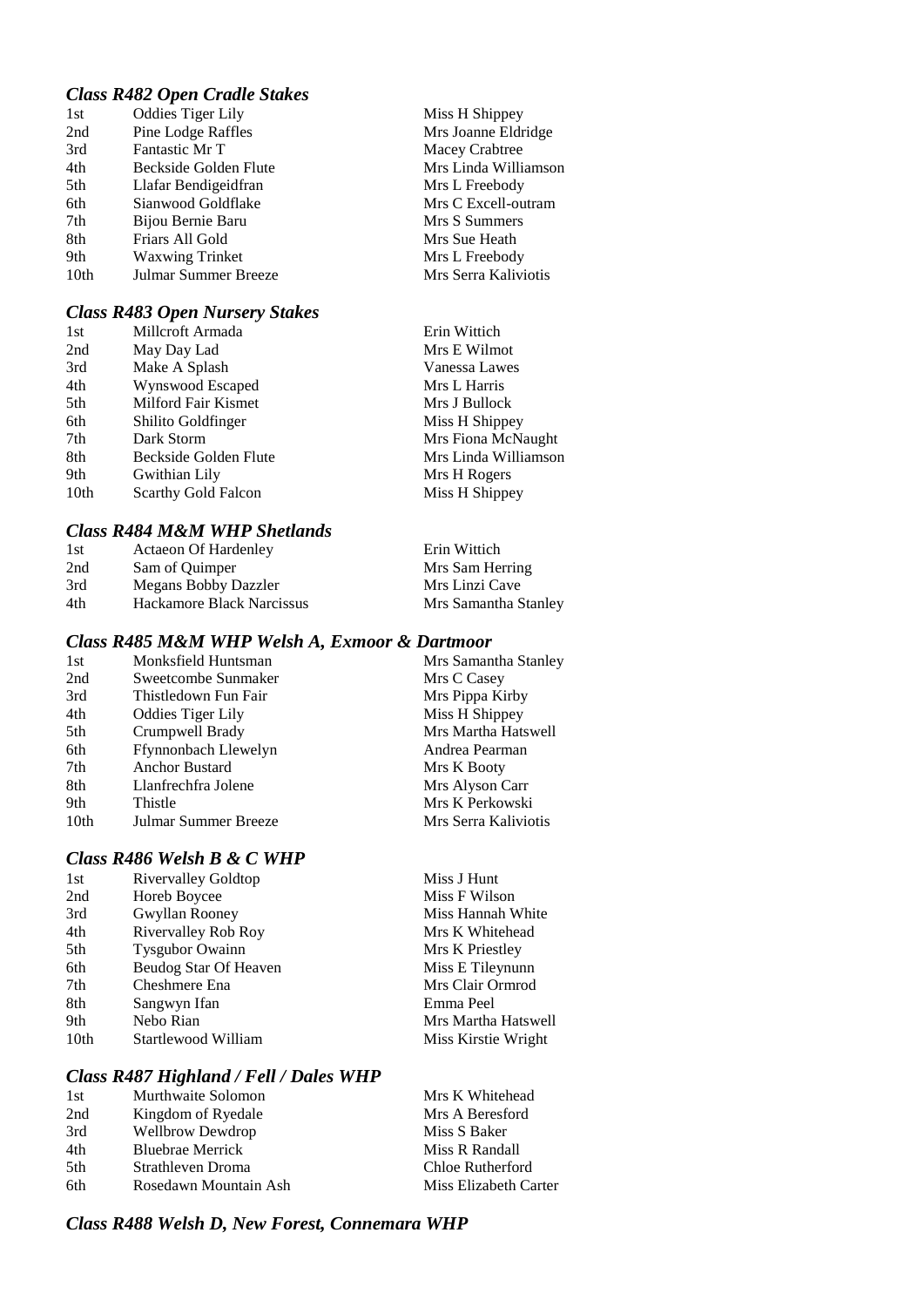| 1st              | Ruaban                      |
|------------------|-----------------------------|
| 2nd              | Lettergesh Bobby            |
| 3rd              | Bridgedale Sebastian        |
| 4th              | Llangybi Duke               |
| 5th              | Hulme Harrys Boy            |
| 6th              | Lowhaygarth Will O The Wisp |
| 7th              | <b>Budore Michael Anglo</b> |
| 8th              | Pentrecoed Brigadier        |
| 9th              | Lochan Lass                 |
| 10 <sub>th</sub> | Llanidan Bolt               |
|                  |                             |

## *Class R489 Dressage To Music*

| 1st              | <b>Broscoe Samuel</b>     | Mrs C Dodd           |
|------------------|---------------------------|----------------------|
| 2nd              | <b>Sd Riverdance</b>      | Miss Lisa Dixon      |
| 3rd              | <b>Yentile V Monting</b>  | Miss Mary Morgan     |
| 4th              | Breeze Of Alltnacailleach | Jo Cocker            |
| 5th              | Popsters Masterclass      | Mrs S Dobson         |
| 6th              | <b>Bascote Robin</b>      | Gemma Spence         |
| 7th              | Farran Blonde             | Katie Atkinson       |
| 8th              | Sweet About Me            | Miss Amy Walton      |
| 9th              | Drumacre Dreamcatcher     | Miss Caitlin Borland |
| 10 <sub>th</sub> | Kooper Trooper            | Christine Hall-Lang  |

Mrs H Watkinson Katie Bettison Lara Crisci Miss Jenna Pickles Miss C Miller Mrs A Fligg Alison Worley Miss J Hunt Miss K Murray Miss F Vaughan

## *Class R490 Dressage - Prelim Test 12*

| <b>Anchor Bustard</b>     | Mrs K Booty           |
|---------------------------|-----------------------|
| Appletongrange Mccoy      | Mrs J Rushmer         |
| Nyton Master Dundee       | Emma Kampa            |
| Jemoon Musicman           | Mrs Donna Gardner     |
| Dymock Ice Dancer         | Isabelle Sheehy       |
| Nyton Good Friday         | Emma Kampa            |
| King Clovers Pride        | Miss R Baston         |
| Foxhollow Alwyn Tywysog   | Kay Gibson            |
| <b>Lowmoor Pillowtalk</b> | Miss Katie Hoare      |
| Crawel Vandyke            | Mrs H Gheorghiu-Gould |
|                           |                       |

# *Class R491 Concours DElegance Lead Rein*

| 1st  | <b>Waitwith Goldfinch</b>        | Carrie Simmonds     |
|------|----------------------------------|---------------------|
| 2nd  | Pinina Reef                      | Miss K Morton       |
| 3rd  | Sandycross Sir Gandolph          | Mrs Katie Snow      |
| 4th  | Uppacott Jubilate                | Mrs C Fatania       |
| 5th  | Diptford Melika                  | Miss A Mathers      |
| 6th  | Tullibardine Wind In The Willows | Miss Daisie Smith   |
| 7th  | Birchmoor Amelia                 | <b>Gail Conroy</b>  |
| 8th  | Rhydygrug Vellum                 | Mrs S Jeffery       |
| 9th  | Sianlee Megamix                  | Mrs C Collier       |
| 10th | Pumphill Mr Theodore             | Miss Nikki Ashcroft |

## *Class R492 Concours DElegance First Ridden*

| 1st | Waulkmill Raven         | Mrs Lyndsey Birtwell |
|-----|-------------------------|----------------------|
| 2nd | Eric Der Vanderguten    | Mrs D Aspell         |
| 3rd | Rotherwood Significance | Miss S North         |
| 4th | Greendown Joker         | Mrs L Furniss        |
| 5th | <b>Bobby</b>            | Miss C Wall          |
| 6th | Pine Lodge Raffles      | Mrs Joanne Eldridge  |
| 7th | RSPCA Felledge Jarvis   | Jillian Ward         |
| 8th | Laithehill Othello      | Philippa Kirby       |
| 9th | Desarbre Icicle         | Mrs Kim Downs        |

## *Class R493 Concours DElegance Traditional Clothing*

| Kiwi I I I          | Rachal Fairbairn      |
|---------------------|-----------------------|
| Horeb Ioan          | <b>Holly Charnock</b> |
| Cayak               | Mrs J Eldridge        |
| <b>Romany Ouest</b> | Emma Message          |
| Mister Tom          | Janet Piper           |
|                     |                       |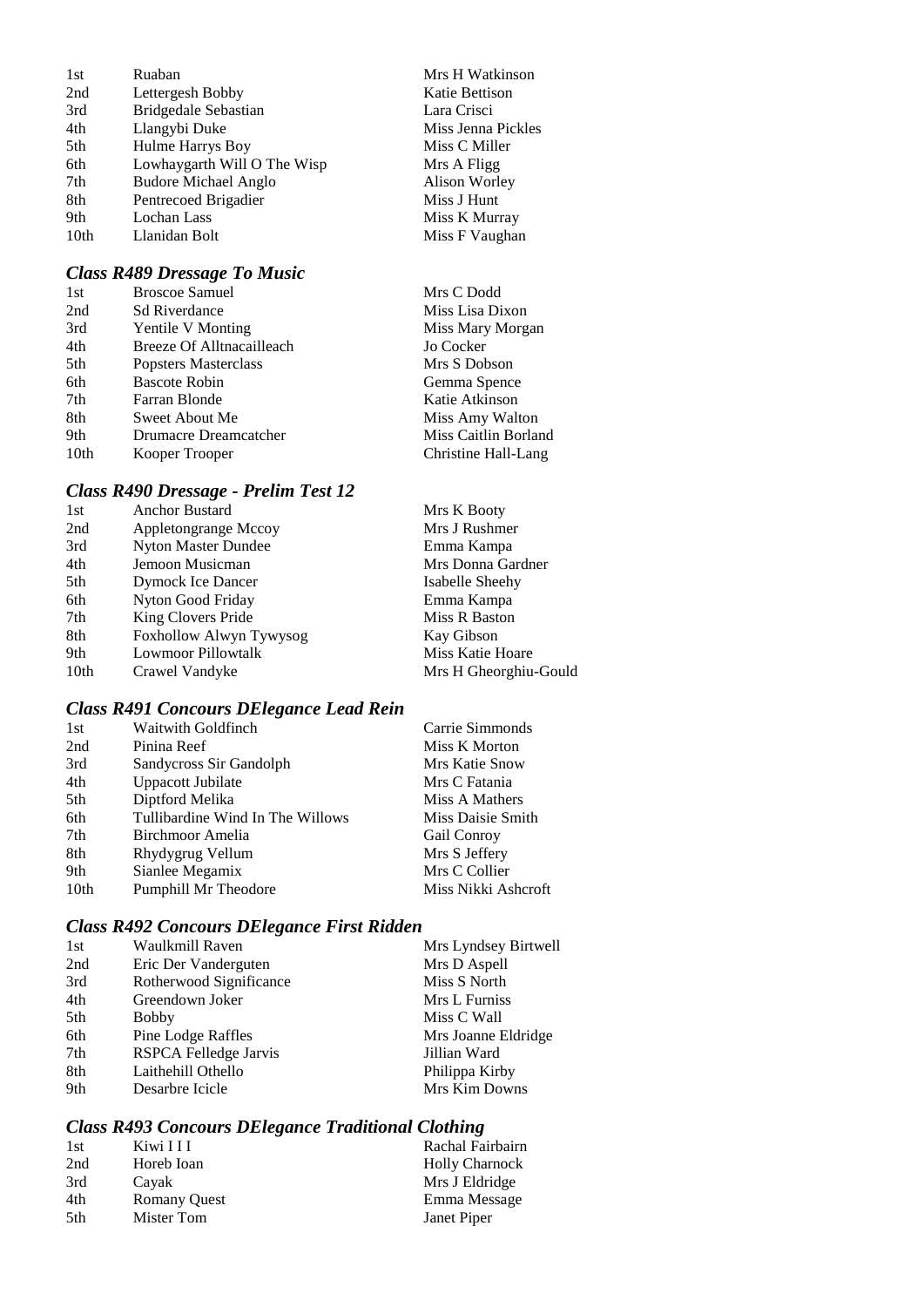| 6th | Dun By Chance |
|-----|---------------|
| 7th | Corky         |
| 8th | The Outlaw    |
| 9th | Delta Dawn    |

### *Class R494 Ridden Pairs*

| 1st              | Randlestown Landmark     |
|------------------|--------------------------|
| 2nd              | Waverhead Bracken II     |
| 3rd              | <b>Shantaine Humbug</b>  |
| 4th              | <b>Yentile V Monting</b> |
| 5th              | Lady                     |
| 6th              | Hodeam Amelie            |
| 7th              | <b>Stealth Project</b>   |
| 8th              | Thistle                  |
| 9th              | Beaconsfield Perdita     |
| 10 <sub>th</sub> | Dearnevalley Odin        |

## *Class R495 Ridden Duns / Buckskins*

| 1st  | Hamish Of Blengside     | Mrs A Fligg       |
|------|-------------------------|-------------------|
| 2nd  | Hello Juno              | Mrs Diane Mulhern |
| 3rd  | Josiedene               | Miss A Baggaley   |
| 4th  | Ruby Tuesday            | Ms Judith Walker  |
| 5th  | Hermits Sahara Secret   | Courtney Jones    |
| 6th  | Rivervalley Goldtop     | Miss J Hunt       |
| 7th  | Farran Blonde           | Katie Atkinson    |
| 8th  | Penstrumbly Johnny Star | Jade Thompson     |
| 9th  | Gelliniog Meredith      | Miss K Smith      |
| 10th | Dun By Chance           | Miss C Coulbeck   |
|      |                         |                   |

## *Class R496 Ridden World Breeds*

| 1st | Ausdan Karin                  | Mrs Michaela McGrath |
|-----|-------------------------------|----------------------|
| 2nd | Cayak                         | Mrs Joanne Eldridge  |
| 3rd | Fame and Glory                | Jillian Ward         |
| 4th | Psychic Surprise              | Mr S Woollands       |
| 5th | Amigo Xix                     | Mrs Alex Jourdan     |
| 6th | <b>Chamness Midnight Moon</b> | Mrs E Ferries        |
|     |                               |                      |

## *Class I497 PRP / RSPCA Rescue In Hand Native / Traditional*

| 1st  | Rspca Wilma                               | Miss Katie Moulds  |
|------|-------------------------------------------|--------------------|
| 2nd  | <b>Catleys Painted Peppermint Darling</b> | Mrs H Harvey       |
| 3rd  | World Horse Welfare Buggy                 | Mrs F Williamson   |
| 4th  | Felledge Noggin                           | Miss L Paulin      |
| 5th  | World Horse Welfare Charlie               | Mrs F Williamson   |
| 6th  | Rspca Oscar                               | Jenny Wellens      |
| 7th  | Rs Felledge Yasmin                        | Miss E Hunt        |
| 8th  | Felledge Misty                            | Miss L Paulin      |
| 9th  | Rs Felledge Melody                        | Mrs Tracy Thompson |
| 10th | Rspca Sally                               | 2318Miss V Ford    |

## *Class I498 PRP Rescue / RSPCA In Hand - Plaited/Hogged any age*

|      | 1st & res Delamere Kaleidoscope  | Miss Hannah White  |
|------|----------------------------------|--------------------|
| 2nd  | Pumpkin                          | Ms M Fletcher      |
| 3rd  | Rs Felledge Jack Daniels         | Miss Sam Cook      |
| 4th  | World Horse Welfare Hope         | Mrs F Williamson   |
| 5th  | Felledge Olive                   | Miss L Paulin      |
| 6th  | <b>World Horse Welfare Floss</b> | Mrs F Williamson   |
| 7th  | Rspca Frosty                     | Mrs S Wakes        |
| 8th  | Molly                            | Ms Debbie Matthews |
| 9th  | Homeway Honeybee Lockwoods       | Ms Selina Westcott |
| 10th | Rspea Tiffany                    | 2318Miss V Ford    |

## *Class I499 RSPCA / PRP In Hand Rescue 1,2,3 Years Old*

|     | 1st & ch World Horse Welfare Buggy        | Mrs F Williamson |
|-----|-------------------------------------------|------------------|
| 2nd | <b>Catleys Painted Peppermint Darling</b> | Mrs H Harvey     |

Miss C Coulbeck Janet Piper Miss Moreau Miss R Woolner

Paula Aldcroft Miss Holly Baker Miss Poppy Daly Miss Mary Morgan Miss A Hunns Mrs S Cowie-Bland Vicky Parkinson Mrs Karen Perkowski Ruby Kerwood Miss Gemma Hawes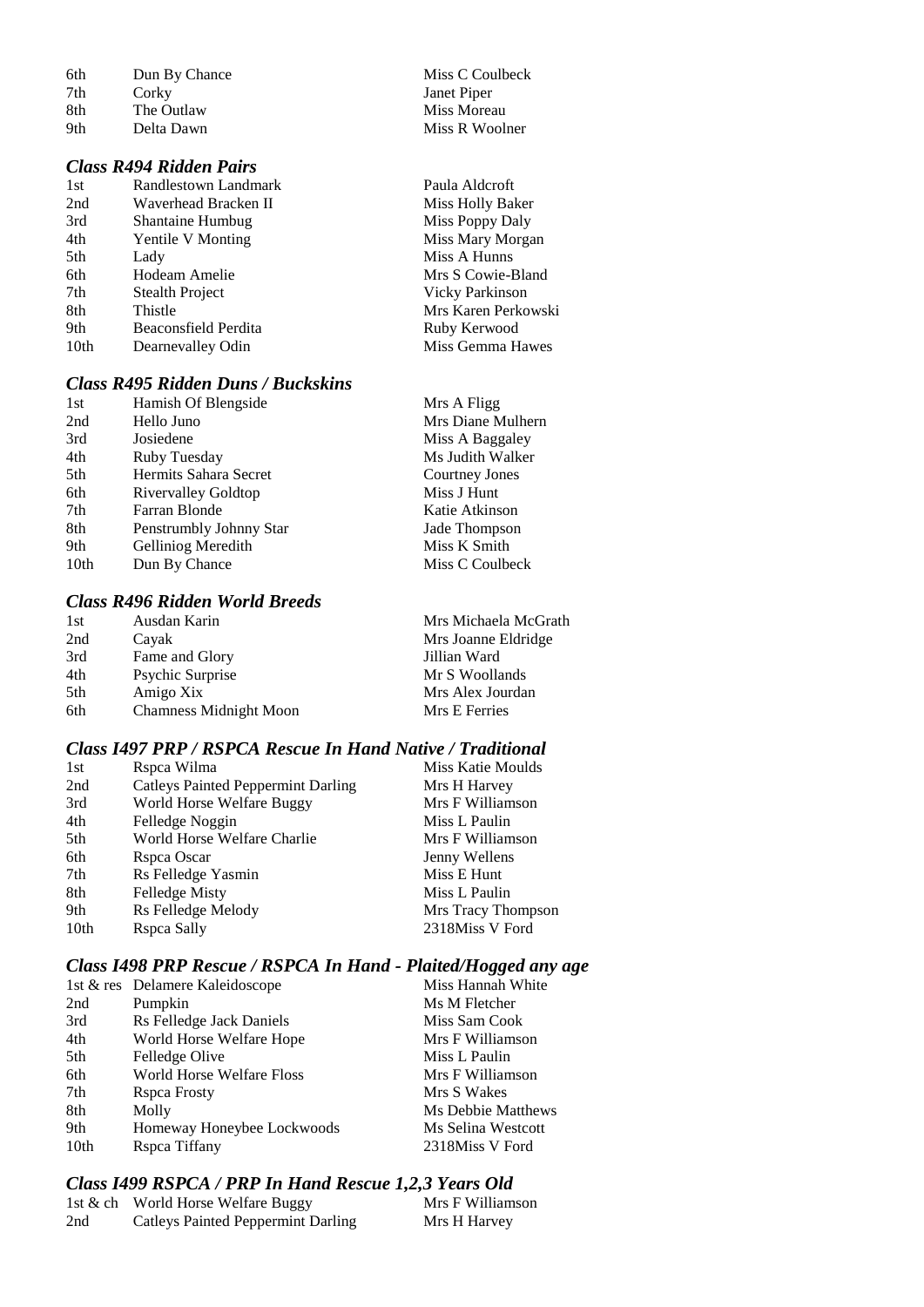| 3rd  | Felledge Noggin                       | Miss L Paulin       |
|------|---------------------------------------|---------------------|
| 4th  | <b>Felledge Dottie</b>                | Miss L Paulin       |
| 5th  | World Horse Welfare Hope              | Mrs F Williamson    |
| 6th  | World Horse Welfare Hamgrove Chrystal | Miss A Gedge        |
| 7th  | Miss Money Penny                      | Miss Olivia Ciccone |
| 8th  | Rspca Dillon                          | 2318Miss V Ford     |
| 9th  | Pumpkin                               | Ms M Fletcher       |
| 10th | Rspca Sally 2                         | 2318Miss V Ford     |

#### *Class R500 RSPCA / PRP Rescue Rescue Lead Rein / First Ridden*

| 1st | Molly                 | Ms Debbie Matthews              |
|-----|-----------------------|---------------------------------|
| 2nd | Herbie                | Miss P Scott                    |
| 3rd | Redwings Heron        | <b>Redwings Horse Sanctuary</b> |
| 4th | RSPCA Felledge Jarvis | Jillian Ward                    |

#### *Class R501 PRP Rescue / RSPCA Ridden Native / Traditional*

| 1st | World Horse Welfare Charlie | Mrs F Williamson   |
|-----|-----------------------------|--------------------|
| 2nd | Rs Felledge Melody          | Mrs Tracy Thompson |
| 3rd | Rspca Wilma                 | Miss Katie Moulds  |
| 4th | Rspca Oscar                 | Jenny Wellens      |
| 5th | Blue                        | Miss J Davies      |
| 6th |                             |                    |
| 7th | Herbie                      | Miss P Scott       |

#### *Class R502 PRP Rescue / RSPCA Ridden Plaited / Hogged*

| Delamere Kaleidoscope        | Miss Hannah White               |
|------------------------------|---------------------------------|
| World Horse Welfare Floss    | Mrs F Williamson                |
| <b>Felledge Jack Daniels</b> | Miss Sam Cook                   |
| Homeway Honeybee Lockwoods   | Ms Selina Westcott              |
| Redwings Heron               | <b>Redwings Horse Sanctuary</b> |
|                              |                                 |

#### *Class I503 Welsh A yearling colt*

| 1st | <b>Blethyn Stardust</b>     | Mrs Sue Day  |
|-----|-----------------------------|--------------|
| 2nd | <b>Tishions Mustbe Mine</b> | Mrs L Turner |

#### *Class I504 Welsh A yearling filly / gelding*

| 1st | Tillybo Crystal Rose | Mrs E J Wormald |
|-----|----------------------|-----------------|
|-----|----------------------|-----------------|

### *Class I505 Welsh A 2/3 year old colt*

|     | 1st & res Blethyn Starburst | Mrs Sue Day            |
|-----|-----------------------------|------------------------|
| 2nd | Springlane Saracen          | Mrs Caroline Crouchman |
| 3rd | Llwynhyel Danny Boy         | Ms Barbara Billson     |
| 4th | Manorlea Marvin 100248      | Mrs Suzie Swires       |

#### *Class I506 Welsh A 2/3 year old filly / gelding*

|                     | Paul Brightwell                   |
|---------------------|-----------------------------------|
| Lledrith Legacy     | Miss E Berlyn                     |
| Garnelog Heledd     | Miss S Pearce                     |
| Dalak Jak A Doodle  | Mrs L Cartner                     |
| Tryfel Glamour Girl | Calista Boulton                   |
|                     | 1st & ch Cosford Wishful Thoughts |

## *Class I507 Welsh A mare / gelding*

|                  | 1st & res Llyndu Pluen     | Mr Richard East  |
|------------------|----------------------------|------------------|
| 2nd              | Forlan Honey Rhythm        | Miss Gabrielle I |
| 3rd              | <b>Tiffwyl Dreamtime</b>   | Miss K Scorey    |
| 4th              | Tiffwyl Miranda            | Mrs E J Wormal   |
| 5th              | Llanai Tiago               | Natasha Walter   |
| 6th              | Dantwyn Custard Cream      | Miss A Page      |
| 7th              | Dolrhedyn Cardinal         | Jenny Wellens    |
| 8th              | Penhwnllys Mysterious Girl | Mrs C Pooley     |
| 9th              | <b>Waxwing Angel Eyes</b>  | Mrs L Whiteford  |
| 10 <sub>th</sub> | Trecelynen Tomos Harri     | Natasha Walter   |
|                  |                            |                  |

Mr Richard Eastwood & Miss R Hawes Miss Gabrielle Davies Miss K Scorey Mrs E J Wormald Natasha Walter Miss A Page Jenny Wellens Mrs C Pooley Mrs L Whiteford

#### *Class I508 Welsh A Stallion*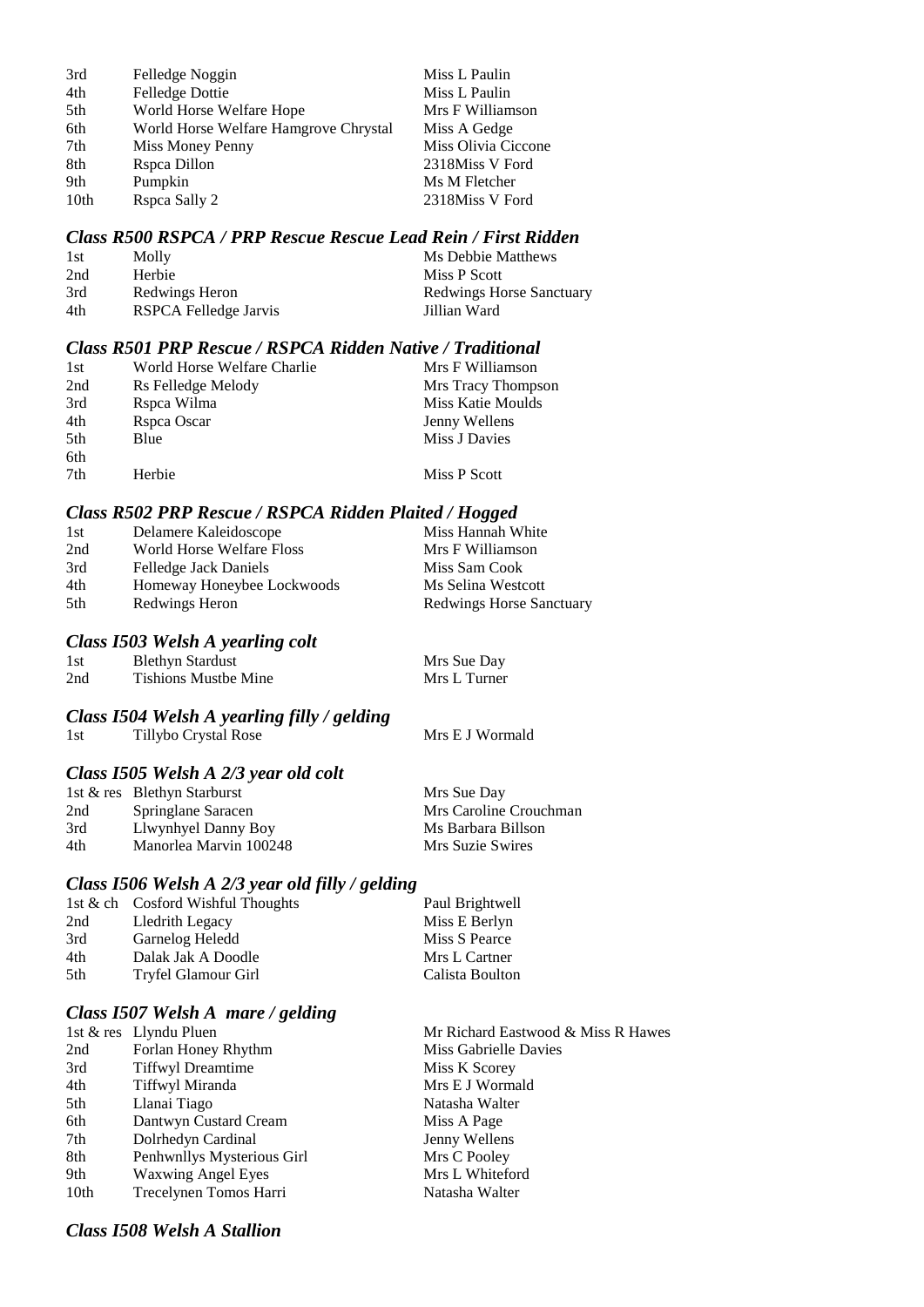| 1st | <b>Amitys Ocean King</b> | Christine Heady  |
|-----|--------------------------|------------------|
| 2nd | Penbeoth Gitto           | Mrs M Owen       |
| 3rd | Wintersend Nimbus        | Abigail Marshall |
| 4th | Brynamman Gafyn          | Ms Donna Jackson |

### *Class I509 Welsh C yearling Colt*

1st Ashmeadow Gentleman Jack Miss A Pepper

#### *Class I510 Welsh C yearling Filly / Gelding*

|     | 1st & res Willow Miss Cariad | Mrs L Burt     |
|-----|------------------------------|----------------|
| 2nd | 176993 Bercoed Lleiwen       | Miss F Gamble  |
| 3rd | Ringside Prima Donna         | Georgia Rhodes |

### *Class I511 Welsh C 2/3 year old Colt*

|     | 1st & res Stanray Jay James | Miss Emma Stares  |
|-----|-----------------------------|-------------------|
| 2nd | Ringside Roosevelt          | Miss D Hulme      |
| 3rd | Neuaddparc The Maestro      | Mr & Mrs G Deller |
| 4th | Corstan Rixton              | Lisa Mewes        |

#### *Class I512 Welsh C 2/3 year old Filly / Gelding*

| 1st | Banroc Golden Rose    | Mrs H Kibble           |
|-----|-----------------------|------------------------|
| 2nd | Stormyoak Just Divine | Miss Cheryl Hillman    |
| 3rd | Mossgate In The Mix   | Mrs Caroline Crouchman |

### *Class I513 Welsh C Mare / Gelding*

|     | 1st & ch Leyeswick Pixie Lott | Mr J Giles         |
|-----|-------------------------------|--------------------|
| 2nd | Springfieldpark Replica       | Mr T Hall          |
| 3rd | <b>Oakmill Bronwen</b>        | Mrs Helen Spurdens |

### *Class I514 Welsh C Stallion*

### *Class I515 Welsh B yearling colt*

### *Class I516 Welsh B yearling filly / gelding*

|     | 1st & res Walseker Ana    | Mrs L Wilson     |
|-----|---------------------------|------------------|
| 2nd | Hillcrests Skys The Limit | Miss C Panayi    |
| 3rd | Bunbury Cherry Pie        | Mrs S Arrowsmith |

#### *Class I517 Welsh B 2/3 year old colt*

1st & ch Copella Lanark Mrs C Cox

### *Class I518 Welsh B 2/3 year old filly / gelding*

| 1st | Ryehall Cascade    | Mrs E Payne       |
|-----|--------------------|-------------------|
| 2nd | Elvet Applause     | Miss S Daggett    |
| 3rd | Moelgarnedd Odette | Miss V Hargreaves |

### *Class I519 Welsh B mare / gelding*

|      | 1st & res Walseker Tiffany 160762 | Mrs L Wilson            |
|------|-----------------------------------|-------------------------|
| 2nd  | Dunaskin Gimli                    | <b>Terry Clines</b>     |
| 3rd  | Eyarth Silas                      | Mrs L Turner            |
| 4th  | Dymock Ice Dancer                 | Isabelle Sheehy         |
| 5th  | <b>Techon Telynores</b>           | <b>Annabel Chambers</b> |
| 6th  | 150482 Laithehill Polly Flinders  | Mrs Caroline Tomkins    |
| 7th  | Thornberry Amber                  | Mr & Mrs K Stewart      |
| 8th  | <b>Thamesbourne Peacock</b>       | <b>Beth Andrews</b>     |
| 9th  | Downland Elvive                   | Mrs H Walter            |
| 10th | Startlewood William               | Miss Kirstie Wright     |
|      |                                   |                         |

### *Class I520 Welsh B Stallion*

| 1st | Moelview Colonel Mustard 2013 | Mrs Pauline Jauncey |
|-----|-------------------------------|---------------------|
| 2nd | Bochym Royal Romeo            | Miss Ellie Sutton   |

### *Class I521 Welsh D yearling colts*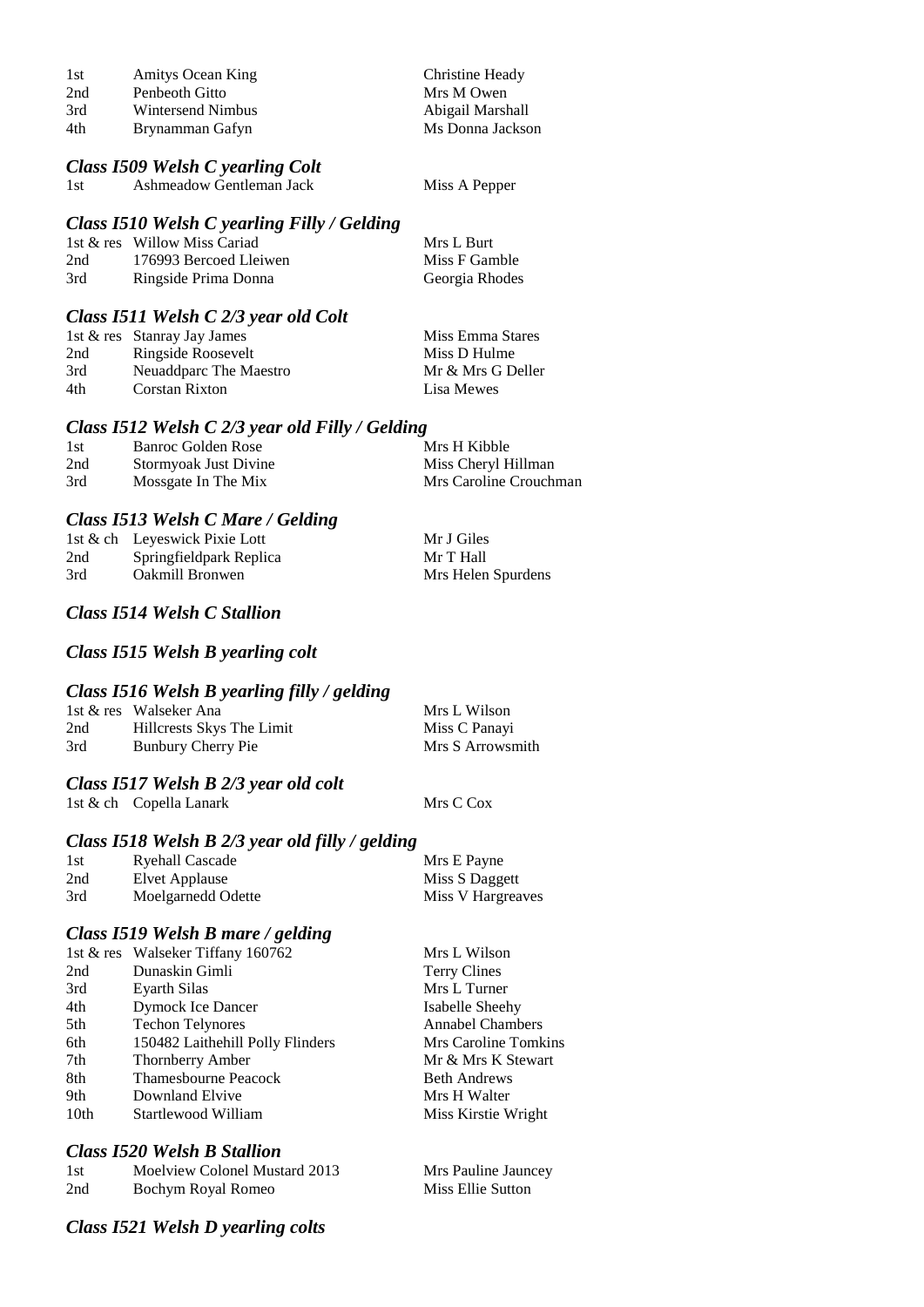#### *Class I522 Welsh D yearling Filly / Gelding*

| 1st | Tanryn Demelza    | Mr P Page      |
|-----|-------------------|----------------|
| 2nd | Juliad Steel Dawn | Miss E Kerwood |

#### *Class I523 Welsh D 2/3 year old Colt*

#### *Class I524 Welsh D 2/3 year old Filly / Gelding*

|     | 1st & res Senators Golden Girl | Mr Daniel Hewer        |
|-----|--------------------------------|------------------------|
| 2nd | Craiggochfach Empress          | Miss Heidi Heppenstall |

#### *Class I525 Welsh D mare / Gelding*

|      | 1st & res Hucklow Bracken    | Miss Victoria Selfe   |
|------|------------------------------|-----------------------|
| 2nd  | Penbee Rose Cariad           | Ms Kim Curtis         |
| 3rd  | Balnecroft Golden Isle       | Miss M Arnall         |
| 4th  | <b>Buckles Kacey May</b>     | Mrs J Brazier         |
| 5th  | Dantrick Bouncing Lady       | Mrs J Brazier         |
| 6th  | Dearnevalley Wayne Rooney    | Mrs T Davis           |
| 7th  | Norton Heath Glitz N Glamour | Mr E Prosser          |
| 8th  | 161645 Babylon Gloria        | Miss Nicola Ridley    |
| 9th  | Aberkenfig Appolo            | Jo Cocker             |
| 10th | Horeb Ioan                   | <b>Holly Charnock</b> |

#### *Class I526 Welsh D Stallion*

|     | 1st & ch Taraco Firecracker | Miss G Wilkes       |
|-----|-----------------------------|---------------------|
| 2nd | Sangrug Llyr                | Miss Victoria Selfe |
| 3rd | Fourways Abrahim            | Miss R Oakes        |

#### *Class I527 15+ Horse & Pony National Champs Qualifier - In Hand Pony*

|     | 1st & res Penycrug Sara | Ms S Munn & Mr Skeels |
|-----|-------------------------|-----------------------|
| 2nd | Bluewillow Jonny Reb    | Christine Heady       |
| 3rd | Marcosie Melody Maker   | Miss T Hunt           |
| 4th | Telynua Quickstep       | Mrs Lynsey Crayston   |

#### *Class I528 15+ Horse & Pony National Champs Qualifier - In Hand Horse*

|     | 1st & ch Bright Sun    | Miss C Bales          |
|-----|------------------------|-----------------------|
| 2nd | <b>Park Attraction</b> | Miss Jodie Risden     |
| 3rd | Bambi                  | <b>Grace Peverall</b> |
| 4th | Carngham-Valley Echo   | Mrs Louise Ryan       |

#### *Class I529 15+ Horse & Pony National Champs Qualifier - In Hand 21 yrs & Over*

Miss Emma Longden Miss Amy Boaler Miss Ashlea Jennings Mrs S Maryon Mrs D Duffy

| 1st | <b>Hot Fuss</b>        | Miss L Oughton-auker |
|-----|------------------------|----------------------|
| 2nd | Rookery Blondie        | Mr Ian Palethorpe    |
| 3rd | Miss Molly             | Miss V Wigglesworth  |
| 4th | Gregs Hopton           | Miss E Kerwood       |
| 5th | <b>Speckles</b>        | Mrs L Woodford       |
| 6th | Pollys Penumbra        | Ms N Jackson         |
| 7th | <b>Balison Cantona</b> | Mrs J Fisher         |
|     |                        |                      |

## *Class I530 Connemara Mare*

| 1st | Skellorn Mary Anna     |  |
|-----|------------------------|--|
| 2nd | <b>Tyan Razzmatazz</b> |  |
| 3rd | Kindesella Lilly       |  |
| 4th | Coolodge Beauty        |  |
| 5th | Porte Lady             |  |

#### *Class I531 Connemara Gelding*

| 1st | Castle Wizzard            | Miss Jo Rose        |
|-----|---------------------------|---------------------|
| 2nd | Drummore Windy Knight     | Mrs K Talbot        |
| 3rd | <b>Tasty Dream</b>        | Miss L Maestrani    |
| 4th | Barana Castle             | Mrs Felicity Rooney |
| 5th | Larkvale King Of Diamonds | Miss S Barltrop     |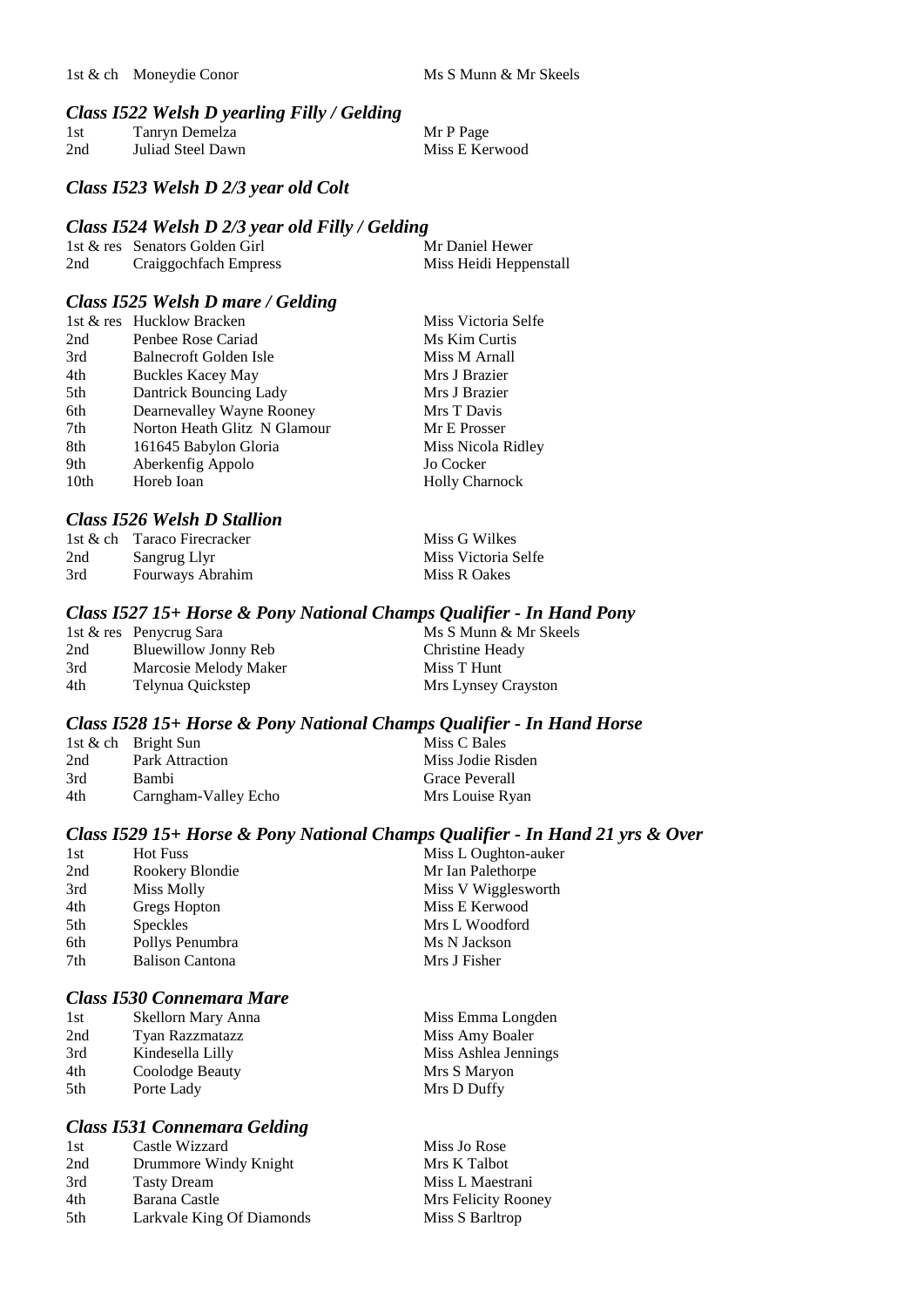## *Class I532 Connemara Stallion*

| 1st | Doonreaghan Marty |
|-----|-------------------|
| 2nd | Jack Renvyle      |

#### *Class I533 Connemara 1,2,3 years old*

1st Kircullen Prince Mr P Cook 2nd Blackthorn Premonition Mrs K Knighton

#### *Class I534 Fell Mare*

| Bluecaps Adorable Alexis     |
|------------------------------|
| Waverhead Bess II            |
| <b>Brackenthwaite Bonnie</b> |
| Kerbeck Night Crystal        |
| Dalehead Lakeland Millie     |
| Tarnbeck Shania              |
|                              |

#### *Class I535 Fell Gelding*

| 1st | Cringlemire Sonny              |
|-----|--------------------------------|
| 2nd | <b>Townend Barley</b>          |
| 3rd | <b>Shadowcroft Silver Moor</b> |

#### *Class I536 Fell Stallion*

|     | 1st & ch Ludworth Viking |
|-----|--------------------------|
| 2nd | Inglegarth Premier       |
| 3rd | Greenbeck Bamboozle      |
| 4th | Clarmount Bengeman       |

#### *Class I537 Fell 1,2,3 years old*

|     | 1st & res Bracklinn Glayva |
|-----|----------------------------|
| 2nd | Greenholme Knight          |
| 3rd | Ludworth Jonny Boy         |
| 4th | <b>Wellbrow Harvey</b>     |
| 5th | Linnel Finale              |

#### *Class I538 Dales Mare*

| 1st | <b>Westwick Polly</b>  |
|-----|------------------------|
| 2nd | <b>Westwick Secret</b> |
| 3rd | Strinesdale May        |

#### *Class I539 Dales Gelding*

1st Westwick Billy Boy II Mrs Val Strong 2nd Westwick Henry Mrs Val Strong 3rd Carrock Glen Mrs J Crossley 4th Defender De Kingmaker Mrs Gemma Allen

#### *Class I540 Dales Stallion*

## *Class I541 Dales 1,2,3 years old*

1st & ch Westwick Hannah D & A Eccles 2nd & res Westwick Mary Lou D & A Eccles 3rd Rosebarr Eleanor Ms S Evans

#### *Class I542 Friesian In Hand* 1st Floortje Mrs Wendy Bailey

## *Class I543 Highland In Hand Mare*

| 1st | Sulaskerry of Dunrui               |
|-----|------------------------------------|
| 2nd | Glenwestcastle Little Miss Jasmine |
| 3rd | Floraigh Of Combebank              |

# *Class I544 Highland In Hand Gelding*

Miss S Robins Katherine Marks

Miss Leanne Nicholls Mrs Gill Northern Miss H Nelson Miss H Westwood Mrs Gemma Chambers Miss V Leggett

Mrs H Dickens Mrs Emma Kaye Mrs H Dickens

Christine Heady Miss Amy Geraghty Miss Leanne Nicholls Rebecca Rawlinson

Mrs J Rawden Terry Clines Christine Heady Mr Ricky Jones Miss Leanne Nicholls

 $D & A$  Eccles  $D & A$  Eccles Mrs G Ballard

Mrs K Waite

Mr & Mrs S Shearman Mrs J Farrar Miss Amy Hunter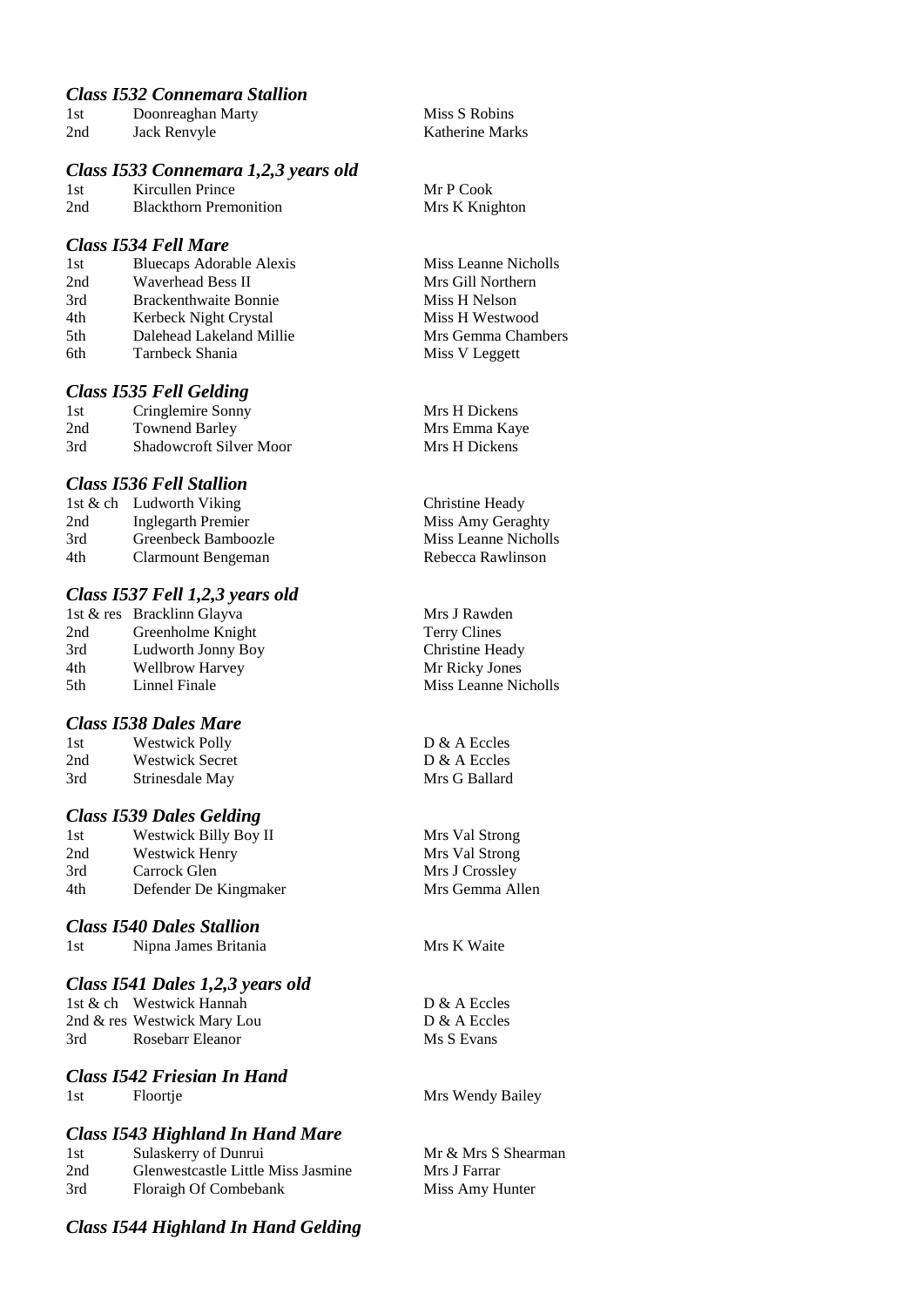| 1st | Gissings Military Woo Hoo                   | Mrs K Waite       |
|-----|---------------------------------------------|-------------------|
| 2nd | Southernstone Tobias                        | Christine Heady   |
| 3rd | <b>Ballantrae Bruce of Castle Green</b>     | Miss Emma Longden |
| 4th | Hamish Of Blengside                         | Mrs A Fligg       |
|     | <b>Class I545 Highland In Hand Stallion</b> |                   |
| 1st | Ellister Islay Spruce                       | Miss S Robins     |
| 2nd | Ashleyvale Glen Avon                        | Ms J Osborne      |
|     | Class 1546 Highland In Hand yearling        |                   |
| 1st | Luna of Heatherglen                         | Mrs E Mangham     |
|     | Class 1547 Highland In Hand 2 -3 years      |                   |
| 1st | <b>Moonstruck Northen Star</b>              | Mrs Y Procter     |
| 2nd | Connell Daibhaidh Of Castle Green           | Miss Alison Payne |

## *Class I548 Miniatures In Hand yearling*

#### *Class I549 Miniatures In Hand 2 - 3 years old*

| 1st<br><b>Skips Great Expectation</b> | Mrs K Smith |
|---------------------------------------|-------------|
|---------------------------------------|-------------|

#### *Class I550 Miniatures In Hand 4 years old & over*

|     | 1st & ch Spellbound Jedi Knight      | Debra Rogers             |
|-----|--------------------------------------|--------------------------|
|     | 2nd & res Ujenik Extasys Alpine Girl | Mrs L Ferrett            |
| 3rd | <b>Oldvicarage Vicar Of Dibley</b>   | Miss J Mason             |
| 4th | Kilcummer Borollo                    | <b>Scarlett Burgoyne</b> |
| 5th | Camlan Nan                           | Miss Tiffany Faiers      |
|     |                                      |                          |

#### *Class I551 In Hand World Breeds*

| 1st | Ausdan Karin      | Mrs Michaela McGrath |
|-----|-------------------|----------------------|
| 2nd | Tamaskan Primrose | Lesley Ann Wolfenden |
| 3rd | Cayak             | Mrs Joanne Eldridge  |

## *Class I552 In Hand Rare Breeds*

| 1st | Dalehead Lakeland Millie  | Mrs G Chambers       |
|-----|---------------------------|----------------------|
| 2nd | <b>Foxleat Victory</b>    | Mrs J Sheehy         |
| 3rd | Greenbeck Bamboozle       | Miss Leanne Nicholls |
| 4th | Bluecaps Adorable Alexis  | Miss Leanne Nicholls |
| 5th | The Wee Man               | Christine Heady      |
| 6th | Dartford Leigh Abacus     | Miss Rebecca Rayner  |
| 7th | Naseby Candyman           | Mrs Katie Snow       |
| 8th | Aquilas Stud Magic Merlin | Mr R Hassell         |
| 9th | <b>Forest Fusilier</b>    | Mrs P Prigmore       |
|     |                           |                      |

#### *Class I553 Shetland Mare*

| 1st | <b>Orkneys Sugar Coated</b> |
|-----|-----------------------------|
| 2nd | Precious In Gold Of Clapham |
| 3rd | <b>Birchmoor Velvet</b>     |
| 4th | Buxted Jezebel              |
| 5th | <b>Empress Of Crafton</b>   |
| 6th | Nicotiana Snow Sox          |
| 7th | Kerloch Elesha              |
| 8th | Camlan Nan                  |

#### *Class I554 Shetland Gelding*

| 1st | Langa Leonardo           |
|-----|--------------------------|
| 2nd | Melland Jackson Jive     |
| 3rd | Hykos Dandini            |
| 4th | Rawside Royal Melvin     |
| 5th | Lotuspoint Commander     |
| 6th | Knix Panic               |
| 7th | Chironsland Goldensilver |
| 8th | <b>Buxted Blue Spice</b> |
|     |                          |

Mrs Betsy Cawley Ms K Goodhew Ms L Jackson Mrs C Boyle Verity Checkley Mrs L Weaver Mr P Brighton Miss Tiffany Faiers

Miss L Smith Miss M Bentham Miss Kelsey Peters Mrs J Bush Mrs K J Garrett Mrs J Rayment Stevie Crossley Mrs C Boyle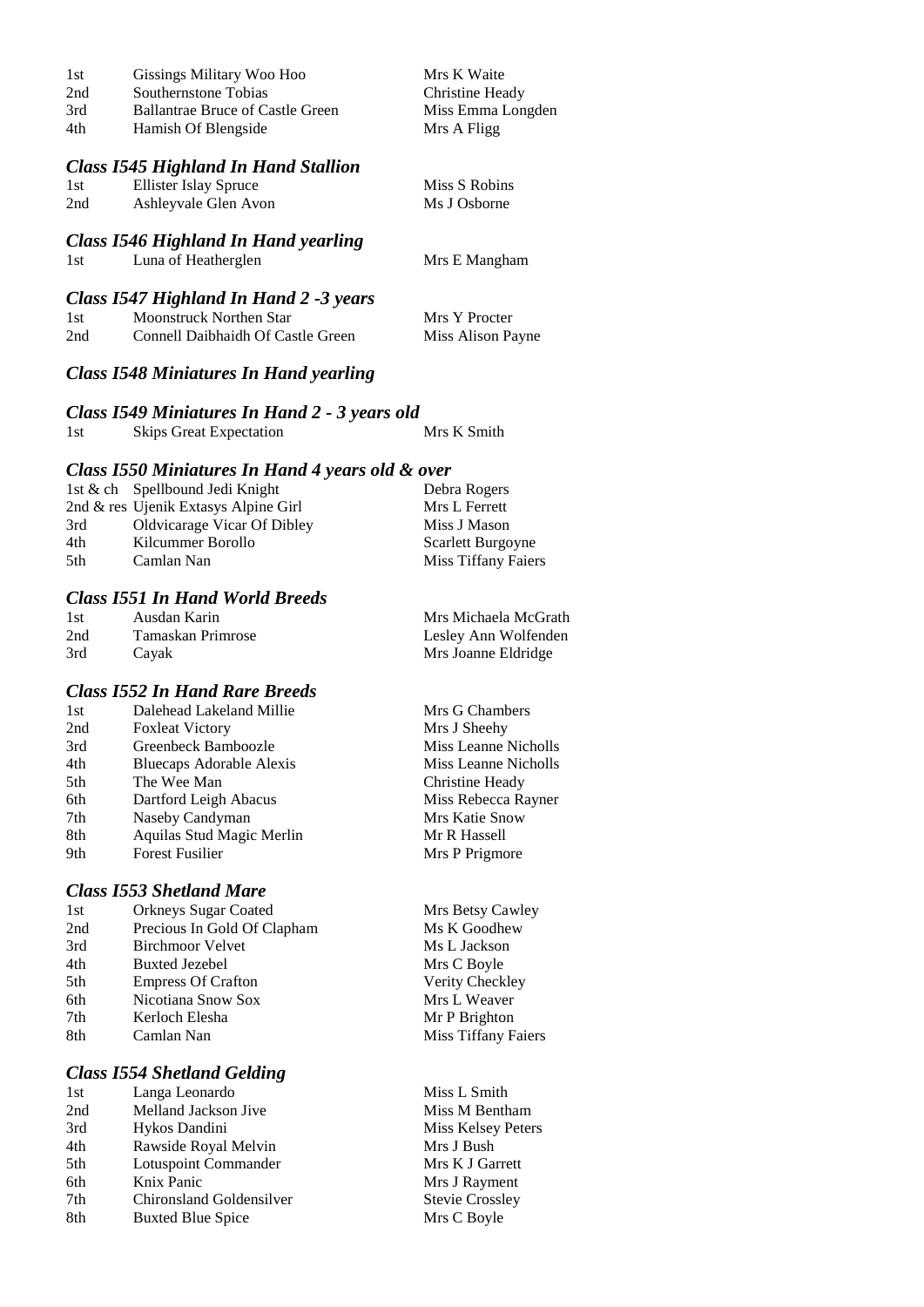## *Class I555 Shetland Stallion*

|     | 1st & ch Briar Piccolo      |
|-----|-----------------------------|
| 2nd | Carajane Sentinel           |
| 3rd | Merkisayre Brainstorm       |
| 4th | Spellbound Jedi Knight      |
| 5th | Oldvicarage Vicar Of Dibley |

#### *Class I556 Shetland yearling*

| 1st | Slades Merryweather      | Roger Cook    |
|-----|--------------------------|---------------|
| 2nd | <b>Pyewipe Rembrandt</b> | Mr P Brighton |

#### *Class I557 Shetland 2 -3 years*

|     | 1st & res Glasterlaw Ebony |
|-----|----------------------------|
| 2nd | <b>Slades Marshmallow</b>  |
| 3rd | Rebecca Of Pinehoulland    |
| 4th | Spinney Bank Tinkerbell    |
| 5th | Loutin Romany Buster       |
| 6th | Helens Olaf Charlie Brown  |

#### *Class I558 New Forest mare*

|     | 1st & res Ashurst Holly Iii |
|-----|-----------------------------|
| 2nd | <b>Highfox Faith</b>        |
| 3rd | <b>Whiteladies Showtime</b> |

#### *Class I559 New Forest Gelding*

| 1st | Moneyhills Nightlight          |
|-----|--------------------------------|
| 2nd | Lindwude Beamer                |
| 3rd | <b>Farriers Firecracker</b>    |
| 4th | <b>Brock Blueberry Heights</b> |
| 5th | Wildcard                       |

#### *Class I560 New Forest Stallion*

1st Blackwell Chalice 1987 Dr Pamela Watt 2nd Ashley Sensation 1987 Dr Pamela Watt 2nd Ashley Sensation

#### *Class I561 New Forest 1,2,3 years old*

| 1st & ch Knavesash Talisman | Mrs J Fisher         |
|-----------------------------|----------------------|
| <b>Highfox Felicity</b>     | Philippa Hadwen      |
| Knavesash Witchcraft        | Mrs Jane Ripley      |
| <b>Buckland Brigadier</b>   | Mis P Pickford Swift |
|                             |                      |

#### *Class I562 Dartmoor Mare*

1st Shilstone Rocks Meadow Sweet Mr P Ward-Burton 2nd Langfield Hollywood Hills Miss L Johnston 3rd Shilstone Rocks Mountain Mist Mrs E Newbolt-Young & Daughter

#### *Class I563 Dartmoor Gelding*

| 1st | Treworgan Cloudbreak      |
|-----|---------------------------|
| 2nd | Valepark Mardi Gras       |
| 3rd | Cayberry Trawlerman       |
| 4th | Vontrap Diamond Geezer    |
| 5th | Dartford Leigh Abacus     |
| 6th | <b>Treworgan Atlantus</b> |
| 7th | <b>Foxleat Victory</b>    |

#### *Class I564 Dartmoor stallion*

1st & ch Treworgan Topnotch Miss G Rossall 2nd & res Shilstone Rocks North Westerly Lynda Calcutt<br>
2rd Cavberry Davy Jones Mr M Catterall 3rd Cayberry Davy Jones Mr M Cattera<br>
4th Moselev Triad Mrs M Viner 4th Moseley Triad

**Mrs Vivien Hampton** Verity Checkley Mrs S Cowie-bland Debra Rogers Miss J Mason

Mrs G Needham Roger Cook Miss S Jordan Mrs Betsy Cawley Amelia Short Miss Kelsey Peters

Mrs J Fisher Philippa Hadwen Mrs K Harvey-Mason

Mis P Pickford Swift Miss Sarah Birch Ms S Baker Mrs S Jeffery Miss J Aston-hales

4th Beaconsfield Perdita Ruby Kerwood

Miss S Woolerton Libby Sheffield Mrs D Twitchen Miss G Denning Rebecca Rayner Miss Emily Grimes Mrs J Sheehy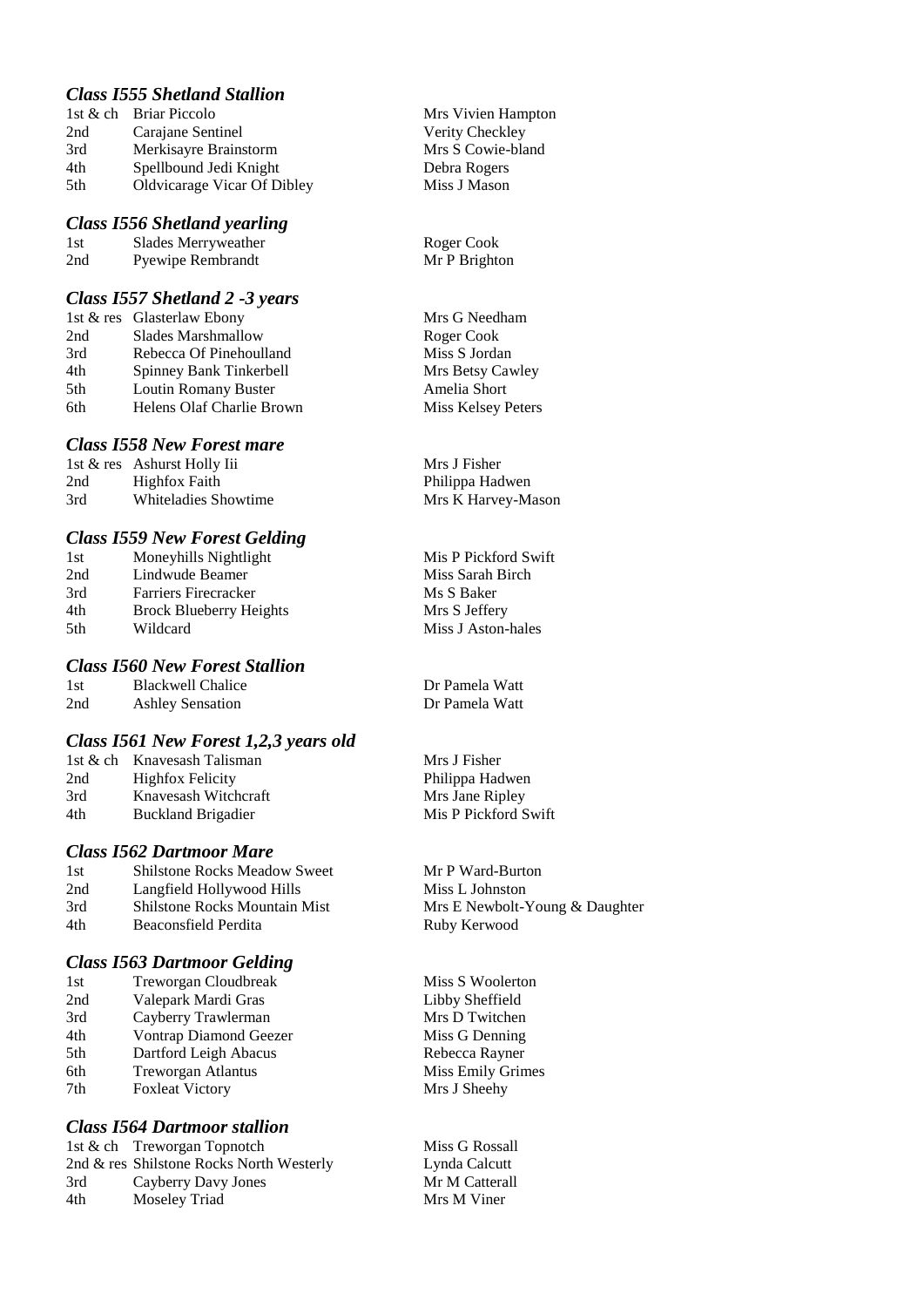#### *Class I565 Dartmoor yearling*

| 1st    | <b>Treworgan Shooting Star</b> |  |  |
|--------|--------------------------------|--|--|
| 2nd    | Newoak Bewitched               |  |  |
| $\sim$ | 7-11 D                         |  |  |

#### *Class I566 Dartmoor 2 - 3 years*

1st Shilstone Rocks Daylight Mrs Sue Gill 2nd Cayberry Pioneer Elaine Arnold 3rd Springwater Guillot Miss L Oughton-Auker

#### *Class I567 Exmoor Mare*

|     | 1st $\&$ ch Bowspring         |
|-----|-------------------------------|
| 2nd | <b>Threeshires Consort</b>    |
| 3rd | Edwinsfield Move Over Darling |
| 4th | Coedywern Poppy               |

#### *Class I568 Exmoor Gelding*

## *Class I569 Exmoor Stallion*

#### *Class I570 Exmoor 1,2,3 years old*

|     | 1st & res Mistrella Regal Mist | Helen Butcher    |
|-----|--------------------------------|------------------|
| 2nd | Threeshires Skyfall            | Elizabeth Barker |
| 3rd | Coedywern Tegid                | Mr P Ward-Burton |
| 4th | <b>Isobel</b>                  | Mrs J Sparrow    |

#### *Class I571 Young Producers*

| 1st | Greenferns Bentley     | Mrs R Wilson        |
|-----|------------------------|---------------------|
| 2nd | Gaddacombe Nightowl    | Meghan Waring       |
| 3rd | Thistledown Velvetband | Miss V Wigglesworth |
| 4th | Marsh Midas            | Mrs J Carmichael    |
| 5th | Senators Lucky Lady    | Mr Daniel Hewer     |

#### *Class I572 In Hand Riding Pony 1,2,3 years*

|     | 1st & ch Sycamore Spellbound | Mrs C Highnam  |
|-----|------------------------------|----------------|
|     | 2nd & res Hightopps Samsara  | Mrs C Highnam  |
| 3rd | Romanno Pandora              | Miss A Mathers |
| 4th | Nebraska                     | Miss S Daggett |

#### *Class I573 In Hand Riding Pony 4 years old & over*

| 1st | Suddeen Finality          | Mrs C Ronson     |
|-----|---------------------------|------------------|
| 2nd | Royal Prince of Gold      | Mrs Tina Tibbles |
| 3rd | Courtview Royal Sovereign | Janice Osborne   |

#### *Class I574 In Hand Part Breds 1,2,3 years old*

| 1st | Kouros May Fia   | Mrs J Russell |
|-----|------------------|---------------|
| 2nd | Hilin Mr Sqiggly | Miss R Leek   |

#### *Class I575 In Hand Part Breds 4 years old & over*

| 1st             | Go For Glory                 | Miss K Harris        |
|-----------------|------------------------------|----------------------|
| 2nd             | <b>Suddeen Finality</b>      | Mrs C Ronson         |
| 3rd             | Royal Prince of Gold         | Mrs Tina Tibbles     |
| 4th             | Courtview Royal Sovereign    | Janice Osborne       |
| 5th             | Thelonghouse Superstition    | Mrs Amanda Gaughran  |
| 6th             | Carnsdale Escley Side Carol  | Milly Jagger         |
| 7 <sub>th</sub> | <b>Hot Fuss</b>              | Miss L Oughton-auker |
| 8th             | Mayphillic Devil Wears Prada | Miss Y Suckling      |

#### *Class I576 In Hand Duns / Buckskins 4 years old & over*

|      | 1st $\&$ ch Hamish Of Blengside | Mrs A Fligg      |
|------|---------------------------------|------------------|
| 2nd  | Floraigh Of Combebank           | Miss Amy Hunter  |
| 3rd  | Evarth Silas                    | Mrs L Turner     |
| 4th  | Sealmasters Marquis Madrigal    | Mrs Tessa Reeve  |
| .5th | Slievebloom Dawn                | Mrs L Billington |

Miss G Rossall Paul Brightwell

Holly Donaldson Elizabeth Barker Mrs Di Woodward Mrs S Wooderson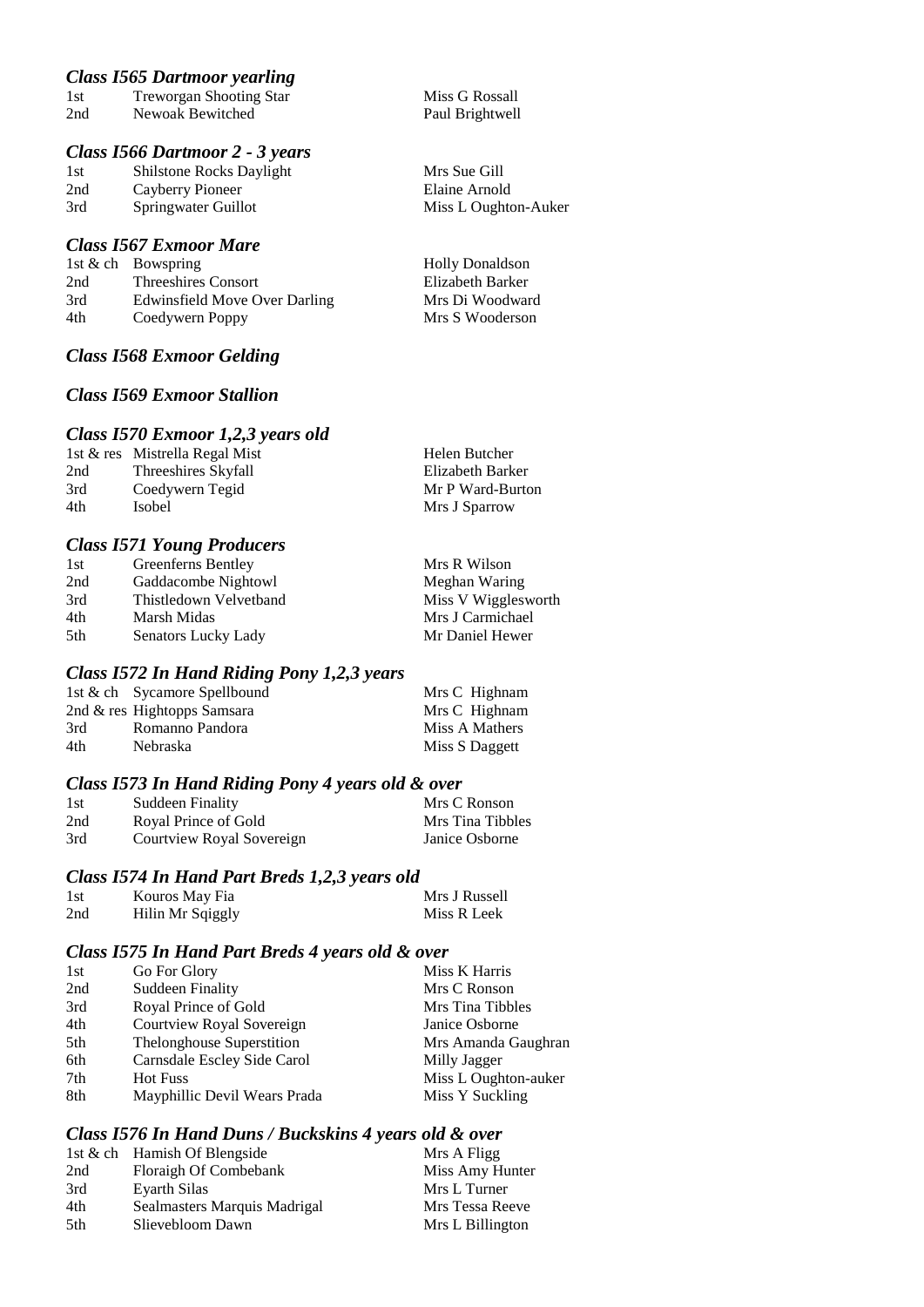## *Class I577 In Hand Duns / Buckskins 1,2,3 Years Old*

|     | 1st & res Luna of Heatherglen | Mrs E Mangham       |
|-----|-------------------------------|---------------------|
| 2nd | Stormyoak Just Divine         | Miss Cheryl Hillman |
| 3rd | Carlung Viscount              | Mrs M Dagati        |
| 4th | Talisker Drambuie             | Patrica Stowe       |
|     |                               |                     |

#### *Class I578 Piebald / Skewbald In Hand 1,2,3 Years Old*

| 1st | Rhycles Echo Falls | Clair Tomlinson Ellis |
|-----|--------------------|-----------------------|
| 2nd | Hopgarden Ronaldo  | Verity Checkley       |
| 3rd | Micky Mouse        | Miss Amy Taylor       |
| 4th | Rough Diamond      | Miss Amy Taylor       |
|     |                    |                       |

# *Class I579 In Hand Piebald / Skwbald Horse - Plaited / Hogged*

| 1st | Corrib Mojo               | Mrs F Mcburnie      |
|-----|---------------------------|---------------------|
| 2nd | Ivy                       | Miss L Gillies      |
| 3rd | <b>Haddlesey Farthing</b> | Mrs Lisa Metcalfe   |
| 4th | Glenfyne Sapphire         | Mrs Holly Charnock  |
| 5th | Sheriff Woddy             | Miss L Burbidge     |
| 6th | Greenforth Lilly          | <b>Tessa Nelson</b> |

#### *Class I580 In Hand Piebald / Skewbald Pony - Plaited/Hogged*

|                           | Georgina Elliott         |
|---------------------------|--------------------------|
| Doylan Alouettes Gift     | Mrs Clare Highnam        |
| Thelonghouse Superstition | Mrs Amanda Gaughran      |
|                           |                          |
| Roamy                     | Miss Z Nicholls          |
| Miniture Masterpiece      | Mrs D Smith              |
| Homecoming Queen          | Rebecca Rayner           |
|                           | 1st & res Wilmira Melody |

## *Class I581 In Hand Piebald/Skewald Traditional/Native*

| 1st $&$ ch       | <b>Moses</b>               | Mr L Dennis              |
|------------------|----------------------------|--------------------------|
| 2nd              | Kitty Kat                  | Mrs Nicola Bond          |
| 3rd              | Sparrow Hall Spirit Of Joy | Miss S Russell           |
| 4th              | Moonshire Little Cracker   | <b>Brooke Matthews</b>   |
| 5th              | Spellbound Jedi Knight     | Debra Rogers             |
| 6th              | Maes Y Gorlan Tommy Bach   | Miss G Viles             |
| 7th              | Tommy                      | Mr Victor Sanders        |
| 8th              | Charlie                    | <b>Charlotte Bunting</b> |
| 9th              | <b>Black Velvet</b>        | Miss H Nelson            |
| 10 <sub>th</sub> | The Pie Man                | Mrs J Edmead             |
|                  |                            |                          |

# *Class R582 Home Produced Small Hacks*

| 1st | Dowhills Daffi                | Miss Sophie Clark     |
|-----|-------------------------------|-----------------------|
| 2nd | <b>Roslin Star Attraction</b> | Miss L Oliver         |
| 3rd | Brindlebrook Little Scoundrel | Jessica Ely           |
| 4th | Royal Prince of Gold          | Tina Tibbles          |
| 5th | Drakemyre Debonair            | Ms L Hewitt           |
| 6th | Mathemadam Meridian           | Callie-Ann Coulson    |
| 7th | Cointreau                     | Janet Smith           |
| 8th | Classic Top La Belle Espoir   | Emma Hollingworth     |
| 9th | Carmen Miranda                | Ms Laura Jane Hartley |
|     |                               |                       |

# *Class R583 Home Produced Large Hacks*

|     | 1st & ch Stage Knight           | Mrs Lucy Thirlby     |
|-----|---------------------------------|----------------------|
|     | 2nd & res Hollycreek Sir Benson | Mrs B Hatton-ritchie |
| 3rd | Miss Kinky Boots                | Grace Richards       |

## *Class I584 Long Reining*

| 1st | Winneydene Eclipse           | Mrs Margaret Fox  |
|-----|------------------------------|-------------------|
| 2nd | Seaview Overture             | Ms C Peters       |
| 3rd | Albert                       | Mr Victor Sanders |
| 4th | Sealmasters Marquis Madrigal | Mrs Tessa Reeve   |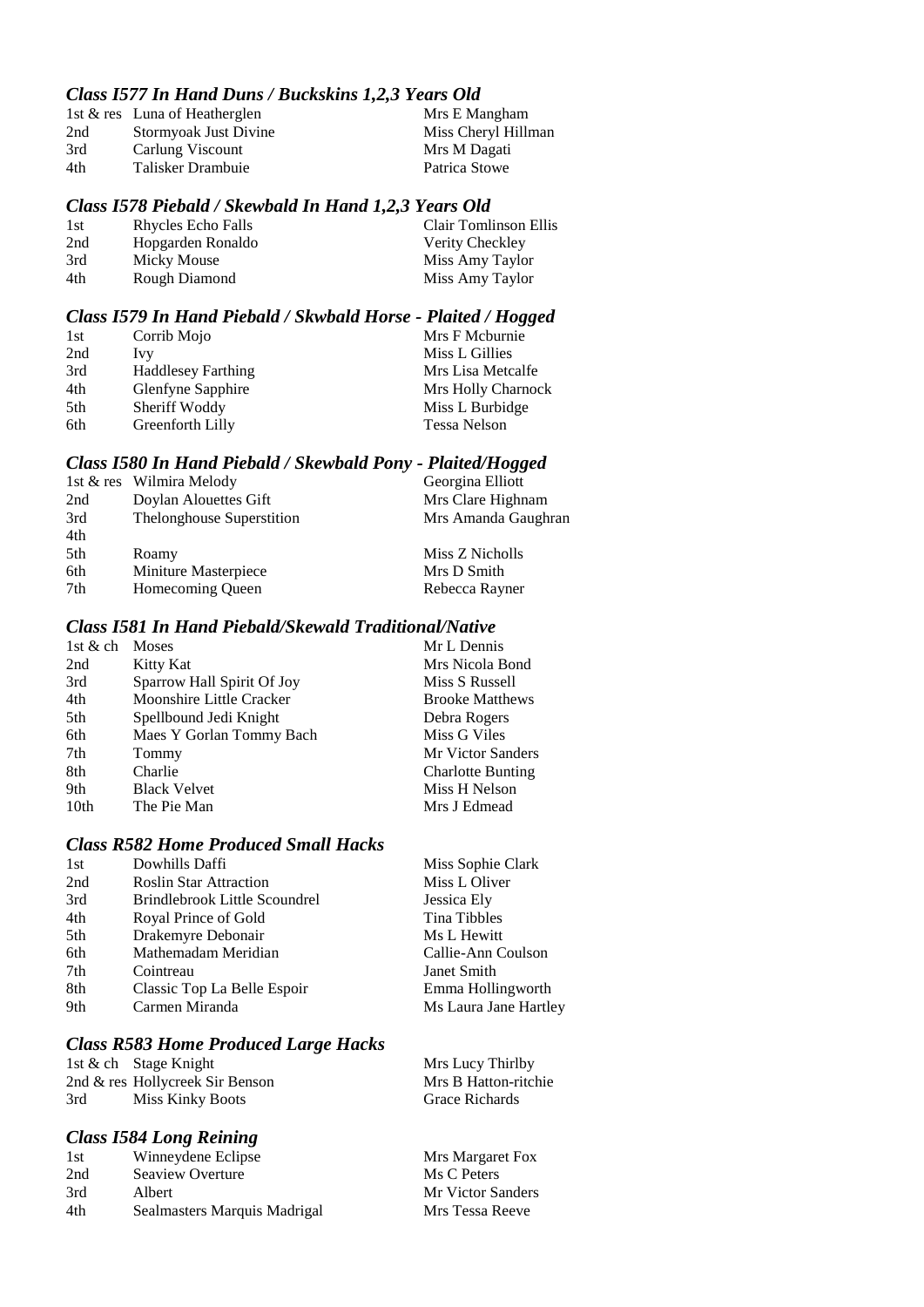## *Class R585 Ride & Drive*

| 1st | Glanvyrnwy Prince Of Wales | Mrs W Winney     |
|-----|----------------------------|------------------|
| 2nd | <b>Sd Riverdance</b>       | Miss Lisa Dixon  |
| 3rd | Gwuenydd Ceirio            | Miss H Bradford  |
| 4th | <b>Ouick Silver</b>        | Ms Lindsey Doran |

#### *Class R586 Exercise Vehicles*

| 1st | Sunbean The Gambler             |
|-----|---------------------------------|
| 2nd | Albert                          |
| 3rd | Dolly Daydream Little Rosie     |
| 4th | <b>Tricklebank Maestro</b>      |
| 5th | Romaryhay Domino                |
| 6th | Rhoswen Ramora                  |
| 7th | Top Rock Derrie                 |
| 8th | <b>Brookfield Silver Dollar</b> |
|     |                                 |

## *Class R587 Novice Turnouts*

| 1st | Gwuenydd Ceirio | Miss H Bradford        |
|-----|-----------------|------------------------|
| 2nd | Lynmarie Vinnie | Miss Charlotte Tarlton |

#### *Class R588 Driven M&M / Rare Breeds*

| 1st  | Staffin Peigi of Castlegreen      | Mr PJ & Mrs C Bassett  |
|------|-----------------------------------|------------------------|
| 2nd  | Synbad                            | Mr Paul Mills          |
| 3rd  | <b>Glanvyrnwy Prince Of Wales</b> | Mrs W Winney           |
| 4th  | Tilly Trotter                     | Mrs Kate Bowling       |
| .5th |                                   |                        |
| 6th  | Lynmarie Vinnie                   | Miss Charlotte Tarlton |

# *Class R589 Pleasure Driving*

| Cass Rooz I icasai c Diveniz |                   |  |
|------------------------------|-------------------|--|
| Sunbean The Gambler          | Mr Raymond Linard |  |
| The Outlaw                   | Miss Moreau       |  |
| <b>Sd Riverdance</b>         | Miss Lisa Dixon   |  |
| Dolly Daydream Little Rosie  | Mrs D Dickens     |  |
| The Gingerbread Man          | Mrs R Phillips    |  |
|                              |                   |  |

#### *Class R590 Private Driving Hackney Type*

| 1st | <b>Brookeborough Stepping Star</b> | Mr J Rowe             |
|-----|------------------------------------|-----------------------|
| 2nd | Thinford Jacopo                    | Miss Rebecca Thompson |
| 3rd | Staple Ford March                  | Leah Marshall         |

#### *Class R591 Private Driving non-Hackney*

| 1st | Teifi Ap Sion              | Ms J Dudley Apicella |
|-----|----------------------------|----------------------|
| 2nd | Uwan                       | Mr M Fuller          |
| 3rd | Synbad                     | Mr Paul Mills        |
| 4th | Winneydene Eclipse         | Mrs Margaret Fox     |
| 5th | Glanvyrnwy Prince Of Wales | Mrs W Winney         |
| 6th | Tilly Trotter              | Mrs Kate Bowling     |
|     |                            |                      |

#### *Class R592 Country Vehicles*

| 1st | Synbad                       |
|-----|------------------------------|
| 2nd | Staffin Peigi of Castlegreen |
| 3rd | Uwan                         |
| 4th | <b>Staple Ford March</b>     |

Mr Paul Mills

Mr Raymond Linard Mr Victor Sanders Mrs D Dickens Miss L Scott Ms Lindsey Doran Miss P Scott Miss H Faulkner Ms Lindsey Doran

Mr PJ & Mrs C Bassett Mr M Fuller Leah Marshall

## *Class R593 Home Produced Welsh A Lead Rein*

*Class R594 Home Produced M&M Lead Rein*

*Class R595 Home Produced Welsh A & B First Ridden*

# *Class R596 Home Produced M&M First Ridden*

## *Class R597 Home Produced SP Lead Rein*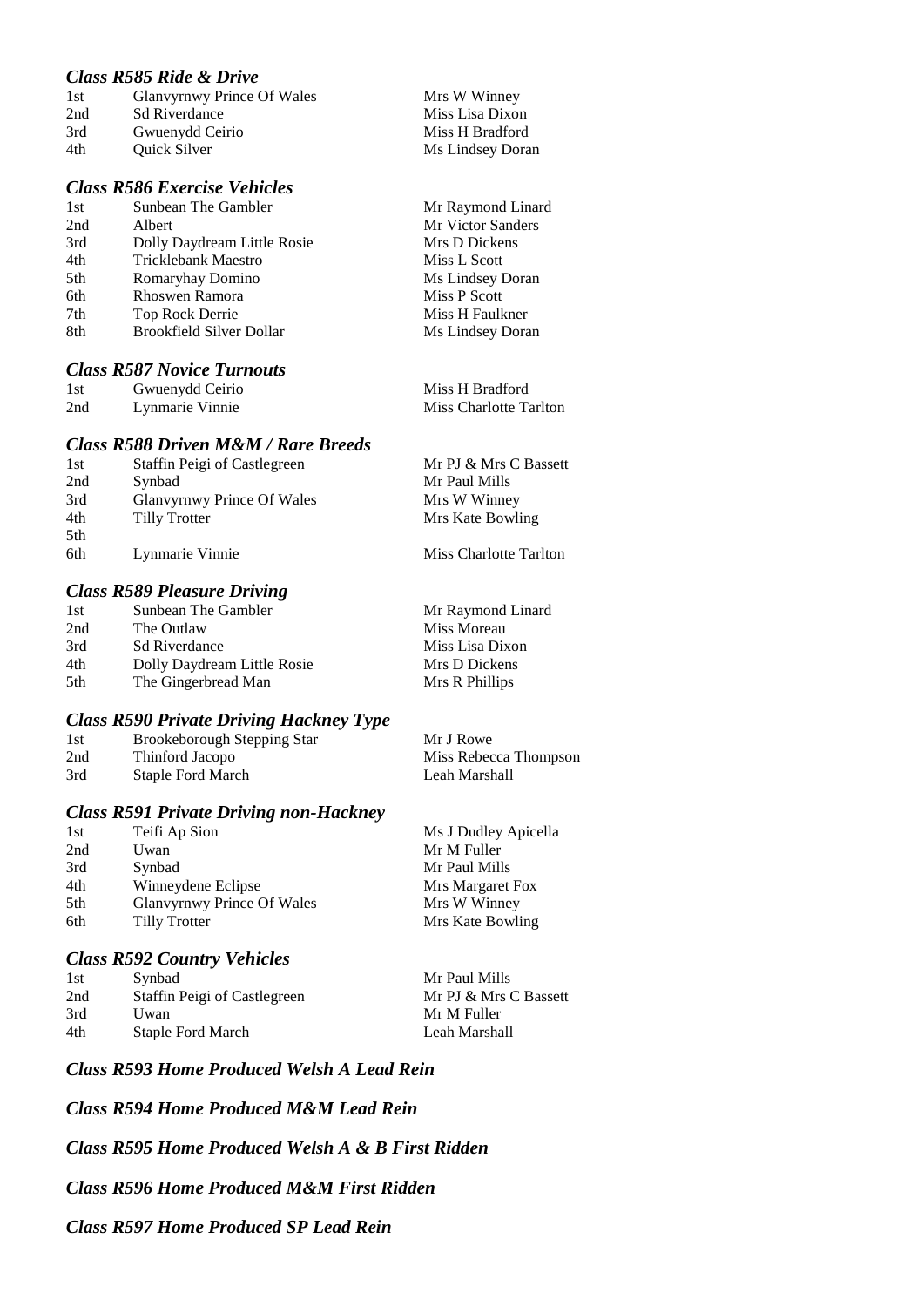| 1st | Melvale Tinsel Town            | Mr A Rodgers    |
|-----|--------------------------------|-----------------|
| 2nd | Treflan Sali                   | Ellie Pinder    |
| 3rd | Chagford Leroy                 | Mr Ryan Baxter  |
| 4th | Lechlade Peaony                | Miss M Halsall  |
| 5th | Oldmere Linnet                 | Miss C Bunting  |
| 6th | Beecott Miss Independence      | Carrie Simmonds |
| 7th | Diptford Melika                | Miss A Mathers  |
| 8th | <b>Royal Sparkling Pickles</b> | Miss C Pickford |

# *Class R598 Home Produced SHP Lead Rein*

| 1st              | Toya Mission Acomplished    | Daisy-May Allen         |
|------------------|-----------------------------|-------------------------|
| 2nd              | Wynchelea Polly Pocket      | Mr A Rodgers            |
| 3rd              | Wilmira Melody              | Mrs Jayne Elliott       |
| 4th              | Whiteastra Dream Dancer     | Polly Seaman            |
| 5th              | <b>Cramond Twinkle Toes</b> | Miss A Edington         |
| 6th              | <b>Friarly Gamepoint</b>    | Mrs S Millsom           |
| 7th              | Griashall Joclyn            | Karen Smith             |
| 8th              | <b>Owston Cuckoo</b>        | <b>Kimberley Morton</b> |
| 9th              | Newoak Skyfall              | Mrs Kate Slattery       |
| 10 <sub>th</sub> | Bradmore Sovereign          | Samantha Jakes          |

## *Class R599 Home Produced SP First Ridden*

| -1st | Barkway Moonshine       | Livie Archer-Andrew |
|------|-------------------------|---------------------|
| 2nd  | Rotherwood Significance | Miss S North        |
| 3rd  | Menedh Jade             | Mrs E Northwood     |
| 4th  | Cosford Variety         | Mrs E Whalley       |

## *Class R600 Home Produced SHP First Ridden*

| 1st | Superted 11           | Miss Jodie Shepherd |
|-----|-----------------------|---------------------|
| 2nd | Greendown Joker       | Mrs L Furniss       |
| 3rd | Mirabelle P           | Margaret Cousin     |
| 4th | Moonstone Dance Fever | Ruby Hobson         |
| 5th | Wait With Dragoon     | Mrs Michelle Horton |

# *Class R601 Just Off The Lead Rein M&M First Ridden*

| 1st              | Coppinshill Chaos           | Mrs S Millsom      |
|------------------|-----------------------------|--------------------|
| 2nd              | <b>Crandford Hector</b>     | Mrs D Taylor       |
| 3rd              | Shilstone Chinkwell Tor     | Amy Forsdyke       |
| 4th              | <b>Anchor Bustard</b>       | Mrs K Booty        |
| 5th              | Menai Swing Along           | Miss S Jaworski    |
| 6th              | Elberry Suilen              | Lucy Richardson    |
| 7th              | <b>Actaeon Of Hardenley</b> | Lilly Wittich      |
| 8th              | Dinlle Llewelyn             | Mrs Michelle Dixon |
| 9th              | Desarbre Sparrow Hawk       | Matilda Price      |
| 10 <sub>th</sub> | Brynbella Celt              | Mrs J Fisher       |
|                  |                             |                    |

# *Class R602 Just Off The Lead Rein SP/SHP First Ridden*

| 1st | <b>Brookwater Carousel</b>       | Mrs Kate Smith      |
|-----|----------------------------------|---------------------|
| 2nd | <b>Cosford Variety</b>           | Mrs E Whalley       |
| 3rd | Mirabelle P                      | Mrs Margaret Cousin |
| 4th | Gwyreddparc Torres               | Lucy Richardson     |
| 5th | <b>Beecott Miss Independence</b> | Carrie Simmonds     |
| 6th | Moeltryfan Minty                 | Mrs K Millea        |
| 7th | Wait With Dragoon                | Mrs Michelle Horton |

## *Class R603 Open Show Pony / SHP Lead Rein*

| 1st | Gwyreddparc Torres        | Lucy Richardson    |
|-----|---------------------------|--------------------|
| 2nd | Wynchelea Polly Pocket    | Mr A Rodgers       |
| 3rd | <b>Barkway Moonflight</b> | Mrs M Willis       |
| 4th | Nantcol Swan Song         | Mrs Victoria Dogan |
| 5th | Overley Game Bird         | Mrs Emma Trebble   |
| 6th | Bradmore Sovereign        | Samantha Jakes     |
| 7th | Hemsbrook West Wind       | Mrs E Harris       |
| 8th | Royal Sparkling Pickles   | Miss C Pickford    |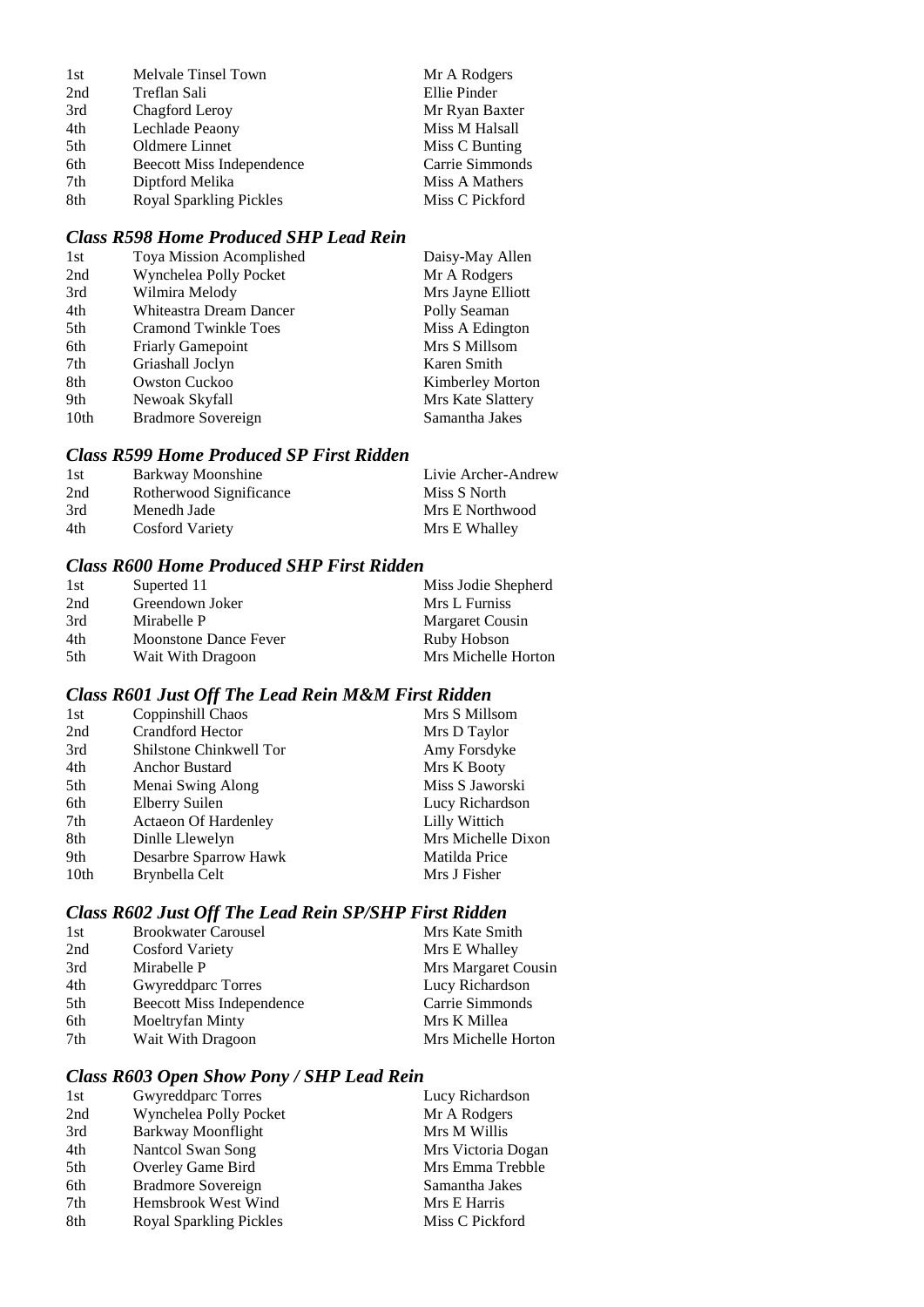| -9th | Laithehill Serena | Mrs Marie Slater |
|------|-------------------|------------------|
| 10th | Hollybush Romeo   | Daisy-May Allen  |

# *Class R604 Open Show Pony / SHP First Ridden*

| 1st | <b>Hightopps Dark Opal</b> | Miss L Hepplewhite |
|-----|----------------------------|--------------------|
| 2nd | Newbridge Sunshine         | Mrs Petrina Philp  |

## *Class R605 Open M&M Lead Rein*

| 1st | Cayberry Pimpernell              | Hannah Daniell Blackburn |
|-----|----------------------------------|--------------------------|
| 2nd | Thistledown Special Vip          | Miss H Reynolds          |
| 3rd | Anchor Gooseberry                | Mrs M Nicoll Thompson    |
| 4th | Elberry Suilen                   | Lucy Richardson          |
| 5th | Heniarth Norman Stanley Fletcher | Mrs Margaret Cousin      |
| 6th | Coppinshill Chaos                | Mrs S Millsom            |
| 7th | <b>Treworgan Atlantus</b>        | Miss Emily Grimes        |
| 8th | Underhill Playtime               | Mrs Joanne Himsworth     |
|     |                                  |                          |

# *Class R606 Open M&M First Ridden*

| 1st | Elberry Suilen          | Lucy Richardson      |
|-----|-------------------------|----------------------|
| 2nd | Polaris Unicorn         | Noah Roney           |
| 3rd | Desarbre Sparrow Hawk   | Matilda Price        |
| 4th | <b>Pumphill Clarion</b> | Mrs V Metelko-Taylor |

## *Class R607 Amateur Ridden Highlands*

| 1st  | Windgates Winston                  | Mrs R Hodkinson       |
|------|------------------------------------|-----------------------|
| 2nd  | Hero Of Mendick                    | Mrs Brenda Burton     |
| 3rd  | <b>Bluebrae Merrick</b>            | Miss R Randall        |
| 4th  | Dunedin Maurice                    | Ms Elizabeth Etchells |
| 5th  | Gissings Military Woo Hoo          | Mrs K Waite           |
| 6th  | Breeze Of Alltnacailleach          | Jo Cocker             |
| 7th  | Glenwestcastle Little Miss Jasmine | Mrs J Farrar          |
| 8th  | Penelope Of Carlung                | Mrs Hayley Ashford    |
| 9th  | Swallowfields Dragonfly            | Miss A Hinchly        |
| 10th | Strathmore Robin                   | Miss Kim Fairhurst    |
|      |                                    |                       |

#### *Class R608 Amateur Ridden Connemara / New Forest*

| 1st              | White Diamond            | Miss Katie Goulding  |
|------------------|--------------------------|----------------------|
| 2nd              | Castle Wizzard           | Miss Jo Rose         |
| 3rd              | <b>Beechmount Bandit</b> | Mrs A Remmen         |
| 4th              | <b>Hillview Lad</b>      | Mrs Karen Kerby      |
| 5th              | Dun Lad                  | Miss J Cook          |
| 6th              | Misty Blue               | Mrs Lucy Thirlby     |
| 7th              | Kindesella Lilly         | Miss Ashlea Jennings |
| 8th              | Hollyhock Blaithin       | Chloe Reeve          |
| 9th              | Cumhal                   | Miss Cara Backhouse  |
| 10 <sub>th</sub> | Porte Lady               | Mrs D Duffy          |

## *Class R609 Amateur Ridden Dales & Fell*

| 1st | Carrock King Kenny          | Ms B Bowers          |
|-----|-----------------------------|----------------------|
| 2nd | Murthwaite Ice Man          | Georgia Mccloud      |
| 3rd | Kilmannan Mischief          | Miss L Maestrani     |
| 4th | Lunesdale Spirit            | Nicola Clarke        |
| 5th | Summerhouse Violet          | Mrs C Dodd           |
| 6th | Lummas Sapphire             | Rebecca Rawlinson    |
| 7th | Lowhouses Jessica Ii        | Mrs L Hallam         |
| 8th | Castle Heather Rose II      | Lesley Ann Wolfenden |
| 9th | <b>Akehurst Black Bobby</b> | Mrs L Rice           |

## *Class R610 Amateur Ridden Welsh Section D*

| 1st | Ringside Costa Lotta      | Miss Katie Goulding |
|-----|---------------------------|---------------------|
| 2nd | Renvarg The Mystic        | Miss L Wigglesworth |
| 3rd | Winmark Jade              | Miss Sallie Snow    |
| 4th | Crosswaters King William  | Laura Hopkins       |
| 5th | <b>Foxton Fire Dancer</b> | Mrs L Cartner       |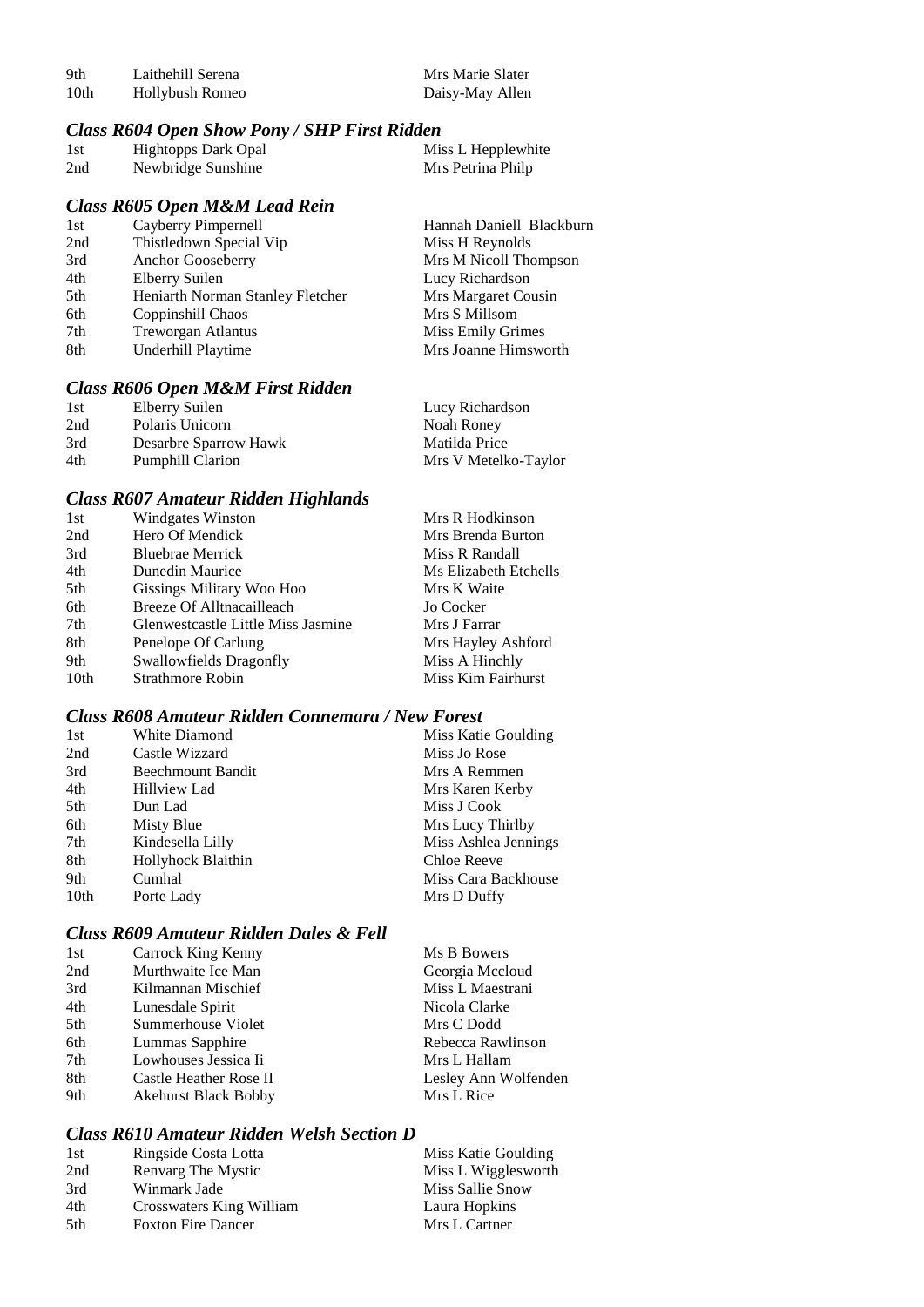| 6th  | Thorneyside Guardsman      | Katherine Marks       |
|------|----------------------------|-----------------------|
| 7th  | Blaengwen Freddie Flintoff | Mrs Claire Snellgrove |
| 8th  | Durkar Houdini             | Mr A Jackson          |
| 9th  | Trefrifawr Lady Lowri      | Miss M Lawrence       |
| 10th | Jensam Rocket              | Mrs E Turner-laurent  |

# *Class R611 Amateur Ridden Welsh C*

| 1st              | <b>Fronarth Red Heather</b> | Mrs C Edgson         |
|------------------|-----------------------------|----------------------|
| 2nd              | Atinas Danny Boy            | Tim Gibson           |
| 3rd              | Godebog Issac               | <b>Bethany Ellis</b> |
| 4th              | Popsters Mi Amore           | Mrs A Batty          |
| 5th              | Oakmill Bronwen             | Mrs H Spurdens       |
| 6th              | Rhydeilian Orianna          | Miss Steph Toal      |
| 7th              | Penbee Bright Spark         | Miss J Cook          |
| 8th              | Carless Highwayman          | Patricia Farmbrough  |
| 9th              | Corstan Valero              | Mrs H Coe            |
| 10 <sub>th</sub> | Foxhollow Alwyn Tywysog     | Kay Gibson           |
|                  |                             |                      |

## *Class R612 Amateur Ridden Welsh Section A & B*

| 1st  | Priestwood Spartacus          | Abigail Marshall    |
|------|-------------------------------|---------------------|
| 2nd  | Waxwing Roseking 82797        | Mrs Michelle Dixon  |
| 3rd  | Moelview Colonel Mustard 2013 | Mrs Pauline Jauncey |
| 4th  | Glebe Dale Side Lined         | Jenny Rylah         |
| .5th | Ernford Butler                | Mrs J Darton        |
| 6th  | Milford Fair Maestro          | Jasmine Bleazard    |

### *Class R613 Amateur Dartmoor / Exmoor / Shetland*

| 1st | Dunkery Sunbird      | Miss Jo Rose  |
|-----|----------------------|---------------|
| 2nd | Rawside Royal Melvin | Mrs J Bush    |
| 3rd | Sweetcombe Sunmaker  | Mrs C Casey   |
| 4th | Dunkery Toucan       | Patrica Stowe |

### *Class R614 Home Produced Welsh A & B*

| 1st | Ernford Butler          | Mrs J Darton            |
|-----|-------------------------|-------------------------|
| 2nd | Glebe Dale Side Lined   | Jenny Rylah             |
| 3rd | Bryndefaid Pingu        | Mr Ian Palethorpe       |
| 4th | Thistledown Scotts Haar | Miss Louise Bleazard    |
| 5th | Gwithian Lily           | Mrs H Rogers            |
| 6th |                         |                         |
| 7th | Cadlanvalley Rio        | Ruby Venni              |
| 8th | Wotfield Bari           | Miss M Wardrobe         |
| 9th | Pinina Reef             | <b>Kimberley Morton</b> |

## *Class R615 Home Produced Welsh C*

| 1st              | Bluehaven Requiem           | Rachael Midgley     |
|------------------|-----------------------------|---------------------|
| 2nd              | Oakmill Lysander            | Miss Hayley Francis |
| 3rd              | <b>Fronarth Red Heather</b> | Mrs C Edgson        |
| 4th              | Glynwyn Galileo             | Ruby-Lou Morphey    |
| 5th              | <b>Brynithon Melody</b>     | Mrs Sarah Thorpe    |
| 6th              | Tricklebank Maestro         | Miss L Scott        |
| 7th              | Rhydeilian Orianna          | Miss Steph Toal     |
| 8th              | Godebog King                | Miss F Wilson       |
| 9th              | Popsters Mi Amore           | Mrs A Batty         |
| 10 <sub>th</sub> | Halliwell Sian              | Miss M Whittaker    |
|                  |                             |                     |

## *Class R616 Home Produced Welsh D not exceeding 148cms*

| 1st | Fronarth Ronaldo            | Mr T Hall           |
|-----|-----------------------------|---------------------|
| 2nd | Renvarg The Mystic          | Miss L Wigglesworth |
| 3rd | Taiforgan Celtic Warrior    | Mikaela Gater       |
| 4th | <b>Avonvalley Tiger Bay</b> | Miss E Berlyn       |
| 5th | Willowcourt Buzz            | Mrs J Edmead        |
| 6th | Davada Billy The Kid        | Mrs D Remblance     |
| 7th | Blaengwen Welsh Model       | Mrs K Whitehead     |
| 8th | Llanwyn Miss Monroe         | Miss S Clohessy     |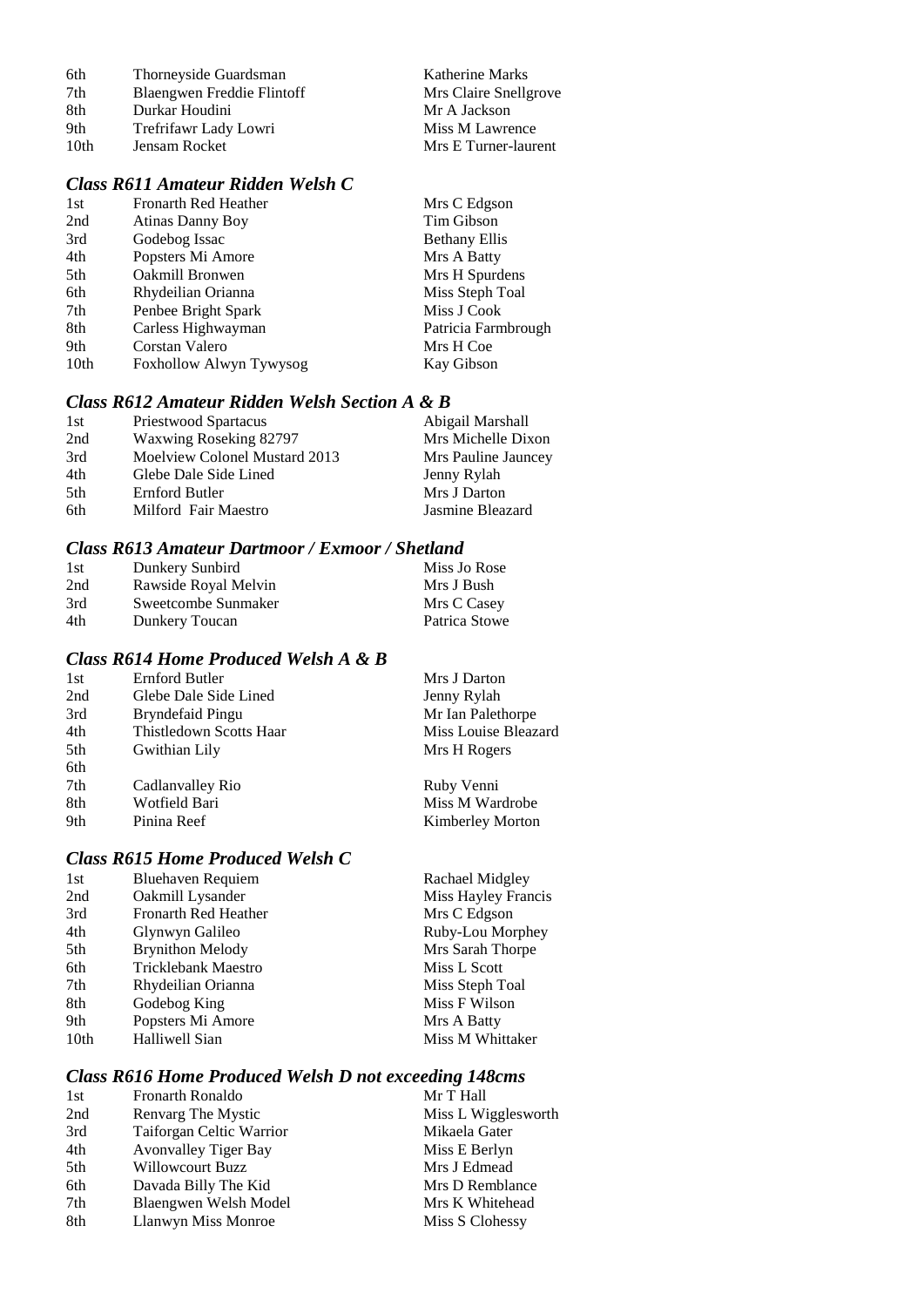| 9th  | Rainhill King Arthur | Sarah Ohalloran |
|------|----------------------|-----------------|
| 10th | Owain Brecon Boy     | Miss E Sayer    |

#### *Class R617 Home Produced Ridden Welsh Section D exceeding 148cms*

| 1st              | Abercippyn New Model             | Mrs C Edgson          |
|------------------|----------------------------------|-----------------------|
| 2nd              | <b>Brynithon Lord Chancellor</b> | Alyson Cole           |
| 3rd              | Gwynneparc Meredith              | Miss E Cannell        |
| 4th              | Norton Heath Glitz N Glamour     | Mr E Prosser          |
| 5th              | Horeb Ioan                       | <b>Holly Charnock</b> |
| 6th              | Llangybi Duke                    | Miss Jenna Pickles    |
| 7th              | Mendlesham Peony                 | Miss S Burkhill       |
| 8th              | Trefrifawr Lady Lowri            | Miss M Lawrence       |
| 9th              | Winmark Jade                     | Miss S Snow           |
| 10 <sub>th</sub> | Crosswaters King William         | Laura Hopkins         |

## *Class R618 Home Produced Shetland*

| 1st | Clivocast Contender | Mrs Vivien Hampton |
|-----|---------------------|--------------------|
| 2nd | Carajane Sentinel   | Verity Checkley    |

## *Class R619 Home Produced Ridden Dartmoor & Exmoor*

| 1st | Dunkery Toucan      | Patrica Stowe |
|-----|---------------------|---------------|
| 2nd | Kyleburn Mikado     | Mrs C Casey   |
| 3rd | Sweetcombe Sunmaker | Mrs C Casey   |
| 4th | Rushfield Bruadar   | Mrs J Turner  |

## *Class R620 Home Produced Highland*

| 1st | Dunedin Maurice            | Ms Elizabeth Etchells |
|-----|----------------------------|-----------------------|
| 2nd | Naseby Candyman            | Mrs Katie Snow        |
| 3rd | Strathmore Robin           | Miss Kim Fairhurst    |
| 4th | Ben MacDhui of Heatherglen | Libby Sheffield       |
| 5th | Penelope Of Carlung        | Mrs Hayley Ashford    |

## *Class R621 Home Produced Connemara*

| Chilham Aquarius           | Jessica Limb         |
|----------------------------|----------------------|
| Farran Blonde              | Katie Atkinson       |
| Castle Wizzard             | Miss Jo Rose         |
| <b>Tasty Dream</b>         | Miss L Maestrani     |
| Hollyhock Blaithin         | Chloe Reeve          |
| Dun Lad                    | Miss J Cook          |
| Kindesella Lilly           | Miss Ashlea Jennings |
| <b>Atlantic Tiger Lily</b> | Mrs D Holmes         |
| <b>Hillview Lad</b>        | Mrs Karen Kerby      |
|                            |                      |

## *Class R622 Home Produced New Forest*

| 1st  | Whiteladies Showtime      | Mrs K Harvey-Mason |
|------|---------------------------|--------------------|
| 2nd  | Wildcard                  | Miss J Aston-hales |
| 3rd  | Millersford Kingston      | Miss K Harris      |
| 4th  | Knaveshash Double Measure | Mrs Gill Allen     |
| .5th | <b>Halestorm Topsy</b>    | Miss Nicola Brown  |

## *Class R623 Home Produced Dales / Fell*

| 1st             | <b>Townend Stevie</b>          | Mrs C Casey          |
|-----------------|--------------------------------|----------------------|
| 2nd             | Cringlemire Sonny              | Mrs H Dickens        |
| 3rd             | <b>Manorian Marshall</b>       | Mrs Samantha Roberts |
| 4th             | <b>Shadowcroft Silver Moor</b> | Mrs H Dickens        |
| 5 <sup>th</sup> | Lowhouses Jessica Ii           | Mrs L Hallam         |
| 6th             | Stonefold Glimpse Of Glory     | Miss Jodie White     |
| 7th             | Drybarrows Blarny              | Sarah Ohalloran      |

#### *Class R624 Home Produced Piebald/Skewbald Traditional / Native Pony*

| 1st | Splashdown Lenny                  | Ms D Birdsey   |
|-----|-----------------------------------|----------------|
| 2nd | <b>Razzle Dazzle</b>              | Reece Bentley  |
| 3rd | Highoak Juke                      | Janet Smithers |
| 4th | Thats The Way The Cookie Crumbles | Miss C Bunting |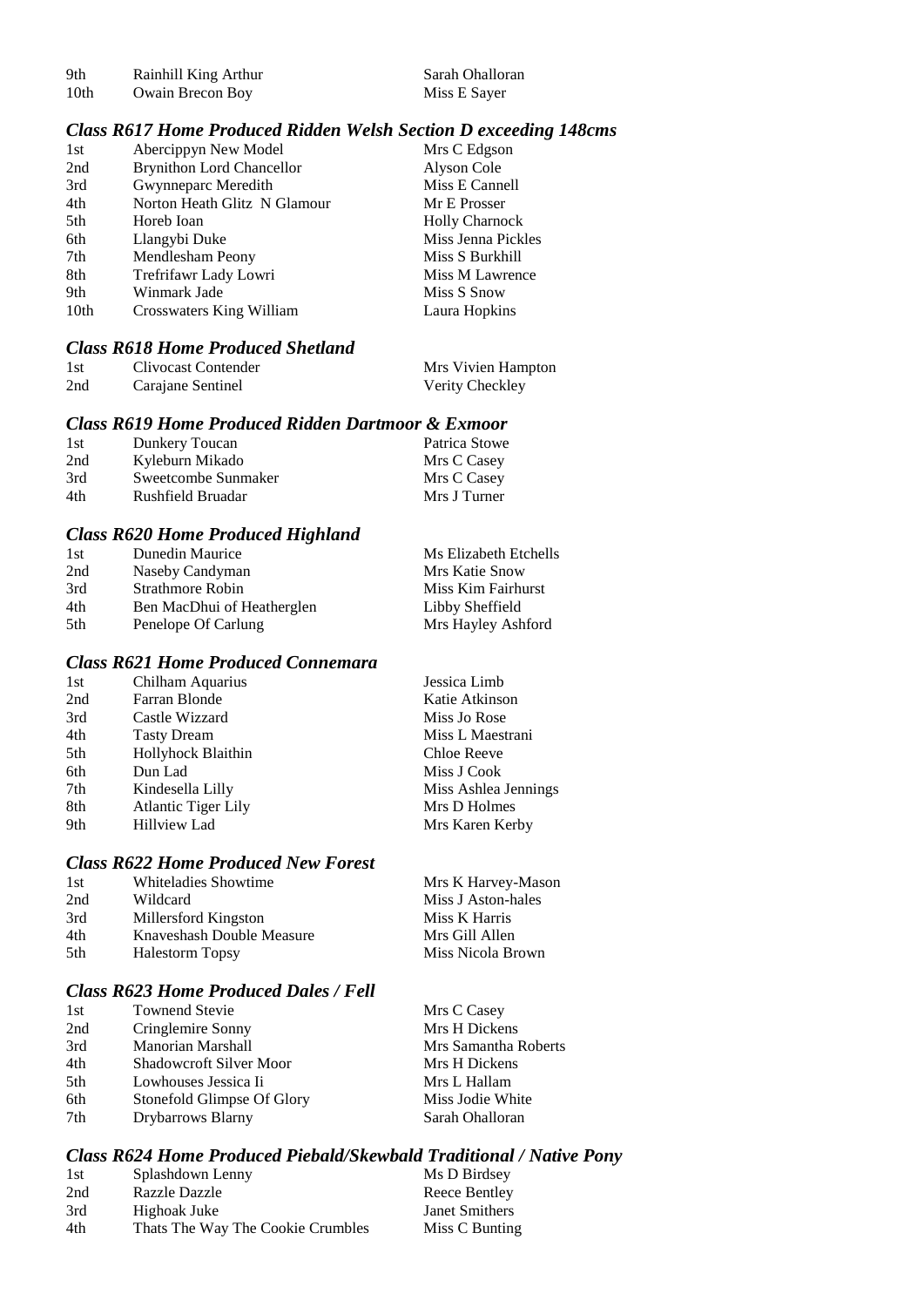| 5th              | Whos That        |
|------------------|------------------|
| 6th              | <b>Budwieser</b> |
| 7th              | Fluff Mcduff     |
| 8th              | Applewood Star   |
| 9th              | Jimmy 2 Shoes    |
| 10 <sub>th</sub> | Muggle-wump      |

Mrs Joanne Himsworth Mrs J Milner Miss S Wood Mrs E Dickie Mrs V Metelko-Taylor Mia Biggs

## *Class R625 Home Produced Piebald/Skewbald Traditional / Native Horse*

| 1st | Skaro                           | Mrs Carole Dagless |
|-----|---------------------------------|--------------------|
| 2nd | Taimawr Indiana                 | Mrs K Hardy        |
| 3rd | Ashtree Rocky                   | Miss S Wood        |
| 4th | Indian Kings Royal Flash        | Jake Hobson        |
| 5th | <b>His Archness</b>             | Mrs A Bird         |
| 6th | <b>Brookdale Bruce Almighty</b> | Mrs K Warnes       |
| 7th | Moortown Lacey                  | Claire Hardstone   |
| 8th | Puzzle                          | Mrs Tina Sambucci  |
| 9th | Corky                           | Janet Piper        |

# *Class R626 Home Produced Piebald/Skewbald Plaited/Hogged Pony*

| Penrock Puzzled Poser        | Michelle Findlay       |
|------------------------------|------------------------|
| Mini Tidkin Soldier          | Mrs J Britton          |
| Gillsway L Panache           | Mrs L Brooksbank       |
| <b>Bushmoor Echo</b>         | Samuel Laity           |
| Corkhills Puzzle             | <b>Stevie Crossley</b> |
| All Spice                    | Courtney Jones         |
| Diamond Storm Murphy         | Miss K Smith           |
| Puzzle                       | Miss Sally Myers       |
| Dakota V11                   | Mrs N Stewart          |
| Mayphillic Devil Wears Prada | Miss Y Suckling        |
|                              |                        |

## *Class R627 Home Produced Piebald/Skewbald Plaited/Hogged Horse*

| 1st  | Ranchella Gold Dust      | Miss S Samuels      |
|------|--------------------------|---------------------|
| 2nd  | Plasucha Maximus         | Mr D Williams       |
| 3rd  | Cork Beauty              | Mrs J Armstrong     |
| 4th  | Deimos                   | Mrs Lesley James    |
| 5th  | Peckhamsprings           | Miss R Woolner      |
| 6th  | Alfie Moon Iii           | Miss F Baker        |
| 7th  | Oso Crosby               | Mrs Carole Dagless  |
| 8th  | Mill House Adimo Pectore | Miss Kirstie Wright |
| 9th  | Kilurnay Patch           | Claire Hardstone    |
| 10th | Colour Graphix           | Miss M Bowley       |
|      |                          |                     |

## *Class R628 Home Produced Maxi Cob*

| 1st  | Crossfire          | Mrs K Gillam        |
|------|--------------------|---------------------|
| 2nd  | White Wood Boy     | Mrs Tracy Tomlinson |
| 3rd  | Zodiac 11          | Mrs D Mardle        |
| 4th  | Money For Nothing  | Miss K Harris       |
| 5th  | Croft Flinn        | Mrs C Masters       |
| 6th  | The Cobstopper     | Miss Emma Olsen     |
| 7th  | Hooligans Double R | Mrs G Blantern      |
| 8th  | Galatea Ii         | Mrs L Fisher        |
| 9th  | Carry On Cob       | Janet Piper         |
| 10th | Deimos             | Mrs Lesley James    |
|      |                    |                     |

# *Class R629 Home Produced LWT Cob*

| 1st | Cob Only Knows                | <b>Kate Over</b>    |
|-----|-------------------------------|---------------------|
| 2nd | Finley                        | Miss Rebecca Smith  |
| 3rd | Cote De Rhone                 | Miss C Found        |
| 4th | Lecarrow Pat                  | Mrs Alison Stanley  |
| 5th | Bilko                         | Mrs Kim Downs       |
| 6th | Mollycobble                   | Mrs S Boyles        |
| 7th | Lucky Star                    | Miss Georgia Mellor |
| 8th | <b>Haybells First Edition</b> | Mrs R Scarlett      |
| 9th | <b>Inspector Morse Iv</b>     | Mrs L Fisher        |
|     |                               |                     |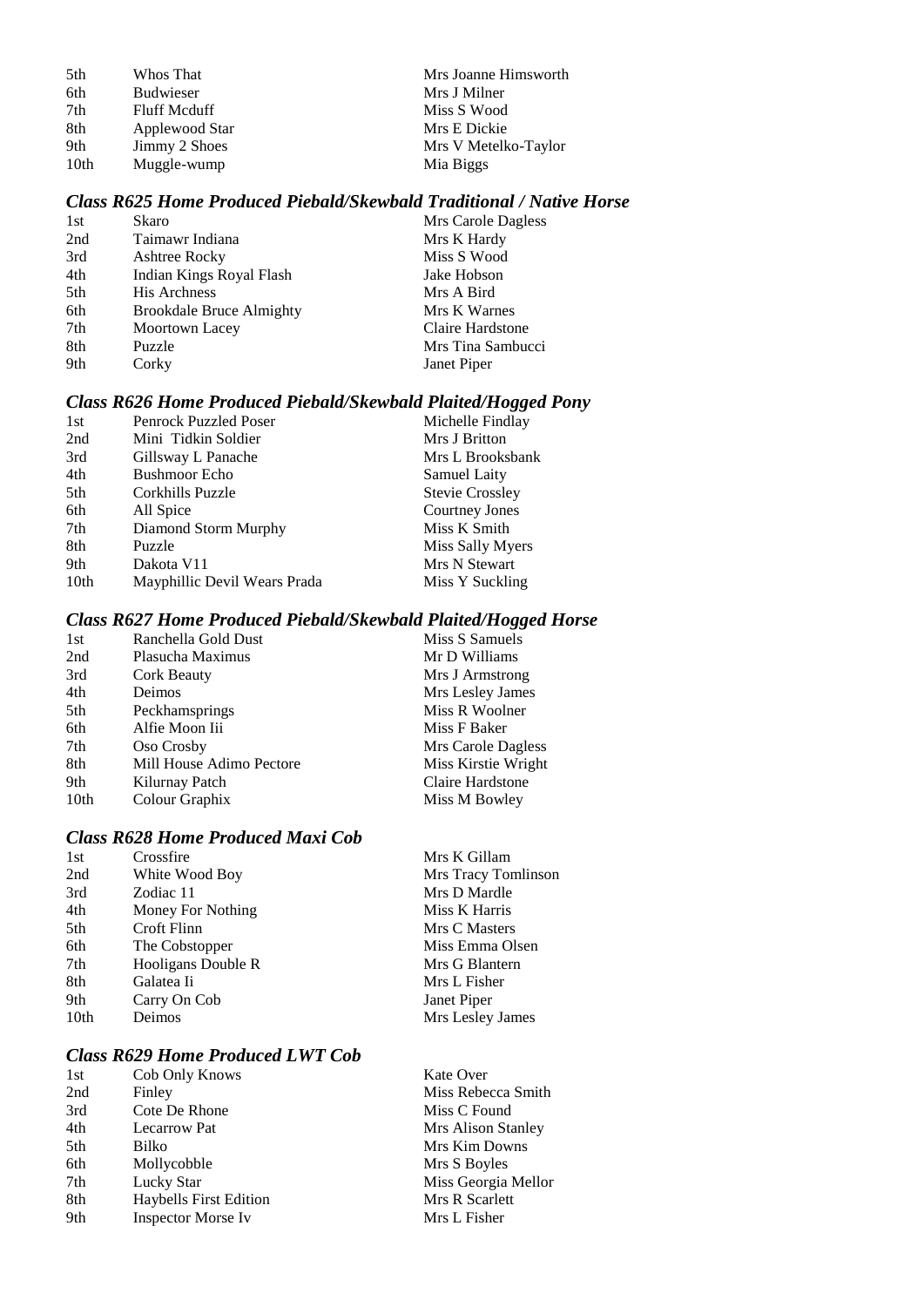## *Class R630 Home Produced HWT Cob*

|     | 1st $\&$ ch Rockerbilly | Emma Cruickhank    |
|-----|-------------------------|--------------------|
| 2nd | Kilatal Charlie         | Mrs K Gillam       |
| 3rd | Sir Podge               | Mrs D Brown        |
| 4th | The D B Man             | Miss Emma Bell     |
| 5th | Cob Dot Com             | Jo Cocker          |
| 6th | Dexter                  | Miss Cody Gilligan |
| 7th | Ryehill Son             | Mrs R Stanley      |

#### *Class R631 Amateur Piebald/Skewbald Traditional / Native Horse / Pony*

| 1st              | Applewood Star      | Mrs E Dickie         |
|------------------|---------------------|----------------------|
| 2nd              | <b>Fluff Mcduff</b> | Miss S Wood          |
| 3rd              | Whos That           | Mrs Joanne Himsworth |
| 4th              | Subtle Affair       | Kimberley Dyson      |
| 5th              | My Perfect Piece    | Mrs N Berry          |
| 6th              | Penny Lane          | Miss Catherine Young |
| 7th              | The Honey Monster   | Miss Z Bennett       |
| 8th              | <b>Barbara</b>      | Mrs K Talbot         |
| 9th              | DJs Dancing Lady    | Miss Dionne James    |
| 10 <sub>th</sub> | The Navigator       | Mr N Burnett         |
|                  |                     |                      |

## *Class R632 Amateur Piebald / Skewbalds Traditional / Native Horse*

| 1st & res Pillgrim |                                 | Miss Amy Hunter       |
|--------------------|---------------------------------|-----------------------|
| 2nd                | Ashtree Rocky                   | Miss S Wood           |
| 3rd                | Moortown Lacey                  | Miss Clare Hardstone  |
| 4th                | <b>Brookdale Bruce Almighty</b> | Mrs K Warnes          |
| 5th                | <b>His Archness</b>             | Mrs A Bird            |
| 6th                | Cote De Rhone                   | Miss C Found          |
| 7th                | The Pie Man                     | Mrs J Edmead          |
| 8th                | <b>Betsy Malone</b>             | <b>Charlotte Pell</b> |

# *Class R633 Amateur Piebald / Skewbald Plaited Pony*

| 1st | <b>Baliter Query</b>       | Mrs Lisa Cooke   |
|-----|----------------------------|------------------|
| 2nd | <b>Chelsmoor Rock Star</b> | Miss A Baggaley  |
| 3rd | Dakota V11                 | Mrs N Stewart    |
| 4th | <b>Megland Rosedew</b>     | Mrs Lisa Parfitt |
| 5th |                            |                  |
| 6th | Millpony Make Me Chuckle   | Mrs Jane Britton |
| 7th | Penrock Puzzled Poser      | Michelle Findlay |
|     |                            |                  |

## *Class R634 Amateur Piebald / Skewbald Plaited Horse*

|                  | 1st & ch Mill House Adimo Pectore | Miss Kirstie Wright  |
|------------------|-----------------------------------|----------------------|
| 2nd              | Alfie Moon Iii                    | Miss F Baker         |
| 3rd              | <b>Criafol Pretty Patches</b>     | Miss Emily Duff      |
| 4th              | Captiva Izar                      | Anna Morter          |
| 5th              | <b>Cork Beauty</b>                | Mrs J Armstrong      |
| 6th              | Im By McBetsys Pie                | Miss D Kershaw       |
| 7th              | <b>Westceffyl Prince</b>          | Miss E Ordepowlett   |
| 8th              | Jaydees Miss Unique               | Miss Megan Lewis     |
| 9th              | Kilurnay Patch                    | Miss Clare Hardstone |
| 10 <sub>th</sub> | Duke Of York                      | Molly Kate Stowe     |

## *Class R635 Home Produced LWT Hunter*

| 1st | Equador                 | Miss C Blair       |
|-----|-------------------------|--------------------|
| 2nd | Just Louis              | Miss Andrea Smith  |
| 3rd | Delta Storm             | Mrs Rose Menhinick |
| 4th | Mista Fezziwig          | Mrs L Lawrence     |
| 5th | <b>First Cape</b>       | Miss J Deacon      |
| 6th | <b>Rustic Warrior</b>   | Annabel Lewis      |
| 7th | West Cliffe Omega       | Thomas Winson      |
| 8th | <b>Red House Dexter</b> | Mrs Vicki Wood     |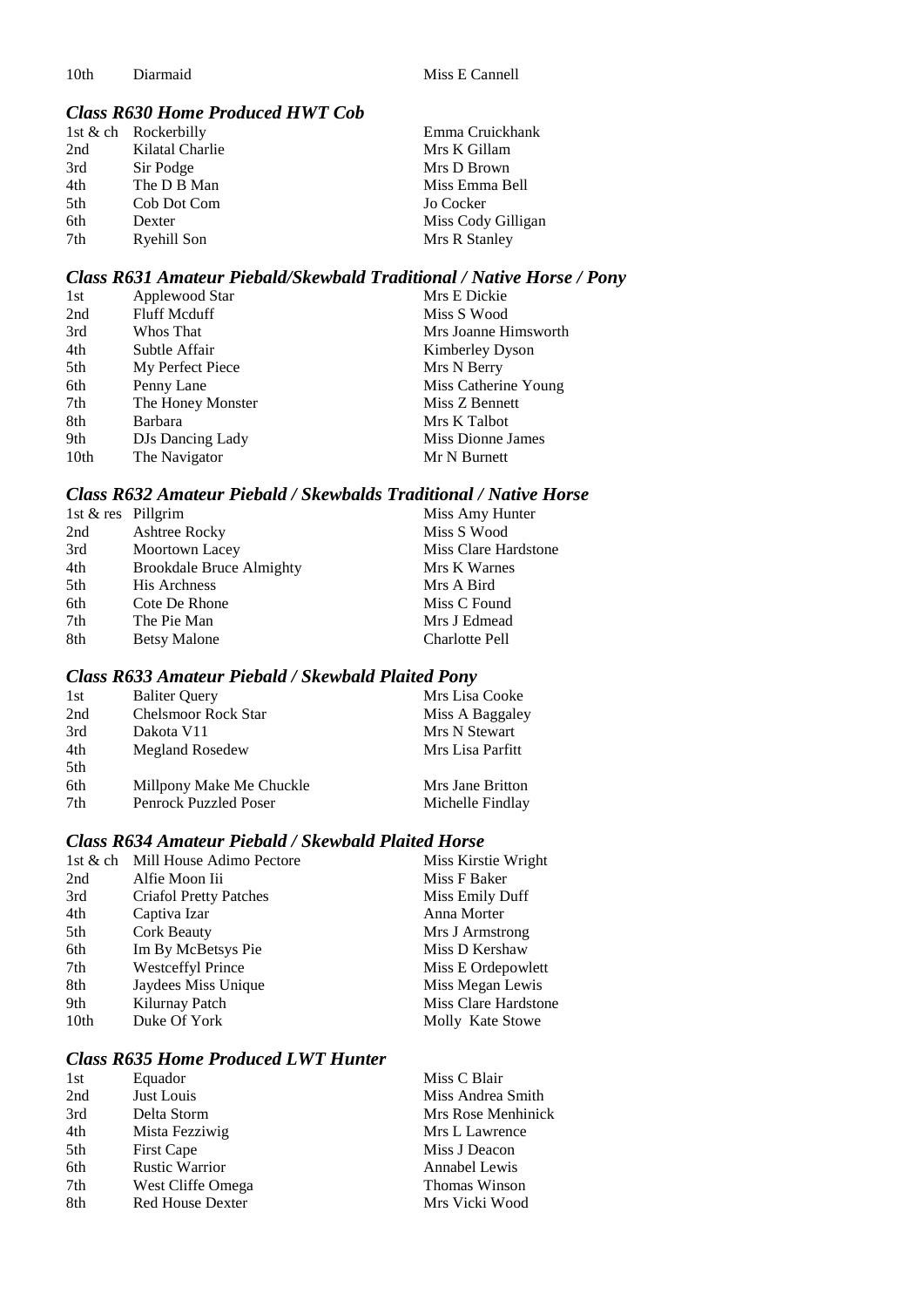## *Class R636 Home Produced MWT/HWT Hunter*

| 1st  | <b>Shirleys Downtown</b> | Miss A Naylor        |
|------|--------------------------|----------------------|
| 2nd  | Lord Litchfield          | Mr Charles Wood      |
| 3rd  | Earlanno                 | Mrs Amanda Court     |
| 4th  | Warrior of Justice       | Miss Andrea McCubbin |
| .5th | Red                      | Miss Jane Mitchell   |
| 6th  | Maesmynach Lord Snowdon  | Miss Jessica Berry   |

## *Class R637 Home Produced Small Hunter*

| 1st              | Pipistrelle                   | Mrs Jo Tomlinson     |
|------------------|-------------------------------|----------------------|
| 2nd              | Casablanca                    | Miss G Oliver        |
| 3rd              | Jemoon High Society           | Mrs Jacqui Thompson  |
| 4th              | Craughwell Strawberry Lad     | Miss Victoria Oliver |
| 5th              | <b>Bawnmore Boy</b>           | Mrs Ann Trenter      |
| 6th              | <b>Tuamcraney Boy</b>         | Mrs Fleur Cradock    |
| 7th              | <b>Brambles Little Gamble</b> | Ms S Minor           |
| 8th              | Hello Juno                    | Mrs Diane Mulhern    |
| 9th              | Cabragh Lad                   | Miss Alice Taylor    |
| 10 <sub>th</sub> | Prince George Of Diamonds     | Miss C Barrett       |

# *Class R638 Home Produced Small Riding Horse*

| 1st  | Rico Queen                | Emma Hollingworth |
|------|---------------------------|-------------------|
| 2nd  | Sansara Super Nova        | Miss H Bowker     |
| 3rd  | Armani                    | Mrs Debra Martin  |
| 4th  | <b>Touch Of Class</b>     | Mrs A Miller      |
| 5th  | <b>Stealth Project</b>    | Miss V Parkinson  |
| 6th  | <b>Fielding Fairytale</b> | Mrs A Hesketh     |
| 7th  | Crossowen Wise Guy        | Miss Sophie Allen |
| 8th  | Azara                     | Mrs N Catterwell  |
| 9th  | Murphys Girl              | Mrs D Voulstaker  |
| 10th | Lady Of Grace             | Miss K Semmens    |
|      |                           |                   |

# *Class R639 Home Produced Large Riding Horse*

| 1st | Applaud                    | Miss L Bowden    |
|-----|----------------------------|------------------|
| 2nd | Aquilas Stud Niga          | Mr R Hassell     |
| 3rd | No Fingerprints            | Mrs V Goodier    |
| 4th | <b>Atlantic Flight</b>     | Mrs J Edmead     |
| 5th | Lowmoor Years Of Grace     | Miss Lorna Blake |
| 6th | Renelles Royal Decree      | Miss C Joslin    |
| 7th | Templebready Total Eclipse | Miss J Steel     |
| 8th | Jambes Joyeux              | Amy Pickering    |

## *Class R640 Amateur LWT Hunter*

| 1st | Equador           | Miss C Blair       |
|-----|-------------------|--------------------|
| 2nd | Delta Storm       | Mrs Rose Menhinick |
| 3rd | <b>Busker</b>     | Mrs Jane Scott     |
| 4th | Mista Fezziwig    | Mrs L Lawrence     |
| 5th | West Cliffe Omega | Thomas Winson      |

## *Class R641 Amateur MWT / HWT Hunter*

| 1st | Orions Cruiser            | <b>Rhys Harper</b>   |
|-----|---------------------------|----------------------|
| 2nd | Earlanno                  | Mrs Amanda Court     |
| 3rd | Kooper Trooper            | Christine Hall-Lang  |
| 4th | Warrior of Justice        | Miss Andrea McCubbin |
| 5th | Cool Ice                  | Mr Phil Hodgson      |
| 6th | King Clovers Pride        | Miss R Baston        |
| 7th | <b>Lowmoor Pillowtalk</b> | Miss Katie Hoare     |
| 8th | Lord Litchfield           | Mr Charles Wood      |
|     |                           |                      |

# *Class R642 Amateur Small Hunter*

| 1st | Casablanca                | Miss G Oliver        |
|-----|---------------------------|----------------------|
| 2nd | Jemoon High Society       | Mrs Jacqui Thompson  |
| 3rd | Craughwell Strawberry Lad | Miss Victoria Oliver |
| 4th | <b>Bawnmore Boy</b>       | Mrs Ann Trenter      |
|     |                           |                      |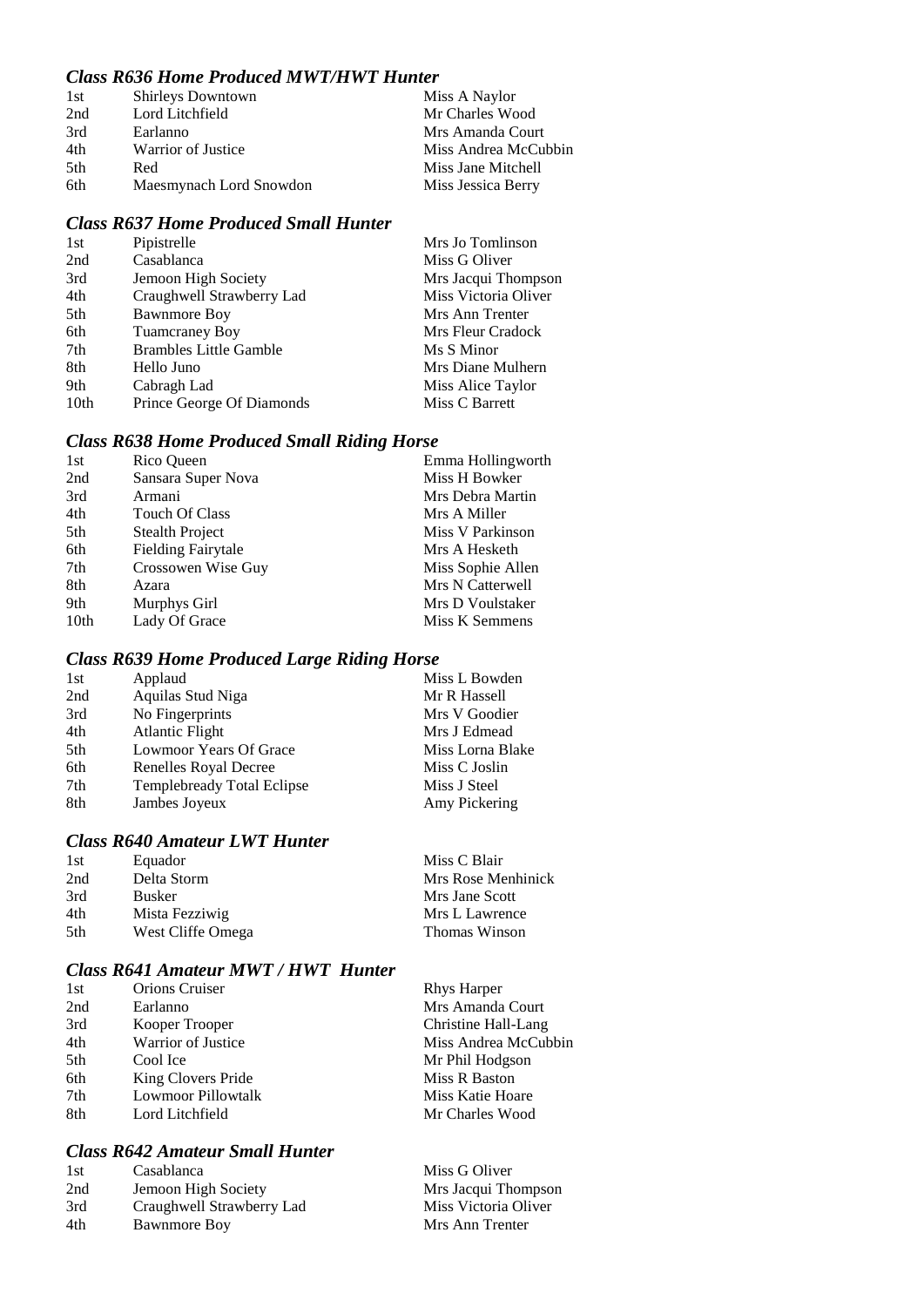| 5th | Pendancer Bilbo Baggins | Miss Hayley Dolby |
|-----|-------------------------|-------------------|
| 6th | Brambles Little Gamble  | Ms S Minor        |
| 7th | <b>Mcarmedoc</b>        | Miss A Weaver     |

# *Class R643 Amateur Small Riding Horse*

| 1st | Rico Queen            | Emma Hollingworth |
|-----|-----------------------|-------------------|
| 2nd | Armani                | Mrs Debra Martin  |
| 3rd | Murphys Girl          | Mrs D Voulstaker  |
| 4th | <b>Touch Of Class</b> | Mrs A Miller      |
| 5th | Azara                 | Mrs N Catterwell  |

# *Class R644 Amateur Large Riding Horse*

| 1st | <b>Happy Valentines</b> | <b>Heather Rothwell</b> |
|-----|-------------------------|-------------------------|
| 2nd | Applaud                 | Mrs Lucy Thirlby        |
| 3rd | For Fanny               | Mrs Jeanette McDonnell  |
| 4th | Dovevale Brightspark    | Mr Rhys Harper          |
| 5th | Aquilas Stud Niga       | Mr R Hassell            |
| 6th | Renelles Royal Decree   | Miss C Joslin           |
| 7th | Atlantic Flight         | Mrs J Edmead            |

## *Class R645 Home Produced Intermediate SRT*

| 1st | Jemoon Dragon Fly                   | Mrs M Robinson      |
|-----|-------------------------------------|---------------------|
| 2nd | <b>Chiddock Hour Glass</b>          | Mrs M Collings      |
| 3rd | <b>Stanley Grange Regal Consort</b> | Sophie Cartmell     |
| 4th | Defining Asia                       | William Nunn        |
| 5th | Spanish Hidalgo                     | Mrs K Gould         |
| 6th | Vaguely Royal                       | Miss Stephanie Beer |
| 7th | Prestwood Royal Appointment         | Emily Whalley       |
|     |                                     |                     |

# *Class R646 Home Produced Intermediate SHT*

| 1st | Master Klass                 | Miss S Burkhill        |
|-----|------------------------------|------------------------|
| 2nd | Alfie Moon Iii               | Miss F Baker           |
| 3rd | Virgil Ii                    | Abi Kelmanson          |
| 4th | <b>Shooters Morning Mist</b> | Miss R Sackfield       |
| 5th |                              |                        |
| 6th | New Dimension                | Miss Sarah Harper Just |
| 7th | Lewus                        | Mrs Lisa Speight       |

# *Class R647 Home Produced Show Pony 138cms*

|     | 1st & ch Chasecroft Tip Top   | Mr Guy Warner           |
|-----|-------------------------------|-------------------------|
|     | 2nd & res Woodvean Wonderland | <b>Charlotte Just</b>   |
| 3rd | Rotherwood Dream On           | Mrs L Furniss           |
| 4th | Auchmaliddie Absolut          | Mrs S G Bhogal          |
| 5th | <b>Chasecroft Gazelle</b>     | Miss Jodie Shepherd     |
| 6th | Rendene Whispering Charm      | Calista Boulton         |
| 7th | Dantes Lord Lucas             | Mrs V Jasinski          |
| 8th | Telynua Quickstep             | Mrs Lynsey Crayston     |
| 9th | Eabrook Isra                  | <b>Imogen Hargraves</b> |

# *Class R648 Home Produced Show Pony 148cms*

| 1st | Stychlands Royal Hussar | Megan Smith-Bruce |
|-----|-------------------------|-------------------|
| 2nd | Anndalyse Maddison Park | Mrs J Dean        |
| 3rd | Ninfield Dream Maker    | Mrs D Taylor      |

## *Class R649 Home Produced Show Hunter Pony not exceeding 133cms*

| 1st | Vanathany Dream Catcher      | Miss D Kalwa       |
|-----|------------------------------|--------------------|
| 2nd | Erimus Gamekeeper            | Daniel Bailey      |
| 3rd | <b>Bobby</b>                 | Chanelle Wall      |
| 4th | Bleachgreen Sovereign        | Mrs S Green        |
| 5th | <b>Holnicote Celebration</b> | Mrs Kate Furniss   |
| 6th | May Day Lad                  | Mrs E Wilmot       |
| 7th | Lambay Take A Chance         | Mrs Jane Britton   |
| 8th | Llanarth Ariel               | Mrs Tina Greenwood |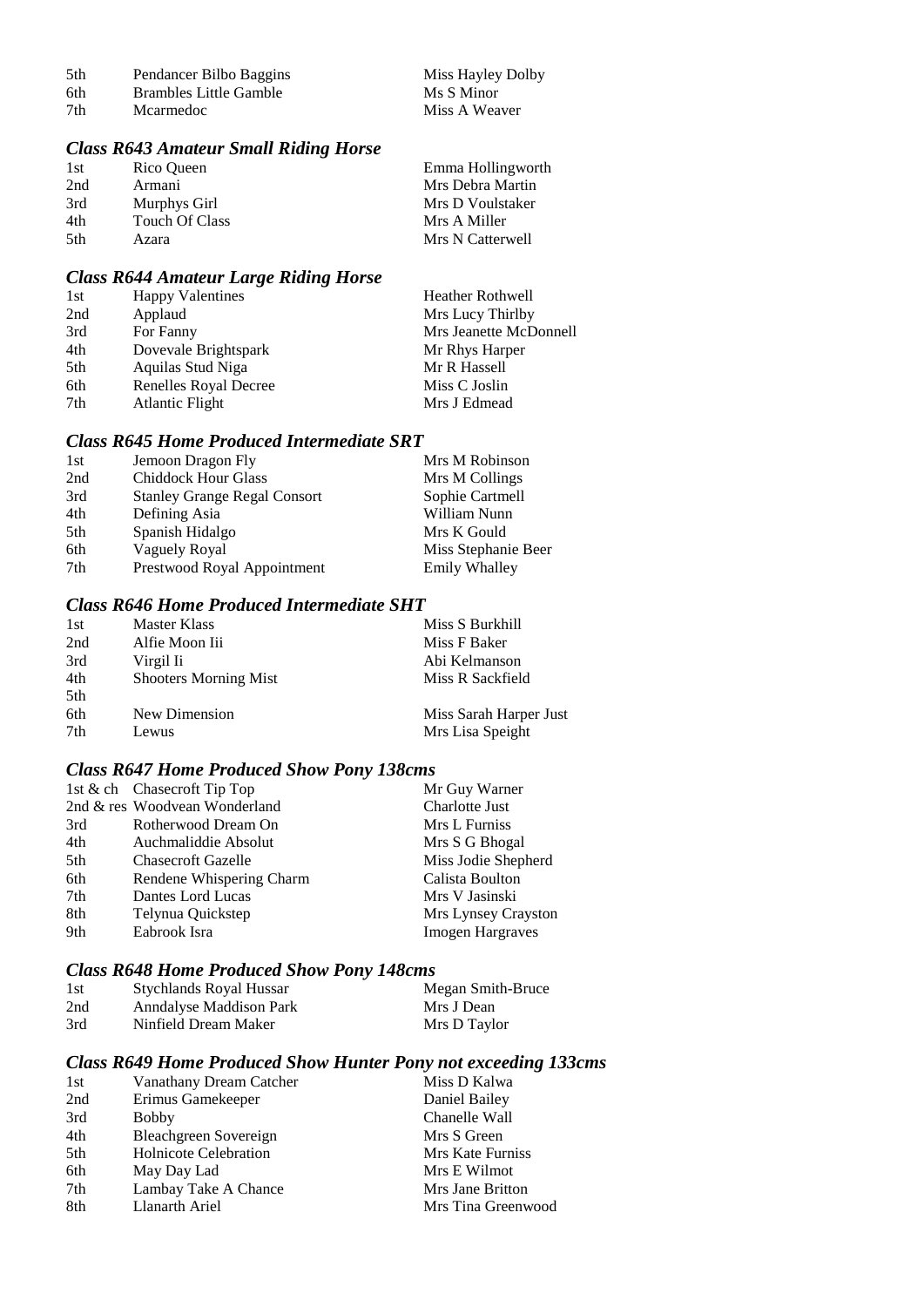## *Class R650 Home Produced SHP not exceeding 143cms*

| 1st | Mathemadem Royal Ensigh        | <b>Matthew Brittle</b> |
|-----|--------------------------------|------------------------|
| 2nd | <b>Stychlands Chevalier</b>    | Tim Gibson             |
| 3rd | Wycroft Dali                   | Mrs Rebecca Donnelly   |
| 4th | Lindeth Hustler                | Ms N Greaves           |
| 5th | Cherrytop Disco Diva           | Miss E Myatt           |
| 6th | Pendle Arctic Monkey           | Mrs S Campbell         |
| 7th | <b>Country Sensation</b>       | Gibson Eleanor         |
| 8th | <b>Stychlands Royal Hussar</b> | Megan Smith-Bruce      |

#### *Class R651 Home Produced SHP not exceeding 153cms*

| 1st | Silvermines Irish Ruby | Paige Thompson         |
|-----|------------------------|------------------------|
| 2nd | Hello Juno             | Mrs Diane Mulhern      |
| 3rd | Mawgans Ruby           | Mrs Sophie Davidson    |
| 4th | Jermoon Foreigh Affair | Polly Anne Robinson    |
| 5th | New Dimension          | Miss Sarah Harper Just |
| 6th | Carnsdale Dun Vision   | Mr Guy Warner          |

#### *Class R652 Open Intermediate Show Riding Type*

| 1st | Raemoir Masterplan | Mrs D Conway        |
|-----|--------------------|---------------------|
| 2nd | Etoile             | Mrs Jacqui Thompson |
| 3rd | Cointreau          | Janet Smith         |
| 4th | Liebling Katie     | Miss S Eldred       |
| 5th | Defining Asia      | William Nunn        |

#### *Class R653 Open Intermediate Show Hunter Type*

| 1st | <b>Shooters Morning Mist</b> | Miss R Sackfield |
|-----|------------------------------|------------------|

## *Class R654 Open Show Pony not exceeding 138cms*

|     | 1st & res Rotherwood Mr Pepys | Mrs M Nicoll-Thompson |
|-----|-------------------------------|-----------------------|
| 2nd | Popalbee Temptation           | Ms Angelina McCaffrey |
| 3rd | Colouiann Mint Reflection     | Mrs D Conway          |

#### *Class R655 Open Show Pony not exceeding 148cms*

|     | 1st & ch Raemoir Masterplan       | Mrs D Conway         |
|-----|-----------------------------------|----------------------|
| 2nd | <b>Yealand Paschel</b>            | Miss Savannah Kemple |
| 3rd | Ninfield Dream Maker              | Mrs D Taylor         |
| 4th | <b>Stanley Grange Regal Image</b> | Mrs G Desai          |

## *Class R656 Open SHP 133cms*

| 1st | Erimus Gamekeeper     | Daniel Bailey        |
|-----|-----------------------|----------------------|
| 2nd | Holnicote Celebration | <b>Grace Furniss</b> |

#### *Class R657 Open Show Hunter Pony 153cms*

|     | 1st $\&$ res New Journey    | Mrs J Milner       |
|-----|-----------------------------|--------------------|
|     | 2nd & ch Chiddock Bed Time  | Mrs Victoria Dogan |
| 3rd | <b>Stychlands Chevalier</b> | Tim Gibson         |

# *Class R658 Ridden Home Produced Thoroughbreds*

| 1st | Neutrino               | Miss R Bradby        |
|-----|------------------------|----------------------|
| 2nd | <b>Stealth Project</b> | Miss V Parkinson     |
| 3rd | Perfect Calm           | Katie Parfitt        |
| 4th | Vancuverite            | <b>Emily Simpson</b> |
| 5th | Lucky Score            | Miss Beth Barrett    |
| 6th | Threeoseven            | Miss Ellie Hayes     |

## *Class R659 Home Produced Ridden Part Bred*

| 1st | <b>Brindlebrook Under Suspision</b> | Mrs L Phipps      |
|-----|-------------------------------------|-------------------|
| 2nd | Prestwood Royal Appointment         | Mrs E Whalley     |
| 3rd | <b>Stanley Grange Sea Shells</b>    | Mrs Leeanne Crowe |
| 4th | <b>Stanley Grange Regal Consort</b> | Karen Cartmell    |
| 5th | Cherrytop Disco Diva                | Miss E Myatt      |
| 6th | Suddeen Finality                    | Mrs C Ronson      |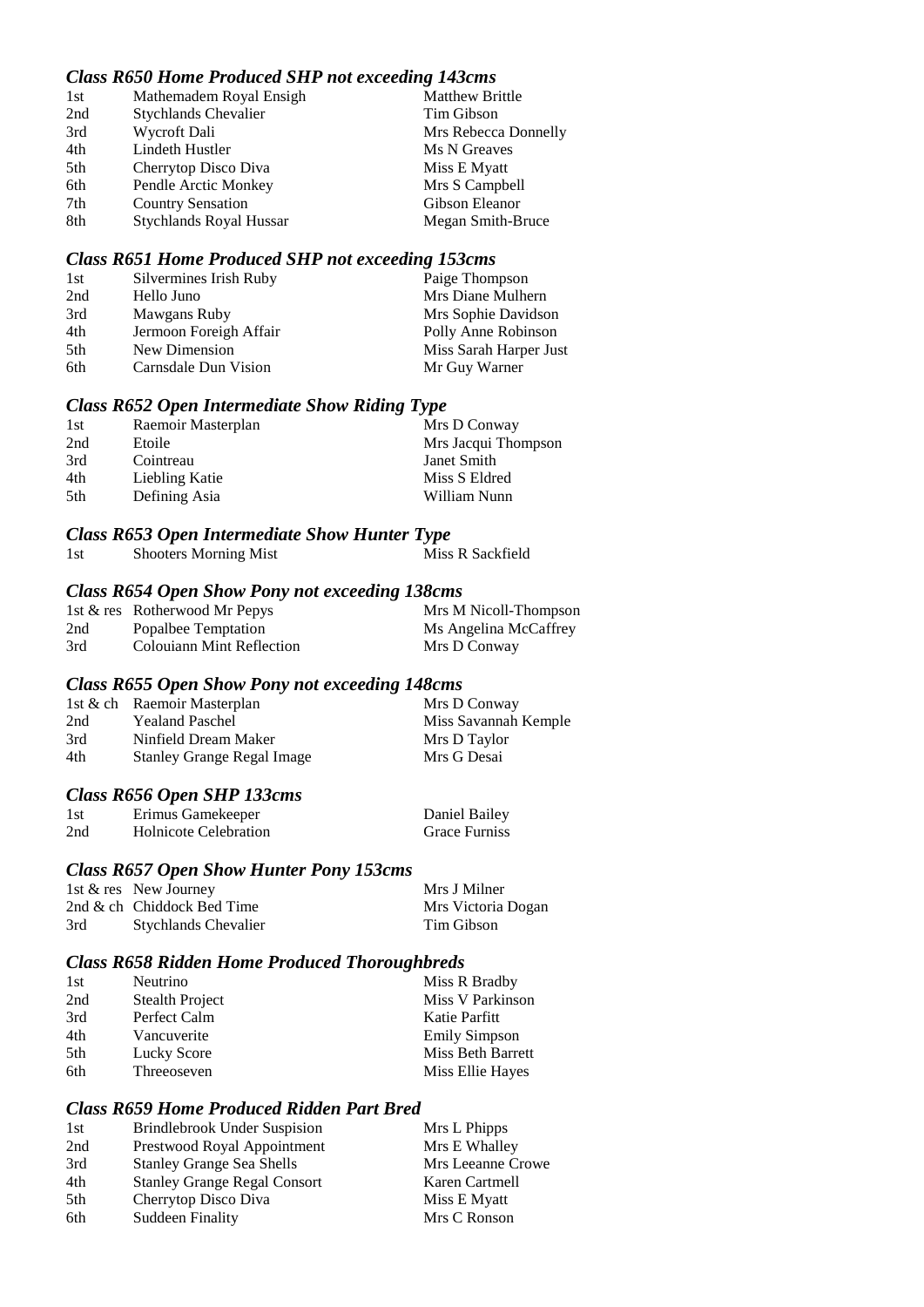| 7th  | <b>Fielding Fairytale</b> | Mrs A Hesketh      |
|------|---------------------------|--------------------|
| -8th | Baronsdown Saxon King     | Mrs Becky Franklin |

#### *Class R660 Amateur Ridden Thoroughbred*

| 1st | Spanish Hidalgo         | Mrs K Gould              |
|-----|-------------------------|--------------------------|
| 2nd | Aura Bora               | Miss J Mason             |
| 3rd | Vancuverite             | <b>Emily Simpson</b>     |
| 4th | Lucky Score             | <b>Miss Beth Barrett</b> |
| 5th | Threeoseven             | Miss Ellie Hayes         |
| 6th | <b>Nemo</b>             | Mrs M Mussell            |
| 7th | <b>Miss Kinky Boots</b> | Grace Richards           |
| 8th | Perfect Calm            | Katie Parfitt            |
| 9th | Achromatic              | Rebecca Marshall         |

## *Class R661 Amateur Ridden Part Breds not exceeding 148cms*

| Miss Sarah Harper Just<br>2nd<br>Woodvean Wonderland<br>3rd<br>Mrs V Jasinski<br>Dantes Lord Lucas<br>4th<br>Rendene Whispering Charm<br>Calista Boulton<br>5th<br><b>Brindlebrooks Ellagance</b><br>Miss Natasha Timson<br>6th<br>Baronsdown Saxon King<br>Mrs Becky Franklin<br><b>Stanley Grange Sea Shells</b><br>Mrs Leeanne Crowe<br>7th<br>8th<br>Chasecroft Tip Top<br>Mr G Warner<br>9th<br><b>Stychlands Stormbird</b><br>Samantha Jakes | 1st  | Raemoir Masterplan  | Mrs D Conway  |
|----------------------------------------------------------------------------------------------------------------------------------------------------------------------------------------------------------------------------------------------------------------------------------------------------------------------------------------------------------------------------------------------------------------------------------------------------|------|---------------------|---------------|
|                                                                                                                                                                                                                                                                                                                                                                                                                                                    |      |                     |               |
|                                                                                                                                                                                                                                                                                                                                                                                                                                                    |      |                     |               |
|                                                                                                                                                                                                                                                                                                                                                                                                                                                    |      |                     |               |
|                                                                                                                                                                                                                                                                                                                                                                                                                                                    |      |                     |               |
|                                                                                                                                                                                                                                                                                                                                                                                                                                                    |      |                     |               |
|                                                                                                                                                                                                                                                                                                                                                                                                                                                    |      |                     |               |
|                                                                                                                                                                                                                                                                                                                                                                                                                                                    |      |                     |               |
|                                                                                                                                                                                                                                                                                                                                                                                                                                                    |      |                     |               |
|                                                                                                                                                                                                                                                                                                                                                                                                                                                    | 10th | Kissemmie Dandelion | Sophie Gannon |

# *Class R662 Amateur Ridden Part Breds exceeding 148cms*

| 1st | Brindlebrook Under Suspision  | Mrs L Phipps           |
|-----|-------------------------------|------------------------|
| 2nd | Brindlebrook Little Scoundrel | Jessica Ely            |
| 3rd | Warliegh Illusion             | Mrs Leeanne Crowe      |
| 4th | Hollycreek Sir Benson         | Mrs B Hatton-ritchie   |
| 5th | For Fanny                     | Mrs Jeanette McDonnell |
| 6th | <b>Chiddock Hour Glass</b>    | Mrs M Collings         |

# *Class R663 Amateur Small Hacks*

| 1st | <b>Anton Little Astaire</b>         | Mrs Fiona Farquharson |
|-----|-------------------------------------|-----------------------|
| 2nd | Drakemyre Debonair                  | Ms L Hewitt           |
| 3rd | <b>Stanley Grange Regal Consort</b> | Karen Cartmell        |
| 4th | Dowhills Daffi                      | Miss Sophie Clark     |
| 5th | Mathemadam Meridian                 | Callie-Ann Coulson    |
| 6th | <b>Roslin Star Attraction</b>       | Miss L Oliver         |
| 7th | Lady Of Grace                       | Miss K Semmens        |
| 8th | Carmen Miranda                      | Ms Laura Jane Hartley |
|     |                                     |                       |

## *Class R664 Amateur Large Hacks*

| 1st | Stage Knight          | Mrs Lucy Thirlby     |
|-----|-----------------------|----------------------|
| 2nd | Hollycreek Sir Benson | Mrs B Hatton-ritchie |
| 3rd | Tara Dee              | Mr P Page            |
| 4th | Vaguely Royal         | Mrs C Beer           |
|     |                       |                      |

# *Class R665 Amateur Maxi Cobs*

| 1st              | Crossfire                   | Mrs K Gillam          |
|------------------|-----------------------------|-----------------------|
| 2nd              | Hooligans Double R          | Mrs G Blantern        |
| 3rd              | <b>Heathroy Hugo</b>        | <b>Heather Young</b>  |
| 4th              | Croft Flinn                 | Mrs C Masters         |
| 5th              | Randalstown Limited Edition | Gillian Dixon-Jackson |
| 6th              | Bob On                      | Mrs J Milner          |
| 7th              | Galatea Ii                  | Mrs Lorraine Fisher   |
| 8th              | Money For Nothing           | Miss K Harris         |
| 9th              | Ivy                         | Miss L Gillies        |
| 10 <sub>th</sub> | Dun By Chance               | Miss C Coulbeck       |

# *Class R666 Amateur Lightweight Cobs*

1st & ch Cob Only Knows Kate Over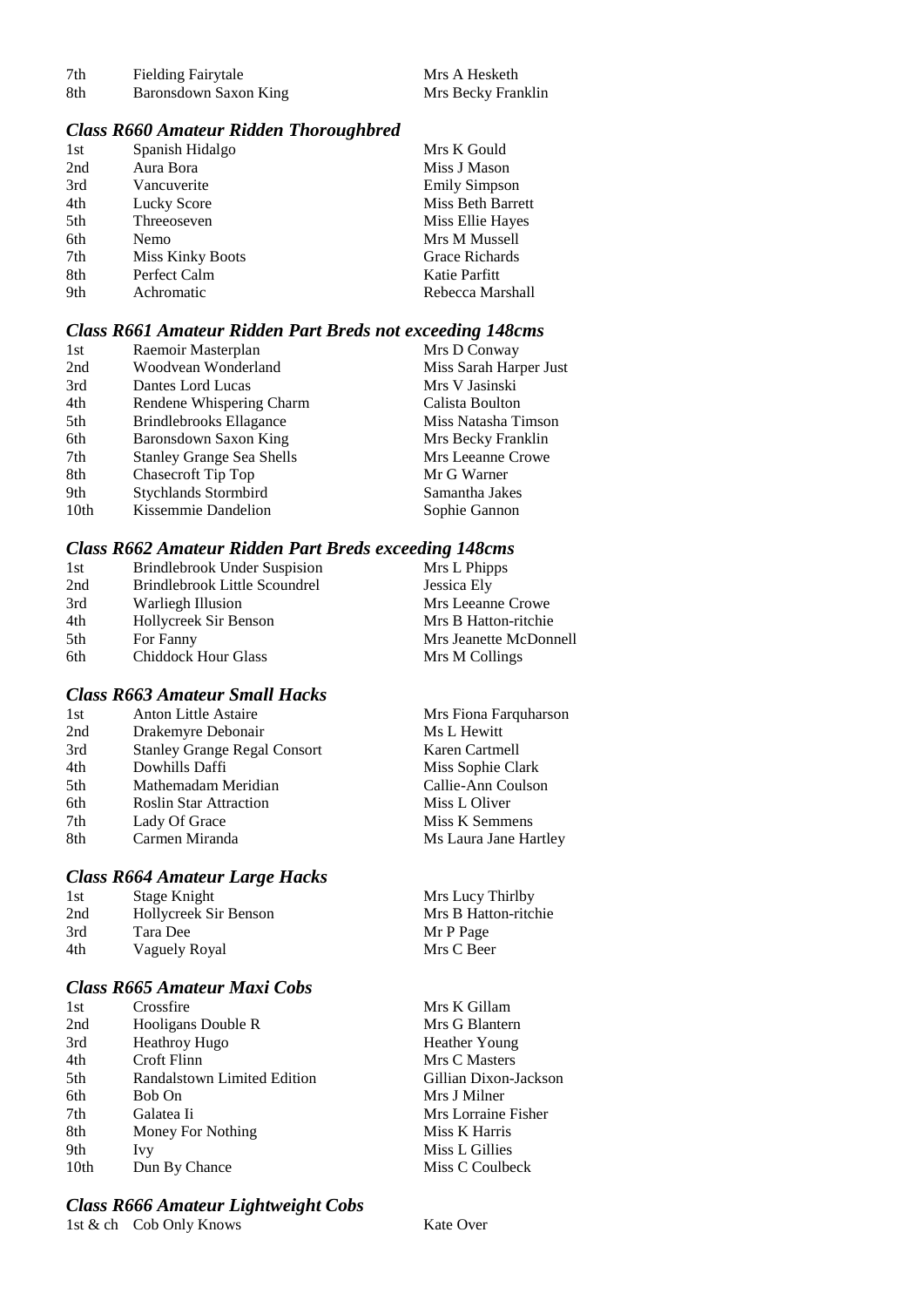| 2nd | <b>High Society</b>  | Mrs H Blakeway        |
|-----|----------------------|-----------------------|
| 3rd | Rosie                | Mr S Fobbester        |
| 4th | Cruise Control       | Miss Charlotte Arthur |
| 5th | Lecarrow Pat         | Mrs Alison Stanley    |
| 6th | Randlestown Landmark | Paula Aldcroft        |
| 7th | Diarmaid             | Miss E Cannell        |

# *Class R667 Amateur Heavyweight Cobs*

|     | 1st & res Kilatal Charlie | Mrs K Gillam    |
|-----|---------------------------|-----------------|
| 2nd | Sir Podge                 | Mrs D Brown     |
| 3rd | Never Say Never Iii       | Miss N Lock     |
| 4th | Rockerbilly               | Emma Cruickhank |

#### *Class R668 RC / PC Ridden Veteran*  $1st$

| 1 D L |                              |                    |
|-------|------------------------------|--------------------|
| 2nd   | Pure Engima                  | Miss E Ray         |
| 3rd   | <b>Kingsford Sweet Story</b> | Miss Jade Jennings |
| 4th   | Otterburn                    | Mrs H Horton       |
| 5th   | Carnival Dream               | Mr R Clark         |
| 6th   | Duke Of York                 | Molly Kate Stowe   |
| 7th   | Rumworth Welsh Maid          | Roy Houghton       |
| 8th   | Castlethornton Bacardi       | Miss H Taylor      |
| 9th   | Jizzy                        | Mrs H Bailey       |
|       |                              |                    |

#### *Class R669 RC / PC RiddenPalomino/Dun/Cremello/Perlino*

| <b>Ballantrae Bruce of Castle Green</b> | Miss Emma Longden  |
|-----------------------------------------|--------------------|
| Criccieth Chocolate Drop                | Mrs S Glynn-Brooks |
| Nyton Master Dundee                     | Emma Kampa         |
| Wolfgang Opal Lady                      | Miss E Stappers    |
| Desarbre Icicle                         | Mrs Kim Downs      |
|                                         |                    |

#### *Class R670 RC / PC Ridden Spotted / Appaloosas*

| 1st | Phoenix       | Miss G Taylor |
|-----|---------------|---------------|
| 2nd | Newtake Megan | Mrs Z Vickers |

## *Class R671 RC / PC Ridden Piebald / Skewbald Plaited / Hogged*

| 1st              | <b>Country Sensation</b> | Gibson Eleanor       |
|------------------|--------------------------|----------------------|
| 2nd              | <b>Baliter Query</b>     | Mrs Lisa Cooke       |
| 3rd              | <b>Bobby</b>             | Miss C Wall          |
| 4th              | Lewus                    | Mrs Lisa Speight     |
| 5th              | Sheriff Woddy            | Miss L Burbidge      |
| 6th              | Avondales Wolken Winta   | Ms H Mullender       |
| 7th              | Bilko                    | Miss E Downs         |
| 8th              | <b>Tankmore Boy</b>      | Miss Sophie Wratting |
| 9th              | Denace The Menace        | Mrs C Mahoney        |
| 10 <sub>th</sub> | Barbers Blaze            | Mrs Linda Hulf       |

## *Class R672 RC / PC Ridden Piebald/Skewbald Native / Traditional*

| 1st  | <b>Shantaine Humbug</b>         | Poppy Daly           |
|------|---------------------------------|----------------------|
| 2nd  | Remingtonsteele                 | Miss Sophie Wratting |
| 3rd  | The Dowager                     | Lauren Crabtree      |
| 4th  | Call The Shots                  | Miss C Bunting       |
| 5th  | The Honey Monster               | Miss Z Bennett       |
| 6th  | Thunder                         | Jillian Ward         |
| 7th  | Lucky Llamedos                  | Miss Danielle Boot   |
| 8th  | Mister Miguel                   | Anna Morter          |
| 9th  | <b>Plumbuck Marmaduke Jinks</b> | Miss S Piggott       |
| 10th | Sky                             | Miss Jade Jennings   |

# *Class R673 RC / PC Ridden Best Colour & Markings*

| 1st | <b>Haddlesey Farthing</b> | Mrs Lisa Metcalfe |
|-----|---------------------------|-------------------|
| 2nd | Lansmoor Lucy Locket      | Mrs H Horton      |
| 3rd | Playboy Ii                | Mr R Aldous       |
| 4th | Lucky Llamedos            | Miss D Boot       |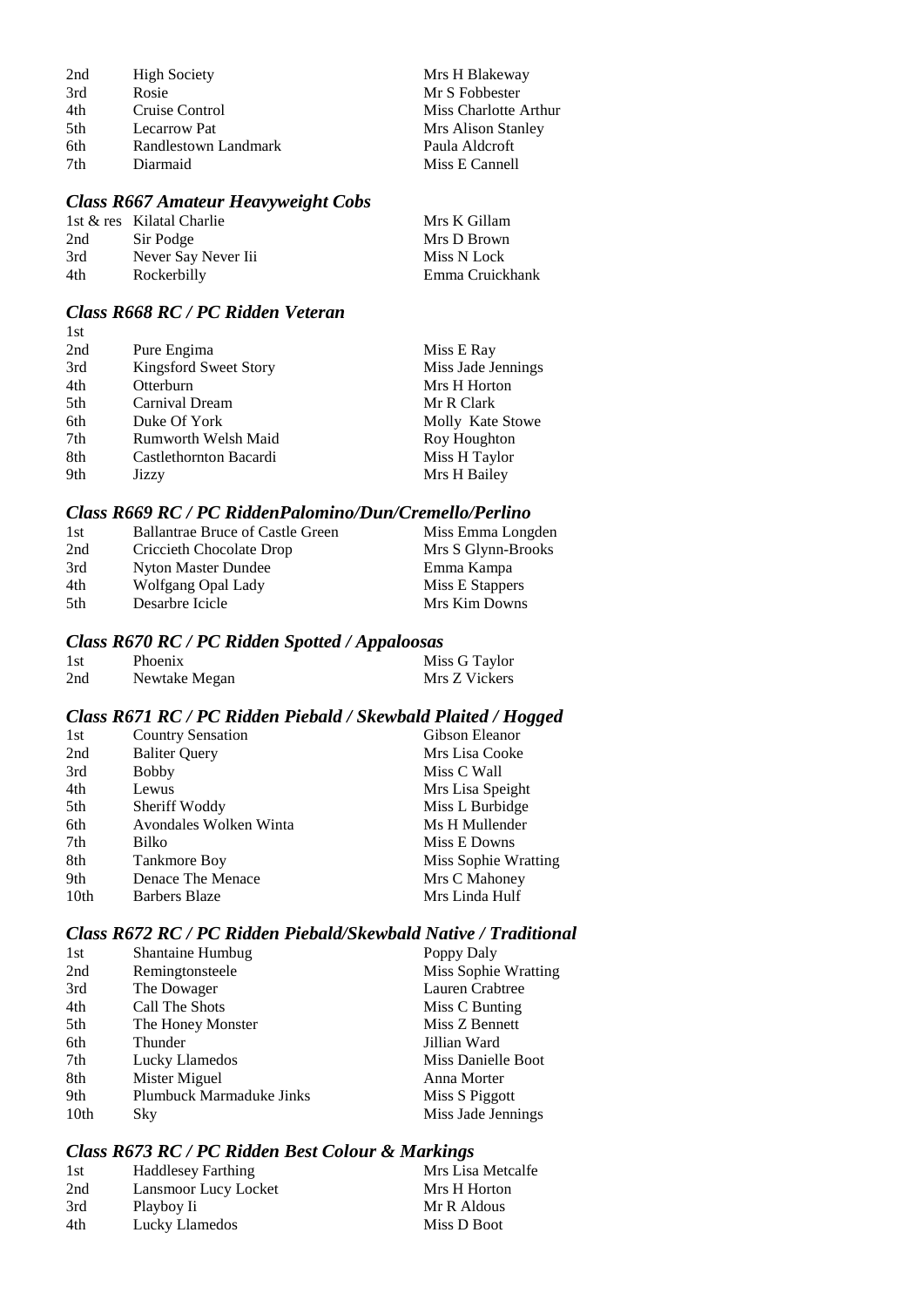| 5th | Avondales Wolken Winta | Ms H Mullender       |
|-----|------------------------|----------------------|
| 6th | Remingtonsteele        | Miss Sophie Wratting |
| 7th | Wilkesmoor Highwayman  | Jillian Ward         |
| 8th |                        |                      |
| 9th | <b>Tankmore Boy</b>    | Miss Sophie Wratting |

#### *Class R674 15+ Horse & Pony National Champs Qualifier - Veteran Horse*

| 1st | Stefano                | <b>Karen Prince</b> |
|-----|------------------------|---------------------|
| 2nd | Meeko                  | Miss E Partington   |
| 3rd | Mr Sheen               | Miss A Jubb         |
| 4th | <b>Froslas The Fox</b> | Miss C Miller       |
| 5th | Oso Crosby             | Mrs C Dagless       |
| 6th | Carngham-Valley Echo   | Mrs Louise Ryan     |

#### *Class R675 15+ Horse & Pony National Champs Qualifier - Veteran Pony*

| 1st  | All Spice                        | Courtney Jones |
|------|----------------------------------|----------------|
| 2nd  |                                  |                |
| 3rd  | <b>Phoenix</b>                   | Miss G Taylor  |
| 4th  | Rumworth Welsh Maid              | Roy Houghton   |
| .5th | <b>Charlesland Solar Eclipse</b> | Miss E Pusey   |

#### *Class R676 15+ Horse & Pony National Champs Qualifier - 20 years & over* 1st Maysong Ms Laura Kenyon Brodie

| 2nd |                         |                      |
|-----|-------------------------|----------------------|
| 3rd | Pure Engima             | Miss E Ray           |
| 4th | Otterburn               | Mrs H Horton         |
| 5th | <b>Chance Encounter</b> | Miss Danielle Forsey |
| 6th | Trio                    | Miss K Manson        |
| 7th | <b>Speckles</b>         | Mrs L Woodford       |
| 8th | Gregs Hopton            | Miss E Kerwood       |
|     |                         |                      |

#### *Class I677 TGCA In Hand 4 years and over not exceeding 148cms*

|                 | 1st & ch Sd Red Gambler  | Miss Hannah Miller-Burton |
|-----------------|--------------------------|---------------------------|
| 2nd & res Moses |                          | Mr L Dennis               |
| 3rd             | Cobastaire               | Miss H Westwood           |
| 4th             | <b>Romany Quest</b>      | Emma Message              |
| 5th             | Tommy                    | Mr Oliver Parr            |
| 6th             | Splashdown Bowie         | Ms D Birdsey              |
| 7th             | Tank                     | Mrs Deborah McAllister    |
| 8th             | Senators Lucky Lady      | Mr Daniel Hewer           |
| 9th             | Wizzadora                | Mrs D Duffy               |
| 10th            | Maes Y Gorlan Tommy Bach | Miss G Viles              |
|                 |                          |                           |

## *Class I678 TGCA In Hand 4 years old & over exceeding 148cms*

| <b>Franks Shiloh</b>  | Miss S Brooker     |
|-----------------------|--------------------|
| Once In A Blue Moon   | Mrs R Longbottom   |
| <b>Grey Crow</b>      | Mrs Stephanie Lane |
| Oberon III            | Miss C Humphrey    |
| <b>Maylands Duffy</b> | Mrs Shelly Smith   |
| Boy George            | Daisie Smith       |
|                       |                    |

#### *Class I679 TGCA In Hand Youngstock*

| 1st | SD Mariah      | Miss L Johnson  |
|-----|----------------|-----------------|
| 2nd | Micky Mouse    | Miss Amy Taylor |
| 3rd | Little Sharpie | Miss Zoe Norton |
| 4th | Rough Diamond  | Miss Amy Taylor |

## *Class R680 TGCA Ridden not to exceed 148cms*

| 1st | Fenland Special Edition   | Miss Sam Croxford |
|-----|---------------------------|-------------------|
| 2nd | <b>Sd Lady In Waiting</b> | Mrs Zoe Clarke    |
| 3rd | Hidden Gem                | Miss Jo Garnett   |
| 4th | <b>Blurred Lines</b>      | Miss C Bunting    |
| 5th | Tommy                     | Mr Oliver Parr    |
| 6th | <b>Razzle Dazzle</b>      | Reece Bentley     |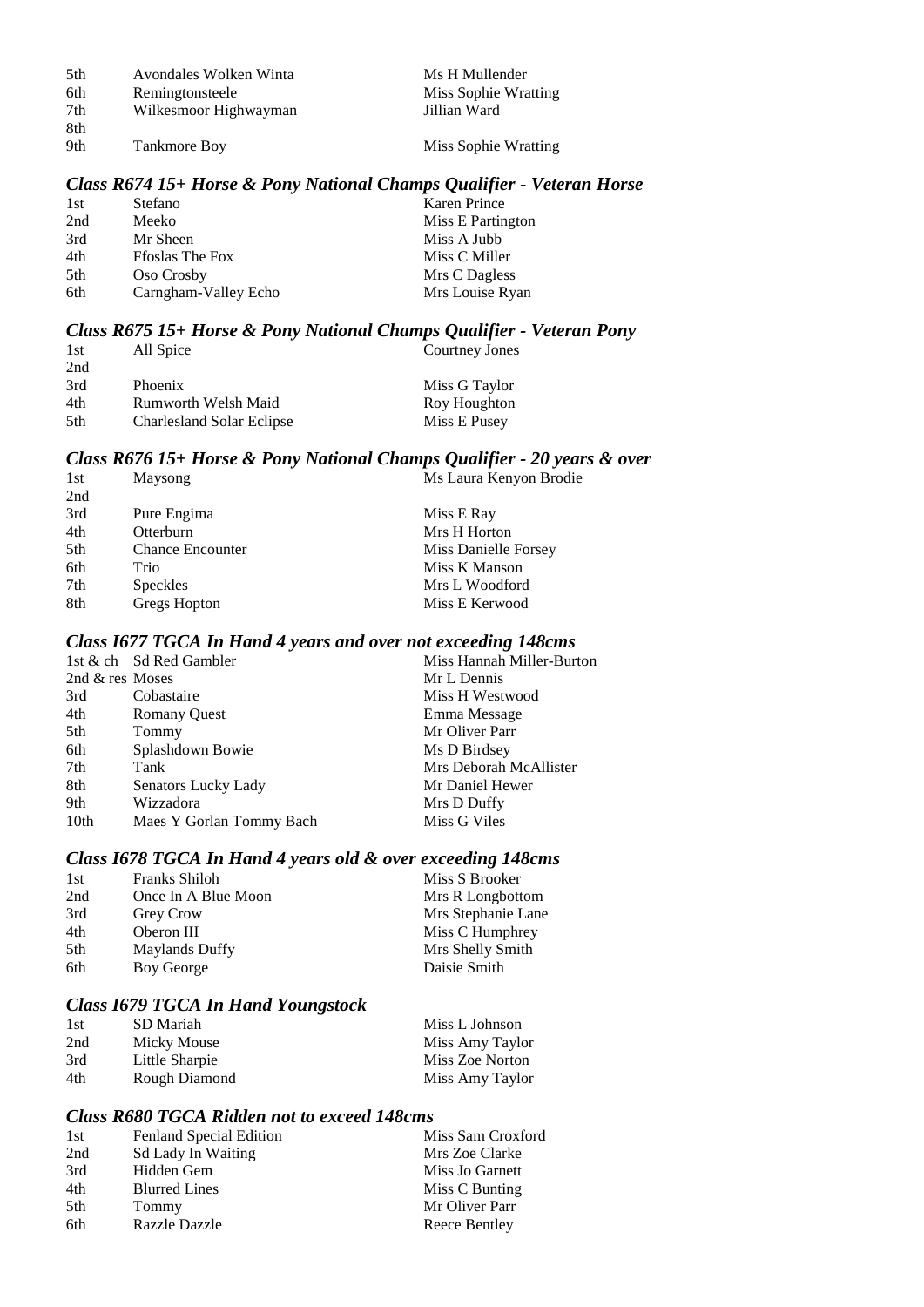| 7th  | Willows Whisper        | Mrs L Bailey   |
|------|------------------------|----------------|
| 8th  | Hugos Luck of the Draw | Miss S Brooker |
| 9th  | Highoak Juke           | Janet Smithers |
| 10th | Hermits Sahara Secret  | Courtney Jones |

#### *Class R681 TGCA Ridden 148cms & over*

| <b>Franks Shiloh</b> | Miss S Brooker     |
|----------------------|--------------------|
| <b>Ashtree Rocky</b> | Miss S Wood        |
| Puzzle               | Mrs Tina Sambucci  |
| <b>Grey Crow</b>     | Mrs Stephanie Lane |
| Meeko                | Miss E Partington  |
| Oberon III           | Miss C Humphrey    |
|                      |                    |

#### *Class I682 Irish Draught In Hand 4 years old & over*

| Miss Emma Morrell   |
|---------------------|
| Miss S Grady-Horton |
| Miss E Hoy          |
| Mrs V Goodier       |
| Mrs K Gatland       |
| Ms Gill Hare        |
|                     |

## *Class I683 Irish Draught In Hand 2 - 3 years old*

### *Class I684 Irish Draught In Hand Yearling*

## *Class I685 Part Bred Irish Draught In Hand 4 years old & over*

#### *Class I686 Part Bred Irish Draught In Hand 1,2,3 years old*

| 1st | <b>Bowland Shooting Star</b>                     | Mrs Nicola Bond  |
|-----|--------------------------------------------------|------------------|
|     | <b>Class R687 Ridden Pure Bred Irish Draught</b> |                  |
| 1st | <b>Ballygill Tight Fit</b>                       | Jessica Ely      |
| 2nd | Shan Bally Lucky Dip                             | Amelia Short     |
| 3rd |                                                  |                  |
| 4th | Lowmoor Pillowtalk                               | Miss Katie Hoare |
|     |                                                  |                  |

| .5th | Booted And Suited             | Miss S Grady-Horton |
|------|-------------------------------|---------------------|
| 6th  | Kiwis Florentine Diamond      | Mrs V Goodier       |
| 7th  | Colebridgeview Diamond Dancer | Miss Emma Morrell   |
| 8th  | Folly Glen Clover             | Ms Gill Hare        |
|      |                               |                     |

## *Class R688 Ridden Rare Breeds*

#### *Class R689 Ridden Competition Horse*

| 1st | Tower Emblem   | Miss D Farnish |
|-----|----------------|----------------|
| 2nd | Cholderton IDA | Mrs Jo Strange |

#### *Class I690 Cleveland Bay Stallion / Gelding*

| 1st | Barbarian Buccaneer    | Pamela Shipley          |
|-----|------------------------|-------------------------|
| 2nd | Wyevale Harry          | Mrs E Richardson Steele |
| 3rd | Wyevale Mr Mojo        | Miss R Hardy            |
| 4th | <b>Forest Fusilier</b> | Mrs P Prigmore          |

Mrs Elizabeth Guerriero Mr Bruce Langley-McKim

Mrs Jo Strange

#### *Class I691 Cleveland Bay Mare*

| 1st | Craigiewood Mull                |  |
|-----|---------------------------------|--|
| 2nd | <b>Thomsonbrook Secret Love</b> |  |
| 3rd |                                 |  |
| 4th | Cholderton IDA                  |  |

# *Class I692 Cleveland Bay Foal*

|     | $\frac{1}{2}$ $\frac{1}{2}$ $\frac{1}{2}$ $\frac{1}{2}$ $\frac{1}{2}$ $\frac{1}{2}$ $\frac{1}{2}$ $\frac{1}{2}$ $\frac{1}{2}$ $\frac{1}{2}$ $\frac{1}{2}$ $\frac{1}{2}$ $\frac{1}{2}$ $\frac{1}{2}$ $\frac{1}{2}$ $\frac{1}{2}$ $\frac{1}{2}$ $\frac{1}{2}$ $\frac{1}{2}$ $\frac{1}{2}$ $\frac{1}{2}$ $\frac{1}{2}$ |                        |
|-----|---------------------------------------------------------------------------------------------------------------------------------------------------------------------------------------------------------------------------------------------------------------------------------------------------------------------|------------------------|
| 1st | <b>Ormelies Secret Beauty</b>                                                                                                                                                                                                                                                                                       | Mr Bruce Langley-McKim |
| 2nd | Saintelucie Louis Gilbert                                                                                                                                                                                                                                                                                           | Mrs Jane Harper        |
|     |                                                                                                                                                                                                                                                                                                                     |                        |

## *Class I693 Cleveland Bay Yearling*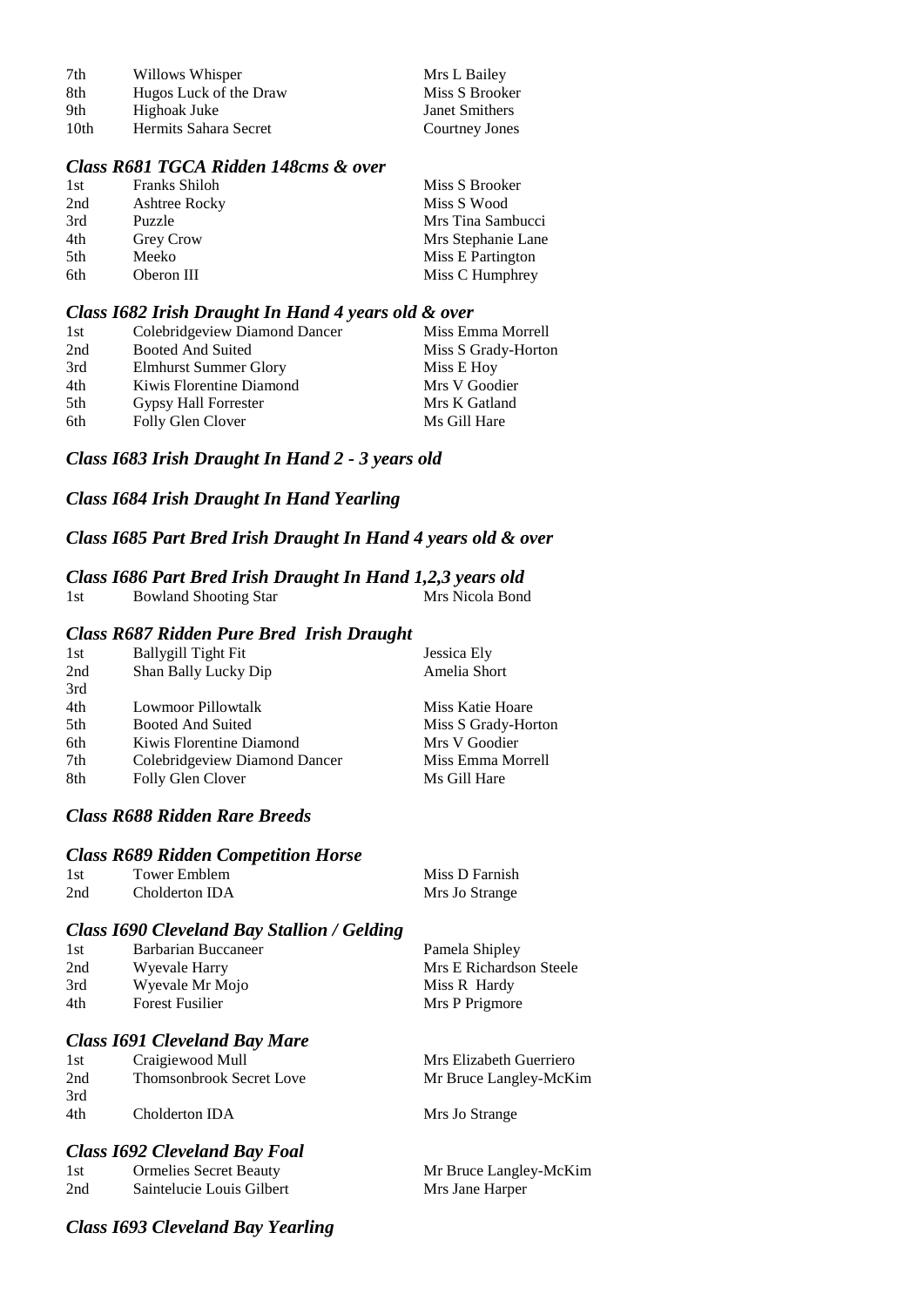| 1st | Ormelies Secret Affair    | Miss S Leckey           |
|-----|---------------------------|-------------------------|
| 2nd | Shireburn Ava             | Mrs J Sparrow           |
| 3rd | Barbarian Jaunty Gent     | Miss J L Firth          |
| 4th | Blithfield First Addition | Mrs Elizabeth Guerriero |

# *Class I694 Cleveland Bay 2 - 3 years old*

|     | 1st & ch Hallhouse Gladimere   | Mr B Comb              |
|-----|--------------------------------|------------------------|
|     | 2nd & res Thomsonbrook Beowulf | Mr Bruce Langley-McKim |
| 3rd | Tamaskan Primrose              | Lesley Ann Wolfenden   |
| 4th | Bahian Shadow                  | Mr B Comb              |
| 5th | <b>Inveravon Casper</b>        | Mrs S Lines            |
| 6th | Mulgrave Snowdrop              | Mr J Welford           |
|     |                                |                        |

# *Class I695 Cleveland Bay Produce Class*

| -1 st | Barbarian Buccaneer             | Pamela Shipley         |
|-------|---------------------------------|------------------------|
| 2nd   | <b>Thomsonbrook Secret Love</b> | Mr Bruce Langley-McKim |
| 3rd   | Ormelies Secret Affair          | Miss S Leckey          |

## *Class I696 Part Bred Cleveland Bay 1,2,3 Years*

#### *Class I697 Part Bred Cleveland Bay 4 years old & over*

| 1st | Saintelucie Celine Isolina | Mrs Jane Harper     |
|-----|----------------------------|---------------------|
| 2nd | Jermoon Foreigh Affair     | Polly Anne Robinson |
| 3rd | Wolfgang Opal Lady         | Miss E Stappers     |
| 4th | Jemoon Musicman            | Mrs Donna Gardner   |

## *Class R698 Ridden Cleveland Bay*

|     | 1st & res Barbarian Buccaneer | Pamela Shipley          |
|-----|-------------------------------|-------------------------|
| 2nd | Craigiewood Mull              | Mrs Elizabeth Guerriero |
| 3rd | Cholderton IDA                | Mrs Jo Strange          |
| 4th | Wyevale Mr Mojo               | Miss R Hardy            |

## *Class R699 Ridden Part Bred Cleveland Bay*

|     | 1st & ch West Cliffe Omega | Thomas Winson       |
|-----|----------------------------|---------------------|
| 2nd | Jermoon Foreigh Affair     | Polly Anne Robinson |
| 3rd | Jemoon Musicman            | Mrs D Gardner       |
| 4th | Wolfgang Opal Lady         | Miss E Stappers     |
| 5th | Jemoon High Society        | Mrs Jacqui Thompson |
|     |                            |                     |

# *Class R700 Grand Prix M&M 122cms*

| 1st |                      |                     |
|-----|----------------------|---------------------|
| 2nd | Maygray Malfoy       | Mrs H Lee           |
| 3rd | Rivervalley Rob Roy  | Mrs K Whitehead     |
| 4th | Jolaikes Starlight   | Mrs Pauline Jauncey |
| 5th | Llanfrechfra Jolene  | Mrs Alyson Carr     |
| 6th | Thistledown Fun Fair | Philippa Kirby      |
| 7th | Pennall Sportsman    | Andrea Pearman      |
|     |                      |                     |

# *Class R701 Grand Prix M&M 133cms*

| 1st              | <b>Tysgubor Owainn</b>    | <b>Kate Priestley</b> |
|------------------|---------------------------|-----------------------|
| 2nd              | Millcroft Armada          | Erin Wittich          |
| 3rd              | <b>Dycott Welsh Rose</b>  | Philippa Kirby        |
| 4th              | Cheshmere Ena             | Mrs Clair Ormrod      |
| 5th              | Ewyn Llinos               | Zara Bainbridge       |
| 6th              | Lownthwaite Ribas         | Andrea Pearman        |
| 7th              | Milford Fair Kismet       | Mrs J Bullock         |
| 8th              | Beudog Star Of Heaven     | Miss E Tileynunn      |
| 9th              | Larnleighs Elektra        | Miss K Coates         |
| 10 <sub>th</sub> | Popsters The Love Machine | Miss E Jack           |
|                  |                           |                       |

## *Class R702 Grand Prix M&M 143cms*

| 1st | Gwyllan Rooney     | Miss Hannah White |
|-----|--------------------|-------------------|
| 2nd | Lettergesh Bobby   | Katie Bettison    |
| 3rd | Murthwaite Solomon | Mrs K Whitehead   |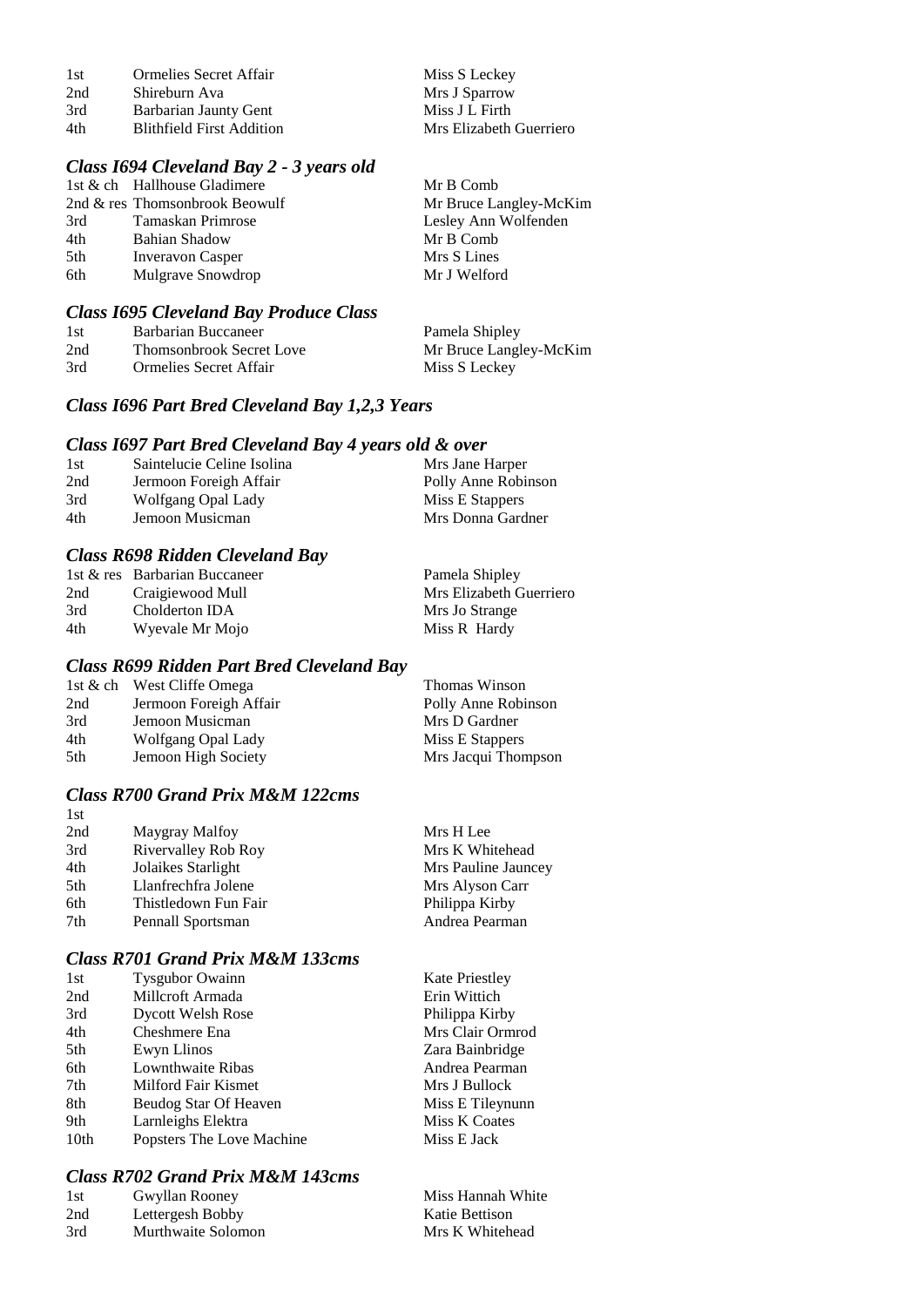| 4th  | <b>Wellbrow Dewdrop</b>     | Miss S Baker     |
|------|-----------------------------|------------------|
| 5th  | Kilclammon Shadow           | Miss J Sigsworth |
| 6th  | <b>Budore Michael Anglo</b> | Alison Worley    |
| 7th  | Sabinas Skyline             | Orla Mcelhone    |
| 8th  | Valentine Harlequin         | Amelia Short     |
| 9th  | <b>Kelray Prince Harry</b>  | Mrs H McKenna    |
| 10th | <b>Brynmeillion Del Boy</b> | Mr S Woollands   |

# *Class R703 Grand Prix M&M exceeding 143cms*

| Lowhaygarth Will O The Wisp | Mrs A Fligg           |
|-----------------------------|-----------------------|
| Ruaban                      | Mrs H Watkinson       |
| Greenwing Steptoe           | Miss L Owen           |
| Lochan Lass                 | Miss K Murray         |
| Kildromin Sir               | Miss Charlotte Cooper |
| <b>Ballinaboy Victory</b>   | Miss E Jack           |
|                             |                       |

## *Class R704 Grand Prix WHP 133cms*

| Barney                   | Amelia Short        |
|--------------------------|---------------------|
| Woodmoor Brandysnap      | Daniel Bailey       |
| May Day Lad              | Mrs E Wilmot        |
| Miami Dancer             | Miss Rebecca Raine  |
| Caereini The Jazz Singer | Mrs Rebeca Harrison |
|                          |                     |

## *Class R705 Grand Prix WHP 143cms*

| Mrs Jayne Elliott                                                                                                      |
|------------------------------------------------------------------------------------------------------------------------|
| Amelia Short                                                                                                           |
| Miss F Clements                                                                                                        |
| Mollie-grace Dakin                                                                                                     |
| Amelia Short                                                                                                           |
| Windale Thunder Cloud<br>Mr Hector<br>Cuffstown Sweet Topper<br>Lovellyhill Rolled Gold<br><b>Briden Pocket Rocket</b> |

# *Class R706 Grand Prix WHP 153cms*

| 1st | Call Me Kev          | Mrs Sue Cameron    |
|-----|----------------------|--------------------|
| 2nd | Carnsdale Banner Man | Mrs K Mercer       |
| 3rd | <b>Beamish</b>       | Mrs L Ensor-Clinch |
| 4th | Nook Never Again     | Mrs D Taylor       |
| 5th | Lookout Oyster Fionn | Molly Mahoney      |

### *Class R707 Grand Prix Intermediate WHP*

# *Class R708 Grand Prix Working Hunter*

| 1st | Shes Gold            | Jade Thompson    |
|-----|----------------------|------------------|
| 2nd | Skys The Limit       | Miss L Pope      |
| 3rd | Shan Bally Lucky Dip | Amelia Short     |
| 4th | Zohorn S1            | Miss A Macdonald |

# *Class R709 Home Produced WHP not exceeding 133cms*

| 1st | Milford Fair Kismet               | Mrs J Bullock   |
|-----|-----------------------------------|-----------------|
| 2nd | May Day Lad                       | Mrs E Wilmot    |
| 3rd | Larchgrove Isabella               | Mrs J Benbow    |
| 4th | <b>Scarletts Jimmy Bunny</b>      | Rose-zena White |
| 5th | <b>Classicolours Royal Secret</b> | Mrs L Lupton    |
| 6th | Erimus Gamekeeper                 | Daniel Bailey   |
| 7th | Scarthy Gold Falcon               | Miss H Shippey  |
| 8th | Thistledown Land Of My Fathers    | Ms L Powdrill   |
| 9th | Wycherley Sir Ozwinn              | Gabriel Watson  |
|     |                                   |                 |

# *Class R710 Home Produced WHP not exceeding 143cms*

| Miss Yogi Bear         | Lucy Lapping          |
|------------------------|-----------------------|
| Noble Topcat           | Rosie Ringer          |
| Windale Thunder Cloud  | Mrs Jayne Elliott     |
| Logan                  | Mrs S Fenn            |
| Blue By You            | Miss Floriann Gilston |
| <b>Twyford Cascade</b> | Mrs J Mannix          |
| Peasedown Strauss      | Freya Cade            |
|                        |                       |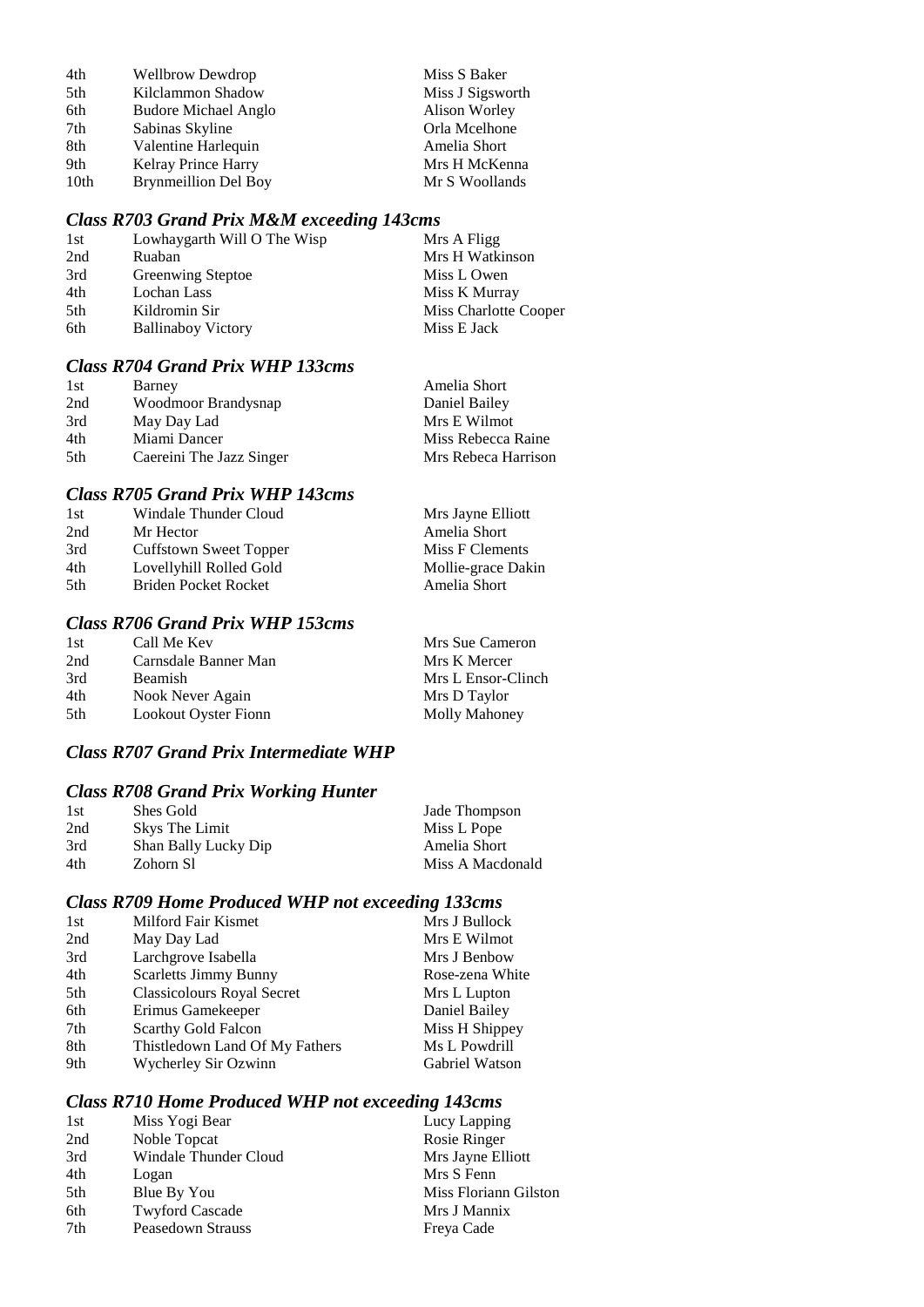# *Class R711 Home Produced WHP not exceeding 153cms*

| 1st  | <b>Fulwoods Miss Easter</b> | Sophie Morice         |
|------|-----------------------------|-----------------------|
| 2nd  | Cargah Bay                  | Mrs F Saint           |
| 3rd  | Ruaban                      | Mrs H Watkinson       |
| 4th  | <b>Tossey Ginger</b>        | Mrs J Benbow          |
| 5th  | Caher Lad                   | Elisabeth Edmonds     |
| 6th  | <b>Burlington Fisher</b>    | Mrs J Mannix          |
| 7th  |                             |                       |
| 8th  | Smokey                      | Ms R Meilwraith       |
| 9th  |                             |                       |
| 10th | Carnsdale Top Hat           | Miss Floriann Gilston |
|      |                             |                       |

## *Class R712 Home Produced Intermediate WHP not exceeding 158cms*

| 1st | <b>Fulwoods Miss Easter</b> | Sophie Morice   |
|-----|-----------------------------|-----------------|
| 2nd | Treveglos Midnight Rose     | Miss Z Barbery  |
| 3rd | Fanta Fox                   | Tabitha Case    |
| 4th | Fredie Girl                 | Victoria Rhodes |

# *Class R713 Home Produced Working Hunter*

| 1st | <b>Quartz Diamond Boy</b> | Miss R Stokes         |
|-----|---------------------------|-----------------------|
| 2nd | Ingle Walter              | Mrs J Aldred          |
| 3rd | Skys The Limit            | Miss L Pope           |
| 4th | <b>Tullabeg Fashion</b>   | Becky Belcher         |
| 5th | Squires Summer Dream      | Miss C Elding         |
| 6th | The Black Cavalier        | Mrs C Excell-outram   |
| 7th | Bring It On Bailey        | Mrs G Clifford Graham |
| 8th | Holme Lodge Peter Pan     | Mrs Felicity Saint    |
| 9th | Shes Gold                 | Jade Thompson         |
|     |                           |                       |

# *Class R714 Home Produced M&M WHP exceeding 143cms*

| 1st              | <b>Tregare Sir George</b>   | Mrs J Aldred       |
|------------------|-----------------------------|--------------------|
| 2nd              | <b>Bridgedale Sebastian</b> | Lara Crisci        |
| 3rd              | Lowhaygarth Will O The Wisp | Mrs A Fligg        |
| 4th              | Owenvilla                   | Miss C Patridge    |
| 5th              | Lochan Lass                 | Miss K Murray      |
| 6th              | Knaveshash Double Measure   | Mrs Gill Allen     |
| 7th              | Rathlacken Jack             | Mrs R Taylor       |
| 8th              | Rosscon Ace of Spades       | Hannah Lee         |
| 9th              | Ballafadda Lady             | Mrs Lindsey Miller |
| 10 <sub>th</sub> | Leim Silver Thread          | Miss E Uttley      |
|                  |                             |                    |

# *Class R715 Home Produced M&M WHP not exceeding 143cms*

| Murthwaite Solomon      | Mrs K Whitehead     |
|-------------------------|---------------------|
| <b>Stradone Prince</b>  | Mia Biggs           |
| Oakmill Lysander        | Miss Hayley Francis |
| <b>Wellbrow Dewdrop</b> | Miss S Baker        |
| Peasedown Strauss       | Freya Cade          |
| Merrie Maydance         | Mrs S Dobson        |
| <b>Halestorm Topsy</b>  | Miss N Brown        |
| Sangwyn Ifan            | Emma Peel           |
| Dree Hill Lad           | Miss R Leek         |
| Tyrllawn Electra        | Miss E Uttley       |
|                         |                     |

## *Class R716 Home Produced M&M WHP not exceeding 133cms*

| 1st | Lunesdale Spirit         | Nicola Clarke       |
|-----|--------------------------|---------------------|
| 2nd | Woodmoor Brandysnap      | Daniel Bailey       |
| 3rd | Nebo Rian                | Mrs Martha Hatswell |
| 4th | Rivervalley Goldtop      | Miss J Hunt         |
| 5th | Shilito Goldfinger       | Miss H Shippey      |
| 6th | Horeb Boycee             | Miss F Wilson       |
| 7th | Sorrelcourt Masquarade   | Sophie Gannon       |
| 8th | Ewyn Llinos              | Zara Bainbridge     |
| 9th | Jolaikes Diamond Cluster | Miss H Shippey      |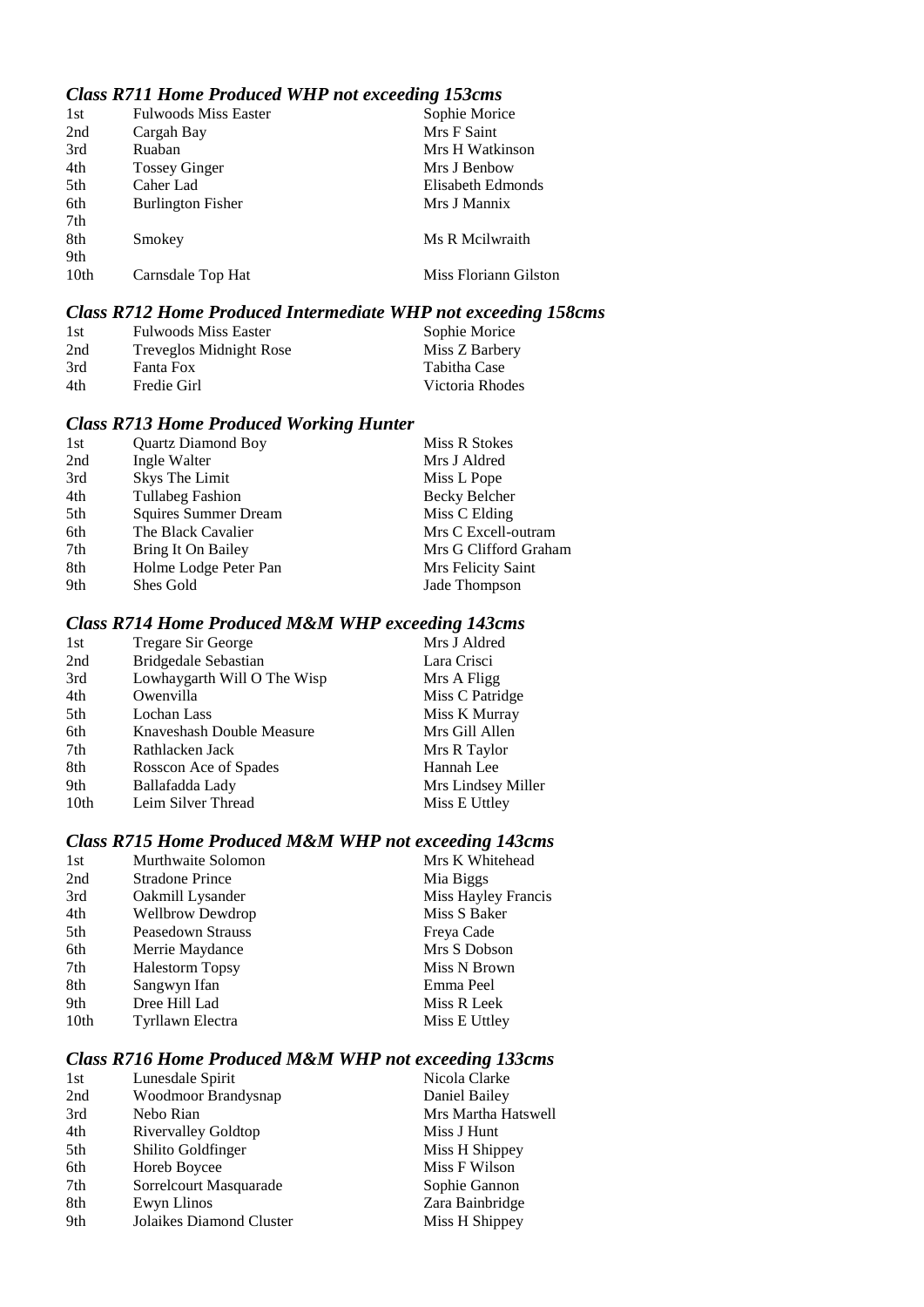# *Class R717 Home Produced M&M WHP not exceeding 122cms*

| 1st | Llanfrechfra Jolene      | Mrs Alyson Carr     |
|-----|--------------------------|---------------------|
| 2nd | Rivervalley Rob Roy      | Mrs K Whitehead     |
| 3rd |                          |                     |
| 4th | Bijou Bernie Baru        | Mrs S Summers       |
| 5th | <b>Oddies Tiger Lily</b> | Miss H Shippey      |
| 6th | Crumpwell Brady          | Mrs Martha Hatswell |
| 7th | Friars All Gold          | Liam Kirby          |
| 8th | Maestir Venitia          | Mrs R Sharp         |
| 9th | Jolaikes Starlight       | Mrs Pauline Jauncey |
|     |                          |                     |

#### *Class R718 WH / WHP Performance 50cms*

| 1st  | Waverhead Dazzler II  | Georgina Lewis-Roberts |
|------|-----------------------|------------------------|
| 2nd  | Harwel Sunshine       | Mrs F Spurr            |
| 3rd  | Loveable Rogue        | Mrs Tracy Tomlinson    |
| 4th  | Sam of Quimper        | Mrs Sam Herring        |
| 5th  | Beckside Golden Flute | Mrs Linda Williamson   |
| 6th  | CJs Tonto             | Victoria Bell          |
| 7th  | Wyckoff Samson        | Ms K Currall           |
| 8th  | Padula Party Pants    | Mrs V Bignell          |
| 9th  | Dark Storm            | Mrs Fiona McNaught     |
| 10th | Ridmore Pageboy       | Francesca Matarazzo    |

# *Class R719 WH / WHP Performance 65cms*

| Nyton Good Friday             | Emma Kampa          |
|-------------------------------|---------------------|
| My Country Belle              | Rebecca Raine       |
| <b>Criafol Pretty Patches</b> | Miss Emily Duff     |
| <b>Loxland Amazing Grace</b>  | Mrs Emma Jane Smith |
| <b>Atlantic Tiger Lily</b>    | Mrs D Holmes        |
| Padley Little Richard         | Mrs C Excell-outram |
| Bilko                         | Mrs Kim Downs       |
| Mayphillic Precious Jade      | Mrs Jo Gee          |
| Loveable Rogue                | Mrs Tracy Tomlinson |
| Silvermines Irish Ruby        | Paige Thompson      |
|                               |                     |

# *Class R720 WH / WHP Performance 75cms*

| 1st  | <b>Tullabeg Fashion</b>  | Becky Belcher         |
|------|--------------------------|-----------------------|
| 2nd  | Tyan Prince Of Rock      | Miss K Murray         |
| 3rd  | <b>Westceffyl Prince</b> | Miss E Ordepowlett    |
| 4th  | Hulme Harrys Boy         | Miss C Miller         |
| 5th  | Wannie Micheleen         | <b>Holly Townsend</b> |
| 6th  |                          |                       |
| 7th  | Neutrino                 | Miss R Bradby         |
| 8th  | Tyrllawn Electra         | Miss E Uttley         |
| 9th  | Rosie                    | Mr S Fobbester        |
| 10th | Am I Dreaming I          | Miss A Smith          |

# *Class R721 Open Cradle Stakes*

| 1st | Padula Party Pants     | Mrs V Bignell        |
|-----|------------------------|----------------------|
| 2nd | Pine Lodge Raffles     | Mrs Joanne Eldridge  |
| 3rd | Beckside Golden Flute  | Mrs Linda Williamson |
| 4th | Winneydene Crosby      | Mr John Reid         |
| 5th | Polaris Unicorn        | Noah Roney           |
| 6th | <b>Waxwing Trinket</b> | Mrs L Freebody       |
| 7th | Ridmore Pageboy        | Francesca Matarazzo  |
| 8th | Llafar Bendigeidfran   | Mrs L Freebody       |
|     |                        |                      |

# *Class R722 Open Nursery Stakes*

| 1st  | <b>Bobby</b>     | Miss C Wall        |
|------|------------------|--------------------|
| 2nd  | Gwithian Lily    | Mrs H Rogers       |
| 3rd  | Maygray Malfoy   | Mrs H Lee          |
| 4th  | Millcroft Armada | Erin Wittich       |
| .5th | Dark Storm       | Mrs Fiona McNaught |
|      |                  |                    |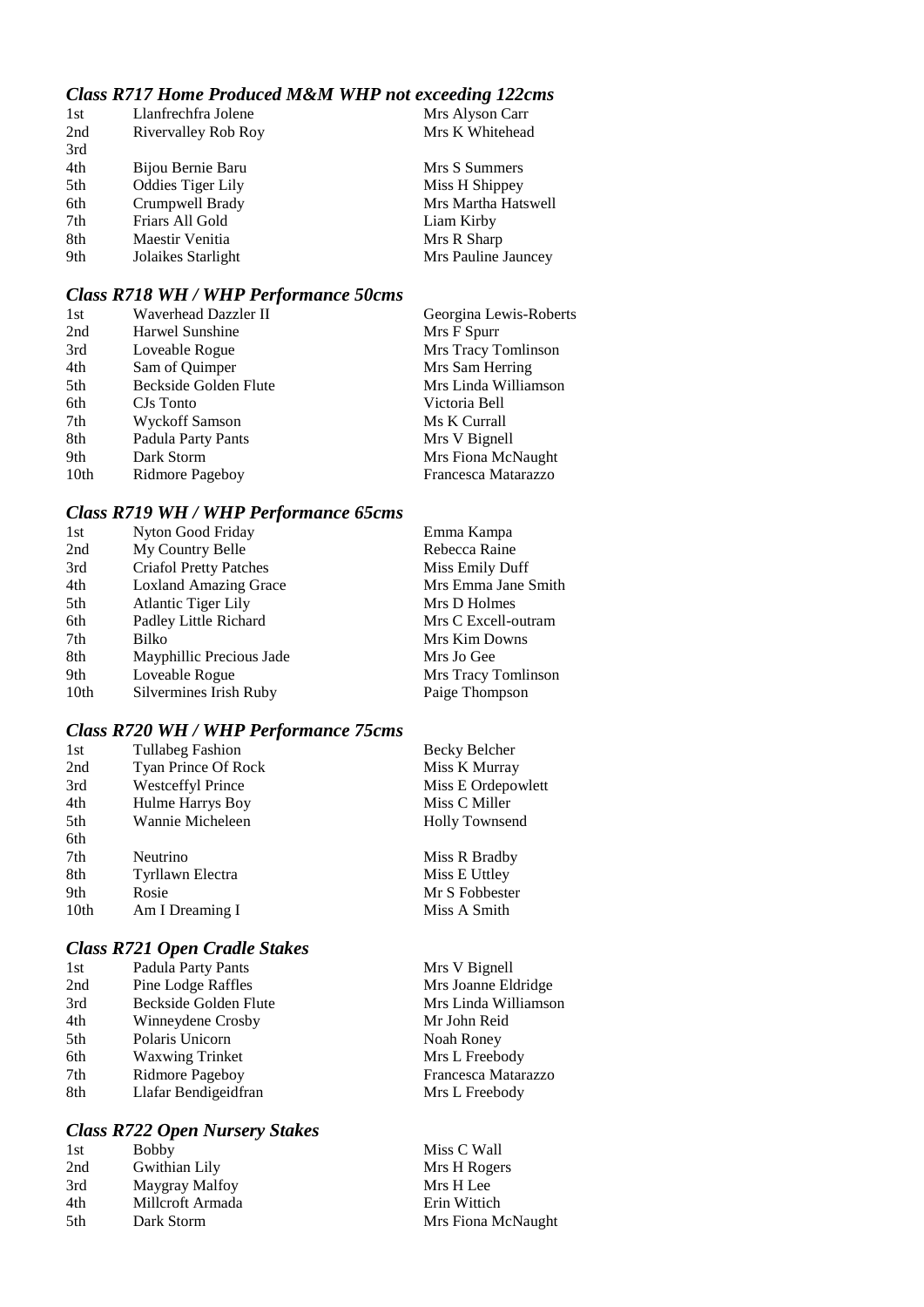| 6th  | Shilito Goldfinger    | Miss H Shippey       |
|------|-----------------------|----------------------|
| 7th  | Beckside Golden Flute | Mrs Linda Williamson |
| -8th | CJs Tonto             | Victoria Bell        |
| 9th  | Llanarth Silver Cloud | Mrs Sarah Cunningham |
| 10th | Monksfield Huntsman   | Mrs Samantha Stanley |

# *Class R723 Open Beginners Stakes*

| 1st | Dark Storm                     | Mrs Fiona McNaught      |
|-----|--------------------------------|-------------------------|
| 2nd | Eabrook Isra                   | <b>Imogen Hargraves</b> |
| 3rd | Newcott Kingfisher             | Miss Lucia Burgoyne     |
| 4th | Thistledown Land Of My Fathers | Ms L Powdrill           |
| 5th | Barana Castle                  | Mrs Felicity Rooney     |
| 6th | Mayphillic Precious Jade       | Mrs Jo Gee              |
| 7th | Lemington Songbird             | Miss K Newell           |
| 8th | Country Mini Adventure         | Mrs C Kerrane           |
| 9th | Rathattan Playboy              | Oliver Reid             |
|     |                                |                         |

# *Class R724 Working Veteran Pony*

| 1st | Merrie Maydance          | Mrs S Dobson        |
|-----|--------------------------|---------------------|
| 2nd | Cameo                    | Miss A Ruston       |
| 3rd | <b>Espouir Lone Star</b> | Rachel Eaton        |
| 4th | Phoenix                  | Miss G Taylor       |
| 5th | <b>Twyford Cascade</b>   | Mrs J Mannix        |
| 6th | Knight Maverick          | <b>Beth Andrews</b> |
| 7th | Cleo                     | Charlie Cartwright  |
| 8th | Mayo                     | Ella Morley         |
| 9th | Bijou Bernie Baru        | Mrs S Summers       |

# *Class R725 Working Veteran Horse*

| 1st | Mr Sheen                      | Miss A Jubb            |
|-----|-------------------------------|------------------------|
| 2nd | <b>Haybells First Edition</b> | Mrs R Scarlett         |
| 3rd | Maysong                       | Ms Laura Kenyon Brodie |
| 4th | Killulla                      | Roy Hart               |
| 5th | Classic Example               | Mrs Susan Dickey       |
| 6th | <b>Chance Encounter</b>       | Miss Danielle Forsey   |
| 7th | The Firewall                  | Mrs Fran Embleton      |
| 8th | Cuffesgrange Diva             | Miss T Kemp            |

# *Class R726 Performance To Music - 14 years & under*

| 1st | Eric Der Vanderguten | Mrs D Aspell       |
|-----|----------------------|--------------------|
| 2nd | The Shredder         | Aimee Wildgoose    |
| 3rd | Eastways Sea Pearl   | Miss D Eagle       |
| 4th | Kilimazing Graanite  | Mr Charlie Cousens |
| 5th | Penhalogen Fantasia  | Miss C Ainley      |
| 6th | Suddeen Finality     | Mrs C Ronson       |

# *Class R727 Peformance To Music - over 14 years*

| 1st | Sweet About Me        | Miss Amy Walton      |
|-----|-----------------------|----------------------|
| 2nd | The Outlaw            | Miss Moreau          |
| 3rd | Cayak                 | Mrs Joanne Eldridge  |
| 4th | Grandiva              | Miss T Kemp          |
| 5th | Drumacre Dreamcatcher | Miss Caitlin Borland |
| 6th | <b>Fairy Dust</b>     | Miss Cyndy Moreau    |
| 7th | Cob Dot Com           | Jo Cocker            |
| 8th | Blue                  | Miss J Davies        |
| 9th | Drurys Beltoft Ruben  | Miss H Fowles        |
|     |                       |                      |

## *Class R728 Performance To Music - Lead Rein*

| <b>Amilas Chutney</b>     | Tommy Lee        |
|---------------------------|------------------|
| Thistleview Caerwyn       | Mrs A Remmen     |
| Shamrocklake Wack Up Call | Mrs Sheila Sulsh |
| Chironsland Goldensilver  | Mrs J Crossley   |
|                           |                  |

# *Class R729 Performance To Music - Groups*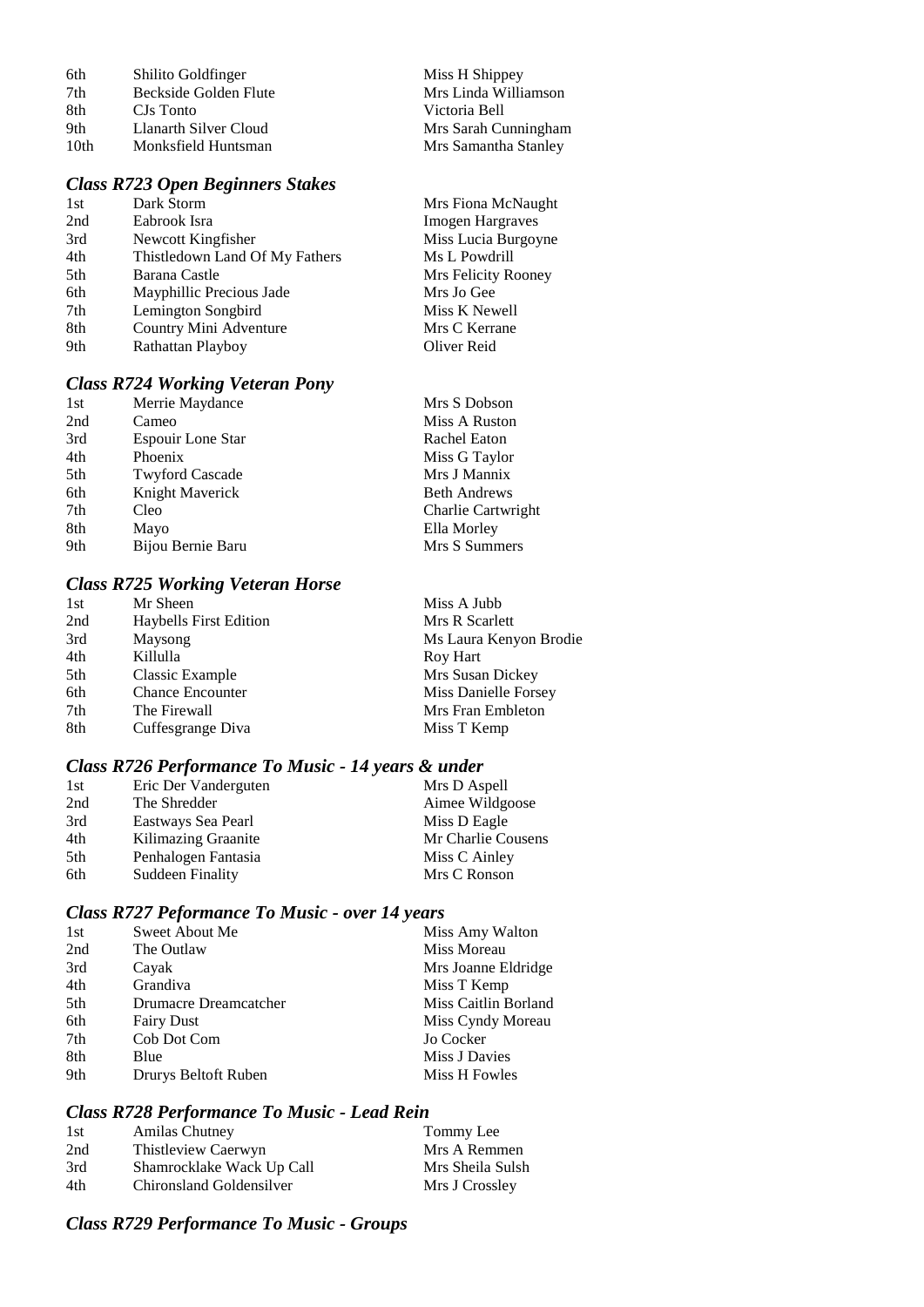| 1st | <b>Fairy Dust</b>   | Miss Cyndy Moreau   |
|-----|---------------------|---------------------|
| 2nd | CJs Tonto           | Zara Bell           |
| 3rd | Newoak Story Teller | Mrs Joanne Eldridge |
| 4th | <b>Nemo</b>         | Mrs M Mussell       |
| 5th | Maesmynach Romance  | Miss H Russell      |
| 6th | Cayberry Trawlerman | Mrs D Twitchen      |

## *Class R730 Performance To Music - M&M*

| 1st | Breeze Of Alltnacailleach | Jo Cocker       |
|-----|---------------------------|-----------------|
| 2nd | Dearne Valley Hooch       | Miss B Woodruff |
| 3rd | Broscoe Samuel            | Mrs C Dodd      |
| 4th | Popsters Masterclass      | Mrs S Dobson    |

#### *Class R731 Clear Round Dressage*

## *Class R732 BRC Horse Trials Test 90Q (2013)*

# *Class R733 Adult & Child*

| 1st | <b>Hot Fuss</b>             | Miss L Oughton-Auker  |
|-----|-----------------------------|-----------------------|
| 2nd | Harradene Mr Crumble        | Jade Felton           |
| 3rd | Greendown Joker             | <b>Lauren Furniss</b> |
| 4th | <b>Whalton Salome</b>       | Ms L Hewitt           |
| 5th | Thistledown Scotts Haar     | Miss Louise Bleazard  |
| 6th | Oakmill Lysander            | Miss Hayley Francis   |
| 7th | Penelope Of Carlung         | Hayley Ashford        |
| 8th | Moseley Diamond Celebration | Miss S Rose           |
| 9th | Liebling Katie              | Miss Sharon Eldred    |

#### *Class R734 Concours DElegance Riders 17 years & over*

| 1st              | Clarmount Bengeman                | Rebecca Rawlinson    |
|------------------|-----------------------------------|----------------------|
| 2nd              | Blue Chip Diamond Cavalier Royale | Stephanie Hill       |
| 3rd              | The Outlaw                        | Miss Cyndy Moreau    |
| 4th              | Godebog Issac                     | <b>Bethany Ellis</b> |
| 5th              | Moneyhills Nightlight             | Mis P Pickford Swift |
| 6th              | Romanno Royal Bronze              | Miss C Ainley        |
| 7th              | Once In A Blue Moon               | Mrs R Longbottom     |
| 8th              | Mathemadam Meridian               | Callie-Ann Coulson   |
| 9th              | <b>Roslin Star Attraction</b>     | Miss L Oliver        |
| 10 <sub>th</sub> | Courtview Royal Sovereign         | Janice Osborne       |

## *Class R735 M&M / Native Pairs*

| 1st | Mansty Honey Mai          | Miss E Simister     |
|-----|---------------------------|---------------------|
| 2nd | Kilmannan Mischief        | Miss L Maestrani    |
| 3rd | Lucky Llamedos            | Miss Danielle Boot  |
| 4th | <b>Ballinaboy Victory</b> | Miss E Jack         |
| 5th | Corky                     | Janet Piper         |
| 6th | <b>Broscoe Samuel</b>     | Mrs C Dodd          |
| 7th | Thistle                   | Mrs Karen Perkowski |
| 8th | Kindesella Lilly          | Ashlea Jennings     |
| 9th | Telynau Dakota            | Eliza Denniff       |
|     |                           |                     |

## *Class I736 In Hand World Breeds - Dilutes & Broken Coated*

*Class I737 Morgan Horses In Hand*

*Class I738 American Saddlebred - Partbred In Hand*

*Class I739 In Hand Friesian - Purebred*

*Class I740 American Saddlebred Pure Bred In Hand*

*Class I741 In Hand World Breeds Draft / Heavy Horse & Natives*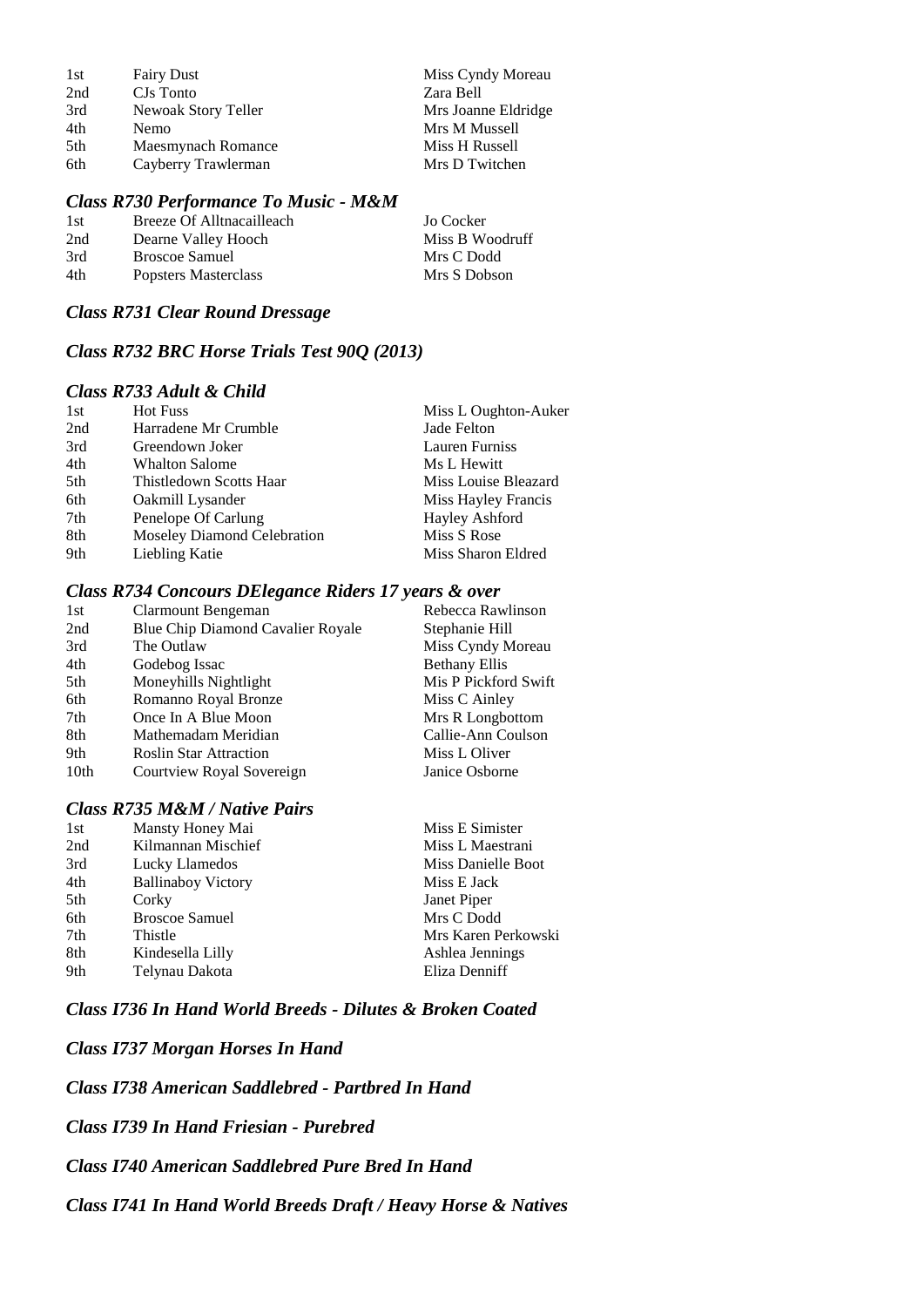*Class I742 World Breeds In Hand 153cms & Under*

*Class I743 World Breeds In Hand exceeding 153cms*

*Class R744 Home Produced World Breeds Ridden*

*Class R745 Ridden Paso Fino Pleasure*

*Class R746 Ridden Friesian*

*Class R747 Ridden Pre/Lusitanos*

*Class R748 Ridden World Breeds - Draft / Heavy Horses & Natives*

*Class R749 Ridden World Breeds not exceeding 153cms*

*Class R750 World Breeds Champagne Class*

*Class R751 Ridden Saddlebreds - any show tack*

*Class R752 Ridden Morgan*

*Class R753 Ridden World Breeds exceeding 153cms*

*Class R754 Paso Fino 3 Gaited*

#### *Class R755 Kilmannan Junior Ridden Heavy Horse Championship*

| 1st             | <b>Whatton Einstein</b> | Ms Emma Kelleway  |
|-----------------|-------------------------|-------------------|
| 2 <sup>nd</sup> | Barney                  | Mrs Julia Kitchen |
| 3rd             | West Winds Poppy        | Ms H Golding      |
| 4th             | Forget Me Not Natalie   | L Westpeel        |

#### *Class R756 The BRHSS Kilmannan Ridden Heavy Horse Championship*

| 1st  | Eyke Diamond                | Mr W R Ireland          |
|------|-----------------------------|-------------------------|
| 2nd  | Hales Hector                | Mr David Curtis         |
| 3rd  | Lammermuir Archie           | Mr Rick Doughty         |
| 4th  | Hales Minos                 | Mr & Mrs R & S A Fuller |
| 5th  | Manor Farm Monday Girl      | Mr N Andrews            |
| 6th  | Melindwrlady Olwyn          | Mrs Joanne Swift        |
| 7th  | Colloe Grove Ivy            | Mr Jason Holder         |
| 8th  | <b>Walton Enterprize</b>    | Mr N Wray               |
| 9th  | <b>Bettws William Henry</b> | Mrs Jo Bradbury         |
| 10th | Rockgrove Bloom             | W & L Hitchen           |

## *Class R757 Heavy Horse / Part Bred Heavy Horse Dressage*

#### *Class R758 Star Riders Lead Rein*

|     | 1st & res Malby Mahyong | Mrs Helen Summers |
|-----|-------------------------|-------------------|
| 2nd | Griashall Joclyn        | Karen Smith       |
| 3rd | Cayberry Pimpernell     | Ms Nicola Shaw    |
| 4th | Underhill Pipedream     | Mrs Sarah Murphy  |
| 5th | Churchwood Obsession    | Miss E Caley      |
| 6th | <b>Owston Cuckoo</b>    | Kimberley Morton  |
| 7th | Kastanjehof Hurricane   | Phoebe Bell       |
| 8th | Penech Welsh Maid       | Miss S Mansfield  |
| 9th | Dolrhedyn Cardinal      | Jenny Wellens     |
|     |                         |                   |

## *Class R759 Star Riders First Ridden*

| 1st | Forlan Bowtie         | Karen Smith          |
|-----|-----------------------|----------------------|
| 2nd | Thistledown Love Knot | Mrs Lyndsey Birtwell |
| 3rd | Wycherley Sir Ozwinn  | Mrs Gem Watson       |
| 4th | Padula Party Pants    | Mrs V Bignell        |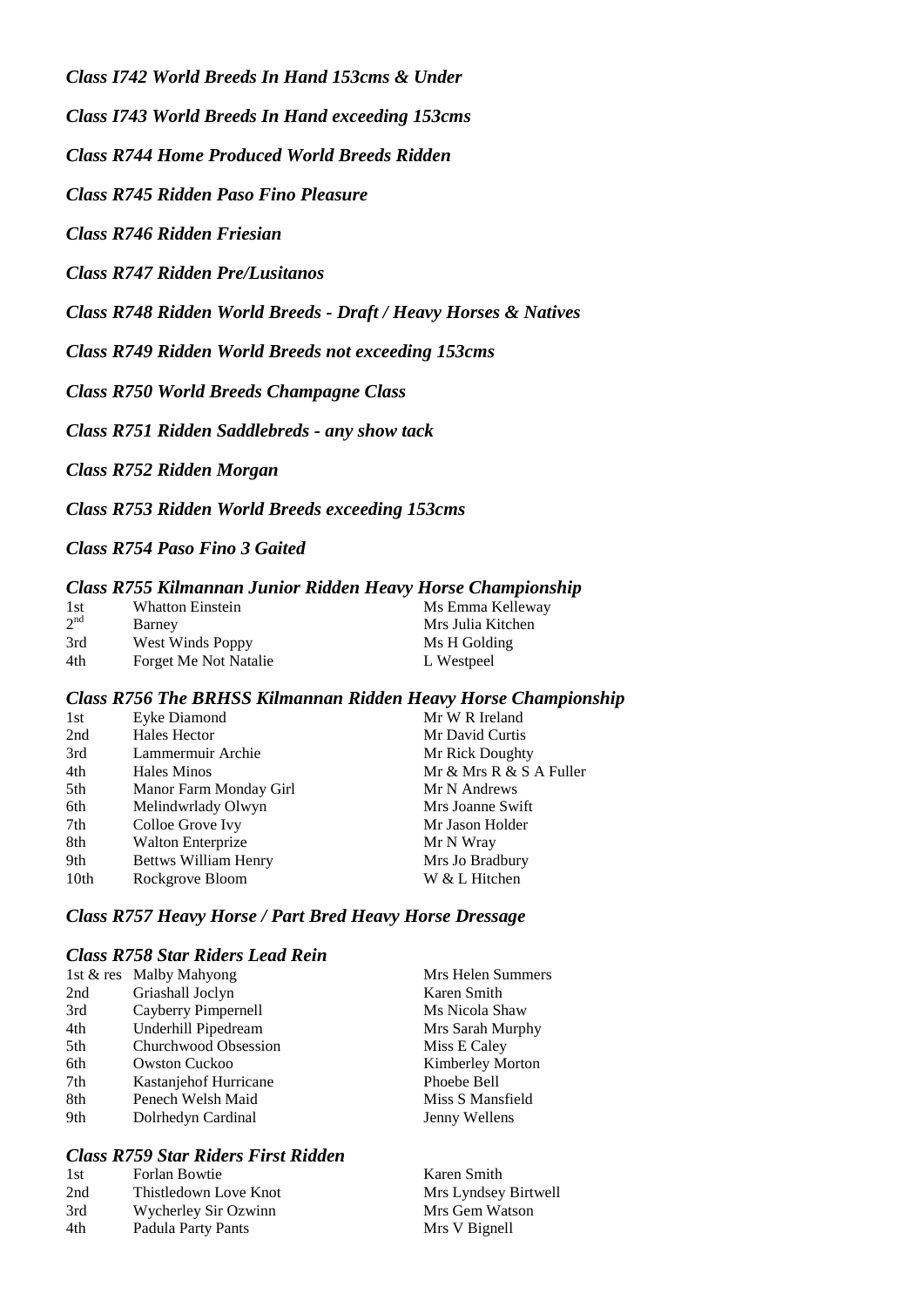| .5th | Polaris Unicorn    |
|------|--------------------|
| 6th  | Newbridge Sunshine |

Miss J Roney<br>Mrs Petrina Philp

#### *Class R760 Star Riders Novice Junior Riders 14 yrs & under*

| 1st | Phoenix                           | Miss G Taylor       |
|-----|-----------------------------------|---------------------|
| 2nd | Sir Zakarius Ii                   | Miss H Goodley-Gray |
| 3rd | <b>Classicolours Royal Secret</b> | Mrs L Lupton        |
| 4th | <b>Kitty Rose</b>                 | Miss M Halsall      |
| 5th | Rspca Oscar                       | Jenny Wellens       |
| 6th | Wynnmere Renita                   | Mrs S Sharp         |
| 7th | Lemington Nougat II               | Megan Field         |
| 8th | Duntarvie Dragoon                 | Mrs E Vickery       |
|     |                                   |                     |

#### *Class R761 Star Riders Novice Junior Riders 18 yrs & under*

| 1st | Penstrumbly Johnny Star | Jade Thompson   |
|-----|-------------------------|-----------------|
| 2nd | Corkhills Puzzle        | Mrs J Crossley  |
| 3rd | Kingdom of Ryedale      | Mrs A Beresford |

#### *Class R762 Star Riders Novice Senior Riders*

| 1st | Carrolls Lad                  | Miss Lora Hawkins |
|-----|-------------------------------|-------------------|
| 2nd | Otterburn                     | Mrs H Horton      |
| 3rd | Wilkesmoor Highwayman         | Jillian Ward      |
| 4th | King Clovers Pride            | Miss R Baston     |
| 5th | Haighmoor Jimmy Choo          | Miss H Rodriguez  |
| 6th | Colebridgeview Diamond Dancer | Miss Emma Morrell |

## *Class R763 Star Riders Open Junior Riders 12 yrs & under*

| Shantaine Humbug             | Poppy Daly              |
|------------------------------|-------------------------|
| <b>Moonstone Dance Fever</b> | Mrs S Hobson            |
| Startlewood William          | Miss Kirstie Wright     |
| Lambay Take A Chance         | Mrs Jane Britton        |
| Thistledown Scotts Haar      | Miss Louise Bleazard    |
| Eabrook Isra                 | <b>Imogen Hargraves</b> |
| Dukeshill Phantom            | Mrs Katie Snow          |
|                              |                         |

# *Class R764 Star Riders Open Junior Riders 14yrs & under*

| 1st | Rushfield Bruadar       | <b>Maddison Turner</b> |
|-----|-------------------------|------------------------|
| 2nd | Kilmiston King Kudos    | Mrs K Booty            |
| 3rd | Blaengwen Welsh Model   | Mrs K Whitehead        |
| 4th |                         |                        |
| 5th | Glenwoodstud Accappella | Mrs Laura Wheelwright  |

## *Class R765 Star Riders Open Junior Riders 18yrs & under*

| 1st & ch Halliwell Sian   | Miss M Whittaker       |
|---------------------------|------------------------|
| Crosswaters King William  | Laura Hopkins          |
| Lynuck The Moneymaker     | Mrs N Taylor           |
| Robbie                    | Mrs T Davis            |
| Hello Juno                | Mrs Diane Mulhern      |
| Woodvean Wonderland       | Miss Sarah Harper Just |
| <b>Haddlesey Farthing</b> | Mrs Lisa Metcalfe      |
| Fredie Girl               | Victoria Rhodes        |
| <b>Willowcourt Buzz</b>   | Mrs J Edmead           |
| All Spice                 | Miss Courtney Jones    |
|                           |                        |

#### *Class R766 Star Riders Open Senor Riders*

| 1st | Troy Iv                  | Miss K Palmer    |
|-----|--------------------------|------------------|
| 2nd | Merrie Maydance          | Mrs S Dobson     |
| 3rd | Mill House Adimo Pectore | Miss K Wright    |
| 4th | Ruby Tuesday             | Ms Judith Walker |
| 5th | Kilmannan Mischief       | Miss L Maestrani |
| 6th | Lansmoor Lucy Locket     | Sarah Horton     |
| 7th | Holmedown Champaign      | Miss H Pearce    |
| 8th | Aquilas Stud Niga        | Mr R Hassell     |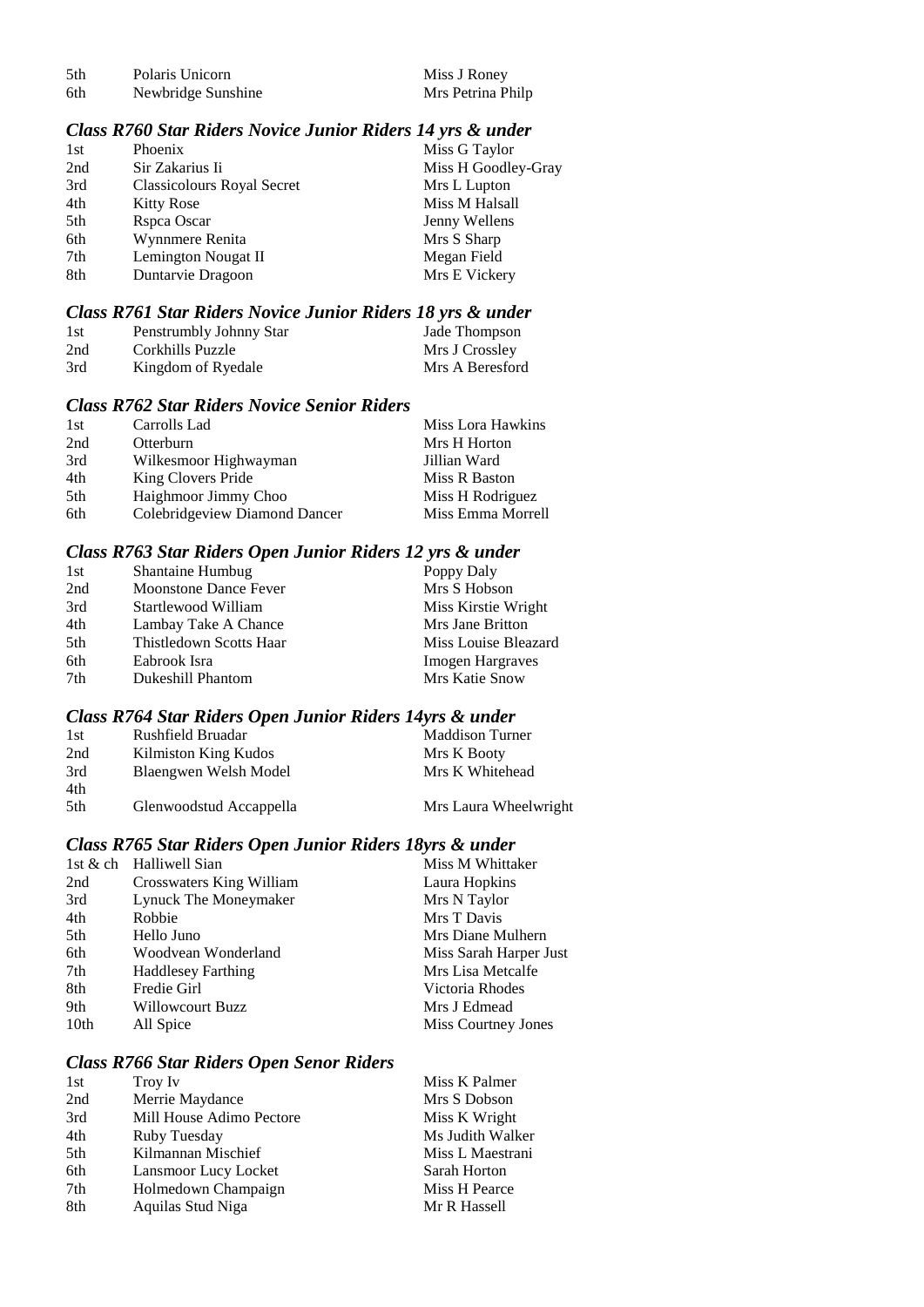*Class R770 Unaffiliated SJ 65cms*

*Class R771 Unaffiliated SJ 75cms*

*Class R772 Unaffiliated SJ 85cms*

*Class R773 Unaffiliated SJ Starter Stakes 55cms*

*Class R774 Unaffiliated SJ 70cms*

*Class R775 Unaffiliated SJ 75cms*

*Class R776 Unaffiliated SJ 85cms*

*Class R777 Unaffiliated SJ 70cms*

*Class R778 Unaffiliated SJ 75cms*

*Class R779 Unaffiliated SJ 85cms*

*Class R780 Unaffiliated SJ 90cms*

*Class R781 Horse & Hound Pairs Relay*

*Class R782 Unaffiliated Starter Stakes 55cms*

*Class R783 Unaffiliated SJ 70cms*

*Class R784 Unaffiliated SJ 75cms*

*Class R785 SJ Novelty Class - Jump & Hop*

*Class R786 Unaffiliated SJ 85cms*

*Class R787 Unaffiliated SJ 90cms*

*Class R788 Unaffiliated Starter Stakes 55cms*

*Class R789 Unaffiliated SJ 70cms*

*Class R790 Unaffiliated SJ 75cms*

*Class R791 Unaffiliated SJ 85cms*

*Class R792 Unaffiliated SJ 90cms*

## *Class R800 KBIS SHP not exceeding 122cms*

| 1st | Braeglen Toy Soldier         | Mrs Leona Sanders   |
|-----|------------------------------|---------------------|
| 2nd | Hightopps Spot the Dot       | Miss L Hillyard     |
| 3rd | <b>Baylew St Patrick</b>     | Mrs J Brown         |
| 4th | <b>Moonstone Dance Fever</b> | Mrs S Hobson        |
| 5th | Dukeshill Phantom            | Mrs Katie Snow      |
| 6th | Millay Gingerbread           | Miss J Hepburn      |
| 7th | <b>Glynaur Ricky Bobby</b>   | Helen Seymour       |
| 8th | Sianwood Goldflake           | Mrs C Excell-Outram |

## *Class R801 KBIS SHP not exceeding 133cms*

| 1st | Erimus Gamekeeper       | Daniel Bailey    |
|-----|-------------------------|------------------|
| 2nd | Vanathany Dream Catcher | Miss D Kalwa     |
| 3rd | Lambay Take A Chance    | Mrs Jane Britton |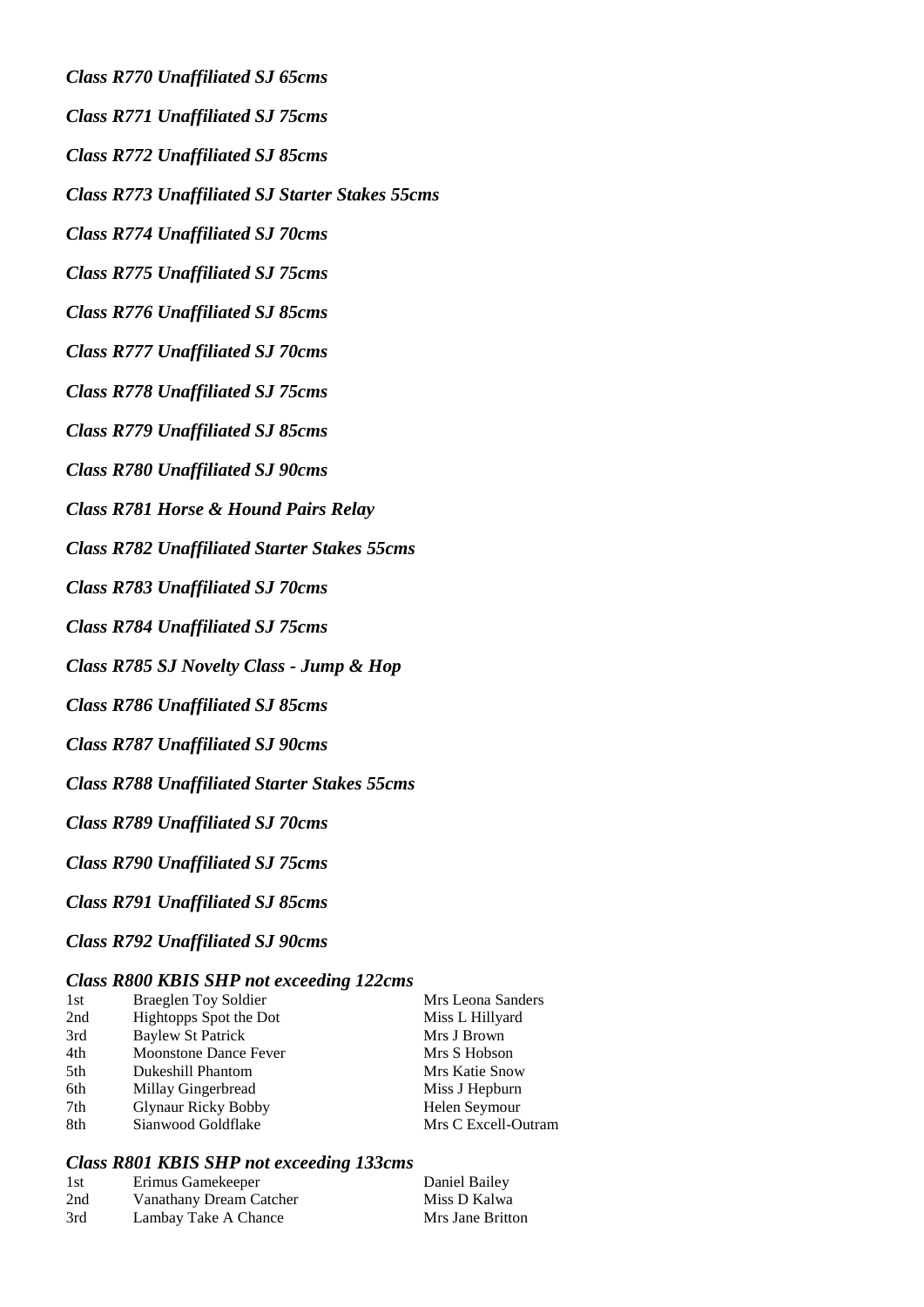| 4th  | Mount Pleasant Jack Flash    | Macey Crabtree      |
|------|------------------------------|---------------------|
| 5th  | Haighend Henessy             | Mrs L Cartner       |
| 6th  | May Day Lad                  | Mrs E Wilmot        |
| 7th  | <b>Holnicote Celebration</b> | Mrs Kate Furniss    |
| 8th  | Cottrell Riverdance          | Mrs Selina Bowles   |
| 9th  | Caereini The Jazz Singer     | Mrs Rebeca Harrison |
| 10th | Llanarth Ariel               | Mrs Tina Greenwood  |

# *Class R802 KBIS SHP not exceeding 143cms*

|                  | 1st & res Romano Romany Gypsy | Miss L Hillyard        |
|------------------|-------------------------------|------------------------|
| 2nd              | Brindlebrooks Ellagance       | Miss Natasha Timson    |
| 3rd              | Chiddock Bed Time             | Mrs Victoria Dogan     |
| 4th              | Mathemadem Royal Ensigh       | <b>Matthew Brittle</b> |
| 5th              | Wycroft Dali                  | Mrs Rebecca Donnelly   |
| 6th              | Glenrowan Maythyme            | Miss S Ross            |
| 7th              | <b>Stychlands Chevalier</b>   | Tim Gibson             |
| 8th              | Gillsway L Panache            | Mrs L Brooksbank       |
| 9th              | Drumacre Dreamcatcher         | Caitlin Borland        |
| 10 <sub>th</sub> | <b>Country Sensation</b>      | Gibson Eleanor         |
|                  |                               |                        |

# *Class R803 KBIS SHP not exceeding 153cms*

|      | 1st & ch Brindlebrook Under Suspision | Mrs L Phipps           |
|------|---------------------------------------|------------------------|
| 2nd  | Jemoon High Society                   | Mrs Jacqui Thompson    |
| 3rd  | Whitewood Bridge                      | Mrs Bridie Richards    |
| 4th  | Jermoon Foreigh Affair                | Mrs M Robinson         |
| 5th  | Deanburn Regal Splendour              | Ms C Barker            |
| 6th  | Mawgans Ruby                          | Mrs Sophie Davidson    |
| 7th  | Hello Juno                            | Mrs Diane Mulhern      |
| 8th  | Silvermines Irish Ruby                | Paige Thompson         |
| 9th  | New Dimension                         | Miss Sarah Harper Just |
| 10th | Lady Of Rebel                         | Miss E Ironmonger      |
|      |                                       |                        |

## *Class I804 Spillers M&M Small Breeds 4 years old & over*

| 1st  | Oswald                            | Lisa Mewes               |
|------|-----------------------------------|--------------------------|
| 2nd  | <b>Foxleat Warrior</b>            | Ruby Venni               |
| 3rd  | Kyleburn Mikado                   | Mrs C Casey              |
| 4th  | Moseley Triad                     | Mrs M Viner              |
| 5th  | <b>Shilstone Rocks Sweet Talk</b> | Lynda Calcutt            |
| 6th  | Briden Perdargio                  | Clare Bullman            |
| 7th  | Kyleburn Kazek                    | Mrs Amanda Cox           |
| 8th  | <b>Billfrith</b>                  | Miss K Scorey            |
| 9th  | Dixieland Southern Comfort        | Mrs J Thompson-Armstrong |
| 10th | Dartford Leigh Abacus             | Miss Rebecca Rayner      |
|      |                                   |                          |

# *Class I805 Spillers Shetland In Hand 4 years old & over*

| 1st              | <b>Briar Piccolo</b>      | Mrs Vivien Hampton |
|------------------|---------------------------|--------------------|
| 2nd              | Carajane Sentinel         | Verity Checkley    |
| 3rd              | <b>Birchmoor Velvet</b>   | Miss L Jackson     |
| 4th              | Merkisayre Brainstorm     | Mrs S Cowie-Bland  |
| 5th              | Pinglewood Puzzle         | Amelia Short       |
| 6th              | <b>Sades Russian Ruby</b> | Roger Cook         |
| 7th              | <b>Empress Of Crafton</b> | Verity Checkley    |
| 8th              | Lunna Sherona             | Miss S Evans       |
| 9th              | Rawside Royal Melvin      | Mrs J Bush         |
| 10 <sub>th</sub> | Timberland Chrystal       | Mrs S Arrowsmith   |

# *Class I806 Spillers Welsh D 4 years old & over*

| 1st | <b>Mountain Hare Tom Jones</b> | Mr M Catterall  |
|-----|--------------------------------|-----------------|
| 2nd | <b>Ystwyth Sand Storm</b>      | Mrs C Waldron   |
| 3rd | Norton Heath Glitz N Glamour   | Mr E Prosser    |
| 4th | Davada Billy The Kid           | Mrs D Remblance |
| 5th | Fourways Abrahim               | Miss R Oakes    |
| 6th | Ddwyryd Mari                   | Mrs C Pooley    |
| 7th | <b>Broughton Royal Lady</b>    | Mrs A Hatton    |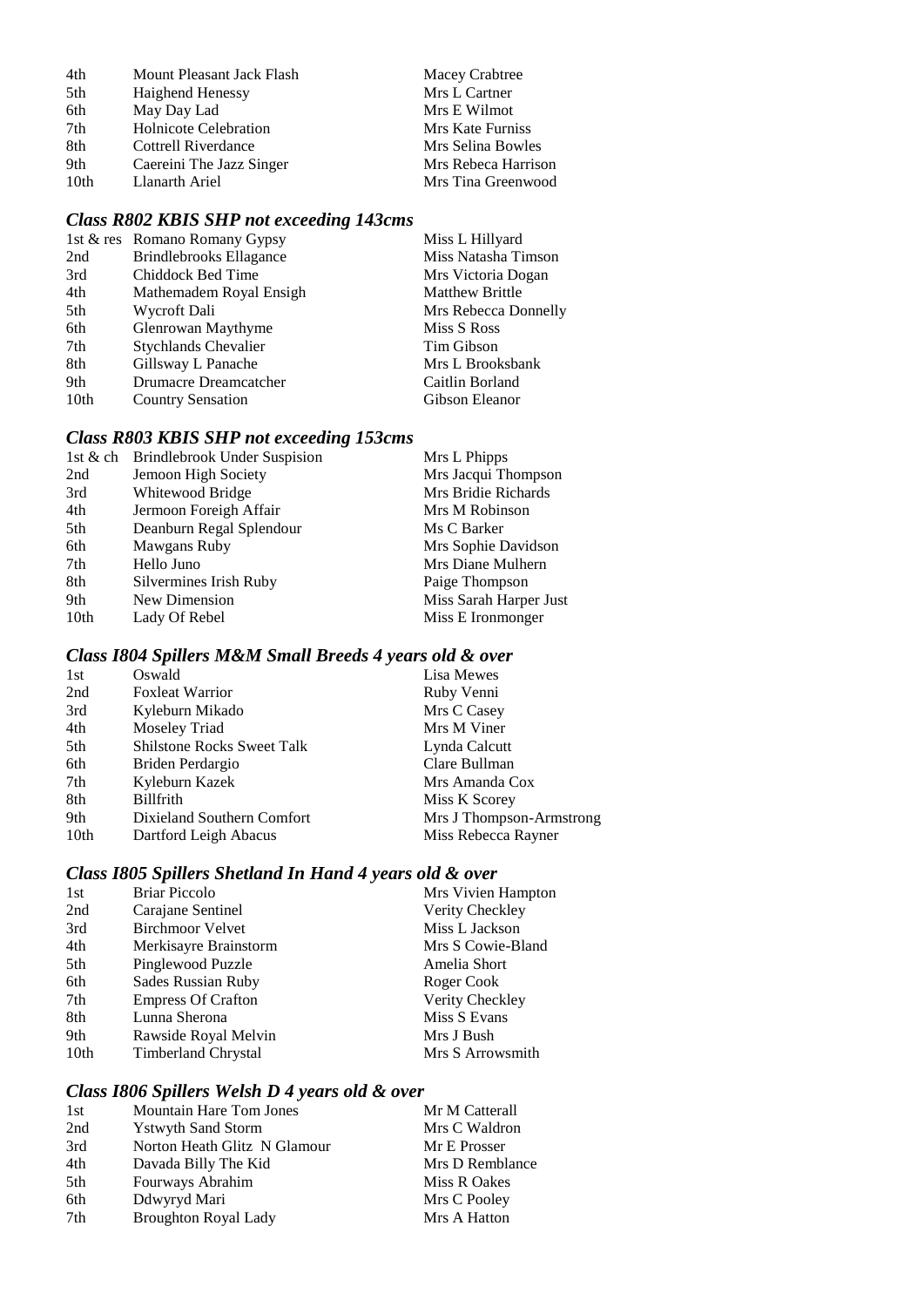| -8th | Horeb Ioan            | <b>Holly Charnock</b> |
|------|-----------------------|-----------------------|
| -9th | Kiron Jacobite        | Ms B Wainwright       |
| 10th | <b>Tycornel Blaze</b> | Miss L Neaverson      |

# *Class I807 Spillers Welsh Section C 4 years old & over*

| 1st | Taincwm Uzuri            | Mr T Hall           |
|-----|--------------------------|---------------------|
| 2nd | Hafodyrynys The Maverick | Kerry Louise Palin  |
| 3rd | <b>Atinas Danny Boy</b>  | Tim Gibson          |
| 4th | Oakmill Bronwen          | Mrs Helen Spurdens  |
| 5th | Redpools Mirene          | Miss Jessica Buxton |
| 6th | Pyrgll Molly             | Amanda Court        |
| 7th | Caerddaniel Saint James  | Mrs E Barham        |
| 8th | Glynceirch Erin          | Miss S Dixon        |
|     |                          |                     |

## *Class I808 Spillers Welsh B 4 years old & over*

| 1st | Thornberry Amber              | Mr & Mrs K Stewart      |
|-----|-------------------------------|-------------------------|
| 2nd | Carrwood Goldfinch            | Miss T Slark            |
| 3rd | Eskdale Venetian Pearl        | Clare Thomas-Stagg      |
| 4th | Thistledown Prince Of Thieves | Mrs Victoria Dorans     |
| 5th | <b>Techon Telynores</b>       | <b>Annabel Chambers</b> |
| 6th | Downland Elvive               | Mrs H Walter            |
| 7th | Bochym Royal Romeo            | Miss Ellie Sutton       |
| 8th | <b>Eyarth Silas</b>           | Mrs L Turner            |
| 9th | Jananda Party Suprise         | Miss Ellie Sutton       |

## *Class I809 Spillers Welsh Section A 4 years old & overs*

| 1st              | <b>Tiffwyl Dreamtime</b> | Miss K Scorey         |
|------------------|--------------------------|-----------------------|
| 2nd              | Tiffwyl Miranda          | Mrs E J Wormald       |
| 3rd              | Amitys Ocean King        | Christine Heady       |
| 4th              | Marsh Midas              | Mrs J Carmichael      |
| 5th              | Julmar Jupiter           | Miss Emily Berrington |
| 6th              | Wintersend Nimbus        | Abigail Marshall      |
| 7th              | Trecelynen Tomos Harri   | Natasha Walter        |
| 8th              | Godebog Jewel            | Miss A Page           |
| 9th              | Blethyn Rhia             | Mrs Sue Day           |
| 10 <sub>th</sub> | Wian Argraig             | Carys Beard           |
|                  |                          |                       |

# *Class I810 Spillers Highland 4 years old & over*

| 1st  | <b>Windgates Winston</b>           | Mrs R Hodkinson |
|------|------------------------------------|-----------------|
| 2nd  | <b>Bluebrae Merrick</b>            | Miss R Randall  |
| 3rd  | Glenwestcastle Little Miss Jasmine | Mrs J Farrar    |
| 4th  | Ellister Islay Spruce              | Miss S Robins   |
| 5th  | Naseby Candyman                    | Mrs Katie Snow  |
| 6th  | Hey Brows Bernaray Lord Bertram    | Miss Amy Harris |
| 7th  | Ashleyvale Mull Of Kintyre         | Mrs L Ireland   |
| 8th  | Southernstone Tobias               | Christine Heady |
| 9th  | Floraigh Of Combebank              | Miss Amy Hunter |
| 10th | Marksman Of Achnacone              | Mrs M Dagati    |

# *Class I811 Spillers Dales / Fell 4 years old & over*

| Castle Hill Jack Daniels  | <b>Katherine Marks</b> |
|---------------------------|------------------------|
| Inglegarth Premier        | Miss Amy Geraghty      |
| Aquilas Stud Magic Merlin | Mr R Hassell           |
| Carrock Glen              | Mrs J Crossley         |
| Kerbeck Night Crystal     | Miss H Westwood        |
| Summerhouse Violet        | Mrs C Dodd             |
| Colliery Duke II          | Mrs J Wills            |
| <b>Townend Barley</b>     | Mrs Emma Kaye          |
| Defender De Kingmaker     | Mrs Gemma Allen        |
|                           |                        |

# *Class I812 Spillers Connemara / New Forest 4 years & over*

| 1st | Jack Renvyle      | <b>Katherine Marks</b> |
|-----|-------------------|------------------------|
| 2nd | Doonreaghan Marty | Miss S Robins          |
| 3rd | Highfox Faith     | Philippa Hadwen        |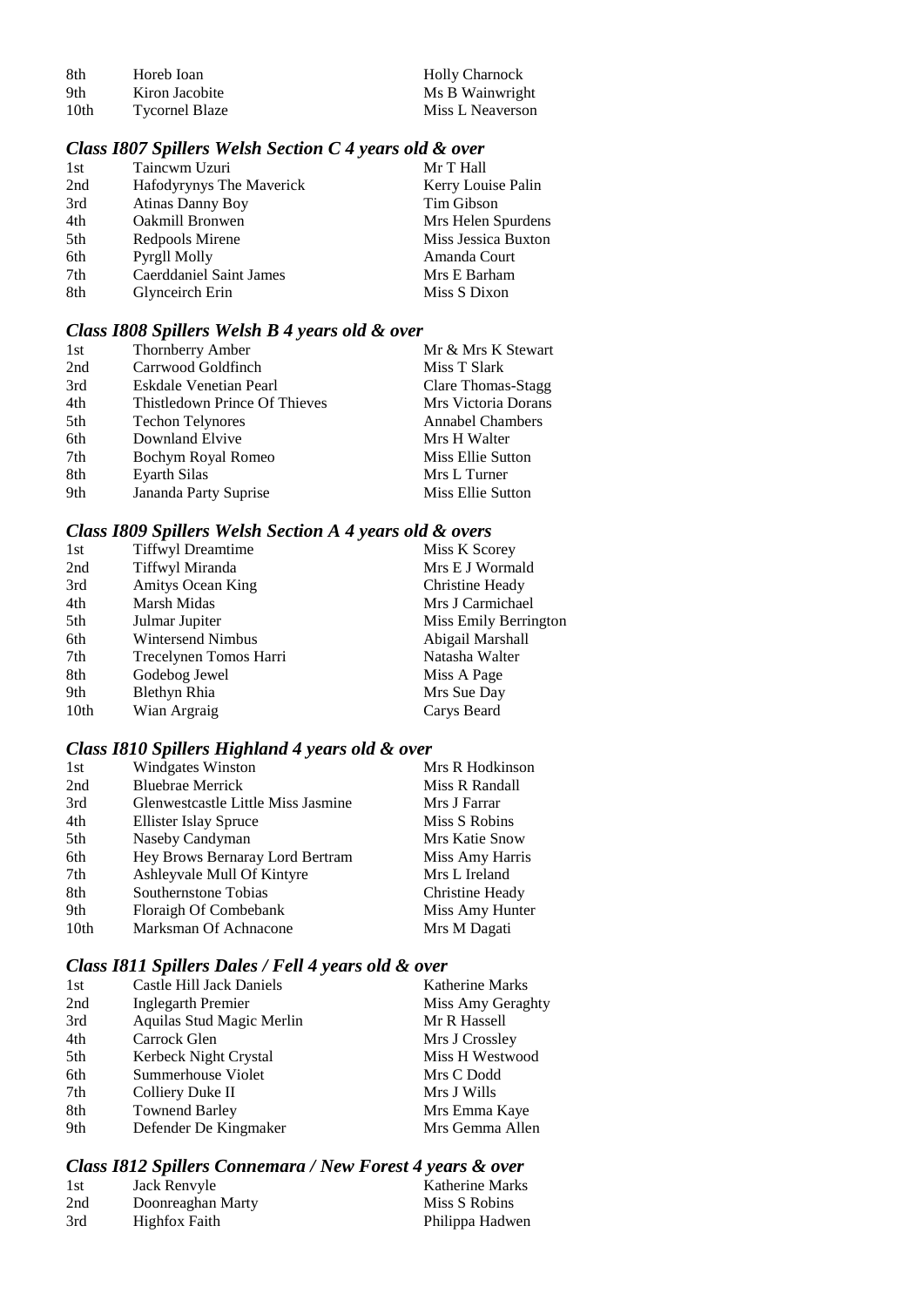| 4th  | <b>Purewell Peanut</b>   | Mrs C McIntosh        |
|------|--------------------------|-----------------------|
| 5th  | Corrig Prince            | Mrs C Fox             |
| 6th  | <b>Tasty Dream</b>       | Miss L Maestrani      |
| 7th  | <b>Blackwell Chalice</b> | Dr Pamela Watt        |
| 8th  | Moneyhills Nightlight    | Mis P Pickford Swift  |
| 9th  | Churchill Kate           | Mrs G Clifford Graham |
| 10th | Kindesella Lilly         | Miss Ashlea Jennings  |

# *Class I813 Spillers M&M Large Breeds Yearling*

| 1st              | Ringside Prima Donna | Georgia Rhodes     |
|------------------|----------------------|--------------------|
| 2nd              | Carlung Viscount     | Mrs M Dagati       |
| 3rd              | Jedi Of Talisker     | Miss R Randall     |
| 4th              | Knavesash Witchcraft | Mrs Jane Ripley    |
| 5th              | Greenholme Knight    | Mr Terry Clynes    |
| 6th              | Llanai Guardsman     | Miss K Scorey      |
| 7th              | Luna of Heatherglen  | Mrs E Mangham      |
| 8th              | Talisker Drambuie    | Patrica Stowe      |
| 9th              | Ashmeadow Llewelyn   | Miss Kate Sullivan |
| 10 <sub>th</sub> | Welham Ginger Snap   | Mr M Addison       |
|                  |                      |                    |

# *Class I814 Spillers M&M Large Breeds 2-3 Years Old In Hand*

| 1st  | Bracklinn Glayva         | Mrs J Rawden           |
|------|--------------------------|------------------------|
| 2nd  | <b>Corstan Rixton</b>    | Lisa Mewes             |
| 3rd  | Rosebarr Eleanor         | Ms S Evans             |
| 4th  | <b>Highfox Felicity</b>  | Philippa Hadwen        |
| 5th  | Corstan Emperor          | Mr T Hall              |
| 6th  | Stormyoak Just Divine    | Miss Cheryl Hillman    |
| 7th  | Ringside Roosevelt       | Miss S Clohessy        |
| 8th  | Mossgate In The Mix      | Mrs Caroline Crouchman |
| 9th  | Olaf                     | Mr Christian Dixon     |
| 10th | <b>Stanray Jay James</b> | Miss Emma Stares       |
|      |                          |                        |

## *Class I815 Spillers M&M Small Breeds Yearling*

| <b>Moseley Exultation</b>   | Ms Bridie Mason |
|-----------------------------|-----------------|
| <b>Blethyn Stardust</b>     | Mrs Sue Day     |
| Slades Merryweather         | Roger Cook      |
| Cadlanvalley Candice        | Mrs Jane Grant  |
| <b>Tishions Mustbe Mine</b> | Mrs L Turner    |
| Combebank Magna Carta       | Miss S Evans    |
|                             |                 |

## *Class I816 Spillers Welsh Sections A & B 2-3 years In Hand*

| 1st  | Springlane Saracen       | Mrs Caroline Crouchman |
|------|--------------------------|------------------------|
| 2nd  | <b>Blethyn Starburst</b> | Mrs Sue Day            |
| 3rd  | Garnelog Heledd          | Miss Sarah Pearce      |
| 4th  | Dalak Jak A Doodle       | Mrs L Cartner          |
| 5th  | Stoak Anastasia          | Mrs Jane Grant         |
| 6th  | Nebraska                 | Miss S Daggett         |
| 7th  | Elvet Applause           | Miss S Daggett         |
| 8th  | Manorlea Marvin 100248   | Mrs Suzie Swires       |
| 9th  | <b>Ryehall Cascade</b>   | Mrs E Payne            |
| 10th | Carrwood Tennessee       | Miss Emily Berrington  |

# *Class I817 Spillers M&M Small Breeds 2-3 years old In Hand*

| 1st | Cayberry Pioneer     | Elaine Arnold        |
|-----|----------------------|----------------------|
| 2nd | Springwater Guillot  | Miss L Oughton-Auker |
| 3rd | Slades Marshmallow   | Roger Cook           |
| 4th | Loutin Romany Buster | Amelia Short         |

# *Class I818 Equifest Riding Ponies yearling*

| -1st | Kouros Nathaneal       | Mrs J Russell       |
|------|------------------------|---------------------|
| 2nd  | Cartigan Misty Morning | Mrs Jean Cartwright |
| 3rd  | Sycamore Spellbound    | Mrs Clare Highnam   |

# *Class I819 Equifest Riding Ponies 2 years old*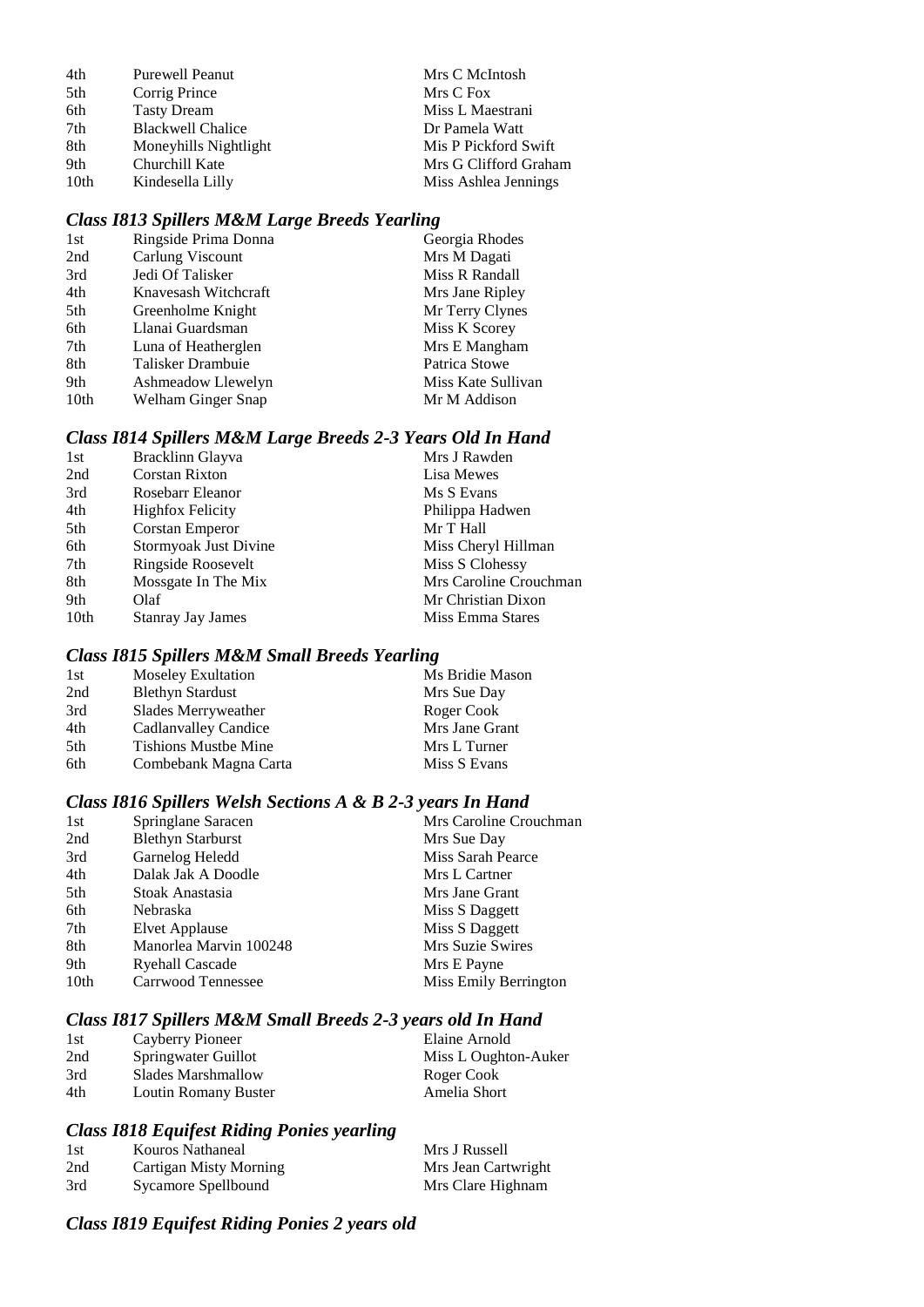|     | 1st & ch Stanley Grange Gilt Edge | Mrs S M Palmer          |
|-----|-----------------------------------|-------------------------|
| 2nd | Romanno Quickstep                 | Miss Jennifer Humphreys |
| 3rd | Fonova Sonata                     | Mrs T Simpson           |
| 4th | Elvet Applause                    | Miss S Daggett          |

# *Class I820 Equifest Riding Ponies 3 years old*

|     | 1st & res Brindlebrooks Serendipity | Miss Natasha Timson |
|-----|-------------------------------------|---------------------|
| 2nd | Kouros May Fia                      | Mrs J Russell       |
| 3rd | Romanno Pandora                     | Miss A Mathers      |
| 4th | Hightopps Samsara                   | Mrs Clare Highnam   |

# *Class I821 Equifest Riding Ponies 4 years old & over*

| 1st | <b>Brindlebrook Masterpiece</b>  | Miss Natasha Timson   |
|-----|----------------------------------|-----------------------|
| 2nd | <b>Stanley Grange Sea Shells</b> | <b>Hollie Crowe</b>   |
| 3rd | Royal Stage                      | Mrs Lucy Thirlby      |
| 4th | Raemoir Masterplan               | Mrs D Conway          |
| 5th | <b>Colouiann Mint Reflection</b> | Mrs D Conway          |
| 6th | Rendene Whispering Charm         | Calista Boulton       |
| 7th | Suddeen Finality                 | Mrs C Ronson          |
| 8th | Diptford Melika                  | Miss A Mathers        |
| 9th | Zebedee                          | Mr Harry Miles-Thomas |

# *Class I822 Equifest Riding Pony Brood Mare*

| 1st | Barkway Water Lily | Ms Debbie Foster |
|-----|--------------------|------------------|
| 2nd | Jipson Royal Ibis  | Mrs J Weedon     |

#### *Class I823 Equifest Riding Pony In Hand - Foal*

| 1st | <b>Jipson Phantom</b> | Mrs J Weedon     |
|-----|-----------------------|------------------|
| 2nd | Ducketts Dragonfly    | Ms Debbie Foster |

#### *Class R824 Equifest Small Hunter*

| 1st  | <b>Puzzles Pleased as Punch</b> | Mrs M Morley         |
|------|---------------------------------|----------------------|
| 2nd  | Gadbury Northern Showgirl       | Mrs S Jones          |
| 3rd  | Nightwatchman                   | Miss M Schive        |
| 4th  | Rico Queen                      | Emma Hollingworth    |
| 5th  | <b>Irish Warrior</b>            | Miss Jordan Keal     |
| 6th  | Pipistrelle                     | Jodie Faye Shenton   |
| 7th  | <b>Tuamcraney Boy</b>           | Mrs Fleur Cradock    |
| 8th  | Pendancer Bilbo Baggins         | Miss Hayley Dolby    |
| 9th  | Craughwell Strawberry Lad       | Miss Victoria Oliver |
| 10th | <b>Bawnmore Boy</b>             | Mrs Ann Trenter      |

# *Class R825 Black Country Saddles LWT Hunter*

| 1st $&$ res Equador |                                   | Miss C Blair       |
|---------------------|-----------------------------------|--------------------|
| 2nd                 | Delta Storm                       | Mrs Rose Menhinick |
| 3rd                 | Blue Chip Diamond Cavalier Royale | Stephanie Hill     |
| 4th                 | Miss Summer Dancer                | Miss G Wilkes      |
| 5th                 | <b>Rustic Warrior</b>             | Annabel Lewis      |
| 6th                 | Paint The Town Red                | Miss S Tue         |
| 7th                 | <b>Busker</b>                     | Mrs Jane Scott     |
| 8th                 | Just Louis                        | Miss Andrea Smith  |
| 9th                 | Royal Amethyst                    | Mr S Sharples      |
| 10 <sub>th</sub>    | Custard I Am                      | Miss R Thompson    |
|                     |                                   |                    |

## *Class R826 Black Country Saddles MWT Hunter*

|     | 1st & ch Homegrown Phoenix | Mrs Leona Sanders     |
|-----|----------------------------|-----------------------|
| 2nd | <b>Just Riley</b>          | Mrs Sylvie ODonnell   |
| 3rd | Master Bandsman            | Cerys Ford            |
| 4th | Earlanno                   | Mrs Amanda Court      |
| 5th | <b>Warrior of Justice</b>  | Miss Andrea McCubbin  |
| 6th | Epic Sport                 | Miss A Topham         |
| 7th | <b>Ballygill Tight Fit</b> | Jessica Ely           |
| 8th | Decorum                    | Mrs Carolyn Robertson |
| 9th | <b>Shirleys Downtown</b>   | Miss A Naylor         |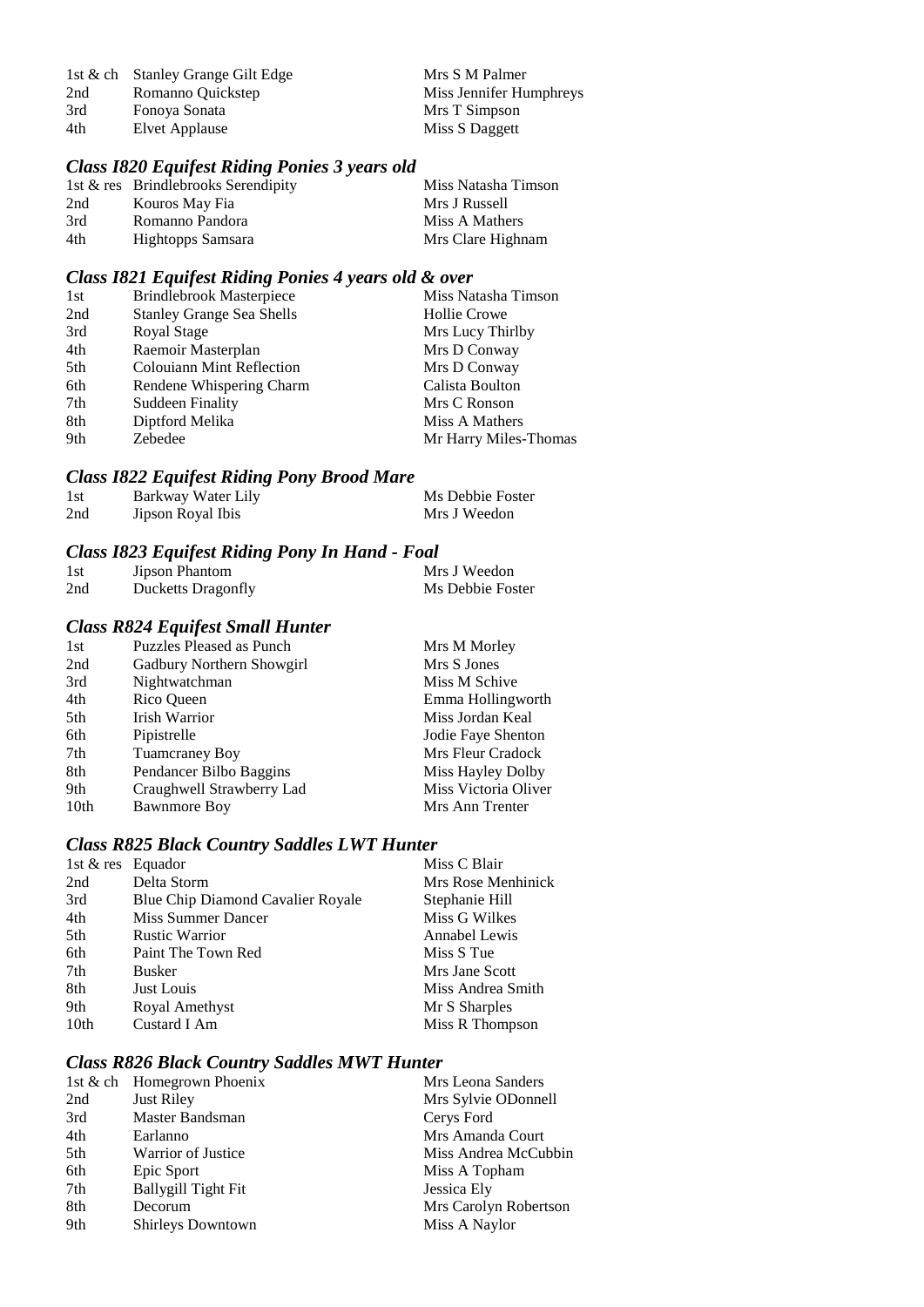# *Class R827 Black Country Saddles HWT Hunter*

| 1st | <b>Orions Cruiser</b> | Mr Rhys Harper  |
|-----|-----------------------|-----------------|
| 2nd | Lord Litchfield       | Mr Charles Wood |
| 3rd | Papavers Romeo        | Miss C Elding   |

#### *Class R828 Haygain UK Maxi Cobs*

| 1st  | Cleaghmore Boy                | Mrs J Donald          |
|------|-------------------------------|-----------------------|
| 2nd  | Parkhill Fred                 | Mr N Arnold           |
| 3rd  | Zodiac 11                     | Mrs D Mardle          |
| 4th  | Clantara Shadow Play          | Mrs Avril Bartolomy   |
| 5th  | Colebridgeview Diamond Dancer | Miss Emma Morrell     |
| 6th  | Dun By Chance                 | Miss C Coulbeck       |
| 7th  | Hooligans Double R            | Mrs G Blantern        |
| 8th  | Crossfire                     | Mrs K Gillam          |
| 9th  | Croft Flinn                   | <b>Miss H Masters</b> |
| 10th | Bob On                        | Mrs J Milner          |

# *Class R829 Daveys Livestock Transport Ltd Show Pony Lead Rein*

| 1st              | Barkway Moonflight               | Mrs M Willis       |
|------------------|----------------------------------|--------------------|
| 2nd              | Chagford Leroy                   | Mr Ryan Baxter     |
| 3rd              | Hollybush Romeo                  | Daisy-May Allen    |
| 4th              | Woodroyd Flower Girl             | Miss J Hughes      |
| 5th              | Season Jazz Tune                 | Lucy Richardson    |
| 6th              | Nantcol Swan Song                | Mrs Victoria Dogan |
| 7th              | <b>Beecott Miss Independence</b> | Carrie Simmonds    |
| 8th              | Diptford Melika                  | Miss A Mathers     |
| 9th              | <b>Cosford Variety</b>           | Mrs E Whalley      |
| 10 <sub>th</sub> | Oldmere Linnet                   | Miss C Bunting     |

# *Class R830 Nathan Arnold Show Team Show Pony First Ridden*

| 1st  | <b>Brookwater Carousel</b> | Mrs Kate Smith      |
|------|----------------------------|---------------------|
| 2nd  | Barkway Moonshine          | Livie Archer-Andrew |
| 3rd  | Rotherwood Significance    | Miss S North        |
| 4th  | Baylew St Patrick          | Mrs J Brown         |
| 5th  | <b>Bs Prince Charming</b>  | Miss D Kershaw      |
| 6th  | Woodroyd Gayboy            | Miss Karen Williams |
| 7th  | Menedh Jade                | Mrs E Northwood     |
| 8th  | Laithehill Othello         | Mrs Pippa Kirby     |
| 9th  | <b>Cosford Variety</b>     | Mrs E Whalley       |
| 10th | <b>Bushmoor Echo</b>       | Samuel Laity        |

## *Class R831 Ashford Stables SHP Lead Rein*

| 1st              | Toya Mission Acomplished | Daisy-May Allen   |
|------------------|--------------------------|-------------------|
| 2nd              | Overley Game Bird        | Mrs Emma Trebble  |
| 3rd              | Wynchelea Polly Pocket   | Mr A Rodgers      |
| 4th              | Gwyreddparc Torres       | Lucy Richardson   |
| 5th              | Uppacott Jubilate        | Mrs C Fatania     |
| 6th              | <b>Friarly Gamepoint</b> | Mrs S Millsom     |
| 7th              | Wilmira Melody           | Mrs Jayne Elliott |
| 8th              | Whiteastra Dream Dancer  | Polly Seaman      |
| 9th              | Hemsbrook West Wind      | Mrs E Harris      |
| 10 <sub>th</sub> | <b>Blackrose Bonny</b>   | Mrs Sue Heath     |

## *Class R832 Ruby Maritime Services Show Pony not exceeding 128cms*

| 1st | <b>Mansionhill Bertie Bassett</b> | Mrs Jane Trott          |
|-----|-----------------------------------|-------------------------|
| 2nd | Sandboro Love Child               | Mrs S Tierney           |
| 3rd | Courtvale Show Girl               | Macey Crabtree          |
| 4th | Telynua Quickstep                 | Mrs Lynsey Crayston     |
| 5th | Caereini The Jazz Singer          | Mrs Rebeca Harrison     |
| 6th | Popalbee Temptation               | Ms Angelina McCaffrey   |
| 7th | Eabrook Isra                      | <b>Imogen Hargraves</b> |
| 8th | Dantes Lord Lucas                 | Mrs V Jasinski          |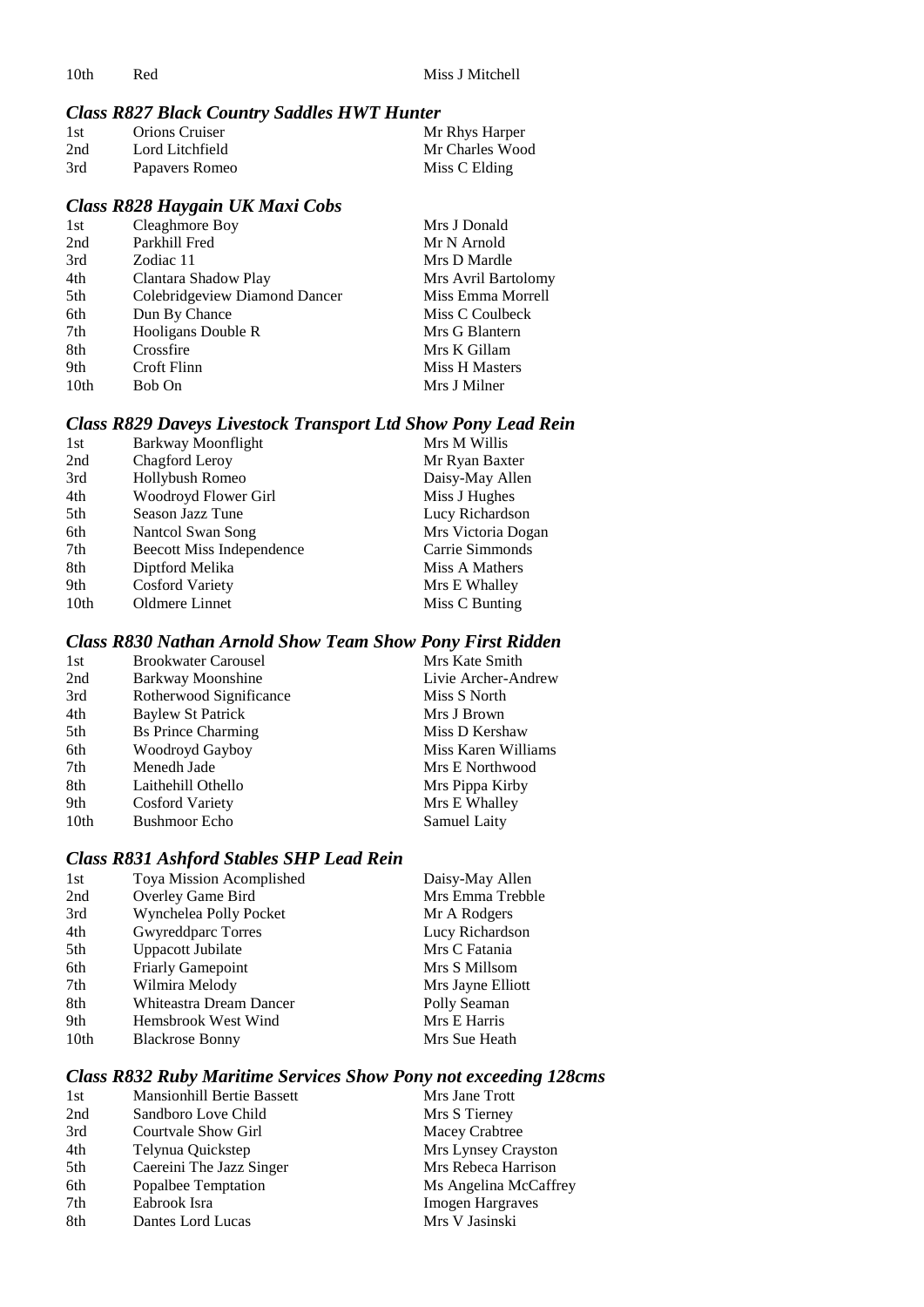| 9th  | Suddeen Finality       | Mrs C Ronson  |
|------|------------------------|---------------|
| 10th | Amesbury Via Las Vagas | Mrs E Forsyth |

## *Class R833 Ruby Maritime Services Show Pony not exceeding 138cms*

| 1st              | Kenilwood Windborne              | Miss L Hillyard       |
|------------------|----------------------------------|-----------------------|
| 2nd              | <b>Chasecroft Gazelle</b>        | Miss Jodie Shepherd   |
| 3rd              | Stychlands Stormbird             | Samantha Jakes        |
| 4th              | Rotherwood Dream On              | Mrs L Furniss         |
| 5th              | Rotherwood Mr Pepys              | Mrs M Nicoll Thompson |
| 6th              | Auchmaliddie Absolut             | Mrs S G Bhogal        |
| 7th              | <b>Colouiann Mint Reflection</b> | Mrs D Conway          |
| 8th              | Rendene Whispering Charm         | Calista Boulton       |
| 9th              | <b>Chasecroft Tip Top</b>        | Mr Guy Warner         |
| 10 <sub>th</sub> | Fielden Cotton Tail              | Mrs J Carmichael      |
|                  |                                  |                       |

## *Class R834 Ruby Maritime Services Show Ponies not exceeding 148cms*

| 1st | Raemoir Masterplan               | Mr Liam Conway        |
|-----|----------------------------------|-----------------------|
| 2nd | Abba Blue Rainbow                | Mrs A Dunn            |
| 3rd | Deanhills Lady                   | Miss Michelle Jacques |
| 4th | <b>Stanley Grange Sea Shells</b> | Mrs Leeanne Crowe     |
| 5th | Eskside Daimond Geezer           | Mrs Paula Shrimpton   |
| 6th | Stychlands Royal Hussar          | Megan Smith-Bruce     |
| 7th | Designed By Dior                 | Mrs M Ward            |

## *Class R835 BSPA Piebald/Skewbald Plaited Horse*

| 1st              | <b>Tullabeg Connection</b> | Mrs N Cooper         |
|------------------|----------------------------|----------------------|
| 2nd              | Mill House Adimo Pectore   | Miss Kirstie Wright  |
| 3rd              | Jaydees Miss Unique        | Miss Megan Lewis     |
| 4th              | My Lucky Dip               | Miss T Underwood     |
| 5th              | Oso Crosby                 | Mrs Carole Dagless   |
| 6th              | True Colours               | Becky Belcher        |
| 7th              | Evening Shadow             | Mrs Victoria Tennent |
| 8th              | Kilurnay Patch             | Miss Clare Hardstone |
| 9th              | Pencarder Red Rose         | Mrs Clare Webb       |
| 10 <sub>th</sub> | Duke Of York               | Molly Kate Stowe     |

# *Class R836 BSPA Pie/Skewbald Plaited Pony not exceediing 153cms*

| <b>Bushmoor Echo</b>         | Samuel Laity          |
|------------------------------|-----------------------|
| Reylem Champagne Charlie     | Miss Kelly Needham    |
| <b>Bobby</b>                 | Chanelle Wall         |
| Garthfach Serrano            | Miss Danielle Ioannou |
| My Country Belle             | Miss Rebecca Raine    |
| Padstead Kairo               | Mrs Clare Peterson    |
| <b>Chelsmoor Rock Star</b>   | Miss A Baggaley       |
| Gillsway L Panache           | Mrs L Brooksbank      |
| <b>Penrock Puzzled Poser</b> | Michelle Findlay      |
| Megland Rosedew              | Mrs Lisa Parfitt      |
|                              |                       |

## *Class R837 BSPA Ridden Piebald / Skewbald Traditional Pony*

|      | 1st & ch Sd Lady In Waiting | Mrs Zoe Clarke       |
|------|-----------------------------|----------------------|
| 2nd  | Splashdown Lenny            | Ms D Birdsey         |
| 3rd  | Call The Shots              | Miss C Bunting       |
| 4th  | <b>Blurred Lines</b>        | Miss C Bunting       |
| 5th  | The Dowager                 | Lauren Crabtree      |
| 6th  | <b>Fluff Mcduff</b>         | Miss S Wood          |
| 7th  | The Honey Monster           | Miss Z Bennett       |
| 8th  | Jimmy 2 Shoes               | Mrs V Metelko-Taylor |
| 9th  | Whos That                   | Mrs Joanne Himsworth |
| 10th | <b>Kitty Rose</b>           | Miss M Halsall       |

## *Class R838 BSPA Ridden Piebald / Skewbald Native Pony not exceeding 148cms*

| 1st & res Sir Don |                   | Susan Granger   |
|-------------------|-------------------|-----------------|
| 2nd               | Hello Dolly 2     | Mrs S Bradshaw  |
| 3rd               | Seasider Wor Jack | Miss H Faulkner |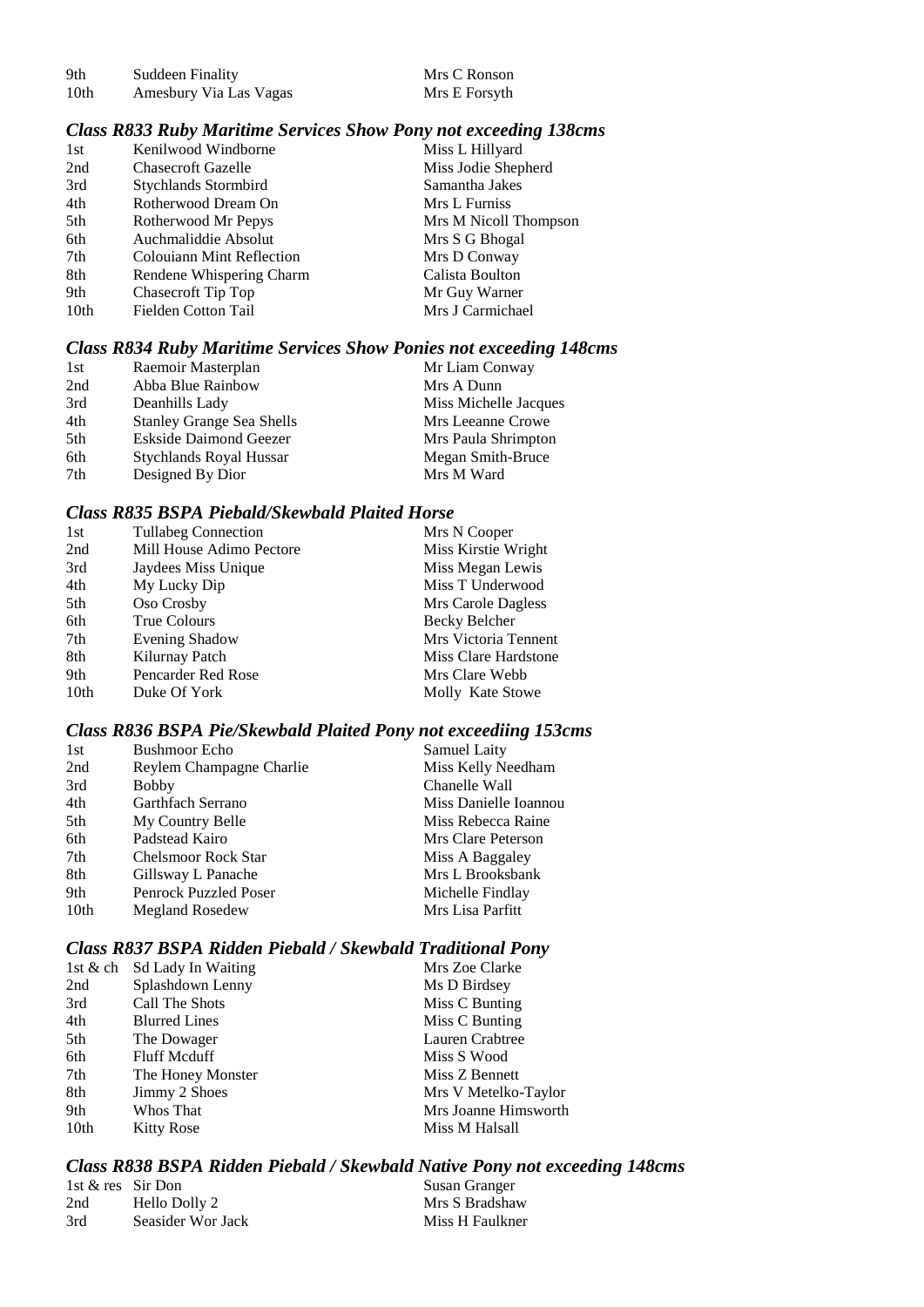| 4th | Applewood Star      | Mrs E Dickie      |
|-----|---------------------|-------------------|
| 5th | My Perfect Piece    | Mrs N Berry       |
| 6th | DJs Dancing Lady    | Miss Dionne James |
| 7th | <b>Black Velvet</b> | Miss H Nelson     |

#### *Class R839 BSPA Ridden Piebald / Skewbald Hogged Cob*

| 1st | Skaro                  | Mrs Carole Dagless |
|-----|------------------------|--------------------|
| 2nd | Cob Only Knows         | Kate Over          |
| 3rd | Colour Graphix         | Miss M Bowley      |
| 4th | Woodfield Prize Puzzle | Miss Tori Smith    |
| 5th | Cleggan Drum           | Mrs J Donald       |
| 6th | Bilko                  | Mrs Kim Downs      |
| 7th | Cote De Rhone          | Miss C Found       |
|     |                        |                    |

# *Class R840 BSPA Ridden Piebald/Skewbald Traditional / Native Horse*

| 1st | Mr Nigel           | Mrs H R Townshend-Ward |
|-----|--------------------|------------------------|
| 2nd | Moortown Lacey     | Miss Clare Hardstone   |
| 3rd | The Real Deal      | Mrs Lynn Scott         |
| 4th | Siangie Sweetheart | Miss M Towle           |
| 5th | Pillgrim           | Miss Amy Hunter        |
| 6th | Kiwi               | Miss K Maw             |
| 7th | Ashtree Rocky      | Miss S Wood            |
| 8th | Constable          | Miss Olivia Ciccone    |
| 9th | Colour Impact      | Susan Granger          |
|     |                    |                        |

## *Class R841 Equifest Intermediate SRT not exceeding 153cms*

| 1st  | Brindlebrook Little Scoundrel       | Rebecca Ely           |
|------|-------------------------------------|-----------------------|
| 2nd  | Cointreau                           | Janet Smith           |
| 3rd  | <b>Stanley Grange Regal Consort</b> | Sophie Cartmell       |
| 4th  | <b>Yealand Paschel</b>              | Miss Savannah Kemple  |
| 5th  | <b>Anton Little Astaire</b>         | Mrs Fiona Farquharson |
| 6th  | <b>Holtess Victor Ludorum</b>       | Mr Guy Warner         |
| 7th  | Etoile                              | Mrs Jacqui Thompson   |
| 8th  | <b>Chiddock Hour Glass</b>          | Mrs M Collings        |
| 9th  | <b>Roslin Star Attraction</b>       | Miss L Oliver         |
| 10th | <b>Highmead Assurance</b>           | Miss C Barrett        |
|      |                                     |                       |

## *Class R842 Equifest Intermediate SRT not exceeding 158cms*

|                   | 1st & ch Hollycreek Sir Benson | Mrs B Hatton-ritchie  |
|-------------------|--------------------------------|-----------------------|
| 2nd & res Fyrefly |                                | Mrs M Nicoll Thompson |
| 3rd               | Liebling Katie                 | Miss S Eldred         |
| 4th               | Sansara Super Nova             | Miss H Bowker         |
| 5th               | Defining Asia                  | William Nunn          |
| 6th               | Millrowes Money Talks          | Mr S Sharples         |
| 7th               | Strinesdale Rhythm             | Miss M Bell           |
| 8th               | Vaguely Royal                  | Miss Stephanie Beer   |
| 9th               | Jemoon Dragon Fly              | Mrs M Robinson        |
|                   |                                |                       |

# *Class R843 Equifest Intermediate SHT not exceeding 158cms*

| 1st | Virgil Ii                     | Miss Abigail Kelmanson |
|-----|-------------------------------|------------------------|
| 2nd | <b>Master Klass</b>           | Miss S Burkhill        |
| 3rd | Brindlebrook Little Scoundrel | Rebecca Ely            |
| 4th | <b>Shooters Morning Mist</b>  | Miss R Sackfield       |
| 5th | Ellie Brown II                | Miss M McCulloch       |
| 6th | Carrhouse Deal Me In          | Miss Kristie Short     |
| 7th | Lewus                         | Mrs Lisa Speight       |

## *Class R844 Nupafeed Amateur Riding Club Cob - any height*

| 1st | Clantara Shadow Play | Mrs Avril Bartolomy |
|-----|----------------------|---------------------|
| 2nd | Crossfire            | Mrs K Gillam        |
| 3rd | Croft Flinn          | Miss H Masters      |
| 4th | Skaro                | Mrs Carole Dagless  |
| 5th | Galatea Ii           | Mrs L Fisher        |
| 6th | The D B Man          | Miss Emma Bell      |
|     |                      |                     |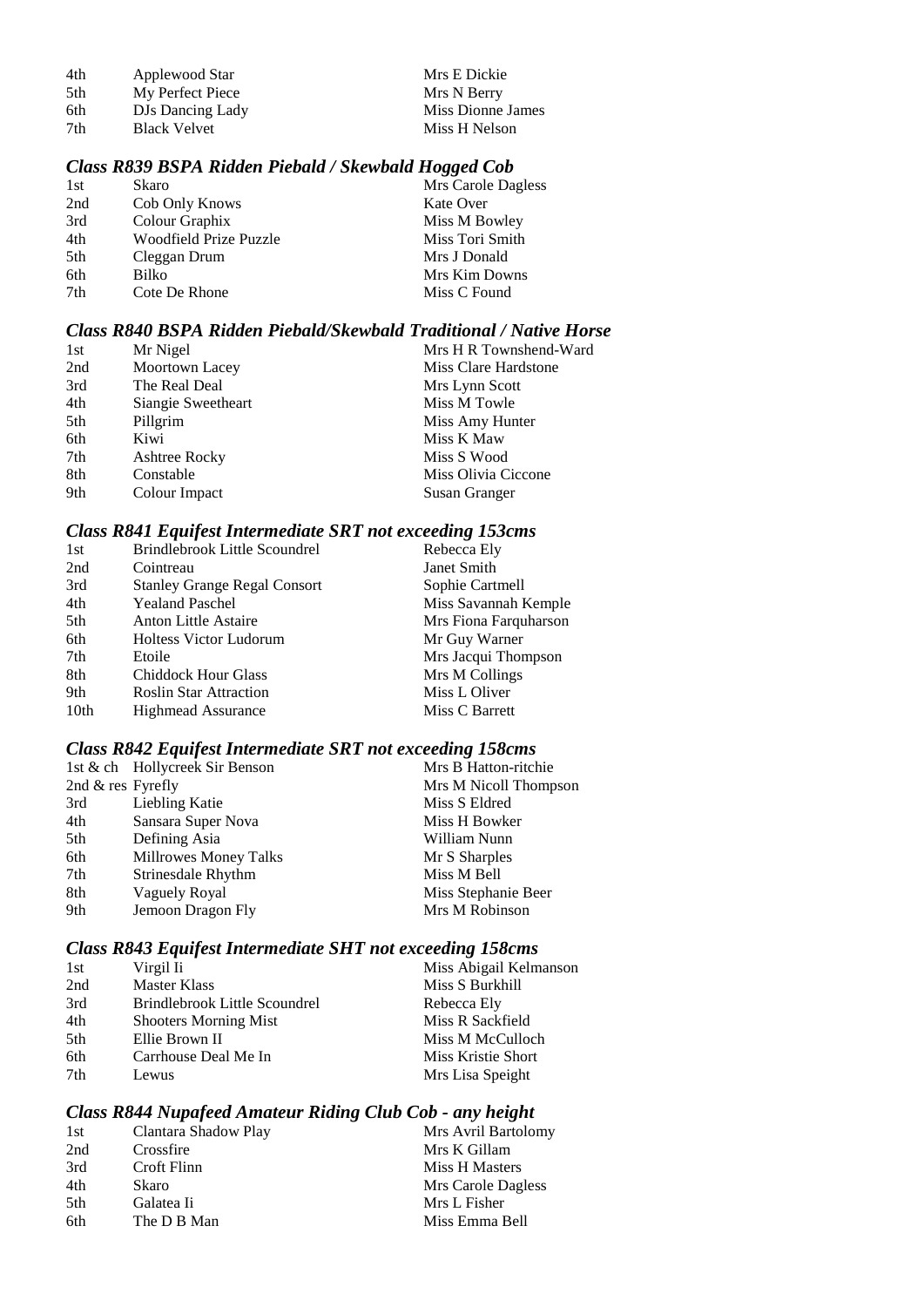| 7th              | Bob On          |
|------------------|-----------------|
| 8th              | Bilko           |
| 9th              | <b>Theodore</b> |
| 10 <sub>th</sub> | Cote De Rhone   |

# *Class R845 Nupafeed LWT Cob*

| 1st  | Red Robin                 | Mrs Louise Whiteley-Guest |
|------|---------------------------|---------------------------|
| 2nd  | Ballyskeagh Blue          | Mr Barry King             |
| 3rd  | <b>High Society</b>       | Mrs H Blakeway            |
| 4th  | <b>Hortons Groovey</b>    | Mrs D France              |
| 5th  | Cote De Rhone             | Miss C Found              |
| 6th  | Bilko                     | Mrs Kim Downs             |
| 7th  | <b>Inspector Morse Iv</b> | Mrs L Fisher              |
| 8th  | <b>Lecarrow Pat</b>       | Mrs Alison Stanley        |
| 9th  | Diarmaid                  | Miss E Cannell            |
| 10th | <b>Black Diamond</b>      | Mrs M Northmore           |
|      |                           |                           |

Mrs J Milner Mrs Kim Downs Miss D Alston Miss C Found

# *Class R846 Nupafeed HWT Cob*

| 1st | Rockerbilly         | Emma Cruickhank      |
|-----|---------------------|----------------------|
| 2nd | Corbally            | Miss Teresa Nicholls |
| 3rd | Never Say Never Iii | Miss N Lock          |
| 4th | Skaro               | Mrs Carole Dagless   |
| 5th | The D B Man         | Miss Emma Bell       |
| 6th | Paddy The Irishman  | Miss L Howells       |
| 7th | Pianoman II         | Miss Lauren Bowmer   |

# *Class R847 Nedz M&M WHP exceeding 143cms*

|     | 1st & ch Ballylean Caster | Miss Olivia Rose Aulton |
|-----|---------------------------|-------------------------|
| 2nd | Pentrecoed Brigadier      | Miss J Hunt             |
| 3rd | Lynuck The Moneymaker     | Mrs N Taylor            |
| 4th | Skerryback Gambler        | Mrs Alison Susca        |
| 5th | <b>Greenwing Steptoe</b>  | Miss L Owen             |
| 6th | Humbug Iv                 | Mrs S Brand-Webb        |
| 7th | Danaway Royal Ransom      | Miss Vicky White        |
| 8th | <b>Tregare Sir George</b> | Mrs J Aldred            |

# *Class R848 Nedz M&M WHP not exceeding 143cms*

| <b>Budore Michael Anglo</b> | Alison Worley         |
|-----------------------------|-----------------------|
| Lettergesh Bobby            | Katie Bettison        |
| Sinton Cobweb               | Mrs Pippa Balch       |
| Turloughreuagh Boy          | Lynda King            |
| Glenwoodstud Accappella     | Mrs Laura Wheelwright |
| <b>Brynmeillion Del Boy</b> | Mr S Woollands        |
| Kilclammon Shadow           | Miss J Sigsworth      |
| Borderfields Gwyndaf        | Mrs K Priestley       |
| Gwyllan Rooney              | Miss Hannah White     |
| Kingdom of Ryedale          | Mrs A Beresford       |
|                             |                       |

# *Class R849 Nedz M&M WHP not exceeding 133cms*

| 1st              | <b>Brookhall Colsort</b>  | Miss H Shippey      |
|------------------|---------------------------|---------------------|
| 2nd              | <b>Tysgubor Owainn</b>    | Mrs K Priestley     |
| 3rd              | Milford Fair Kismet       | Mrs J Bullock       |
| 4th              | Woodmoor Brandysnap       | Daniel Bailey       |
| 5th              | Beudog Star Of Heaven     | Miss E Tileynunn    |
| 6th              | Shilito Goldfinger        | Miss H Shippey      |
| 7th              | Nebo Rian                 | Mrs Martha Hatswell |
| 8th              | Jan Pete Mr Cool          | Amelia Hemingway    |
| 9th              | Popsters The Love Machine | Miss E Jack         |
| 10 <sub>th</sub> | Lownthwaite Ribas         | Andrea Pearman      |

# *Class R850 Nedz M&M WHP not exceeding 122cms*

|     | 1st & ch Ffynnonbach Llewelyn | Andrea Pearman |
|-----|-------------------------------|----------------|
| 2nd | Green Down Ozzy               | Mrs R Bailey   |
| 3rd | Bijou Bernie Baru             | Mrs S Summers  |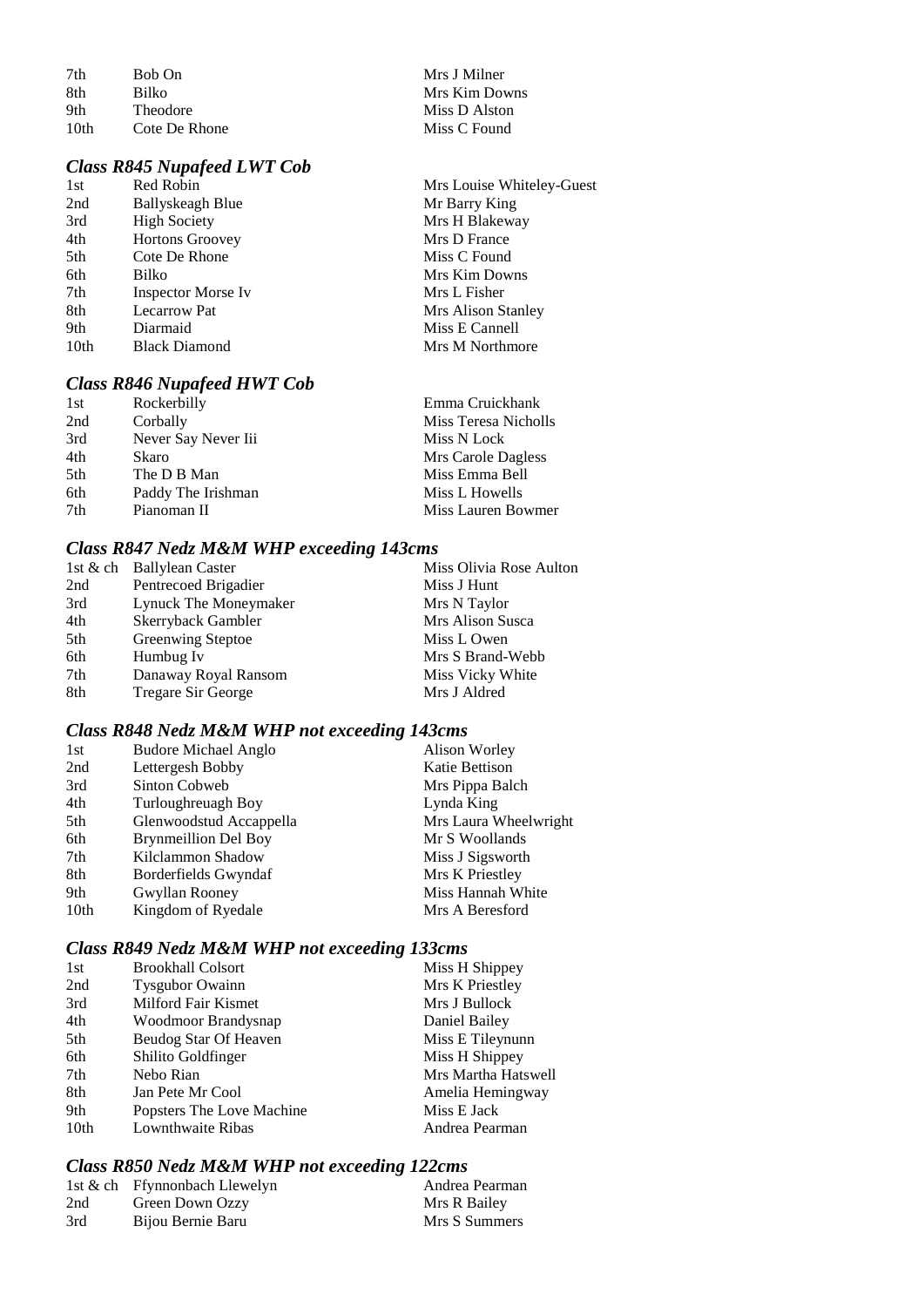| 4th  | Rivervalley Rob Roy  | Mrs K Whitehead     |
|------|----------------------|---------------------|
| .5th | Llanfrechfra Jolene  | Poppy Carr          |
| 6th  | Thistledown Fun Fair | Mrs Pippa Kirby     |
| 7th  | Jolaikes Starlight   | Mrs Pauline Jauncey |

#### *Class R851 Hightopps Stud Small Hacks*

|     | 1st & ch Anton Little Astaire           | Mrs Fiona Farquharson |
|-----|-----------------------------------------|-----------------------|
|     | 2nd & res Brindlebrook Little Scoundrel | Jessica Ely           |
| 3rd | Etoile                                  | Mrs Jacqui Thompson   |
| 4th | Dowhills Daffi                          | Miss Sophie Clark     |
| 5th | Cointreau                               | Janet Smith           |
| 6th | Drakemyre Debonair                      | Ms L Hewitt           |
| 7th | Carmen Miranda                          | Ms Laura Jane Hartley |
|     |                                         |                       |

#### *Class R852 Hightopps Stud Large Hacks*

| 1st | Stage Knight     | Mrs Lucy Thirlby    |
|-----|------------------|---------------------|
| 2nd | Arias Reflection | Miss G Bott         |
| 3rd | Spanish Hidalgo  | Mrs K Gould         |
| 4th | Vaguely Royal    | Miss Stephanie Beer |

#### *Class I853 BSPA In Hand Piebald/Skewbald Traditional 4 Years Old & Over*

| 1st  | Splashdown Bowie         | Ms D Birdsey       |
|------|--------------------------|--------------------|
| 2nd  | <b>Romany Quest</b>      | Emma Message       |
| 3rd  | Delta Dawn               | Miss R Woolner     |
| 4th  | Cobastaire               | Miss H Westwood    |
| 5th  | <b>Outta This World</b>  | Mr E Prosser       |
| 6th  | Cheif                    | Mrs D Mardle       |
| 7th  | Wizzadora                | Mrs D Duffy        |
| 8th  | Padnalls Pepper          | Mrs Gemma Chambers |
| 9th  | Maes Y Gorlan Tommy Bach | Miss G Viles       |
| 10th | Talk of the Town         | Miss Abbie Davies  |
|      |                          |                    |

# *Class I854 BSPA In Hand Piebald / Skewbald Traditional Horse 4 Years old & over*

#### 1st Pillgrim Miss Amy Hunter 2nd Maylands The Governor Mr & Mrs M J Edmonds

#### *Class I855 BSPA Piebald/Skewbald Native In Hand - Any Age*

| 1st  | Kudos Jessie J             | Mr Richard Eastwood & Miss R Hawes |
|------|----------------------------|------------------------------------|
| 2nd  | Colour Impact              | Mr T Partridge                     |
| 3rd  | Hello Dolly 2              | Mrs S Bradshaw                     |
| 4th  | Annie Of Oakhaze           | Miss R Leek                        |
| 5th  | Spellbound Jedi Knight     | Debra Rogers                       |
| 6th  | Sparrow Hall Spirit Of Joy | Miss S Russell                     |
| 7th  | Knix Panic                 | Mrs J Rayment                      |
| 8th  | Kiwi                       | Miss K Maw                         |
| 9th  | <b>Boxmoor</b> Troy        | Mrs Frances Hunt                   |
| 10th | The Navigator              | Mr N Burnett                       |
|      |                            |                                    |

## *Class I856 BSPA Piebald/Skewbald Plaited Pony 4 yrs & over In Hand*

| 1st | <b>Penrock Puzzled Poser</b> | Michelle Findlay    |
|-----|------------------------------|---------------------|
| 2nd | Doylan Alouettes Gift        | Mrs Clare Highnam   |
| 3rd | <b>Megland Rosedew</b>       | Mrs Lisa Parfitt    |
| 4th | Gerdinen Beauty              | Mrs S Clark         |
| 5th | Thelonghouse Superstition    | Mrs Amanda Gaughran |
| 6th | Reylem Champagne Charlie     | Miss Kelly Needham  |
| 7th | Willhemena                   | Mrs Sonia Cook      |
| 8th | Roamy                        | Miss Z Nicholls     |

## *Class I857 BSPA Piebald/Skewbald Plaited/Hogged Horse 4 years old & over*

|     | 1st & res Triplicate | Mı |
|-----|----------------------|----|
| 2nd | Jaydees Miss Unique  | Mi |
| 3rd | Ooh La La            | Hc |
| 4th | Greenforth Lilly     | Te |
| 5th | Corrib Mojo          | Mı |

s<br>rs Gabby Williams iss Megan Lewis blly Baker essa Nelson rs F Mcburnie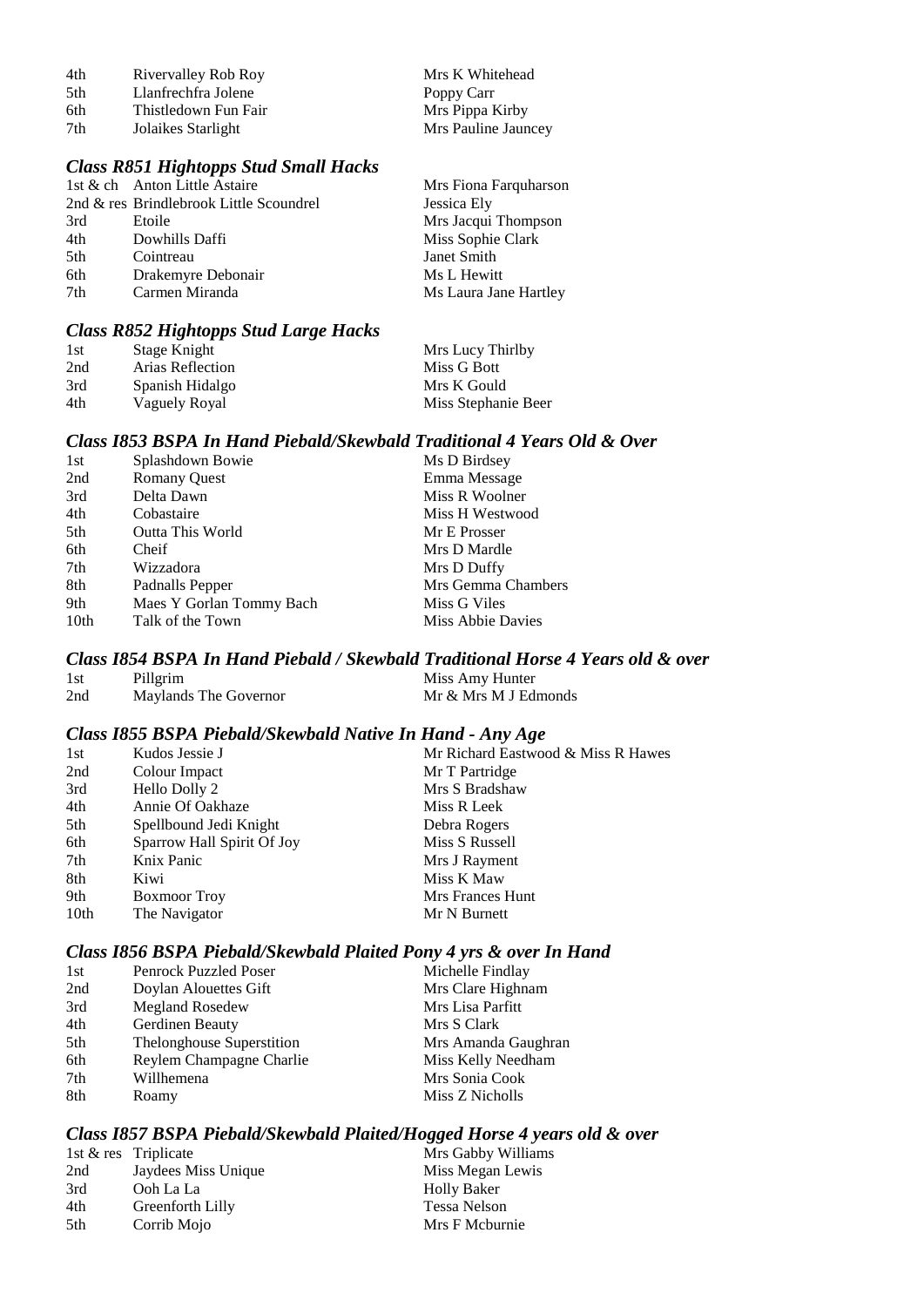| 6th  | Lansmoor Lucy Locket            | Mrs H Horton        |
|------|---------------------------------|---------------------|
| 7th  | Glenfyne Sapphire               | Mrs Holly Charnock  |
| 8th  | Lady Aurora                     | Miss Kelly McKinnon |
| 9th  | <b>Haddlesey Farthing</b>       | Mrs Lisa Metcalfe   |
| 10th | <b>Westceffyl Amazing Grace</b> | Mrs Clare Peterson  |

#### *Class I858 BSPA Piebald/Skewbald Traditional / Native 1,2,3 Years Old*

|     | 1st & ch Dooleys Over Ice | Miss Phaedra Towler |
|-----|---------------------------|---------------------|
| 2nd | Princess Lilly            | Susan Granger       |
| 3rd | Loutin Romany Buster      | Amelia Short        |
| 4th | SD Mariah                 | Miss L Johnson      |
| 5th | Hermits Risk Factor       | Miss Tara Vaughan   |
| 6th | Little Sharpie            | Miss Zoe Norton     |
|     |                           |                     |

#### *Class I859 BSPA Piebald/Skewbald Plaited/Hogged Pony 1,2,3 years old*

| 1st | Kellythorpes Spot The Difference | Janet Piper           |
|-----|----------------------------------|-----------------------|
| 2nd | Rhycles Echo Falls               | Clair Tomlinson Ellis |
| 3rd | Hilin Mr Sqiggly                 | Miss R Leek           |
| 4th | <b>Smoking Love Affair</b>       | Miss Jasmine Hunter   |

#### *Class R860 Equifest Ridden Part Bred Horses exceeding 148cms*

| 1st | Brindlebrook Under Suspision        | Mrs L Phipps       |
|-----|-------------------------------------|--------------------|
| 2nd | Kilmiston King Kudos                | Mrs K Booty        |
| 3rd | <b>Stanley Grange Regal Consort</b> | Sophie Cartmell    |
| 4th | Mathemadam Meridian                 | Callie-Ann Coulson |
| 5th | Warliegh Illusion                   | Mrs Leeanne Crowe  |
| 6th | <b>Roslin Star Attraction</b>       | Miss L Oliver      |
| 7th | Ellie Brown II                      | Miss M McCulloch   |
| 8th | <b>Whalton Salome</b>               | Ms L Hewitt        |
| 9th | Lowmoor Pillowtalk                  | Miss Katie Hoare   |

## *Class R861 Equifest Ridden Part Bred / Anglo Arabs*

|      | 1st & ch Brindlebrook Little Scoundrel | Rebecca Ely            |
|------|----------------------------------------|------------------------|
| 2nd  | Prestwood Royal Appointment            | Mrs E Whalley          |
| 3rd  | <b>Chiddock Hour Glass</b>             | Mrs M Collings         |
| 4th  | Brindlebrooks Ellagance                | Miss Natasha Timson    |
| 5th  | Courtvale Show Girl                    | Macey Crabtree         |
| 6th  | <b>Shooters Morning Mist</b>           | Miss R Sackfield       |
| 7th  | <b>Stanley Grange Regal Consort</b>    | Sophie Cartmell        |
| 8th  | <b>Yealand Paschel</b>                 | Miss Savannah Kemple   |
| 9th  | <b>Stanley Grange Sea Shells</b>       | Mrs Leeanne Crowe      |
| 10th | Woodvean Wonderland                    | Miss Sarah Harper Just |

## *Class R862 Equifest Ridden Part Bred Ponies not exceeding 148cms*

|      | 1st & res Stanley Grange Sea Shells | Mrs Leeanne Crowe     |
|------|-------------------------------------|-----------------------|
| 2nd  | Raemoir Masterplan                  | Mrs D Conway          |
| 3rd  | Rendene Whispering Charm            | Calista Boulton       |
| 4th  | <b>Yealand Paschel</b>              | Miss Savannah Kemple  |
| 5th  | Deanhills Lady                      | Miss Michelle Jacques |
| 6th  | Llanarth Ariel                      | Mrs Tina Greenwood    |
| 7th  | <b>Stychlands Chevalier</b>         | Tim Gibson            |
| 8th  | <b>Colouiann Mint Reflection</b>    | Mrs D Conway          |
| 9th  | Rotherwood Mr Pepys                 | Mrs M Nicoll Thompson |
| 10th | <b>Suddeen Finality</b>             | Mrs C Ronson          |
|      |                                     |                       |

## *Class R863 Equifest Ridden Part Bred Traditional / Native Horses / Ponies*

| 1st | Call The Shots           | Miss C Bunting |
|-----|--------------------------|----------------|
| 2nd | Plumbuck Marmaduke Jinks | Miss S Piggott |
| 3rd | Kiwi                     | Miss K Maw     |
| 4th | <b>Budwieser</b>         | Mrs J Milner   |

# *Class R864 Nupafeed Large Riding Horse*

| 1st | Dovevale Brightspark | Mr Rhys Harper |
|-----|----------------------|----------------|
| 2nd | Applaud              | Miss L Bowden  |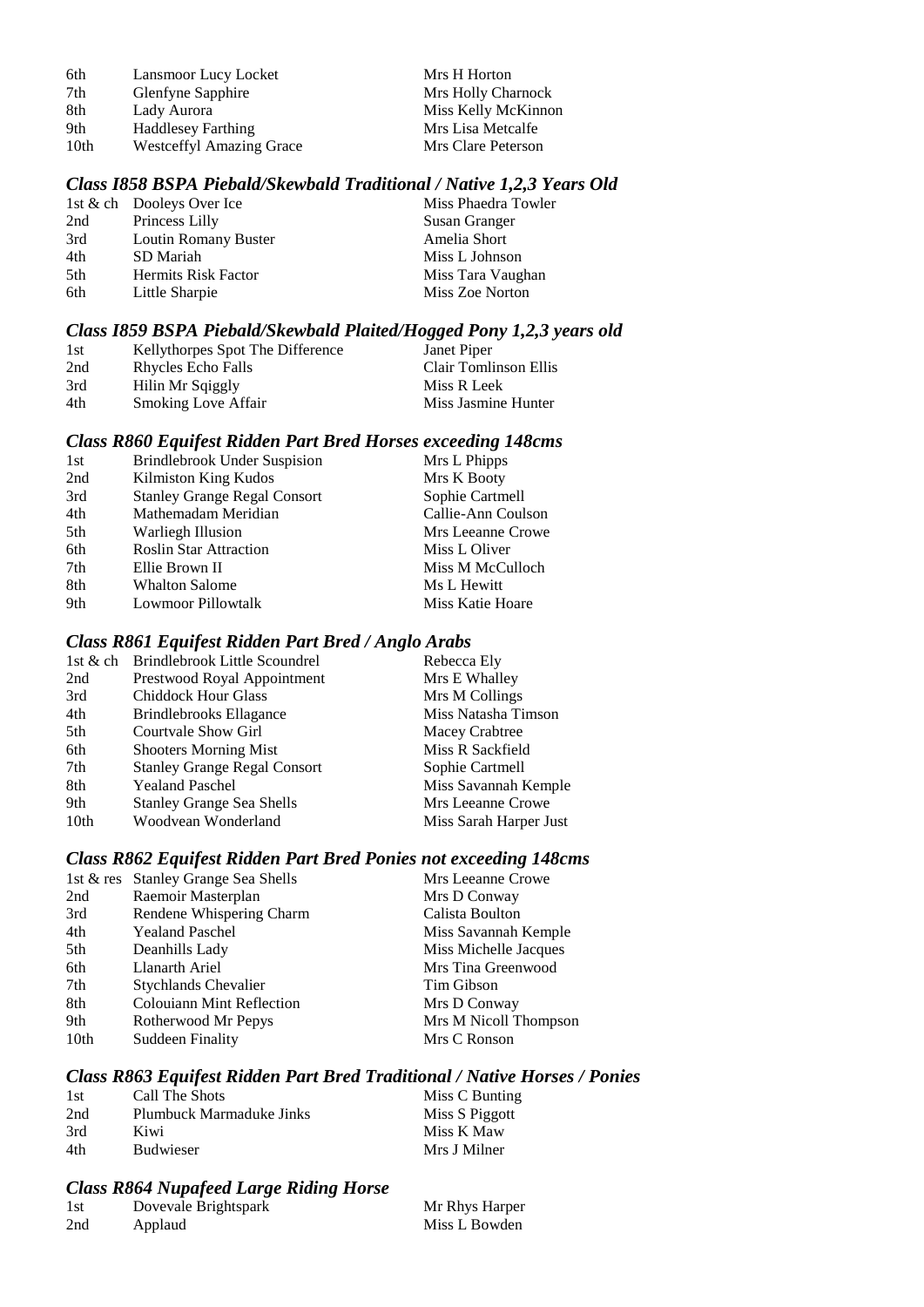| 3rd  | Evensong V                        | Mrs S Wright       |
|------|-----------------------------------|--------------------|
| 4th  | Lowmoor Years Of Grace            | Lorna Blake        |
| 5th  | No Fingerprints                   | Mrs V Goodier      |
| 6th  | Renelles Royal Decree             | Miss C Joslin      |
| 7th  | Atlantic Flight                   | Mrs J Edmead       |
| 8th  | Ferrer De Hus                     | Mrs Carole Dagless |
| 9th  | <b>Bentleys Shadow Maker</b>      | Mrs Lindsay Munton |
| 10th | <b>Templebready Total Eclipse</b> | Miss J Steel       |
|      |                                   |                    |

# *Class R865 Nupafeed Small Riding Horse*

|                              | Miss K Harris                                               |
|------------------------------|-------------------------------------------------------------|
|                              | Mrs E Whalley                                               |
| Sansara Super Nova           | Miss H Bowker                                               |
| Armani                       | Mrs Debra Martin                                            |
| <b>Shooters Morning Mist</b> | Miss R Sackfield                                            |
| Murphys Girl                 | Mrs D Voulstaker                                            |
| <b>Fielding Fairytale</b>    | Mrs A Hesketh                                               |
|                              | 1st & ch Epic Tale<br>2nd & res Prestwood Royal Appointment |

## *Class R866 Nupafeed Amateur Riding Club Riding Horse*

| 1st | Prestwood Royal Appointment       | Mrs E Whalley           |
|-----|-----------------------------------|-------------------------|
| 2nd | Sansara Super Nova                | Miss H Bowker           |
| 3rd | Renelles Royal Decree             | Miss C Joslin           |
| 4th | Armani                            | Mrs Debra Martin        |
| 5th | Millrowes Money Talks             | Mr S Sharples           |
| 6th | King Leo                          | Mrs Emma Sarah Matthews |
| 7th | Blue Chip Diamond Cavalier Royale | Stephanie Hill          |
| 8th | <b>Chance Encounter</b>           | Miss Danielle Forsey    |

# *Class R867 Equifest Ridden Highland*

|                  | 1st & res Jester Of Ryedale | Ms B Bowers        |
|------------------|-----------------------------|--------------------|
| 2nd              | <b>Windgates Winston</b>    | Mrs R Hodkinson    |
| 3rd              | Shanohan Finnley            | Angela Carter      |
| 4th              | Hero Of Mendick             | Mrs Brenda Burton  |
| 5th              | <b>Tower Emblem</b>         | Miss D Farnish     |
| 6th              | Ellister Islay Spruce       | Miss S Robins      |
| 7th              | Naseby Candyman             | Mrs Katie Snow     |
| 8th              | Penelope Of Carlung         | Mrs Hayley Ashford |
| 9th              | Strathleven Droma           | Mrs J Rutherford   |
| 10 <sub>th</sub> | Hamish Of Blengside         | Mrs A Fligg        |

# *Class R868 Equifest Ridden Dales / Fell*

| 1st  | Murthwaite Ice Man           | Georgia Mccloud        |
|------|------------------------------|------------------------|
| 2nd  | Carrock King Kenny           | Ms B Bowers            |
| 3rd  | <b>Townend Stevie</b>        | Mrs C Casey            |
| 4th  | Waverhead Dazzler II         | Georgina Lewis-Roberts |
| 5th  | Lownthwaite Ribas            | Andrea Pearman         |
| 6th  | Summerhouse Violet           | Mrs C Dodd             |
| 7th  | Ludworth Viking              | Christine Heady        |
| 8th  | <b>Brackenthwaite Bonnie</b> | Miss H Nelson          |
| 9th  | Lowhouses Jessica Ii         | Mrs L Hallam           |
| 10th | Rundales Mayfly              | Miss C Miller          |
|      |                              |                        |

# *Class R869 Equifest Ridden Connemara*

|      | 1st & res Corrig Prince  | Mrs Cheryl Fox      |
|------|--------------------------|---------------------|
| 2nd  | White Diamond            | Miss Katie Goulding |
| 3rd  | Castle Wizzard           | Miss J Rose         |
| 4th  | <b>Tasty Dream</b>       | Miss L Maestrani    |
| 5th  | Kilimazing Graanite      | Mr Charlie Cousens  |
| 6th  | Eastlands Clover         | Mrs Heidi Wheater   |
| 7th  | Chilham Aquarius         | Miss Jessie Limb    |
| 8th  | <b>Thunderbolt Robin</b> | Mrs Suzanne White   |
| 9th  | Ballafadda Lady          | Mrs Lindsey Miller  |
| 10th | Misty Blue               | Mrs Lucy Thirlby    |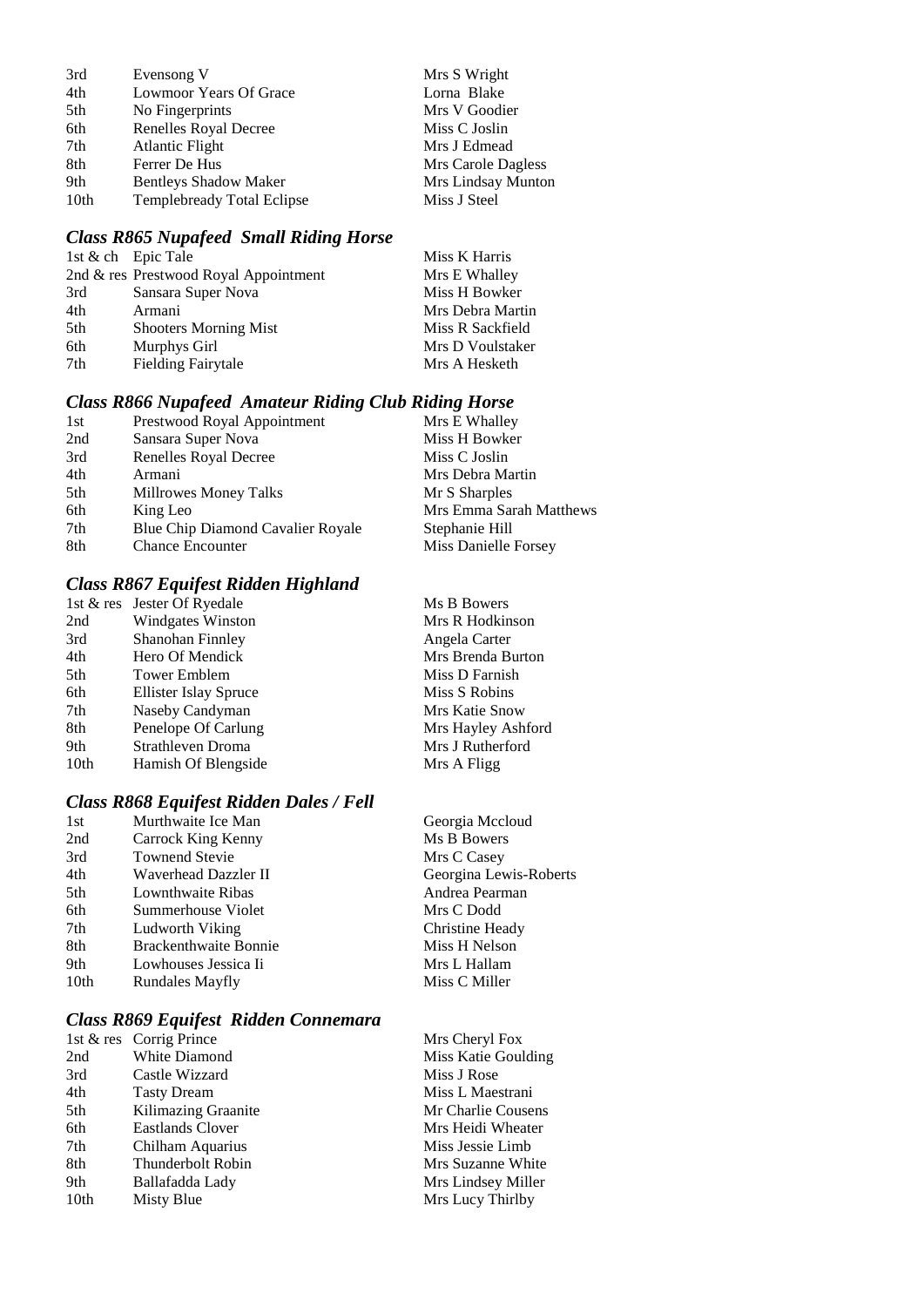# *Class R870 Equifest Ridden New Forest*

| 1st | Woodrow After Eight          | Ms Lorraine Else     |
|-----|------------------------------|----------------------|
| 2nd | Whiteladies Showtime         | Mrs K Harvey-Mason   |
| 3rd | <b>Farriers Firecracker</b>  | Ms S Baker           |
| 4th | <b>Blackwell Chalice</b>     | Dr Pamela Watt       |
| 5th | <b>Loxland Amazing Grace</b> | Mrs S Dobson         |
| 6th | Millersford Kingston         | Miss K Harris        |
| 7th | <b>Purewell Peanut</b>       | Mrs C McIntosh       |
| 8th | Anderwood Traveller          | Miss Cheryl Brearley |

#### *Class R871 Equifest Ridden Dartmoor/Exmoor/Shetland*

| 1st  | Briar Snowman            | Grace Litherland      |
|------|--------------------------|-----------------------|
| 2nd  | Greenferns Bentley       | Mrs R Wilson          |
| 3rd  | Clivocast Contender      | Mrs Vivien Hampton    |
| 4th  | Anchor Gooseberry        | Mrs M Nicoll Thompson |
| 5th  | Dunkery Sunbird          | Miss J Rose           |
| 6th  | Kyleburn Mikado          | Mrs C Casey           |
| 7th  | <b>Foxleat Warrior</b>   | Mrs Janet Venni       |
| 8th  | <b>Broadspring Tango</b> | Miss M Halsall        |
| 9th  | Waulkmill Raven          | <b>Brea Birtwell</b>  |
| 10th | Carajane Sentinel        | Verity Checkley       |
|      |                          |                       |

# *Class R872 Equifest Ridden Welsh D*

| 1st              | Renvarg The Mystic           | Miss L Wigglesworth   |
|------------------|------------------------------|-----------------------|
| 2nd              | Blaengwen Freddie Flintoff   | Mrs Claire Snellgrove |
| 3rd              | Sheir Whisky                 | Miss K Badrick        |
| 4th              | Norton Heath Glitz N Glamour | Mr E Prosser          |
| 5th              | Fronarth Ronaldo             | Mr T Hall             |
| 6th              | Gwynfaes Macsen Wledig       | Miss Catherine Hudson |
| 7th              | Davada Billy The Kid         | Mrs D Remblance       |
| 8th              | <b>Foxton Fire Dancer</b>    | Mrs L Cartner         |
| 9th              | Taraco Firecracker           | Miss G Wilkes         |
| 10 <sub>th</sub> | Troedgwynau Calzaghe         | Miss S Forster        |
|                  |                              |                       |

# *Class R873 Equifest Ridden Welsh C*

| 1st  | Horeb Boycee                | Miss F Wilson        |
|------|-----------------------------|----------------------|
| 2nd  | Menai The Vicar             | Mr Terry Clynes      |
| 3rd  | Springfieldpark Replica     | Mr T Hall            |
| 4th  | <b>Bluehaven Requiem</b>    | Rachael Midgley      |
| 5th  | <b>Fronarth Red Heather</b> | Mrs C Edgson         |
| 6th  | Godebog Issac               | <b>Bethany Ellis</b> |
| 7th  | Carless Highwayman          | Patricia Farmbrough  |
| 8th  | <b>Blaengwen Belemy</b>     | Mrs Sharon Gould     |
| 9th  | Glynceirch Erin             | Miss S Dixon         |
| 10th | <b>Atinas Danny Boy</b>     | Tim Gibson           |

# *Class R874 Equifest Ridden Welsh A*

| 1st | Forlan Honey Rhythm      | Miss Gabrielle Davies |
|-----|--------------------------|-----------------------|
| 2nd | <b>Wintersend Nimbus</b> | Abigail Marshall      |
| 3rd | Glebe Dale Side Lined    | Jenny Rylah           |
| 4th | Thistledown Love Knot    | Mrs Lyndsey Birtwell  |
| 5th | Gelliniog Meredith       | Miss K Smith          |
| 6th | Fountainhead Teddy       | Miss S Bath           |
|     |                          |                       |

# *Class R875 Equifest Ridden Welsh Section B*

| 1st | Carrwood Goldfinch            | Miss T Slark            |
|-----|-------------------------------|-------------------------|
| 2nd | Blue Note De L Aurore         | Miss Kelly Needham      |
| 3rd | Locks Bit Purple Cloud        | Mrs Jolie Darton        |
| 4th | Duntarvie Dragoon             | Mrs E Vickery           |
| 5th | Cadlanvalley Rio              | Ruby Venni              |
| 6th | <b>Techon Telynores</b>       | <b>Annabel Chambers</b> |
| 7th | Wotfield Bari                 | Miss M Wardrobe         |
| 8th | Moelview Colonel Mustard 2013 | Mrs Pauline Jauncey     |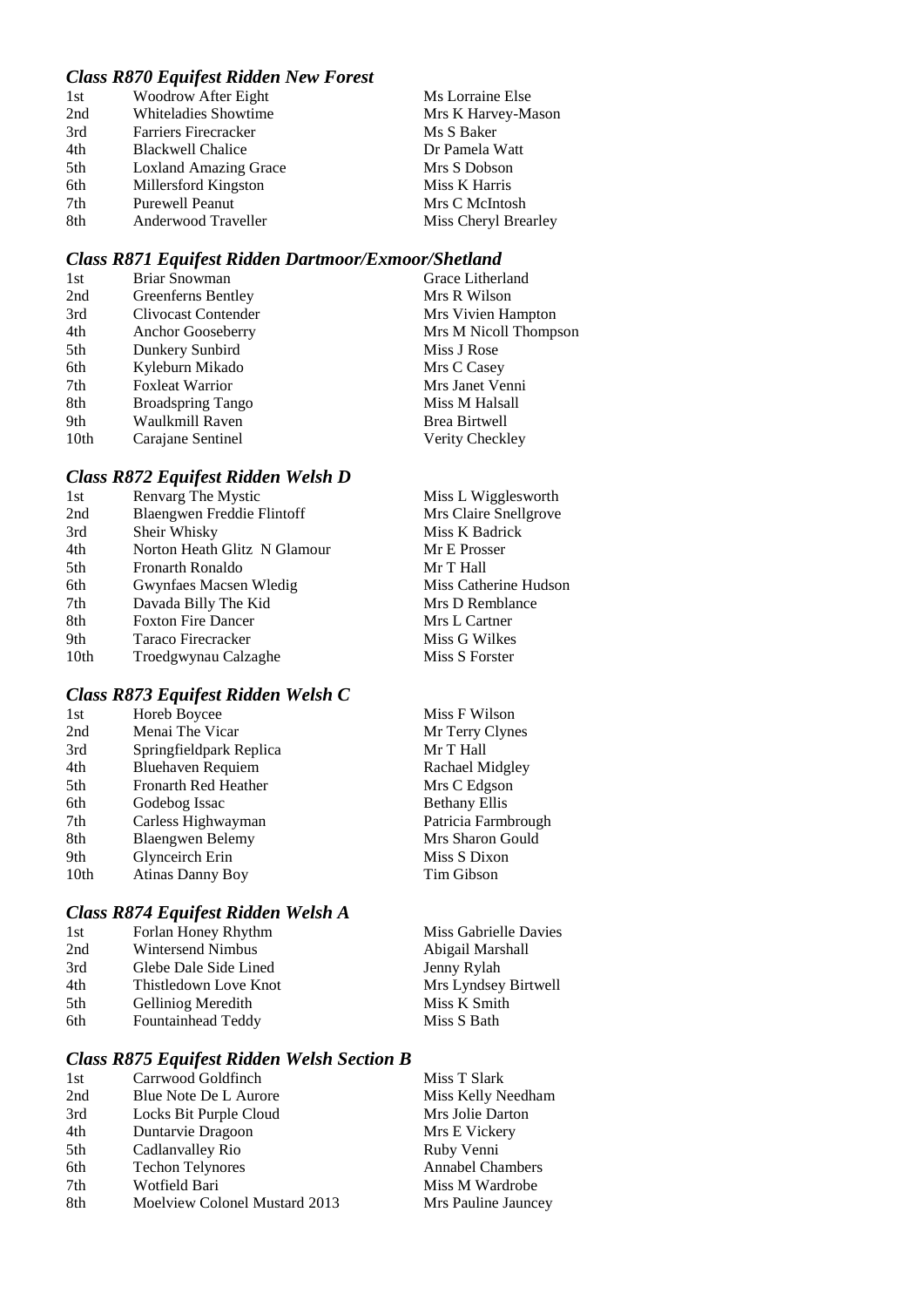## *Class R876 KBIS WHP not exceeding 133cms*

| 1st | <b>Scarletts Jimmy Bunny</b> | Rose-zena White    |
|-----|------------------------------|--------------------|
| 2nd | May Day Lad                  | Mrs E Wilmot       |
| 3rd | Miami Dancer                 | Miss Rebecca Raine |
| 4th | Woodmoor Brandysnap          | Daniel Bailey      |

#### *Class R877 KBIS WHP not exceeding 143cms*

|                         | Lynda King                   |
|-------------------------|------------------------------|
| Killoughter Gold Dust   | Vanessa Lawes                |
| Lovellyhill Rolled Gold | Mrs Katie Dakin              |
| Maddie                  | Miss Chloe Wright            |
| Noble Topcat            | Rosie Ringer                 |
|                         | 1st & ch Turlough reuagh Boy |

## *Class R878 KBIS WHP not exceeding 153cms*

| 1st | Carnsdale Dun Vision  | Mr Guy Warner         |
|-----|-----------------------|-----------------------|
| 2nd | Lynuck The Moneymaker | Mrs N Taylor          |
| 3rd | Miss Picture Perfect  | Lynda King            |
| 4th | Kiltartan Moonlight   | Miss D Taylor         |
| 5th | Midnight Warrior      | Rosie Ringer          |
| 6th | Carnsdale Top Hat     | Miss Floriann Gilston |

## *Class R879 Equifest WHP not exceeding 158cms*

1st  $\&$  res Treveglos Midnight Rose Miss Z Barbery

#### *Class R880 Equifest Working Hunter*

| Miss Rosie Stevens |
|--------------------|
|                    |
|                    |
| Miss Jade Thompson |
|                    |
|                    |

## *Class R881 Cavernoma Alliance UK Lead Rein Welsh A Gelding*

| Mrs Helen Summers    |
|----------------------|
| Mrs L Shimwell       |
| Mrs J Doherty        |
| Miss C Streams       |
| Miss A Baggaley      |
| Lucy Richardson      |
| Mrs S G Bhogal       |
| Mrs Sarah Cunningham |
| Mrs Lyndsey Birtwell |
| Liam Kirby           |
|                      |

#### *Class R882 Cavernoma Alliance UK Welsh A Lead Rein Mare*

| 1st  | Maesycnew Vanilla Amber        | Miss S Jaworski     |
|------|--------------------------------|---------------------|
| 2nd  | Westfirle Golden Oriole        | Mrs Kate Smith      |
| 3rd  | <b>Broughton Tilisa</b>        | Miss Sadie Westwood |
| 4th  | Lambury Moonstone Mai          | Mrs L Turner        |
| 5th  | Putwell Seren Aur              | Mrs P Baker         |
| 6th  | Coringwould Watercolour        | Miss L Howard       |
| 7th  | <b>Fosterhouses Poppy Moon</b> | Freya Wilson        |
| 8th  | Churchwood Obsession           | Miss E Caley        |
| 9th  | Penech Welsh Maid              | Miss S Mansfield    |
| 10th | <b>Waxwing Little Angel</b>    | Mrs J Richardson    |
|      |                                |                     |

# *Class R883 Cavernoma Alliance UK Lead Rein M&M Small Breeds*

|     | 1st & res Coppinshill Chaos | Mrs S Millsom         |
|-----|-----------------------------|-----------------------|
| 2nd | Anchor Gooseberry           | Mrs M Nicoll Thompson |
| 3rd | Cayberry Pimpernell         | Ms Nicola Shaw        |
| 4th | Wildways Adonis             | Mrs Rosemary Carter   |
| 5th | Springwater Music Master    | Miss Eloise Marlow    |
| 6th | <b>Birchmoor Velvet</b>     | Miss L Jackson        |
| 7th | Burnside Lara               | Miss C Streams        |
| 8th | Springwater Stop The Music  | Mrs Katie Snow        |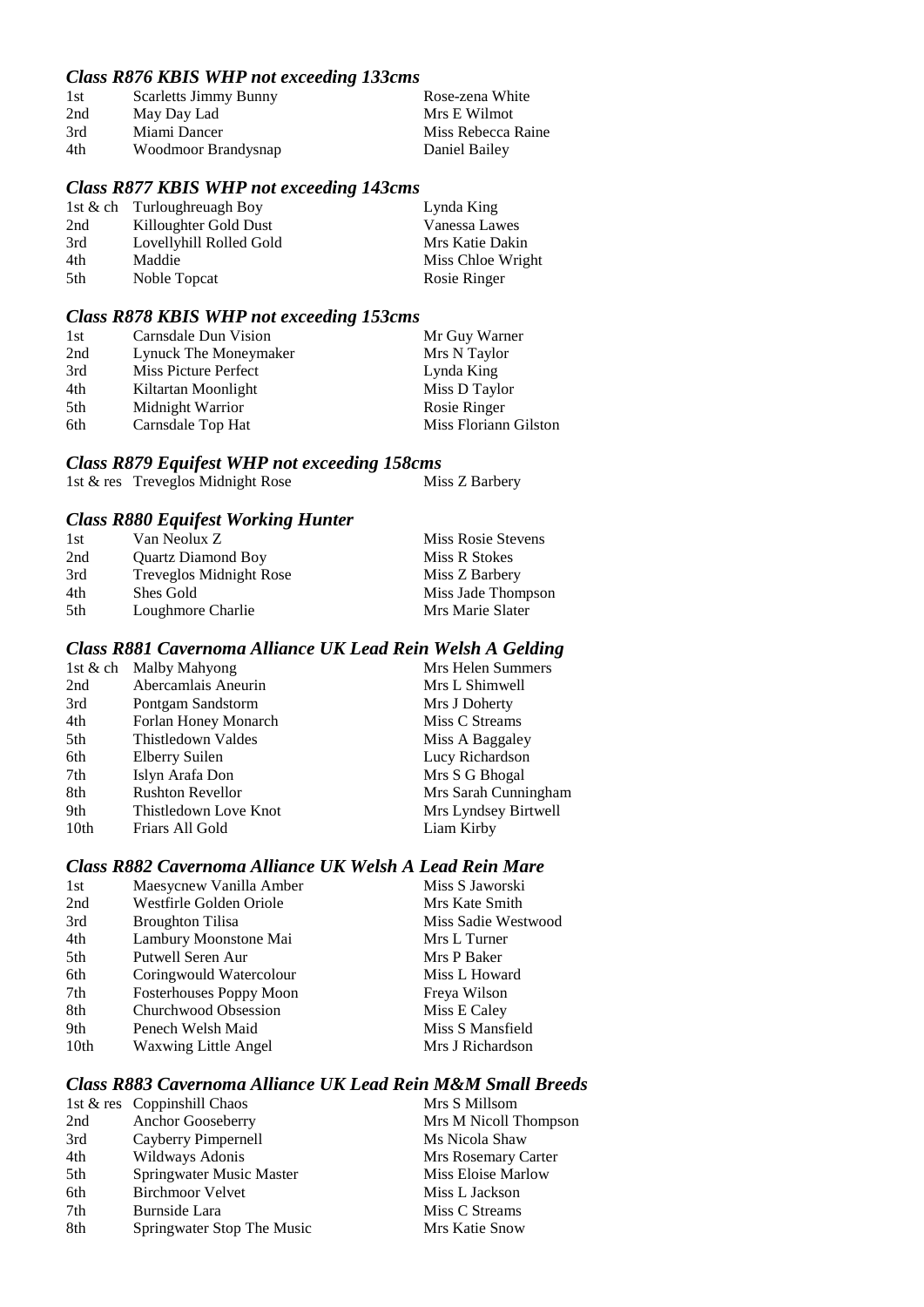| 9th              | Headowork Northen Dancer |
|------------------|--------------------------|
| 10 <sub>th</sub> | Hodeam Amelie            |

#### *Class R884 Equi-Chip Welsh A First Ridden*

|      | 1st & ch Malby Mahyong     | Mrs Helen Summers    |
|------|----------------------------|----------------------|
| 2nd  | Waitwith Welsh Gold        | Mrs Rebecca Donnelly |
| 3rd  | Thistledown Special Vip    | Miss H Reynolds      |
| 4th  | Monksfield Huntsman        | Mrs Samantha Stanley |
| 5th  | <b>Cwmhir Mariette</b>     | Mrs N Calderbank     |
| 6th  | <b>Uphill Megan Fox</b>    | Mrs G A Neve         |
| 7th  | <b>Black Hill Impulse</b>  | Dawn ODonnell        |
| 8th  | Thistledown Vanilla Orchid | Ms Maxine Cooper     |
| 9th  | Westfirle Golden Oriole    | Mrs Kate Smith       |
| 10th | Midnight Blueberry         | Lily Hughes Bell     |

# *Class R885 Equi-Chip Welsh B First Ridden*

| 1st | Jolaikes Diamond Cluster | Miss H Shippey      |
|-----|--------------------------|---------------------|
| 2nd | Millvers Curly Sue       | Miss M Sanderson    |
| 3rd | <b>Gwithian Percival</b> | Mrs C Bell          |
| 4th | Wyckoff Samson           | Ms K Currall        |
| 5th | Desarbre Sparrow Hawk    | Matilda Price       |
| 6th | Menai Naughty Girl Sally | Mrs Michelle Horton |

#### *Class R886 Equi-Chip M&M Small Breeds First Ridden*

|      | 1st & res Collstone Bonanza | Mrs Sam Herring      |
|------|-----------------------------|----------------------|
| 2nd  | Briar Snowman               | Grace Litherland     |
| 3rd  | Rushfield Maltman           | Molly Rice - Gibson  |
| 4th  | Waulkmill Raven             | Mrs Lyndsey Birtwell |
| 5th  | <b>Broadspring Tango</b>    | Miss M Halsall       |
| 6th  | Merrytown Paddy Joe         | Miss Karen Williams  |
| 7th  | Springwater Music Master    | Miss Eloise Marlow   |
| 8th  | Pantmanr Just-so            | Mrs J Parker         |
| 9th  | Lynemore Glen               | Mrs L Shimwell       |
| 10th | Briden Perdargio            | Clare Bullman        |
|      |                             |                      |

# *Class R887 Equifest Junior Ridden Welsh Sections C & D*

| 1st              | Ringside Costa Lotta         | Miss K Goulding |
|------------------|------------------------------|-----------------|
| 2nd              | <b>Atinas Danny Boy</b>      | Tim Gibson      |
| 3rd              | Horeb Boycee                 | Miss F Wilson   |
| 4th              | Corstan Valero               | Mrs H Coe       |
| 5th              | Blaengwen Welsh Model        | Mrs K Whitehead |
| 6th              | Mendlesham Peony             | Miss S Burkhill |
| 7th              | Dearnevalley Wayne Rooney    | Mrs T Davis     |
| 8th              | <b>Willowcourt Buzz</b>      | Mrs J Edmead    |
| 9th              | <b>Felinmor Crown Prince</b> | Heidi Sharp     |
| 10 <sub>th</sub> | <b>Foxton Fire Dancer</b>    | Mrs L Cartner   |

# *Class R888 Equifest Junior Ridden M&M Large Breeds*

| 1st & ch         | Shanohan Finnley            | Angela Carter      |
|------------------|-----------------------------|--------------------|
| 2nd              | Thunderbolt Robin           | Mrs Suzanne White  |
| 3rd              | Rundales Mayfly             | Miss C Miller      |
| 4th              | Hollyhock Blaithin          | Chloe Reeve        |
| 5th              | Dexter Of Rocklea           | Mrs A Beresford    |
| 6th              | Chilham Aquarius            | Jessica Limb       |
| 7th              | Kilimazing Graanite         | Mr Charlie Cousens |
| 8th              | <b>Tasty Dream</b>          | Miss L Maestrani   |
| 9th              | <b>Akehurst Black Bobby</b> | Mrs L Rice         |
| 10 <sub>th</sub> | Towerview Wandering Spirit  | Ms Nikki Proctor   |

# *Class R889 Equifest Junior Ridden M&M Small Breeds*

|     | 1st & res Briar Snowman | Grace Litherland |
|-----|-------------------------|------------------|
| 2nd | Rushfield Bruadar       | Mrs J Turner     |
| 3rd | Greenferns Bentley      | Mrs R Wilson     |
| 4th | Collstone Bonanza       | Mrs Sam Herring  |